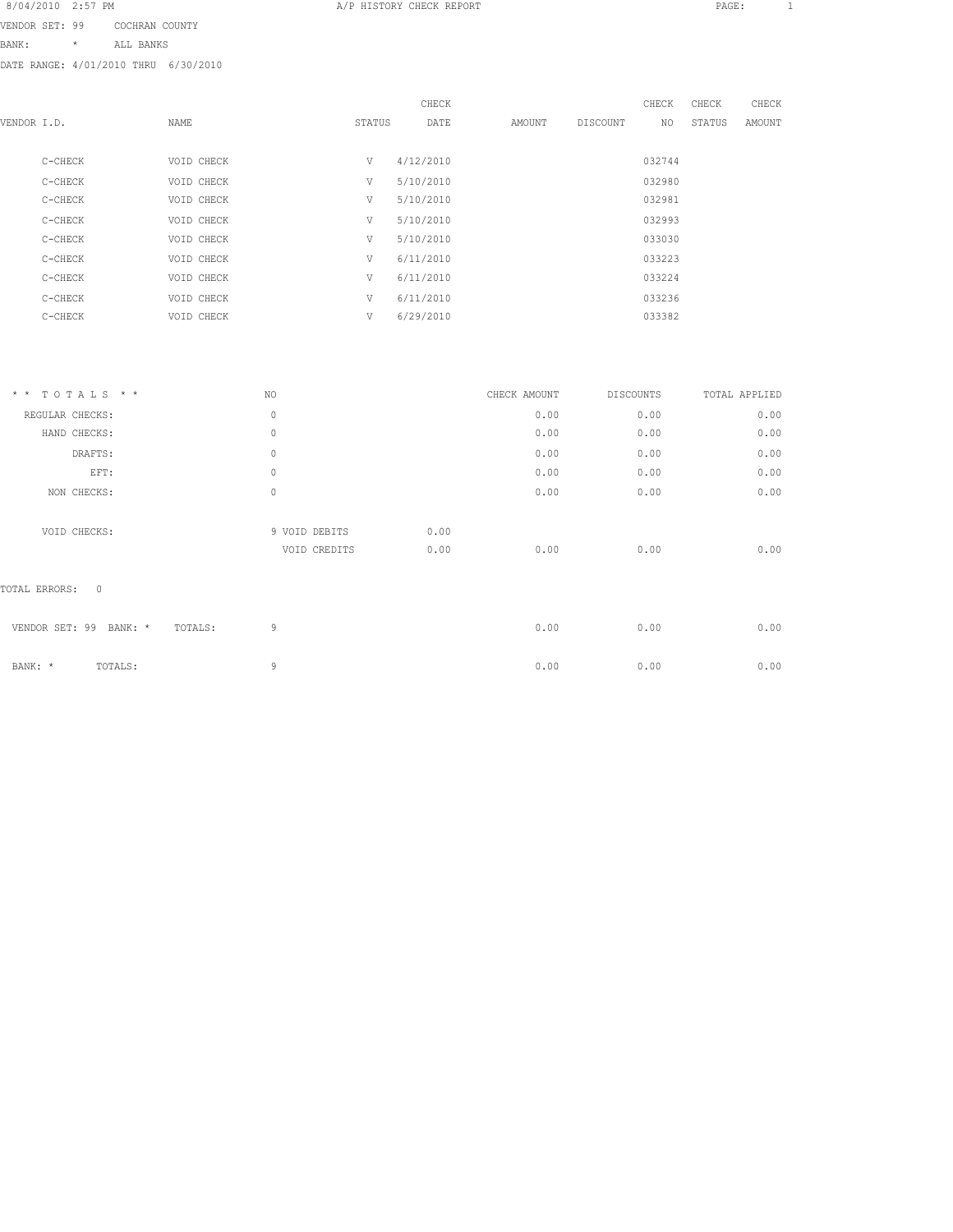8/04/2010 2:57 PM **A/P HISTORY CHECK REPORT PAGE:** 2 VENDOR SET: 99 COCHRAN COUNTY BANK: CC REGULAR NON-P/R PAYABLES DATE RANGE: 4/01/2010 THRU 6/30/2010 CHECK CHECK CHECK CHECK VENDOR I.D. NAME STATUS DATE AMOUNT DISCOUNT NO STATUS AMOUNT A007 ALBERT GONZALEZ, dba I-21226 EXTENSION SERVICE R 4/12/2010 032738 10 665-5454 TIRES FLAT ON FFA TRAILER 10.00 10.00 B001 BAILEY CO. ELECTRIC COOP I-209288 PREC 4 R 4/12/2010 032739 15 624-5440 UTILITIES 400 KWH 2/19 TO 3/22 41.60 15 624-5440 UTILITIES 175 W AREA LIGHT 7.44 I-209289 PREC 3 R 4/12/2010 032739 15 623-5440 UTILITIES 117 KWH 2/18 TO 3/17 21.19 15 623-5440 UTILITIES 150 HPS LIGHT 9.50 15 623-5440 UTILITIES 100 HPS LIGHT 8.50 I-209290 NON-DEPT'L/SHERIFF POSSE R 4/12/2010 032739 10 409-5440 UTILITIES 0 KWH 2/10 TO 3/08 31.14 119.37 B190 DYRL BUSH, dba I-10763 4 PRECINCTS R 4/12/2010 032740 15 621-5451 REPAIRS 1/4 DOT INSP-MACK/WA 15.50 15 622-5451 REPAIRS 1/4 DOT INSP-MACK/WA 15.50 15 623-5451 REPAIRS 1/4 DOT INSP-MACK/WA 15.50 15 624-5451 REPAIRS 1/4 DOT INSP-MACK/WA 15.50 I-10764 PREC 2 R 4/12/2010 032740 15 622-5451 REPAIRS DOT INSPECTN '90 KW 62.00 124.00 B191 BRUCKNER'S TRUCK SALES, INC T-276698T. PREC #2 PREC +2 V 4/12/2010 032741 032741 22.91 B191 BRUCKNER'S TRUCK SALES, INC C-CHECK BRUCKNER'S TRUCK SALES, VOIDED V 4/12/2010 032741 032741 22.91 C007 CITY OF MORTON I-03/31/2010 LIB/MUSEUM/ACTBLD/CRTHS/P1 R 4/12/2010 032742 10 650-5440 UTILITIES LIBRARY GAS 131.75 10 650-5440 UTILITIES LIBRARY WATER 10.00 10 650-5440 UTILITIES LIBRARY GARBAGE 41.50 10 650-5440 UTILITIES LIBRARY SEWER 13.00 10 652-5440 UTILITIES MUSEUM GAS 247.25 10 652-5440 UTILITIES MUSEUM WATER 10.00 10 652-5440 UTILITIES MUSEUM GARBAGE 18.25 10 652-5440 UTILITIES MUSEUM SEWER 11.00 10 662-5440 UTILITIES ACTIVITY BUILDING GA 1,331.75 10 662-5440 UTILITIES ACTIVITY BUILDING WA 10.00 10 662-5440 UTILITIES ACTIVITY BUILDING GA 67.00 10 662-5440 UTILITIES ACTIVITY BUILDING SE 30.00 10 510-5440 UTILITIES COURTHOUSE GAS 1,232.45

 10 510-5440 UTILITIES COURTHOUSE WATER 56.75 10 510-5440 UTILITIES COURTHOUSE GARBAGE 233.00 10 510-5440 UTILITIES COURTHOUSE SEWER 39.00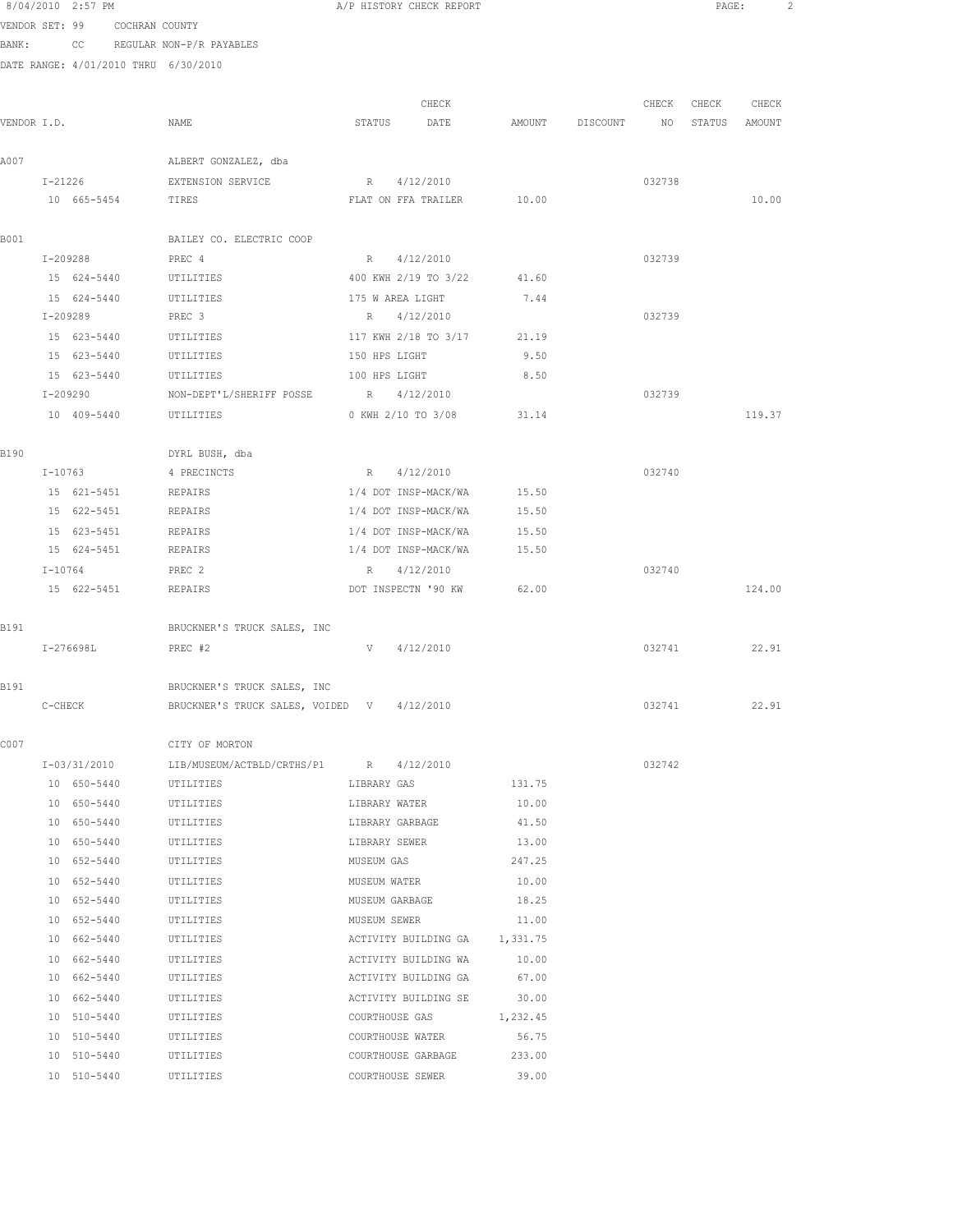VENDOR SET: 99 COCHRAN COUNTY BANK: CC REGULAR NON-P/R PAYABLES

|             |                        |                                                               |                      | CHECK                      |                                  | CHECK  | CHECK | CHECK    |
|-------------|------------------------|---------------------------------------------------------------|----------------------|----------------------------|----------------------------------|--------|-------|----------|
| VENDOR I.D. |                        | NAME                                                          | STATUS DATE          |                            | AMOUNT DISCOUNT NO STATUS AMOUNT |        |       |          |
| C007        |                        | CITY OF MORTON CONT                                           |                      |                            |                                  |        |       |          |
|             | I-03/31/2010           | LIB/MUSEUM/ACTBLD/CRTHS/P1 R 4/12/2010                        |                      |                            |                                  | 032742 |       |          |
|             | 15 621-5440            | UTILITIES                                                     | PREC 1 GAS           |                            | 257.75                           |        |       |          |
|             | 15 621-5440            | UTILITIES                                                     | PREC 1 WATER         |                            | 10.00                            |        |       |          |
|             | 15 621-5440            | UTILITIES                                                     | PREC 1 GARBAGE       |                            | 41.50                            |        |       | 3,791.95 |
| C035        |                        | COX AUTO SUPPLY CO                                            |                      |                            |                                  |        |       |          |
|             | I-101844               | CEMETERY                                                      | R 4/12/2010          |                            |                                  | 032743 |       |          |
|             | 10 516-5451 REPAIR     |                                                               | 1 AUX LAMP           |                            | 3.93                             |        |       |          |
|             | 10 516-5451 REPAIR     |                                                               | 1 ELECTRIC TAPE      |                            | 0.79                             |        |       |          |
|             | I-102304               | COURTHOUSE                                                    | R 4/12/2010          |                            |                                  | 032743 |       |          |
|             | 10 510-5332            | CUSTODIAL SUPPLIES                                            | GREASE GUN           |                            | 16.40                            |        |       |          |
|             | I-102803               | PREC #4                                                       | R 4/12/2010          |                            |                                  | 032743 |       |          |
|             | 15 624-5451            | REPAIRS                                                       | 2 8 FOOT BULB        |                            | 11.98                            |        |       |          |
|             | I-102886               | PREC #2                                                       | R 4/12/2010          |                            |                                  | 032743 |       |          |
|             | 15 622-5451            | REPAIRS                                                       | TOOLE CACHE          |                            | 4.99                             |        |       |          |
|             | 15 622-5451            | REPAIRS                                                       | SPLICE               |                            | 3.55                             |        |       |          |
|             | I-102949               | PREC #1                                                       | R 4/12/2010          |                            |                                  | 032743 |       |          |
|             | 15 621-5356            | ROAD MATERIALS & SUPPLIES WRENCH                              |                      |                            | 7.74                             |        |       |          |
|             | I-102958               | PREC #1                                                       | R 4/12/2010          |                            |                                  | 032743 |       |          |
|             | 15 621-5330 FUEL & OIL |                                                               | 3 3-1GAL ROT15/40C   |                            | 125.97                           |        |       |          |
|             | I-103016               | SHERIFF                                                       | R 4/12/2010          |                            |                                  | 032743 |       |          |
|             |                        | 10 560-5334 OTHER SUPPLIES                                    | 24 GLASS CLEANER     |                            | 64.56                            |        |       |          |
|             | I-103145               | PREC #                                                        | R 4/12/2010          |                            |                                  | 032743 |       |          |
|             | 15 623-5451            | REPAIRS                                                       | 12 EMERY CLOTH       |                            | 5.40                             |        |       |          |
|             | 15 623-5451            | REPAIRS                                                       | 1 FILE               |                            | 12.69                            |        |       |          |
|             | 15 623-5451            | REPAIRS                                                       | 1 FILE               |                            | 13.99                            |        |       |          |
|             | I-103454               | COX AUTO SUPPLY CO                                            | R 4/12/2010          |                            |                                  | 032743 |       |          |
|             | 15 621-5451            | REPAIRS                                                       | 70' 3/8 NYLON ROPE   |                            | 41.30                            |        |       |          |
|             | 15 621-5451            | REPAIRS                                                       | 2 SWIVEL BARREL SNAP |                            | 4.98                             |        |       |          |
|             | I-103651               | PREC #1                                                       | R 4/12/2010          |                            |                                  | 032743 |       |          |
|             | 15 621-5451 REPAIRS    |                                                               |                      | 1 LINING PUNCH 10.24       |                                  |        |       |          |
|             | $I-104007$             | PREC #1                                                       | $R = 4/12/2010$      |                            |                                  | 032743 |       |          |
|             |                        | 15 621-5356 ROAD MATERIALS & SUPPLIES 1 1/2 DRIVE RATCHET     |                      |                            | 32.99                            |        |       |          |
|             | I-104022 PREC #1       |                                                               | R 4/12/2010          |                            |                                  | 032743 |       |          |
|             |                        | 15 621-5356 ROAD MATERIALS & SUPPLIES 1 DEEP IMPACT SET 34.99 |                      |                            |                                  |        |       |          |
|             | I-104096               | PREC 3                                                        | R 4/12/2010          |                            |                                  | 032743 |       |          |
|             | 15 623-5330            | FUEL AND OIL                                                  |                      | 3 3-1GAL-ROT 15/40C 129.60 |                                  |        |       |          |
|             | I-104202               | COURTHOUSE                                                    | R 4/12/2010          |                            |                                  | 032743 |       |          |
|             | 10 510-5451            | REPAIR                                                        | 6 ANCHOR FOR WOODEN  |                            | 3.54                             |        |       |          |
|             | 10 510-5451            | REPAIR                                                        | 6 SCREWS FOR INDIAN  |                            | 2.52                             |        |       |          |
|             | 10 510-5332            | CUSTODIAL SUPPLIES 1 MASON BIT FOR IND                        |                      |                            | 8.19                             |        |       |          |
|             | 10 510-5451            | REPAIR                                                        |                      | 12 LAG BOLTS FOR IND       | 3.72                             |        |       |          |
|             | 10 510-5451            | <b>REPAIR</b>                                                 |                      | 5 3/8 FLAT WASHERS - 0.30  |                                  |        |       |          |
|             | 10 510-5451            | REPAIR                                                        |                      | 2 U CLAMPS- FOR INDI 0.45  |                                  |        |       |          |
|             | 10 510-5451            | REPAIR                                                        |                      | 2 SCREWS - INDIAN 0.14     |                                  |        |       |          |
|             | 10 510-5451            | REPAIR                                                        |                      | 12 5/16 FLAT WASHERS 0.60  |                                  |        |       |          |
|             | 10 510-5451            | REPAIR                                                        |                      | 1 5/8 BIT -INDIAN          | 12.39                            |        |       |          |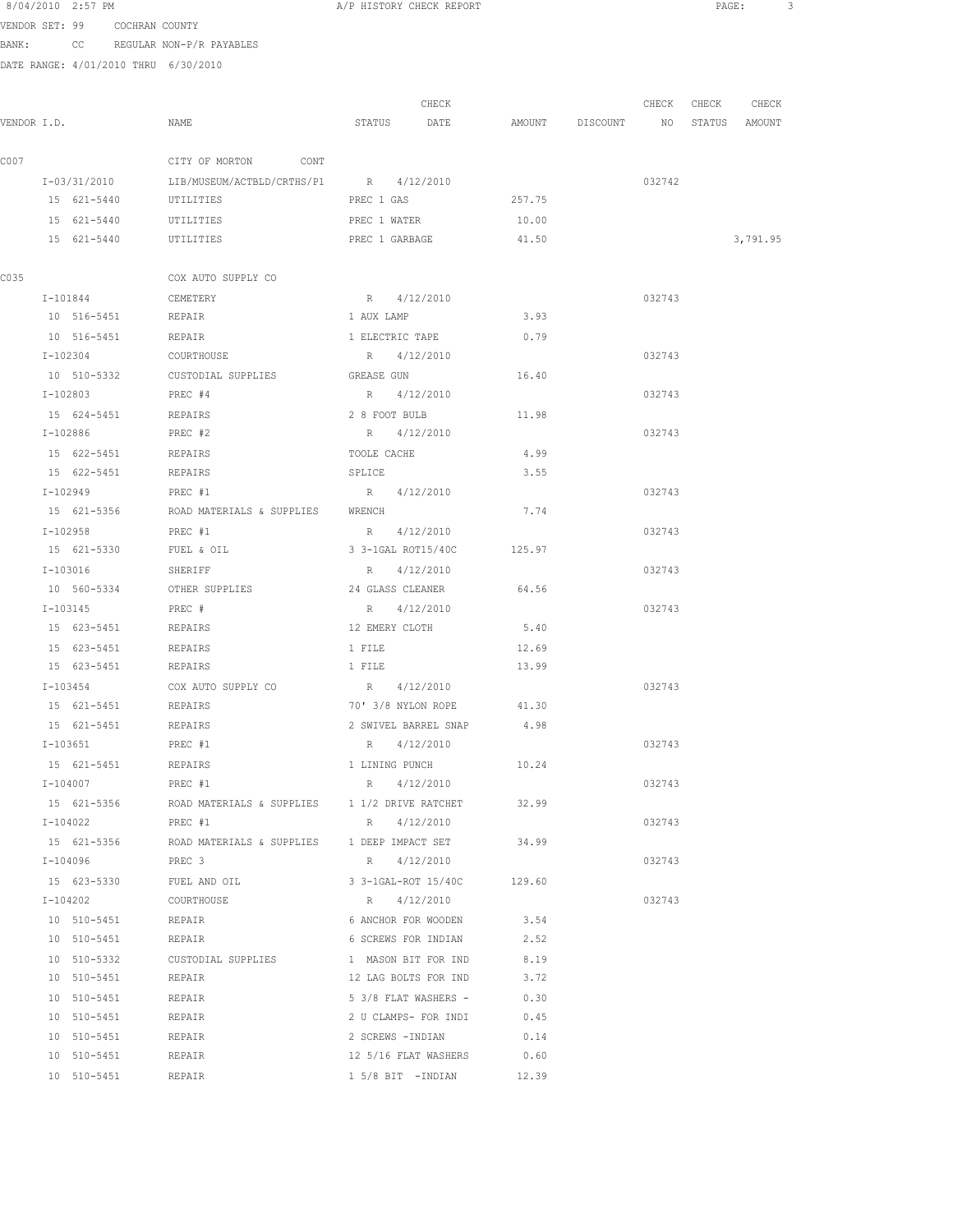VENDOR SET: 99 COCHRAN COUNTY BANK: CC REGULAR NON-P/R PAYABLES

|             |                     |                                                                   | CHECK                      |        |          | CHECK  | CHECK  | CHECK  |
|-------------|---------------------|-------------------------------------------------------------------|----------------------------|--------|----------|--------|--------|--------|
| VENDOR I.D. |                     | NAME                                                              | STATUS<br>DATE             | AMOUNT | DISCOUNT | NO     | STATUS | AMOUNT |
| C035        |                     | COX AUTO SUPPLY CO<br>CONT                                        |                            |        |          |        |        |        |
|             | I-104202            | COURTHOUSE                                                        | 4/12/2010<br>R             |        |          | 032743 |        |        |
|             | 10 510-5451         | REPAIR                                                            | 1 U-CLAMP -INDIAN          | 0.49   |          |        |        |        |
|             | 10 510-5451         | REPAIR                                                            | 1 U-CLAMP -INDIAN          | 0.19   |          |        |        |        |
|             | 10 510-5451         | <b>REPAIR</b>                                                     | 9 3/8 BOLTS - INDIAN       | 3.78   |          |        |        |        |
|             | 10 510-5451         | REPAIR                                                            | 3 ANCHORS - INDIAN         | 1.77   |          |        |        |        |
|             | 10 510-5451         | REPAIR                                                            | 1 PAINT -INDIAN            | 4.29   |          |        |        |        |
|             | 10 510-5451         | REPAIR                                                            | 4 LAG BOLTS - INDIAN       | 1.44   |          |        |        |        |
|             | 10 510-5451         | REPAIR                                                            | 4 3/8 WASHERS - INDI       | 0.24   |          |        |        |        |
|             | 10 510-5451         | REPAIR                                                            | 10 WIRE NUTS - INDIA       | 0.50   |          |        |        |        |
|             | I-104427            | SHERIFF                                                           | 4/12/2010<br>$R_{\perp}$   |        |          | 032743 |        |        |
|             | 10 560-5451         | MACHINERY-NON-OFFICE REPAIR 1 KEY MADE                            |                            | 0.75   |          |        |        |        |
|             | I-104546            | SHERIFF                                                           | 4/12/2010<br>$R_{\perp}$   |        |          | 032743 |        |        |
|             | 10 560-5451         | MACHINERY-NON-OFFICE REPAIR FAULTY BATTERY EXCHA                  |                            |        |          |        |        |        |
|             | 10 560-5451         | MACHINERY-NON-OFFICE REPAIR STATE BATTERY FEE                     |                            | 3.00   |          |        |        | 574.39 |
| C069        |                     | COUNTRY DUMPSTERS, INC.                                           |                            |        |          |        |        |        |
|             | I-21440             | PREC 3                                                            | 4/12/2010<br>R             |        |          | 032745 |        |        |
|             | 15 623-5440         | UTILITIES                                                         | APRILS DUMPSTER SERV       | 46.25  |          |        |        | 46.25  |
| C084        |                     | CLERK, SEVENTH COURT OF APPEAL                                    |                            |        |          |        |        |        |
|             | I-MARCH 2010        | STATE FEE 7TH COURT OF APPEAL R                                   | 4/12/2010                  |        |          | 032746 |        |        |
|             |                     | 90 000-4379.002 7th Crt of Appeal Gov't22.2081STATE FEE 7TH COURT |                            | 10.00  |          |        |        | 10.00  |
| C332        |                     | J. BLAIR CHERRY, JR                                               |                            |        |          |        |        |        |
|             | $I - 021710$        | COUNTY COURT                                                      | 4/12/2010<br>R             |        |          | 032747 |        |        |
|             | 10 426-5400         | ATTORNEY AD LITEM                                                 | JUDGE ASSIGMNT/COUNT       | 114.40 |          |        |        |        |
|             | 10 426-5400         | ATTORNEY AD LITEM                                                 | JUDGE ASSIGMNT/COUNT       | 6.41   |          |        |        |        |
|             | 10 426-5400         | ATTORNEY AD LITEM                                                 | JUDGE ASSIGMNT/COUNT       | 120.00 |          |        |        | 240.81 |
| E018        |                     | ERF WIRELESS                                                      |                            |        |          |        |        |        |
|             | $I - 411402$        | MUSEUM                                                            | 4/12/2010<br>R             |        |          | 032748 |        |        |
|             | 10 652-5420         | TELECOMMUNICATIONS                                                | SVC CALL-INTERNET DO       | 18.75  |          |        |        | 18.75  |
| F010        |                     | FIVE-AREA TELEPHONE CO-OP                                         |                            |        |          |        |        |        |
|             | I-927-5510 04/10    | PREC #4                                                           | R 4/12/2010                |        |          | 032749 |        |        |
|             | 15 624-5420         | TELECOMMUNICATIONS                                                | APRIL PHONE SERVICE        | 40.24  |          |        |        | 40.24  |
| F038        |                     | FARM PLAN CORPORATION                                             |                            |        |          |        |        |        |
|             | I-6016124           | PREC 1                                                            | R 4/12/2010                |        |          | 032750 |        |        |
|             | 15 621-5451         | REPAIRS                                                           | 16 CAP SCREW               | 26.88  |          |        |        |        |
|             | 15 621-5451 REPAIRS |                                                                   | 16 LOCK NUT                | 20.96  |          |        |        |        |
|             | I-6016334           | PREC 4                                                            | R 4/12/2010                |        |          | 032750 |        |        |
|             | 15 624-5451         | REPAIRS                                                           | 1 HYDRAULIC FCY            | 78.75  |          |        |        |        |
|             | 15 624-5451         | REPAIRS                                                           | 1 RE521420 OIL FILTE 36.49 |        |          |        |        | 169.08 |
|             | 15 624-5451         | REPAIRS                                                           | 1 FREIGHT CHARGE           | 6.00   |          |        |        |        |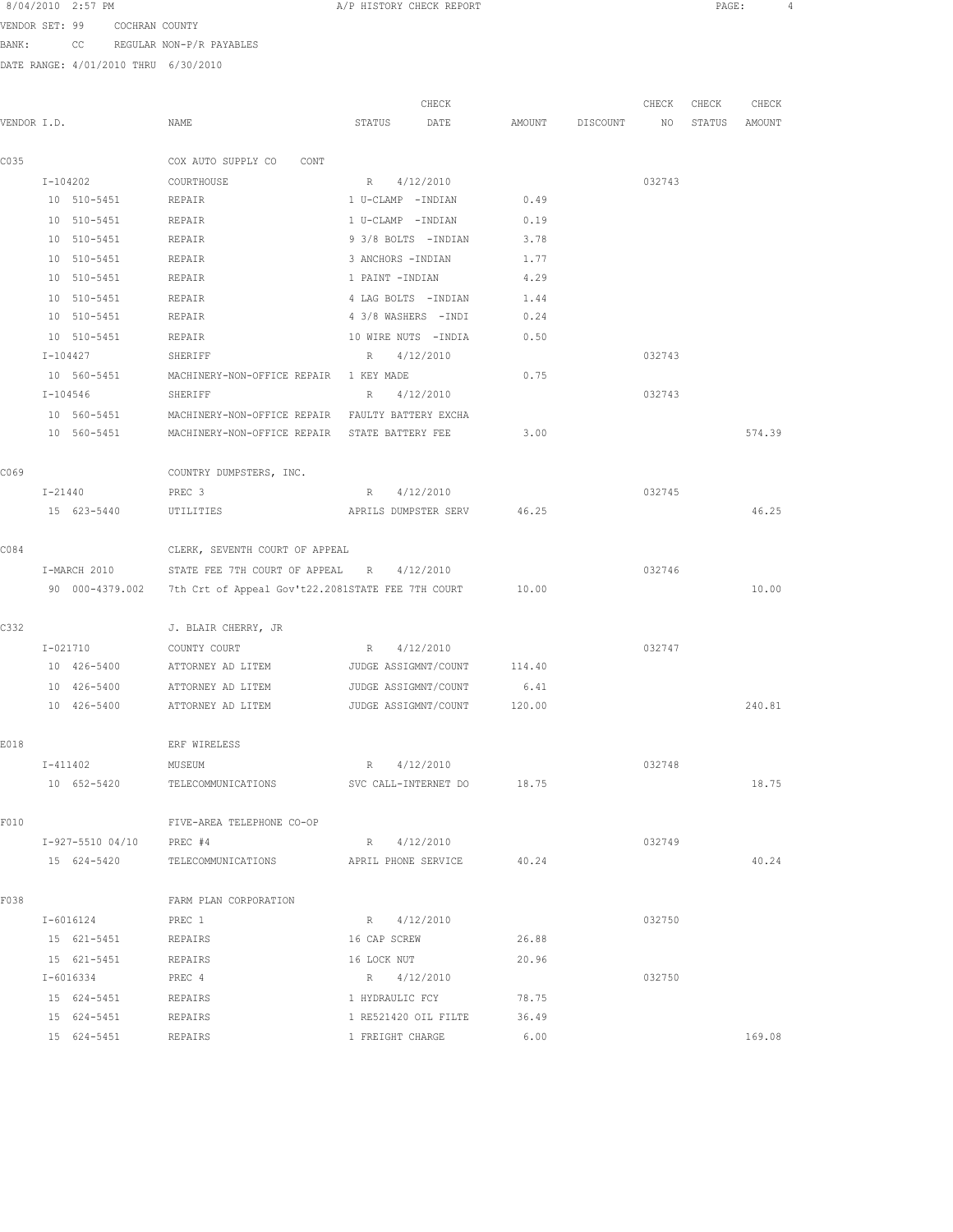VENDOR SET: 99 COCHRAN COUNTY BANK: CC REGULAR NON-P/R PAYABLES

|             |             |                                 |                                                                   |                      | CHECK                      |                    | CHECK  | CHECK  | CHECK    |
|-------------|-------------|---------------------------------|-------------------------------------------------------------------|----------------------|----------------------------|--------------------|--------|--------|----------|
| VENDOR I.D. |             |                                 | NAME                                                              | STATUS               | DATE                       | AMOUNT DISCOUNT NO |        | STATUS | AMOUNT   |
|             |             |                                 |                                                                   |                      |                            |                    |        |        |          |
| F073        |             |                                 | FRONTIER VALLEY INC.                                              |                      |                            |                    |        |        |          |
|             |             | $I - 346035$                    | PUBLIC SAFETY * OTHER                                             | R 4/12/2010          |                            |                    | 032751 |        |          |
|             |             | 10 580-5450                     | REPAIR                                                            |                      | MOVE RECEPT-911 EQUI 86.00 |                    |        |        |          |
|             |             | 10 580-5450                     | REPAIR                                                            |                      | 2 HANDY BOX                | 1.98               |        |        |          |
|             |             | 10 580-5450                     | REPAIR                                                            |                      | 1 1/2x5 GAL NIPPLE         | 2.14               |        |        |          |
|             |             | 10 580-5450                     | REPAIR                                                            | 4 1/2" LOCK RING     |                            | 0.40               |        |        |          |
|             |             | 10 580-5450                     | REPAIR                                                            | 7 1/2" BX CABLE      |                            | 5.95               |        |        |          |
|             |             | 10 580-5450                     | REPAIR                                                            | 2 1/2" BX CONNECTOR  |                            | 1.90               |        |        |          |
|             |             | 10 580-5450                     | REPAIR                                                            | 3 WIRE NUT YELLOW    |                            | 0.30               |        |        |          |
|             |             | 10 580-5450                     | REPAIR                                                            |                      | 1 COVER 4 SQ BOX BLA       | 0.65               |        |        |          |
|             |             | I-346153                        | COUNTY PARK                                                       | R                    | 4/12/2010                  |                    | 032751 |        |          |
|             |             | 10 660-5571                     | CAPITAL OUTLAY                                                    | TEST PUMP WELL W SID |                            | 750.00             |        |        |          |
|             |             | 10 660-5571                     | CAPITAL OUTLAY                                                    | BAIL WELL FR 196' TO |                            |                    |        |        |          |
|             |             | 10 660-5571                     | CAPITAL OUTLAY                                                    | HOLE DEPTH 204'      |                            |                    |        |        |          |
|             |             |                                 | 10 660-5571 CAPITAL OUTLAY                                        | WATER LEVEL 160'     |                            |                    |        |        |          |
|             |             |                                 | 10 660-5571 CAPITAL OUTLAY PUMP SET 202'                          |                      |                            | 130.00             |        |        | 979.32   |
| G005        |             |                                 | GENERAL FUND                                                      |                      |                            |                    |        |        |          |
|             |             |                                 | I-1ST QTR CIVIL 2010 GENERAL FUND-CIVIL B R 4/12/2010             |                      |                            |                    | 032752 |        |          |
|             |             | 90 000-4363.004                 | CO FILING FEE IND LGL SERV. 1STQTR SERVICE FEE                    |                      |                            | 1.25               |        |        |          |
|             |             |                                 | 90 000-4363.001 DIVORCE&FAMILY GOV.133.151 1STQTR SERVICE FEE     |                      |                            | 0.75               |        |        |          |
|             |             |                                 | 90 000-4363.002 OTHER THAN DIVORCE/FAMILY 10B 1STOTR SERVICE FEE  |                      |                            | 2.50               |        |        |          |
|             |             |                                 | 90 000-4363.004 CO FILING FEE IND LGL SERV. 1STQTR SERVICE FEE    |                      |                            | 3.05               |        |        |          |
|             |             |                                 | I-1ST QTR CRIM 2010 GENERAL FUND-CRIMINAL R 4/12/2010             |                      |                            |                    | 032752 |        |          |
|             |             |                                 | 90 000-4358.001 STATE CCC DATE 01-01-04FORWORD1ST QTR SERVICE FEE |                      |                            | 798.26             |        |        |          |
|             |             | 90 000-4368                     | BB BOND FEE (GVMT CD 41.258) 1ST QTR SERVICE FEE                  |                      |                            | 18.00              |        |        |          |
|             | 90.         |                                 | 000-4378 JRF JURY REIMB FEE/CCP102.00451ST QTR SERVICE FEE        |                      |                            | 71.60              |        |        |          |
|             | 90          | 000-4363.003                    | INDIGENT DEFENSE FEE 1ST QTR SERVICE FEE 23.80                    |                      |                            |                    |        |        |          |
|             | 90          | $000 - 4355$                    | MVF CCP 102.022 1ST QTR SERVICE FEE                               |                      |                            | 0.21               |        |        |          |
|             | 90          |                                 | 000-4367 STF-SUB 95% C (TRANS CD542.40 1ST QTR SERVICE FEE 147.75 |                      |                            |                    |        |        |          |
|             |             | I-1ST QUARTER 2010 GENERAL FUND |                                                                   | R 4/12/2010          |                            |                    | 032752 |        |          |
|             |             | 90 000-4379.001                 | DRUG COURT FEE CCP102.0178 1ST QUARTER SERVICE                    |                      |                            | 5.00               |        |        | 1,072.17 |
| H026        |             |                                 | RICHARD L. HUSEN, ATTY.                                           |                      |                            |                    |        |        |          |
|             |             | I-08-07-1363 ARNOLD DIST COURT  |                                                                   | R                    | 4/12/2010                  |                    | 032753 |        |          |
|             |             | 10 435-5400                     | ATTORNEY AD LITEM                                                 | 08-07-1363M ARNOLD A |                            | 350.00             |        |        |          |
|             |             | 10 435-5400                     | ATTORNEY AD LITEM                                                 | OLIVER CO CHARGES -A |                            | 23.84              |        |        |          |
|             |             | 10 435-5400                     | ATTORNEY AD LITEM                                                 | SECTY TIME, PROCESSI |                            | 21.25              |        |        | 395.09   |
|             |             |                                 | HOLLAND'S OFFICE TECHNOLOGIES                                     |                      |                            |                    |        |        |          |
| H126        | $I - 85385$ |                                 | TAX A/C                                                           | R                    | 4/12/2010                  |                    | 032754 |        |          |
|             |             | 10 499-5310                     | OFFICE SUPPLIES                                                   | 2,500 PRINTED#10 WND |                            | 139.95             |        |        |          |
|             |             | 10 499-5310                     | OFFICE SUPPLIES                                                   | 2,500 PRINTED#10 REG |                            | 129.95             |        |        | 269.90   |
|             |             |                                 |                                                                   |                      |                            |                    |        |        |          |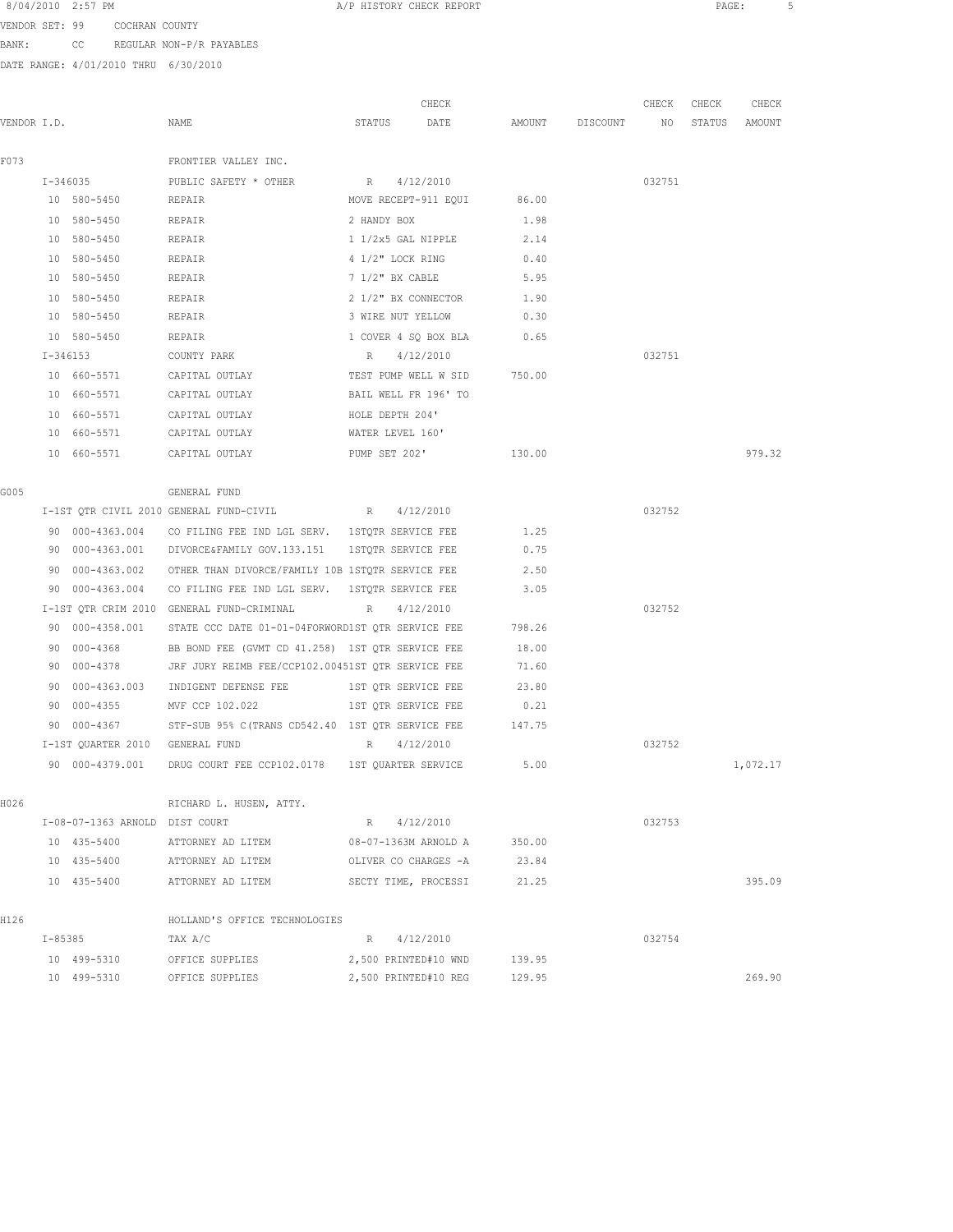| 8/04/2010 | 2:57 PM |  |
|-----------|---------|--|
|           |         |  |

A/P HISTORY CHECK REPORT **Example 2:57 PAGE:** 6

VENDOR SET: 99 COCHRAN COUNTY BANK: CC REGULAR NON-P/R PAYABLES

| VENDOR I.D.<br>I-03/10/10 SHERIFF<br>I-030210<br>10 660-5451<br>I-031010<br>10 560-5451<br>I-031210<br>10 560-5451<br>I-031810 | NAME<br>JIMMY STUDDARD dba<br>10 560-5451 MACHINERY-NON-OFFICE REPAIR STATE INSP 07 FORD C<br>PARK<br>REPAIR<br>SHERIFF<br>SHERIFF                                                      | STATUS<br>DATE<br>4/12/2010<br>R<br>R 4/12/2010<br>STATE INSP 94 CHEVY<br>R 4/12/2010                                                                                                                                                                                                                                                                                                            | AMOUNT DISCOUNT NO<br>14.50<br>14.50                                                                                                                                                                                                                                                                                                                                                                                                                                                                                                                                                                                                                                   |                                                                                                                                                                                                                                                                                                                                                                                                                      | 032755<br>032755 | STATUS AMOUNT              |        |
|--------------------------------------------------------------------------------------------------------------------------------|-----------------------------------------------------------------------------------------------------------------------------------------------------------------------------------------|--------------------------------------------------------------------------------------------------------------------------------------------------------------------------------------------------------------------------------------------------------------------------------------------------------------------------------------------------------------------------------------------------|------------------------------------------------------------------------------------------------------------------------------------------------------------------------------------------------------------------------------------------------------------------------------------------------------------------------------------------------------------------------------------------------------------------------------------------------------------------------------------------------------------------------------------------------------------------------------------------------------------------------------------------------------------------------|----------------------------------------------------------------------------------------------------------------------------------------------------------------------------------------------------------------------------------------------------------------------------------------------------------------------------------------------------------------------------------------------------------------------|------------------|----------------------------|--------|
|                                                                                                                                |                                                                                                                                                                                         |                                                                                                                                                                                                                                                                                                                                                                                                  |                                                                                                                                                                                                                                                                                                                                                                                                                                                                                                                                                                                                                                                                        |                                                                                                                                                                                                                                                                                                                                                                                                                      |                  |                            |        |
|                                                                                                                                |                                                                                                                                                                                         |                                                                                                                                                                                                                                                                                                                                                                                                  |                                                                                                                                                                                                                                                                                                                                                                                                                                                                                                                                                                                                                                                                        |                                                                                                                                                                                                                                                                                                                                                                                                                      |                  |                            |        |
|                                                                                                                                |                                                                                                                                                                                         |                                                                                                                                                                                                                                                                                                                                                                                                  |                                                                                                                                                                                                                                                                                                                                                                                                                                                                                                                                                                                                                                                                        |                                                                                                                                                                                                                                                                                                                                                                                                                      |                  |                            |        |
|                                                                                                                                |                                                                                                                                                                                         |                                                                                                                                                                                                                                                                                                                                                                                                  |                                                                                                                                                                                                                                                                                                                                                                                                                                                                                                                                                                                                                                                                        |                                                                                                                                                                                                                                                                                                                                                                                                                      |                  |                            |        |
|                                                                                                                                |                                                                                                                                                                                         |                                                                                                                                                                                                                                                                                                                                                                                                  |                                                                                                                                                                                                                                                                                                                                                                                                                                                                                                                                                                                                                                                                        |                                                                                                                                                                                                                                                                                                                                                                                                                      |                  |                            |        |
|                                                                                                                                |                                                                                                                                                                                         |                                                                                                                                                                                                                                                                                                                                                                                                  |                                                                                                                                                                                                                                                                                                                                                                                                                                                                                                                                                                                                                                                                        |                                                                                                                                                                                                                                                                                                                                                                                                                      |                  |                            |        |
|                                                                                                                                |                                                                                                                                                                                         |                                                                                                                                                                                                                                                                                                                                                                                                  |                                                                                                                                                                                                                                                                                                                                                                                                                                                                                                                                                                                                                                                                        |                                                                                                                                                                                                                                                                                                                                                                                                                      | 032755           |                            |        |
|                                                                                                                                |                                                                                                                                                                                         |                                                                                                                                                                                                                                                                                                                                                                                                  | 14.50                                                                                                                                                                                                                                                                                                                                                                                                                                                                                                                                                                                                                                                                  |                                                                                                                                                                                                                                                                                                                                                                                                                      |                  |                            |        |
|                                                                                                                                |                                                                                                                                                                                         | R 4/12/2010                                                                                                                                                                                                                                                                                                                                                                                      |                                                                                                                                                                                                                                                                                                                                                                                                                                                                                                                                                                                                                                                                        |                                                                                                                                                                                                                                                                                                                                                                                                                      | 032755           |                            |        |
|                                                                                                                                |                                                                                                                                                                                         |                                                                                                                                                                                                                                                                                                                                                                                                  | 14.50                                                                                                                                                                                                                                                                                                                                                                                                                                                                                                                                                                                                                                                                  |                                                                                                                                                                                                                                                                                                                                                                                                                      |                  |                            |        |
|                                                                                                                                | SHERIFF                                                                                                                                                                                 | R 4/12/2010                                                                                                                                                                                                                                                                                                                                                                                      |                                                                                                                                                                                                                                                                                                                                                                                                                                                                                                                                                                                                                                                                        |                                                                                                                                                                                                                                                                                                                                                                                                                      | 032755           |                            |        |
| 10 560-5451                                                                                                                    |                                                                                                                                                                                         |                                                                                                                                                                                                                                                                                                                                                                                                  | 14.50                                                                                                                                                                                                                                                                                                                                                                                                                                                                                                                                                                                                                                                                  |                                                                                                                                                                                                                                                                                                                                                                                                                      |                  |                            |        |
| I-032910                                                                                                                       | COMMISSIONERS COURT                                                                                                                                                                     | 4/12/2010                                                                                                                                                                                                                                                                                                                                                                                        |                                                                                                                                                                                                                                                                                                                                                                                                                                                                                                                                                                                                                                                                        |                                                                                                                                                                                                                                                                                                                                                                                                                      | 032755           |                            |        |
|                                                                                                                                |                                                                                                                                                                                         |                                                                                                                                                                                                                                                                                                                                                                                                  |                                                                                                                                                                                                                                                                                                                                                                                                                                                                                                                                                                                                                                                                        |                                                                                                                                                                                                                                                                                                                                                                                                                      |                  |                            | 87.00  |
|                                                                                                                                | LUBBOCK COUNTY, TEXAS                                                                                                                                                                   |                                                                                                                                                                                                                                                                                                                                                                                                  |                                                                                                                                                                                                                                                                                                                                                                                                                                                                                                                                                                                                                                                                        |                                                                                                                                                                                                                                                                                                                                                                                                                      |                  |                            |        |
|                                                                                                                                |                                                                                                                                                                                         | R 4/12/2010                                                                                                                                                                                                                                                                                                                                                                                      |                                                                                                                                                                                                                                                                                                                                                                                                                                                                                                                                                                                                                                                                        |                                                                                                                                                                                                                                                                                                                                                                                                                      | 032756           |                            |        |
| 19 435-5409                                                                                                                    | A.D.R. CONTRACT                                                                                                                                                                         |                                                                                                                                                                                                                                                                                                                                                                                                  |                                                                                                                                                                                                                                                                                                                                                                                                                                                                                                                                                                                                                                                                        |                                                                                                                                                                                                                                                                                                                                                                                                                      |                  |                            | 20.00  |
|                                                                                                                                |                                                                                                                                                                                         |                                                                                                                                                                                                                                                                                                                                                                                                  |                                                                                                                                                                                                                                                                                                                                                                                                                                                                                                                                                                                                                                                                        |                                                                                                                                                                                                                                                                                                                                                                                                                      |                  |                            |        |
|                                                                                                                                |                                                                                                                                                                                         |                                                                                                                                                                                                                                                                                                                                                                                                  |                                                                                                                                                                                                                                                                                                                                                                                                                                                                                                                                                                                                                                                                        |                                                                                                                                                                                                                                                                                                                                                                                                                      |                  |                            |        |
|                                                                                                                                |                                                                                                                                                                                         |                                                                                                                                                                                                                                                                                                                                                                                                  |                                                                                                                                                                                                                                                                                                                                                                                                                                                                                                                                                                                                                                                                        |                                                                                                                                                                                                                                                                                                                                                                                                                      |                  |                            |        |
|                                                                                                                                |                                                                                                                                                                                         |                                                                                                                                                                                                                                                                                                                                                                                                  |                                                                                                                                                                                                                                                                                                                                                                                                                                                                                                                                                                                                                                                                        |                                                                                                                                                                                                                                                                                                                                                                                                                      |                  |                            |        |
|                                                                                                                                |                                                                                                                                                                                         |                                                                                                                                                                                                                                                                                                                                                                                                  |                                                                                                                                                                                                                                                                                                                                                                                                                                                                                                                                                                                                                                                                        |                                                                                                                                                                                                                                                                                                                                                                                                                      |                  |                            |        |
|                                                                                                                                |                                                                                                                                                                                         |                                                                                                                                                                                                                                                                                                                                                                                                  |                                                                                                                                                                                                                                                                                                                                                                                                                                                                                                                                                                                                                                                                        |                                                                                                                                                                                                                                                                                                                                                                                                                      |                  |                            |        |
|                                                                                                                                |                                                                                                                                                                                         |                                                                                                                                                                                                                                                                                                                                                                                                  |                                                                                                                                                                                                                                                                                                                                                                                                                                                                                                                                                                                                                                                                        |                                                                                                                                                                                                                                                                                                                                                                                                                      |                  |                            |        |
|                                                                                                                                |                                                                                                                                                                                         |                                                                                                                                                                                                                                                                                                                                                                                                  |                                                                                                                                                                                                                                                                                                                                                                                                                                                                                                                                                                                                                                                                        |                                                                                                                                                                                                                                                                                                                                                                                                                      |                  |                            |        |
|                                                                                                                                |                                                                                                                                                                                         |                                                                                                                                                                                                                                                                                                                                                                                                  |                                                                                                                                                                                                                                                                                                                                                                                                                                                                                                                                                                                                                                                                        |                                                                                                                                                                                                                                                                                                                                                                                                                      |                  |                            |        |
|                                                                                                                                | CUSTODIAL SUPPLIES                                                                                                                                                                      |                                                                                                                                                                                                                                                                                                                                                                                                  |                                                                                                                                                                                                                                                                                                                                                                                                                                                                                                                                                                                                                                                                        |                                                                                                                                                                                                                                                                                                                                                                                                                      |                  |                            | 273.01 |
|                                                                                                                                |                                                                                                                                                                                         |                                                                                                                                                                                                                                                                                                                                                                                                  |                                                                                                                                                                                                                                                                                                                                                                                                                                                                                                                                                                                                                                                                        |                                                                                                                                                                                                                                                                                                                                                                                                                      |                  |                            |        |
|                                                                                                                                |                                                                                                                                                                                         |                                                                                                                                                                                                                                                                                                                                                                                                  |                                                                                                                                                                                                                                                                                                                                                                                                                                                                                                                                                                                                                                                                        |                                                                                                                                                                                                                                                                                                                                                                                                                      |                  |                            |        |
|                                                                                                                                |                                                                                                                                                                                         |                                                                                                                                                                                                                                                                                                                                                                                                  |                                                                                                                                                                                                                                                                                                                                                                                                                                                                                                                                                                                                                                                                        |                                                                                                                                                                                                                                                                                                                                                                                                                      |                  |                            |        |
|                                                                                                                                |                                                                                                                                                                                         |                                                                                                                                                                                                                                                                                                                                                                                                  |                                                                                                                                                                                                                                                                                                                                                                                                                                                                                                                                                                                                                                                                        |                                                                                                                                                                                                                                                                                                                                                                                                                      |                  |                            |        |
|                                                                                                                                |                                                                                                                                                                                         |                                                                                                                                                                                                                                                                                                                                                                                                  |                                                                                                                                                                                                                                                                                                                                                                                                                                                                                                                                                                                                                                                                        |                                                                                                                                                                                                                                                                                                                                                                                                                      |                  |                            |        |
|                                                                                                                                |                                                                                                                                                                                         |                                                                                                                                                                                                                                                                                                                                                                                                  |                                                                                                                                                                                                                                                                                                                                                                                                                                                                                                                                                                                                                                                                        |                                                                                                                                                                                                                                                                                                                                                                                                                      |                  |                            |        |
|                                                                                                                                |                                                                                                                                                                                         |                                                                                                                                                                                                                                                                                                                                                                                                  |                                                                                                                                                                                                                                                                                                                                                                                                                                                                                                                                                                                                                                                                        |                                                                                                                                                                                                                                                                                                                                                                                                                      |                  |                            | 368.20 |
|                                                                                                                                | NTS COMMUNICATIONS                                                                                                                                                                      |                                                                                                                                                                                                                                                                                                                                                                                                  |                                                                                                                                                                                                                                                                                                                                                                                                                                                                                                                                                                                                                                                                        |                                                                                                                                                                                                                                                                                                                                                                                                                      |                  |                            |        |
|                                                                                                                                |                                                                                                                                                                                         |                                                                                                                                                                                                                                                                                                                                                                                                  |                                                                                                                                                                                                                                                                                                                                                                                                                                                                                                                                                                                                                                                                        |                                                                                                                                                                                                                                                                                                                                                                                                                      | 032759           |                            |        |
|                                                                                                                                |                                                                                                                                                                                         |                                                                                                                                                                                                                                                                                                                                                                                                  |                                                                                                                                                                                                                                                                                                                                                                                                                                                                                                                                                                                                                                                                        |                                                                                                                                                                                                                                                                                                                                                                                                                      |                  |                            |        |
|                                                                                                                                |                                                                                                                                                                                         |                                                                                                                                                                                                                                                                                                                                                                                                  |                                                                                                                                                                                                                                                                                                                                                                                                                                                                                                                                                                                                                                                                        |                                                                                                                                                                                                                                                                                                                                                                                                                      |                  |                            |        |
|                                                                                                                                |                                                                                                                                                                                         |                                                                                                                                                                                                                                                                                                                                                                                                  |                                                                                                                                                                                                                                                                                                                                                                                                                                                                                                                                                                                                                                                                        |                                                                                                                                                                                                                                                                                                                                                                                                                      |                  |                            |        |
| 10 497-5420                                                                                                                    |                                                                                                                                                                                         |                                                                                                                                                                                                                                                                                                                                                                                                  | 2.45                                                                                                                                                                                                                                                                                                                                                                                                                                                                                                                                                                                                                                                                   |                                                                                                                                                                                                                                                                                                                                                                                                                      |                  |                            |        |
| 10 560-5420                                                                                                                    | TELECOMMUNICATIONS                                                                                                                                                                      |                                                                                                                                                                                                                                                                                                                                                                                                  | 24.23                                                                                                                                                                                                                                                                                                                                                                                                                                                                                                                                                                                                                                                                  |                                                                                                                                                                                                                                                                                                                                                                                                                      |                  |                            |        |
| 10 455-5420                                                                                                                    | TELECOMMUNICATIONS                                                                                                                                                                      |                                                                                                                                                                                                                                                                                                                                                                                                  | 2.30                                                                                                                                                                                                                                                                                                                                                                                                                                                                                                                                                                                                                                                                   |                                                                                                                                                                                                                                                                                                                                                                                                                      |                  |                            |        |
| 10 571-5420                                                                                                                    | TELECOMMUNICATIONS                                                                                                                                                                      |                                                                                                                                                                                                                                                                                                                                                                                                  | 10.13                                                                                                                                                                                                                                                                                                                                                                                                                                                                                                                                                                                                                                                                  |                                                                                                                                                                                                                                                                                                                                                                                                                      |                  |                            |        |
| 10 403-5420                                                                                                                    |                                                                                                                                                                                         |                                                                                                                                                                                                                                                                                                                                                                                                  | 14.08                                                                                                                                                                                                                                                                                                                                                                                                                                                                                                                                                                                                                                                                  |                                                                                                                                                                                                                                                                                                                                                                                                                      |                  |                            |        |
| 15 610-5420                                                                                                                    | TELECOMMUNICATIONS                                                                                                                                                                      |                                                                                                                                                                                                                                                                                                                                                                                                  | 8.64                                                                                                                                                                                                                                                                                                                                                                                                                                                                                                                                                                                                                                                                   |                                                                                                                                                                                                                                                                                                                                                                                                                      |                  |                            |        |
|                                                                                                                                | MISCELLANEOUS                                                                                                                                                                           |                                                                                                                                                                                                                                                                                                                                                                                                  | 3.29                                                                                                                                                                                                                                                                                                                                                                                                                                                                                                                                                                                                                                                                   |                                                                                                                                                                                                                                                                                                                                                                                                                      |                  |                            |        |
|                                                                                                                                | C-S1532844.001<br>10 512-5392<br>I-S1653958.001<br>10 662-5332<br>10 662-5332<br>10 662-5332<br>10 662-5332<br>10 662-5332<br>I-MARCH 2010<br>10 435-5499<br>10 435-5499<br>10 663-5333 | I-ADR MARCH 2010 DISTRICT COURT<br>MILLER PAPER & PACKAGING CO<br>SHERIFF / JAIL<br>MISCELLANEOUS SUPPLIES<br>ACTIVITY BUILDING<br>CUSTODIAL SUPPLIES<br>CUSTODIAL SUPPLIES<br>CUSTODIAL SUPPLIES<br>CUSTODIAL SUPPLIES<br>10 662-5332<br>MORTON THRIFTY FOOD<br>JAIL/SR CITS/COURT<br>MISCELLANEOUS<br>MISCELLANEOUS<br>FOOD<br>10 512-5333 FOOD-PRISONERS<br>TELECOMMUNICATIONS<br>10 409-5499 | MACHINERY-NON-OFFICE REPAIR STATE INSP 07 CROWN<br>MACHINERY-NON-OFFICE REPAIR STATE INSP 08 FORD C<br>MACHINERY-NON-OFFICE REPAIR STATE INSP 07 FORD C<br>R<br>R 4/12/2010<br>SHERIFF<br>R 4/12/2010<br>1CS DISINFECTANT CLE<br>1 CS COMPACT CORELES<br>2 CS RED 19" BUFFING<br>6 MOP HEADS<br>CUSTODIAL SUPPLIES 1CS UHS RESTORER & S<br>2CS RED 20" BUFFING<br>R 4/12/2010<br>CREDIT FOR TAX ON DR<br>CUT MEAT SR CIT<br>I-8062660032 0310 LONG DISTANCE - ALMOST ALL DEP R 4/12/2010<br>TELECOMMUNICATIONS LONG DISTANCE/TREAS<br>LONG DISTANCE/SO<br>LONG DISTANCE/JP<br>LONG DISTANCE/JUV PR<br>LONG DISTANCE/CLERK<br>LONG DISTANCE/COMMIS<br>LONG DISTANCE/FAX | 15 610-5456 REPAIR-COUNTY CAR STATE INSP 07 CHEVY 14.50<br>1 DIST CRT & 1 COUNT 20.00<br>5.95CR<br>45.27<br>80.44<br>37.98<br>26.65<br>47.25<br>41.37<br>COKES, WATER FOR JUR 25.81<br>1.86CR<br>148.90<br>GROCERIES FOR JAIL 195.35<br>10 665-5420 TELECOMMUNICATIONS LONG DISTANCE/EXT 9.74<br>10 650-5420 TELECOMMUNICATIONS LONG DISTANCE/LIBRAR 6.94<br>10 570-5420 TELECOMMUNICATIONS LONG DISTANCE/ADULT 2.33 |                  | 032757<br>032757<br>032758 |        |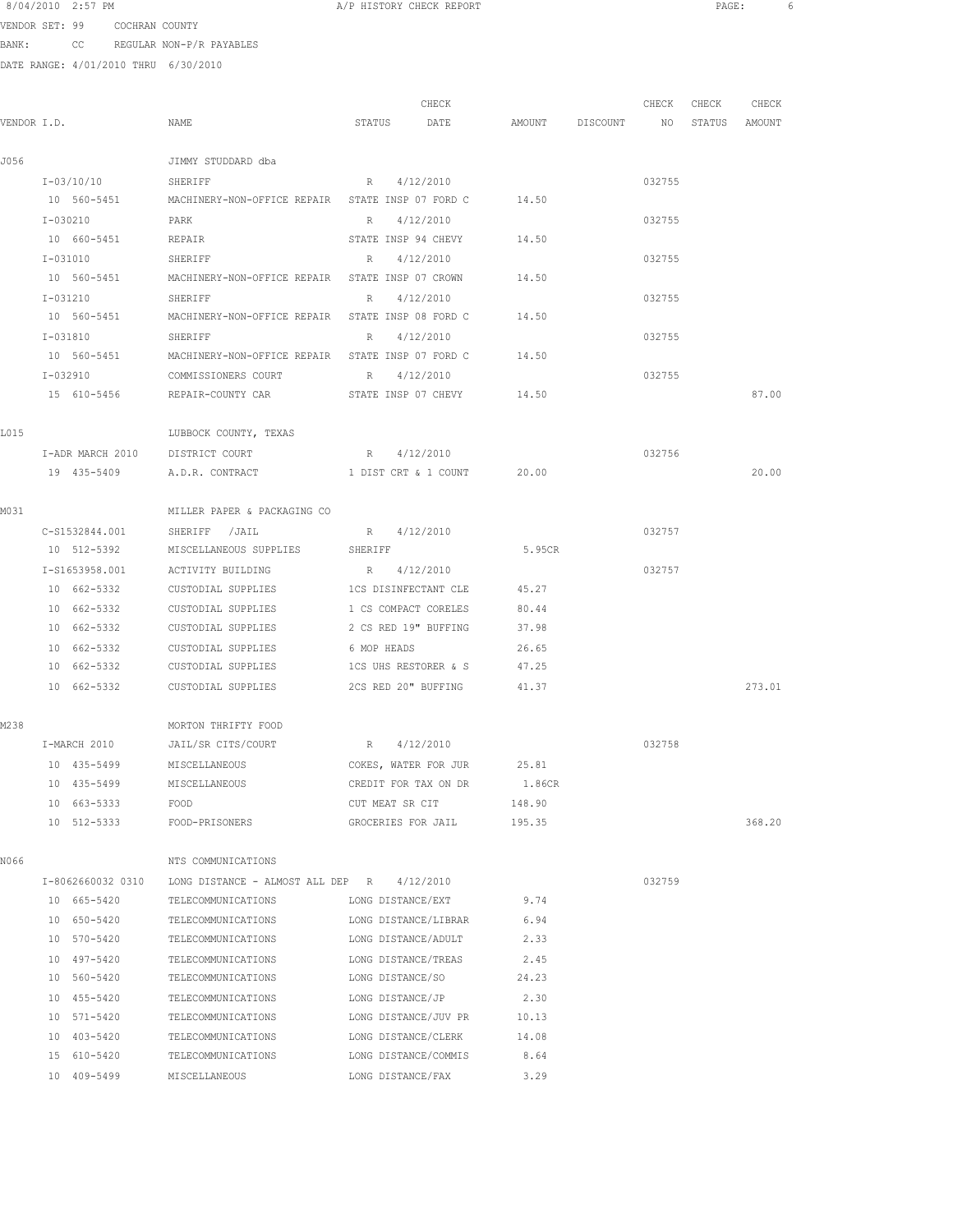A/P HISTORY CHECK REPORT PAGE: 7 VENDOR SET: 99 COCHRAN COUNTY

BANK: CC REGULAR NON-P/R PAYABLES

|             |             |                                                    | CHECK                                   |            |                 | CHECK  | CHECK  | CHECK     |
|-------------|-------------|----------------------------------------------------|-----------------------------------------|------------|-----------------|--------|--------|-----------|
| VENDOR I.D. |             | NAME                                               | STATUS<br>DATE                          |            | AMOUNT DISCOUNT | NO NO  | STATUS | AMOUNT    |
| N066        |             | NTS COMMUNICATIONS CONT                            |                                         |            |                 |        |        |           |
|             |             | I-8062660032 0310 LONG DISTANCE - ALMOST ALL DEP R | 4/12/2010                               |            |                 | 032759 |        |           |
|             | 10 495-5420 | TELECOMMUNICATIONS                                 | LONG DISTANCE/AUDITO                    | 3.71       |                 |        |        |           |
|             | 10 499-5420 | TELECOMMUNICATIONS                                 | LONG DISTANCE/TAX A/                    | 7.62       |                 |        |        |           |
|             | 10 435-5420 | TELECOMMUNICATIONS                                 | LONG DISTANCE/DISTRI                    | 2.26       |                 |        |        |           |
|             | 10 475-5420 | TELECOMMUNICATIONS                                 | LONG DISTANCE/CO ATT                    | 4.25       |                 |        |        |           |
|             | 15 624-5420 |                                                    | TELECOMMUNICATIONS LONG DISTANCE/PRECIN | 0.35       |                 |        |        | 102.32    |
| W070        |             | R D WALLACE OIL CO INC                             |                                         |            |                 |        |        |           |
|             | I-1400 0310 | PREC 4                                             | R 4/12/2010                             |            |                 | 032760 |        |           |
|             | 15 624-5330 | FUEL AND OIL                                       | 16.1 GAL UNLEADED GA                    | 38.88      |                 |        |        |           |
|             | 15 624-5330 | FUEL AND OIL                                       | 16.0 GAL UNLEADED GA                    | 41.84      |                 |        |        |           |
|             | 15 624-5330 | FUEL AND OIL                                       | 18.7 GAL HIWAY LS DI                    | 49.65      |                 |        |        |           |
|             | 15 624-5330 | FUEL AND OIL                                       | 17.0 GAL HIWAY LS DI                    | 45.14      |                 |        |        |           |
|             | I-3440 0310 | PREC 1                                             | R 4/12/2010                             |            |                 | 032760 |        |           |
|             | 15 621-5330 | FUEL & OIL                                         | 6.0 GAL UNLEADED GAS                    | 15.69      |                 |        |        |           |
|             | 15 621-5330 | FUEL & OIL                                         | 2.8 GAL UNLEADED GAS                    | 7.32       |                 |        |        |           |
|             | I-3540 0310 | PREC 3                                             | R 4/12/2010                             |            |                 | 032760 |        |           |
|             | 15 623-5330 | FUEL AND OIL                                       | 85 GAL DYED DIESEL O 208.25             |            |                 |        |        |           |
|             | 15 623-5330 | FUEL AND OIL                                       | 1 QT POWER SERVICE 5.95                 |            |                 |        |        |           |
|             | 15 623-5330 | FUEL AND OIL                                       | 2 QT POWER SERVICE 26.10                |            |                 |        |        |           |
|             | 15 623-5330 | FUEL AND OIL                                       | 400 GAL DYED DIESEL 1,020.00            |            |                 |        |        |           |
|             | 15 623-5330 | FUEL AND OIL                                       | 59 LOW SULFUR DIESEL                    | 148.39     |                 |        |        |           |
|             | 15 623-5330 | FUEL AND OIL                                       | 21.7 UNLEADED                           | 52.41      |                 |        |        |           |
|             | 15 623-5330 | FUEL AND OIL                                       | 478.3GAL DYED DIESEL 1,219.67           |            |                 |        |        |           |
|             | 15 623-5330 | FUEL AND OIL                                       | 2 POWER SERVICE                         | 26.10      |                 |        |        |           |
|             | 15 623-5330 | FUEL AND OIL                                       | 38.2 GAL UNLEADED                       | 99.89      |                 |        |        |           |
|             | I-3600 0310 |                                                    |                                         |            |                 | 032760 |        |           |
|             | 10 660-5330 | PARK<br>FUEL AND OIL                               | R 4/12/2010<br>15 GAL UNLEADED 03/0     | 38.93      |                 |        |        |           |
|             | 10 660-5330 | FUEL AND OIL                                       | 6 GAL UNLEADED 03/10                    | 15.57      |                 |        |        |           |
|             | 10 660-5330 | FUEL AND OIL                                       | 6 GAL UNLEADED 03/12                    | 15.69      |                 |        |        |           |
|             | 10 660-5330 |                                                    |                                         | 78.45      |                 |        |        |           |
|             |             | FUEL AND OIL                                       | 30 GAL UNLEADED 03/2                    |            |                 |        |        |           |
|             | I-3620 0310 | CEMETERY                                           | R 4/12/2010                             |            |                 | 032760 |        |           |
|             | 10 516-5330 | FUEL & OIL                                         | 30 GAL UNLEADED 03/0                    | 75.45      |                 |        |        |           |
|             | I-3700 0310 | SHERIFF                                            | 4/12/2010<br>R                          |            |                 | 032760 |        |           |
|             | 10 560-5330 | FUEL AND OIL                                       | 37.9 GAL SUPER UNLEA                    | 105.70     |                 |        |        |           |
|             | 10 560-5330 | FUEL AND OIL                                       | 238.4 GAL UNLEADED                      | 611.76     |                 |        |        | 3,946.83  |
| P083        |             | PHILPOTT MOTORS LTD                                |                                         |            |                 |        |        |           |
|             | I-224143    | SHERIFF                                            | R 4/12/2010                             |            |                 | 032761 |        |           |
|             | 10 560-5571 | CAPITAL OUTLAY                                     | '10 F-150 1FTEX1C88A                    | 23,034.21  |                 |        |        |           |
|             | 10 560-5571 | CAPITAL OUTLAY                                     | - '98 F150 1FTZ1761W                    | 2,000.00CR |                 |        |        | 21,034.21 |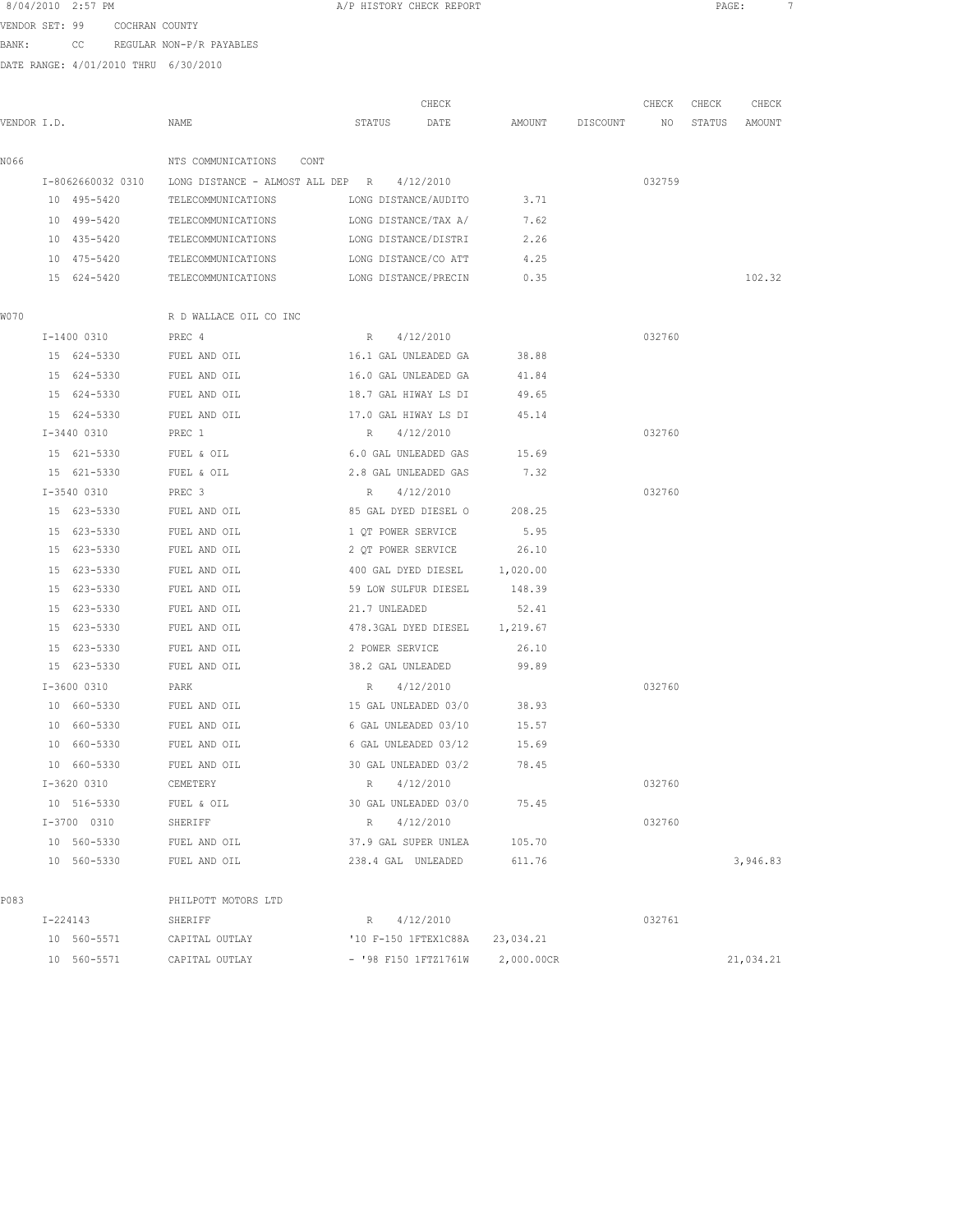8/04/2010 2:57 PM **A/P HISTORY CHECK REPORT PAGE:** 8 VENDOR SET: 99 COCHRAN COUNTY BANK: CC REGULAR NON-P/R PAYABLES DATE RANGE: 4/01/2010 THRU 6/30/2010 CHECK CHECK CHECK CHECK VENDOR I.D. NAME STATUS DATE AMOUNT DISCOUNT NO STATUS AMOUNT P232 THE POLICE AND SHERIFFS PRESS, I-25004 SHERIFF R 4/12/2010 032762 10 560-5310 OFFICE SUPPLIES 1 ID CARD 10.00 10 560-5310 OFFICE SUPPLIES SHIPPING 2.44 12.44 R033 GERALD RAMSEY I-MAY 2010 NON-DEPARTMENTAL-STORAGE R 4/12/2010 032763 10 409-5499 MISCELLANEOUS MAY RENT STORAGE BUI 300.00 300.00 R043 RAY RAMON I-03/30/10 COURTHOUSE R 4/12/2010 032764 10 510-5411 MAINTENANCE CONTRACTS LAWN CUT & SPRAY 150.00 150.00 R096 MALISA RODRIQUEZ I-03/27/10 ACT BLDG ACTIVITY BUILDING REFUND R 4/12/2010 032765 10 000-4370.101 RENT-ACTIVITY BUILDING REFUND DEPOSIT (DW13 125.00 125.00 S010 SILVERS COMPANY I-104 0310 SHERIFF R 4/12/2010 R 4/12/2010 032766 10 560-5330 FUEL AND OIL 635.6 GAL UNLEADED 1,785.21 10 560-5330 FUEL AND OIL 635.6 GAL FED TAX CR 116.95CR I-105 0310 CONSTABLE R 4/12/2010 032766 10 550-5330 FUEL & OIL 22.5 GAL PREMIUM UNL 68.15 10 550-5330 FUEL & OIL 22.5 GAL FED TAX CRE 4.14CR I-106 0310 CEMETERY R 4/12/2010 032766 10 516-5330 FUEL & OIL 121.7 GAL UNLEADED 340.90 10 516-5330 FUEL & OIL 121.7 GAL FED TAX CR 22.39CR I-108 0310 EXTENSION AGENT R 4/12/2010 032766 10 665-5330 FUEL AND OIL 112.07 GAL UNLEADED 314.62 10 665-5330 FUEL AND OIL 112.07 GAL FED TAX C 20.61CR I-110 0310 PARK R 4/12/2010 032766 10 660-5330 FUEL AND OIL 44.8 GAL UNLEADED 125.65 10 660-5330 FUEL AND OIL 44.8 GAL UNL TAX CRE 8.24CR I-111 0310 PREC 1 R 4/12/2010 032766 15 621-5330 FUEL & OIL 60 GAL HS DIESEL OFF 150.00 15 621-5330 FUEL & OIL 30.5 UNLEADED 85.37 15 621-5330 FUEL & OIL 63 GAL HS DIESEL OFF 157.50 15 621-5330 FUEL & OIL 32.8 GAL HS DIESEL O 82.00 15 621-5330 FUEL & OIL 62 GAL HS DIESEL OFF 155.00 15 621-5330 FUEL & OIL 87.6 LS DIESEL HIWAY 219.00 15 621-5330 FUEL & OIL 87.6 STATE TAX @ .20 17.52 15 621-5330 FUEL & OIL 70 GAL HS DIESEL OFF 175.00 15 621-5330 FUEL & OIL 20.3 GAL LS DIESEL H 48.11 15 621-5330 FUEL & OIL 20.3 GAL LS STATETAX 4.06 15 621-5330 FUEL & OIL 34 GAL LS DIESEL HIW 78.88 15 621-5330 FUEL & OIL 34 GAL LS DIESEL TAX 6.80 15 621-5330 FUEL & OIL 30 GAL LS DIESEL TAX 6.00

15 621-5330 FUEL & OIL 30 GAL LS DIESEL HIW 69.60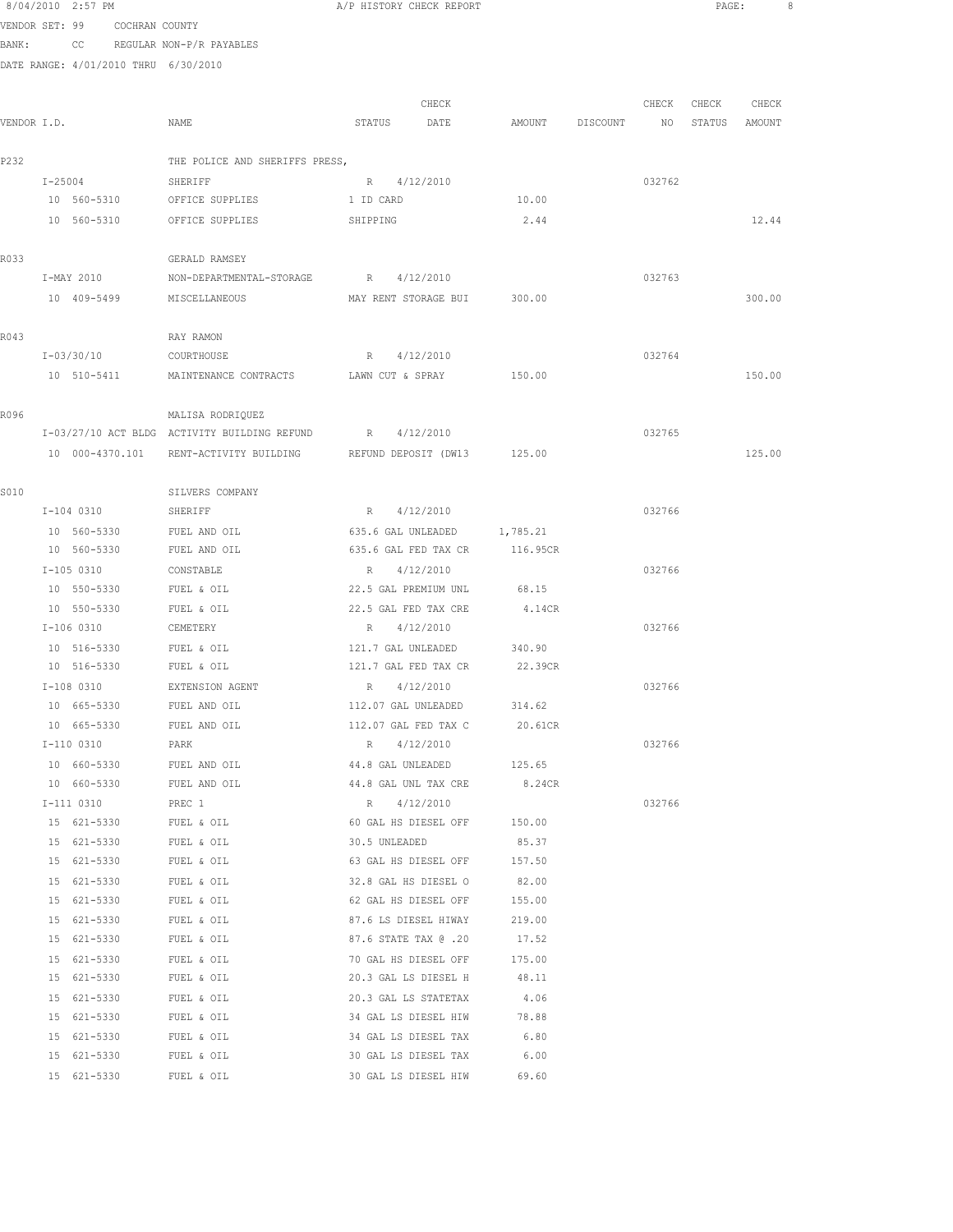8/04/2010 2:57 PM **A/P HISTORY CHECK REPORT A A CHECK REPORT PAGE:** 9

VENDOR SET: 99 COCHRAN COUNTY BANK: CC REGULAR NON-P/R PAYABLES

|             |                |                                                    | CHECK                         |                 | CHECK  | CHECK  | CHECK    |
|-------------|----------------|----------------------------------------------------|-------------------------------|-----------------|--------|--------|----------|
| VENDOR I.D. |                | NAME                                               | STATUS<br>DATE                | AMOUNT DISCOUNT | NO     | STATUS | AMOUNT   |
| S010        |                | SILVERS COMPANY CONT                               |                               |                 |        |        |          |
|             | I-111 0310     | PREC 1                                             | R 4/12/2010                   |                 | 032766 |        |          |
|             | 15 621-5330    | FUEL & OIL                                         | 30.5 GAL FED TAX CRE 5.61CR   |                 |        |        |          |
|             | I-112 0310     | PREC 2                                             | R 4/12/2010                   |                 | 032766 |        |          |
|             | 15 622-5330    | FUEL AND OIL                                       | 982 HS DIESEL OFF RO 2,504.10 |                 |        |        |          |
|             | I-114 0310     | PREC 4                                             | R 4/12/2010                   |                 | 032766 |        |          |
|             | 15 624-5330    | FUEL AND OIL                                       | 500 HS DIESEL OFF RO          | 1,225.00        |        |        |          |
|             | 15 624-5330    | FUEL AND OIL                                       | 80 HS DIESEL OFF ROA          | 196.00          |        |        |          |
|             | I-115 0310     | LIBRARY / EXTENSION SVC                            | R 4/12/2010                   |                 | 032766 |        |          |
|             | 10 650-5427    | CONTINUING EDUCATION                               | 6.99 GAL UNLEAD 03/0          | 19.57           |        |        |          |
|             | 10 665-5428    | FCS AGENT-TRAVEL-OUT OF COUNTY9.01 GAL UNLEAD 03/2 |                               | 25.49           |        |        |          |
|             | 10 650-5427    | CONTINUING EDUCATION                               | CR FED TAX ON 6.99 G          | 1.29CR          |        |        |          |
|             | 10 665-5428    | FCS AGENT-TRAVEL-OUT OF COUNTYCR FED TAX ON 9.01 G |                               | 1.65CR          |        |        |          |
|             | I-117 0310     | JUVENILE PROBATION                                 | 4/12/2010<br>R                |                 | 032766 |        |          |
|             | 10 571-5330    | FUEL                                               | 60.2 GAL UNLEADED 169.09      |                 |        |        |          |
|             | 10 571-5330    | FUEL                                               | 60.2 GAL FED TAX CRE          | 11.08CR         |        |        | 7,836.66 |
| S047        |                | SHELL FLEET PLUS                                   |                               |                 |        |        |          |
|             | I-065177891003 | EXTENSION SERVICE                                  | R 4/12/2010                   |                 | 032767 |        |          |
|             | 10 665-5330    | FUEL AND OIL                                       | 8.721 GAL UNL- SNYDE          | 24.07           |        |        |          |
|             | 10 665-5330    | FUEL AND OIL                                       | 14.242 GAL SUPER -GA          | 38.74           |        |        |          |
|             | 10 665-5330    | FUEL AND OIL                                       | 22.371 GAL UNL -HOCK          | 60.38           |        |        |          |
|             | 10 665-5330    | FUEL AND OIL                                       | 18.025 GAL SUPER -CO          | 47.93           |        |        |          |
|             | 10 665-5330    | FUEL AND OIL                                       | 19.812 GAL SUPER -SN          | 59.02           |        |        |          |
|             | 10 665-5330    | FUEL AND OIL                                       | 23.595 GAL UNL -COMA          | 62.74           |        |        |          |
|             | 10 665-5330    | FUEL AND OIL                                       | 24.275 GAL UNL -BREN          | 65.52           |        |        |          |
|             | 10 665-5330    | FUEL AND OIL                                       | 19.451 GAL SUPER -HO          | 60.30           |        |        |          |
|             | 10 665-5330    | FUEL AND OIL                                       | 15.143 GAL UNL -TEMP          | 40.57           |        |        |          |
|             | 10 665-5330    | FUEL AND OIL                                       | FED EXCISE TAX ON 16          | 30.32CR         |        |        | 428.95   |
| S063        |                | ANGEL RAMIREZ, dba                                 |                               |                 |        |        |          |
|             | $I - 8694$     | PREC 2                                             | R 4/12/2010                   |                 | 032768 |        |          |
|             | 15 622-5454    | TIRES                                              | 1 FLAT FIX DUMP TRUC          | 50.00           |        |        |          |
|             | 15 622-5454    | TIRES                                              | REPL W/ NEW RIM & NU          |                 |        |        | 50.00    |
| S071        |                | SCRIPT OFFICE PRODUCTS, INC.                       |                               |                 |        |        |          |
|             | I-31720 CLERK  |                                                    | R 4/12/2010                   |                 | 032769 |        |          |
|             |                | 10 403-5310 OFFICE SUPPLIES 1PK LABELS             |                               | 7.63            |        |        |          |
|             | $I - 31789$    | CLERK                                              | R 4/12/2010                   |                 | 032769 |        |          |
|             |                | 10 403-5310 OFFICE SUPPLIES 3 ROLLER CALCULATOR    |                               | 13.68           |        |        |          |
|             | 10 403-5310    | OFFICE SUPPLIES                                    | 1 X-STAMPER                   | 28.25           |        |        |          |
|             | $I - 31873$    | CLERK                                              | R 4/12/2010                   |                 | 032769 |        |          |
|             | 10 403-5310    | OFFICE SUPPLIES                                    | 1 CARTRIDGE                   | 119.99          |        |        |          |
|             | I-31900        | CLERK                                              | R 4/12/2010                   |                 | 032769 |        |          |
|             | 10 403-5310    | OFFICE SUPPLIES                                    | 2 X- STAMPER                  | 35.96           |        |        |          |
|             |                | 10 403-5310 OFFICE SUPPLIES                        | 1 X-STAMPER                   | 28.25           |        |        |          |
|             |                | I-31927 AUDITOR / JUDGE                            | R 4/12/2010                   |                 | 032769 |        |          |
|             |                | 10 495-5310 OFFICE SUPPLIES                        | 1 CS, 3 RMS COPY PA           | 51.35           |        |        |          |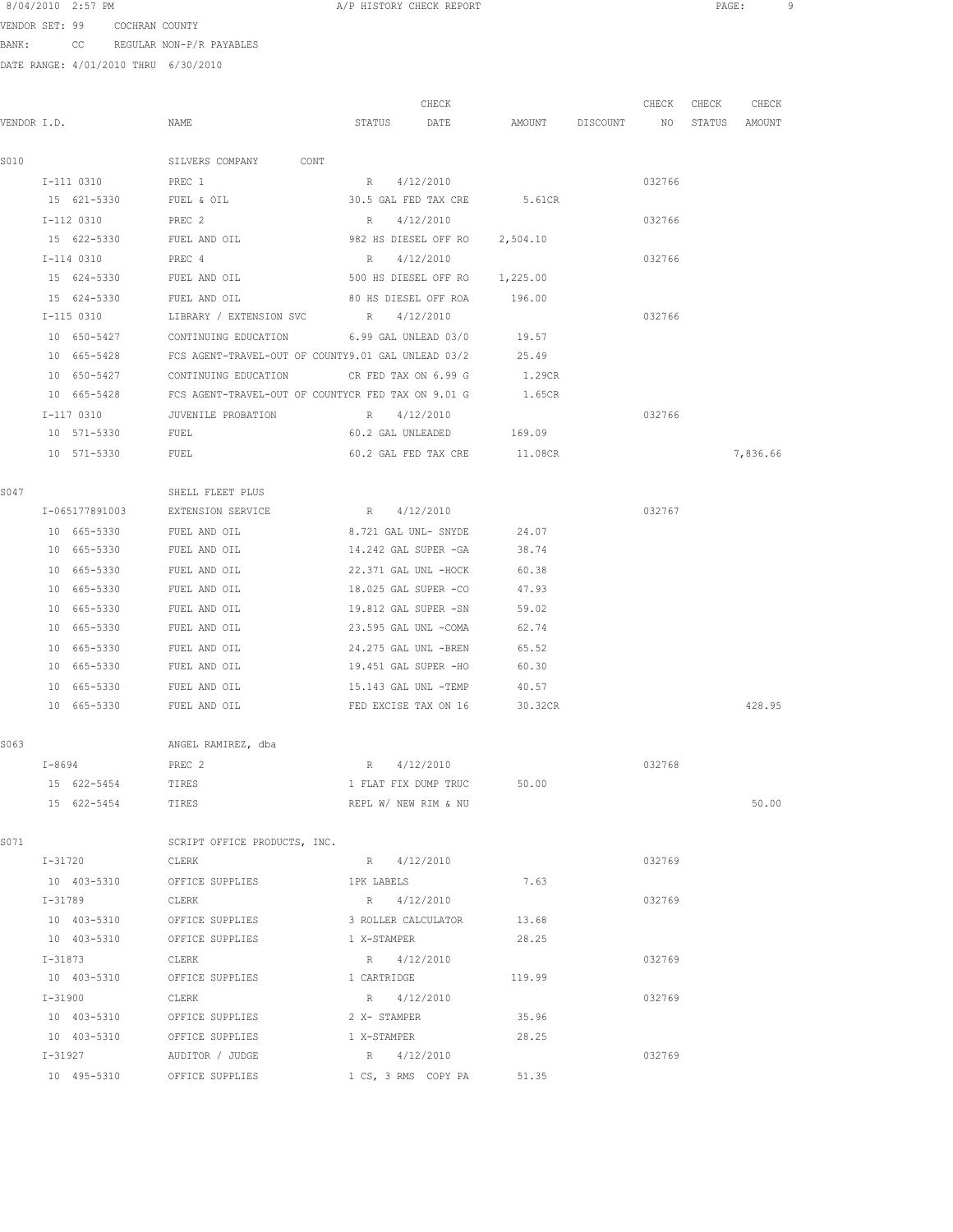|             |           | 8/04/2010 2:57 PM                    |                                                                                  |         | A/P HISTORY CHECK REPORT    |          |                    |        | PAGE:  |           | 10 |
|-------------|-----------|--------------------------------------|----------------------------------------------------------------------------------|---------|-----------------------------|----------|--------------------|--------|--------|-----------|----|
|             |           | VENDOR SET: 99 COCHRAN COUNTY        |                                                                                  |         |                             |          |                    |        |        |           |    |
| BANK:       |           |                                      | CC REGULAR NON-P/R PAYABLES                                                      |         |                             |          |                    |        |        |           |    |
|             |           | DATE RANGE: 4/01/2010 THRU 6/30/2010 |                                                                                  |         |                             |          |                    |        |        |           |    |
|             |           |                                      |                                                                                  |         |                             |          |                    |        |        |           |    |
|             |           |                                      |                                                                                  |         | CHECK                       |          |                    | CHECK  | CHECK  | CHECK     |    |
| VENDOR I.D. |           |                                      | NAME                                                                             | STATUS  | DATE                        |          | AMOUNT DISCOUNT NO |        | STATUS | AMOUNT    |    |
| S071        |           |                                      | SCRIPT OFFICE PRODUCTSCONT                                                       |         |                             |          |                    |        |        |           |    |
|             |           |                                      | I-31927 AUDITOR / JUDGE                                                          | $R = 1$ | 4/12/2010                   |          |                    | 032769 |        |           |    |
|             |           |                                      | 15 610-5310 OFFICE SUPPLIES 7 REAMS COPY PAPER 27.65                             |         |                             |          |                    |        |        |           |    |
|             | $I-32016$ |                                      | COUNTY JUDGE                                                                     | R       | 4/12/2010                   |          |                    | 032769 |        |           |    |
|             |           |                                      | 15 610-5310 OFFICE SUPPLIES                                                      |         | 500 BUSINESS CARDS 108.80   |          |                    |        |        | 421.56    |    |
|             |           |                                      |                                                                                  |         |                             |          |                    |        |        |           |    |
| S217        |           |                                      | STATE COMPTROLLER                                                                |         |                             |          |                    |        |        |           |    |
|             |           |                                      | I-1ST OTR CIVIL 2010 STATE COMPTROLLER-CIVIL                                     | R       | 4/12/2010                   |          |                    | 032770 |        |           |    |
|             |           | 90 000-4372                          | BIRTH CERT. GOV118.015 1ST QTR REMITTANCE F                                      |         |                             | 55.80    |                    |        |        |           |    |
|             |           | 90 000-4373                          | MARRIAGE LICENSE GOV 118.011 1ST QTR REMITTANCE F 120.00                         |         |                             |          |                    |        |        |           |    |
|             |           | 90 000-4364                          | JUROR DONATIONS                                                                  |         | 1ST QTR REMITTANCE F        | 30.00    |                    |        |        |           |    |
|             |           |                                      | 90 000-4363.004 CO FILING FEE IND LGL SERV. 1ST OTR REMITTANCE F                 |         |                             | 23.75    |                    |        |        |           |    |
|             |           | 90 000-4363.001                      | DIVORCE&FAMILY GOV.133.151 IST QTR REMITTANCE F 134.25                           |         |                             |          |                    |        |        |           |    |
|             | 90        | 000-4363.002                         | OTHER THAN DIVORCE/FAMILY 10B 1ST OTR REMITTANCE F 222.22                        |         |                             |          |                    |        |        |           |    |
|             | 90.       |                                      | 000-4363.004 CO FILING FEE IND LGL SERV. 1ST QTR REMITTANCE F 57.95              |         |                             |          |                    |        |        |           |    |
|             |           | 90 000-4379                          | JUDICIAL SUPPORT FEE/L133.105 1ST QTR REMITTANCE F 373.00                        |         |                             |          |                    |        |        | 1,016.97  |    |
| S217        |           |                                      | STATE COMPTROLLER                                                                |         |                             |          |                    |        |        |           |    |
|             |           |                                      | I-1ST QTR CRIM 2010 STATE COMPTROLLER-CRIMINAL R 4/12/2010                       |         |                             |          |                    | 032771 |        |           |    |
|             |           | 90 000-4358.001                      | STATE CCC DATE 01-01-04FORWORD1ST QTR REMITTANCE F 7,184.29                      |         |                             |          |                    |        |        |           |    |
|             |           | 90 000-4368                          | BB BOND FEE (GVMT CD 41.258) 1ST QTR REMITTANCE F                                |         |                             | 162.00   |                    |        |        |           |    |
|             |           | 90 000-4378                          | JRF JURY REIMB FEE/CCP102.00451ST QTR REMITTANCE F                               |         |                             | 644.40   |                    |        |        |           |    |
|             |           |                                      | 90 000-4363.003 INDIGENT DEFENSE FEE 1ST QTR REMITTANCE F 214.20                 |         |                             |          |                    |        |        |           |    |
|             | 90        | $000 - 4355$                         | MVF CCP 102.022                                                                  |         | 1ST QTR REMITTANCE F 1.89   |          |                    |        |        |           |    |
|             | 90.       |                                      | 000-4367 STF-SUB 95% C (TRANS CD542.40 1ST QTR REMITTANCE F 2,807.25             |         |                             |          |                    |        |        |           |    |
|             | 90.       | 000-4342                             | ARREST FEES - STATE OFFICERS 1ST OTR REMITTANCE F 67.00                          |         |                             |          |                    |        |        |           |    |
|             | 90        |                                      | 000-4376 CO. CRTCRIMINAL JUDICIAL FUND 1ST QTR REMITTANCE F 120.00               |         |                             |          |                    |        |        |           |    |
|             |           | 90 000-4357                          | 50% OVERWEIGHT FINE                                                              |         | 1ST QTR REMITTANCE F 234.00 |          |                    |        |        |           |    |
|             |           | 90 000-4361                          | 50% OF TIME PAYMENT TO STATE 1ST QTR REMITTANCE F                                |         |                             | 175.00   |                    |        |        |           |    |
|             |           | 90 000-4379                          | JUDICIAL SUPPORT FEE/L133.105 1ST OTR REMITTANCE F                               |         |                             | 862.00   |                    |        |        | 12,492.03 |    |
|             |           |                                      |                                                                                  |         |                             |          |                    |        |        |           |    |
| S217        |           |                                      | STATE COMPTROLLER<br>I-1ST QTR DRG CRT 10 STATE COMPTROLLER-DRUG CRT R 4/12/2010 |         |                             |          |                    | 032772 |        |           |    |
|             |           |                                      | 90 000-4379.001 DRUG COURT FEE CCP102.0178 1ST QTR REMITTANCE F 45.00            |         |                             |          |                    |        |        | 45.00     |    |
|             |           |                                      |                                                                                  |         |                             |          |                    |        |        |           |    |
| S222        |           |                                      | SOUTH PLAINS COMMUNICATIONS                                                      |         |                             |          |                    |        |        |           |    |
|             |           | C-638343                             | SHERIFF                                                                          |         | R 4/12/2010                 |          |                    | 032773 |        |           |    |
|             |           |                                      |                                                                                  |         |                             | 225.00CR |                    |        |        |           |    |
|             |           | I-638216                             | PREC <sub>3</sub>                                                                |         | R 4/12/2010                 |          |                    | 032773 |        |           |    |
|             |           |                                      | 15 623-5571 CAPITAL OUTLAY                                                       |         | 2 COAX & CONNECTOR          | 50.00    |                    |        |        |           |    |
|             |           | 15 623-5571                          | CAPITAL OUTLAY                                                                   |         | 2 UHF GAIN ANTENNA          | 80.00    |                    |        |        |           |    |
|             |           | 15 623-5571                          | CAPITAL OUTLAY                                                                   |         | 2 "L" BRACKETS FOR R        | 10.00    |                    |        |        |           |    |
|             |           | 15 623-5571                          | CAPITAL OUTLAY                                                                   |         | TRAVEL TIME-GRADER R        | 112.50   |                    |        |        |           |    |
|             |           | 15 623-5571                          | CAPITAL OUTLAY                                                                   |         | INSTALL 2 RADIOS IN         | 150.00   |                    |        |        |           |    |
|             |           | 15 623-5571                          | CAPITAL OUTLAY                                                                   | MILEAGE |                             | 40.00    |                    |        |        |           |    |
|             |           | I-638242                             | PREC 3                                                                           |         | R 4/12/2010                 |          |                    | 032773 |        |           |    |
|             |           | 15 623-5451                          | REPAIRS                                                                          |         | REPL SPKR-CK OUT RAD        | 45.00    |                    |        |        |           |    |

15 623-5451 REPAIRS SPEAKER FOR M1225 #8 18.64

I-638243 PREC 3 R 4/12/2010 032773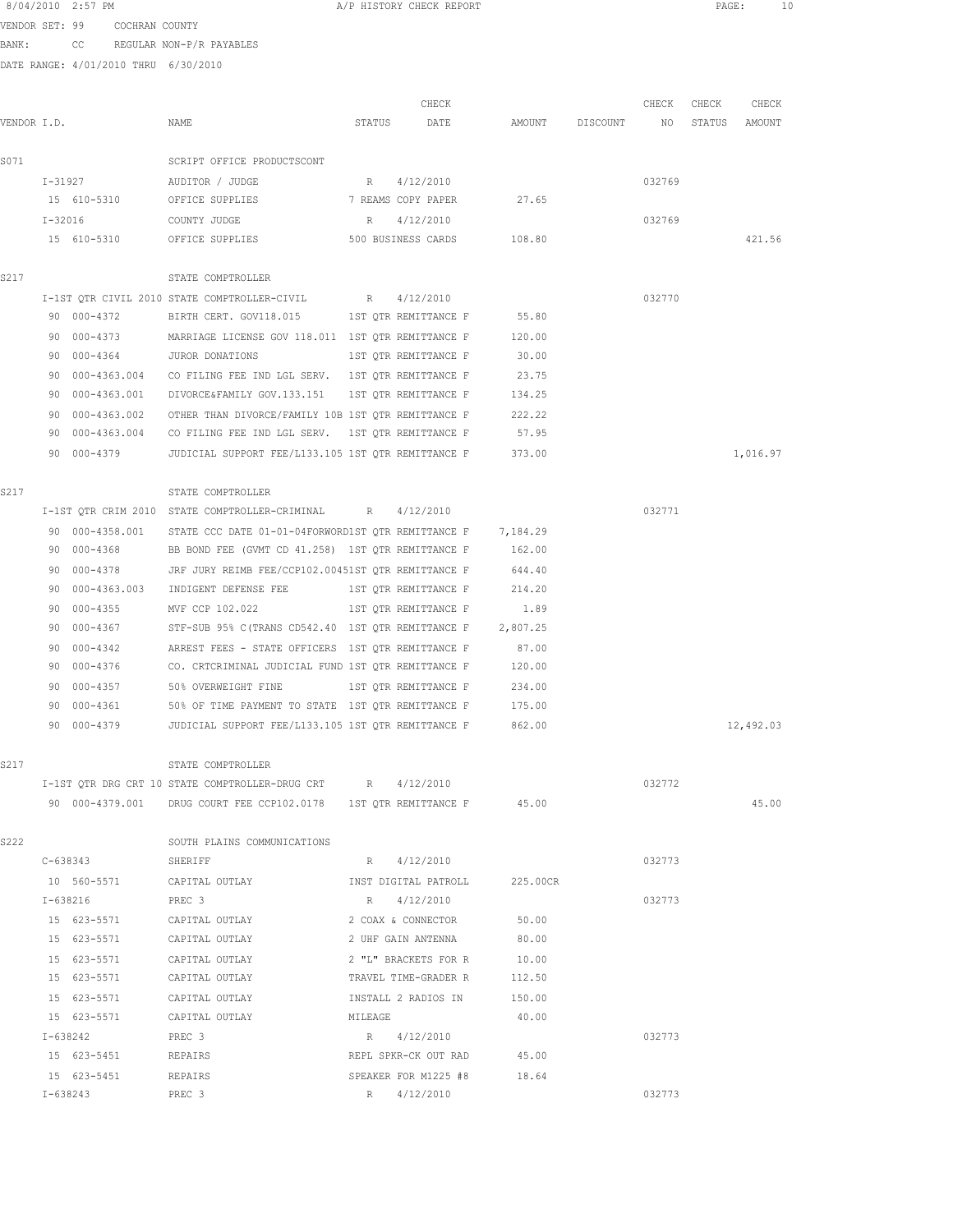| 8/04/2010 2:57 PM |  |  |
|-------------------|--|--|
|                   |  |  |

A/P HISTORY CHECK REPORT PAGE: 11

VENDOR SET: 99 COCHRAN COUNTY BANK: CC REGULAR NON-P/R PAYABLES

|             |                                       |                             | CHECK                                                          |        |          | CHECK  | CHECK  | CHECK    |
|-------------|---------------------------------------|-----------------------------|----------------------------------------------------------------|--------|----------|--------|--------|----------|
| VENDOR I.D. |                                       | NAME                        | STATUS<br>DATE                                                 | AMOUNT | DISCOUNT | NO     | STATUS | AMOUNT   |
| S222        |                                       | SOUTH PLAINS COMMUNICACONT  |                                                                |        |          |        |        |          |
|             | I-638243                              | PREC <sub>3</sub>           | 4/12/2010<br>R                                                 |        |          | 032773 |        |          |
|             | 15 623-5451                           | REPAIRS                     | REPL SPEAKER-CK OUT                                            | 45.00  |          |        |        |          |
|             | 15 623-5451                           | REPAIRS                     | SPEAKER -M1225 #8261                                           | 18.64  |          |        |        |          |
|             | I-638428                              | SHERIFF                     | R 4/12/2010                                                    |        |          | 032773 |        |          |
|             | 10 560-5334                           | OTHER SUPPLIES              | DELL LAPTOP TO INTER                                           |        |          |        |        |          |
|             | 10 560-5334                           | OTHER SUPPLIES              | GPS SYSTEM & IN-CAR 3,429.65                                   |        |          |        |        |          |
|             | I-638438                              | SHERIFF                     | R 4/12/2010                                                    |        |          | 032773 |        |          |
|             | 10 560-5334                           | OTHER SUPPLIES              | INSTALL FOR IN-CAR R                                           |        |          |        |        |          |
|             | 10 560-5334                           | OTHER SUPPLIES              | AND FOR LAPTOP. WIRE                                           |        |          |        |        |          |
|             | 10 560-5334                           | OTHER SUPPLIES              | BRIDGE FOR RECORD'G                                            |        |          |        |        |          |
|             | 10 560-5334                           | OTHER SUPPLIES              | AND INSTALL FLIR SYS 3,547.95                                  |        |          |        |        | 7,322.38 |
| S294        |                                       | SHIRLEY SEARS               |                                                                |        |          |        |        |          |
|             | I-MARCH 2010 TRAVEL EXTENSION SERVICE |                             | 4/12/2010<br>R                                                 |        |          | 032774 |        |          |
|             | 10 665-5428                           |                             | FCS AGENT-TRAVEL-OUT OF COUNTYTAE4-HA MTG LUB 126              | 63.00  |          |        |        |          |
|             | 10 665-5428                           |                             | FCS AGENT-TRAVEL-OUT OF COUNTYPERFORMANCE APPRAISA             | 63.00  |          |        |        |          |
|             | 10 665-5428                           |                             | FCS AGENT-TRAVEL-OUT OF COUNTYTEA-FCS MTG SHALLOWA             | 8.00   |          |        |        |          |
|             |                                       |                             | 10 665-5428 FCS AGENT-TRAVEL-OUT OF COUNTYTEA-FCS MTG SHALLOWA | 60.00  |          |        |        |          |
|             | 10 665-5428                           |                             | FCS AGENT-TRAVEL-OUT OF COUNTYTEA-FCS MEMBERSHIP A             | 135.00 |          |        |        | 329.00   |
| S338        |                                       | THE SAFETY BOOT             |                                                                |        |          |        |        |          |
|             | $I-812$                               | SHERIFF                     | R 4/12/2010                                                    |        |          | 032775 |        |          |
|             | 10 560-5205                           | UNIFORMS                    | 6 5PT STAR SHERIFF T                                           | 36.00  |          |        |        |          |
|             | 10 560-5205                           | UNIFORMS                    | SHIPPING                                                       | 2.50   |          |        |        | 38.50    |
| S347        |                                       | SOUTHERN TIRE MART, LLC     |                                                                |        |          |        |        |          |
|             | I-70080739                            | PREC <sub>2</sub>           | R 4/12/2010                                                    |        |          | 032776 |        |          |
|             | 15 622-5454                           | TIRES                       | 1 24.5 X 8.5 WHEEL                                             | 100.00 |          |        |        |          |
|             | 15 622-5454                           | TIRES                       | 10 RIGHT HAND INNER                                            | 50.00  |          |        |        |          |
|             | 15 622-5454                           | TIRES                       | 10 RIGHT HAND OUTER                                            | 30.00  |          |        |        | 180.00   |
| S367        |                                       | SULLIVAN SUPPLY SOUTH, INC. |                                                                |        |          |        |        |          |
|             | I-7330-IN                             | EXT SVC                     | R 4/12/2010                                                    |        |          | 032777 |        |          |
|             | 10 665-5334                           | OTHER SUPPLIES              | FOR SURE 5LB. (10 PA                                           | 38.50  |          |        |        |          |
|             | 10 665-5334                           | OTHER SUPPLIES              | 2 DEXTROSE                                                     | 9.50   |          |        |        |          |
|             | 10 665-5334                           | OTHER SUPPLIES              | 1 QT DYNE                                                      | 14.50  |          |        |        | 62.50    |
| T083        |                                       | TYLER TECHNOLOGIES          |                                                                |        |          |        |        |          |
|             | $I - 161997$                          | NON-DEPARTMENTAL            | R 4/12/2010                                                    |        |          | 032778 |        |          |
|             |                                       |                             | 10 409-5411 MAINTENANCE CONTRACTS NETWORK SUPPORT FEES 200.00  |        |          |        |        | 200.00   |
| T087        |                                       | TEXAS DEPARTMENT OF HEALTH  |                                                                |        |          |        |        |          |
|             | I-11214                               | CLERK                       | R 4/12/2010                                                    |        |          | 032779 |        |          |
|             | 10 403-5310                           | OFFICE SUPPLIES             | 21 REMOTE BIRTH CERT                                           | 38.43  |          |        |        | 38.43    |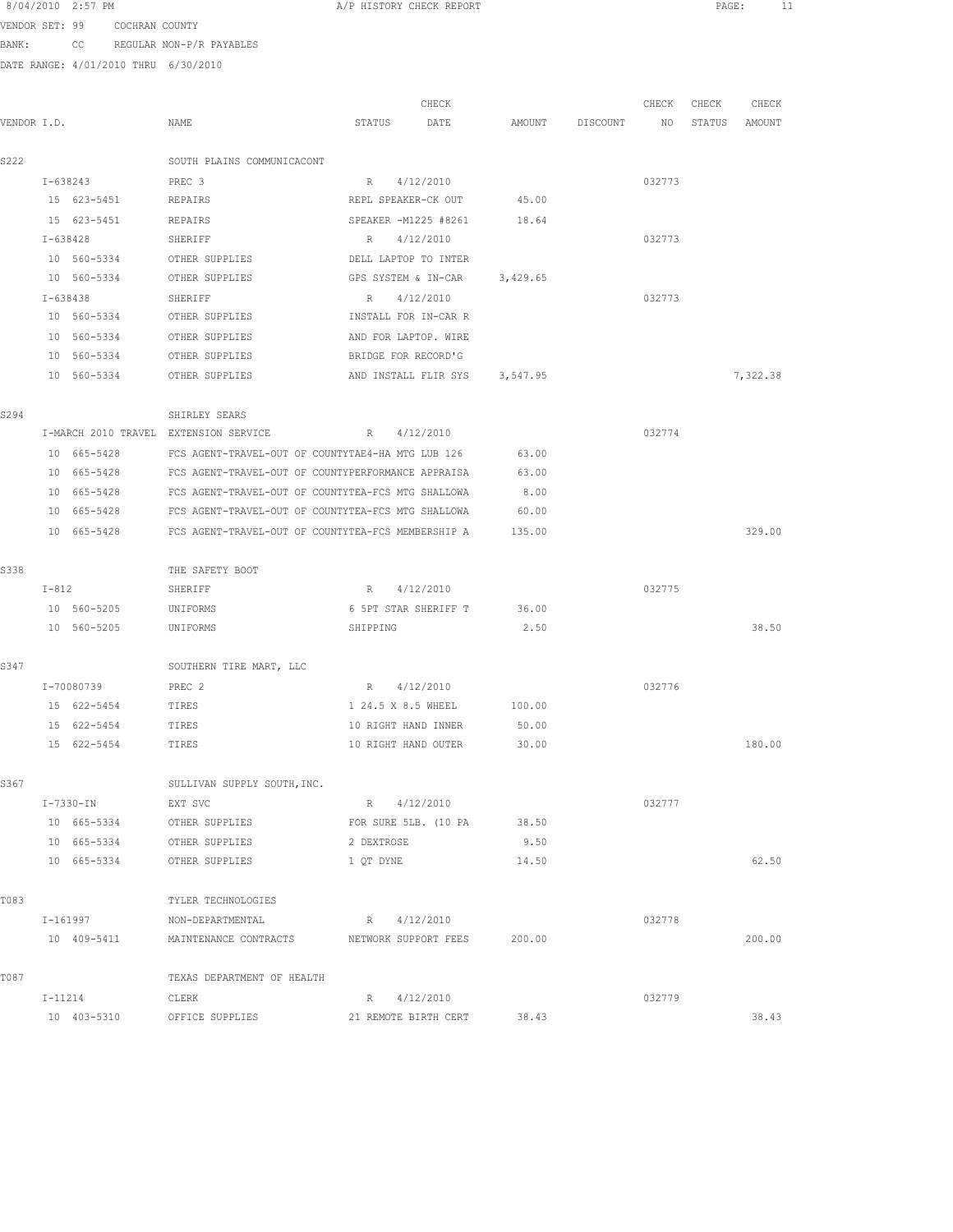|             | 8/04/2010 2:57 PM                     |                                                               | A/P HISTORY CHECK REPORT      |        |                 |                 | PAGE:         | 12        |
|-------------|---------------------------------------|---------------------------------------------------------------|-------------------------------|--------|-----------------|-----------------|---------------|-----------|
|             | VENDOR SET: 99 COCHRAN COUNTY         |                                                               |                               |        |                 |                 |               |           |
|             | BANK: CC REGULAR NON-P/R PAYABLES     |                                                               |                               |        |                 |                 |               |           |
|             | DATE RANGE: 4/01/2010 THRU 6/30/2010  |                                                               |                               |        |                 |                 |               |           |
|             |                                       |                                                               |                               |        |                 |                 |               |           |
|             |                                       |                                                               | CHECK                         |        |                 | CHECK           | CHECK         | CHECK     |
| VENDOR I.D. |                                       | NAME                                                          | STATUS<br>DATE                |        | AMOUNT DISCOUNT | NO <sub>1</sub> | STATUS AMOUNT |           |
| T184        |                                       | THYSSENKRUPP ELEVATOR COR                                     |                               |        |                 |                 |               |           |
|             |                                       | I-467463 THYSSENKRUPP ELEVATOR COR R 4/12/2010                |                               |        |                 | 032780          |               |           |
|             |                                       | 10 510-5411 MAINTENANCE CONTRACTS ELEVATOR MAINT 04/01 540.67 |                               |        |                 |                 |               | 540.67    |
| W055        |                                       | WINDSTREAM COMMUNICATIONS SW                                  |                               |        |                 |                 |               |           |
|             | I-266-0503 0410                       | PREC 1                                                        | R 4/12/2010                   |        |                 | 032781          |               |           |
|             | 15 621-5420                           | TELECOMMUNICATIONS                                            | APRIL PHONE SERVICE           | 79.82  |                 |                 |               |           |
|             | 15 621-5420                           | TELECOMMUNICATIONS                                            | MARCH LONG DISTANCE           | 0.55   |                 |                 |               |           |
|             | I-266-8661 0410 COUNTY ATTORNEY       |                                                               | R 4/12/2010                   |        |                 | 032781          |               |           |
|             | 10 475-5420                           | TELECOMMUNICATIONS APRIL 2010 PHONE SER 117.18                |                               |        |                 |                 |               | 197.55    |
| WO 92       |                                       | WEST TEXAS GAS INC                                            |                               |        |                 |                 |               |           |
|             | I-15006-47129 0310 JUVENILE PROBATION |                                                               | R 4/12/2010                   |        |                 | 032782          |               |           |
|             | 10 571-5330                           | FUEL                                                          | 7.69 GAL HEREFORD TX 18.58    |        |                 |                 |               |           |
|             | 10 571-5330                           | FUEL                                                          | REFUND FED TAX FR LA 4.63CR   |        |                 |                 |               | 13.95     |
| W164        |                                       | WARREN CAT                                                    |                               |        |                 |                 |               |           |
|             | I-W0020061321                         | PREC 3 -140M D01794                                           | R 4/12/2010                   |        |                 | 032783          |               |           |
|             | 15 623-5451                           | REPAIRS                                                       | REPL CABLE END @ ALT          |        |                 |                 |               |           |
|             | 15 623-5451                           | REPAIRS                                                       | TRAVEL TO/FROM MACHI          | 333.00 |                 |                 |               |           |
|             | I-W0020061389                         | PREC 3 -BUT PREC 2's 953LOADER R 4/12/2010                    |                               |        |                 | 032783          |               |           |
|             | 15 623-5451                           | REPAIRS                                                       | TROUBLESHOOT ENG-P2 215.00    |        |                 |                 |               |           |
|             | 15 623-5451                           | <b>REPAIRS</b>                                                | R&R ENGINE-PREC 2 95 3,600.00 |        |                 |                 |               |           |
|             | 15 623-5451                           | <b>REPAIRS</b>                                                | RECONDITION ENGINE 3,600.00   |        |                 |                 |               |           |
|             | 15 623-5451                           | <b>REPAIRS</b>                                                | CLEAN RADIATOR                | 493.35 |                 |                 |               |           |
|             | 15 623-5451                           | REPAIRS                                                       | HONE ENGINE BLOC              | 938.80 |                 |                 |               |           |
|             | 15 623-5451 REPAIRS                   |                                                               | 2 UPS GRN N                   | 25.30  |                 |                 |               |           |
|             | 15 623-5451                           | REPAIRS                                                       | DYNO TEST ENGINE 1,018.50     |        |                 |                 |               |           |
|             | 15 623-5451                           | REPAIRS                                                       | 121 MISC CHARGE               | 181.50 |                 |                 |               |           |
|             | 15 623-5451                           | REPAIRS                                                       | RECONDITION INJECTOR          | 790.00 |                 |                 |               |           |
|             | 15 623-5451                           | REPAIRS                                                       | INJECTOR PUMP PARTS           | 964.75 |                 |                 |               |           |
|             | 15 623-5451                           | REPAIRS                                                       | TRANSPORT MACHINE TO          | 420.00 |                 |                 |               |           |
|             | 15 623-5451                           | REPAIRS                                                       | TRANSPORT MACHINE             | 420.00 |                 |                 |               |           |
|             | 15 623-5451                           | REPAIRS                                                       | TRAVEL TO/FROM MACHI          | 247.50 |                 |                 |               |           |
|             | 15 623-5451                           | <b>REPAIRS</b>                                                | ENVIRONMENTAL FEE             | 184.47 |                 |                 |               | 13,432.17 |
| X001        |                                       | XCEL ENERGY                                                   |                               |        |                 |                 |               |           |
|             | I-233781209                           | NON-DEPARTMENTAL                                              | R 4/12/2010                   |        |                 | 032784          |               |           |
|             | 10 409-5440                           | UTILITIES                                                     | 2 STREET LIGHTS               | 14.76  |                 |                 |               | 14.76     |
| Y009        |                                       | DONNELL YANDELL                                               |                               |        |                 |                 |               |           |
|             | I-#07-01-1310 SALAZA DISTRICT COURT   |                                                               | R 4/12/2010                   |        |                 | 032785          |               |           |
|             | 10 435-5400                           | ATTORNEY AD LITEM                                             | #07-01-1310 ZENAIDA           | 350.00 |                 |                 |               | 350.00    |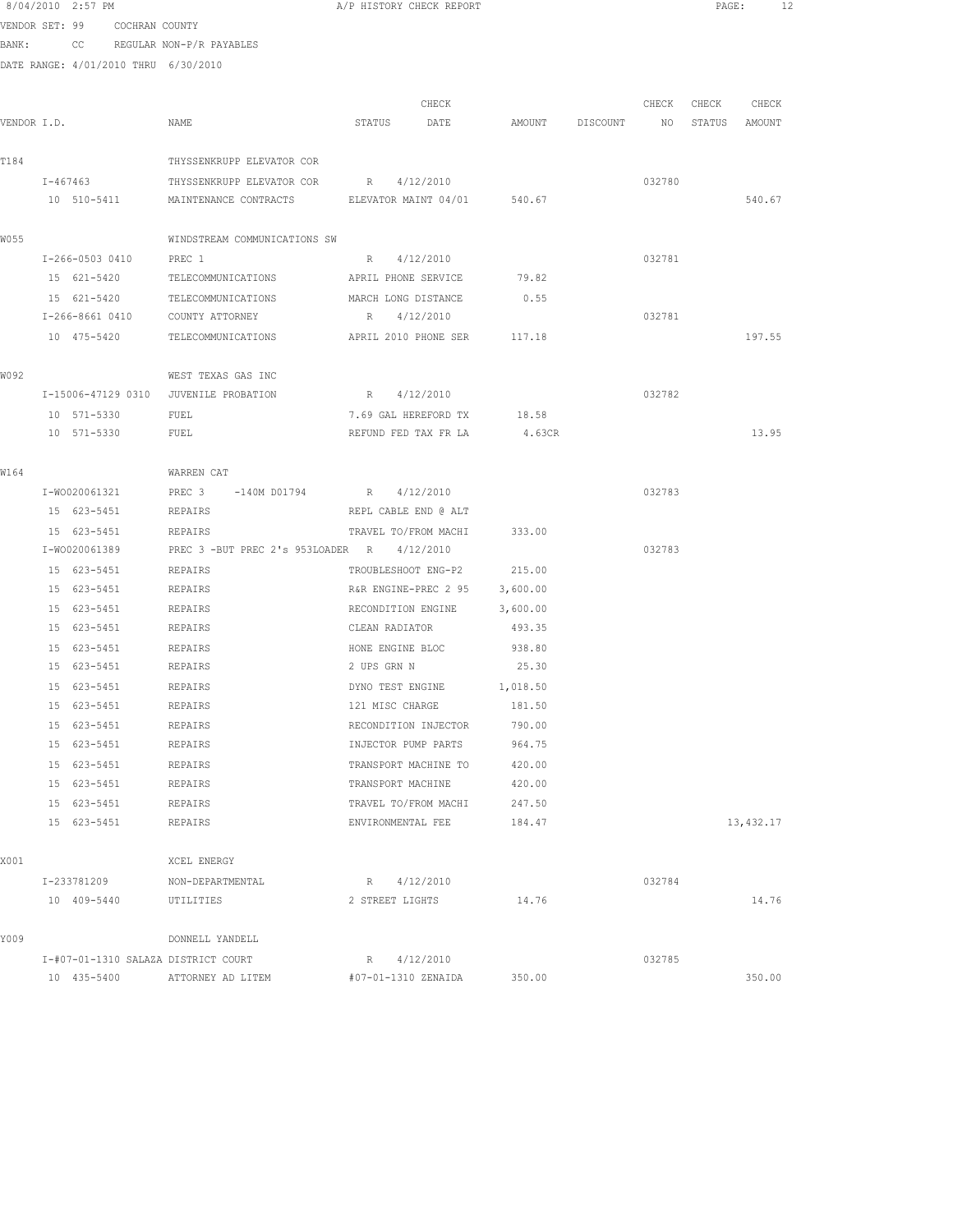|      | 8/04/2010 2:57 PM                                            |                       | A/P HISTORY CHECK REPORT |        |          |                 | PAGE:         | 13     |  |
|------|--------------------------------------------------------------|-----------------------|--------------------------|--------|----------|-----------------|---------------|--------|--|
|      | VENDOR SET: 99 COCHRAN COUNTY                                |                       |                          |        |          |                 |               |        |  |
|      | BANK: CC REGULAR NON-P/R PAYABLES                            |                       |                          |        |          |                 |               |        |  |
|      | DATE RANGE: 4/01/2010 THRU 6/30/2010                         |                       |                          |        |          |                 |               |        |  |
|      |                                                              |                       |                          |        |          |                 |               |        |  |
|      |                                                              |                       | CHECK                    |        |          | CHECK           | CHECK         | CHECK  |  |
|      | VENDOR I.D.                                                  | NAME                  | STATUS<br>DATE           | AMOUNT | DISCOUNT | NO <sub>N</sub> | STATUS AMOUNT |        |  |
|      |                                                              |                       |                          |        |          |                 |               |        |  |
| A042 |                                                              | J C ADAMS JR          |                          |        |          |                 |               |        |  |
|      | I-PETIT JURY 033010 DISTRICT COURT                           |                       | R 4/10/2010              |        |          | 032786          |               |        |  |
|      | 10 435-5492                                                  | PETIT JURY            | DISTRICT COURT           | 15.00  |          |                 |               | 15.00  |  |
| A140 |                                                              | LEONOR ALVARADO       |                          |        |          |                 |               |        |  |
|      | I-PETIT JURY 033010 DISTRICT COURT                           |                       | R 4/10/2010              |        |          | 032787          |               |        |  |
|      | 10 435-5492                                                  | PETIT JURY            | DISTRICT COURT           | 15.00  |          |                 |               | 15.00  |  |
|      |                                                              |                       |                          |        |          |                 |               |        |  |
| A177 |                                                              | CHARLES KEVIN ARTHUR  |                          |        |          |                 |               |        |  |
|      | I-PETIT JURY 033010 DISTRICT COURT                           |                       | R 4/10/2010              |        |          | 032788          |               |        |  |
|      | 10 435-5492                                                  | PETIT JURY            | DISTRICT COURT           | 15.00  |          |                 |               | 15.00  |  |
|      |                                                              |                       |                          |        |          |                 |               |        |  |
| A222 |                                                              | JAIME ALVARADO        |                          |        |          |                 |               |        |  |
|      | I-PETIT JURY 033010 DISTRICT COURT                           |                       | R 4/10/2010              |        |          | 032789          |               |        |  |
|      | 10 435-5492 PETIT JURY                                       |                       | DISTRICT COURT           | 15.00  |          |                 |               | 15.00  |  |
|      |                                                              |                       |                          |        |          |                 |               |        |  |
| A223 |                                                              | CLAY ALLISON          |                          |        |          |                 |               |        |  |
|      | I-PETIT JURY 033010 DISTRICT COURT                           |                       | R 4/10/2010              |        |          | 032790          |               |        |  |
|      | 10 435-5492                                                  | PETIT JURY            | DISTRICT COURT           | 190.00 |          |                 |               | 190.00 |  |
| B012 |                                                              | JOHN H. BARKER        |                          |        |          |                 |               |        |  |
|      | I-PETIT JURY 033010 DISTRICT COURT                           |                       | R 4/10/2010              |        |          | 032791          |               |        |  |
|      | 10 435-5492                                                  | PETIT JURY            | DISTRICT COURT           | 15.00  |          |                 |               | 15.00  |  |
|      |                                                              |                       |                          |        |          |                 |               |        |  |
| B069 |                                                              | SAMUEL BORUNDA-FIERRO |                          |        |          |                 |               |        |  |
|      | I-PETIT JURY 033010 DISTRICT COURT                           |                       | R 4/10/2010              |        |          | 032792          |               |        |  |
|      | 10 435-5492                                                  | PETIT JURY            | DISTRICT COURT           | 15.00  |          |                 |               | 15.00  |  |
|      |                                                              |                       |                          |        |          |                 |               |        |  |
| B070 |                                                              | HOLLY KUEHLER BOGGS   |                          |        |          |                 |               |        |  |
|      | I-PETIT JURY 033010 DISTRICT COURT                           |                       | R 4/10/2010              |        |          | 032793          |               |        |  |
|      | 10 435-5492                                                  | PETIT JURY            | DISTRICT COURT           | 15.00  |          |                 |               | 15.00  |  |
|      |                                                              |                       |                          |        |          |                 |               |        |  |
| B171 |                                                              | SAM BURNETT           |                          |        |          |                 |               |        |  |
|      | I-PETIT JURY 033010 DISTRICT COURT<br>10 435-5492 PETIT JURY |                       | R 4/10/2010              | 15.00  |          | 032794          |               | 15.00  |  |
|      |                                                              |                       | DISTRICT COURT           |        |          |                 |               |        |  |
| B241 |                                                              | LESLIE BAKER          |                          |        |          |                 |               |        |  |
|      | I-PETIT JURY 033010 DISTRICT COURT                           |                       | R 4/10/2010              |        |          | 032795          |               |        |  |
|      | 10 435-5492                                                  | PETIT JURY            | DISTRICT COURT           | 15.00  |          |                 |               | 15.00  |  |
|      |                                                              |                       |                          |        |          |                 |               |        |  |
| B254 |                                                              | EVANGELINA BUSTILLOS  |                          |        |          |                 |               |        |  |
|      | I-PETIT JURY 033010 DISTRICT COURT                           |                       | R 4/10/2010              |        |          | 032796          |               |        |  |
|      | 10 435-5492                                                  | PETIT JURY            | DISTRICT COURT           | 15.00  |          |                 |               | 15.00  |  |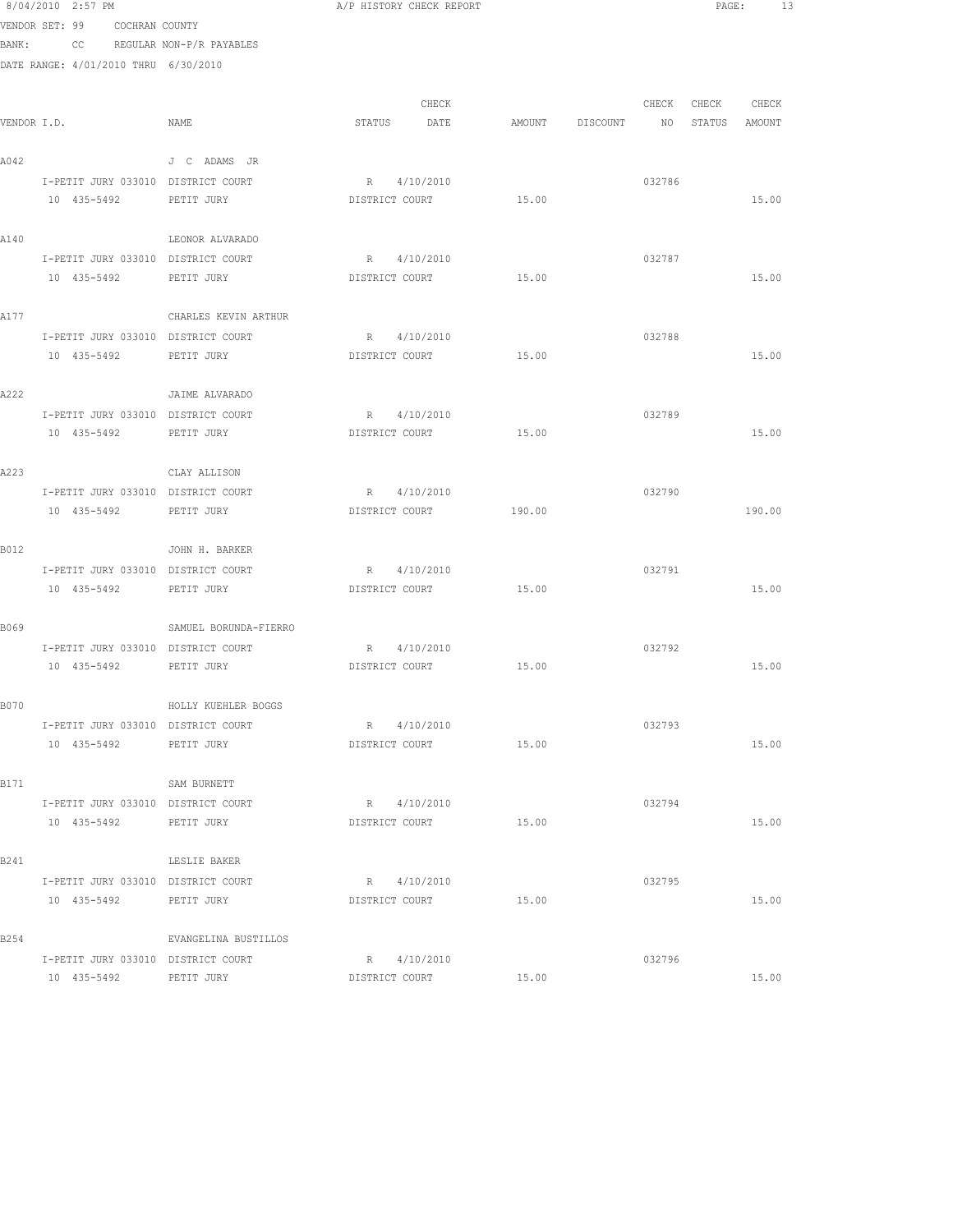| 8/04/2010 2:57 PM |  |
|-------------------|--|
|-------------------|--|

A/P HISTORY CHECK REPORT PAGE: 14

VENDOR SET: 99 COCHRAN COUNTY BANK: CC REGULAR NON-P/R PAYABLES

|             |                                    |                                           | CHECK                |        |          | CHECK  | CHECK  | CHECK  |
|-------------|------------------------------------|-------------------------------------------|----------------------|--------|----------|--------|--------|--------|
| VENDOR I.D. |                                    | NAME                                      | STATUS<br>DATE       | AMOUNT | DISCOUNT | NO     | STATUS | AMOUNT |
| C051        |                                    | COCHRAN COUNTY CHILDRENS                  |                      |        |          |        |        |        |
|             |                                    | I-PETIT JURY 033010 DISTRICT COURT 033010 | R 4/10/2010          |        |          | 032797 |        |        |
|             | 10 435-5492                        | PETIT JURY                                | AMANDA SEALY DONATIO | 15.00  |          |        |        |        |
|             | 10 435-5492                        | PETIT JURY                                | MARK THOMS DONATION0 | 15.00  |          |        |        |        |
|             | 10 435-5492                        | PETIT JURY                                | JANIE WILLINGHAM DON | 15.00  |          |        |        |        |
|             | 10 435-5492                        | PETIT JURY                                | CHRISTENE POLVADO DO | 190.00 |          |        |        |        |
|             | 10 435-5492                        | PETIT JURY                                | LESLEE KAY WESTBROOK | 15.00  |          |        |        |        |
|             | 10 435-5492                        | PETIT JURY                                | LORI PRUITT DONATION | 15.00  |          |        |        |        |
|             | 10 435-5492                        | PETIT JURY                                | SANDRA ELMORE DONATI | 190.00 |          |        |        |        |
|             | 10 435-5492                        | PETIT JURY                                | IRENE FRANCO DONATIO | 15.00  |          |        |        |        |
|             | 10 435-5492                        | PETIT JURY                                | TODD WILLINGHAM DONA | 15.00  |          |        |        |        |
|             | 10 435-5492                        | PETIT JURY                                | LANCE SMITH DONATION | 15.00  |          |        |        | 500.00 |
| C088        |                                    | STEPHANIE CASTILLO                        |                      |        |          |        |        |        |
|             | I-PETIT JURY 033010 DISTRICT COURT |                                           | R 4/10/2010          |        |          | 032798 |        |        |
|             | 10 435-5492                        | PETIT JURY                                | DISTRICT COURT       | 15.00  |          |        |        | 15.00  |
| C089        |                                    | LANCE COFFMAN                             |                      |        |          |        |        |        |
|             | I-PETIT JURY 033010 DISTRICT COURT |                                           | R 4/10/2010          |        |          | 032799 |        |        |
|             | 10 435-5492                        | PETIT JURY                                | DISTRICT COURT       | 15.00  |          |        |        | 15.00  |
|             |                                    |                                           |                      |        |          |        |        |        |
| C294        |                                    | CARLOS DANIEL CASAREZ                     |                      |        |          |        |        |        |
|             | I-PETIT JURY 033010 DISTRICT COURT |                                           | R 4/10/2010          |        |          | 032800 |        |        |
|             | 10 435-5492                        | PETIT JURY                                | DISTRICT COURT       | 15.00  |          |        |        | 15.00  |
| C318        |                                    | EVA HONESTO CASAREZ                       |                      |        |          |        |        |        |
|             | I-PETIT JURY 033010 DISTRICT COURT |                                           | R 4/10/2010          |        |          | 032801 |        |        |
|             | 10 435-5492                        | PETIT JURY                                | DISTRICT COURT       | 190.00 |          |        |        | 190.00 |
| C328        |                                    | FLORENCIO CRUZ, JR.                       |                      |        |          |        |        |        |
|             | I-PETIT JURY 033010 DISTRICT COURT |                                           | 4/10/2010<br>R       |        |          | 032802 |        |        |
|             | 10 435-5492                        | PETIT JURY                                | DISTRICT COURT       | 190.00 |          |        |        | 190.00 |
| D036        |                                    | SAMUEL DELAROSA                           |                      |        |          |        |        |        |
|             | I-PETIT JURY 033010 DISTRICT COURT |                                           | R 4/10/2010          |        |          | 032803 |        |        |
|             | 10 435-5492 PETIT JURY             |                                           | DISTRICT COURT       | 15.00  |          |        |        | 15.00  |
| D134        |                                    | BELVA DANIEL                              |                      |        |          |        |        |        |
|             | I-PETIT JURY 033010 DISTRICT COURT |                                           | R 4/10/2010          |        |          | 032804 |        |        |
|             | 10 435-5492 PETIT JURY             |                                           | DISTRICT COURT       | 15.00  |          |        |        | 15.00  |
|             |                                    |                                           |                      |        |          |        |        |        |
| D161        |                                    | SUSAN LUMAN DAVIDSON                      |                      |        |          |        |        |        |
|             | I-PETIT JURY 033010 DISTRICT COURT |                                           | R 4/10/2010          |        |          | 032805 |        |        |
|             | 10 435-5492 PETIT JURY             |                                           | DISTRICT COURT       | 15.00  |          |        |        | 15.00  |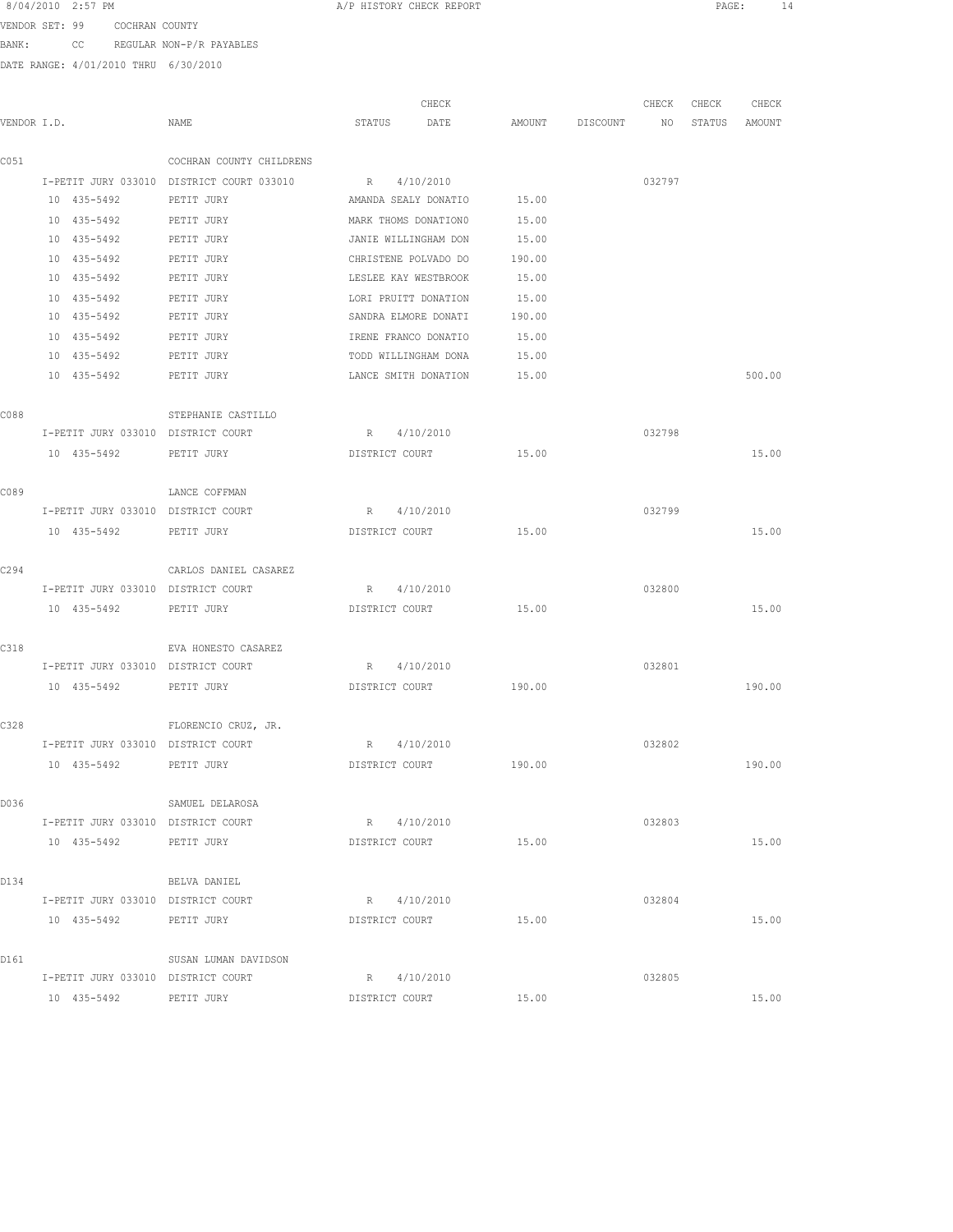|       | 8/04/2010 2:57 PM                                 |                             | A/P HISTORY CHECK REPORT      |        |                       | PAGE:             | 15    |
|-------|---------------------------------------------------|-----------------------------|-------------------------------|--------|-----------------------|-------------------|-------|
|       | VENDOR SET: 99 COCHRAN COUNTY                     |                             |                               |        |                       |                   |       |
| BANK: |                                                   | CC REGULAR NON-P/R PAYABLES |                               |        |                       |                   |       |
|       | DATE RANGE: 4/01/2010 THRU 6/30/2010              |                             |                               |        |                       |                   |       |
|       |                                                   |                             |                               |        |                       |                   |       |
|       |                                                   |                             | CHECK                         |        |                       | CHECK CHECK CHECK |       |
|       | VENDOR I.D.                                       | NAME                        | STATUS DATE                   |        | AMOUNT DISCOUNT<br>NO | STATUS AMOUNT     |       |
|       |                                                   |                             |                               |        |                       |                   |       |
| F037  |                                                   | LEANNA FORTNER              |                               |        |                       |                   |       |
|       | I-PETIT JURY 033010 DISTRICT COURT                |                             | R 4/10/2010                   |        | 032806                |                   |       |
|       | 10 435-5492                                       | PETIT JURY                  | DISTRICT COURT                | 15.00  |                       | 15.00             |       |
| G059  |                                                   | MELISSA GERIK               |                               |        |                       |                   |       |
|       | I-PETIT JURY 033010 DISTRICT COURT                |                             | R 4/10/2010                   |        | 032807                |                   |       |
|       | 10 435-5492                                       | PETIT JURY                  | DISTRICT COURT                | 15.00  |                       | 15.00             |       |
|       |                                                   |                             |                               |        |                       |                   |       |
| G158  |                                                   | LARRY DON GATES             |                               |        |                       |                   |       |
|       | I-PETIT JURY 033010 DISTRICT COURT                |                             | R 4/10/2010                   |        | 032808                |                   |       |
|       | 10 435-5492                                       | PETIT JURY                  | DISTRICT COURT                | 15.00  |                       | 15.00             |       |
|       |                                                   |                             |                               |        |                       |                   |       |
| H088  |                                                   | JANELLE HARRISON            |                               |        |                       |                   |       |
|       | I-PETIT JURY 033010 DISTRICT COURT                |                             | R 4/10/2010                   |        | 032809                |                   |       |
|       | 10 435-5492                                       | PETIT JURY                  | DISTRICT COURT                | 15.00  |                       | 15.00             |       |
|       |                                                   |                             |                               |        |                       |                   |       |
| H264  |                                                   | PAT HENRY                   |                               |        |                       |                   |       |
|       | I-PETIT JURY 033010 DISTRICT COURT<br>10 435-5492 | PETIT JURY                  | R 4/10/2010<br>DISTRICT COURT | 190.00 | 032810                | 190.00            |       |
|       |                                                   |                             |                               |        |                       |                   |       |
| J078  |                                                   | RICKY JACKSON               |                               |        |                       |                   |       |
|       | I-PETIT JURY 033010 DISTRICT COURT                |                             | R 4/10/2010                   |        | 032811                |                   |       |
|       | 10 435-5492 PETIT JURY                            |                             | DISTRICT COURT                | 190.00 |                       | 190.00            |       |
|       |                                                   |                             |                               |        |                       |                   |       |
| K060  |                                                   | TREVA KUEHLER               |                               |        |                       |                   |       |
|       | I-PETIT JURY 033010 DISTRICT COURT                |                             | R 4/10/2010                   |        | 032812                |                   |       |
|       | 10 435-5492                                       | PETIT JURY                  | DISTRICT COURT 03301 15.00    |        |                       | 15.00             |       |
|       |                                                   |                             |                               |        |                       |                   |       |
| L047  |                                                   | RICKY LYNN LEVENS           |                               |        |                       |                   |       |
|       | I-PETIT JURY 033010 DISTRICT COURT                |                             | R 4/10/2010                   |        | 032813                |                   |       |
|       | 10 435-5492                                       | PETIT JURY                  | DISTRICT COURT                | 15.00  |                       |                   | 15.00 |
|       |                                                   |                             |                               |        |                       |                   |       |
| M225  | I-PETIT JURY 033010 DISTRICT COURT                | ROBERT MARSHALL             | R 4/10/2010                   |        | 032814                |                   |       |
|       | 10 435-5492                                       | PETIT JURY                  | DISTRICT COURT                | 15.00  |                       | 15.00             |       |
|       |                                                   |                             |                               |        |                       |                   |       |
| M257  |                                                   | TERRA MOLLOY                |                               |        |                       |                   |       |
|       | I-PETIT JURY 033010 DISTRICT COURT                |                             | R 4/10/2010                   |        | 032815                |                   |       |
|       | 10 435-5492 PETIT JURY                            |                             | DISTRICT COURT                | 15.00  |                       | 15.00             |       |
|       |                                                   |                             |                               |        |                       |                   |       |
| M258  |                                                   | DEARL MARTIN                |                               |        |                       |                   |       |
|       | I-PETIT JURY 033010 DISTRICT COURT                |                             | R 4/10/2010                   |        | 032816                |                   |       |
|       | 10 435-5492                                       | PETIT JURY                  | DISTRICT COURT                | 15.00  |                       |                   | 15.00 |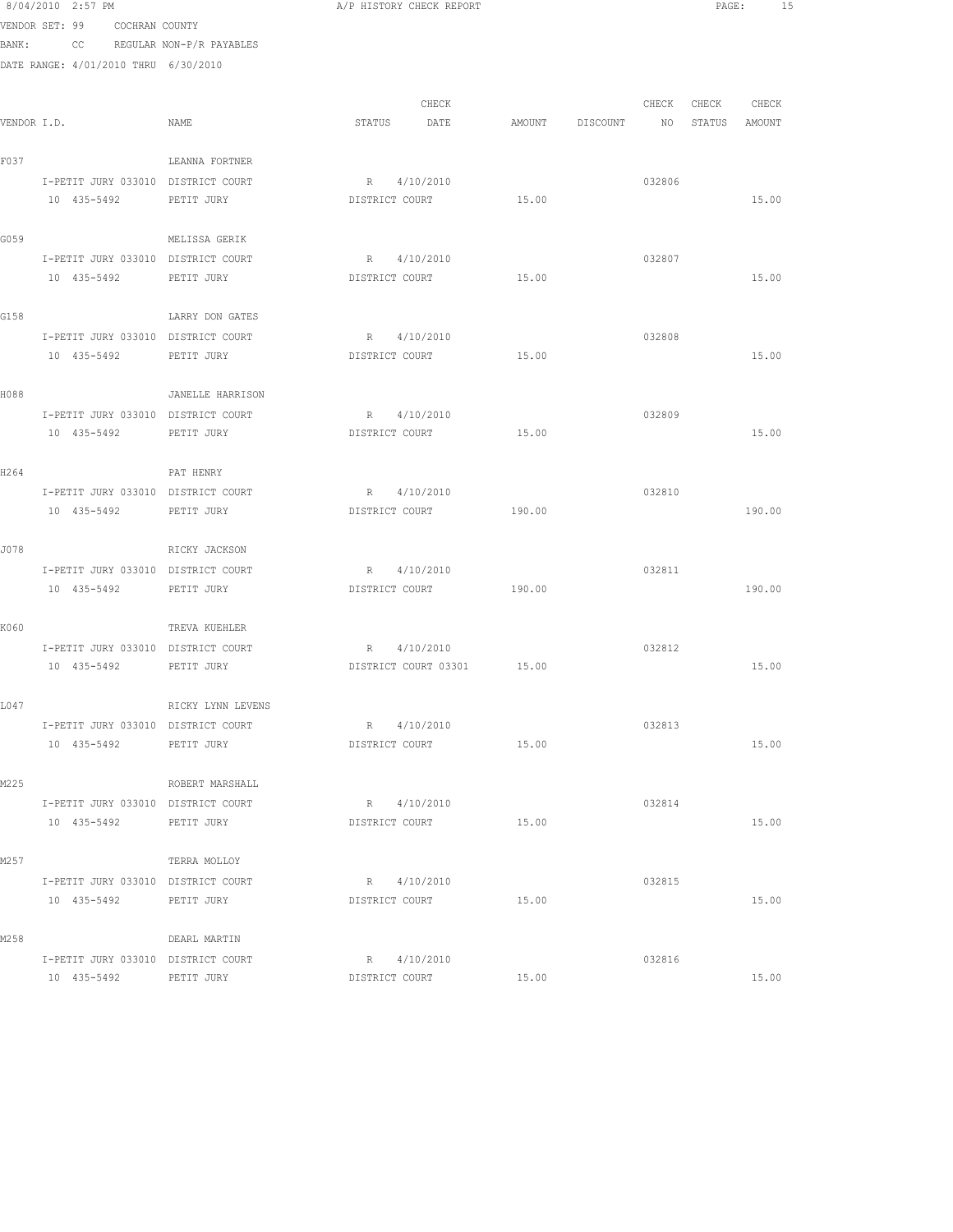8/04/2010 2:57 PM **A/P HISTORY CHECK REPORT PAGE:** 16 VENDOR SET: 99 COCHRAN COUNTY BANK: CC REGULAR NON-P/R PAYABLES DATE RANGE: 4/01/2010 THRU 6/30/2010 CHECK CHECK CHECK CHECK VENDOR I.D. NAME STATUS DATE AMOUNT DISCOUNT NO STATUS AMOUNT M259 TIMMY MCINROE I-PETIT JURY 033010 DISTRICT COURT R 4/10/2010 032817 10 435-5492 PETIT JURY DISTRICT COURT 15.00 15.00 O017 VERONICA OLGUIN I-PETIT JURY 033010 DISTRICT COURT R 4/10/2010 032818 10 435-5492 PETIT JURY DISTRICT COURT 190.00 190.00 P079 ERIC PRUITT I-PETIT JURY 033010 DISTRICT COURT R 4/10/2010 032819 10 435-5492 PETIT JURY DISTRICT COURT 15.00 15.00 P191 RUTH PIERCE I-PETIT JURY 033010 DISTRICT COURT R 4/10/2010 032820 10 435-5492 PETIT JURY DISTRICT COURT 15.00 15.00 P213 TOMMY PEREZ I-PETIT JURY 033010 DISTRICT COURT R 4/10/2010 032821 10 435-5492 PETIT JURY DISTRICT COURT 15.00 15.00 P223 CAROL PRUITT I-PETIT JURY 033010 DISTRICT COURT R 4/10/2010 032822 10 435-5492 PETIT JURY DISTRICT COURT 15.00 15.00 R036 ROXANNE RICHARDSON I-PETIT JURY 033010 DISTRICT COURT R 4/10/2010 032823 10 435-5492 PETIT JURY DISTRICT COURT 15.00 15.00 R054 VICKI RICE I-PETIT JURY 033010 DISTRICT COURT R 4/10/2010 032824 10 435-5492 PETIT JURY DISTRICT COURT033110 190.00 190.00 R073 SUNNY ROBERTS I-PETIT JURY 033010 DISTRICT COURT R 4/10/2010 032825 10 435-5492 PETIT JURY DISTRICT COURT 15.00 15.00 R<sub>110</sub> ELLEN RUIZ I-PETIT JURY 033010 DISTRICT COURT R 4/10/2010 032826 10 435-5492 PETIT JURY DISTRICT COURT 190.00 190.00 S090 JOHN MARK SILHAN I-PETIT JURY 033010 DISTRICT COURT R 4/10/2010 032827 10 435-5492 PETIT JURY DISTRICT COURT 15.00 15.00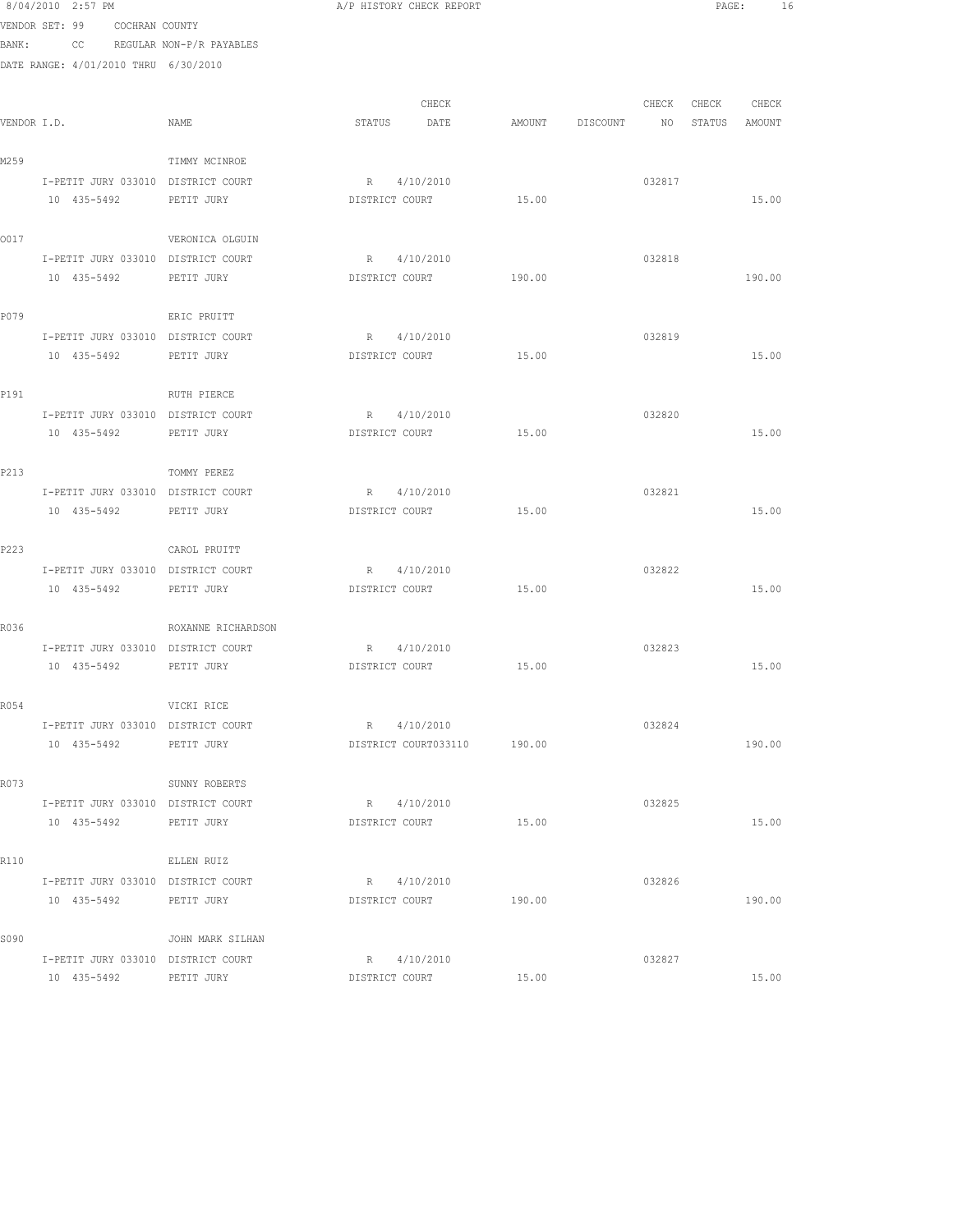|             | 8/04/2010 2:57 PM                    |                                  | A/P HISTORY CHECK REPORT   |                  |                 |        |                  | PAGE:<br>17 |  |
|-------------|--------------------------------------|----------------------------------|----------------------------|------------------|-----------------|--------|------------------|-------------|--|
|             | VENDOR SET: 99 COCHRAN COUNTY        |                                  |                            |                  |                 |        |                  |             |  |
|             | BANK: CC REGULAR NON-P/R PAYABLES    |                                  |                            |                  |                 |        |                  |             |  |
|             | DATE RANGE: 4/01/2010 THRU 6/30/2010 |                                  |                            |                  |                 |        |                  |             |  |
|             |                                      |                                  |                            |                  |                 |        |                  |             |  |
|             |                                      |                                  | CHECK                      |                  |                 | CHECK  | CHECK CHECK      |             |  |
| VENDOR I.D. |                                      | NAME                             | STATUS DATE                |                  | AMOUNT DISCOUNT |        | NO STATUS AMOUNT |             |  |
| S121        |                                      | KEVIN SILHAN                     |                            |                  |                 |        |                  |             |  |
|             | I-PETIT JURY 033010 DISTRICT COURT   |                                  | R 4/10/2010                |                  |                 | 032828 |                  |             |  |
|             | 10 435-5492                          | PETIT JURY                       | DISTRICT COURT             | 15.00            |                 |        |                  | 15.00       |  |
|             |                                      |                                  |                            |                  |                 |        |                  |             |  |
| S204        |                                      | ESMIDA SOLIZ                     |                            |                  |                 |        |                  |             |  |
|             | I-PETIT JURY 033010 DISTRICT COURT   |                                  | R 4/10/2010                |                  |                 | 032829 |                  |             |  |
|             | 10 435-5492                          | PETIT JURY                       | DISTRICT COURT             | 190.00           |                 |        |                  | 190.00      |  |
|             |                                      |                                  |                            |                  |                 |        |                  |             |  |
| S233        |                                      | COCHRAN COUNTY STATE FEE         |                            |                  |                 |        |                  |             |  |
|             | I-PETIT JURY 033010 DISTRICT COURT   |                                  | R 4/10/2010                |                  |                 | 032830 |                  |             |  |
|             | 10 435-5492                          | PETIT JURY                       | CHARLES PEERY DONATI 15.00 |                  |                 |        |                  | 15.00       |  |
| S317        |                                      | TERESA SMITH                     |                            |                  |                 |        |                  |             |  |
|             | I-PETIT JURY 033010 DISTRICT COURT   |                                  | R 4/10/2010                |                  |                 | 032831 |                  |             |  |
|             | 10 435-5492 PETIT JURY               |                                  | DISTRICT COURT             | 15.00            |                 |        |                  | 15.00       |  |
|             |                                      |                                  |                            |                  |                 |        |                  |             |  |
| S325        |                                      | DONNA SCHMIDT                    |                            |                  |                 |        |                  |             |  |
|             | I-PETIT JURY 033010 DISTRICT COURT   |                                  | R 4/10/2010                |                  |                 | 032832 |                  |             |  |
|             | 10 435-5492                          | PETIT JURY                       | DISTRICT COURT             | 15.00            |                 |        |                  | 15.00       |  |
|             |                                      |                                  |                            |                  |                 |        |                  |             |  |
| T088        |                                      | CHARLES TANNER JR                |                            |                  |                 |        |                  |             |  |
|             | I-PETIT JURY 033010 DISTRICT COURT   |                                  | R 4/10/2010                |                  |                 | 032833 |                  |             |  |
|             | 10 435-5492                          | PETIT JURY                       | DISTRICT COURT             | 15.00            |                 |        |                  | 15.00       |  |
| T240        |                                      | DARLA TURNER TYSON               |                            |                  |                 |        |                  |             |  |
|             | I-PETIT JURY 033010 DISTRICT COURT   |                                  | R 4/10/2010                |                  |                 | 032834 |                  |             |  |
|             | 10 435-5492                          | PETIT JURY                       | DISTRICT COURT 110.00      |                  |                 |        |                  | 110.00      |  |
|             |                                      |                                  |                            |                  |                 |        |                  |             |  |
| W188        |                                      | RODDY MALOY WILLIAMS             |                            |                  |                 |        |                  |             |  |
|             | I-PETIT JURY 033010 DISTRICT COURT   |                                  | R<br>4/10/2010             |                  |                 | 032835 |                  |             |  |
|             | 10 435-5492                          | PETIT JURY                       | DISTRICT COURT             | 15.00            |                 |        |                  | 15.00       |  |
|             |                                      |                                  |                            |                  |                 |        |                  |             |  |
| B029        |                                      | BRUCKNER'S TRUCK SALES, INC      |                            |                  |                 |        |                  |             |  |
|             | I-276698L                            | PREC <sub>2</sub>                | R 4/12/2010                | 22.91            |                 | 032836 |                  | 22.91       |  |
|             | 15 622-5451                          | REPAIRS                          | 1 21SU18 BOLT              |                  |                 |        |                  |             |  |
| C310        |                                      | DAVID CORDER                     |                            |                  |                 |        |                  |             |  |
|             | I-RUNOFF 041310                      | ELECTIONS                        | R 4/12/2010                |                  |                 | 032837 |                  |             |  |
|             | 10 490-5107                          | TEMPORARY OR EXTRA WAGES         | TEST VOTING MACHINES       | 30.00            |                 |        |                  | 30.00       |  |
|             |                                      |                                  |                            |                  |                 |        |                  |             |  |
| G038        |                                      | GILCO DRILLING COMPANY           |                            |                  |                 |        |                  |             |  |
|             | $I-935$                              | PARK                             | R 4/12/2010                |                  |                 | 032838 |                  |             |  |
|             | 10 660-5571                          | CAPITAL OUTLAY                   | DRILL NEW WELL 202'        | 3,232.00         |                 |        |                  |             |  |
|             | 10 660-5571                          | CAPITAL OUTLAY                   | CASING 162' @ \$13         | 2,106.00         |                 |        |                  |             |  |
|             | 10 660-5571                          | CAPITAL OUTLAY                   | PERFORATIONS 42" @ \$      | 672.00           |                 |        |                  |             |  |
|             | 10 660-5571<br>10 660-5571           | CAPITAL OUTLAY                   | GRAVEL                     | 450.00<br>300.00 |                 |        |                  |             |  |
|             | 10 660-5571                          | CAPITAL OUTLAY<br>CAPITAL OUTLAY | CHEM & CLEANOUT<br>MUD     | 45.00            |                 |        |                  |             |  |
|             |                                      |                                  |                            |                  |                 |        |                  |             |  |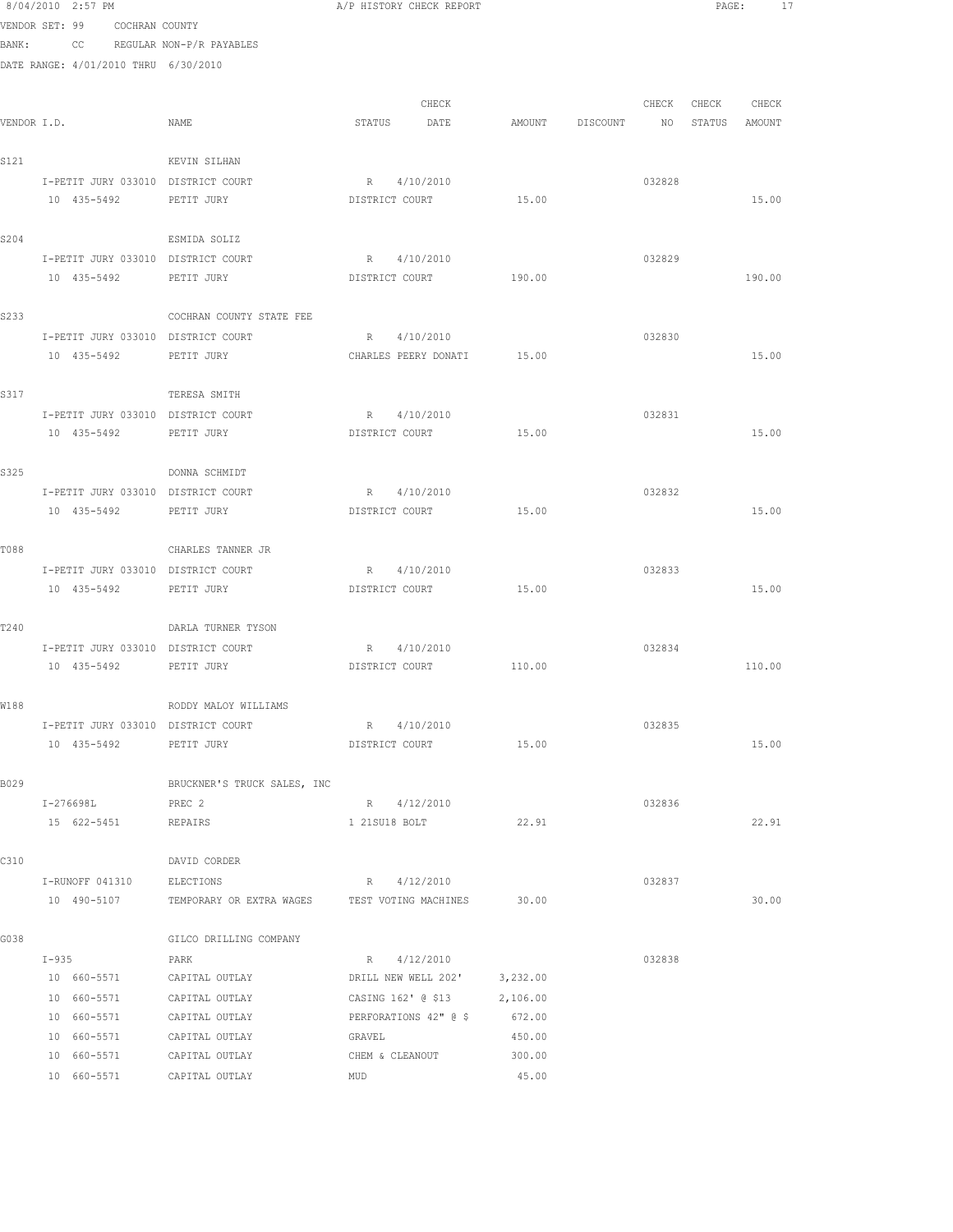VENDOR SET: 99 COCHRAN COUNTY BANK: CC REGULAR NON-P/R PAYABLES

| VENDOR I.D. |                                    | NAME                                                    | CHECK<br>STATUS<br>DATE  | AMOUNT | DISCOUNT | CHECK<br>NO | CHECK<br>STATUS | CHECK<br>AMOUNT |
|-------------|------------------------------------|---------------------------------------------------------|--------------------------|--------|----------|-------------|-----------------|-----------------|
| G038        |                                    | GILCO DRILLING COMPANYCONT                              |                          |        |          |             |                 |                 |
|             | $I - 935$                          | PARK                                                    | 4/12/2010<br>$R_{\odot}$ |        |          | 032838      |                 |                 |
|             | 10 660-5571                        | CAPITAL OUTLAY                                          | WATER 3 LOADS @ \$15     | 45.00  |          |             |                 | 6,850.00        |
| B053        |                                    | FREDDIE BROWN                                           |                          |        |          |             |                 |                 |
|             | I-JURY COMM 04/22 DISTRICT COURT   |                                                         | R 4/22/2010              |        |          | 032919      |                 |                 |
|             | 10 435-5491                        | GRAND JURY                                              | GRAND JURY COMMISSIO     | 10.00  |          |             |                 | 10.00           |
| D181        |                                    | MURRAY DAVIS                                            |                          |        |          |             |                 |                 |
|             | I-JURY COMM 04/22                  | DISTRICT COURT                                          | R 4/22/2010              |        |          | 032920      |                 |                 |
|             | 10 435-5491                        | GRAND JURY                                              | GRAND JURY COMMISSIO     | 10.00  |          |             |                 | 10.00           |
| M260        |                                    | DARWIN MCBEE                                            |                          |        |          |             |                 |                 |
|             | I-JURY COMM 04/22 DISTRICT COURT   |                                                         | 4/22/2010<br>R           |        |          | 032921      |                 |                 |
|             | 10 435-5491                        | GRAND JURY                                              | GRAND JURY COMMISSIO     | 10.00  |          |             |                 | 10.00           |
| T260        |                                    | MELISSA TRULL                                           |                          |        |          |             |                 |                 |
|             | I-JURY COMM 4/22/10 DISTRICT COURT |                                                         | 4/22/2010<br>$R_{\odot}$ |        |          | 032922      |                 |                 |
|             | 10 435-5491                        | GRAND JURY                                              | GRAND JURY COMMISSIO     | 10.00  |          |             |                 | 10.00           |
| A042        |                                    | J C ADAMS JR                                            |                          |        |          |             |                 |                 |
|             | I-LOISLAW 0410                     | COUNTY ATTY/LAW LIBRARY R 4/23/2010                     |                          |        |          | 032923      |                 |                 |
|             | 10 475-5590                        | LAW LIBRARY MTRLS/UPDATES LOISLAW APRIL '10 BI 202.46   |                          |        |          |             |                 | 202.46          |
| A224        |                                    | ARMOR ASPHALT, INC                                      |                          |        |          |             |                 |                 |
|             | $I - 10256$                        | PREC 4                                                  | 4/23/2010<br>$R_{\odot}$ |        |          | 032924      |                 |                 |
|             | 15 624-5356                        | ROAD MATERIALS & SUPPLIES 10.55T COLD MIX ASPH 1,055.00 |                          |        |          |             |                 | 1,055.00        |
| B004        |                                    | BAKER & TAYLOR COMPANIES                                |                          |        |          |             |                 |                 |
|             | I-5010718050                       | LIBRARY                                                 | R 4/23/2010              |        |          | 032925      |                 |                 |
|             | 10 650-5590                        | <b>BOOKS</b>                                            | DARK FIRE                | 16.07  |          |             |                 |                 |
|             | 10 650-5590                        | <b>BOOKS</b>                                            | SHEEN ON THE SILK        | 15.53  |          |             |                 |                 |
|             | 10 650-5590                        | <b>BOOKS</b>                                            | FREIGHT SURCHARGE        | 0.32   |          |             |                 |                 |
|             | I-5010718051                       | LIBRARY                                                 | R 4/23/2010              |        |          | 032925      |                 |                 |
|             | 10 650-5590                        | BOOKS                                                   | 2 MYLAR JACKETS          | 1.18   |          |             |                 |                 |
|             | I-5010736647                       | LIBRARY                                                 | R 4/23/2010              |        |          | 032925      |                 |                 |
|             | 10 650-5590                        | BOOKS                                                   | DECEPTION AN ALEX DE     | 16.10  |          |             |                 |                 |
|             | 10 650-5590                        | BOOKS                                                   | MARTHA STEWARTS ENCY     | 20.13  |          |             |                 |                 |
|             | 10 650-5590                        | BOOKS                                                   | FREIGHT SURCHARGE        | 0.36   |          |             |                 |                 |
|             | I-5010736648                       | LIBRARY                                                 | R 4/23/2010              |        |          | 032925      |                 |                 |
|             | 10 650-5590                        | BOOKS                                                   | 2 MYLAR JACKETS          | 1.18   |          |             |                 |                 |
|             | I-5010746564                       | LIBRARY                                                 | R 4/23/2010              |        |          | 032925      |                 |                 |
|             | 10 650-5590                        | BOOKS                                                   | CAT OF THE CENTURY       | 14.95  |          |             |                 |                 |
|             | 10 650-5590                        | BOOKS                                                   | FREIGHT SURCHARGE        | 0.15   |          |             |                 |                 |
|             | I-5010746565                       | LIBRARY                                                 | R 4/23/2010              |        |          | 032925      |                 |                 |
|             | 10 650-5590                        | <b>BOOKS</b>                                            | 1 MYLAR JACKET           | 0.59   |          |             |                 | 86.56           |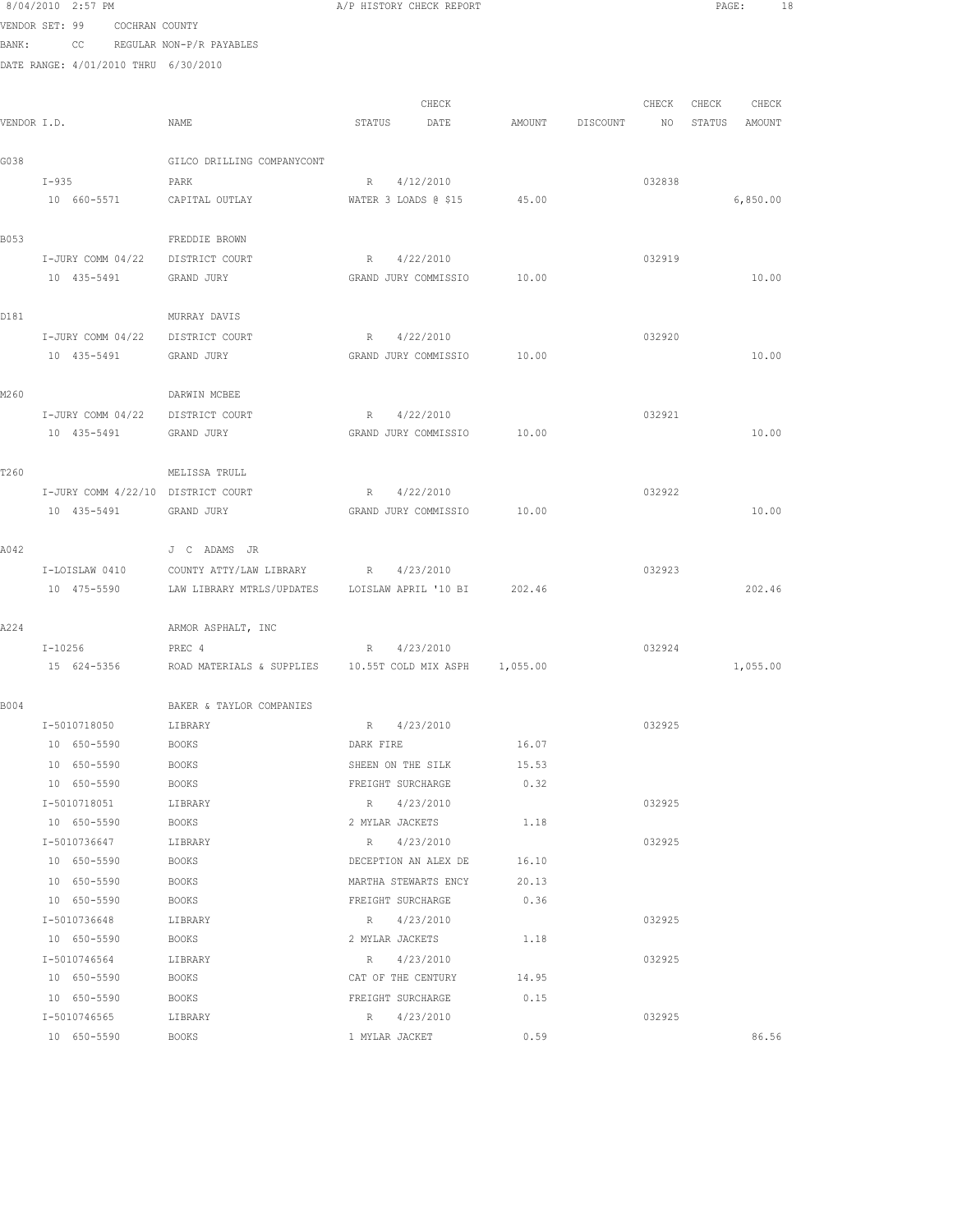|             |          | 8/04/2010 2:57 PM          |                               |                                                         |                 | A/P HISTORY CHECK REPORT                  |                |          |        | $\texttt{PAGE}$ : | 19     |  |
|-------------|----------|----------------------------|-------------------------------|---------------------------------------------------------|-----------------|-------------------------------------------|----------------|----------|--------|-------------------|--------|--|
|             |          |                            | VENDOR SET: 99 COCHRAN COUNTY |                                                         |                 |                                           |                |          |        |                   |        |  |
| BANK:       |          |                            |                               | CC REGULAR NON-P/R PAYABLES                             |                 |                                           |                |          |        |                   |        |  |
|             |          |                            |                               | DATE RANGE: 4/01/2010 THRU 6/30/2010                    |                 |                                           |                |          |        |                   |        |  |
|             |          |                            |                               |                                                         |                 |                                           |                |          |        |                   |        |  |
|             |          |                            |                               |                                                         |                 | CHECK                                     |                |          | CHECK  | CHECK             | CHECK  |  |
| VENDOR I.D. |          |                            |                               | NAME                                                    | STATUS          | DATE                                      | AMOUNT         | DISCOUNT | NO     | STATUS AMOUNT     |        |  |
| B026        |          |                            |                               | BLEDSOE WATER SUPPLY CORP                               |                 |                                           |                |          |        |                   |        |  |
|             |          | I-3004 0410                |                               | PREC 3                                                  |                 | R 4/23/2010                               |                |          | 032926 |                   |        |  |
|             |          |                            | 15 623-5440                   | UTILITIES                                               |                 | WATER BILL DATED 04/ 20.10                |                |          |        |                   | 20.10  |  |
|             |          |                            |                               |                                                         |                 |                                           |                |          |        |                   |        |  |
| C062        |          |                            |                               | CHIEF SUPPLY CORPORATION                                |                 |                                           |                |          |        |                   |        |  |
|             |          | I-326018                   |                               | SHERIFF                                                 |                 | R 4/23/2010                               |                |          | 032927 |                   |        |  |
|             |          | 10 560-5334                |                               | OTHER SUPPLIES                                          |                 | 1 FLASHLIGHT PC3.300 139.99               |                |          |        |                   |        |  |
|             |          | 10 560-5334                |                               | OTHER SUPPLIES                                          |                 | 1 FREE 5.11 FLASHLIG                      |                |          |        |                   |        |  |
|             |          | 10 560-5334                |                               | OTHER SUPPLIES                                          |                 | SHIPPING & HANDLING                       | 12.99          |          |        |                   | 152.98 |  |
| C293        |          |                            |                               | CAVENDER'S WESTERN OUTFITTER                            |                 |                                           |                |          |        |                   |        |  |
|             |          | $I - 8 - 10006$            |                               | SHERIFF                                                 |                 | R 4/23/2010                               |                |          | 032928 |                   |        |  |
|             |          | 10 560-5205                |                               | UNIFORMS                                                |                 | 3 13MWZKL JEANS WEBE 76.50                |                |          |        |                   | 76.50  |  |
|             |          |                            |                               |                                                         |                 |                                           |                |          |        |                   |        |  |
| D048        |          |                            |                               | DATA-LINE OFFICE SYSTEMS                                |                 |                                           |                |          |        |                   |        |  |
|             |          | I-045556                   |                               | LIBRARY                                                 |                 | R 4/23/2010                               |                |          | 032929 |                   |        |  |
|             |          |                            |                               | 10 650-5411 MAINTENANCE CONTRACTS                       |                 | COPIER MAINT 1168 B&                      | 37.50          |          |        |                   |        |  |
|             | I-045816 |                            |                               | LIBRARY                                                 |                 | R 4/23/2010                               |                |          | 032929 |                   |        |  |
|             |          | 10 650-5411                |                               | MAINTENANCE CONTRACTS                                   |                 | COPIER MAINT 77 COLO                      | 7.70           |          |        |                   | 45.20  |  |
|             |          |                            |                               |                                                         |                 |                                           |                |          |        |                   |        |  |
| E005        |          |                            |                               | EAGLE RUBBER & SUPPLY                                   |                 |                                           |                |          | 032930 |                   |        |  |
|             |          | I-33111<br>15 621-5451     |                               | PREC 1<br>REPAIRS                                       |                 | R 4/23/2010<br>1 3/8 x15" R1 HOSE A 27.15 |                |          |        |                   | 27.15  |  |
|             |          |                            |                               |                                                         |                 |                                           |                |          |        |                   |        |  |
| E011        |          |                            |                               | EXXONMOBIL                                              |                 |                                           |                |          |        |                   |        |  |
|             |          |                            |                               | C-FED TAX CREDIT EXT SVC                                |                 | R 4/23/2010                               |                |          | 032931 |                   |        |  |
|             |          |                            |                               | CR FED TAX 2 TANKS@A 7.46CR<br>10 665-5330 FUEL AND OIL |                 |                                           |                |          |        |                   |        |  |
|             |          |                            |                               | I-7187328265306626-4 EXTENSION SERVICE R 4/23/2010      |                 |                                           |                |          | 032931 |                   |        |  |
|             |          | 10 665-5330                |                               | FUEL AND OIL                                            |                 | 03/18 I-20&FM600 ABI                      | 62.70          |          |        |                   | 55.24  |  |
|             |          |                            |                               |                                                         |                 |                                           |                |          |        |                   |        |  |
| E018        |          |                            |                               | ERF WIRELESS                                            |                 |                                           |                |          |        |                   |        |  |
|             |          | I-417034                   |                               | NON-DEPT/ATTY/MUSEUM/EXTSVC                             |                 | R 4/23/2010                               |                |          | 032932 |                   |        |  |
|             |          | 10 409-5420                |                               | TELECOMMUNICATIONS                                      |                 | COURTHOUSE INTERNET                       | 90.05          |          |        |                   |        |  |
|             |          | 10 475-5420                |                               | TELECOMMUNICATIONS                                      |                 | COUNTY ATTY INTERNET                      | 39.95          |          |        |                   |        |  |
|             |          | 10 665-5420<br>10 652-5420 |                               | TELECOMMUNICATIONS<br>TELECOMMUNICATIONS                | MUSEUM INTERNET | EXTENSION SERVICE I                       | 39.95<br>39.95 |          |        |                   |        |  |
|             |          | 10 650-5420                |                               | TELECOMMUNICATIONS                                      |                 | LIBRARY INTERNET                          |                |          |        |                   | 209.90 |  |
|             |          |                            |                               |                                                         |                 |                                           |                |          |        |                   |        |  |
| G144        |          |                            |                               | GENE MESSER FORD                                        |                 |                                           |                |          |        |                   |        |  |
|             | I-173147 |                            |                               | SHERIFF                                                 |                 | R 4/23/2010                               |                |          | 032933 |                   |        |  |
|             |          | 10 560-5451                |                               | MACHINERY-NON-OFFICE REPAIR R&R LOCK CYL, REPL C        |                 |                                           | 95.00          |          |        |                   |        |  |
|             |          | 10 560-5451                |                               | MACHINERY-NON-OFFICE REPAIR MISC CHARGES                |                 |                                           | 10.29          |          |        |                   | 105.29 |  |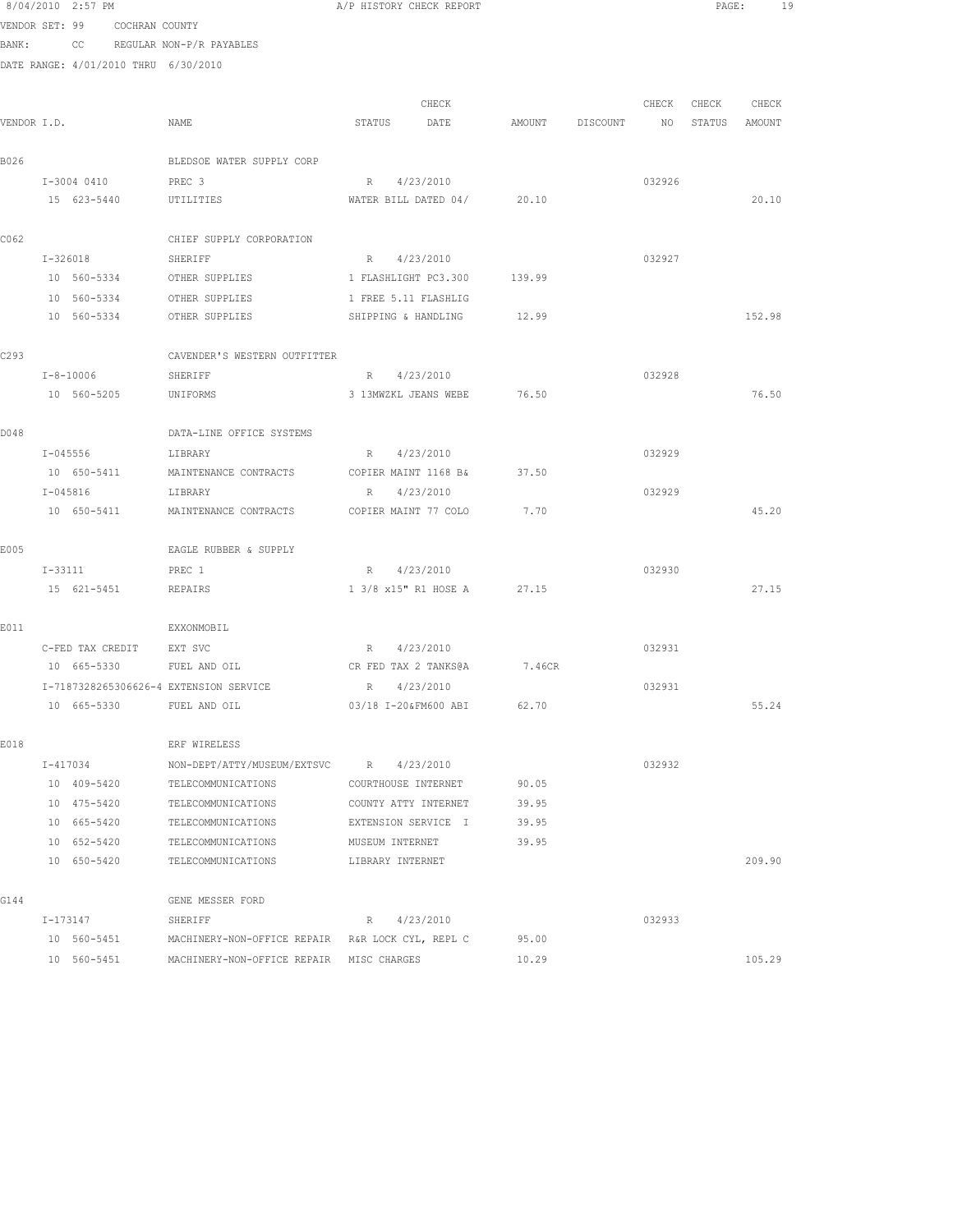|             | 8/04/2010 2:57 PM                    |                                           | A/P HISTORY CHECK REPORT    |                  |          |        | PAGE:  | 20       |  |
|-------------|--------------------------------------|-------------------------------------------|-----------------------------|------------------|----------|--------|--------|----------|--|
|             | VENDOR SET: 99 COCHRAN COUNTY        |                                           |                             |                  |          |        |        |          |  |
| BANK:       |                                      | CC REGULAR NON-P/R PAYABLES               |                             |                  |          |        |        |          |  |
|             | DATE RANGE: 4/01/2010 THRU 6/30/2010 |                                           |                             |                  |          |        |        |          |  |
|             |                                      |                                           |                             |                  |          |        |        |          |  |
|             |                                      |                                           | CHECK                       |                  |          | CHECK  | CHECK  | CHECK    |  |
| VENDOR I.D. |                                      | NAME                                      | STATUS<br>DATE              | AMOUNT           | DISCOUNT | NO     | STATUS | AMOUNT   |  |
|             |                                      |                                           |                             |                  |          |        |        |          |  |
| G224        |                                      | DAVID GLEASON                             |                             |                  |          |        |        |          |  |
|             | $I-3/30/10-4/03/10$                  | DISTRICT COURT                            | R 4/23/2010                 |                  |          | 032934 |        |          |  |
|             | 10 435-5499                          | MISCELLANEOUS                             | MILEAGE AMARILLO/LBB        | 409.00           |          |        |        |          |  |
|             | 10 435-5499<br>10 435-5499           | MISCELLANEOUS                             | MEALS 5 DAYS                | 258.00<br>425.00 |          |        |        | 1,092.00 |  |
|             |                                      | MISCELLANEOUS                             | HOTEL 5 DAYS @ \$85 L       |                  |          |        |        |          |  |
| L057        |                                      | LYNDELL KENLEY, dba                       |                             |                  |          |        |        |          |  |
|             | $I - 3452$                           | SHERIFF                                   | R 4/23/2010                 |                  |          | 032935 |        |          |  |
|             | 10 560-5571                          | CAPITAL OUTLAY                            | DOOR SIGNS-2010 F150        | 75.00            |          |        |        |          |  |
|             | $I - 3453$                           | SHERIFF                                   | 4/23/2010<br>R              |                  |          | 032935 |        |          |  |
|             | 10 560-5571                          | CAPITAL OUTLAY                            | "SHERIFF'S PATROL" S 150.00 |                  |          |        |        | 225.00   |  |
|             |                                      |                                           |                             |                  |          |        |        |          |  |
| L085        |                                      | NANCY LUPER                               |                             |                  |          |        |        |          |  |
|             | I-SPAG 04/15/10                      | SENIOR CITIZENS                           | 4/23/2010<br>R              |                  |          | 032936 |        |          |  |
|             | 10 663-5427                          | CONTINUING EDUCATION 120mi. SPAG DIRECTOR |                             | 60.00            |          |        |        | 60.00    |  |
|             |                                      |                                           |                             |                  |          |        |        |          |  |
| L175        |                                      | LUBBOCK FIRE EXTINGUISHER                 |                             |                  |          |        |        |          |  |
|             | I-63997                              | JAIL                                      | R 4/23/2010                 |                  |          | 032937 |        |          |  |
|             | 10 512-5392                          | MISCELLANEOUS SUPPLIES                    | 1 IND. SCOTT SCBA           | 1,900.00         |          |        |        | 1,900.00 |  |
| M031        |                                      | MILLER PAPER & PACKAGING CO               |                             |                  |          |        |        |          |  |
|             | C-S1653958.002                       | ACTIVITY CENTER                           | R 4/23/2010                 |                  |          | 032938 |        |          |  |
|             | 10 662-5332                          | CUSTODIAL SUPPLIES                        | 6 FANTAIL MOP HEAD R        | 26.65CR          |          |        |        |          |  |
|             | I-S1671864.001                       | COURTHOUSE                                | 4/23/2010<br>R              |                  |          | 032938 |        |          |  |
|             | 10 510-5332                          | CUSTODIAL SUPPLIES                        | 1 CS WHITE SINGLEFOL        | 43.51            |          |        |        |          |  |
|             | 10 510-5332                          | CUSTODIAL SUPPLIES                        | 2CS 12-16GAL LINERS         | 45.42            |          |        |        |          |  |
|             | 10 510-5332                          | CUSTODIAL SUPPLIES                        | 2CS DISINFECTANT BAT        | 59.34            |          |        |        |          |  |
|             | 10 510-5332                          | CUSTODIAL SUPPLIES                        | <b>1CS TOILET TISSUE</b>    | 78.38            |          |        |        |          |  |
|             | 10 510-5332                          | CUSTODIAL SUPPLIES                        | 1CS ORANGE BOXED WIP        | 16.91            |          |        |        |          |  |
|             | 10 510-5332                          | CUSTODIAL SUPPLIES                        | 1CS FRESHENER, AIR -        | 70.88            |          |        |        |          |  |
|             | 10 510-5332                          | CUSTODIAL SUPPLIES                        | 1CS FRESHENER, AIR C        | 70.88            |          |        |        |          |  |
|             | 10 510-5332                          | CUSTODIAL SUPPLIES                        | 1CS SSS FLOOR CLEANE        | 36.52            |          |        |        | 395.19   |  |
|             |                                      |                                           |                             |                  |          |        |        |          |  |
| N036        |                                      | NTECH                                     |                             |                  |          |        |        |          |  |
|             | $I - 21578$                          | SHERIFF                                   | R 4/23/2010                 |                  |          | 032939 |        |          |  |
|             | 10 560-5452                          | OFFICE EQUIPMENT REPAIR                   | 1 MEM-1GB DDR2 MEMOR        | 49.95            |          |        |        |          |  |
|             | 10 560-5452                          | OFFICE EQUIPMENT REPAIR                   | 1 CRD 10/100 ETHERNE        | 19.95            |          |        |        | 69.90    |  |
| P090        |                                      | PURCHASE POWER                            |                             |                  |          |        |        |          |  |
|             | I-15286777873 04/10 CLERK            |                                           | 4/23/2010<br>R              |                  |          | 032940 |        |          |  |
|             | 10 403-5311                          | POSTAL EXPENSES                           | POSTAGE ADDED TO MET        | 500.00           |          |        |        | 500.00   |  |
|             |                                      |                                           |                             |                  |          |        |        |          |  |
| R043        |                                      | RAY RAMON                                 |                             |                  |          |        |        |          |  |
|             | I-621740                             | COURTHOUSE                                | 4/23/2010<br>R              |                  |          | 032941 |        |          |  |
|             |                                      |                                           |                             |                  |          |        |        |          |  |

10 510-5411 MAINTENANCE CONTRACTS YARD CUT 150.00 150.00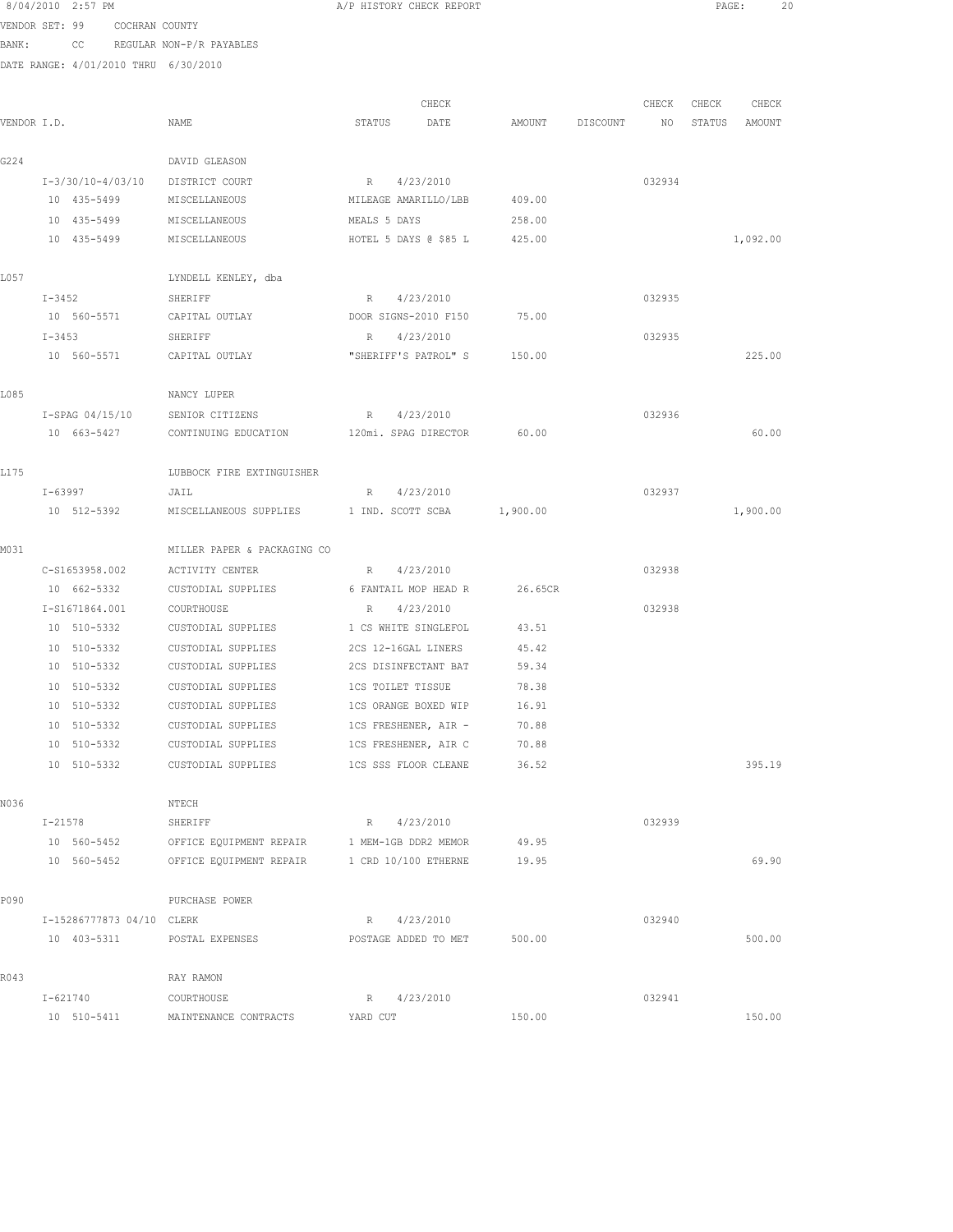8/04/2010 2:57 PM **A**/P HISTORY CHECK REPORT **PAGE:** 21 VENDOR SET: 99 COCHRAN COUNTY

BANK: CC REGULAR NON-P/R PAYABLES

|             |                              |                                                                    | CHECK                 |                 | CHECK           | CHECK  | CHECK    |
|-------------|------------------------------|--------------------------------------------------------------------|-----------------------|-----------------|-----------------|--------|----------|
| VENDOR I.D. |                              | NAME                                                               | STATUS<br>DATE        | AMOUNT DISCOUNT | NO <sub>1</sub> | STATUS | AMOUNT   |
| R047        |                              | MARCELO RODRIGUEZ                                                  |                       |                 |                 |        |          |
|             | I-469851                     | PREC 1                                                             | R 4/23/2010           |                 | 032942          |        |          |
|             | 15 621-5451 REPAIRS          |                                                                    | R&R FUEL FILTERS      | 25.00           |                 |        |          |
|             | 15 621-5451                  | REPAIRS                                                            | CK ROUGH IDLE, R&R F  | 50.00           |                 |        | 75.00    |
| R099        |                              | CYNDIA L. GUAJARDO dba                                             |                       |                 |                 |        |          |
|             | I-93054                      | SHERIFF                                                            | R 4/23/2010           |                 | 032943          |        |          |
|             | 10 560-5454                  | TIRES                                                              | 1 P22560X17 FLAT ON   | 14.00           |                 |        |          |
|             | 10 560-5454                  | TIRES                                                              | NORTRON BALANCE       | 8.00            |                 |        |          |
|             | I-93170                      | SHERIFF                                                            | R 4/23/2010           |                 | 032943          |        |          |
|             | 10 560-5454                  | TIRES                                                              | 1 P235/55X17 FLAT ON  | 13.00           |                 |        |          |
|             | I-93214                      | SHERIFF                                                            | R 4/23/2010           |                 | 032943          |        |          |
|             | 10 560-5454                  | TIRES                                                              | 4 P235/17 FIRESTONE   |                 |                 |        |          |
|             | 10 560-5454                  | TIRES                                                              | 4 TDF                 | 12.00           |                 |        |          |
|             | 10 560-5454                  | TIRES                                                              | 4 TIRE CHANGES        | 52.00           |                 |        |          |
|             | 10 560-5454                  | TIRES                                                              | 4 NORTRON BALANCE     | 32.00           |                 |        | 131.00   |
| R115        |                              | ROGERS, HARVEY & CRUTCHER                                          |                       |                 |                 |        |          |
|             | $I-85601 - TFAMC$            | DISTRICT COURT/                                                    | R 4/23/2010           |                 | 032944          |        |          |
|             | 10 435-5410                  | COURT REPORTER SERVICES PARTIAL -RPTR FOR DO 1,112.00              |                       |                 |                 |        |          |
|             | 29 435-5499                  | GOV'T CODE 51.601(c) ITEMS PARTIAL -RPTR FOR DO                    |                       | 900.00          |                 |        | 2,012.00 |
| R239        |                              | IMELDA TARANGO RAMIREZ                                             |                       |                 |                 |        |          |
|             |                              | I-ACT BLDG 041010 REFUND DEPOSIT ACTIVITY BLDG R 4/23/2010         |                       |                 | 032945          |        |          |
|             |                              | 10 000-4370.101 RENT-ACTIVITY BUILDING REFUND DEPOSIT-DW138 125.00 |                       |                 |                 |        | 125.00   |
| R252        |                              | CLARENCE ROBERTS JR, CONSTABLE                                     |                       |                 |                 |        |          |
|             | I-EAR MUFFS                  | CONSTABLE                                                          | R 4/23/2010           |                 | 032946          |        |          |
|             | 10 550-5310                  | OFFICE SUPPLIES                                                    | SHOOTER'S ELECTR EAR  | 79.99           |                 |        | 79.99    |
| S005        |                              | DORIS SEALY, COUNTY TREAS                                          |                       |                 |                 |        |          |
|             | I-COLLEGE STA 2010 TREASURER |                                                                    | R 4/23/2010           |                 | 032947          |        |          |
|             | 10 497-5427                  | CONTINUING EDUCATION                                               | LODGING-COLLEGE STAT  |                 |                 |        |          |
|             | 10 497-5427                  | CONTINUING EDUCATION                                               | LODGING-3 DAYS @ \$10 | 318.00          |                 |        |          |
|             | 10 497-5427                  | CONTINUING EDUCATION                                               | LODGING TAX-3 DAYS @  | 47.70           |                 |        |          |
|             | 10 497-5427                  | CONTINUING EDUCATION                                               | AIR FARE TO AUSTIN    | 139.40          |                 |        |          |
|             | 10 497-5427                  | CONTINUING EDUCATION                                               | CAR RENTAL TO C.S.-S  | 102.11          |                 |        |          |
|             | 10 497-5427                  | CONTINUING EDUCATION                                               | RENT CAR GAS -SHARED  | 7.04            |                 |        |          |
|             | 10 497-5427                  | CONTINUING EDUCATION                                               | MEALS                 | 33.00           |                 |        |          |
|             | 10 497-5427                  | CONTINUING EDUCATION                                               | AIRPORT PARKING       | 30.00           |                 |        |          |
|             | I-POSTAGE 033110             | TREASURER/NON-DEPT'L                                               | R 4/23/2010           |                 | 032947          |        |          |
|             | 10 409-5311                  | POSTAL EXPENSES                                                    | POSTAGE-RETURN SAFET  | 7.51            |                 |        | 684.76   |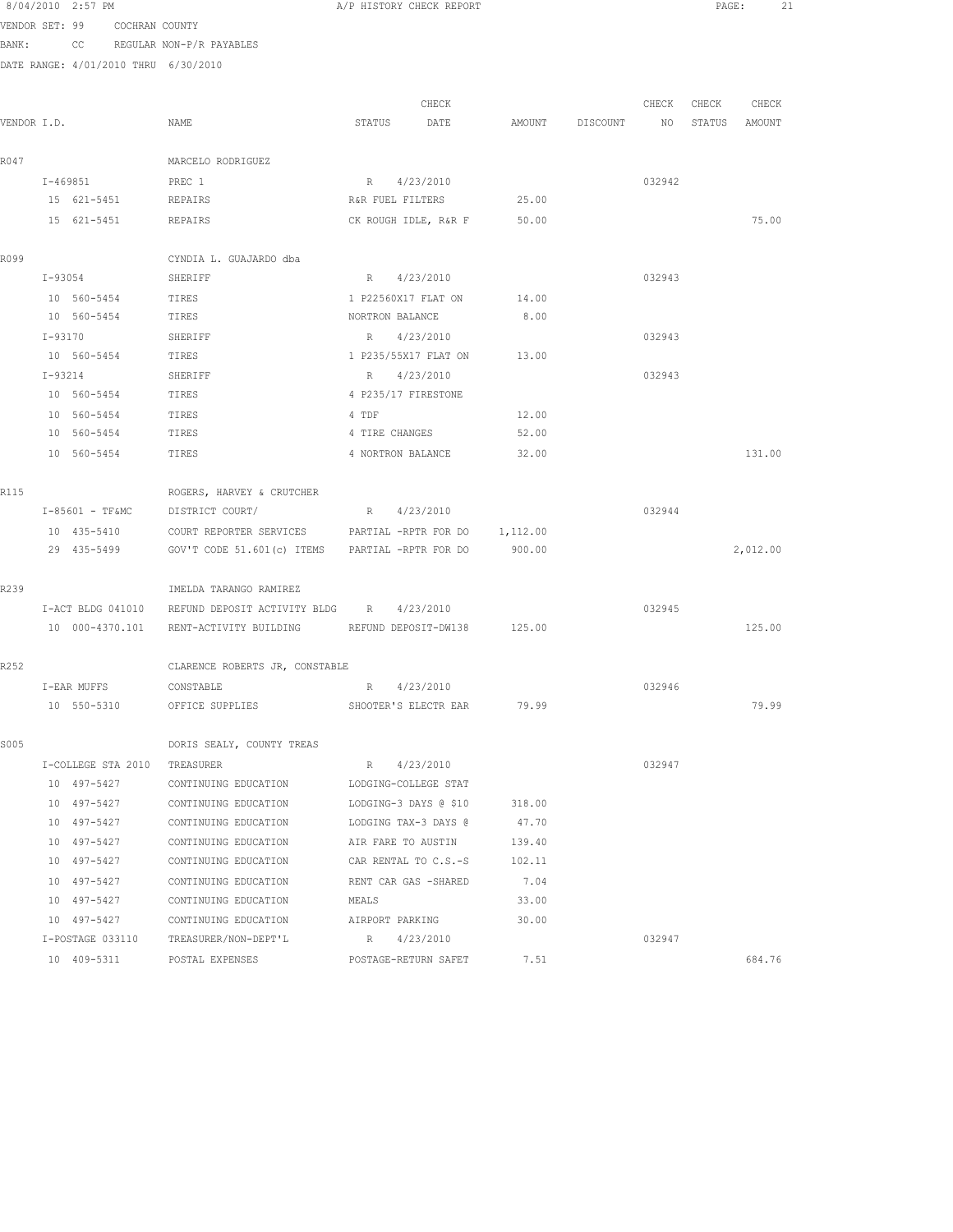|             |             | 8/04/2010 2:57 PM                    |                                                 | A/P HISTORY CHECK REPORT            |        |          |        | $\mathtt{PAGE}$ : | 22       |  |
|-------------|-------------|--------------------------------------|-------------------------------------------------|-------------------------------------|--------|----------|--------|-------------------|----------|--|
|             |             | VENDOR SET: 99 COCHRAN COUNTY        |                                                 |                                     |        |          |        |                   |          |  |
| BANK:       |             |                                      | CC REGULAR NON-P/R PAYABLES                     |                                     |        |          |        |                   |          |  |
|             |             | DATE RANGE: 4/01/2010 THRU 6/30/2010 |                                                 |                                     |        |          |        |                   |          |  |
|             |             |                                      |                                                 |                                     |        |          |        |                   |          |  |
|             |             |                                      |                                                 | CHECK                               |        |          | CHECK  | CHECK             | CHECK    |  |
| VENDOR I.D. |             |                                      | NAME                                            | STATUS<br>DATE                      | AMOUNT | DISCOUNT | NO     | STATUS            | AMOUNT   |  |
|             |             |                                      |                                                 |                                     |        |          |        |                   |          |  |
| S071        |             |                                      | SCRIPT OFFICE PRODUCTS, INC.                    |                                     |        |          |        |                   |          |  |
|             | I-32171     |                                      | AUDITOR                                         | R 4/23/2010<br>2 BX FILE FOLDERS -C | 59.14  |          | 032948 |                   |          |  |
|             | $I - 32200$ |                                      | 10 495-5310 OFFICE SUPPLIES                     | R 4/23/2010                         |        |          |        |                   |          |  |
|             |             |                                      | COUNTY JUDGE/Cct<br>15 610-5310 OFFICE SUPPLIES | 2BX JUMBO PAPER CLIP                | 2.60   |          | 032948 |                   |          |  |
|             |             | 15 610-5310                          | OFFICE SUPPLIES                                 | 1 HPCB336WN CARTRIDG                | 37.27  |          |        |                   | 99.01    |  |
|             |             |                                      |                                                 |                                     |        |          |        |                   |          |  |
| S124        |             |                                      | SHARE CORP.                                     |                                     |        |          |        |                   |          |  |
|             |             | I-738346                             | PREC 1                                          | R 4/23/2010                         |        |          | 032949 |                   |          |  |
|             |             | 15 621-5356                          | ROAD MATERIALS & SUPPLIES 6 GAL HDIC ULTRA      |                                     | 137.50 |          |        |                   |          |  |
|             |             | 15 621-5356                          | ROAD MATERIALS & SUPPLIES FREIGHT & OTHER       |                                     | 28.79  |          |        |                   | 166.29   |  |
|             |             |                                      |                                                 |                                     |        |          |        |                   |          |  |
| S222        |             |                                      | SOUTH PLAINS COMMUNICATIONS                     |                                     |        |          |        |                   |          |  |
|             |             | I-638495                             | SHERIFF                                         | R 4/23/2010                         |        |          | 032950 |                   |          |  |
|             |             |                                      | 10 560-5571 CAPITAL OUTLAY                      | J-D FACEPLATE SIREN                 | 39.00  |          |        |                   |          |  |
|             |             | 10 560-5571                          | CAPITAL OUTLAY                                  | INST JOTTO DESK CONS                |        |          |        |                   |          |  |
|             |             | 10 560-5571                          | CAPITAL OUTLAY                                  | SIREN SPKR & BOX, CO                | 300.00 |          |        |                   | 339.00   |  |
|             |             |                                      |                                                 |                                     |        |          |        |                   |          |  |
| S242        |             |                                      | SAM'S CLUB                                      |                                     |        |          |        |                   |          |  |
|             |             | I-040610                             | JAIL                                            | R 4/23/2010                         |        |          | 032951 |                   |          |  |
|             |             | 10 512-5392                          | MISCELLANEOUS SUPPLIES                          | CLOROX ULTRA                        | 8.12   |          |        |                   |          |  |
|             |             | 10 512-5333                          | FOOD-PRISONERS                                  | OJ                                  | 23.94  |          |        |                   |          |  |
|             |             | 10 512-5333                          | FOOD-PRISONERS                                  | MM APPLE                            | 11.94  |          |        |                   |          |  |
|             |             | 10 512-5333                          | FOOD-PRISONERS                                  | RAISIN BRAN                         | 7.28   |          |        |                   |          |  |
|             |             | 10 512-5333                          | FOOD-PRISONERS                                  | CHEERIOS                            | 5.76   |          |        |                   |          |  |
|             |             | 10 512-5392                          | MISCELLANEOUS SUPPLIES                          | 4 LYSOL 3PK                         | 43.52  |          |        |                   |          |  |
|             |             |                                      | 10 512-5392 MISCELLANEOUS SUPPLIES COMET        |                                     | 5.88   |          |        |                   |          |  |
|             |             | 10 512-5392                          | MISCELLANEOUS SUPPLIES 13 GALLON PG             |                                     | 8.58   |          |        |                   |          |  |
|             |             | 10 512-5392                          | MISCELLANEOUS SUPPLIES                          | 6# BROWN                            | 6.87   |          |        |                   |          |  |
|             |             | 10 512-5392                          | MISCELLANEOUS SUPPLIES                          | 8 OZ CUPS                           | 13.88  |          |        |                   |          |  |
|             |             | 10 512-5392                          | MISCELLANEOUS SUPPLIES                          | 20 OZ CUPS                          | 17.48  |          |        |                   | 153.25   |  |
|             |             |                                      |                                                 |                                     |        |          |        |                   |          |  |
| S279        |             |                                      | DONNIE SIMPSON                                  |                                     |        |          |        |                   |          |  |
|             |             | $I-TISSUE04/15/10$                   | PREC 1                                          | R 4/23/2010                         |        |          | 032952 |                   |          |  |
|             |             | 15 621-5356                          | ROAD MATERIALS & SUPPLIES                       | 2 CHARMIN TISSUE                    | 18.18  |          |        |                   |          |  |
|             |             | 15 621-5356                          | ROAD MATERIALS & SUPPLIES                       | TAX                                 | 1.41   |          |        |                   | 19.59    |  |
| S316        |             |                                      | BRYANT SEARS                                    |                                     |        |          |        |                   |          |  |
|             |             | I-SAN ANTONIO CONF                   | JUVENILE PROBATION                              | R 4/23/2010                         |        |          | 032953 |                   |          |  |
|             |             | 10 571-5427                          | CONTINUING EDUCATION                            | LODGING 3 DAYS @ \$15               | 465.00 |          |        |                   |          |  |
|             |             | 10 571-5427                          | CONTINUING EDUCATION                            | LODGING TAX 3 DAYS @                | 77.88  |          |        |                   |          |  |
|             |             | 10 571-5427                          | CONTINUING EDUCATION                            | PARKING 3 DAYS @ \$25               | 75.00  |          |        |                   |          |  |
|             |             | 10 571-5427                          | CONTINUING EDUCATION                            | WATER                               | 3.50   |          |        |                   |          |  |
|             |             | 10 571-5427                          | CONTINUING EDUCATION                            | MEALS                               | 87.59  |          |        |                   |          |  |
|             |             | 10 571-5427                          | CONTINUING EDUCATION                            | 870 MILES SAN ANTONI                | 435.00 |          |        |                   | 1,143.97 |  |
|             |             |                                      |                                                 |                                     |        |          |        |                   |          |  |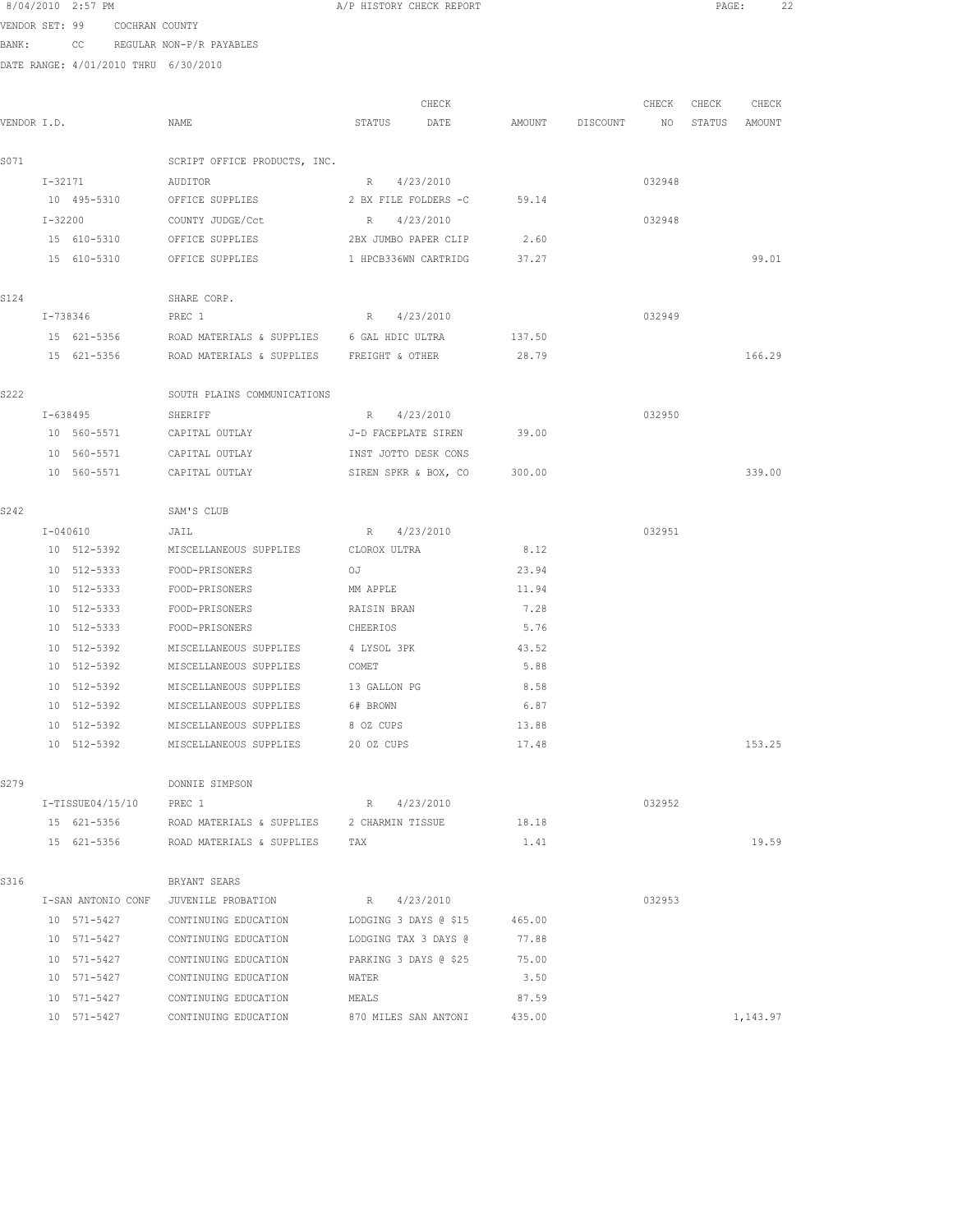|             |         | 8/04/2010 2:57 PM          |                               |                                                                          | A/P HISTORY CHECK REPORT        |                      |        |                 |        | $\texttt{PAGE}$ : | 23                |  |
|-------------|---------|----------------------------|-------------------------------|--------------------------------------------------------------------------|---------------------------------|----------------------|--------|-----------------|--------|-------------------|-------------------|--|
|             |         |                            | VENDOR SET: 99 COCHRAN COUNTY |                                                                          |                                 |                      |        |                 |        |                   |                   |  |
| BANK:       |         |                            |                               | CC REGULAR NON-P/R PAYABLES                                              |                                 |                      |        |                 |        |                   |                   |  |
|             |         |                            |                               | DATE RANGE: 4/01/2010 THRU 6/30/2010                                     |                                 |                      |        |                 |        |                   |                   |  |
|             |         |                            |                               |                                                                          |                                 | CHECK                |        |                 |        |                   | CHECK CHECK CHECK |  |
| VENDOR I.D. |         |                            |                               | NAME                                                                     | STATUS DATE                     |                      |        | AMOUNT DISCOUNT |        |                   | NO STATUS AMOUNT  |  |
| S331        |         |                            |                               | STANDARD COFFEE SERVICE                                                  |                                 |                      |        |                 |        |                   |                   |  |
|             |         | I-8311-59786               |                               | NON-DEPT'L                                                               | R 4/23/2010                     |                      |        |                 | 032954 |                   |                   |  |
|             |         | 10 409-5300                |                               | COUNTY-WIDE SUPPLIES 4 TEA LUZ                                           |                                 |                      | 23.96  |                 |        |                   |                   |  |
|             |         | 10 409-5300                |                               | COUNTY-WIDE SUPPLIES 4 CREAMER                                           |                                 |                      | 29.32  |                 |        |                   |                   |  |
|             |         | 10 409-5300                |                               | COUNTY-WIDE SUPPLIES                                                     | 1 AAA EXC F/P                   |                      | 36.75  |                 |        |                   |                   |  |
|             |         | 10 409-5300                |                               | COUNTY-WIDE SUPPLIES                                                     | 4 AAA EXC 40/.9                 |                      | 118.00 |                 |        |                   | 208.03            |  |
| T051        |         |                            |                               | TAC RISK MANAGEMENT POOL                                                 |                                 |                      |        |                 |        |                   |                   |  |
|             |         |                            |                               | I-AUDIT PREM 2009 WORKERS COMP RESERVE                                   | R 4/23/2010                     |                      |        |                 | 032955 |                   |                   |  |
|             |         |                            |                               | 10 000-2500.10 RESERVE FOR W/C, UNEMPLYMNT W/C AUDIT PREMIUM 20 1,824.00 |                                 |                      |        |                 |        |                   | 1,824.00          |  |
| T058        |         |                            |                               | RITA TYSON, CO & DIST CLERK                                              |                                 |                      |        |                 |        |                   |                   |  |
|             |         |                            | I-JURY COOKIES                | DISTRICT COURT                                                           | V                               | 4/23/2010            |        |                 | 032956 |                   | 50.00             |  |
| T058        |         |                            |                               | RITA TYSON, CO & DIST CLERK                                              |                                 |                      |        |                 |        |                   |                   |  |
|             | C-CHECK |                            |                               | RITA TYSON, CO & DIST CLUNPOST V 4/23/2010                               |                                 |                      |        |                 | 032956 |                   | 50.00             |  |
| T058        |         |                            |                               | RITA TYSON, CO & DIST CLERK                                              |                                 |                      |        |                 |        |                   |                   |  |
|             | M-CHECK |                            |                               | RITA TYSON, CO & DIST CLUNPOST V 5/24/2010                               |                                 |                      |        |                 | 032956 |                   | 50.00CR           |  |
| T148        |         |                            |                               | TASCOSA OFFICE MACHINES INC                                              |                                 |                      |        |                 |        |                   |                   |  |
|             |         | I-9A2460                   |                               | SHERIFF                                                                  | R 4/23/2010                     |                      |        |                 | 032957 |                   |                   |  |
|             |         |                            |                               | 10 560-5411 MAINTENANCE CONTRACTS COPIER MAINT 1023 B& 69.00             |                                 |                      |        |                 |        |                   | 69.00             |  |
| T259        |         |                            |                               | TIBH INDUSTRIES                                                          |                                 |                      |        |                 |        |                   |                   |  |
|             |         | I-665212                   | JAIL                          |                                                                          | R 4/23/2010                     |                      |        |                 | 032958 |                   |                   |  |
|             |         |                            |                               | 10 512-5392 MISCELLANEOUS SUPPLIES 4 CS DEODORANT                        |                                 |                      | 64.92  |                 |        |                   | 64.92             |  |
| U019        |         |                            |                               | UNITED SUPERMARKETS, INC                                                 |                                 |                      |        |                 |        |                   |                   |  |
|             |         | I-03/10/10                 |                               | JAIL- A CAMPBELL MED                                                     | R 4/23/2010                     |                      |        |                 | 032959 |                   |                   |  |
|             |         | 10 512-5391                |                               | MEDICAL CARE-PRISONERS                                                   | CLINDAMYCIN -A. CAMP            |                      | 14.99  |                 |        |                   |                   |  |
|             |         | I-04/01/10                 |                               | JAIL - MIKE ARNOLD Rx                                                    | R 4/23/2010                     |                      |        |                 | 032959 |                   |                   |  |
|             |         | 10 512-5392                |                               | MISCELLANEOUS SUPPLIES                                                   |                                 | MIKE ARNOLD Rx TRAMA | 11.99  |                 |        |                   |                   |  |
|             |         | $I - 040210$               |                               | JAIL - Rx FOR ?                                                          | R 4/23/2010                     |                      |        |                 | 032959 |                   |                   |  |
|             |         | 10 512-5391                |                               | MEDICAL CARE-PRISONERS                                                   | Rx FOR ?                        |                      | 9.50   |                 |        |                   |                   |  |
|             |         | I-040810<br>10 512-5333    |                               | JAIL<br>FOOD-PRISONERS                                                   | R 4/23/2010<br>105 FROZEN MEALS |                      | 350.04 |                 | 032959 |                   | 386.52            |  |
|             |         |                            |                               |                                                                          |                                 |                      |        |                 |        |                   |                   |  |
| W007        |         |                            |                               | THOMSON WEST                                                             |                                 |                      |        |                 |        |                   |                   |  |
|             |         | I-820412702<br>10 475-5590 |                               | COUNTY ATTY/LAW LIBRARY R 4/23/2010<br>LAW LIBRARY MTRLS/UPDATES         |                                 | TXPRAC V7 & TRIAL MA | 31.50  |                 | 032960 |                   |                   |  |
|             |         | 10 475-5590                |                               | LAW LIBRARY MTRLS/UPDATES                                                |                                 | TXPRAC V7A & TRIAL M | 31.50  |                 |        |                   |                   |  |
|             |         | 10 475-5590                |                               | LAW LIBRARY MTRLS/UPDATES                                                |                                 | TXPRAC V8 & TRIAL MA | 31.50  |                 |        |                   |                   |  |
|             |         | 10 475-5590                |                               | LAW LIBRARY MTRLS/UPDATES                                                | TXPRAC V7, 7A, 8&TRL M          |                      |        |                 |        |                   |                   |  |
|             |         | 10 475-5590                |                               | LAW LIBRARY MTRLS/UPDATES                                                |                                 | TX RULES/COURT FEDER | 34.00  |                 |        |                   |                   |  |
|             |         | 10 475-5590                |                               | LAW LIBRARY MTRLS/UPDATES                                                |                                 | TX RULES/COURT STATE | 63.00  |                 |        |                   |                   |  |
|             |         | 10 475-5590                |                               | LAW LIBRARY MTRLS/UPDATES                                                |                                 | TX RULES/COURT LOCAL | 31.00  |                 |        |                   | 222.50            |  |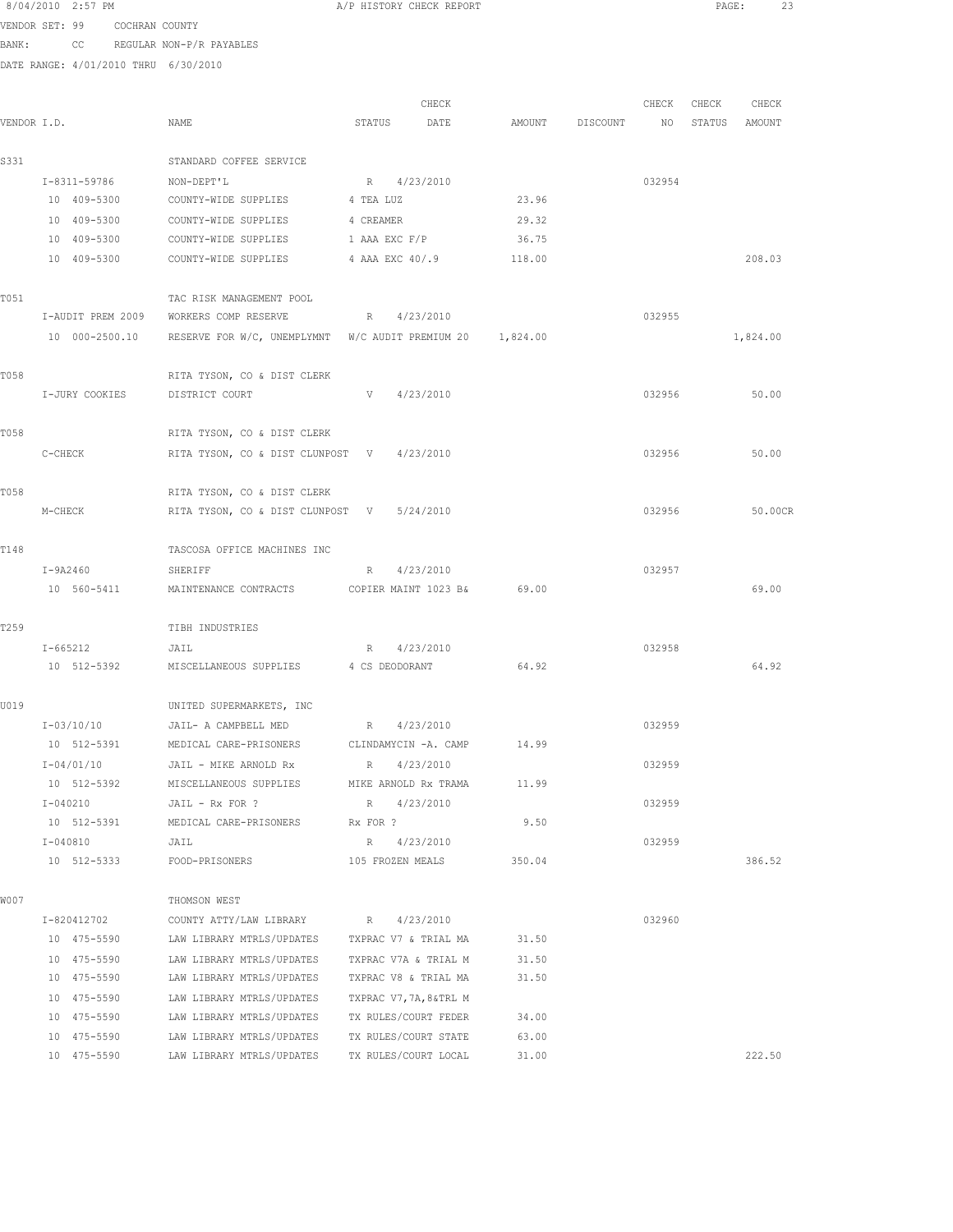| 8/04/2010 2:57 PM |     |                          |
|-------------------|-----|--------------------------|
| VENDOR SET: 99    |     | COCHRAN COUNTY           |
| BANK:             | CC. | REGULAR NON-P/R PAYABLES |

DATE RANGE: 4/01/2010 THRU 6/30/2010

|             |           |                            |                                                  |                      | CHECK                      |                 | CHECK  | CHECK         | CHECK  |
|-------------|-----------|----------------------------|--------------------------------------------------|----------------------|----------------------------|-----------------|--------|---------------|--------|
| VENDOR I.D. |           |                            | NAME                                             | STATUS               | DATE                       | AMOUNT DISCOUNT | NO     | STATUS AMOUNT |        |
| W062        |           |                            | WAL-MART COMMUNITY                               |                      |                            |                 |        |               |        |
|             |           | I-040210                   | DISTRICT COURT - JURY GOODIES R 4/23/2010        |                      |                            |                 | 032961 |               |        |
|             |           | 10 435-5499                | MISCELLANEOUS                                    | CREAM CHEESE X 2     |                            | 5.96            |        |               |        |
|             |           | 10 435-5499                | MISCELLANEOUS                                    | FRUIT TRAY X 2       |                            | 25.76           |        |               |        |
|             |           | 10 435-5499                | MISCELLANEOUS                                    | STRAWBERRIES         |                            | 1.50            |        |               |        |
|             |           | 10 435-5499                | MISCELLANEOUS                                    | VEG TRAY             |                            | 10.00           |        |               |        |
|             |           | $I - 040810$               | JAIL                                             | R 4/23/2010          |                            |                 | 032961 |               |        |
|             |           | 10 512-5333                | FOOD-PRISONERS                                   | 259 FROZEN MEALS     |                            | 358.43          |        |               | 401.65 |
| W092        |           |                            | WEST TEXAS GAS INC                               |                      |                            |                 |        |               |        |
|             |           | I-15006-03496 0310 SHERIFF |                                                  | R 4/23/2010          |                            |                 | 032962 |               |        |
|             |           | 10 560-5330                | FUEL AND OIL                                     | 119.55 GAL UNL REGUL |                            | 307.18          |        |               | 307.18 |
| W097        |           |                            | W. L. MATHENY dba                                |                      |                            |                 |        |               |        |
|             | $I-28516$ |                            | CRTRHSE/ACT BLDG/LIBRARY R 4/23/2010             |                      |                            |                 | 032963 |               |        |
|             |           | 10 510-5332                | CUSTODIAL SUPPLIES                               | SPRAY BUGS           |                            | 70.00           |        |               |        |
|             |           | 10 662-5332                | CUSTODIAL SUPPLIES                               | SPRAY BUGS           |                            | 45.00           |        |               |        |
|             |           | 10 650-5332                | CUSTODIAL SUPPLIES                               | SPRAY BUGS           |                            | 35.00           |        |               | 150.00 |
| W164        |           |                            | WARREN CAT                                       |                      |                            |                 |        |               |        |
|             |           | C-LB60378                  | PREC <sub>2</sub>                                | R 4/23/2010          |                            |                 | 032964 |               |        |
|             |           | 15 622-5451                | REPAIRS                                          | CR UPS CHG FR 953 O/ |                            | 16.50CR         |        |               |        |
|             |           | I-PS020201968              | PREC 3                                           | R 4/23/2010          |                            |                 | 032964 |               |        |
|             |           | 15 623-5451                | REPAIRS                                          | 4 211-2660 AIR FILTE |                            | 106.56          |        |               |        |
|             |           | 15 623-5451                | REPAIRS                                          | 4 149-1912 AIR FILTE |                            | 191.60          |        |               |        |
|             |           | I-PS020202094              | PREC 2                                           | $R_{\odot}$          | 4/23/2010                  |                 | 032964 |               |        |
|             |           | 15 622-5451                | REPAIRS                                          | 6 238-8648 CAT ELC-T |                            | 63.90           |        |               |        |
|             |           | 15 622-5451                | REPAIRS                                          | 1 245-6375 ELEMENT A |                            | 56.07           |        |               |        |
|             |           | 15 622-5451                | REPAIRS                                          | 1 245-6376 ELEMENT A |                            | 35.09           |        |               |        |
|             |           | 15 622-5451                | REPAIRS                                          | 1 326-1644 FILTER AS |                            | 30.93           |        |               | 467.65 |
| W193        |           |                            | WESTWARD AUTOMOTIVE REPAIR LLC                   |                      |                            |                 |        |               |        |
|             | $I-1618$  |                            | SHERIFF                                          | R 4/23/2010          |                            |                 | 032965 |               |        |
|             |           | 10 560-5451                | MACHINERY-NON-OFFICE REPAIR TOW IN & R&R STARTER |                      |                            | 75.00           |        |               |        |
|             |           | 10 560-5451                | MACHINERY-NON-OFFICE REPAIR STARTER MOTOR        |                      |                            | 168.04          |        |               | 243.04 |
| X001        |           |                            | XCEL ENERGY                                      |                      |                            |                 |        |               |        |
|             |           | I-0317936945               | PREC 2                                           | R 4/23/2010          |                            |                 | 032966 |               |        |
|             |           | 15 622-5440                | UTILITIES                                        |                      | EST ELEC 3/15--4/14 13.97  |                 |        |               |        |
|             |           | 15 622-5440                | UTILITIES                                        |                      | AREA LIGHT (YES, THE 15.08 |                 |        |               | 29.05  |
| X002        |           |                            | XTREME ACCESSORIES                               |                      |                            |                 |        |               |        |
|             |           | $I-308$                    | SHERIFF                                          | R 4/23/2010          |                            |                 | 032967 |               |        |
|             |           | 10 560-5571                | CAPITAL OUTLAY                                   | UWS TBC55-WN TOOL BO |                            | 350.00          |        |               |        |
|             |           | 10 560-5571                | CAPITAL OUTLAY                                   | FOLDING STEPS        |                            | 159.98          |        |               |        |
|             |           | 10 560-5571                | CAPITAL OUTLAY                                   | LABOR                |                            | 45.00           |        |               |        |
|             |           | 10 560-5571                | CAPITAL OUTLAY                                   | PROGRAMMER-NOT REC'D |                            |                 |        |               |        |
|             |           | 10 550-5451                | REPAIR                                           | MAGNET MOUNT REMOTE  |                            | 289.99          |        |               | 844.97 |

A/P HISTORY CHECK REPORT PAGE: 24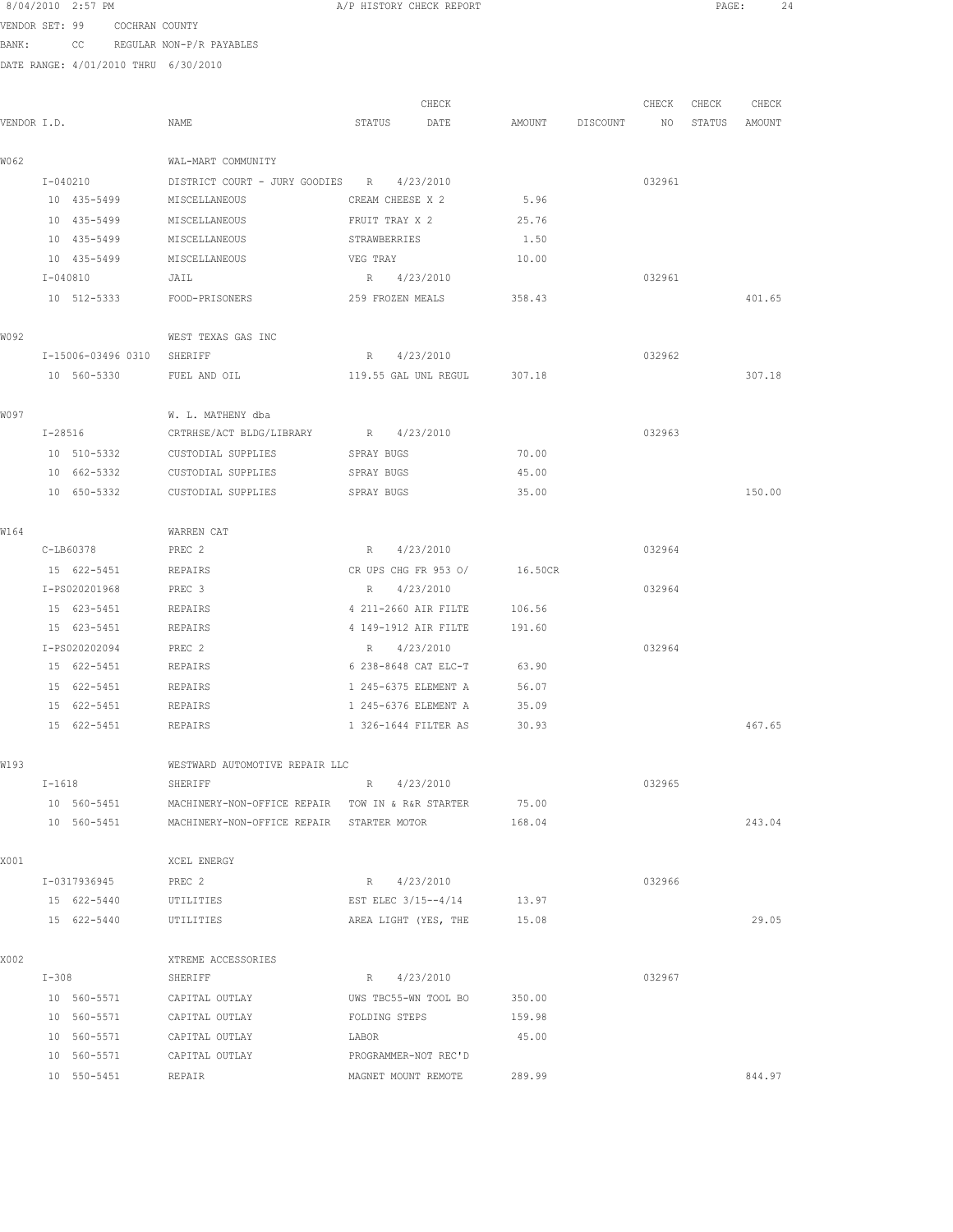|             | 8/04/2010 2:57 PM          |                               |                                                | A/P HISTORY CHECK REPORT           |                             |              |                 |             | PAGE:            | 25     |
|-------------|----------------------------|-------------------------------|------------------------------------------------|------------------------------------|-----------------------------|--------------|-----------------|-------------|------------------|--------|
|             |                            | VENDOR SET: 99 COCHRAN COUNTY |                                                |                                    |                             |              |                 |             |                  |        |
| BANK:       |                            |                               | CC REGULAR NON-P/R PAYABLES                    |                                    |                             |              |                 |             |                  |        |
|             |                            |                               | DATE RANGE: 4/01/2010 THRU 6/30/2010           |                                    |                             |              |                 |             |                  |        |
|             |                            |                               |                                                |                                    |                             |              |                 |             |                  |        |
| VENDOR I.D. |                            |                               | NAME                                           | STATUS DATE                        | CHECK                       |              | AMOUNT DISCOUNT | CHECK CHECK | NO STATUS AMOUNT | CHECK  |
|             |                            |                               |                                                |                                    |                             |              |                 |             |                  |        |
| A044        |                            |                               | MARGARET ALLEN                                 |                                    |                             |              |                 |             |                  |        |
|             | I-SAN ANGELO 2010          |                               | COMM'RS COURT                                  | R 5/10/2010                        |                             |              |                 | 032968      |                  |        |
|             | 15 610-5427                |                               | COMM-CONTINUING EDUCATION 430 MILES TO/FROM SA |                                    |                             | 215.00       |                 |             |                  |        |
|             | 15 610-5427                |                               | COMM-CONTINUING EDUCATION                      | LODGING 4 NIGHTS @ \$              |                             | 200.00       |                 |             |                  |        |
|             | 15 610-5427                |                               | COMM-CONTINUING EDUCATION                      | LODGING TAX 4 NIGHTS 26.00         |                             |              |                 |             |                  |        |
|             | 15 610-5427                |                               | COMM-CONTINUING EDUCATION                      | 3 "MEALS"                          |                             | 9.57         |                 |             |                  | 450.57 |
| A053        |                            |                               | AMERICAN TIRE DISTRIBUTORS                     |                                    |                             |              |                 |             |                  |        |
|             | I-S005858937               |                               | SHERIFF                                        | R 5/10/2010                        |                             |              |                 | 032969      |                  |        |
|             | 10 560-5454                |                               | TIRES                                          |                                    | 4 P235/55R17 FIREHAW 360.00 |              |                 |             |                  | 360.00 |
|             |                            |                               |                                                |                                    |                             |              |                 |             |                  |        |
| A133        |                            |                               | ALLIED COMPLIANCE SERVICE                      |                                    |                             |              |                 |             |                  |        |
|             | $I-15612$                  |                               | COMM'RS COURT                                  | R 5/10/2010                        |                             |              |                 | 032970      |                  |        |
|             | 15 610-5499                |                               | MISCELLANEOUS                                  | 3 DOT RANDOM ONSITE                |                             |              |                 |             |                  |        |
|             |                            |                               | 15 610-5499 MISCELLANEOUS                      | ONSITE FEE                         |                             | 50.00        |                 |             |                  | 50.00  |
| A151        |                            |                               | AGNEW JOHN A GEN PTR dba AREA-                 |                                    |                             |              |                 |             |                  |        |
|             | $I - 22813$                |                               | ACTIVITY BUILDING                              | R 5/10/2010                        |                             |              |                 | 032971      |                  |        |
|             | 10 662-5451                |                               | REPAIR                                         | 6' 3/4" PEX                        |                             | 5.64         |                 |             |                  |        |
|             | 10 662-5451                |                               | REPAIR                                         | $6'$ $1/2''$ PEX                   |                             | 3.06         |                 |             |                  |        |
|             | 10 662-5451                |                               | REPAIR                                         | $1/2"$ PEX-3/8 MP ANGL             |                             | 7.95         |                 |             |                  |        |
|             | 10 662-5451                |                               | REPAIR                                         | $1/2$ " PEX-3/8 MP STRA            |                             | 9.72         |                 |             |                  |        |
|             | 10 662-5451                |                               | REPAIR                                         | PLUMBER'S PUTTY                    |                             | 0.50         |                 |             |                  |        |
|             | 10 662-5451                |                               | REPAIR                                         | $1\,3/8$ " COMP TEE                |                             | 8.25         |                 |             |                  |        |
|             | 10 662-5451                |                               | REPAIR                                         | 1 3/8" COMP-1/2" IP                |                             | 2.54         |                 |             |                  |        |
|             | 10 662-5451                |                               | REPAIR                                         | 1 1/2" X 3/4" BUSHIN               |                             | 2.24         |                 |             |                  |        |
|             | 10 662-5451                |                               | REPAIR                                         | 3 3/4" PEX FA                      |                             | 11.40        |                 |             |                  |        |
|             | 10 662-5451                |                               | <b>REPAIR</b>                                  | $4 \frac{3}{4}$ PEX $90*$          |                             | 7.76         |                 |             |                  |        |
|             | 10 662-5451                |                               | REPAIR                                         | 1 3/4x1/2x1/2 PEX TE               |                             | 3.76         |                 |             |                  |        |
|             | 10 662-5451                |                               | REPAIR                                         | $21/2$ " PEX $90*$                 |                             | 1.32         |                 |             |                  |        |
|             | 10 662-5451                |                               | REPAIR                                         |                                    | 12' 3/4 PIPE INSULAT        | 7.25         |                 |             |                  |        |
|             | 10 662-5451                |                               | REPAIR                                         | 2 SINK SUPPLY LINES                |                             | 6.22         |                 |             |                  |        |
|             | 10 662-5451                |                               | REPAIR                                         | 8 1/2" PEX RINGS                   |                             | 2.24         |                 |             |                  |        |
|             | 10 662-5451<br>10 662-5451 |                               | REPAIR<br>REPAIR                               | 12 3/4" PEX RINGS<br>2 ESCUTCHIONS |                             | 4.08<br>0.48 |                 |             |                  |        |
|             | 10 662-5451                |                               | REPAIR                                         | 5 3/8" PLASTIC FERRU               |                             | 1.05         |                 |             |                  |        |
|             | 10 662-5451                |                               | REPAIR                                         | 2 1/2" COMP NUTS                   |                             | 7.36         |                 |             |                  |        |
|             | 10 662-5451                |                               | REPAIR                                         | SET 10GAL WATER HEAT               |                             |              |                 |             |                  |        |
|             | 10 662-5451                |                               | REPAIR                                         | IN HANDICAP RESTRM-C               |                             |              |                 |             |                  |        |
|             | 10 662-5451                |                               | REPAIR                                         | TO LADIES' ROOM LAV                |                             | 337.50       |                 |             |                  |        |
|             | 10 662-5451                |                               | REPAIR                                         | MILEAGE                            |                             | 28.00        |                 |             |                  | 458.32 |
|             |                            |                               |                                                |                                    |                             |              |                 |             |                  |        |
| A165        | I-526156                   |                               | AFFILIATED COMPUTER SERVICES<br>CLERK          | R 5/10/2010                        |                             |              |                 | 032972      |                  |        |
|             | 10 403-5416                |                               | FILMING & INDEXING                             | 20/20 PERFECT VISION 1,000.00      |                             |              |                 |             |                  |        |
|             | 10 403-5416                |                               | FILMING & INDEXING                             | FREIGHT ONLY                       |                             | 51.16        |                 |             |                  |        |
|             | 10 403-5416                |                               | FILMING & INDEXING                             | 96 COUNTY ARCHIVAL P               |                             | 85.44        |                 |             |                  |        |
|             | I-527008                   |                               | CLERK                                          | R 5/10/2010                        |                             |              |                 | 032972      |                  |        |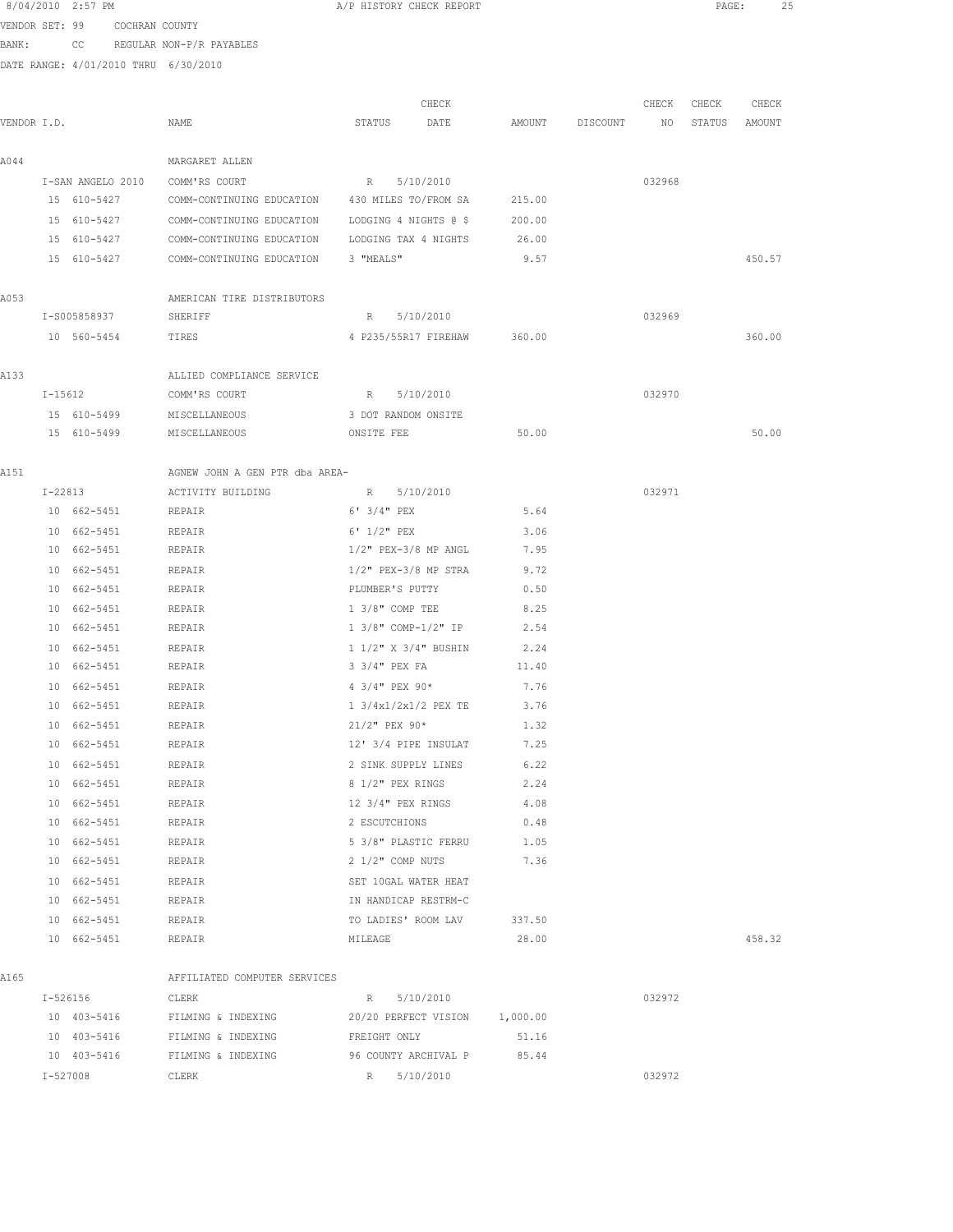|             |    | 8/04/2010 2:57 PM                    |                                                         | A/P HISTORY CHECK REPORT                 |        |                 |        | PAGE:             | 26 |
|-------------|----|--------------------------------------|---------------------------------------------------------|------------------------------------------|--------|-----------------|--------|-------------------|----|
|             |    | VENDOR SET: 99 COCHRAN COUNTY        |                                                         |                                          |        |                 |        |                   |    |
| BANK:       |    |                                      | CC REGULAR NON-P/R PAYABLES                             |                                          |        |                 |        |                   |    |
|             |    | DATE RANGE: 4/01/2010 THRU 6/30/2010 |                                                         |                                          |        |                 |        |                   |    |
|             |    |                                      |                                                         |                                          |        |                 |        |                   |    |
|             |    |                                      |                                                         | CHECK                                    |        |                 |        | CHECK CHECK CHECK |    |
| VENDOR I.D. |    |                                      | NAME                                                    | STATUS DATE                              |        | AMOUNT DISCOUNT | NO NO  | STATUS AMOUNT     |    |
|             |    |                                      |                                                         |                                          |        |                 |        |                   |    |
| A165        |    |                                      | AFFILIATED COMPUTER SECONT                              |                                          |        |                 | 032972 |                   |    |
|             |    | I-527008<br>10 403-5310              | CLERK<br>OFFICE SUPPLIES                                | R 5/10/2010<br>CASHIERING RECEIPT P 8.37 |        |                 |        | 1,144.97          |    |
|             |    |                                      |                                                         |                                          |        |                 |        |                   |    |
| A206        |    |                                      | DAVID LYNN ALEXANDER                                    |                                          |        |                 |        |                   |    |
|             |    | I-CALICHE MARCH '10 PREC 3           |                                                         | R 5/10/2010                              |        |                 | 032973 |                   |    |
|             |    | 15 623-5356                          | ROAD MATERIALS & SUPPLIES 61 20-YD LOADS CALIC 1,830.00 |                                          |        |                 |        |                   |    |
|             |    | 15 623-5356                          | ROAD MATERIALS & SUPPLIES                               | 26 12-YD LOADS CALIC                     | 468.00 |                 |        | 2,298.00          |    |
|             |    |                                      |                                                         |                                          |        |                 |        |                   |    |
| B001        |    |                                      | BAILEY CO. ELECTRIC COOP                                |                                          |        |                 |        |                   |    |
|             |    | I-211288                             | PREC 4                                                  | R 5/10/2010                              |        |                 | 032974 |                   |    |
|             |    | 15 624-5440                          | UTILITIES                                               | ELECTRICITY 3/22 - 4                     | 37.25  |                 |        |                   |    |
|             |    | 15 624-5440                          | UTILITIES                                               | 175W AREA LIGHT                          | 7.83   |                 |        |                   |    |
|             |    | I-211289                             | PREC 3                                                  | R 5/10/2010                              |        |                 | 032974 |                   |    |
|             |    | 15 623-5440                          | UTILITIES                                               | ELECTRICITY 03/17 - 23.56                |        |                 |        |                   |    |
|             |    | 15 623-5440                          | UTILITIES                                               | 150W HPS LIGHT                           | 9.50   |                 |        |                   |    |
|             |    | 15 623-5440                          | UTILITIES                                               | 100W HPS LIGHT                           | 8.50   |                 |        |                   |    |
|             |    | I-211290                             | NON-DEPT'L/SHERIFF POSSE R 5/10/2010                    |                                          |        |                 | 032974 |                   |    |
|             |    | 10 660-5440                          | UTILITIES & IRRIGATION                                  | ELEC-SHERIFF POSSE 3                     | 35.88  |                 |        | 122.52            |    |
| B071        |    |                                      |                                                         |                                          |        |                 |        |                   |    |
|             |    | $I-1018$                             | CATHY BRYANT<br>LIBRARY                                 | R 5/10/2010                              |        |                 | 032975 |                   |    |
|             |    | 10 650-5590                          | <b>BOOKS</b>                                            | 1 TEXAS ROADS                            | 12.99  |                 |        | 12.99             |    |
|             |    |                                      |                                                         |                                          |        |                 |        |                   |    |
| C007        |    |                                      | CITY OF MORTON                                          |                                          |        |                 |        |                   |    |
|             |    | I-043010                             | CRTHSE/LIB/MUSM/ACTBLD/PR1 R 5/10/2010                  |                                          |        |                 | 032976 |                   |    |
|             |    | 10 650-5440 UTILITIES                |                                                         | LIBRARY GAS                              | 38.00  |                 |        |                   |    |
|             |    | 10 650-5440 UTILITIES                |                                                         | LIBRARY WATER 10.00                      |        |                 |        |                   |    |
|             | 10 | 650-5440                             | UTILITIES                                               | LIBRARY GARBAGE                          | 41.50  |                 |        |                   |    |
|             |    | 10 650-5440                          | UTILITIES                                               | LIBRARY SEWER                            | 13.00  |                 |        |                   |    |
|             |    | 10 652-5440                          | UTILITIES                                               | MUSEUM GAS                               | 125.00 |                 |        |                   |    |
|             |    | 10 652-5440                          | UTILITIES                                               | MUSEUM WATER                             | 10.00  |                 |        |                   |    |
|             |    | 10 652-5440                          | UTILITIES                                               | MUSEUM GARBAGE                           | 18.25  |                 |        |                   |    |
|             |    | 10 652-5440                          | UTILITIES                                               | MUSEUM SEWER                             | 11.00  |                 |        |                   |    |
|             |    | 10 662-5440                          | UTILITIES                                               | ACTIVITY BUILDING GA                     | 349.75 |                 |        |                   |    |
|             |    | 10 662-5440                          | UTILITIES                                               | ACTIVITY BUILDING WA                     | 10.00  |                 |        |                   |    |
|             |    | 10 662-5440                          | UTILITIES                                               | ACTIVITY BUILDING GA                     | 67.00  |                 |        |                   |    |
|             |    | 10 662-5440                          | UTILITIES                                               | ACTIVITY BUILDING SE                     | 30.00  |                 |        |                   |    |
|             |    | 10 510-5440                          | UTILITIES                                               | COURTHOUSE GAS                           | 782.15 |                 |        |                   |    |
|             |    | 10 510-5440                          | UTILITIES                                               | COURTHOUSE WATER                         | 54.00  |                 |        |                   |    |
|             |    | 10 510-5440                          | UTILITIES                                               | COURTHOUSE GARBAGE                       | 233.00 |                 |        |                   |    |
|             |    | 10 510-5440                          | UTILITIES                                               | COURTHOUSE SEWER                         | 39.00  |                 |        |                   |    |
|             |    | 15 621-5440                          | UTILITIES                                               | PREC 1 GAS                               | 125.00 |                 |        |                   |    |
|             |    | 15 621-5440                          | UTILITIES                                               | PREC 1 WATER                             | 10.00  |                 |        |                   |    |

15 621-5440 UTILITIES PREC 1 GARBAGE 41.50 2,008.15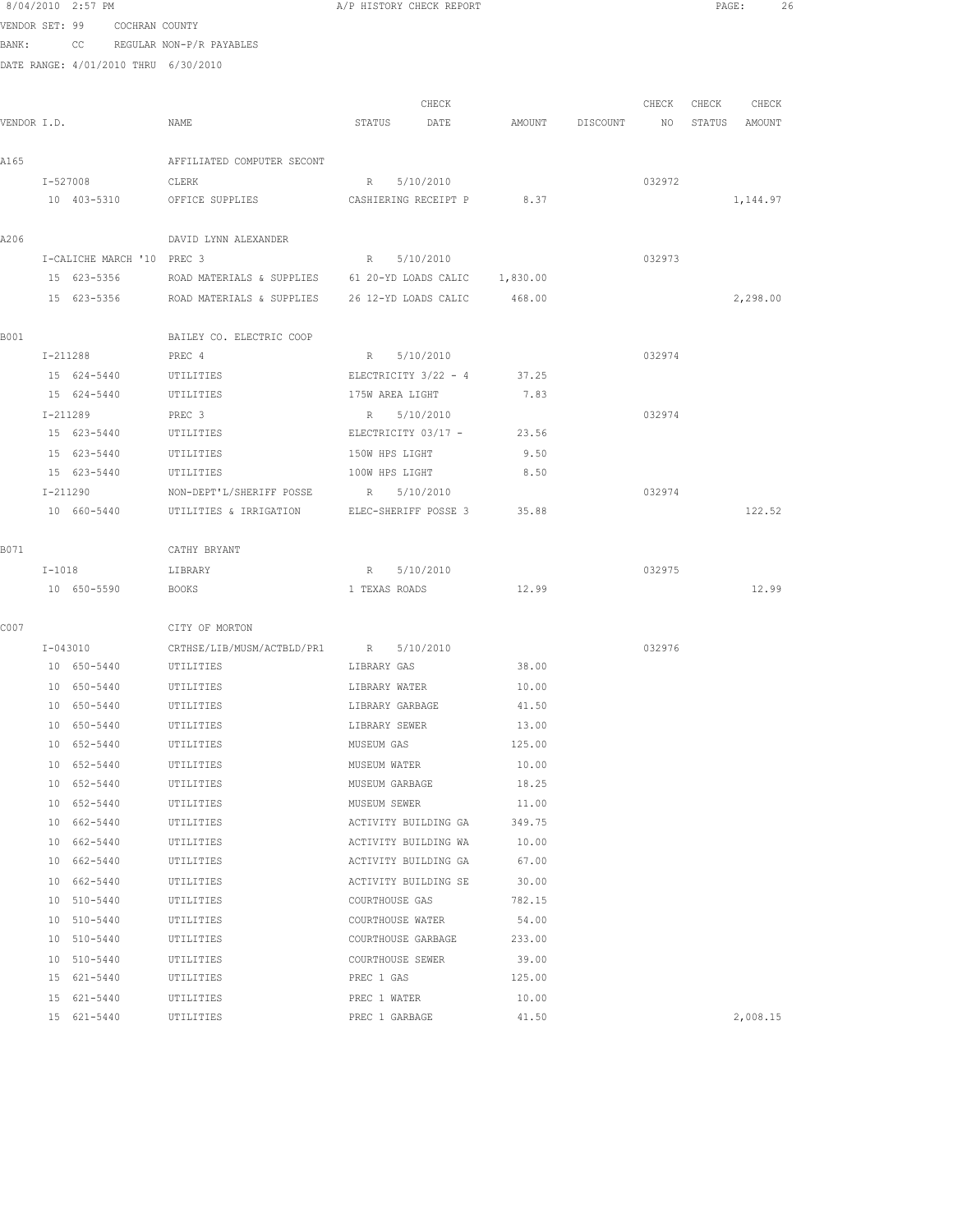|             |          | 8/04/2010 2:57 PM          |                               |                                                                  | A/P HISTORY CHECK REPORT              |                            |               |          |                 | $\texttt{PAGE}$ : | 27     |  |
|-------------|----------|----------------------------|-------------------------------|------------------------------------------------------------------|---------------------------------------|----------------------------|---------------|----------|-----------------|-------------------|--------|--|
|             |          |                            | VENDOR SET: 99 COCHRAN COUNTY |                                                                  |                                       |                            |               |          |                 |                   |        |  |
| BANK:       |          |                            |                               | CC REGULAR NON-P/R PAYABLES                                      |                                       |                            |               |          |                 |                   |        |  |
|             |          |                            |                               | DATE RANGE: 4/01/2010 THRU 6/30/2010                             |                                       |                            |               |          |                 |                   |        |  |
|             |          |                            |                               |                                                                  |                                       |                            |               |          |                 |                   |        |  |
|             |          |                            |                               |                                                                  |                                       | CHECK                      |               |          | CHECK           | CHECK             | CHECK  |  |
| VENDOR I.D. |          |                            |                               | NAME                                                             | STATUS DATE                           |                            | AMOUNT        | DISCOUNT | NO <sub>N</sub> | STATUS AMOUNT     |        |  |
| C008        |          |                            |                               | CITY OF WHITEFACE                                                |                                       |                            |               |          |                 |                   |        |  |
|             |          | I-409 0410                 |                               | PREC 2                                                           | R 5/10/2010                           |                            |               |          | 032977          |                   |        |  |
|             |          | 15 622-5440                |                               | UTILITIES                                                        |                                       | GAS 03/17/10 - 04/16 16.25 |               |          |                 |                   |        |  |
|             |          | 15 622-5440                |                               | UTILITIES                                                        | WATER $03/17/10 - 04/$                |                            | 9.00          |          |                 |                   |        |  |
|             |          | 15 622-5440                |                               | UTILITIES                                                        | $GARBAGE$ 03/17/10 - 0                |                            | 50.10         |          |                 |                   |        |  |
|             |          | 15 622-5440                |                               | UTILITIES                                                        |                                       | SEWER 03/17/10 - 04/       | 17.50         |          |                 |                   | 92.85  |  |
|             |          |                            |                               |                                                                  |                                       |                            |               |          |                 |                   |        |  |
| C019        |          | I-ADM#185673               |                               | COCHRAN MEMORIAL HOSPITAL<br>SHERIFF/EMPL PHYSICAL               | R 5/10/2010                           |                            |               |          | 032978          |                   |        |  |
|             |          | 10 560-5499                |                               | MISCELLANEOUS                                                    |                                       | EMPL PHYSICAL-B HUCK       | 66.00         |          |                 |                   |        |  |
|             |          | I-ADM#186015               |                               | SHERIFF/EMPL PHYSICAL                                            | R 5/10/2010                           |                            |               |          | 032978          |                   |        |  |
|             |          | 10 560-5499                |                               | MISCELLANEOUS                                                    |                                       | EMPL PHYSICAL-LUIS L       | 66.00         |          |                 |                   |        |  |
|             |          | I-ADM#186016               |                               | SHERIFF/EMPL DRUG TEST                                           | R 5/10/2010                           |                            |               |          | 032978          |                   |        |  |
|             |          | 10 560-5499                |                               | MISCELLANEOUS                                                    |                                       | EMPL DRUG TEST-LUIS        | 50.00         |          |                 |                   | 182.00 |  |
|             |          |                            |                               |                                                                  |                                       |                            |               |          |                 |                   |        |  |
| C035        |          |                            |                               | COX AUTO SUPPLY CO                                               |                                       |                            |               |          |                 |                   |        |  |
|             |          | $I-102304*$                |                               | COURTHOUSE                                                       | R 5/10/2010                           |                            |               |          | 032979          |                   |        |  |
|             |          | 10 510-5332                |                               | CUSTODIAL SUPPLIES                                               | ADD'L ON GREASE GUN/                  |                            | 0.08          |          |                 |                   |        |  |
|             |          | I-104881                   |                               | PREC 4                                                           | R 5/10/2010                           |                            |               |          | 032979          |                   |        |  |
|             |          | 15 624-5330                |                               | FUEL AND OIL                                                     | 2 MYS JT8-2C 2GAL 15                  |                            | 133.98        |          |                 |                   |        |  |
|             |          | 15 623-5330                |                               | FUEL AND OIL                                                     | 2 ROT15/40 3-1 GAL R                  |                            | 86.98         |          |                 |                   |        |  |
|             |          | 15 623-5356                |                               | ROAD MATERIALS & SUPPLIES                                        | 4 DEXCOOL ANTIFREEZE                  |                            | 51.96         |          |                 |                   |        |  |
|             | I-105207 |                            |                               | PREC <sub>2</sub>                                                | R 5/10/2010                           |                            |               |          | 032979          |                   |        |  |
|             |          | 15 622-5356                |                               | ROAD MATERIALS & SUPPLIES 1 PADLOCK                              |                                       |                            | 11.89         |          |                 |                   |        |  |
|             |          | I-105645                   |                               | PARK                                                             | R 5/10/2010                           |                            |               |          | 032979          |                   |        |  |
|             |          |                            | 10 660-5451 REPAIR            |                                                                  | 6 LITES                               |                            | 67.50         |          |                 |                   |        |  |
|             |          |                            |                               | I-105877 COMM'RS COURT/COUNTY CAR R 5/10/2010                    |                                       |                            |               |          | 032979          |                   |        |  |
|             |          |                            |                               | 15 610-5456 REPAIR-COUNTY CAR                                    | 4 OS 10/30 SUPERBLEN 15.16            |                            |               |          |                 |                   |        |  |
|             |          | 15 610-5456                |                               | REPAIR-COUNTY CAR                                                | 1 AC PF61 FILTER                      |                            | 8.38          |          |                 |                   |        |  |
|             |          | 15 610-5456                |                               | REPAIR-COUNTY CAR                                                | 1 W/S WASHER FLUID                    |                            | 2.39          |          |                 |                   |        |  |
|             |          | 15 610-5456                |                               | REPAIR-COUNTY CAR                                                | 1 OIL CHANGE LABOR                    |                            | 8.00          |          |                 |                   |        |  |
|             |          | I-105948                   |                               | PREC 3                                                           | R 5/10/2010                           |                            |               |          | 032979          |                   |        |  |
|             |          | 15 623-5356                |                               | ROAD MATERIALS & SUPPLIES 2 FOR 31210 WELDING                    |                                       |                            | 45.98         |          |                 |                   |        |  |
|             |          | I-105959                   |                               | PREC 4                                                           | R 5/10/2010                           |                            |               |          | 032979          |                   |        |  |
|             |          | 15 624-5330                |                               | FUEL AND OIL                                                     |                                       | 1 CHE 1080 DIESEL CO       | 14.75         |          |                 |                   |        |  |
|             |          | 15 624-5356                |                               | ROAD MATERIALS & SUPPLIES 2 BLUE SHOP TOWEL                      |                                       |                            | 5.38          |          |                 |                   |        |  |
|             |          |                            |                               | 15 623-5356 ROAD MATERIALS & SUPPLIES 1 GLASS CLEANER            |                                       |                            | 2.99          |          |                 |                   |        |  |
|             |          | I-106109                   |                               | PREC <sub>3</sub>                                                | R 5/10/2010                           |                            |               |          | 032979          |                   |        |  |
|             |          |                            |                               | 15 623-5356 ROAD MATERIALS & SUPPLIES 2 DEGREASER                |                                       |                            | 11.98         |          |                 |                   |        |  |
|             |          |                            |                               | 15 623-5356 ROAD MATERIALS & SUPPLIES 1 LIS 28500 STRAP WR 23.95 |                                       |                            |               |          |                 |                   |        |  |
|             |          | I-106530                   |                               | PARK                                                             | R 5/10/2010                           |                            |               |          | 032979          |                   |        |  |
|             |          | 10 660-5451                |                               | REPAIR                                                           | 3 KEY MADE                            |                            | 2.25          |          |                 |                   |        |  |
|             |          | I-106748                   |                               | PREC 2                                                           | R 5/10/2010                           |                            |               |          | 032979          |                   |        |  |
|             |          | 15 622-5356                |                               | ROAD MATERIALS & SUPPLIES 3 BLUE SHOP TOWEL                      |                                       |                            | 8.07          |          |                 |                   |        |  |
|             |          | 15 622-5356                |                               | ROAD MATERIALS & SUPPLIES 1 TISSUE                               |                                       |                            | 1.99          |          |                 |                   |        |  |
|             |          | 15 622-5451                |                               | REPAIRS                                                          | 1 WIX 49883 FILTER                    |                            | 21.69         |          |                 |                   |        |  |
|             |          | 15 622-5451<br>15 622-5330 |                               | REPAIRS<br>FUEL AND OIL                                          | 1 PRT 159 FILTER<br>1 CS QS 10/40 OIL |                            | 2.59<br>41.72 |          |                 |                   |        |  |
|             |          |                            |                               |                                                                  |                                       |                            |               |          |                 |                   |        |  |

I-106846 PREC 4 R 5/10/2010 032979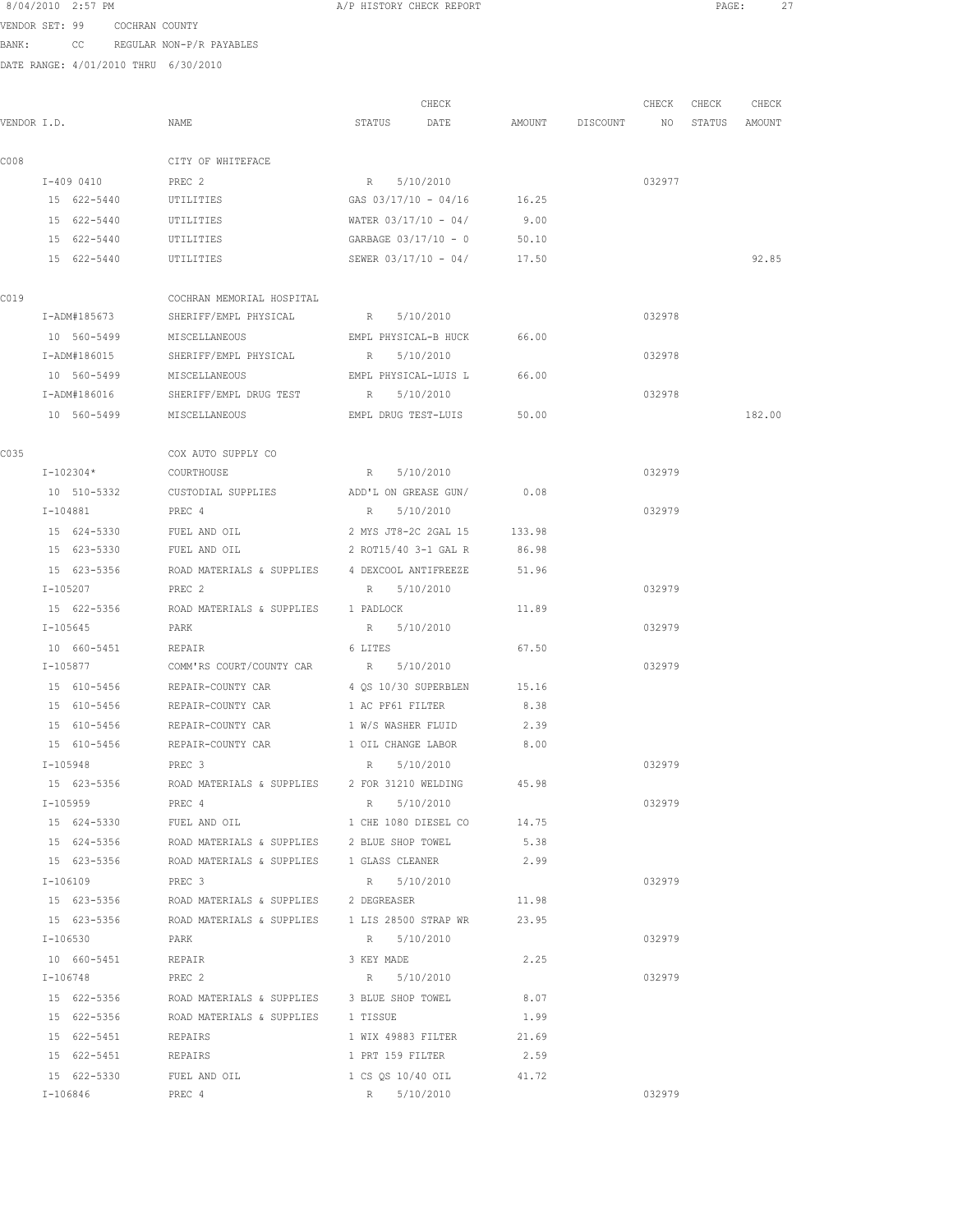VENDOR SET: 99 COCHRAN COUNTY BANK: CC REGULAR NON-P/R PAYABLES

|             |                     |                                                                  |                      | CHECK                       |       |                                  | CHECK CHECK | CHECK    |
|-------------|---------------------|------------------------------------------------------------------|----------------------|-----------------------------|-------|----------------------------------|-------------|----------|
| VENDOR I.D. |                     | NAME                                                             | STATUS               | DATE                        |       | AMOUNT DISCOUNT NO STATUS AMOUNT |             |          |
|             |                     |                                                                  |                      |                             |       |                                  |             |          |
| C035        |                     | COX AUTO SUPPLY CO CONT                                          |                      |                             |       |                                  |             |          |
|             | I-106846            | PREC 4                                                           | R 5/10/2010          |                             |       |                                  | 032979      |          |
|             | 15 624-5451 REPAIRS |                                                                  | 6 AC L194 BULBS      |                             | 3.12  |                                  |             |          |
|             | 15 624-5451 REPAIRS |                                                                  | 1 SCRATCH-OUT        |                             | 5.29  |                                  |             |          |
|             | I-106942            | PREC 2                                                           | R 5/10/2010          |                             |       |                                  | 032979      |          |
|             | 15 622-5451 REPAIRS |                                                                  | 1 CS ANTIFREEZE      |                             | 44.95 |                                  |             |          |
|             | I-106952            | PREC 4                                                           | R 5/10/2010          |                             |       |                                  | 032979      |          |
|             | 15 624-5451         | REPAIRS                                                          | 2 REP-LENS           |                             | 5.98  |                                  |             |          |
|             | 15 624-5451         | REPAIRS                                                          | 1 GRO 60151 LAMP     |                             | 5.72  |                                  |             |          |
|             | I-106979            | PREC 4                                                           | R 5/10/2010          |                             |       |                                  | 032979      |          |
|             | 15 624-5451         | REPAIRS                                                          | 1 GRO 40052 REFLECTO |                             | 1.69  |                                  |             |          |
|             | 15 624-5451         | REPAIRS                                                          | 2 GRO 40053 REFLECTO |                             | 3.38  |                                  |             |          |
|             | I-107097            | PREC 1                                                           | R 5/10/2010          |                             |       |                                  | 032979      |          |
|             | 15 621-5451         | REPAIRS                                                          | 1 5/8 X 1.5" BOLT    |                             | 1.80  |                                  |             |          |
|             | 15 621-5330         | FUEL & OIL                                                       | 5 GAL 85/140 OIL     |                             | 65.15 |                                  |             |          |
|             | $I-107175$          | PREC <sub>2</sub>                                                | R 5/10/2010          |                             |       |                                  | 032979      |          |
|             |                     | 15 622-5356 ROAD MATERIALS & SUPPLIES 1 AIR HOSE                 |                      |                             | 38.99 |                                  |             |          |
|             | I-107268            | PREC 1                                                           | R 5/10/2010          |                             |       |                                  | 032979      |          |
|             | 15 621-5451 REPAIRS |                                                                  | 1 SOLVENT            |                             | 7.99  |                                  |             |          |
|             | 15 621-5451         | REPAIRS                                                          | 1 BLADES             |                             | 2.19  |                                  |             |          |
|             | 15 621-5356         | ROAD MATERIALS & SUPPLIES DRY FLOOR ABSORB                       |                      |                             | 6.89  |                                  |             |          |
|             | I-107325            | PREC 1                                                           | R 5/10/2010          |                             |       |                                  | 032979      |          |
|             | 15 621-5451         | REPAIRS                                                          | 1 WIX 33219 FUEL FIL |                             | 13.48 |                                  |             |          |
|             | 15 621-5451         | REPAIRS                                                          | 1 WIX 33216 FUEL FIL |                             | 19.04 |                                  |             |          |
|             | I-108088            | PREC 1                                                           | R 5/10/2010          |                             |       |                                  | 032979      |          |
|             |                     |                                                                  |                      |                             |       |                                  |             |          |
|             | 15 621-5356         | ROAD MATERIALS & SUPPLIES 1 CIRCUIT TESTER                       |                      |                             | 6.95  |                                  |             |          |
|             | I-108382            | PREC 3                                                           | R 5/10/2010          |                             |       |                                  | 032979      |          |
|             |                     | 15 623-5356 ROAD MATERIALS & SUPPLIES 3 2-OIL                    |                      |                             | 2.97  |                                  |             |          |
|             |                     | 15 623-5356 ROAD MATERIALS & SUPPLIES 1 FOR 55200 GLOVES 7.89    |                      |                             |       |                                  |             |          |
|             |                     | 15 623-5356 ROAD MATERIALS & SUPPLIES 2 WEED-CORD                |                      |                             | 10.98 |                                  |             |          |
|             |                     | 15 623-5356 ROAD MATERIALS & SUPPLIES 1 FOR 42302 CORED WI 17.99 |                      |                             |       |                                  |             |          |
|             | I-108609            | PREC 2                                                           | R 5/10/2010          |                             |       |                                  | 032979      |          |
|             | 15 622-5330         | FUEL AND OIL                                                     |                      | 3 CS DEL 15/40 3-1 G 128.97 |       |                                  |             |          |
|             | I-108618            | PREC 1                                                           | R 5/10/2010          |                             |       |                                  | 032979      |          |
|             | 15 621-5356         | ROAD MATERIALS & SUPPLIES 2 PAINT SUIT                           |                      |                             | 12.18 |                                  |             |          |
|             | I-108773            | ACTIVITY BUILDING                                                | R 5/10/2010          |                             |       |                                  | 032979      |          |
|             | 10 662-5332         | CUSTODIAL SUPPLIES                                               | 1 BLADES             |                             | 6.99  |                                  |             |          |
|             | I-108934            | COURTHOUSE                                                       | R 5/10/2010          |                             |       |                                  | 032979      |          |
|             |                     | 10 510-5332 CUSTODIAL SUPPLIES 1 FAN                             |                      |                             | 33.29 |                                  |             |          |
|             | I-108999            | PREC 2                                                           | R 5/10/2010          |                             |       |                                  | 032979      |          |
|             |                     | 15 622-5356 ROAD MATERIALS & SUPPLIES 1 W4000DB COMEALONG 29.99  |                      |                             |       |                                  |             | 1,053.52 |
| C069        |                     | COUNTRY DUMPSTERS, INC.                                          |                      |                             |       |                                  |             |          |
|             | I-21573             | PREC 3                                                           | R 5/10/2010          |                             |       |                                  | 032982      |          |
|             | 15 623-5440         | UTILITIES                                                        | MAY DUMPSTER SERVICE |                             | 46.25 |                                  |             | 46.25    |
|             |                     |                                                                  |                      |                             |       |                                  |             |          |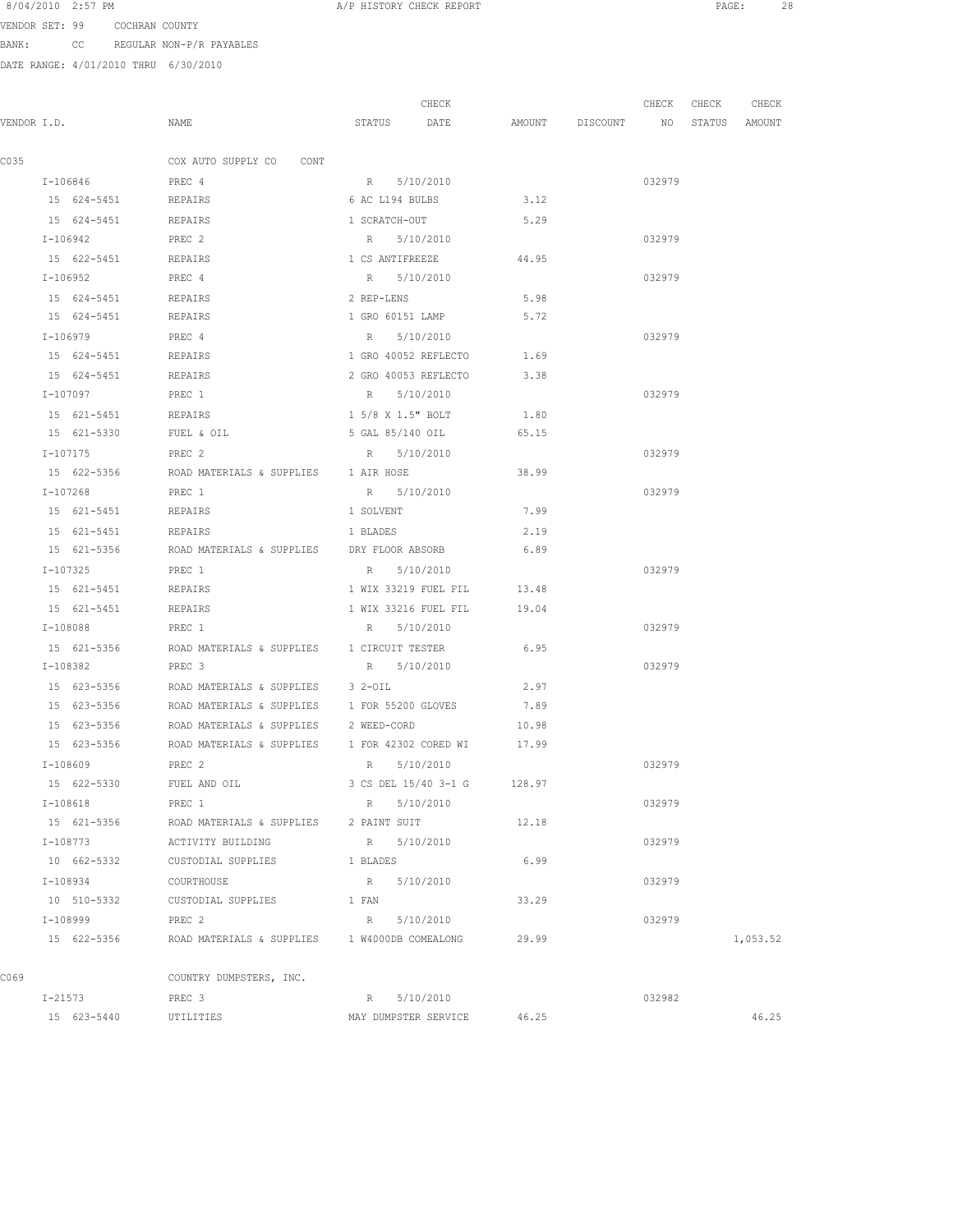8/04/2010 2:57 PM **A/P HISTORY CHECK REPORT PAGE:** 29 VENDOR SET: 99 COCHRAN COUNTY BANK: CC REGULAR NON-P/R PAYABLES DATE RANGE: 4/01/2010 THRU 6/30/2010 CHECK CHECK CHECK CHECK VENDOR I.D. NAME STATUS DATE AMOUNT DISCOUNT NO STATUS AMOUNT C084 CLERK, SEVENTH COURT OF APPEAL I-APRIL 2010 STATE FEE R 5/10/2010 032983 90 000-4379.002 7th Crt of Appeal Gov't22.2081APRIL COLLECTIONS 15.00 15.00 C321 CLEAR- VU I-4558 PREC 1 R 5/10/2010 032984 15 621-5451 REPAIRS WINDSHIELD FOR '07 P 89.99 15 621-5451 REPAIRS LABOR-INSTALL WINDSH 100.00 15 621-5451 REPAIRS INSTALL W/S SHOP EXP 8.00 197.99 F010 FIVE-AREA TELEPHONE CO-OP I-927-5510 05/10 PREC 4 R 5/10/2010 032985 15 624-5420 TELECOMMUNICATIONS MAY PHONE 927-5510 40.24 40.24 F038 FARM PLAN CORPORATION I-6016460 CEMETERY R 5/10/2010 032986 10 516-5451 REPAIR 1 M96100 LIFT LINK 17.84 10 516-5451 REPAIR 1 AM116980 LINK 21.26 10 516-5451 REPAIR 1 FREIGHT 2.00 I-6016646 CEMETERY R 5/10/2010 032986 10 516-5451 REPAIR 1 PA10205 STRINGTRIM 35.69 10 516-5451 REPAIR 1 PA10204 STRINGTRIM 35.69 10 516-5451 REPAIR FREIGHT CHARGE 12.03 I-6017148 PREC 1 R 5/10/2010 032986 15 621-5451 REPAIRS 1 X1JS43-10-12 HOSE 26.71 15 621-5451 REPAIRS 43 X451TC-12 BULK HO 30.53 15 621-5451 REPAIRS 6 TY22062 HY-GARD 212.58 I-6017344 PREC 1 R 5/10/2010 032986 15 621-5451 REPAIRS 1 X1J743-10 ELBOW FI 39.88 I-602078 AIRPORT R 5/10/2010 032986 30 518-5451 REPAIR LABOR R&R SHREDDER, 266.00 30 518-5451 REPAIR FREIGHT 4.00 30 518-5451 REPAIR EPA-SHOP 6.65 30 518-5451 REPAIR SERVICE ACCESSORIES 3.99 30 518-5451 REPAIR 3 TY22028 HY-GARD 33.27 30 518-5451 REPAIR A/C PARTS, HOSES, FR 336.17 1,084.29 FOT3 FRONTIER VALLEY INC. I-346361 PARK R 5/10/2010 032987 10 660-5571 CAPITAL OUTLAY 1 SZ 1 SQUARE D PANE 451.00 10 660-5571 CAPITAL OUTLAY 3 FUSE TR-R 60 250V 24.84 10 660-5571 CAPITAL OUTLAY 1 30A-600V DISCONNEC 133.75 10 660-5571 CAPITAL OUTLAY 3 1" SEALTITE 4.41 10 660-5571 CAPITAL OUTLAY 1 HUB SQ D 1" B100 17.05 10 660-5571 CAPITAL OUTLAY WIRE IN NEW WELL @ C 86.00 I-346395 PARK R 5/10/2010 032987 10 660-5571 CAPITAL OUTLAY 25 4"X40 PVC 100PSI 28.25 10 660-5571 CAPITAL OUTLAY 1 4" FEMALE ADAPTER 7.70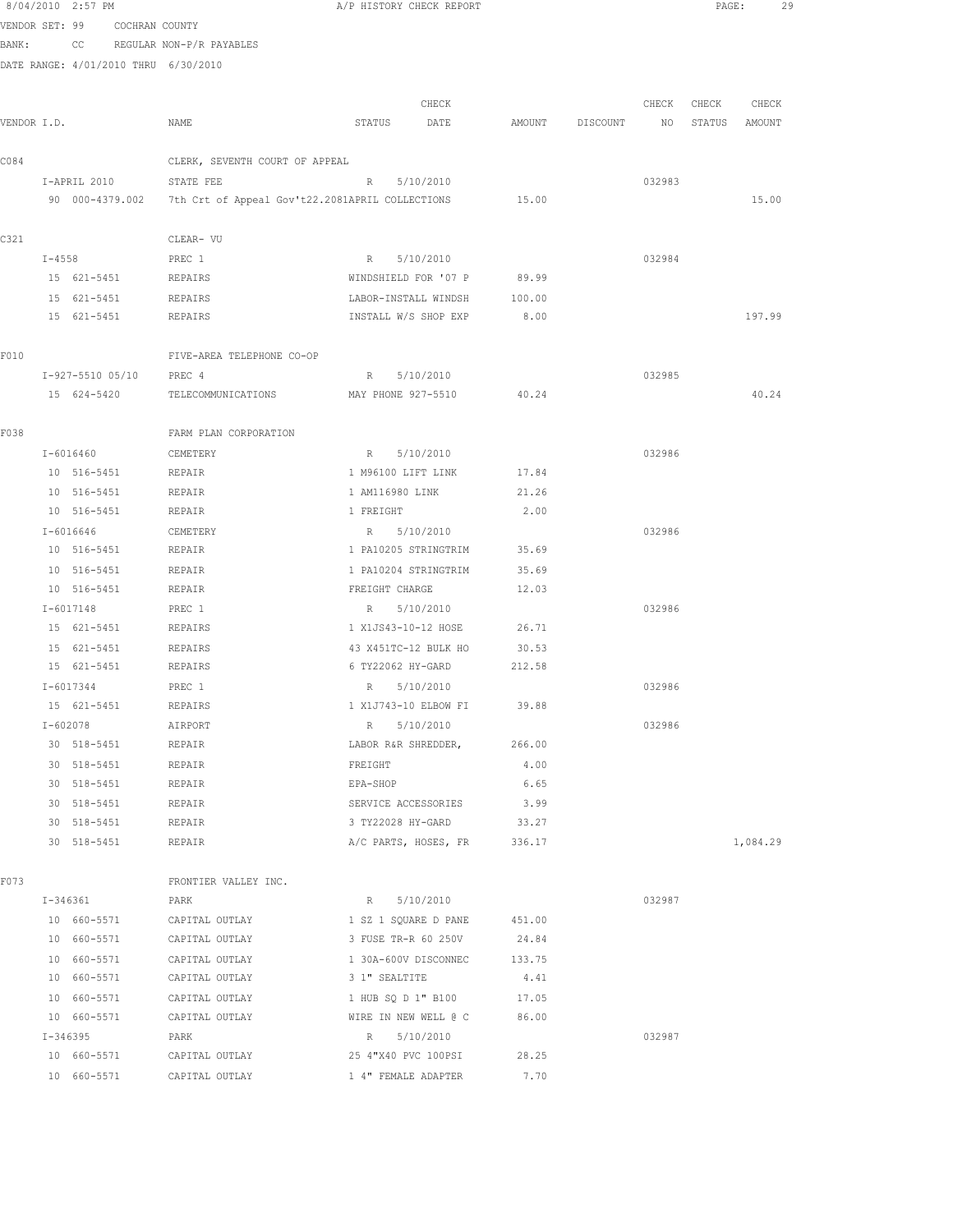VENDOR SET: 99 COCHRAN COUNTY BANK: CC REGULAR NON-P/R PAYABLES

|             |    |                         |                                                       |                    | CHECK                         |                    | CHECK  | CHECK | CHECK         |
|-------------|----|-------------------------|-------------------------------------------------------|--------------------|-------------------------------|--------------------|--------|-------|---------------|
| VENDOR I.D. |    |                         | NAME                                                  | STATUS DATE        |                               | AMOUNT DISCOUNT NO |        |       | STATUS AMOUNT |
| F073        |    |                         | FRONTIER VALLEY INC. CONT                             |                    |                               |                    |        |       |               |
|             |    | I-346395                | PARK                                                  | R 5/10/2010        |                               |                    | 032987 |       |               |
|             |    | 10 660-5571             | CAPITAL OUTLAY                                        | 1 4" MALE ADAPTER  |                               | 7.34               |        |       |               |
|             |    | 10 660-5571             | CAPITAL OUTLAY                                        |                    | 1 4" 90* SCH 40 ELBO          | 13.55              |        |       |               |
|             |    | 10 660-5571             | CAPITAL OUTLAY                                        |                    | 1 4" X 2" BLK BUSHIN          | 11.04              |        |       |               |
|             |    | 10 660-5571             | CAPITAL OUTLAY                                        | 1 2" X 12" NIPPLE  |                               | 8.07               |        |       |               |
|             |    | 10 660-5571             | CAPITAL OUTLAY                                        |                    | 2 2" X 6" NIPPLE              | 7.00               |        |       |               |
|             |    | 10 660-5571             | CAPITAL OUTLAY                                        | 1 2" TEE BLK       |                               | 8.31               |        |       |               |
|             |    | 10 660-5571             | CAPITAL OUTLAY                                        |                    | 1 2" CLOSE NIPPLE 1.89        |                    |        |       |               |
|             | 10 | 660-5571                | CAPITAL OUTLAY                                        |                    | 1 2" BRASS GATE VALV 35.91    |                    |        |       |               |
|             |    | 10 660-5571             | CAPITAL OUTLAY                                        | 1 2" X 1" BUSHING  |                               | 4.80               |        |       |               |
|             |    | 10 660-5571             | CAPITAL OUTLAY                                        |                    | 1 2" AIR RELIEF VAL 34.53     |                    |        |       |               |
|             |    | 10 660-5571             | CAPITAL OUTLAY                                        |                    | 1 2" X 6" SIGHT CHE 113.50    |                    |        |       |               |
|             |    | 10 660-5571             | CAPITAL OUTLAY                                        | 2 3/16" CHAIN      |                               | 2.42               |        |       |               |
|             |    | 10 660-5571             | CAPITAL OUTLAY                                        | 1 4" COUPLING BLK  |                               | 44.00              |        |       |               |
|             |    | 10 660-5571             | CAPITAL OUTLAY                                        |                    | 1035' #4 QUAD ALUMIN 2,359.80 |                    |        |       |               |
|             |    | 10 660-5571             | CAPITAL OUTLAY                                        |                    | SERV CALL TIE IN WIR          | 461.50             |        |       |               |
|             |    | I-346490                | PARK                                                  | R 5/10/2010        |                               |                    | 032987 |       |               |
|             |    |                         | 10 660-5571 CAPITAL OUTLAY                            |                    | BACKHOE/FILL SLUSH P 100.00   |                    |        |       |               |
|             |    | I-346497<br><b>PARK</b> |                                                       | R                  | 5/10/2010                     |                    | 032987 |       |               |
|             |    |                         | 10 660-5571 CAPITAL OUTLAY CONCRETE WELL BLOCK 350.00 |                    |                               |                    |        |       |               |
|             |    | $I - 346558$            | PARK                                                  | R                  | 5/10/2010                     |                    | 032987 |       |               |
|             |    |                         | 10 660-5571 CAPITAL OUTLAY                            |                    | SET NEW PUMP 200'in2 370.00   |                    |        |       |               |
|             |    | 10 660-5571             | CAPITAL OUTLAY                                        |                    | 6LL6V-6 6" 7.5HP PUM 2,290.40 |                    |        |       |               |
|             |    | 10 660-5571             | CAPITAL OUTLAY                                        |                    | 1 7.5-230V-3PH (6") 1,400.00  |                    |        |       |               |
|             |    | 10 660-5571             | CAPITAL OUTLAY                                        |                    | 1 SHROUD 7 X 42 PLAS          | 65.71              |        |       |               |
|             |    | 10 660-5571             | CAPITAL OUTLAY                                        |                    | 196 2" PIPE BLK T/C           | 981.96             |        |       |               |
|             |    | 10 660-5571             | CAPITAL OUTLAY                                        |                    | 206' PUMP CABLE 12-4          | 276.04             |        |       |               |
|             |    | 10 660-5571             | CAPITAL OUTLAY                                        | 1 SPLICE KIT       |                               | 15.95              |        |       |               |
|             |    | 10 660-5571             | CAPITAL OUTLAY                                        |                    | 1 2" BRASS GATE VALV          | 35.91              |        |       |               |
|             |    | 10 660-5571             | CAPITAL OUTLAY                                        | 1 2" TEE BLK       |                               | 8.31               |        |       |               |
|             |    | 10 660-5571             | CAPITAL OUTLAY                                        |                    | 1 2" X 12" NIPPLE 8.07        |                    |        |       |               |
|             |    | 10 660-5571             | CAPITAL OUTLAY                                        | 1 2" X 6" NIPPLE   |                               | 3.50               |        |       |               |
|             |    | 10 660-5571             | CAPITAL OUTLAY                                        |                    | 1 2" AIR RELIEF VALV          | 34.53              |        |       |               |
|             |    |                         | 10 660-5571 CAPITAL OUTLAY 1 2" X CLOSE NIPPLE        |                    |                               | 1.89               |        |       |               |
|             |    | I-346596                | ACTIVITY BUILDING                                     | R                  | 5/10/2010                     |                    | 032987 |       |               |
|             |    | 10 662-5451             | REPAIR                                                |                    | 20 1/2" EMT CONDUIT           | 10.40              |        |       |               |
|             |    | 10 662-5451             | REPAIR                                                |                    | 2 1/2" EMT CONNECTOR          | 1.30               |        |       |               |
|             |    | 10 662-5451             | REPAIR                                                | 1 1/2" EMT COUPLER |                               | 0.50               |        |       |               |
|             |    | 10 662-5451             | REPAIR                                                |                    | 2 1/2" SEALTITE ST C          | 5.68               |        |       |               |
|             |    | 10 662-5451             | REPAIR                                                | 1 1/2" SEALTITE    |                               | 1.50               |        |       |               |
|             |    | 10 662-5451             | REPAIR                                                | 1 1/2" COUPLING    |                               | 1.14               |        |       |               |
|             |    | 10 662-5451             | REPAIR                                                | 2 WIRE NUT RED     |                               | 0.28               |        |       |               |
|             |    | 10 662-5451             | REPAIR                                                |                    | 2 WIRE NUT LG GREY            | 0.78               |        |       |               |
|             |    | 10 662-5451             | REPAIR                                                |                    | 40 #12 COPPER WIRE T 10.40    |                    |        |       |               |
|             |    | 10 662-5451             | REPAIR                                                |                    | WIRE IN NEW WATER HE          | 86.00              |        |       | 9,926.91      |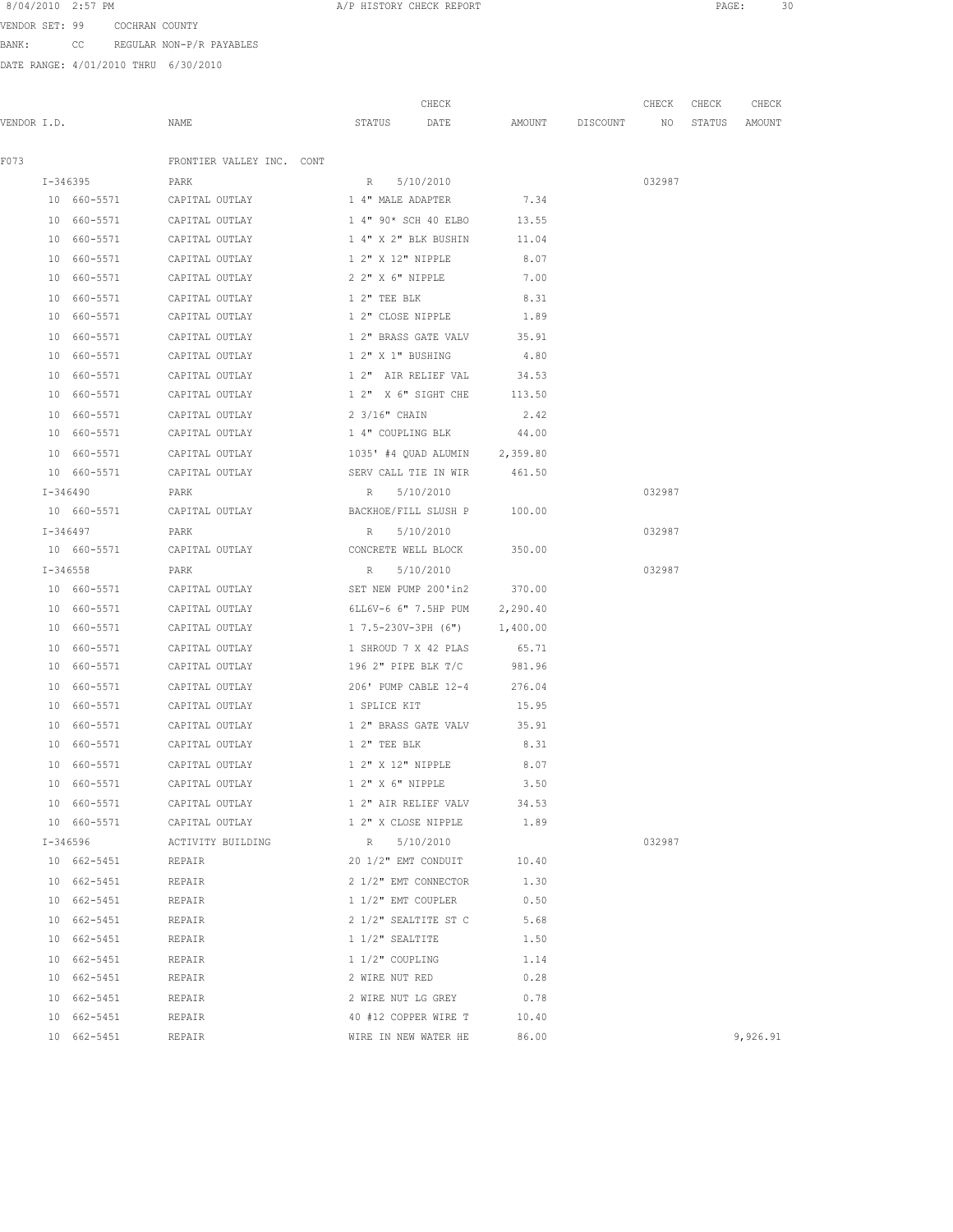|             |            | 8/04/2010 2:57 PM       |                               |                                                      |                    | A/P HISTORY CHECK REPORT         |         |          |        | PAGE:  | 31     |  |
|-------------|------------|-------------------------|-------------------------------|------------------------------------------------------|--------------------|----------------------------------|---------|----------|--------|--------|--------|--|
|             |            |                         | VENDOR SET: 99 COCHRAN COUNTY |                                                      |                    |                                  |         |          |        |        |        |  |
| BANK:       |            |                         |                               | CC REGULAR NON-P/R PAYABLES                          |                    |                                  |         |          |        |        |        |  |
|             |            |                         |                               | DATE RANGE: 4/01/2010 THRU 6/30/2010                 |                    |                                  |         |          |        |        |        |  |
|             |            |                         |                               |                                                      |                    |                                  |         |          |        |        |        |  |
|             |            |                         |                               |                                                      |                    | CHECK                            |         |          | CHECK  | CHECK  | CHECK  |  |
| VENDOR I.D. |            |                         |                               | NAME                                                 | STATUS             | DATE                             | AMOUNT  | DISCOUNT | NO     | STATUS | AMOUNT |  |
| G027        |            |                         |                               | ANNETTE GOODMAN, C.S.R.                              |                    |                                  |         |          |        |        |        |  |
|             | $I-545$    |                         |                               | COUNTY COURT                                         | R                  | 5/10/2010                        |         |          | 032988 |        |        |  |
|             |            | 10 426-5410             |                               | COURT REPORTING SERVICES EXCERPT OF TESTIMONY        |                    |                                  | 63.00   |          |        |        |        |  |
|             |            | 10 426-5410             |                               | COURT REPORTING SERVICES POSTAGE/COURT REPORT        |                    |                                  | 5.00    |          |        |        | 68.00  |  |
| G144        |            |                         |                               | GENE MESSER FORD                                     |                    |                                  |         |          |        |        |        |  |
|             |            | I-173435                |                               | SHERIFF                                              | $R$ and $R$        | 5/10/2010                        |         |          | 032989 |        |        |  |
|             |            | 10 560-5451             |                               | MACHINERY-NON-OFFICE REPAIR 4-WHEEL ALIGNMENT        |                    |                                  | 79.95   |          |        |        | 79.95  |  |
| H029        |            |                         |                               | HR DIRECT                                            |                    |                                  |         |          |        |        |        |  |
|             |            | I-434618                |                               | NON-DEPARTMENTAL                                     | R 5/10/2010        |                                  |         |          | 032990 |        |        |  |
|             |            | 10 409-5300             |                               | COUNTY-WIDE SUPPLIES                                 |                    | 200 A250 JOB APPLIC.             | 139.00  |          |        |        |        |  |
|             |            | 10 409-5300             |                               | COUNTY-WIDE SUPPLIES                                 |                    | FREIGHT ON JOB APPLI             | 22.58   |          |        |        | 161.58 |  |
| L001        |            |                         |                               | L AND B SUPPLY                                       |                    |                                  |         |          |        |        |        |  |
|             |            | I-81307                 |                               | CEMETERY                                             | R                  | 5/10/2010                        |         |          | 032991 |        |        |  |
|             |            | 10 516-5451             |                               | REPAIR                                               | 10 RAINBIRD NOZZLE |                                  | 10.80   |          |        |        |        |  |
|             |            | 10 516-5451             |                               | REPAIR                                               | 2 RAINBIRD 30      |                                  | 47.26   |          |        |        | 58.06  |  |
| L010        |            |                         |                               | LEWIS FARM & RANCH STORE INC                         |                    |                                  |         |          |        |        |        |  |
|             |            | C-108988                |                               | ACT BLDG                                             |                    | R 5/10/2010                      |         |          | 032992 |        |        |  |
|             |            | 10 662-5332             |                               | CUSTODIAL SUPPLIES                                   | 1 WEED B GON RET'D |                                  | 11.69CR |          |        |        |        |  |
|             | I-107927   |                         |                               | JAIL                                                 | R                  | 5/10/2010                        |         |          | 032992 |        |        |  |
|             |            | 10 512-5451             |                               | REPAIR                                               |                    | 4 2' FLUORESCENT BUL             | 29.96   |          |        |        |        |  |
|             | I-108029   |                         |                               | COURTHOUSE                                           | R                  | 5/10/2010                        |         |          | 032992 |        |        |  |
|             |            | 10 510-5332             |                               | CUSTODIAL SUPPLIES                                   |                    | 6 WATER SOFTENER SAL             | 35.70   |          |        |        |        |  |
|             |            | 10 510-5332             |                               | CUSTODIAL SUPPLIES                                   | DISCOUNT           |                                  | 3.57CR  |          |        |        |        |  |
|             | $I-108048$ |                         |                               | PREC 1                                               | R 5/10/2010        |                                  |         |          | 032992 |        |        |  |
|             |            | 15 621-5356             |                               | ROAD MATERIALS & SUPPLIES 24' 3/8" HI-TEST CHA       |                    |                                  | 94.80   |          |        |        |        |  |
|             |            | 15 621-5356             |                               | ROAD MATERIALS & SUPPLIES                            | 2 HOOKS            |                                  | 19.98   |          |        |        |        |  |
|             |            | 15 621-5356             |                               | ROAD MATERIALS & SUPPLIES DISCOUNT                   |                    |                                  | 11.48CR |          |        |        |        |  |
|             |            | I-108077                |                               | SHERIFF                                              | R 5/10/2010        |                                  |         |          | 032992 |        |        |  |
|             |            | 10 560-5334             |                               | OTHER SUPPLIES                                       | 10 BULBS           |                                  | 17.90   |          |        |        |        |  |
|             |            | I-108147<br>10 662-5451 |                               | ACT BLDG                                             |                    | R 5/10/2010<br>SLOAN REPAIR PART | 19.79   |          | 032992 |        |        |  |
|             |            | I-108285                |                               | REPAIR<br>PARK                                       |                    | R 5/10/2010                      |         |          | 032992 |        |        |  |
|             |            | 10 660-5451             |                               | REPAIR                                               | COPPER GLUE        |                                  | 15.49   |          |        |        |        |  |
|             |            |                         |                               | 10 660-5451 REPAIR                                   |                    | EMERALD (SIC) CLOTH 0.85         |         |          |        |        |        |  |
|             |            |                         |                               | 10 660-5451 REPAIR                                   | DISCOUNT           |                                  | 1.63CR  |          |        |        |        |  |
|             |            | I-108439                |                               | PREC 3                                               |                    | R 5/10/2010                      |         |          | 032992 |        |        |  |
|             |            | 15 623-5356             |                               | ROAD MATERIALS & SUPPLIES 4 WASP & HORNET KILL 49.96 |                    |                                  |         |          |        |        |        |  |
|             |            | 15 623-5356             |                               | ROAD MATERIALS & SUPPLIES DISCOUNT                   |                    |                                  | 2.00CR  |          |        |        |        |  |
|             |            | I-108597                |                               | DISTRICT COURT                                       |                    | R 5/10/2010                      |         |          | 032992 |        |        |  |
|             |            | 10 435-5499             |                               | MISCELLANEOUS                                        |                    | 6 CASES (!!!!) WATER 35.70       |         |          |        |        |        |  |
|             |            | I-108771                |                               | PARK                                                 |                    | R 5/10/2010                      |         |          | 032992 |        |        |  |
|             |            | 10 660-5451             |                               | REPAIR                                               | 2 CEILING FANS     |                                  | 119.98  |          |        |        |        |  |
|             |            | 10 660-5451             |                               | REPAIR                                               | DISCOUNT           |                                  | 12.00CR |          |        |        |        |  |
|             |            | I-108950                |                               | ACT BLDG                                             |                    | R 5/10/2010                      |         |          | 032992 |        |        |  |
|             |            |                         |                               |                                                      |                    |                                  |         |          |        |        |        |  |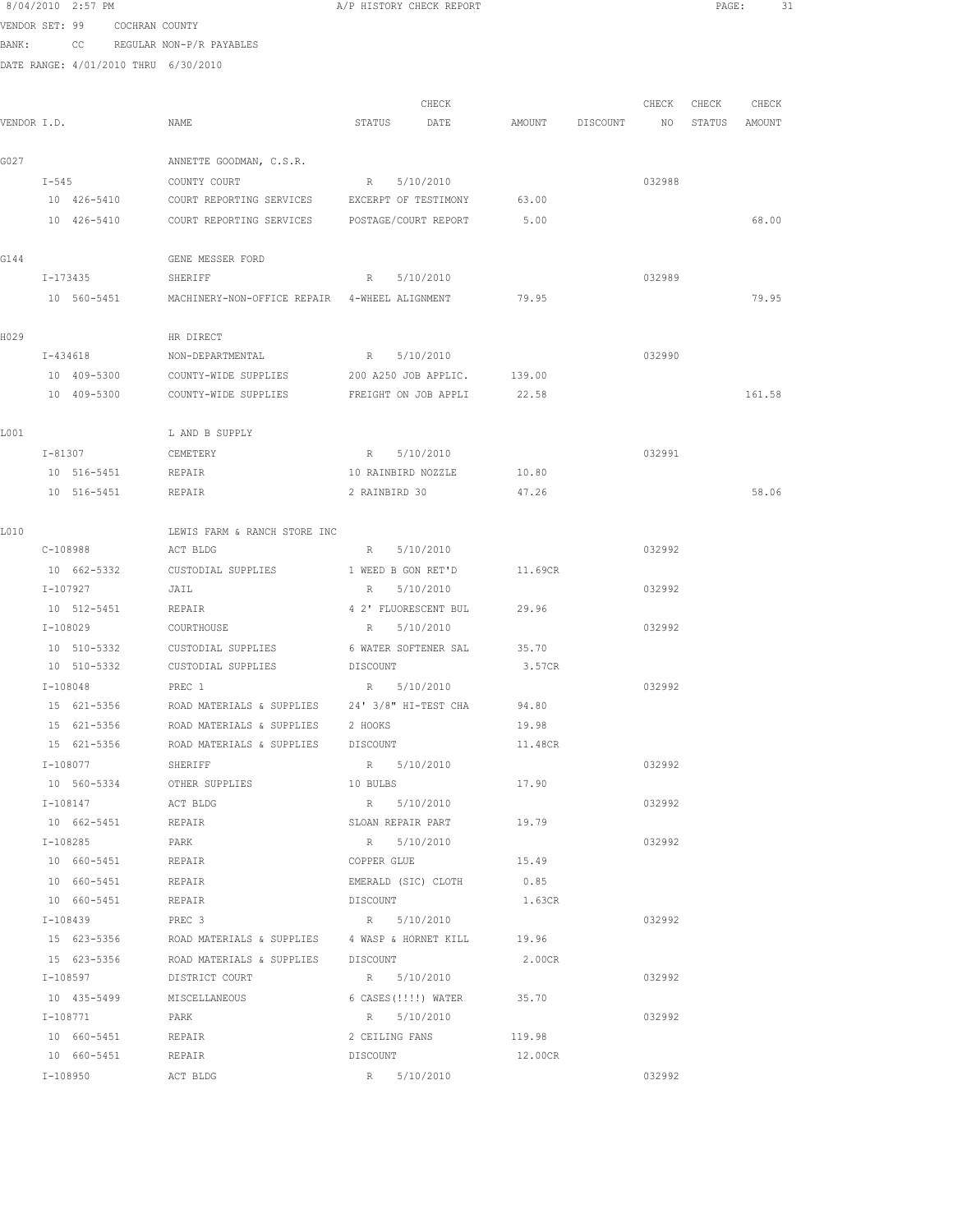VENDOR SET: 99 COCHRAN COUNTY BANK: CC REGULAR NON-P/R PAYABLES

|             |                    |                                                                  | CHECK               |         | CHECK CHECK                      | CHECK  |
|-------------|--------------------|------------------------------------------------------------------|---------------------|---------|----------------------------------|--------|
| VENDOR I.D. |                    | NAME                                                             | STATUS DATE         |         | AMOUNT DISCOUNT NO STATUS AMOUNT |        |
| L010        |                    | LEWIS FARM & RANCH STOCONT                                       |                     |         |                                  |        |
|             | I-108950           | ACT BLDG                                                         | R 5/10/2010         |         | 032992                           |        |
|             | 10 662-5332        | CUSTODIAL SUPPLIES                                               | DISH SOAP           | 2.29    |                                  |        |
|             |                    | 10 662-5332 CUSTODIAL SUPPLIES 2 WEED B GON                      |                     | 25.98   |                                  |        |
|             |                    | 10 662-5332 CUSTODIAL SUPPLIES DISCOUNT                          |                     | 2.83CR  |                                  |        |
|             | I-109099           | PREC 3                                                           | R 5/10/2010         |         | 032992                           |        |
|             | 15 623-5356        | ROAD MATERIALS & SUPPLIES HOSE REEL                              |                     | 33.99   |                                  |        |
|             | 15 623-5356        | ROAD MATERIALS & SUPPLIES GLOVES                                 |                     | 13.50   |                                  |        |
|             | 15 623-5356        | ROAD MATERIALS & SUPPLIES DISCOUNT                               |                     | 4.75CR  |                                  |        |
|             | $I-1187$           | ACT BLDG                                                         | R 5/10/2010         |         | 032992                           |        |
|             | 10 662-5332        | CUSTODIAL SUPPLIES                                               | 2 LYSOL CLEANER     | 6.82    |                                  |        |
|             | $I-1311$           | COURTHOUSE by RAY RAMON                                          | R 5/10/2010         |         | 032992                           |        |
|             | 10 510-5332        | CUSTODIAL SUPPLIES                                               | 4 WEED B GON        | 35.96   |                                  |        |
|             | $I-200$            | ACT BLDG                                                         | R 5/10/2010         |         | 032992                           |        |
|             | 10 662-5451        | <b>REPAIR</b>                                                    | VALVE MENS TOILET   | 114.99  |                                  |        |
|             | 10 662-5451 REPAIR |                                                                  | DISCOUNT            | 11.50CR |                                  |        |
|             | $I-293$            | PREC 4                                                           | R 5/10/2010         |         | 032992                           |        |
|             | 15 624-5356        | ROAD MATERIALS & SUPPLIES COFFEE                                 |                     | 8.95    |                                  |        |
|             | 15 624-5356        | ROAD MATERIALS & SUPPLIES 3 SUGAR                                |                     | 5.85    |                                  |        |
|             | $I-392$            | CEMETERY                                                         | R 5/10/2010         |         | 032992                           |        |
|             | 10 516-5451        | REPAIR                                                           | LIQUID FILLED GAUGE | 12.95   |                                  |        |
|             | 10 516-5451        | REPAIR                                                           | DISCOUNT            | 1.30CR  |                                  |        |
|             | $I-641$            | PARK                                                             | R 5/10/2010         |         | 032992                           |        |
|             | 10 660-5451        | REPAIR                                                           | FAUCET              | 10.49   |                                  |        |
|             | 10 662-5451        | REPAIR                                                           | DISCOUNT            | 1.05CR  |                                  |        |
|             | $I-866$            | ACT BLDG                                                         | R 5/10/2010         |         | 032992                           |        |
|             | 10 662-5332        | CUSTODIAL SUPPLIES                                               | 2 "409"             | 5.02    |                                  |        |
|             | 10 662-5332        | CUSTODIAL SUPPLIES                                               | 55 GAL BAGS         | 16.19   |                                  |        |
|             |                    | 10 662-5332 CUSTODIAL SUPPLIES                                   | 6 BULBS             | 15.06   |                                  |        |
|             |                    | 10 662-5332 CUSTODIAL SUPPLIES PAPER TOWELS                      |                     | 37.00   |                                  |        |
|             | $I-932$            | ACT BLDG                                                         | R 5/10/2010         |         | 032992                           |        |
|             | 10 660-5332        | CUSTODIAL SUPPLIES                                               | 1 RAZOR SCRAPER     | 3.41    |                                  | 694.76 |
| L015        |                    | LUBBOCK COUNTY, TEXAS                                            |                     |         |                                  |        |
|             | I-040910           | JUVENILE PROBATION                                               | R 5/10/2010         |         | 032994                           |        |
|             | 10 571-5413        | RESIDENTIAL SERVICES 2 DAYS DETENTION JUV 190.00                 |                     |         |                                  | 190.00 |
| L015        |                    | LUBBOCK COUNTY, TEXAS                                            |                     |         |                                  |        |
|             |                    | I-ADR APRIL 2010 DIST COURT - ADR                                | R 5/10/2010         |         | 032995                           |        |
|             | 19 435-5409        | A.D.R. CONTRACT 2 COUNTY COURT CASES                             |                     | 20.00   |                                  | 20.00  |
| L018        |                    | LUBBOCK GRADER BLADE, INC                                        |                     |         |                                  |        |
|             | I-38880            | PREC 3                                                           | R 5/10/2010         |         | 032996                           |        |
|             |                    | 15 623-5356 ROAD MATERIALS & SUPPLIES 18"x24" "NO DUMPING" 24.00 |                     |         |                                  | 24.00  |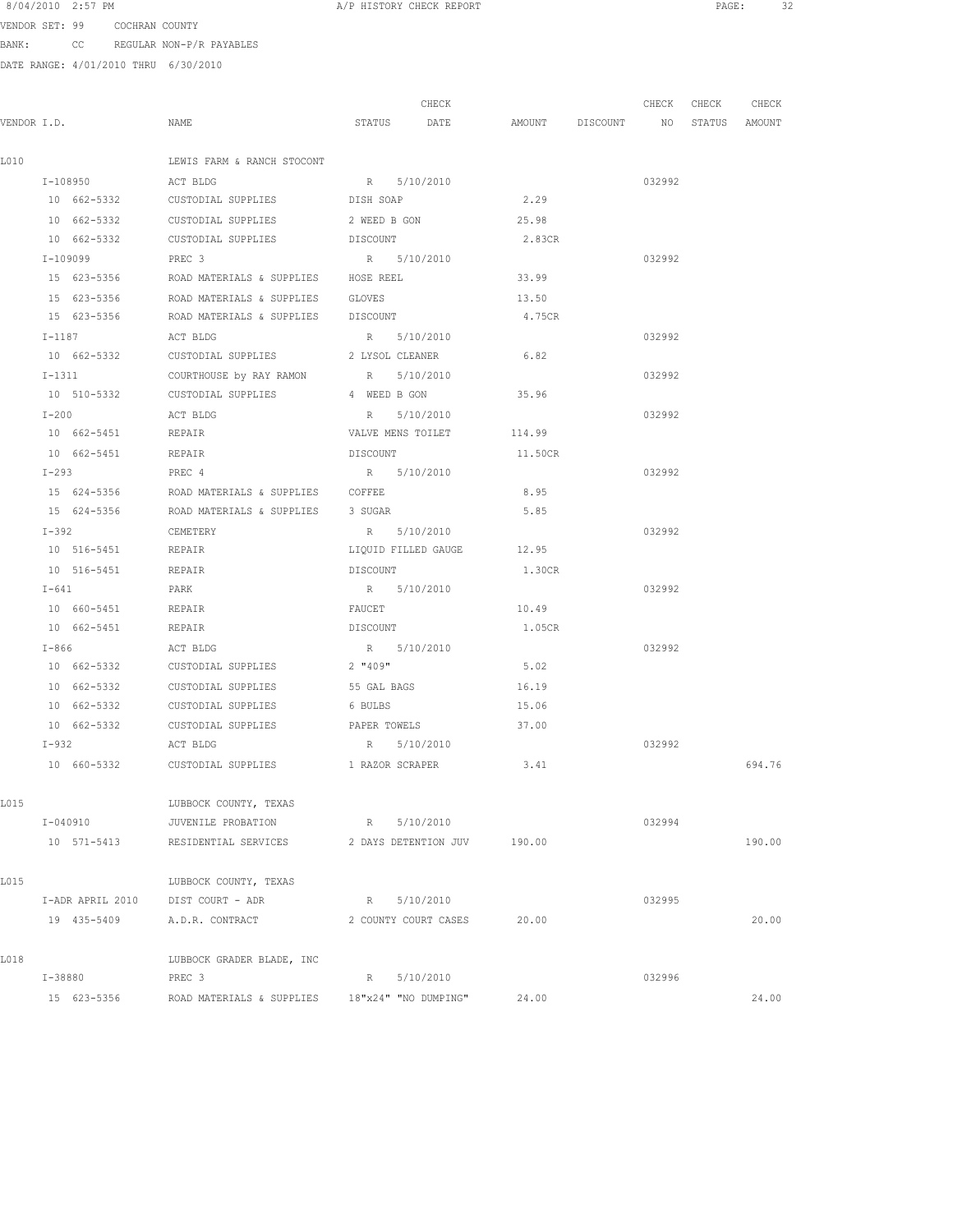|             |          | 8/04/2010 2:57 PM             |                                      | A/P HISTORY CHECK REPORT                                   |        |                 |        |        | 33<br>PAGE: |  |
|-------------|----------|-------------------------------|--------------------------------------|------------------------------------------------------------|--------|-----------------|--------|--------|-------------|--|
|             |          | VENDOR SET: 99 COCHRAN COUNTY |                                      |                                                            |        |                 |        |        |             |  |
|             |          |                               | BANK: CC REGULAR NON-P/R PAYABLES    |                                                            |        |                 |        |        |             |  |
|             |          |                               | DATE RANGE: 4/01/2010 THRU 6/30/2010 |                                                            |        |                 |        |        |             |  |
|             |          |                               |                                      | CHECK                                                      |        |                 | CHECK  | CHECK  | CHECK       |  |
| VENDOR I.D. |          |                               | NAME                                 | STATUS<br>DATE                                             |        | AMOUNT DISCOUNT | NO     | STATUS | AMOUNT      |  |
|             |          |                               |                                      |                                                            |        |                 |        |        |             |  |
| L057        |          |                               | LYNDELL KENLEY, dba                  |                                                            |        |                 |        |        |             |  |
|             |          | $I - 3454$                    | PREC 1                               | R 5/10/2010                                                |        |                 | 032997 |        |             |  |
|             |          | 15 621-5571                   | CAPITAL OUTLAY                       | DOOR SIGNS - MACK DU 35.00                                 |        |                 |        |        |             |  |
|             |          | 15 621-5571                   | CAPITAL OUTLAY                       | DOOR SIGNS - JOHN DE                                       | 35.00  |                 |        |        | 70.00       |  |
| MO 02       |          |                               | MANTEK                               |                                                            |        |                 |        |        |             |  |
|             |          | I-491786                      | ACTIVITY BUILDING                    | R 5/10/2010                                                |        |                 | 032998 |        |             |  |
|             |          |                               |                                      | 10 662-5332 CUSTODIAL SUPPLIES 12 SILVER SLIKS ADV. 178.05 |        |                 |        |        | 178.05      |  |
|             |          |                               |                                      |                                                            |        |                 |        |        |             |  |
| MO19        |          |                               | MORTON LIONS CLUB                    |                                                            |        |                 |        |        |             |  |
|             |          | I-CO. PARK 2010               | PARK                                 | R 5/10/2010                                                |        |                 | 032999 |        |             |  |
|             |          | 10 660-5332                   |                                      | CUSTODIAL SUPPLIES HDP (DUST PAN?) 17.75                   |        |                 |        |        |             |  |
|             |          |                               |                                      | 10 660-5332 CUSTODIAL SUPPLIES COTTON WAREHOUSE MOP 9.75   |        |                 |        |        |             |  |
|             |          | 10 660-5332                   | CUSTODIAL SUPPLIES                   | 1 FLOOR SOUEEGEE                                           | 27.75  |                 |        |        |             |  |
|             |          | 10 660-5332                   | CUSTODIAL SUPPLIES                   | 1 GARAGE/PATIO BRUSH 26.75                                 |        |                 |        |        |             |  |
|             |          | 10 660-5332                   | CUSTODIAL SUPPLIES                   | 2 FLORA DORA BROOMS                                        | 15.50  |                 |        |        |             |  |
|             |          | 10 660-5332                   | CUSTODIAL SUPPLIES                   | 2 LAWN RAKES                                               | 19.50  |                 |        |        |             |  |
|             |          | 10 660-5332                   | CUSTODIAL SUPPLIES                   | 1 WING BRACEfor BROO                                       | 3.00   |                 |        |        |             |  |
|             |          | 10 660-5332                   | CUSTODIAL SUPPLIES                   | 2 BOWL BRUSH #730                                          | 5.00   |                 |        |        |             |  |
|             |          | 10 660-5332                   | CUSTODIAL SUPPLIES                   | 1 DECK BRUSH                                               | 12.50  |                 |        |        |             |  |
|             |          | 10 660-5332                   | CUSTODIAL SUPPLIES                   | 1 METAL TIP HANDLE                                         | 5.00   |                 |        |        |             |  |
|             |          | I-COURTHOUSE 2010             | COURTHOUSE                           | R 5/10/2010                                                |        |                 | 032999 |        |             |  |
|             |          | 10 510-5332                   | CUSTODIAL SUPPLIES 1 DUST PAN        |                                                            | 17.75  |                 |        |        |             |  |
|             |          | 10 510-5332                   | CUSTODIAL SUPPLIES                   | 5 MOP HEADS                                                | 33.75  |                 |        |        |             |  |
|             |          | 10 510-5332                   |                                      | CUSTODIAL SUPPLIES 3 FLORA DORA BROOMS 23.25               |        |                 |        |        |             |  |
|             |          | 10 510-5332                   | CUSTODIAL SUPPLIES                   | 2 LAMB'S WOOL DUSTER 21.50                                 |        |                 |        |        |             |  |
|             |          | 10 510-5332                   | CUSTODIAL SUPPLIES                   | 4 POT HOLDERS                                              | 8.00   |                 |        |        |             |  |
|             |          | 10 510-5332                   | CUSTODIAL SUPPLIES                   | 2 SCOURING PADS                                            | 4.50   |                 |        |        |             |  |
|             |          | 10 510-5332                   | CUSTODIAL SUPPLIES                   | 2 SCRUB SPONGE                                             | 7.00   |                 |        |        |             |  |
|             |          | 10 510-5332                   | CUSTODIAL SUPPLIES                   | 1 4PK DISH CLOTHS                                          | 6.00   |                 |        |        |             |  |
|             |          | 10 510-5332                   | CUSTODIAL SUPPLIES                   | 1 WASHING MACHINE BA                                       | 3.75   |                 |        |        |             |  |
|             |          | 10 510-5332                   | CUSTODIAL SUPPLIES                   | 2 BOWL BRUSH                                               | 5.00   |                 |        |        | 273.00      |  |
| M020        |          |                               | SOUTH PLAINS MEDIA INC, dba          |                                                            |        |                 |        |        |             |  |
|             | I-6555   |                               | COMM COURT                           | R 5/10/2010                                                |        |                 | 033000 |        |             |  |
|             |          |                               | 15 610-5430 LEGAL NOTICES            | TREASURER'S QTRLY RE                                       | 108.00 |                 |        |        |             |  |
|             | $I-6561$ |                               | COMM COURT                           | R 5/10/2010                                                |        |                 | 033000 |        |             |  |
|             |          | 15 610-5430                   | LEGAL NOTICES                        | HELP WANTED ASST AUD                                       | 27.50  |                 |        |        | 135.50      |  |
|             |          |                               |                                      |                                                            |        |                 |        |        |             |  |
| MO31        |          |                               | MILLER PAPER & PACKAGING CO          |                                                            |        |                 |        |        |             |  |
|             |          | I-S1671889.001                | ACTIVITY BUILDING                    | R 5/10/2010                                                |        |                 | 033001 |        |             |  |
|             |          | 10 662-5332                   | CUSTODIAL SUPPLIES                   | 6 240Z COTTON FANTAI                                       | 31.46  |                 |        |        | 31.46       |  |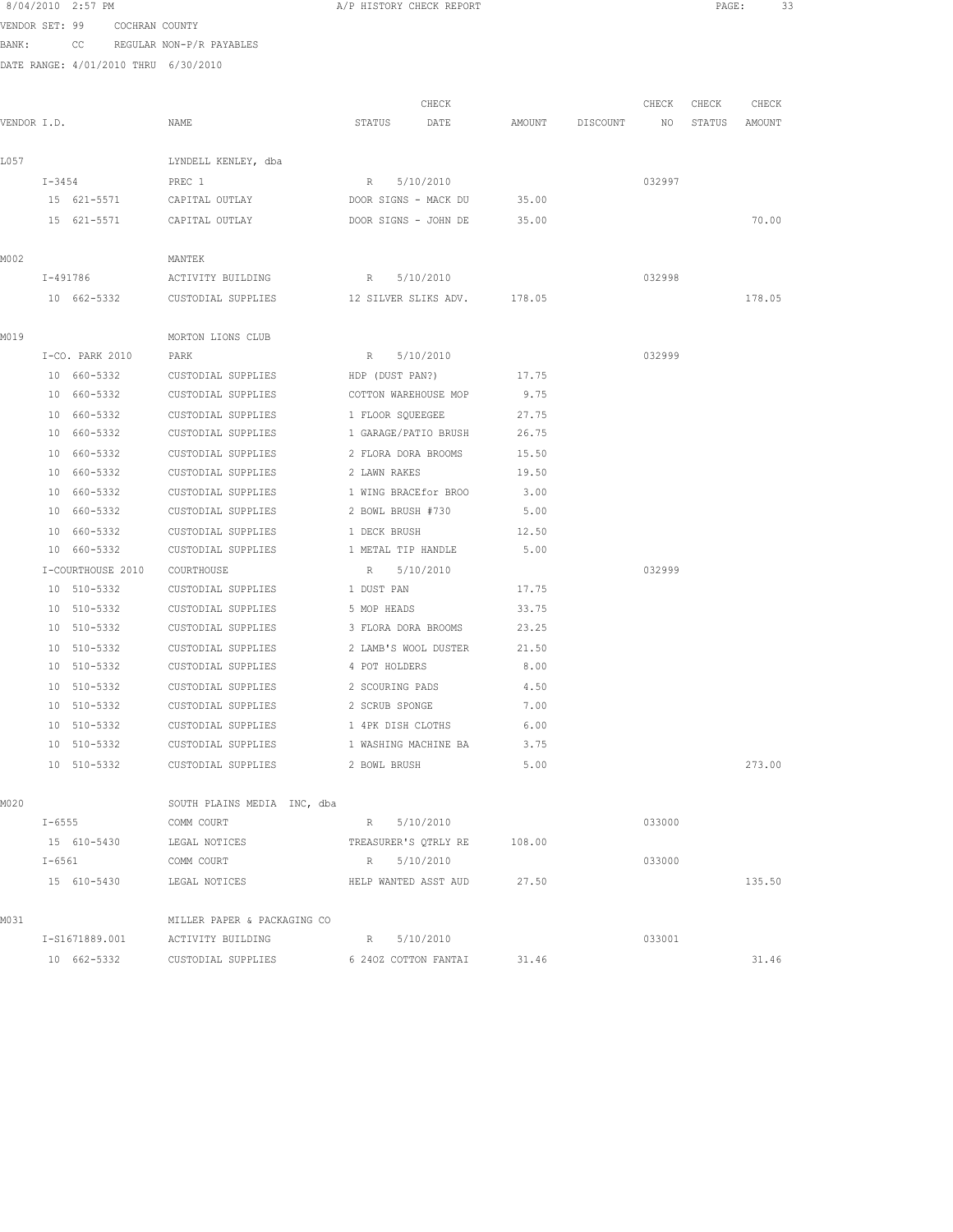| 8/04/2010 2:57 PM |  |
|-------------------|--|
|                   |  |

A/P HISTORY CHECK REPORT **PAGE:** 34

VENDOR SET: 99 COCHRAN COUNTY BANK: CC REGULAR NON-P/R PAYABLES

| VENDOR I.D. |                   | NAME                                                    | CHECK<br>STATUS<br>DATE        | DISCOUNT  | CHECK<br>NO | CHECK<br>STATUS | CHECK<br>AMOUNT |           |
|-------------|-------------------|---------------------------------------------------------|--------------------------------|-----------|-------------|-----------------|-----------------|-----------|
| M053        |                   | MYATT BLUME & FIDALEO LTD LLP                           |                                |           |             |                 |                 |           |
|             | I-115708          | JUVENILE PROBATION<br>$R$ and $R$                       | 5/10/2010                      |           |             | 033002          |                 |           |
|             | 10 571-5401       | AUDIT OF STATE GRANT FUNDS ANNUAL AUDIT FY2009 1,800.00 |                                |           |             |                 |                 |           |
|             | I-116218          | NON-DEPARTMENTAL                                        | R 5/10/2010                    |           |             | 033002          |                 |           |
|             | 10 409-5401       | OUTSIDE AUDIT                                           | ANNUAL AUDIT- CALEND 17,500.00 |           |             |                 |                 | 19,300.00 |
| M119        |                   | JIMMY MULLINAX                                          |                                |           |             |                 |                 |           |
|             | I-SAN ANGELO 2010 | COMM'RS COURT                                           | R 5/10/2010                    |           |             | 033003          |                 |           |
|             | 15 610-5427       | COMM-CONTINUING EDUCATION                               | LODGING 3 DAYS @\$85           | 255.00    |             |                 |                 |           |
|             | 15 610-5427       | COMM-CONTINUING EDUCATION                               | LODGING TAX DAYS @\$1          | 33.15     |             |                 |                 |           |
|             | 15 610-5427       | COMM-CONTINUING EDUCATION 450miles TO/FROM SAN          |                                | 225.00    |             |                 |                 | 513.15    |
| M238        |                   | MORTON THRIFTY FOOD                                     |                                |           |             |                 |                 |           |
|             | I-APRIL 2010      | DIST COURT/JAIL/SR CITIZENS R                           | 5/10/2010                      |           |             | 033004          |                 |           |
|             | 10 435-5499       | MISCELLANEOUS                                           | 120 SOFT DRINKS-JURY           | 51.34     |             |                 |                 |           |
|             | 10 512-5392       | MISCELLANEOUS SUPPLIES                                  | 2 HYDROGEN PEROXIDE            | 2.30      |             |                 |                 |           |
|             | 10 663-5333       | FOOD                                                    | CUT MEAT                       | 150.00    |             |                 |                 |           |
|             | 10 512-5333       | FOOD-PRISONERS                                          | GROCERIES FOR JAIL             | 350.26    |             |                 |                 | 553.90    |
| M261        |                   | CORNELI B MARTENS dba                                   |                                |           |             |                 |                 |           |
|             | $I-188$           | PARK                                                    | 5/10/2010<br>R                 |           |             | 033005          |                 |           |
|             | 10 660-5571       | CAPITAL OUTLAY                                          | REBUILD PARK SHOP OU           | 11,512.54 |             |                 |                 |           |
|             | $I-198$           | PARK                                                    | 5/10/2010<br>R                 |           |             | 033005          |                 |           |
|             | 10 660-5571       | CAPITAL OUTLAY                                          | CHG ORDER/DISCOVERED           |           |             |                 |                 |           |
|             | 10 660-5571       | CAPITAL OUTLAY                                          | WORK NEEDED UNDER SH           | 498.00    |             |                 |                 |           |
|             | 10 660-5571       | CAPITAL OUTLAY                                          | SPECIAL ORDER COST O           |           |             |                 |                 |           |
|             | 10 660-5571       | CAPITAL OUTLAY                                          | OVER \$650 ORIGINAL Q          | 375.95    |             |                 |                 | 12,386.49 |
| N066        |                   | NTS COMMUNICATIONS                                      |                                |           |             |                 |                 |           |
|             | I-8062660032 0410 | LONG DIST-ALMOST ALL DEPTS R                            | 5/10/2010                      |           |             | 033006          |                 |           |
|             | 10 665-5420       | TELECOMMUNICATIONS                                      | LONG DISTANCE/EXT              | 10.52     |             |                 |                 |           |
|             | 10 650-5420       | TELECOMMUNICATIONS                                      | LONG DISTANCE/LIBRAR           | 7.23      |             |                 |                 |           |
|             | 10 570-5420       | TELECOMMUNICATIONS                                      | LONG DISTANCE/ADULT            | 2.54      |             |                 |                 |           |
|             | 10 497-5420       | TELECOMMUNICATIONS                                      | LONG DISTANCE/TREAS            | 3.38      |             |                 |                 |           |
|             | 10 560-5420       | TELECOMMUNICATIONS                                      | LONG DISTANCE/SO               | 34.03     |             |                 |                 |           |
|             | 10 455-5420       | TELECOMMUNICATIONS                                      | LONG DISTANCE/JP               | 2.68      |             |                 |                 |           |
|             | 10 571-5420       | TELECOMMUNICATIONS                                      | LONG DISTANCE/JUV PR 3.95      |           |             |                 |                 |           |
|             | 10 403-5420       | TELECOMMUNICATIONS LONG DISTANCE/CLERK 14.55            |                                |           |             |                 |                 |           |
|             | 15 610-5420       | TELECOMMUNICATIONS                                      | LONG DISTANCE/COMMIS           | 9.68      |             |                 |                 |           |
|             | 10 409-5499       | MISCELLANEOUS                                           | LONG DISTANCE/FAX              | 2.85      |             |                 |                 |           |
|             | 10 495-5420       | TELECOMMUNICATIONS                                      | LONG DISTANCE/AUDITO           | 2.53      |             |                 |                 |           |
|             | 10 499-5420       | TELECOMMUNICATIONS                                      | LONG DISTANCE/TAX A/           | 9.72      |             |                 |                 |           |
|             | 10 435-5420       | TELECOMMUNICATIONS                                      | LONG DISTANCE/DISTRI           | 2.72      |             |                 |                 |           |
|             | 10 475-5420       | TELECOMMUNICATIONS                                      | LONG DISTANCE/CO ATT           | 5.31      |             |                 |                 |           |
|             | 15 624-5420       | TELECOMMUNICATIONS                                      | LONG DISTANCE/PRECIN           |           |             |                 |                 | 111.69    |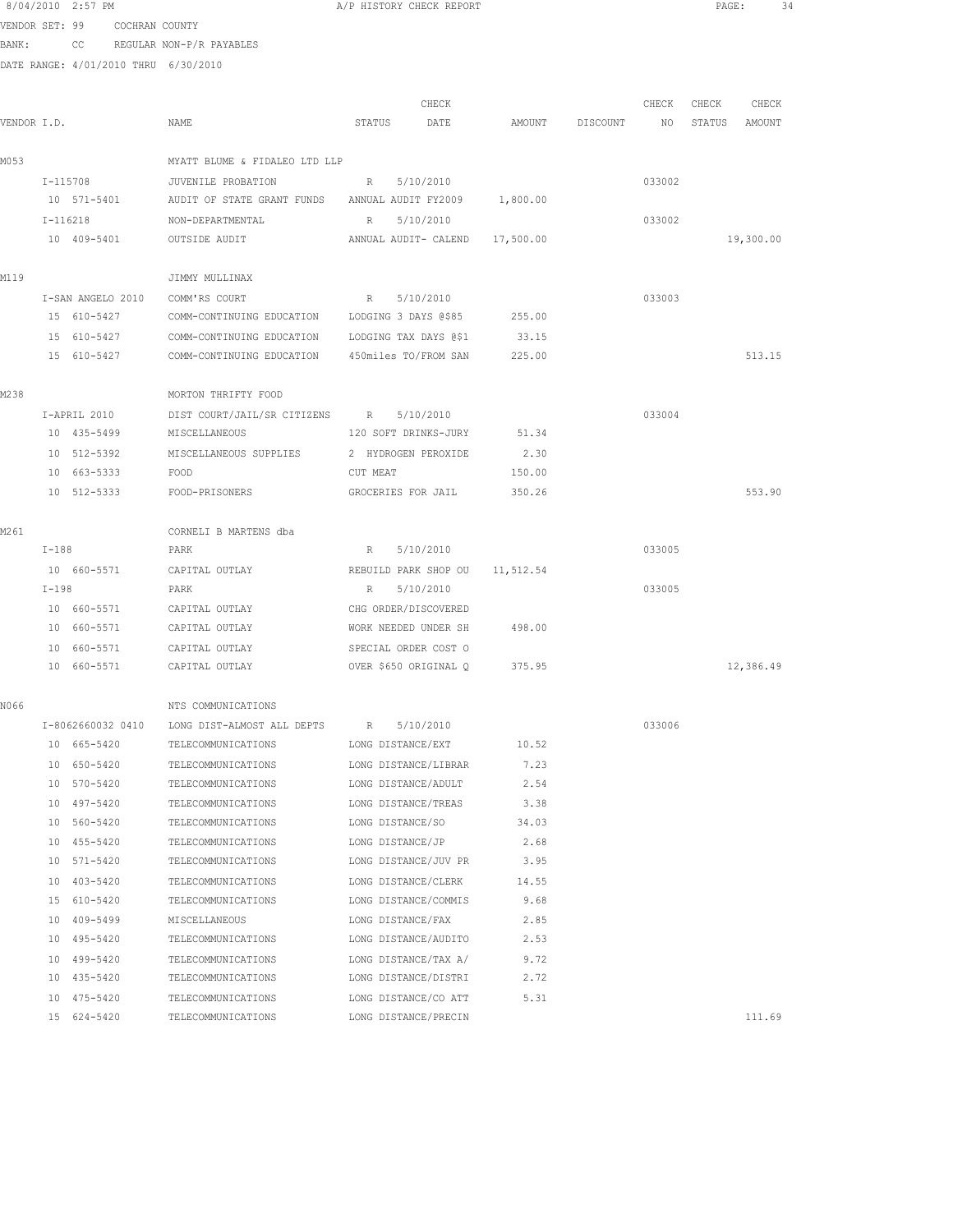|                |             | 8/04/2010 2:57 PM |                |                                                    | A/P HISTORY CHECK REPORT |                      |          |          |        | PAGE:  | 35       |  |
|----------------|-------------|-------------------|----------------|----------------------------------------------------|--------------------------|----------------------|----------|----------|--------|--------|----------|--|
| VENDOR SET: 99 |             |                   | COCHRAN COUNTY |                                                    |                          |                      |          |          |        |        |          |  |
| BANK:          |             | cc                |                | REGULAR NON-P/R PAYABLES                           |                          |                      |          |          |        |        |          |  |
|                |             |                   |                | DATE RANGE: 4/01/2010 THRU 6/30/2010               |                          |                      |          |          |        |        |          |  |
|                |             |                   |                |                                                    |                          |                      |          |          |        |        |          |  |
|                |             |                   |                |                                                    |                          | CHECK                |          |          | CHECK  | CHECK  | CHECK    |  |
| VENDOR I.D.    |             |                   |                | NAME                                               | STATUS                   | DATE                 | AMOUNT   | DISCOUNT | NO     | STATUS | AMOUNT   |  |
| 0036           |             |                   |                | ON-SITE SCREENING                                  |                          |                      |          |          |        |        |          |  |
|                | $I-13004$   |                   |                | JUVENILE PROBATION                                 | R                        | 5/10/2010            |          |          | 033007 |        |          |  |
|                |             | 10 571-5412       |                | COUNTY-NON RESIDENTIAL SERVICEQUIKSCREEN CUP 5-PAN |                          |                      | 73.75    |          |        |        |          |  |
|                |             | 10 571-5412       |                | COUNTY-NON RESIDENTIAL SERVICEORALERT FLUID TEST   |                          |                      | 141.25   |          |        |        |          |  |
|                |             | 10 571-5412       |                | COUNTY-NON RESIDENTIAL SERVICEALCOSCREEN           |                          |                      | 36.00    |          |        |        |          |  |
|                |             | 10 571-5412       |                | COUNTY-NON RESIDENTIAL SERVICESHIPPING AND HANDLIN |                          |                      | 12.45    |          |        |        | 263.45   |  |
|                |             |                   |                |                                                    |                          |                      |          |          |        |        |          |  |
| P073           |             |                   |                | THE PENWORTHY COMPANY                              |                          |                      |          |          |        |        |          |  |
|                |             | I-470717          |                | LIBRARY                                            | R                        | 5/10/2010            |          |          | 033008 |        |          |  |
|                |             | 10 650-5590       |                | <b>BOOKS</b>                                       | 31 KID BOOKS             |                      | 506.88   |          |        |        |          |  |
|                |             | 10 650-5590       |                | <b>BOOKS</b>                                       |                          | SHIPPING AND HANDLIN | 32.44    |          |        |        | 539.32   |  |
| P221           |             |                   |                | PERDUE, BRANDON, FIELDER, COLLINS                  |                          |                      |          |          |        |        |          |  |
|                |             |                   |                | I-03/01/10-03/31/10 JUSTICE OF THE PEACE           | R                        | 5/10/2010            |          |          | 033009 |        |          |  |
|                |             | 10 000-2206.002   |                | ATTORNEY COLLECTION FEES MARCH COLLECTIONS FE      |                          |                      | 3,498.90 |          |        |        |          |  |
|                |             |                   |                | I-04/01/10-04/30/10 JUSTICE OF THE PEACE           | R                        | 5/10/2010            |          |          | 033009 |        |          |  |
|                |             | 10 000-2206.002   |                | ATTORNEY COLLECTION FEES APRIL COLLECTIONS FE      |                          |                      | 1,233.30 |          |        |        | 4,732.20 |  |
| R043           |             |                   |                | RAY RAMON                                          |                          |                      |          |          |        |        |          |  |
|                |             | I-621741          |                | COURTHOUSE                                         | R                        | 5/10/2010            |          |          | 033010 |        |          |  |
|                |             | 10 510-5411       |                | MAINTENANCE CONTRACTS                              | LAWN CUT 04/23           |                      | 150.00   |          |        |        | 150.00   |  |
| R099           |             |                   |                | CYNDIA L. GUAJARDO dba                             |                          |                      |          |          |        |        |          |  |
|                | I-93029     |                   |                | PREC 1                                             | R                        | 5/10/2010            |          |          | 033011 |        |          |  |
|                |             | 15 621-5454       |                | TIRES                                              | 8 112757 TIRE CHANGE     |                      | 200.00   |          |        |        |          |  |
|                | $I - 93055$ |                   |                | PREC 3                                             | R                        | 5/10/2010            |          |          | 033011 |        |          |  |
|                |             | 15 623-5454       |                | TIRES                                              | 2 11245 7L FLAT LR T     |                      | 50.00    |          |        |        |          |  |
|                | I-93111     |                   |                | EXT SVC                                            | R 5/10/2010              |                      |          |          | 033011 |        |          |  |
|                |             | 10 665-5454       |                | TIRES                                              | 1 245/75/16 FLAT RF      |                      | 10.00    |          |        |        |          |  |
|                | I-93182     |                   |                | JUVENILE PROBATION                                 | R 5/10/2010              |                      |          |          | 033011 |        |          |  |
|                |             | 10 571-5451       |                | REPAIR                                             | 1 P225/60R16 FIRESTO     |                      |          |          |        |        |          |  |
|                |             | 10 571-5451       |                | REPAIR                                             | 1 TIRE DISPOSAL FEE      |                      | 3.00     |          |        |        |          |  |
|                |             | 10 571-5451       |                | REPAIR                                             | 1 16" TIRE CHANGE L/     |                      | 10.00    |          |        |        |          |  |
|                |             | 10 571-5451       |                | REPAIR                                             | 4 NORTRON BALANCE        |                      | 32.00    |          |        |        |          |  |
|                | $I-93285$   |                   |                | SHERIFF                                            | R 5/10/2010              |                      |          |          | 033011 |        |          |  |
|                |             | 10 560-5454       |                | TIRES                                              | 4 P275/60R17 BFGOODR     |                      |          |          |        |        |          |  |
|                |             | 10 560-5454       |                | TIRES                                              | 4 TDF                    |                      | 12.00    |          |        |        |          |  |
|                |             | 10 560-5454       |                | TIRES                                              | 4 NORTRON BALANCE        |                      | 32.00    |          |        |        |          |  |
|                |             | 10 560-5454       |                | TIRES                                              | 4 TIRE CHANGE            |                      | 56.00    |          |        |        |          |  |
|                | $I-93289$   |                   |                | PREC 1                                             |                          | R 5/10/2010          |          |          | 033011 |        |          |  |
|                |             | 15 621-5454       |                | TIRES                                              |                          | 1 1400/24 FLAT ON L/ | 50.00    |          |        |        |          |  |
|                |             | 15 621-5454       |                | TIRES                                              | 1 24" O-RING             |                      | 9.95     |          |        |        |          |  |
|                |             | 15 621-5454       |                | TIRES                                              | 1 PA#1 BOOT              |                      | 3.00     |          |        |        |          |  |
|                | I-93295     |                   |                | PARK                                               | R 5/10/2010              |                      |          |          | 033011 |        |          |  |
|                |             | 10 660-5454       |                | TIRES                                              |                          | 1 20/10.5/12 4 SHOTS | 11.00    |          |        |        |          |  |
|                |             | 10 660-5454       |                | TIRES                                              | 1 PLUG                   |                      | 1.50     |          |        |        | 480.45   |  |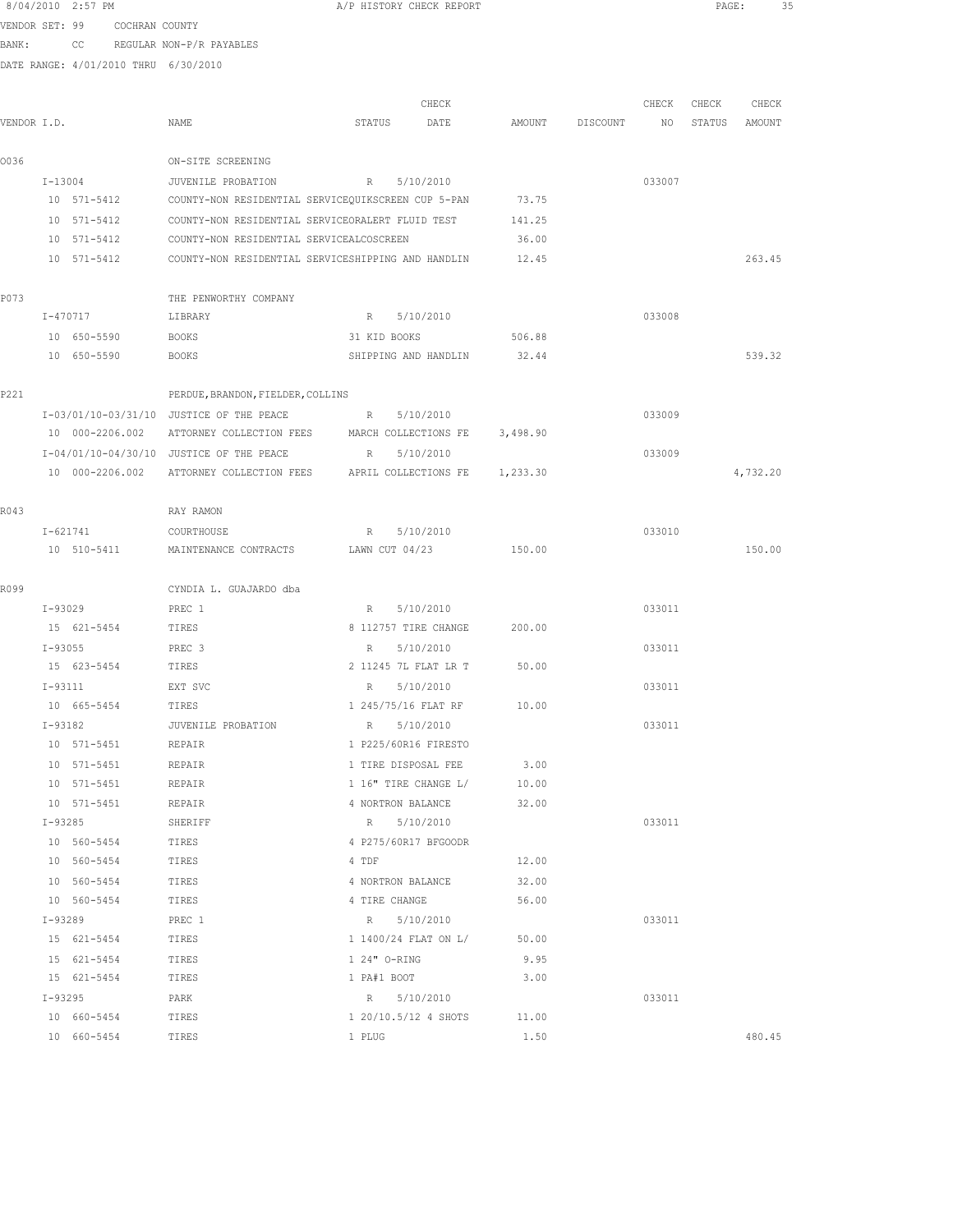8/04/2010 2:57 PM **A**/P HISTORY CHECK REPORT **A** A A A A A A A A AGE: 36 VENDOR SET: 99 COCHRAN COUNTY

BANK: CC REGULAR NON-P/R PAYABLES

|             |                            |                                                  |                                                | CHECK |                 | CHECK           | CHECK  | CHECK    |
|-------------|----------------------------|--------------------------------------------------|------------------------------------------------|-------|-----------------|-----------------|--------|----------|
| VENDOR I.D. |                            | NAME                                             | STATUS                                         | DATE  | AMOUNT DISCOUNT | NO <sub>1</sub> | STATUS | AMOUNT   |
| R207        |                            | MARYLENE RODRIQUEZ                               |                                                |       |                 |                 |        |          |
|             |                            | I-MILLER PAPER EXPO COURTHOUSE/NON-DEPT'L R      | 5/10/2010                                      |       |                 | 033012          |        |          |
|             | 10 409-5427                | CONTINUING EDUCATION 270 MI TO/FR AMARILL 135.00 |                                                |       |                 |                 |        | 135.00   |
|             |                            |                                                  |                                                |       |                 |                 |        |          |
| S010        |                            | SILVERS COMPANY                                  |                                                |       |                 |                 |        |          |
|             | I-CEMETERY 0410            | CEMETERY                                         | R<br>5/10/2010                                 |       |                 | 033013          |        |          |
|             | 10 516-5330                | FUEL & OIL                                       | 28.48 GAL UNLEADED G                           |       | 82.07           |                 |        |          |
|             | 10 516-5330                | FUEL & OIL                                       | 28.48 GAL TAX CREDIT                           |       | 5.24CR          |                 |        |          |
|             | I-CONSTABLE 0410           | CONSTABLE, PREC 1                                | R 5/10/2010                                    |       |                 | 033013          |        |          |
|             | 10 550-5330                | FUEL & OIL                                       | 72.93 GAL PREMIUM UN                           |       | 226.01          |                 |        |          |
|             | 10 550-5330                | FUEL & OIL                                       | 72.93 GAL TAX CREDIT                           |       | 13.42CR         |                 |        |          |
|             | I-EXT AGENT 0410           | EXT SVC                                          | R<br>5/10/2010                                 |       |                 | 033013          |        |          |
|             | 10 665-5330                | FUEL AND OIL                                     | 70.16 GAL UNLEADED G                           |       | 203.39          |                 |        |          |
|             | 10 665-5330                | FUEL AND OIL                                     | 70.16 GAL TAX CREDIT                           |       | 12.91CR         |                 |        |          |
|             | $I-JPD$ 0410               | JUVENILE PROBATION                               | R 5/10/2010                                    |       |                 | 033013          |        |          |
|             | 10 571-5330                | FUEL                                             | 37.9 GAL UNLEADED                              |       | 109.33          |                 |        |          |
|             | 10 571-5330                | FUEL                                             | 37.9 GAL TAX CREDITE                           |       | 6.97CR          |                 |        |          |
|             | I-PARK 0410                | PARK                                             | R<br>5/10/2010                                 |       |                 | 033013          |        |          |
|             | 10 660-5330                | FUEL AND OIL                                     | 29 GAL UNLEADED                                |       | 84.07           |                 |        |          |
|             | 10 660-5330                | FUEL AND OIL                                     | 28 GAL HIGH SULFUR D                           |       | 72.80           |                 |        |          |
|             | 10 660-5330                | FUEL AND OIL                                     | 29 GAL TAX CREDITED                            |       | 5.34CR          |                 |        |          |
|             | I-PREC 1 0410              | PREC 1                                           | R 5/10/2010                                    |       |                 | 033013          |        |          |
|             | 15 621-5330                | FUEL & OIL                                       | 78 GAL HIGH SULFUR D                           |       | 195.00          |                 |        |          |
|             | 15 621-5330                | FUEL & OIL                                       | 87 GAL HIGH SULFUR D                           |       | 217.50          |                 |        |          |
|             | 15 621-5330                | FUEL & OIL                                       | 73 GAL HIGH SULFUR D                           |       | 189.80          |                 |        |          |
|             | 15 621-5330                | FUEL & OIL                                       | 46.9 GAL HIGH SULFUR                           |       | 121.94          |                 |        |          |
|             | 15 621-5330                | FUEL & OIL                                       | 65 GAL HIGH SULFUR D                           |       | 169.00          |                 |        |          |
|             | 15 621-5330                | FUEL & OIL                                       | 58 GAL HIGH SULFUR D                           |       | 150.80          |                 |        |          |
|             | 15 621-5330                | FUEL & OIL                                       | 73 GAL HIGH SULFUR D                           |       | 189.80          |                 |        |          |
|             | 15 621-5330<br>15 621-5330 | FUEL & OIL<br>FUEL & OIL                         | 12.9 GAL HIGH SULFUR<br>88.5 GAL HIGH SULFUR   |       | 33.54<br>230.10 |                 |        |          |
|             | 15 621-5330                |                                                  |                                                |       |                 |                 |        |          |
|             | 15 621-5330                | FUEL & OIL<br>FUEL & OIL                         | 67 GAL LOW SULFUR DI<br>67 GAL LOW SULFUR T    |       | 174.20<br>13.40 |                 |        |          |
|             | I-PREC 2 0410              | PREC 2                                           |                                                |       |                 | 033013          |        |          |
|             | 15 622-5330                | FUEL AND OIL                                     | 5/10/2010<br>R<br>521 GAL HIGH SULFUR 1,380.65 |       |                 |                 |        |          |
|             | 15 622-5330                | FUEL AND OIL                                     | 107.3 GAL LOW SULFUR                           |       | 278.98          |                 |        |          |
|             | 15 622-5330                | FUEL AND OIL                                     | 107.3 GAL LOW SULFUR                           |       | 21.46           |                 |        |          |
|             | 15 622-5330                | FUEL AND OIL                                     | 24.1 GAL UNLEADED GA                           |       | 69.87           |                 |        |          |
|             | 15 622-5330                | FUEL AND OIL                                     | 24.1 GAL TAX CREDITE                           |       | 4.43CR          |                 |        |          |
|             | I-PREC 4 0410              | PREC 4                                           | R 5/10/2010                                    |       |                 | 033013          |        |          |
|             | 15 624-5330                | FUEL AND OIL                                     | 640 GAL HIGH SULFUR                            |       | 1,696.00        |                 |        |          |
|             | I-SHERIFF 0410             | SHERIFF                                          | 5/10/2010<br>R                                 |       |                 | 033013          |        |          |
|             | 10 560-5330                | FUEL AND OIL                                     | 501.3 GAL UNLEADED G                           |       | 1,445.56        |                 |        |          |
|             | 10 560-5330                | FUEL AND OIL                                     | 501.3 GAL TAX CREDIT                           |       | 92.24CR         |                 |        | 7,214.72 |
|             |                            |                                                  |                                                |       |                 |                 |        |          |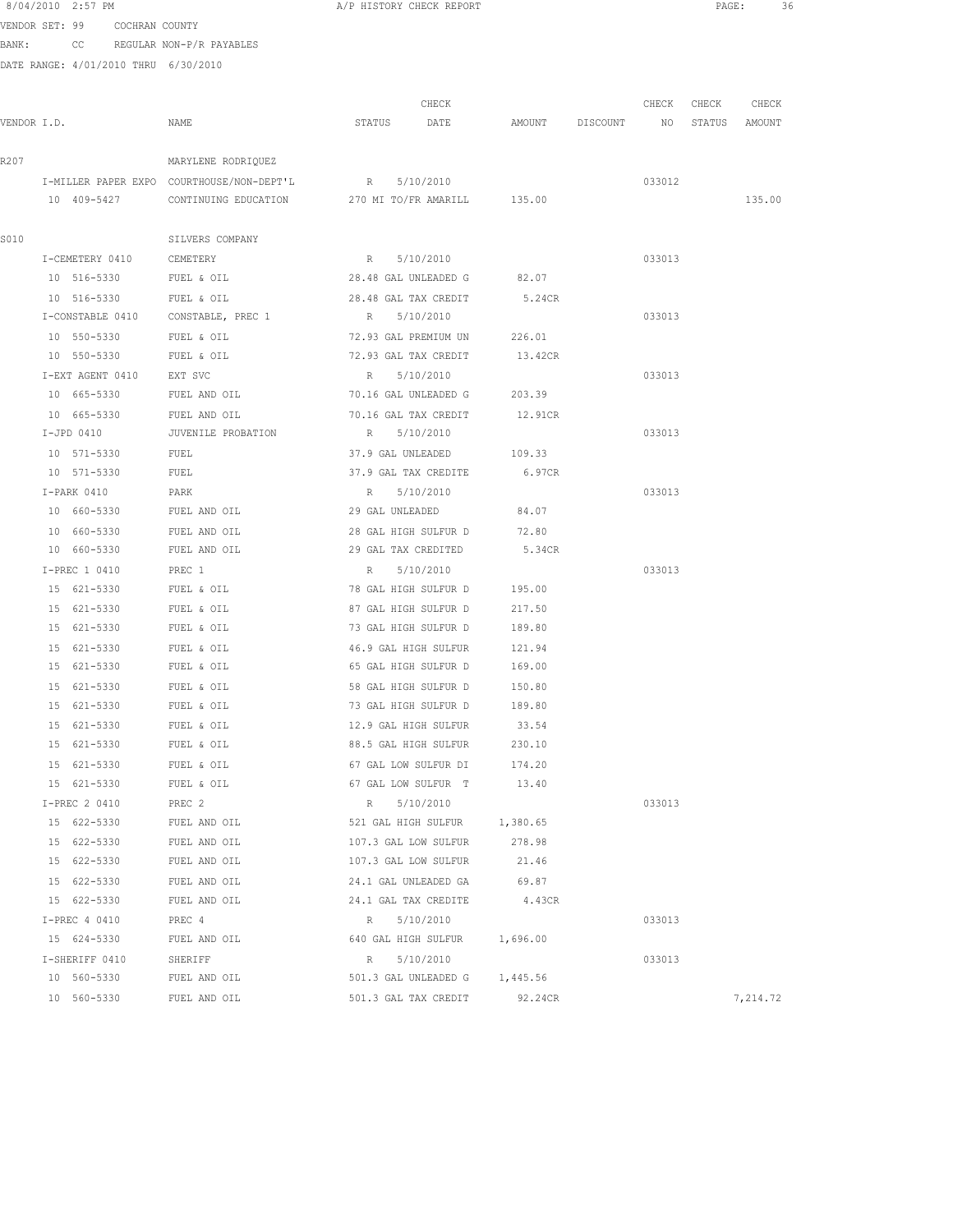VENDOR SET: 99 COCHRAN COUNTY BANK: CC REGULAR NON-P/R PAYABLES

| VENDOR I.D. |                                   | NAME                                                      | CHECK<br>STATUS<br>DATE                 |                | AMOUNT DISCOUNT NO | CHECK  | CHECK<br>STATUS AMOUNT | CHECK  |
|-------------|-----------------------------------|-----------------------------------------------------------|-----------------------------------------|----------------|--------------------|--------|------------------------|--------|
|             |                                   |                                                           |                                         |                |                    |        |                        |        |
| S071        |                                   | SCRIPT OFFICE PRODUCTS, INC.                              |                                         |                |                    |        |                        |        |
|             | $I - 32105$                       | CLERK                                                     | R 5/10/2010                             |                |                    | 033014 |                        |        |
|             | 10 403-5310 OFFICE SUPPLIES       |                                                           | 2 HON 132E KEY 17.95                    |                |                    |        |                        |        |
|             | $I - 32146$                       | CLERK                                                     | R 5/10/2010                             |                |                    | 033014 |                        |        |
|             | 10 403-5310 OFFICE SUPPLIES       |                                                           | 1 DZ BIC STIC PENS                      | 1.87           |                    |        |                        |        |
|             | 10 403-5310                       | OFFICE SUPPLIES                                           | 2 PK CORRECTION TAPE                    | 14.60          |                    |        |                        |        |
|             | I-32220                           | JUVENILE PROBATION                                        | R 5/10/2010                             |                |                    | 033014 |                        |        |
|             | 10 571-5310                       | OFFICE SUPPLIES                                           | 1 PKG POST-IT NOTES                     | 9.95           |                    |        |                        |        |
|             | I-32234                           | COMM'RS COURT/CO JUDGE                                    | R 5/10/2010                             |                |                    | 033014 |                        |        |
|             | 15 610-5310                       | OFFICE SUPPLIES                                           | 1 HEW CB336WN CARTRI                    | 37.27          |                    |        |                        |        |
|             | I-32244                           | CLERK                                                     | 5/10/2010<br>R                          |                |                    | 033014 |                        |        |
|             | 10 403-5310                       | OFFICE SUPPLIES                                           | 1 PK POST-IT MEMO 3P                    | 11.90          |                    |        |                        |        |
|             | I-32314                           | TREASURER                                                 | 5/10/2010<br>R                          |                |                    | 033014 |                        |        |
|             | 10 497-5310                       | OFFICE SUPPLIES                                           | 1 7036600 SHARP TONE                    | 125.00         |                    |        |                        |        |
|             | 10 497-5451 REPAIRS               |                                                           | REPAIR & ADJ MONROE                     | 50.00          |                    |        |                        |        |
|             |                                   | 10 497-5310 OFFICE SUPPLIES                               | 1CT COPY PAPER                          | 39.50          |                    |        |                        | 308.04 |
| S210        |                                   | SHAMBURGER AUTO & FARM SUPPLY                             |                                         |                |                    |        |                        |        |
|             | I-270573                          | PREC 2                                                    | R 5/10/2010                             |                |                    | 033015 |                        |        |
|             | 15 622-5451                       | REPAIRS                                                   | 2 OT 75-90 SYNGEAR O 33.58              |                |                    |        |                        | 33.58  |
|             |                                   |                                                           |                                         |                |                    |        |                        |        |
| S254        |                                   | JAMES ST CLAIR                                            |                                         |                |                    |        |                        |        |
|             | I-SAN ANGELO 2010 COMM'RS COURT   |                                                           | R 5/10/2010                             |                |                    | 033016 |                        |        |
|             | 15 610-5428                       | CO. JUDGE-CONTINUING EDUCATIONLODGING WTCJ&CA 3 DA 255.00 |                                         |                |                    |        |                        |        |
|             | 15 610-5428                       | CO. JUDGE-CONTINUING EDUCATIONLODGING WTCJ&CA 3 DA        |                                         | 33.15          |                    |        |                        |        |
|             | 15 610-5428                       | CO. JUDGE-CONTINUING EDUCATION524 MI TO/FRO SAN AN        |                                         | 262.00         |                    |        |                        | 550.15 |
| S279        |                                   | DONNIE SIMPSON                                            |                                         |                |                    |        |                        |        |
|             | I-MILEAGE HOBBS LBB COMM'RS COURT |                                                           | R 5/10/2010                             |                |                    | 033017 |                        |        |
|             | 15 610-5427                       | COMM-CONTINUING EDUCATION 175mi TO HOBBS TO GE            |                                         | 87.50          |                    |        |                        |        |
|             | 15 610-5427                       | COMM-CONTINUING EDUCATION 125 mi TO/FROM LUBBO            |                                         | 62.50          |                    |        |                        |        |
|             | I-SAN ANGELO 2010 COMM'RS COURT   |                                                           | R 5/10/2010                             |                |                    | 033017 |                        |        |
|             | 15 610-5427                       | COMM-CONTINUING EDUCATION LODGING 3DAYS@\$85 SA           |                                         | 255.00         |                    |        |                        |        |
|             | 15 610-5427                       | COMM-CONTINUING EDUCATION LODGING TAX 3DAYS SA 33.15      |                                         |                |                    |        |                        | 438.15 |
| S281        |                                   | STAPLES                                                   |                                         |                |                    |        |                        |        |
|             | I-C006934001                      | SHERIFF                                                   | R 5/10/2010                             |                |                    | 033018 |                        |        |
|             | 10 560-5310                       | OFFICE SUPPLIES                                           | 2 TAPE BLACK ON WHI 39.58               |                |                    |        |                        |        |
|             | 10 560-5310                       | OFFICE SUPPLIES                                           | 5PK MEMO BOOK 3X5 TO                    | 27.45          |                    |        |                        |        |
|             | 10 560-5310                       | OFFICE SUPPLIES                                           | 12 EXTRA FINE-POINT                     | 8.99           |                    |        |                        |        |
|             | 10 560-5310                       | OFFICE SUPPLIES                                           | WITE-OUT CORRECTION 41.58               |                |                    |        |                        |        |
|             | 10 560-5310                       | OFFICE SUPPLIES                                           | 5 BX FOLDER 100% REC                    | 203.50         |                    |        |                        |        |
|             | 10 560-5310                       | OFFICE SUPPLIES                                           | 4 HP 74/75 COMBO PAC                    | 127.96         |                    |        |                        |        |
|             | 10 560-5310                       |                                                           |                                         | 26.50CR        |                    |        |                        |        |
|             | I-C477082001                      | OFFICE SUPPLIES<br>SHERIFF                                | COUPON<br>R 5/10/2010                   |                |                    | 033018 |                        |        |
|             | 10 560-5310                       |                                                           |                                         |                |                    |        |                        |        |
|             | 10 560-5310                       | OFFICE SUPPLIES<br>OFFICE SUPPLIES                        | 4 HP 02 CYAN INK<br>1 BELKIN WIRELESS-N | 43.96<br>59.99 |                    |        |                        | 526.51 |
|             |                                   |                                                           |                                         |                |                    |        |                        |        |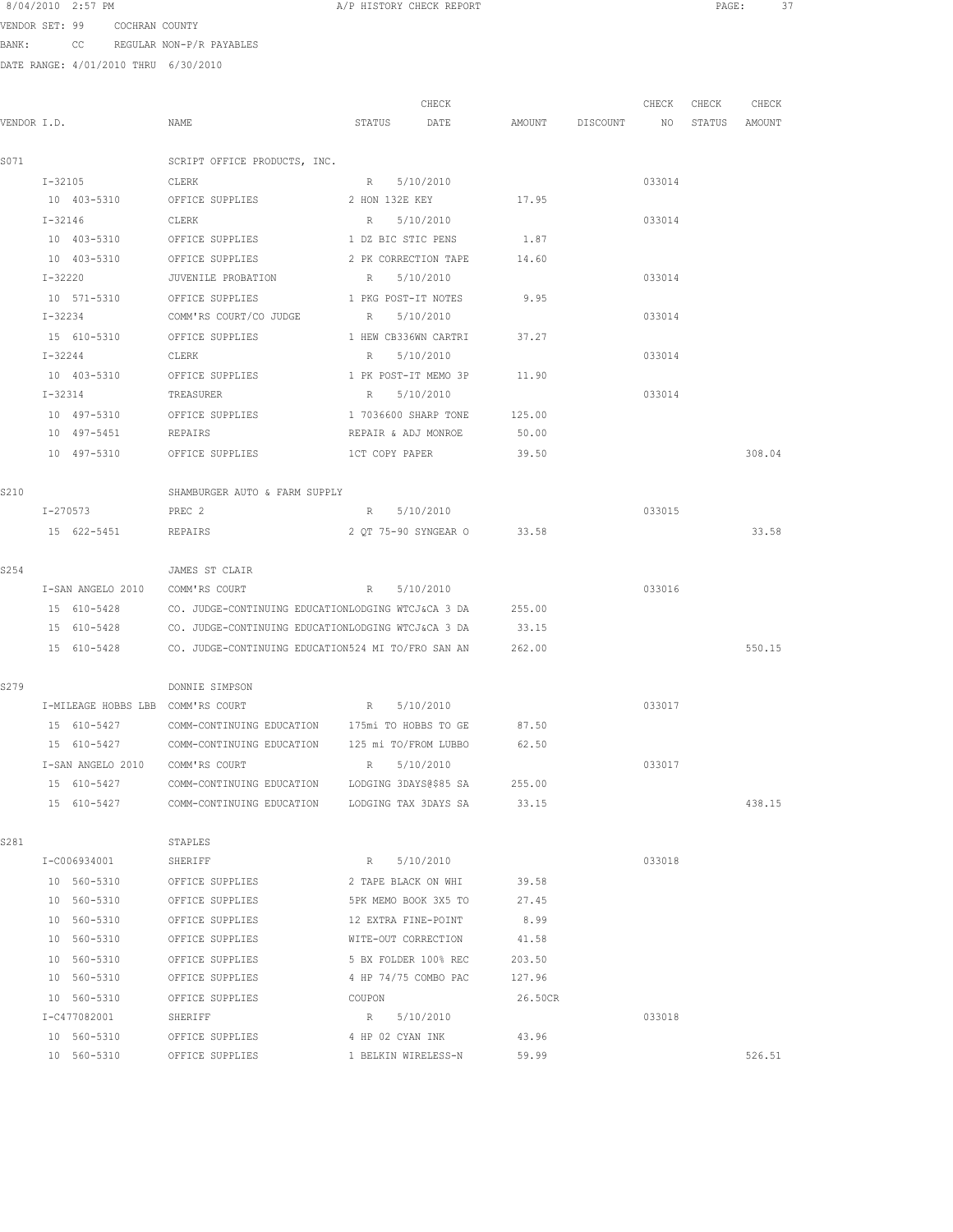|                |          | 8/04/2010 2:57 PM |                |                                                               |                | A/P HISTORY CHECK REPORT         |             |          |        | PAGE:  | 38       |  |
|----------------|----------|-------------------|----------------|---------------------------------------------------------------|----------------|----------------------------------|-------------|----------|--------|--------|----------|--|
| VENDOR SET: 99 |          |                   | COCHRAN COUNTY |                                                               |                |                                  |             |          |        |        |          |  |
| BANK:          |          |                   |                | CC REGULAR NON-P/R PAYABLES                                   |                |                                  |             |          |        |        |          |  |
|                |          |                   |                | DATE RANGE: 4/01/2010 THRU 6/30/2010                          |                |                                  |             |          |        |        |          |  |
|                |          |                   |                |                                                               |                | CHECK                            |             |          | CHECK  | CHECK  | CHECK    |  |
| VENDOR I.D.    |          |                   |                | NAME                                                          | STATUS         | DATE                             | AMOUNT      | DISCOUNT | NO     | STATUS | AMOUNT   |  |
| S294           |          |                   |                | SHIRLEY SEARS                                                 |                |                                  |             |          |        |        |          |  |
|                |          | I-APRIL TRAVEL +  |                | EXT SERVICE                                                   | R              | 5/10/2010                        |             |          | 033019 |        |          |  |
|                |          | 10 665-5428       |                | FCS AGENT-TRAVEL-OUT OF COUNTYFASHION SHOW ABERNAT            |                |                                  | 63.00       |          |        |        |          |  |
|                |          | 10 665-5427       |                | CO AGENT-TRAVEL-OUT OF COUNTY PHOTO COMM-DIST OFFI            |                |                                  | 63.00       |          |        |        |          |  |
|                |          | 10 665-5427       |                | CO AGENT-TRAVEL-OUT OF COUNTY CAR SEAT EVENT TULIA            |                |                                  | 53.00       |          |        |        |          |  |
|                |          |                   |                |                                                               |                |                                  |             |          |        |        |          |  |
|                |          | 10 665-5499       |                | MISCELLANEOUS                                                 | TAE4-HA DUES   |                                  | 130.00      |          |        |        | 309.00   |  |
| S379           |          |                   |                | SOUTH PLAINS FORENSIC PATHOLOG                                |                |                                  |             |          |        |        |          |  |
|                | $I-155$  |                   |                | JUSTICE OF THE PEACE                                          |                | R 5/10/2010                      |             |          | 033020 |        |          |  |
|                |          | 10 455-5405       |                | AUTOPSY                                                       |                | TAMMY ROBINSON AUTOP 2,000.00    |             |          |        |        | 2,000.00 |  |
| T009           |          |                   |                | TEXAS ASSOCIATION OF COUNTIES                                 |                |                                  |             |          |        |        |          |  |
|                |          | I-2010-347        |                | NON-DEPARTMENTAL - CIRA R                                     |                | 5/10/2010                        |             |          | 033021 |        |          |  |
|                |          | 10 409-5499       |                | MISCELLANEOUS                                                 |                | CIRA Pkg5/WEBSITE&E-             | 350.00      |          |        |        | 350.00   |  |
|                |          |                   |                |                                                               |                |                                  |             |          |        |        |          |  |
| T081           |          |                   |                | TAC RISK MANAGEMENT POOL                                      |                |                                  |             |          |        |        |          |  |
|                |          |                   |                | I-117245 - LAW ENF SHERIFF                                    | $R_{\perp}$    | 5/10/2010                        |             |          | 033022 |        |          |  |
|                |          | 10 560-5497       |                | OFFICERS' LIABILITY INSURANCE LAW ENF LIABILITY CO            |                |                                  | 13,776.00   |          |        |        |          |  |
|                |          | 10 560-5497       |                | OFFICERS' LIABILITY INSURANCE LESS RENEWAL CREDIT             |                |                                  | 11,021.00CR |          |        |        |          |  |
|                |          | I-117245 PUB OFF  |                | NON-DEPT'L                                                    | R              | 5/10/2010                        |             |          | 033022 |        |          |  |
|                |          | 10 409-5497       |                | LIABILITY INSURANCE                                           |                | PUBLIC OFFICIALS LIA             |             |          |        |        |          |  |
|                |          | 10 409-5497       |                | LIABILITY INSURANCE                                           |                | $-ERAGE 04/11/10--04/ 12,130.00$ |             |          |        |        |          |  |
|                |          | 10 403-5483       |                | ERRORS/OMISSIONS INSURANCE                                    |                | CLERK'S E & O COVERA             | 200.00      |          |        |        |          |  |
|                |          | 10 409-5497       |                | LIABILITY INSURANCE                                           | RENEWAL CREDIT |                                  | 9,864.00CR  |          |        |        | 5,221.00 |  |
| T083           |          |                   |                | TYLER TECHNOLOGIES                                            |                |                                  |             |          |        |        |          |  |
|                |          |                   |                | I-163852 NON-DEPARTMENTAL                                     | R              | 5/10/2010                        |             |          | 033023 |        |          |  |
|                |          |                   |                | 10 409-5411 MAINTENANCE CONTRACTS NETWORK SUPPORT FEES 200.00 |                |                                  |             |          |        |        |          |  |
|                | I-164838 |                   |                | TAX A/C                                                       | R              | 5/10/2010                        |             |          | 033023 |        |          |  |
|                |          | 10 499-5411       |                | MAINTENANCE CONTRACTS                                         |                | IBM HARDWARE MAINT 5 1,592.42    |             |          |        |        | 1,792.42 |  |
| T087           |          |                   |                | TEXAS DEPARTMENT OF HEALTH                                    |                |                                  |             |          |        |        |          |  |
|                |          | I-11402           |                | CLERK                                                         |                | R 5/10/2010                      |             |          | 033024 |        |          |  |
|                |          | 10 403-5310       |                | OFFICE SUPPLIES                                               |                | 8 REMOTE BIRTH ACCES             | 14.64       |          |        |        | 14.64    |  |
|                |          |                   |                |                                                               |                |                                  |             |          |        |        |          |  |
| T181           |          |                   |                | TAX ASSESSOR COLLECTORS                                       |                |                                  |             |          |        |        |          |  |
|                |          | I-REGIS CONF 2010 |                | TAX ASSESSOR COLLECTOR                                        |                | R 5/10/2010                      |             |          | 033025 |        |          |  |
|                |          |                   | 10 499-5427    | CONTINUING EDUCATION ANNUAL CONF-ABILENE                      |                |                                  | 150.00      |          |        |        | 150.00   |  |
| T184           |          |                   |                | THYSSENKRUPP ELEVATOR COR                                     |                |                                  |             |          |        |        |          |  |
|                |          | I-499451          |                | COURTHOUSE                                                    |                | R 5/10/2010                      |             |          | 033026 |        |          |  |
|                |          | 10 510-5411       |                | MAINTENANCE CONTRACTS                                         |                | ELEVATOR MAINT CONT              | 540.67      |          |        |        | 540.67   |  |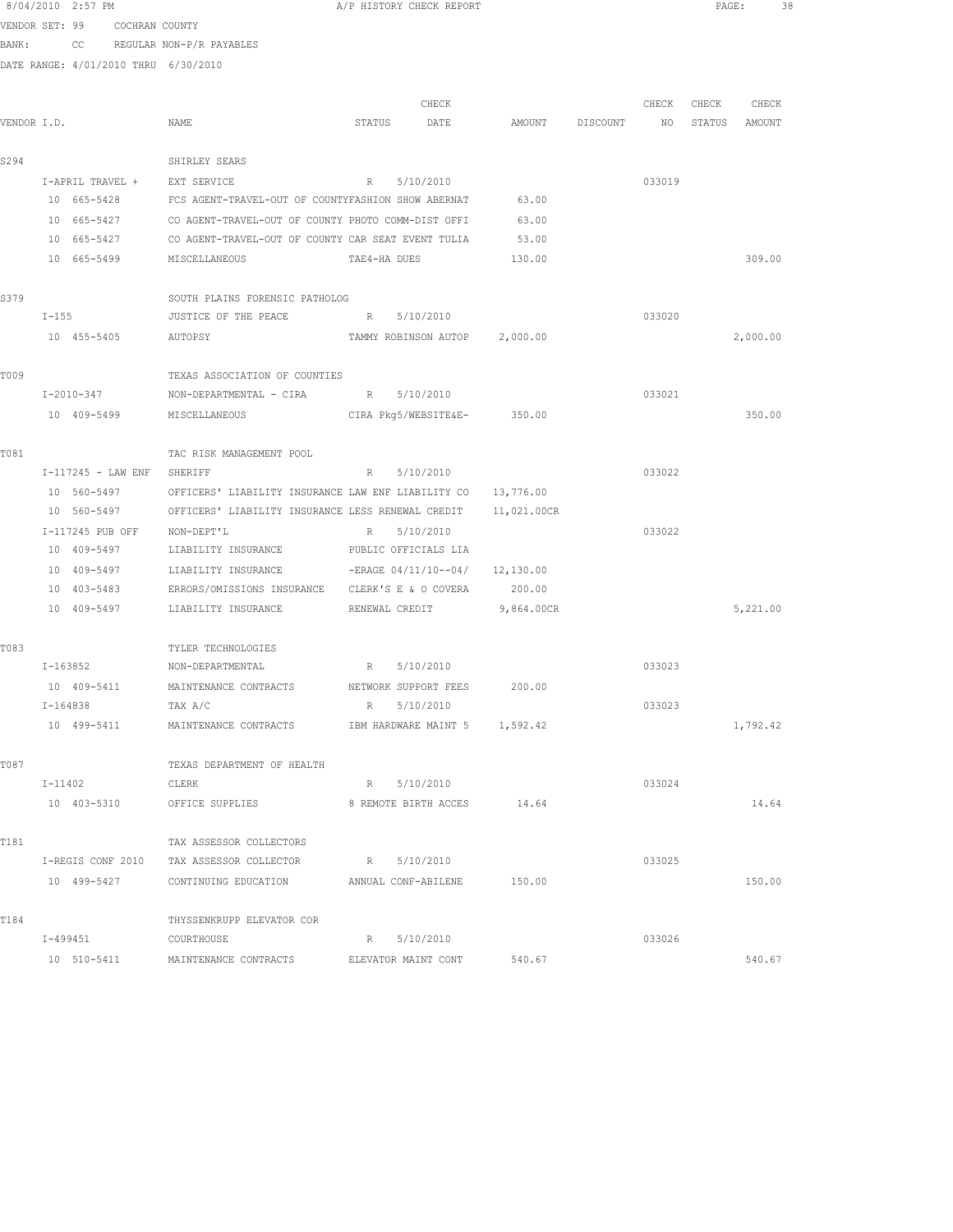|       | 8/04/2010 2:57 PM                    |                                                          | A/P HISTORY CHECK REPORT            |        |                                  |        |             | PAGE:<br>39 |  |
|-------|--------------------------------------|----------------------------------------------------------|-------------------------------------|--------|----------------------------------|--------|-------------|-------------|--|
|       | VENDOR SET: 99      COCHRAN COUNTY   |                                                          |                                     |        |                                  |        |             |             |  |
| BANK: |                                      | CC REGULAR NON-P/R PAYABLES                              |                                     |        |                                  |        |             |             |  |
|       | DATE RANGE: 4/01/2010 THRU 6/30/2010 |                                                          |                                     |        |                                  |        |             |             |  |
|       |                                      |                                                          |                                     |        |                                  |        |             |             |  |
|       |                                      |                                                          | CHECK                               |        |                                  |        | CHECK CHECK | CHECK       |  |
|       | VENDOR I.D.                          | NAME                                                     | STATUS DATE                         |        | AMOUNT DISCOUNT NO STATUS AMOUNT |        |             |             |  |
| W008  |                                      | WEST TEXAS COUNTY JUDGES & COM                           |                                     |        |                                  |        |             |             |  |
|       | I-WTCJCA ST CLAIR 10 COMM COURT      |                                                          | R 5/10/2010                         |        |                                  | 033027 |             |             |  |
|       | 15 610-5428                          | CO. JUDGE-CONTINUING EDUCATIONREGISTR'N WTCJCA ST 200.00 |                                     |        |                                  |        |             | 200.00      |  |
|       |                                      |                                                          |                                     |        |                                  |        |             |             |  |
| W010  |                                      | WEST TEXAS GAS INC                                       |                                     |        |                                  |        |             |             |  |
|       | I-004036001501 0310 PARK SHOP        |                                                          | R 5/10/2010                         |        |                                  | 033028 |             |             |  |
|       | 10 660-5440                          | UTILITIES & IRRIGATION                                   | PARK SHOP GAS 3/9--4                | 9.00   |                                  |        |             |             |  |
|       | I-004036002501 0310 PARK/SHOWBARN    |                                                          | R 5/10/2010                         |        |                                  | 033028 |             |             |  |
|       | 10 660-5440                          | UTILITIES & IRRIGATION                                   | SHOWBARN GAS 3/09--4                | 75.65  |                                  |        |             |             |  |
|       | I-004049022001 0310 PREC 3           |                                                          | R 5/10/2010                         |        |                                  | 033028 |             |             |  |
|       | 15 623-5440                          | UTILITIES                                                | NAT GAS 03/11/10 - 0 55.37          |        |                                  |        |             | 140.02      |  |
|       |                                      |                                                          |                                     |        |                                  |        |             |             |  |
| W055  |                                      | WINDSTREAM COMMUNICATIONS SW                             |                                     |        |                                  |        |             |             |  |
|       | I-042-300-6754 0510 SHERIFF          |                                                          | R 5/10/2010                         |        |                                  | 033029 |             |             |  |
|       | 10 560-5420                          | TELECOMMUNICATIONS 042-300-6754 RADIO L 10.42            |                                     |        |                                  |        |             |             |  |
|       | I-266-0503 0510 PREC 1               |                                                          | R 5/10/2010                         |        |                                  | 033029 |             |             |  |
|       | 15 621-5420                          | TELECOMMUNICATIONS                                       | MAY PHONE 266-0503                  | 80.48  |                                  |        |             |             |  |
|       | I-266-0638 0510                      | MUSEUM                                                   | R 5/10/2010                         |        |                                  | 033029 |             |             |  |
|       | 10 652-5420                          | TELECOMMUNICATIONS                                       | MAY PHONE                           | 53.96  |                                  |        |             |             |  |
|       | I-266-5051 0510                      | LIBRARY                                                  | R 5/10/2010                         |        |                                  | 033029 |             |             |  |
|       | 10 650-5420                          | TELECOMMUNICATIONS                                       | MAY PHONE 266-5051 & 175.60         |        |                                  |        |             |             |  |
|       | I-266-5074 0510                      | ADULT PROBATION                                          | R 5/10/2010                         |        |                                  | 033029 |             |             |  |
|       | 10 570-5420                          | TELECOMMUNICATIONS                                       | MAY PHONE BILL                      | 64.14  |                                  |        |             |             |  |
|       | I-266-5161 0510                      | TREASURER                                                | R 5/10/2010                         |        |                                  | 033029 |             |             |  |
|       | 10 497-5420                          | TELECOMMUNICATIONS                                       | MAY PHONE                           | 52.17  |                                  |        |             |             |  |
|       | I-266-5171 0510                      | TAX A/C                                                  | 5/10/2010<br>R                      |        |                                  | 033029 |             |             |  |
|       |                                      | 10 499-5420 TELECOMMUNICATIONS MAY PHONE 3 LINES 166.92  |                                     |        |                                  |        |             |             |  |
|       |                                      | 10 499-5420 TELECOMMUNICATIONS                           | MAY INTERNET                        | 52.92  |                                  |        |             |             |  |
|       | I-266-5211 0510<br>10 560-5420       | SHERIFF<br>TELECOMMUNICATIONS                            | 5/10/2010<br>R<br>MAY PHONE 3 LINES | 192.90 |                                  | 033029 |             |             |  |
|       | I-266-5215 0510                      | EXTENSION SERVICE                                        | R 5/10/2010                         |        |                                  | 033029 |             |             |  |
|       | 10 665-5420                          | TELECOMMUNICATIONS                                       | 3 LINES PHONE MAY                   | 164.42 |                                  |        |             |             |  |
|       | 10 665-5420                          | TELECOMMUNICATIONS                                       | CALL RETURN SVC 4X                  | 6.00   |                                  |        |             |             |  |
|       | 10 665-5420                          | TELECOMMUNICATIONS                                       | REPEAT DIAL SVC                     | 1.50   |                                  |        |             |             |  |
|       | I-266-5302 0510                      | JUSTICE OF THE PEACE                                     | R 5/10/2010                         |        |                                  | 033029 |             |             |  |
|       | 10 455-5420                          | TELECOMMUNICATIONS                                       | MAY PHONE                           | 52.17  |                                  |        |             |             |  |
|       | I-266-5411 0510                      | JUVENILE PROBATION                                       | R 5/10/2010                         |        |                                  | 033029 |             |             |  |
|       | 10 571-5420                          | TELECOMMUNICATIONS                                       | MAY PHONE                           | 52.17  |                                  |        |             |             |  |
|       | I-266-5412 0510                      | DISTRICT COURT                                           | R 5/10/2010                         |        |                                  | 033029 |             |             |  |
|       | 10 435-5420                          | TELECOMMUNICATIONS                                       | MAY PHONE                           | 52.17  |                                  |        |             |             |  |
|       | 10 435-5420                          | TELECOMMUNICATIONS                                       | DSL INTERNET SVC                    | 69.99  |                                  |        |             |             |  |
|       | I-266-5450 0510                      | CLERK                                                    | R 5/10/2010                         |        |                                  | 033029 |             |             |  |
|       | 10 403-5420                          | TELECOMMUNICATIONS                                       | MAY PHONE 3 LINES                   | 166.92 |                                  |        |             |             |  |
|       | I-266-5508 0510                      | COUNTY JUDGE/COMM'RS COURT R 5/10/2010                   |                                     |        |                                  | 033029 |             |             |  |
|       | 15 610-5420                          | TELECOMMUNICATIONS                                       | MAY PHONE 2 LINES                   | 114.75 |                                  |        |             |             |  |
|       | I-266-5700 0510                      | SHERIFF                                                  | R 5/10/2010                         |        |                                  | 033029 |             |             |  |
|       |                                      | 10 560-5420 TELECOMMUNICATIONS                           | MAY PHONE                           | 78.41  |                                  |        |             |             |  |

I-266-5822 0510 AUDITOR/NON-DEPT'L R 5/10/2010 033029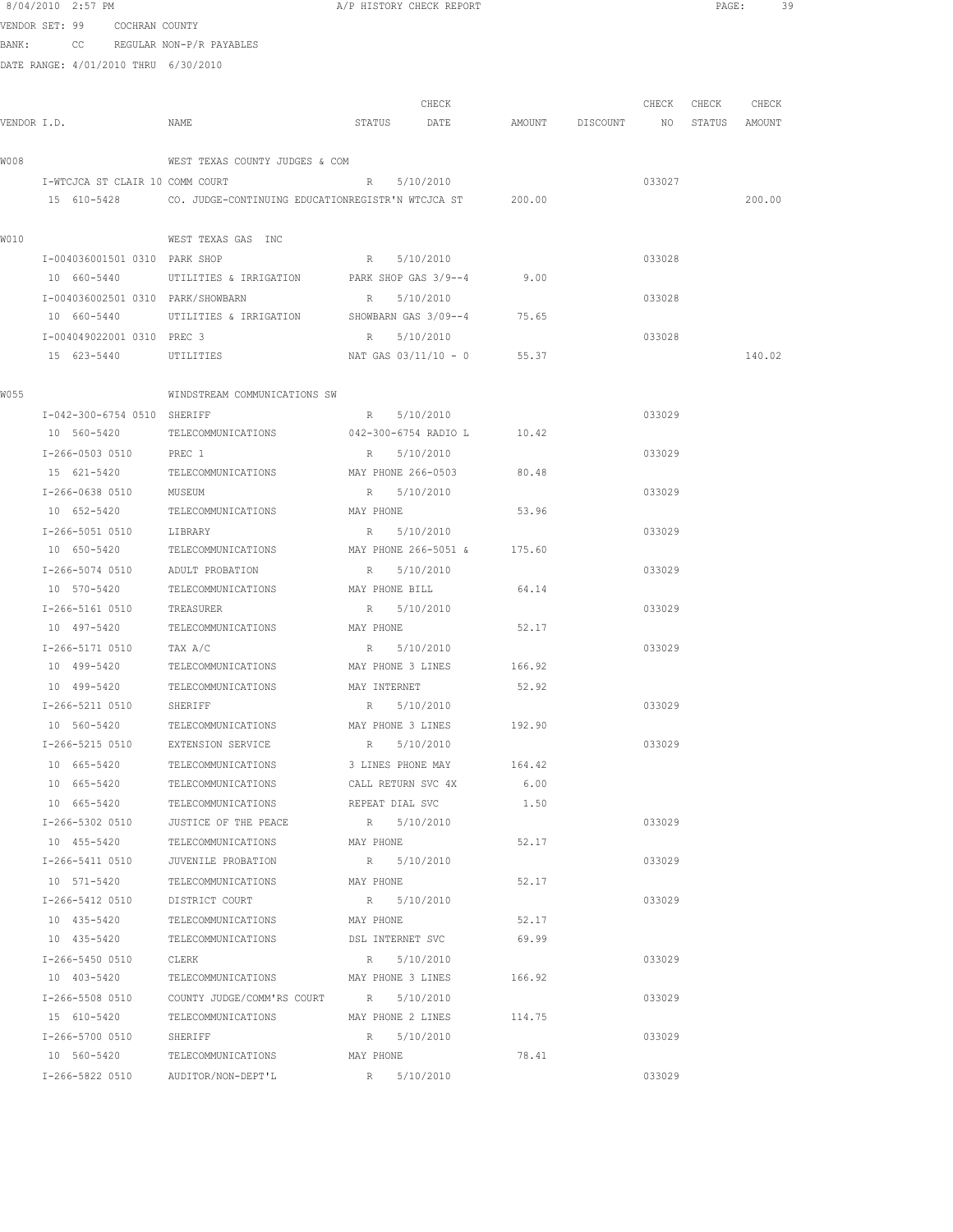|             | 8/04/2010 2:57 PM                    |                             | A/P HISTORY CHECK REPORT           |          |          |                 | PAGE:  | 40       |  |
|-------------|--------------------------------------|-----------------------------|------------------------------------|----------|----------|-----------------|--------|----------|--|
|             | VENDOR SET: 99 COCHRAN COUNTY        |                             |                                    |          |          |                 |        |          |  |
| BANK:       |                                      | CC REGULAR NON-P/R PAYABLES |                                    |          |          |                 |        |          |  |
|             | DATE RANGE: 4/01/2010 THRU 6/30/2010 |                             |                                    |          |          |                 |        |          |  |
|             |                                      |                             |                                    |          |          |                 |        |          |  |
|             |                                      |                             | CHECK                              |          |          | CHECK           | CHECK  | CHECK    |  |
| VENDOR I.D. |                                      | NAME                        | STATUS<br>DATE                     | AMOUNT   | DISCOUNT | NO <sub>N</sub> | STATUS | AMOUNT   |  |
| W055        |                                      | WINDSTREAM COMMUNICATICONT  |                                    |          |          |                 |        |          |  |
|             | I-266-5822 0510                      | AUDITOR/NON-DEPT'L          | R 5/10/2010                        |          |          | 033029          |        |          |  |
|             | 10 495-5420                          | TELECOMMUNICATIONS          | MAY PHONE & FAX 266-               | 104.33   |          |                 |        |          |  |
|             | 10 409-5420                          | TELECOMMUNICATIONS          | COURTHOUSE DSL INTER               | 154.99   |          |                 |        |          |  |
|             | I-266-8661 0510                      | COUNTY ATTORNEY             | R 5/10/2010                        |          |          | 033029          |        |          |  |
|             | 10 475-5420                          | TELECOMMUNICATIONS          | MAY PHONE & FAX LINE               | 118.93   |          |                 |        |          |  |
|             | I-266-8888 0510                      | SHERIFF                     | 5/10/2010<br>R                     |          |          | 033029          |        |          |  |
|             | 10 560-5420                          | TELECOMMUNICATIONS          | FAX LINE 266-8888 MA               | 57.90    |          |                 |        | 2,044.16 |  |
| W056        |                                      | WELL CORP HEALTH            |                                    |          |          |                 |        |          |  |
|             | I-04/28/10 TESTING NON-DEPARTMENTAL  |                             | R 5/10/2010                        |          |          | 033031          |        |          |  |
|             | 10 409-5499                          | MISCELLANEOUS               | COPAY WELLNESS TEST 560.00         |          |          |                 |        | 560.00   |  |
| WO70        |                                      | R D WALLACE OIL CO INC      |                                    |          |          |                 |        |          |  |
|             | I-1400 0410                          | PREC 4                      | R 5/10/2010                        |          |          | 033032          |        |          |  |
|             | 15 624-5330                          | FUEL AND OIL                | 111.6 GAL UNLEADED                 | 296.31   |          |                 |        |          |  |
|             | 15 624-5330                          | FUEL AND OIL                | 19.9 GAL LOW SULFUR                | 56.02    |          |                 |        |          |  |
|             | I-3440 0410                          | PREC 1                      | R 5/10/2010                        |          |          | 033032          |        |          |  |
|             | 15 621-5330                          | FUEL & OIL                  | 35 GAL REG UNLEADED                | 92.93    |          |                 |        |          |  |
|             | 15 621-5330                          | FUEL & OIL                  | 30 GAL REG UNLEADED                | 79.65    |          |                 |        |          |  |
|             | I-3540 0410                          | PREC 3                      | 5/10/2010<br>$R_{\odot}$           |          |          | 033032          |        |          |  |
|             | 15 623-5330                          | FUEL AND OIL                | 170GAL OFF ROAD DIES               | 450.50   |          |                 |        |          |  |
|             | 15 623-5330                          | FUEL AND OIL                | 2 QTS POWER SERVICE                | 11.90    |          |                 |        |          |  |
|             | 15 623-5330                          | FUEL AND OIL                | 17 GAL REG UNLEADED                | 44.46    |          |                 |        |          |  |
|             | 15 623-5330                          | FUEL AND OIL                | 537 GAL OFF ROAD DIE               | 1,423.05 |          |                 |        |          |  |
|             | 15 623-5330                          | FUEL AND OIL                | 2 OTS POWER SERVICE                | 26.10    |          |                 |        |          |  |
|             | 15 623-5330                          | FUEL AND OIL                | 100.1 HIGHWAY DIESEL               | 281.78   |          |                 |        |          |  |
|             | 15 623-5330                          | FUEL AND OIL                | 72.6 GAL REG UNLEAD                | 192.75   |          |                 |        |          |  |
|             | I-3600 0410                          | PARK                        | 5/10/2010<br>R                     |          |          | 033032          |        |          |  |
|             | 10 660-5330<br>I-3700 0410           | FUEL AND OIL<br>SHERIFF     | 30 GAL REG UNLEADED<br>R 5/10/2010 | 79.65    |          | 033032          |        |          |  |
|             | 10 560-5330                          | FUEL AND OIL                | 211.5 GAL REG UNLEAD               | 559.76   |          |                 |        |          |  |
|             | 10 560-5330                          | FUEL AND OIL                | 20.1 GAL SUPER UNLEA               | 57.38    |          |                 |        | 3,652.24 |  |
|             |                                      |                             |                                    |          |          |                 |        |          |  |
| W115        |                                      | RAYMOND D WEBER             |                                    |          |          |                 |        |          |  |
|             | I-INTEGRIAN PARTS                    | SHERIFF                     | R 5/10/2010                        |          |          | 033033          |        |          |  |
|             | 10 560-5334                          | OTHER SUPPLIES              | INTEGRIAN PARTS VEH 414.12         |          |          |                 |        | 414.12   |  |
| X001        |                                      | XCEL ENERGY                 |                                    |          |          |                 |        |          |  |
|             | I-237476765                          | NON-DEPARTMENTAL            | R 5/10/2010                        |          |          | 033034          |        |          |  |
|             | 10 409-5440                          | UTILITIES                   | 2 STREET LIGHTS                    | 15.04    |          |                 |        | 15.04    |  |
| X001        |                                      | XCEL ENERGY                 |                                    |          |          |                 |        |          |  |
|             | I-54-1324315-7 0410 ALMOST ALL DEPTS |                             | R 5/10/2010                        |          |          | 033035          |        |          |  |
|             | 30 518-5440                          | UTILITIES                   | 300210167 RUNWAY LIG               | 74.57    |          |                 |        |          |  |
|             | 10 510-5440                          | UTILITIES                   | 300240736 COURTHOUSE               | 1,786.56 |          |                 |        |          |  |
|             |                                      |                             |                                    |          |          |                 |        |          |  |

 10 660-5440 UTILITIES & IRRIGATION 300265059 SOFTBALL P 18.57 10 580-5440 UTILITIES [TOWER] 300282806 TOWER 76.80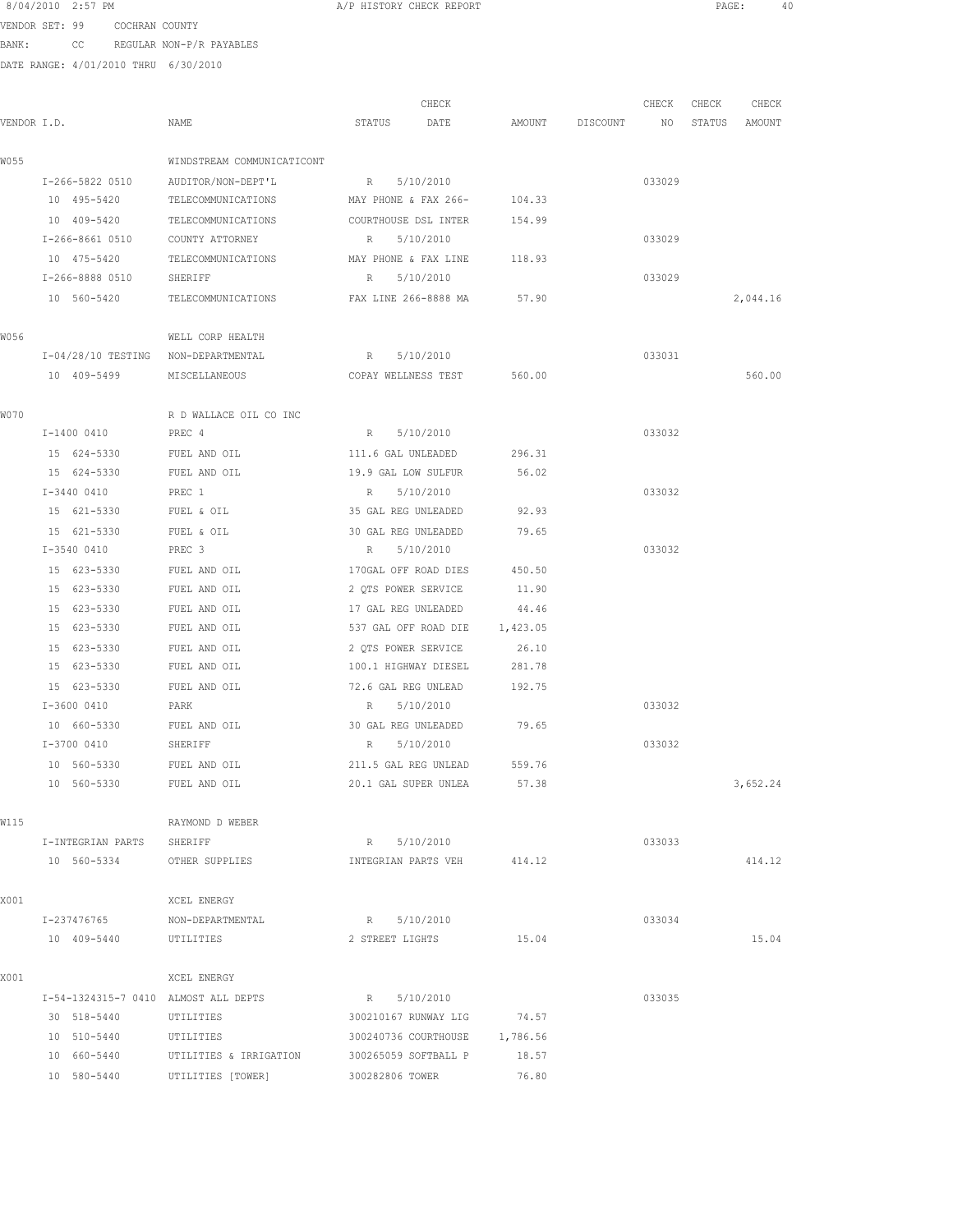VENDOR SET: 99 COCHRAN COUNTY BANK: CC REGULAR NON-P/R PAYABLES

| VENDOR I.D. |              |             | NAME                                                             | CHECK<br>STATUS<br>DATE<br>AMOUNT DISCOUNT |                                 |                                   | CHECK<br>NO | CHECK<br>STATUS | CHECK<br>AMOUNT |
|-------------|--------------|-------------|------------------------------------------------------------------|--------------------------------------------|---------------------------------|-----------------------------------|-------------|-----------------|-----------------|
|             |              |             |                                                                  |                                            |                                 |                                   |             |                 |                 |
| X001        |              |             | CONT<br>XCEL ENERGY                                              |                                            |                                 |                                   |             |                 |                 |
|             |              |             | I-54-1324315-7 0410 ALMOST ALL DEPTS                             | R                                          | 5/10/2010                       |                                   | 033035      |                 |                 |
|             |              | 15 621-5440 | UTILITIES                                                        |                                            | 300294119 PREC 1 SHO            | 57.21                             |             |                 |                 |
|             |              | 10 650-5440 | UTILITIES                                                        | 300338546 LIBRARY                          |                                 | 284.30                            |             |                 |                 |
|             |              | 10 652-5440 | UTILITIES                                                        | 300342232 MUSEUM                           |                                 | 23.21                             |             |                 |                 |
|             |              | 10 662-5440 | UTILITIES                                                        |                                            | 300390484 ACTIVITY B            | 452.77                            |             |                 |                 |
|             |              | 10 409-5440 | UTILITIES                                                        |                                            | 300409931 TRAP SHOOT            | 10.91                             |             |                 |                 |
|             |              | 10 660-5440 | UTILITIES & IRRIGATION                                           | 300410370 PARK                             |                                 | 266.16                            |             |                 |                 |
|             |              | 10 660-5440 | UTILITIES & IRRIGATION                                           |                                            | 300457515 PARK/SHOP             | 27.69                             |             |                 |                 |
|             |              | 10 660-5440 | UTILITIES & IRRIGATION                                           |                                            | 300505444 HOFMAN BAS            | 18.57                             |             |                 |                 |
|             |              | 10 516-5440 | UTILITIES                                                        | 300555198 CEMETERY                         |                                 | 117.10                            |             |                 |                 |
|             |              | 10 409-5440 | UTILITIES                                                        |                                            | 300577364 102 N MAIN            | 21.23                             |             |                 |                 |
|             |              | 10 660-5440 | UTILITIES & IRRIGATION                                           | 300587052 SHOWBARN                         |                                 | 18.76                             |             |                 |                 |
|             |              | 10 660-5440 | UTILITIES & IRRIGATION                                           |                                            | 300587753 RODEO GROU            | 30.15                             |             |                 |                 |
|             |              | 10 516-5440 | UTILITIES                                                        | 300603417 CEMETERY                         |                                 | 13.17                             |             |                 |                 |
|             |              | 10 516-5440 | UTILITIES                                                        |                                            | 300637038 CEMETERY S            | 175.87                            |             |                 |                 |
|             |              | 10 662-5440 | UTILITIES                                                        |                                            | 2 AREA LIGHTS ACT BL            | 28.79                             |             |                 |                 |
|             |              | 10 660-5440 | UTILITIES & IRRIGATION                                           |                                            | AREA LIGHT PARK SHOP            | 13.89                             |             |                 | 3,516.28        |
| Y001        |              |             | YELLOWHOUSE MACHINERY COM                                        |                                            |                                 |                                   |             |                 |                 |
|             |              | C-200249    | PREC 1                                                           | R                                          | 5/10/2010                       |                                   | 033036      |                 |                 |
|             |              | 15 621-5451 | REPAIRS                                                          | CR ON FUEL LINE                            |                                 | 70.20CR                           |             |                 |                 |
|             |              | 15 621-5451 | REPAIRS                                                          | CR ON PULLEY                               |                                 | 134.55CR                          |             |                 |                 |
|             |              | 15 621-5451 | REPAIRS                                                          |                                            | CR ON LABOR - INV 24            | 137.60CR                          |             |                 |                 |
|             |              | I-12517012  | PREC 1                                                           | $R_{\rm c}$                                | 5/10/2010                       |                                   | 033036      |                 |                 |
|             |              | 15 621-5571 | CAPITAL OUTLAY                                                   |                                            | '10 JD770G MTR GRADE 217,874.00 |                                   |             |                 |                 |
|             |              | 15 621-5571 | CAPITAL OUTLAY                                                   |                                            |                                 | TRADE IN 770D -59735 127,500.00CR |             |                 |                 |
|             | $I - 200228$ |             | PREC 1                                                           | R 5/10/2010                                |                                 |                                   | 033036      |                 |                 |
|             |              | 15 621-5451 | REPAIRS                                                          | 2 T254020 STRAP                            |                                 | 175.50                            |             |                 |                 |
|             |              | 15 621-5451 | REPAIRS                                                          | FREIGHT                                    |                                 | 29.87                             |             |                 | 90,237.02       |
| Z106        |              |             | <b>JESSICA ZAPATA</b>                                            |                                            |                                 |                                   |             |                 |                 |
|             |              |             | I-ELECTIONSCH 2/16 ELECTIONS-REPLACEMENT CHECK                   |                                            | R 5/10/2010                     |                                   | 033037      |                 |                 |
|             |              | 10 490-5102 | ELECTION SALARIES REPLMNT FOR CK 32531 25.00                     |                                            |                                 |                                   |             |                 | 25.00           |
| A042        |              |             | J C ADAMS JR                                                     |                                            |                                 |                                   |             |                 |                 |
|             |              |             | I-LOISLAW 0510 COUNTY ATTY - LAW LIBRARY R 5/27/2010             |                                            |                                 |                                   | 033110      |                 |                 |
|             |              |             | 10 475-5590 LAW LIBRARY MTRLS/UPDATES R/B FOR LOISLAW MAY 202.46 |                                            |                                 |                                   |             |                 | 202.46          |
| A151        |              |             | AGNEW JOHN A GEN PTR dba AREA-                                   |                                            |                                 |                                   |             |                 |                 |
|             |              | I-22876     | COURTHOUSE & JAIL                                                | R 5/27/2010                                |                                 |                                   | 033111      |                 |                 |
|             |              | 10 510-5451 | REPAIR                                                           |                                            | 3 1/4" BALL VALVES-S            | 14.87                             |             |                 |                 |
|             |              | 10 510-5451 | REPAIR                                                           |                                            | 3 1/4x1 1/2 BRASS NI            | 3.13                              |             |                 |                 |
|             |              | 10 510-5451 | REPAIR                                                           |                                            | SLOAN VACUUM BREAKER            | 6.99                              |             |                 |                 |
|             |              | 10 510-5451 | REPAIR                                                           | 1 TANK GASKET                              |                                 | 0.96                              |             |                 |                 |
|             |              | 10 512-5451 | REPAIR                                                           |                                            | REPLACE STEM JAIL LA            | 56.25                             |             |                 |                 |
|             |              | 10 510-5451 | REPAIR                                                           | TEST BACKFLOW PREV,                        |                                 |                                   |             |                 |                 |
|             |              | 10 510-5451 | REPAIR                                                           |                                            | URINAL, REBUILD F/C             |                                   |             |                 |                 |
|             |              |             |                                                                  |                                            |                                 |                                   |             |                 |                 |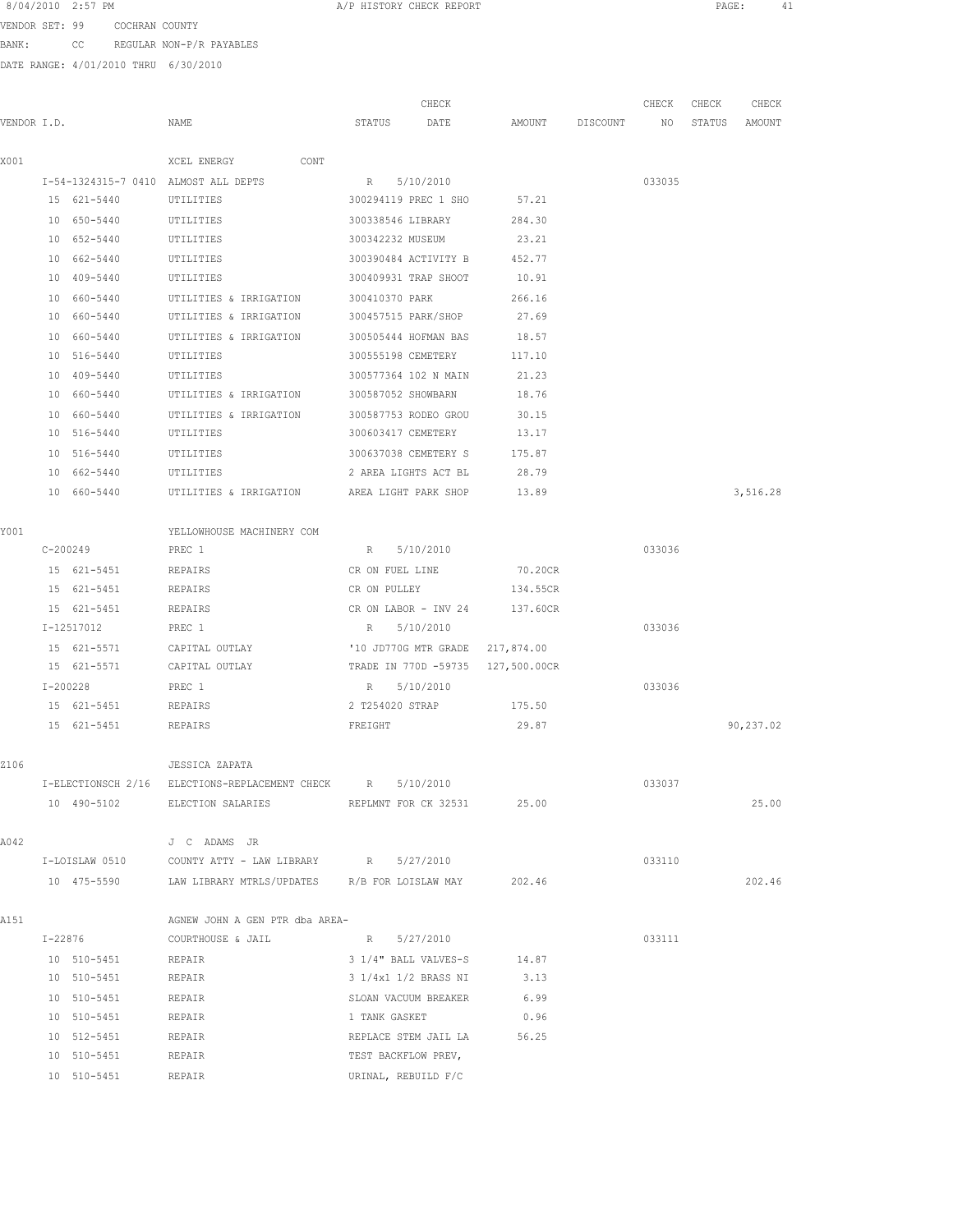8/04/2010 2:57 PM **A/P HISTORY CHECK REPORT PAGE:** 42 VENDOR SET: 99 COCHRAN COUNTY BANK: CC REGULAR NON-P/R PAYABLES DATE RANGE: 4/01/2010 THRU 6/30/2010 CHECK CHECK CHECK CHECK VENDOR I.D. NAME STATUS DATE AMOUNT DISCOUNT NO STATUS AMOUNT A151 AGNEW JOHN A GEN PTR dCONT I-22876 COURTHOUSE & JAIL R 5/27/2010 033111 10 510-5451 REPAIR CHILLER, SERVICE A/C 806.25 10 510-5451 REPAIR SINK MACHINE 5.00 10 510-5451 REPAIR MILEAGE 28.00 921.45 A206 DAVID LYNN ALEXANDER I-CALICHE 05/26 PREC 3 R 5/27/2010 033112 15 623-5356 ROAD MATERIALS & SUPPLIES 44 20yd LOADS CALICH 1,320.00 15 623-5356 ROAD MATERIALS & SUPPLIES 19 12yd LOADS CALICH 342.00 1,662.00 A212 ARCELIA ALEMAN I-ACT BLDG DEP 5/15 REFUND DEPOSIT FOR 05/15/10 R 5/27/2010 033113 10 000-4370.101 RENT-ACTIVITY BUILDING REFUND DEPOSIT-DW#13 125.00 125.00 B026 BLEDSOE WATER SUPPLY CORP I-3004 0510 PREC 3 R 5/27/2010 033114 15 623-5440 UTILITIES WATER BILL DATED 5/1 20.10 20.10 B174 NADENE BAKER I-LBB TRAINING 2010 JUSTICE OF THE PEACE PREC 1 R 5/27/2010 033115 10 455-5427 CONTINUING EDUCATION REGIST-JUSTICE CRT T 100.00 10 455-5427 CONTINUING EDUCATION LODGING 3DAYS@\$85 SP 127.50 10 455-5427 CONTINUING EDUCATION LODGING TAX 3DAYS@ \$ 16.57 10 455-5427 CONTINUING EDUCATION 120 MILES TO/FROM LU 60.00 10 455-5427 CONTINUING EDUCATION MEALS 31.30 335.37 C008 CITY OF WHITEFACE I-409 0510 PREC 2 R 5/27/2010 033116 15 622-5440 UTILITIES GAS 4/16-5/17 16.25 15 622-5440 UTILITIES WATER 4/16-5/17 9.00 15 622-5440 UTILITIES GARBAGE 4/16-5/17 50.10 15 622-5440 UTILITIES SEWER 4/16-5/17 17.50 92.85 C019 COCHRAN MEMORIAL HOSPITAL I-ADM#185733 JUVENILE PROBATION 8973 R 5/27/2010 033117 10 571-5412 COUNTY-NON RESIDENTIAL SERVICEDRUG TEST PID#797 \*P 20.00 20.00 C034 COUNTY TREASURERS ASSOC OF TEX I-CTAT CONF 2010 TREASURER R 16/27/2010 R 5/27/2010 10 497-5427 CONTINUING EDUCATION CTAT ANN CONF ABILEN 150.00 150.00 C065 CITY OF WHITEFACE F D I-JAN 2010-MAY 2010 PUBLIC SAFETY\*OTHER R 5/27/2010 033119 10 580-5414 FIRE PROTECTION CONTRACTS 1/27 1780 & 1585 -GR 350.00 10 580-5414 FIRE PROTECTION CONTRACTS 1/25 HWY125 & CR237 350.00 10 580-5414 FIRE PROTECTION CONTRACTS 1/26 SH769 & CR260 - 350.00

10 580-5414 FIRE PROTECTION CONTRACTS 3/24 1780 & CR97 -BU 350.00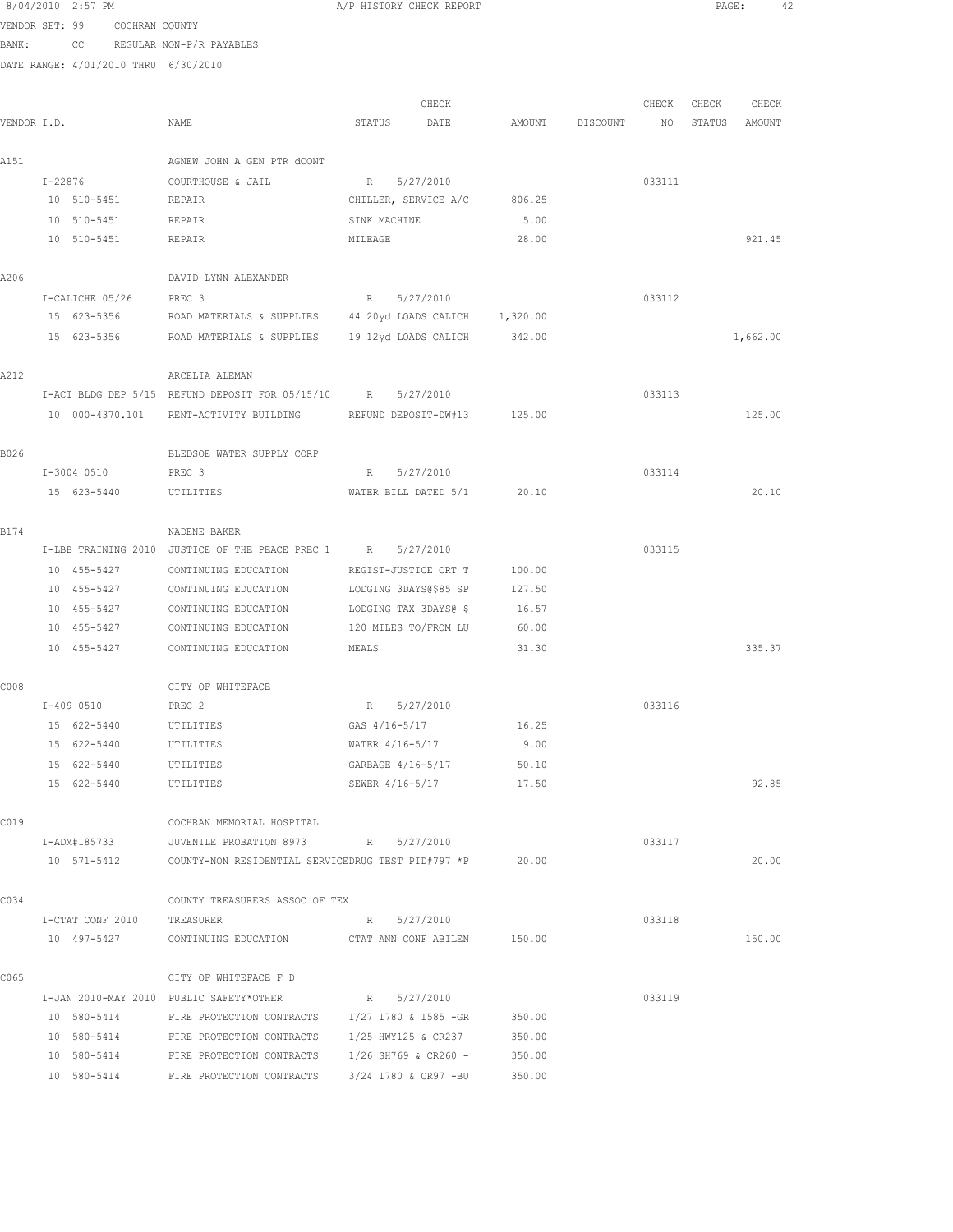| 8/04/2010 | $2:57$ . | PM |
|-----------|----------|----|
|           |          |    |

A/P HISTORY CHECK REPORT **PAGE:** 43

VENDOR SET: 99 COCHRAN COUNTY BANK: CC REGULAR NON-P/R PAYABLES

|             |                   |                                                             | CHECK                    |        |          | CHECK  | CHECK  | CHECK    |
|-------------|-------------------|-------------------------------------------------------------|--------------------------|--------|----------|--------|--------|----------|
| VENDOR I.D. |                   | NAME                                                        | STATUS<br>DATE           | AMOUNT | DISCOUNT | ΝO     | STATUS | AMOUNT   |
| C065        |                   | CITY OF WHITEFACE F D CONT                                  |                          |        |          |        |        |          |
|             |                   | I-JAN 2010-MAY 2010 PUBLIC SAFETY*OTHER                     | 5/27/2010<br>R           |        |          | 033119 |        |          |
|             | 10 580-5414       | FIRE PROTECTION CONTRACTS                                   | 3/25 (6) CR179 -GRAS     | 350.00 |          |        |        |          |
|             | 10 580-5414       | FIRE PROTECTION CONTRACTS                                   | 3/26 1780 & 301 -GRA     | 350.00 |          |        |        |          |
|             | 10 580-5414       | FIRE PROTECTION CONTRACTS                                   | 4/30 N1780 & CR74 -H     | 350.00 |          |        |        |          |
|             | 10 580-5414       | FIRE PROTECTION CONTRACTS                                   | 5/07 HY125 -GRASS &      | 350.00 |          |        |        |          |
|             | 10 580-5414       | FIRE PROTECTION CONTRACTS                                   | 5/08 HY125 & CR237 -     | 350.00 |          |        |        |          |
|             | 10 580-5414       | FIRE PROTECTION CONTRACTS                                   | 5/16 302 SW2nd MORTO     |        |          |        |        | 3,150.00 |
| C065        |                   | CITY OF WHITEFACE F D                                       |                          |        |          |        |        |          |
|             |                   | I-OCT 2009-JAN 2010 PUBLIC SAFETY*OTHER                     | $R_{\odot}$<br>5/27/2010 |        |          | 033120 |        |          |
|             | 10 580-5414       | FIRE PROTECTION CONTRACTS                                   | 10/13 114 & CR130 -G     | 350.00 |          |        |        |          |
|             | 10 580-5414       | FIRE PROTECTION CONTRACTS                                   | 10/20 214 & 125 -GRA     | 350.00 |          |        |        |          |
|             | 10 580-5414       | FIRE PROTECTION CONTRACTS                                   | 10/20 125 & CR127        | 350.00 |          |        |        |          |
|             | 10 580-5414       | FIRE PROTECTION CONTRACTS                                   | $10/20$ 125 & CR95 -     | 350.00 |          |        |        |          |
|             | 10 580-5414       | FIRE PROTECTION CONTRACTS                                   | 10/31 214 & CR170 -G     | 350.00 |          |        |        |          |
|             | 10 580-5414       | FIRE PROTECTION CONTRACTS                                   | 11/11 125 & CR41 -CA     | 350.00 |          |        |        |          |
|             | 10 580-5414       | FIRE PROTECTION CONTRACTS                                   | 11/12 1780 & 301 -GR     | 350.00 |          |        |        |          |
|             | 10 580-5414       | FIRE PROTECTION CONTRACTS                                   | 11/21 HWY114 & 595 -     | 350.00 |          |        |        |          |
|             | 10 580-5414       | FIRE PROTECTION CONTRACTS                                   | 11/28 CR 225 -MODUL      | 350.00 |          |        |        |          |
|             | 10 580-5414       | FIRE PROTECTION CONTRACTS                                   | 12/8 1585 & 214 -GRA     | 350.00 |          |        |        |          |
|             | 10 580-5414       | FIRE PROTECTION CONTRACTS                                   | 01/07 125 & CR197 -G     | 350.00 |          |        |        | 3,850.00 |
| C260        |                   | CITY BANK                                                   |                          |        |          |        |        |          |
|             | I-#20697168 0510  | TAX ASSESSOR/COLLECTOR                                      | 5/27/2010<br>R           |        |          | 033121 |        |          |
|             | 10 499-5310       | OFFICE SUPPLIES                                             | DELUXE CHECK ORDER       | 389.59 |          |        |        | 389.59   |
| D023        |                   | PHILIP J. DAVIS, PH.D.                                      |                          |        |          |        |        |          |
|             | I-HUCKABEE, BRYAN | SHERIFF                                                     | 5/27/2010<br>R           |        |          | 033122 |        |          |
|             | 10 560-5499       | MISCELLANEOUS                                               | TCOLEOSE EXAM- B HUC     | 175.00 |          |        |        | 175.00   |
| D048        |                   | DATA-LINE OFFICE SYSTEMS                                    |                          |        |          |        |        |          |
|             | I-046192          | LIBRARY                                                     | R 5/27/2010              |        |          | 033123 |        |          |
|             | 10 650-5411       | MAINTENANCE CONTRACTS                                       | COPIER MAINT 552 COP     | 37.50  |          |        |        |          |
|             | $I - 046521$      | LIBRARY                                                     | R 5/27/2010              |        |          | 033123 |        |          |
|             |                   | 10 650-5411 MAINTENANCE CONTRACTS 67 COLOR COPIES/MAIN 6.70 |                          |        |          |        |        | 44.20    |
| E017        |                   | ELLIS FUNERAL HOME                                          |                          |        |          |        |        |          |
|             | I-ROBISON         | JUSTICE OF THE PEACE                                        | R 5/27/2010              |        |          | 033124 |        |          |
|             | 10 455-5405       | AUTOPSY                                                     | BODY REMOVAL FOR AUT     | 65.00  |          |        |        |          |
|             | 10 455-5405       | AUTOPSY                                                     | TRANSPORT TO LUBBOCK     | 50.00  |          |        |        |          |
|             | 10 455-5405       | AUTOPSY                                                     | BODY BAG                 | 35.00  |          |        |        | 150.00   |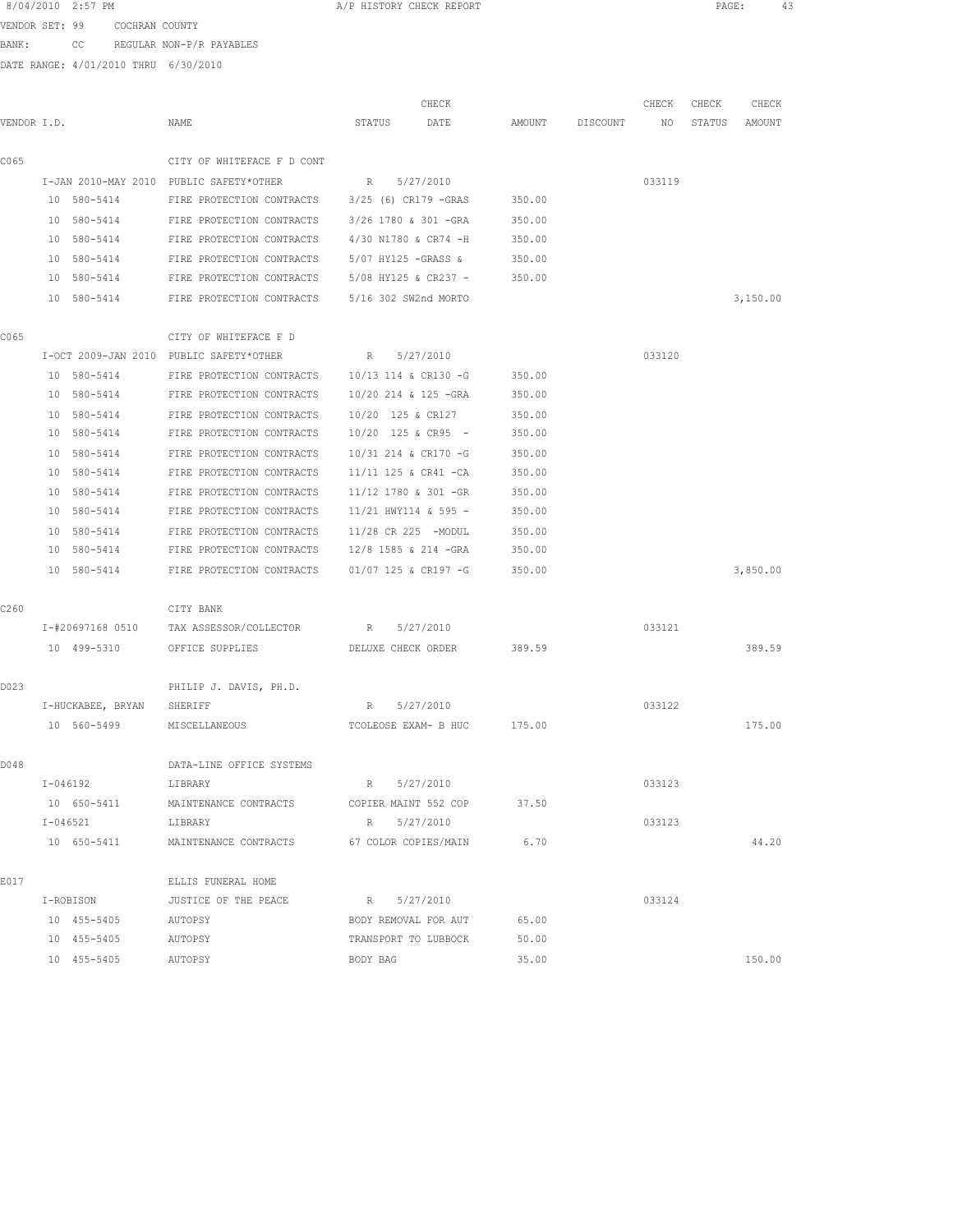|             | 8/04/2010 2:57 PM             |                                                             | A/P HISTORY CHECK REPORT   |           |        |          |        | $\texttt{PAGE}$ : | 44     |  |
|-------------|-------------------------------|-------------------------------------------------------------|----------------------------|-----------|--------|----------|--------|-------------------|--------|--|
|             | VENDOR SET: 99 COCHRAN COUNTY |                                                             |                            |           |        |          |        |                   |        |  |
| BANK:       |                               | CC REGULAR NON-P/R PAYABLES                                 |                            |           |        |          |        |                   |        |  |
|             |                               | DATE RANGE: 4/01/2010 THRU 6/30/2010                        |                            |           |        |          |        |                   |        |  |
|             |                               |                                                             |                            | CHECK     |        |          | CHECK  | CHECK             | CHECK  |  |
| VENDOR I.D. |                               | NAME                                                        | STATUS                     | DATE      | AMOUNT | DISCOUNT | NO     | STATUS AMOUNT     |        |  |
| E018        |                               | ERF WIRELESS                                                |                            |           |        |          |        |                   |        |  |
|             | I-426344                      | NONDEPT/ATTY/EXTSVC/MUS/LIB R 5/27/2010                     |                            |           |        |          | 033125 |                   |        |  |
|             | 10 409-5420                   | TELECOMMUNICATIONS                                          | COURTHOUSE INTERNET        |           | 90.05  |          |        |                   |        |  |
|             | 10 475-5420                   | TELECOMMUNICATIONS                                          | COUNTY ATTY INTERNET       |           | 39.95  |          |        |                   |        |  |
|             | 10 665-5420                   | TELECOMMUNICATIONS                                          | EXTENSION SERVICE I        |           | 39.95  |          |        |                   |        |  |
|             | 10 652-5420                   | TELECOMMUNICATIONS                                          | MUSEUM INTERNET            |           | 39.95  |          |        |                   |        |  |
|             | 10 650-5420                   | TELECOMMUNICATIONS                                          | LIBRARY INTERNET           |           |        |          |        |                   | 209.90 |  |
| E057        |                               | ELECTION SYSTEMS & SOFTWARE                                 |                            |           |        |          |        |                   |        |  |
|             | T-734769                      | ELECTIONS                                                   | R 5/27/2010                |           |        |          | 033126 |                   |        |  |
|             | 10 490-5335                   | ELECTION SUPPLIES                                           | PREC KIT EARLY VOTE        |           | 37.38  |          |        |                   |        |  |
|             | $I - 742198$                  | ELECTIONS                                                   | R                          | 5/27/2010 |        |          | 033126 |                   |        |  |
|             | 10 490-5335                   | ELECTION SUPPLIES                                           | EARLY VOTE PRECINCT        |           | 37.38  |          |        |                   |        |  |
|             | 10 490-5335                   | ELECTION SUPPLIES                                           | EARLY MAIL-IN PRECIN       |           | 78.75  |          |        |                   | 153.51 |  |
| E060        |                               | ENOCHS COOPERATIVE ASSOCIATION                              |                            |           |        |          |        |                   |        |  |
|             |                               | I-REF DEPOSIT 5/22 ACTIVITY BLDG-DEPOSIT REFUND R 5/27/2010 |                            |           |        |          | 033127 |                   |        |  |
|             | 10 000-4370.101               | RENT-ACTIVITY BUILDING                                      | DEPOSIT REFUND-DW#13       |           | 125.00 |          |        |                   | 125.00 |  |
| G031        |                               | GRAINGER                                                    |                            |           |        |          |        |                   |        |  |
|             | I-9251386638                  | COURTHOUSE                                                  | R 5/27/2010                |           |        |          | 033128 |                   |        |  |
|             | 10 510-5451                   | REPAIR                                                      | 3 1/10 HP BLOWER MOT       |           | 218.19 |          |        |                   |        |  |
|             | 10 510-5451                   | REPAIR                                                      | 3 PNEUMATIC T-STATS        |           | 167.37 |          |        |                   | 385.56 |  |
| H075        |                               | PEGGY HYMAN                                                 |                            |           |        |          |        |                   |        |  |
|             | I-YARD WORK 5/25 MUSEUM       |                                                             | R 5/27/2010                |           |        |          | 033129 |                   |        |  |
|             |                               | 31 652-5451 REPAIRS                                         | YARD WORK KIM & DAVI 50.00 |           |        |          |        |                   | 50.00  |  |
| H126        |                               | HOLLAND'S OFFICE TECHNOLOGIES                               |                            |           |        |          |        |                   |        |  |
|             | $I - 86174$                   | TAX A/C                                                     | R 5/27/2010                |           |        |          | 033130 |                   |        |  |
|             | 10 499-5310                   | OFFICE SUPPLIES                                             | 3 CS 8.5x11 PAPER          |           | 113.97 |          |        |                   |        |  |
|             | 10 499-5310                   | OFFICE SUPPLIES                                             | FORM P/OUT 1PT LTR 2       |           | 32.89  |          |        |                   |        |  |
|             | 10 499-5310                   | OFFICE SUPPLIES                                             | 1 TAPE, WRITE-ON 3/4       |           | 1.13   |          |        |                   |        |  |
|             | 10 499-5310                   | OFFICE SUPPLIES                                             | STICKY NOTES 4x4           |           | 15.99  |          |        |                   |        |  |
|             | 10 499-5310                   | OFFICE SUPPLIES                                             | STICKY NOTES 4x6           |           | 12.99  |          |        |                   |        |  |
|             | 10 499-5310                   | OFFICE SUPPLIES                                             | POST IT NOTES 2x2          |           | 6.99   |          |        |                   | 183.96 |  |
| H222        |                               | DARLA HIGHTOWER                                             |                            |           |        |          |        |                   |        |  |
|             | I-052410                      | LIBRARY                                                     | R 5/27/2010                |           |        |          | 033131 |                   |        |  |
|             | 10 650-5427                   | CONTINUING EDUCATION MEETING LBB 120 MILE                   |                            |           | 60.00  |          |        |                   |        |  |
|             | 10 650-5427                   | CONTINUING EDUCATION                                        | MEETING FEE                |           | 5.00   |          |        |                   |        |  |
|             | 10 650-5310                   | OFFICE SUPPLIES                                             | 4 20" FLAT SCREEN MO       |           | 519.96 |          |        |                   |        |  |
|             | 10 650-5310                   | OFFICE SUPPLIES                                             | DESK CALENDAR              |           | 4.99   |          |        |                   |        |  |
|             | 10 650-5310                   | OFFICE SUPPLIES                                             | STAPLER                    |           | 16.99  |          |        |                   |        |  |
|             | 10 650-5310                   | OFFICE SUPPLIES                                             | 3 BOXES STAPLES            |           | 13.17  |          |        |                   | 620.11 |  |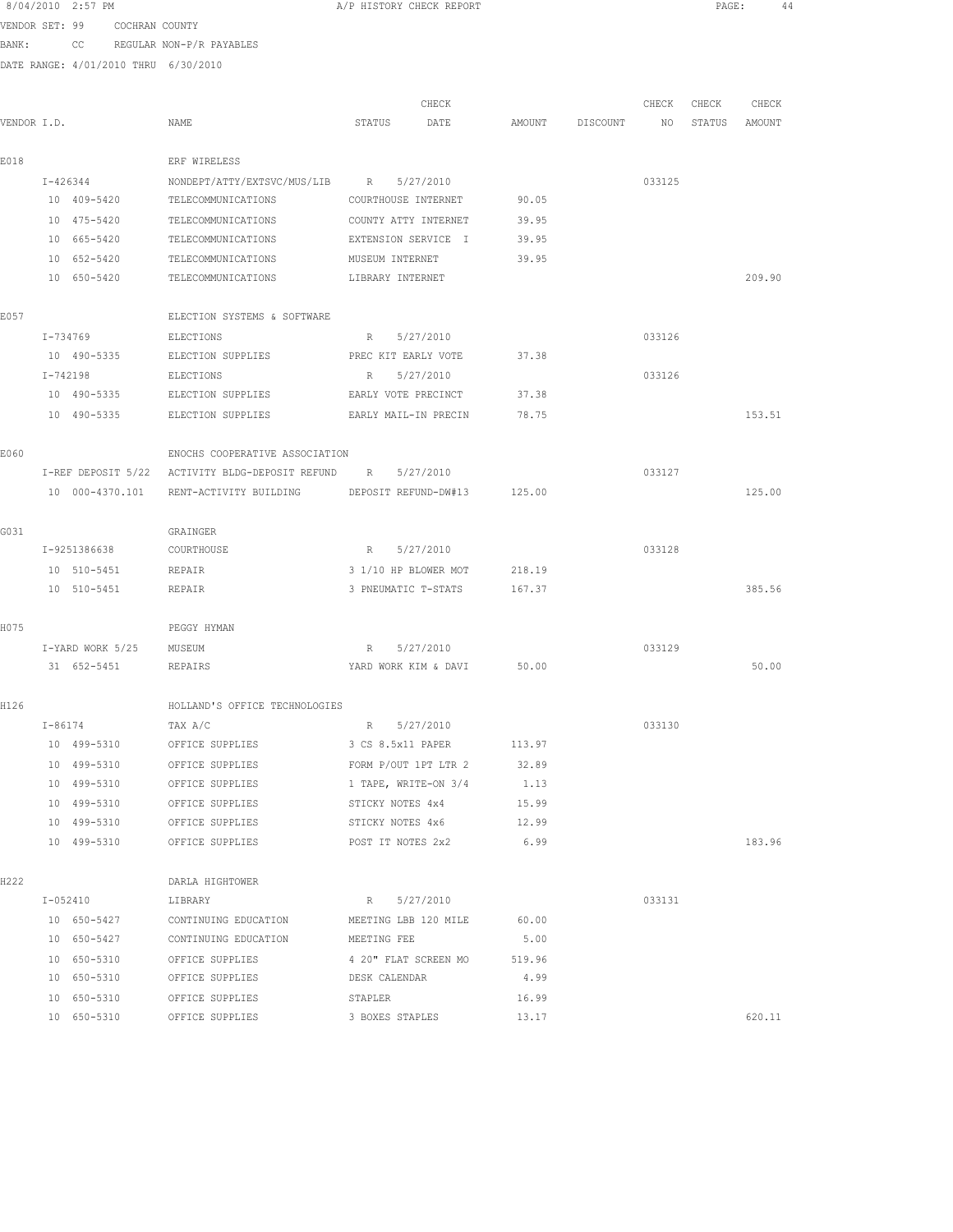8/04/2010 2:57 PM **A**/P HISTORY CHECK REPORT **A** A A REPORT **PAGE:** 45

VENDOR SET: 99 COCHRAN COUNTY BANK: CC REGULAR NON-P/R PAYABLES

|             |                |                                                  | CHECK                    |         |                 | CHECK  | CHECK  | CHECK  |
|-------------|----------------|--------------------------------------------------|--------------------------|---------|-----------------|--------|--------|--------|
| VENDOR I.D. |                | NAME                                             | STATUS<br>DATE           |         | AMOUNT DISCOUNT | NO     | STATUS | AMOUNT |
|             |                |                                                  |                          |         |                 |        |        |        |
| J056        |                | JIMMY STUDDARD dba                               |                          |         |                 |        |        |        |
|             | I-041210       | PREC 4                                           | 5/27/2010<br>$R_{\odot}$ |         |                 | 033132 |        |        |
|             | 15 624-5451    | REPAIRS                                          | STATE INSP 82 CHEV D     | 14.50   |                 |        |        |        |
|             | 15 624-5451    | REPAIRS                                          | STATE INSP 96 MACK T     | 14.50   |                 |        |        |        |
|             | 15 624-5451    | REPAIRS                                          | STATE INSP 07 BELLY      | 14.50   |                 |        |        |        |
|             | I-041310       | PREC 4                                           | R 5/27/2010              |         |                 | 033132 |        |        |
|             | 15 624-5451    | REPAIRS                                          | STATE INSP 82 MACK D     | 14.50   |                 |        |        |        |
|             | 15 624-5451    | REPAIRS                                          | STATE INSP 80 INT'L      | 14.50   |                 |        |        |        |
|             | I-042310       | PREC 1                                           | 5/27/2010<br>R           |         |                 | 033132 |        |        |
|             | 15 621-5451    | REPAIRS                                          | STATE INSPECTION 07      | 14.50   |                 |        |        |        |
|             | I-051110       | SHERIFF                                          | 5/27/2010<br>R           |         |                 | 033132 |        |        |
|             | 10 560-5451    | MACHINERY-NON-OFFICE REPAIR STATE INSP 2006 F150 |                          | 14.50   |                 |        |        | 101.50 |
| K015        |                | K & L SUPPLY INC                                 |                          |         |                 |        |        |        |
|             | I-32836        | PREC 4                                           | R 5/27/2010              |         |                 | 033133 |        |        |
|             | 15 624-5356    | ROAD MATERIALS & SUPPLIES 10 TUBES HAND CLEANE   |                          | 74.20   |                 |        |        |        |
|             | 15 624-5356    | ROAD MATERIALS & SUPPLIES FREIGHT                |                          | 10.19   |                 |        |        | 84.39  |
| L010        |                | LEWIS FARM & RANCH STORE INC                     |                          |         |                 |        |        |        |
|             | $I - 02875$    | COURTHOUSE                                       | R 5/27/2010              |         |                 | 033134 |        |        |
|             | 10 510-5451    | REPAIR                                           | 8 CEILING TILES          | 43.92   |                 |        |        |        |
|             | 10 510-5451    | REPAIR                                           | DISCOUNT                 | 4.39CR  |                 |        |        | 39.53  |
|             |                |                                                  |                          |         |                 |        |        |        |
| L176        |                | LISCO SPORTS LLC                                 |                          |         |                 |        |        |        |
|             | $I - 15014$    | PREC 2                                           | R 5/27/2010              |         |                 | 033135 |        |        |
|             | 15 622-5451    | REPAIRS                                          | REPAIR TARP              | 80.00   |                 |        |        | 80.00  |
| L187        |                | LARGE PRINT OVERSTOCKS                           |                          |         |                 |        |        |        |
|             | I-838808       | LIBRARY                                          | R<br>5/27/2010           |         |                 | 033136 |        |        |
|             | 10 650-5590    | <b>BOOKS</b>                                     | 25 WESTERN BOOKS         | 150.00  |                 |        |        |        |
|             | 10 650-5590    | BOOKS                                            | SHIPPING CHARGES         | 26.53   |                 |        |        | 176.53 |
| MO 31       |                | MILLER PAPER & PACKAGING CO                      |                          |         |                 |        |        |        |
|             | C-S1690990.002 | COURTHOUSE                                       | 5/27/2010<br>$R_{\perp}$ |         |                 | 033137 |        |        |
|             | 10 510-5332    | CUSTODIAL SUPPLIES                               | 2DZ URINAL SCREENS R     | 28.22CR |                 |        |        |        |
|             | I-S1690990.001 | COURTHOUSE/PARK                                  | $R_{\odot}$<br>5/27/2010 |         |                 | 033137 |        |        |
|             | 10 660-5332    | CUSTODIAL SUPPLIES                               | 2CS WHITE ROLL TOWEL     | 148.34  |                 |        |        |        |
|             |                |                                                  |                          |         |                 |        |        |        |
|             | 10 510-5332    | CUSTODIAL SUPPLIES                               | 2DZ URINAL SCREENS       | 28.22   |                 |        |        |        |
|             | 10 510-5332    | CUSTODIAL SUPPLIES                               | 2CS TOILET RIM HANGE     | 24.25   |                 |        |        |        |
|             | 10 660-5332    | CUSTODIAL SUPPLIES                               | 2CS TOILET RIM HANGE     | 24.25   |                 |        |        |        |
|             | 10 510-5332    | CUSTODIAL SUPPLIES                               | 1CS ANGEL SOFT TISSU     | 78.38   |                 |        |        |        |
|             | 10 510-5332    | CUSTODIAL SUPPLIES                               | 4 ELECTRONIC ROLL TO     |         |                 |        |        | 275.22 |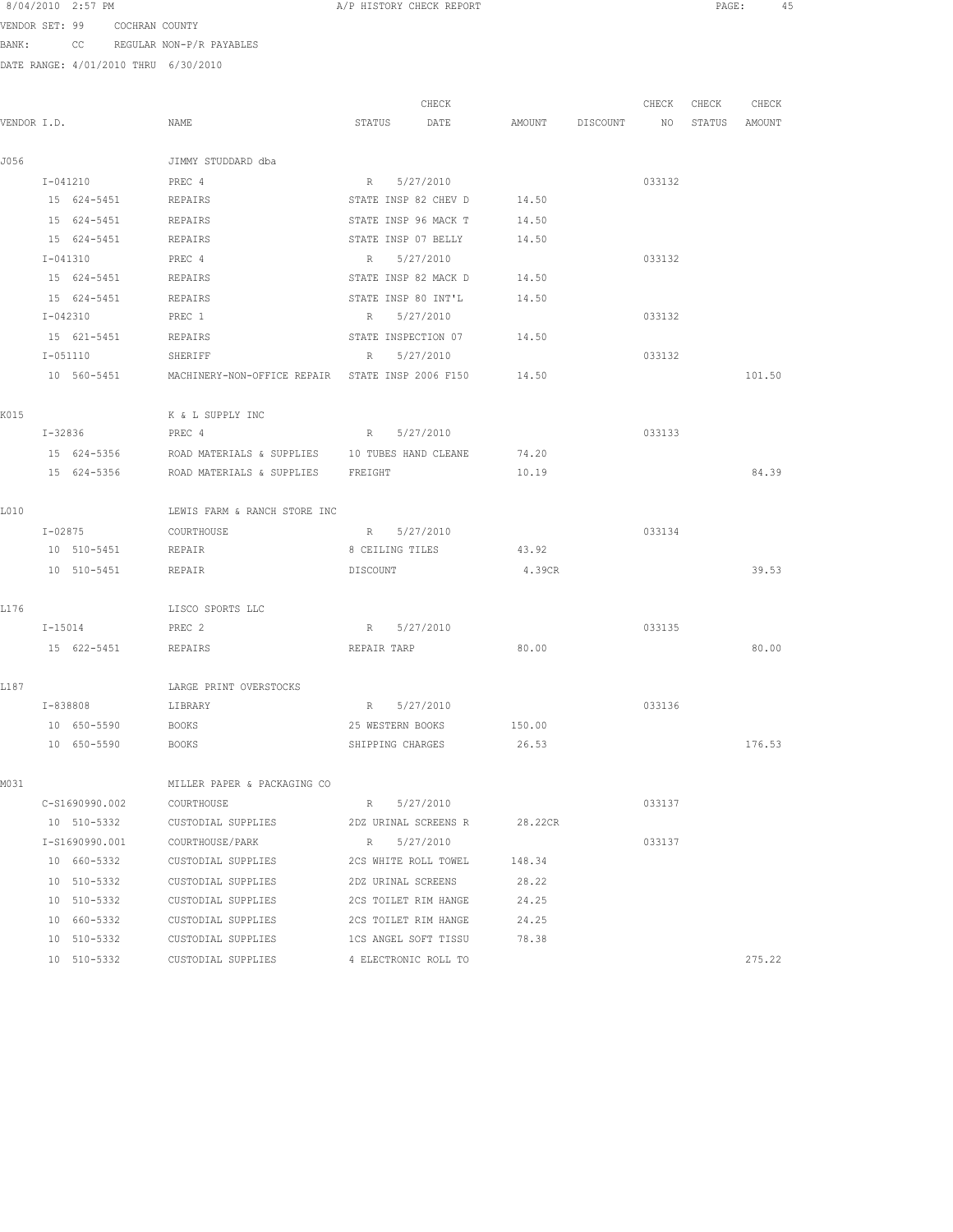|             | 8/04/2010 2:57 PM                    |                                                                                      | A/P HISTORY CHECK REPORT                     |        |                 |        | PAGE:         |          | 46 |
|-------------|--------------------------------------|--------------------------------------------------------------------------------------|----------------------------------------------|--------|-----------------|--------|---------------|----------|----|
|             | VENDOR SET: 99 COCHRAN COUNTY        |                                                                                      |                                              |        |                 |        |               |          |    |
| BANK:       |                                      | CC REGULAR NON-P/R PAYABLES                                                          |                                              |        |                 |        |               |          |    |
|             | DATE RANGE: 4/01/2010 THRU 6/30/2010 |                                                                                      |                                              |        |                 |        |               |          |    |
|             |                                      |                                                                                      |                                              |        |                 |        |               |          |    |
|             |                                      |                                                                                      | CHECK                                        |        |                 | CHECK  | CHECK         | CHECK    |    |
| VENDOR I.D. |                                      | NAME                                                                                 | STATUS<br>DATE                               |        | AMOUNT DISCOUNT | NO     | STATUS AMOUNT |          |    |
|             |                                      |                                                                                      |                                              |        |                 |        |               |          |    |
| M042        |                                      | MORTON ISD                                                                           |                                              |        |                 |        |               |          |    |
|             |                                      | I-REF DEPOSIT 05/05 ACTIVITY BLDG-DEPOSIT REFUND R 5/27/2010                         |                                              |        |                 | 033138 |               |          |    |
|             |                                      | 10 000-4370.101 RENT-ACTIVITY BUILDING                                               | ACT BLDG REFUND-DW#1 125.00                  |        |                 |        |               | 125.00   |    |
|             |                                      |                                                                                      |                                              |        |                 |        |               |          |    |
| N070        |                                      | NUNLEY BROTHERS                                                                      |                                              |        |                 |        |               |          |    |
|             | I-051010                             | PREC 2                                                                               | R 5/27/2010                                  |        |                 | 033139 |               |          |    |
|             |                                      | 15 622-5356         ROAD MATERIALS & SUPPLIES      23 20YD LOADS CALICH     1,840.00 |                                              |        |                 |        |               | 1,840.00 |    |
| 0037        |                                      | ANGELA OVERMAN                                                                       |                                              |        |                 |        |               |          |    |
|             | I-10-05-4178 CPS                     | DIST COURT                                                                           | R 5/27/2010                                  |        |                 | 033140 |               |          |    |
|             | 10 435-5400                          | ATTORNEY AD LITEM                                                                    | 10-05-4178 CPS ADVER 250.00                  |        |                 |        |               | 250.00   |    |
|             |                                      |                                                                                      |                                              |        |                 |        |               |          |    |
| 0038        |                                      | O'GRADY PUBLISHING CO.                                                               |                                              |        |                 |        |               |          |    |
|             | I-052410                             | LIBRARY                                                                              | R 5/27/2010                                  |        |                 | 033141 |               |          |    |
|             | 10 650-5590                          | BOOKS                                                                                | LOU'S DIRTY DOZEN - 21.00                    |        |                 |        |               | 21.00    |    |
|             |                                      |                                                                                      |                                              |        |                 |        |               |          |    |
| Q008        |                                      | <b>OUALIFICATION TARGETS</b>                                                         |                                              |        |                 |        |               |          |    |
|             | I-21001244                           | SHERIFF                                                                              | R 5/27/2010                                  |        |                 | 033142 |               |          |    |
|             | 10 560-5334 OTHER SUPPLIES           |                                                                                      | 250 SIL 23X35 TARGET                         | 53.00  |                 |        |               |          |    |
|             | 10 560-5334                          | OTHER SUPPLIES                                                                       | 50 24x40 CARDBOARD B                         | 43.00  |                 |        |               |          |    |
|             | 10 560-5334                          | OTHER SUPPLIES                                                                       | 4 T-1 THUNDER HEARIN                         | 45.00  |                 |        |               |          |    |
|             | 10 560-5334                          | OTHER SUPPLIES                                                                       | FREIGHT                                      | 47.25  |                 |        |               | 188.25   |    |
|             |                                      |                                                                                      |                                              |        |                 |        |               |          |    |
| R033        |                                      | GERALD RAMSEY                                                                        |                                              |        |                 |        |               |          |    |
|             | I-JUNE 2010                          | NON-DEPT'L-STORAGE BLDG                                                              | R 5/27/2010                                  |        |                 | 033143 |               |          |    |
|             | 10 409-5499 MISCELLANEOUS            |                                                                                      | JUNE RENT STORAGE102 300.00                  |        |                 |        |               | 300.00   |    |
|             |                                      |                                                                                      |                                              |        |                 |        |               |          |    |
| R043        |                                      | RAY RAMON                                                                            |                                              |        |                 |        |               |          |    |
|             | $I - 621742$                         | COURTHOUSE                                                                           | 5/27/2010<br>R                               |        |                 | 033144 |               |          |    |
|             | 10 510-5411                          | MAINTENANCE CONTRACTS                                                                | YARD CUT                                     | 150.00 |                 |        |               |          |    |
|             | I-621743                             | COURTHOUSE                                                                           | R 5/27/2010                                  |        |                 | 033144 |               |          |    |
|             | 10 510-5411                          | MAINTENANCE CONTRACTS                                                                | YARD CUT                                     | 150.00 |                 |        |               | 300.00   |    |
|             |                                      |                                                                                      |                                              |        |                 |        |               |          |    |
| R097        |                                      | RAILROAD COMMISSION OF TEXAS                                                         |                                              |        |                 |        |               |          |    |
|             | $I-DOCKET#009675$                    | COMMISSIONERS COURT                                                                  | R 5/27/2010                                  |        |                 | 033145 |               |          |    |
|             | 15 610-5499<br>15 610-5499           | MISCELLANEOUS                                                                        | ADMINISTRATIVE PENAL<br>FAIL TO NOTIFY PRIOR |        |                 |        |               |          |    |
|             | 15 610-5499                          | MISCELLANEOUS<br>MISCELLANEOUS                                                       | REPORT DAMAGE TO PIP                         | 550.00 |                 |        |               | 550.00   |    |
|             |                                      |                                                                                      |                                              |        |                 |        |               |          |    |
| R115        |                                      | ROGERS, HARVEY & CRUTCHER                                                            |                                              |        |                 |        |               |          |    |
|             | I-85666-TF                           | DISTRICT COURT                                                                       | R 5/27/2010                                  |        |                 | 033146 |               |          |    |
|             | 10 435-5410                          | COURT REPORTER SERVICES CRT RPTR 09-10-4156                                          |                                              | 330.00 |                 |        |               | 330.00   |    |
|             |                                      |                                                                                      |                                              |        |                 |        |               |          |    |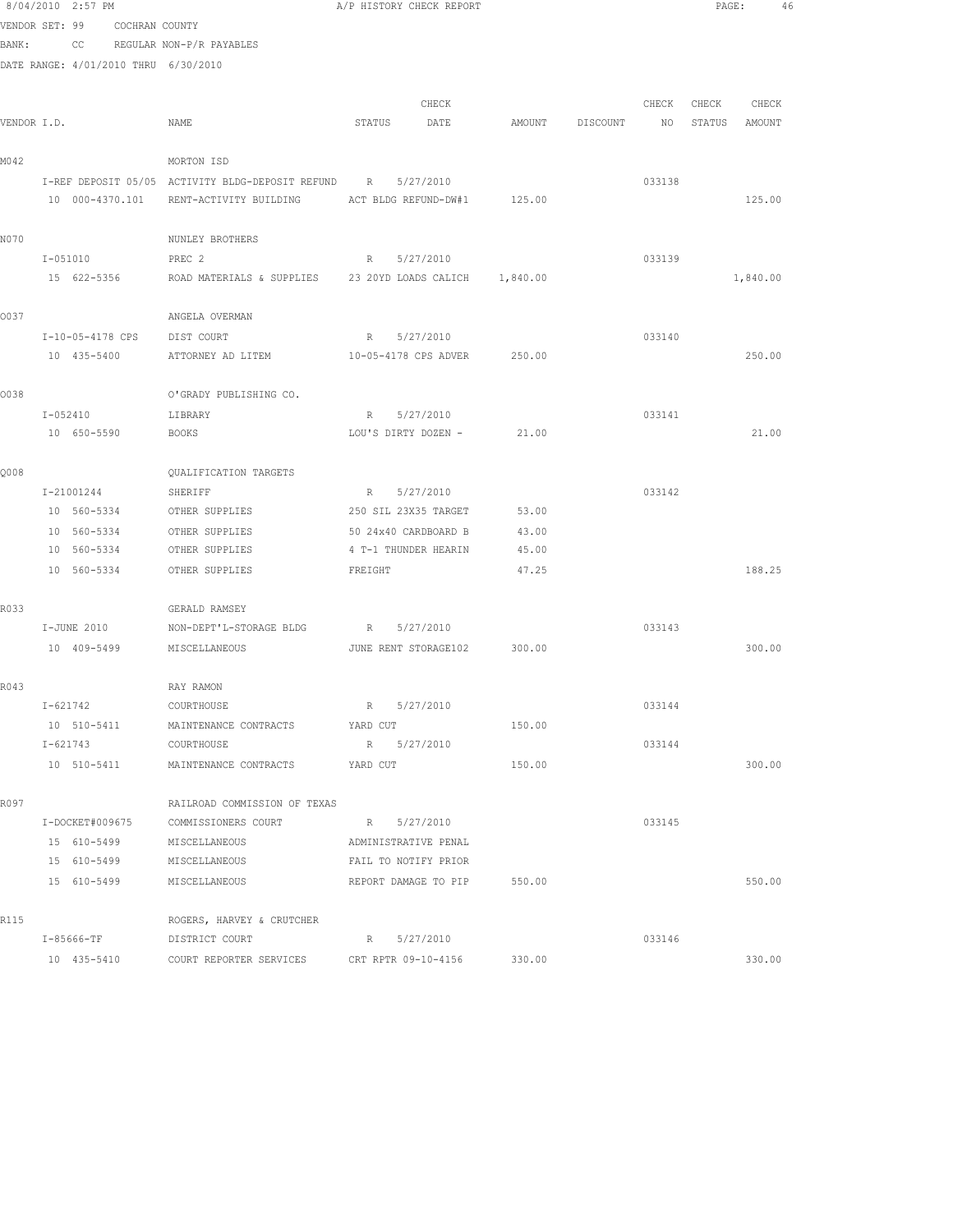|             |              | 8/04/2010 2:57 PM          |                               |                                                 |                               | A/P HISTORY CHECK REPORT   |                |          |                 |               | PAGE:<br>47 |  |
|-------------|--------------|----------------------------|-------------------------------|-------------------------------------------------|-------------------------------|----------------------------|----------------|----------|-----------------|---------------|-------------|--|
|             |              |                            | VENDOR SET: 99 COCHRAN COUNTY |                                                 |                               |                            |                |          |                 |               |             |  |
| BANK:       |              |                            |                               | CC REGULAR NON-P/R PAYABLES                     |                               |                            |                |          |                 |               |             |  |
|             |              |                            |                               | DATE RANGE: 4/01/2010 THRU 6/30/2010            |                               |                            |                |          |                 |               |             |  |
|             |              |                            |                               |                                                 |                               |                            |                |          |                 |               |             |  |
|             |              |                            |                               |                                                 |                               | CHECK                      |                |          | CHECK           | CHECK         | CHECK       |  |
| VENDOR I.D. |              |                            |                               | NAME                                            |                               | STATUS DATE                | AMOUNT         | DISCOUNT | NO <sub>N</sub> | STATUS AMOUNT |             |  |
|             |              |                            |                               |                                                 |                               |                            |                |          |                 |               |             |  |
| S063        |              |                            |                               | ANGEL RAMIREZ, dba                              |                               |                            |                |          |                 |               |             |  |
|             | I-8726       |                            |                               | PRISON #2                                       |                               | R 5/27/2010                |                |          | 033147          |               |             |  |
|             |              |                            | 15 622-5454 TIRES             |                                                 |                               | 1 DISMOUNT/MOUNT - L 35.00 |                |          |                 |               |             |  |
|             |              |                            |                               | 15 622-5451 REPAIRS                             |                               | 1 NEW TUBE - LOWBOY        | 39.00          |          |                 |               | 74.00       |  |
| S071        |              |                            |                               | SCRIPT OFFICE PRODUCTS, INC.                    |                               |                            |                |          |                 |               |             |  |
|             |              | I-32293                    |                               | JUVENILE PROBATION                              |                               | R 5/27/2010                |                |          | 033148          |               |             |  |
|             |              | 10 571-5310                |                               | OFFICE SUPPLIES                                 |                               | 2BX 20034692 CLASS'N       | 78.20          |          |                 |               |             |  |
|             | I-32438      |                            |                               | COMM COURT / JUDGE                              |                               | R 5/27/2010                |                |          | 033148          |               |             |  |
|             |              | 15 610-5310                |                               | OFFICE SUPPLIES                                 |                               | 2 BX 70398 BINDER CL       | 3.90           |          |                 |               |             |  |
|             | $I - 32443$  |                            |                               | AUDITOR                                         |                               | R 5/27/2010                |                |          | 033148          |               |             |  |
|             |              | 10 495-5310                |                               | OFFICE SUPPLIES                                 | RED STAMP PAD                 |                            | 3.12           |          |                 |               |             |  |
|             |              | $I - 32508$                |                               | TREASURER                                       |                               | R 5/27/2010                |                |          | 033148          |               |             |  |
|             |              |                            |                               | 10 497-5310 OFFICE SUPPLIES                     |                               | 703834 ZEB46881 PENS       | 11.89          |          |                 |               |             |  |
|             |              |                            |                               | 10 497-5310 OFFICE SUPPLIES                     |                               | 1 4GB USB DRIVE            | 17.95          |          |                 |               | 115.06      |  |
|             |              |                            |                               |                                                 |                               |                            |                |          |                 |               |             |  |
| S212        |              |                            |                               | WALLACE STALCUP                                 |                               |                            |                |          |                 |               |             |  |
|             |              | I-040810                   |                               | DIST COURT/SHERIFF/JAIL                         |                               | R 5/27/2010                |                |          | 033149          |               |             |  |
|             |              | 10 512-5333                |                               | FOOD-PRISONERS                                  | GARLIC POWDER                 |                            | 1.00           |          |                 |               |             |  |
|             |              | 10 435-5499                |                               | MISCELLANEOUS                                   |                               | 5 LARGE PIZZAS FOR J       | 60.00          |          |                 |               |             |  |
|             |              | 10 560-5427                |                               | CONTINUING EDUCATION                            |                               | MEALS TRANSPORTING         | 46.09          |          |                 |               |             |  |
|             |              | 10 512-5392                |                               | MISCELLANEOUS SUPPLIES                          | BATTERIES                     |                            | 2.00           |          |                 |               |             |  |
|             | I-051710     |                            |                               | SHERIFF                                         |                               | R 5/27/2010                |                |          | 033149          |               |             |  |
|             |              |                            |                               | 10 560-5205 UNIFORMS                            |                               | 3 PR UNIFORM JEANS-L       | 89.07          |          |                 |               |             |  |
|             |              |                            |                               | 10 560-5427 CONTINUING EDUCATION MEALS - SCHOOL |                               |                            | 34.67          |          |                 |               | 232.83      |  |
|             |              |                            |                               |                                                 |                               |                            |                |          |                 |               |             |  |
| S242        |              |                            |                               | SAM'S CLUB                                      |                               |                            |                |          |                 |               |             |  |
|             |              |                            | I-042710 --004857 JAIL        |                                                 |                               | R 5/27/2010                |                |          | 033150          |               |             |  |
|             |              | 10 512-5392                |                               | MISCELLANEOUS SUPPLIES                          | 8 OZ FOAM CUPS                |                            | 13.88          |          |                 |               |             |  |
|             |              | 10 512-5392                |                               | MISCELLANEOUS SUPPLIES                          | 20 OZ FOAM CUPS               |                            | 17.48<br>27.36 |          |                 |               |             |  |
|             |              | 10 512-5392                |                               | MISCELLANEOUS SUPPLIES                          | 3 PINE SOL                    |                            | 11.94          |          |                 |               |             |  |
|             |              | 10 512-5333<br>10 512-5333 |                               | FOOD-PRISONERS<br>FOOD-PRISONERS                | 3 APPLE<br>3 OJ               |                            | 23.94          |          |                 |               |             |  |
|             |              | 10 512-5392                |                               | MISCELLANEOUS SUPPLIES                          |                               |                            |                |          |                 |               |             |  |
|             |              | 10 512-5392                |                               | MISCELLANEOUS SUPPLIES                          | BOUNTY TOWELS<br>3 SIMPLE FIT |                            | 18.48<br>28.44 |          |                 |               |             |  |
|             |              | 10 512-5333                |                               | FOOD-PRISONERS                                  | VARIETY PACK                  |                            | 11.22          |          |                 |               |             |  |
|             |              | 10 512-5392                |                               | MISCELLANEOUS SUPPLIES                          | DISINFECTANT                  |                            | 24.56          |          |                 |               |             |  |
|             | $I - 050710$ |                            |                               | JAIL                                            |                               | R 5/27/2010                |                |          | 033150          |               |             |  |
|             |              | 10 512-5392                |                               | MISCELLANEOUS SUPPLIES                          | 2 NORTHERN                    |                            | 33.76          |          |                 |               |             |  |
|             |              | 10 512-5392                |                               | MISCELLANEOUS SUPPLIES                          | 4 DISINFECTANT                |                            | 24.56          |          |                 |               |             |  |
|             |              | 10 512-5333                |                               | FOOD-PRISONERS                                  | SYRUP                         |                            | 6.62           |          |                 |               |             |  |
|             |              | 10 512-5392                |                               | MISCELLANEOUS SUPPLIES                          | CLOROX ULTRA                  |                            | 8.12           |          |                 |               | 250.36      |  |
|             |              |                            |                               |                                                 |                               |                            |                |          |                 |               |             |  |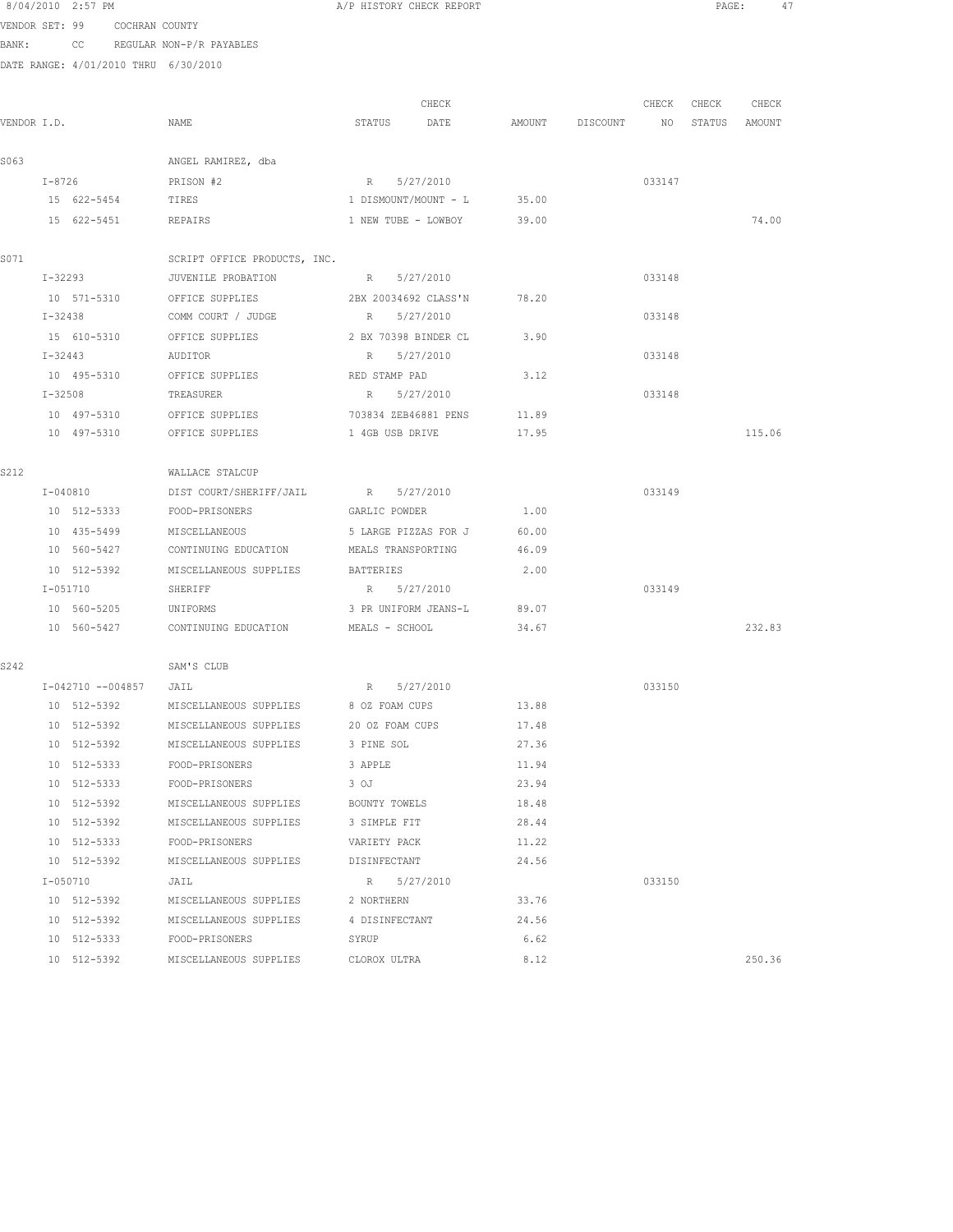| 8/04/2010 2:57 PM |                                      |  | A/P HISTORY CHECK REPORT                              |                      |                             |        |                 |        |        | PAGE:<br>48 |  |
|-------------------|--------------------------------------|--|-------------------------------------------------------|----------------------|-----------------------------|--------|-----------------|--------|--------|-------------|--|
|                   | VENDOR SET: 99 COCHRAN COUNTY        |  |                                                       |                      |                             |        |                 |        |        |             |  |
|                   | BANK: CC                             |  | REGULAR NON-P/R PAYABLES                              |                      |                             |        |                 |        |        |             |  |
|                   | DATE RANGE: 4/01/2010 THRU 6/30/2010 |  |                                                       |                      |                             |        |                 |        |        |             |  |
|                   |                                      |  |                                                       |                      | CHECK                       |        |                 | CHECK  | CHECK  | CHECK       |  |
| VENDOR I.D.       |                                      |  | NAME                                                  | STATUS               | DATE                        |        | AMOUNT DISCOUNT | NO     | STATUS | AMOUNT      |  |
|                   |                                      |  |                                                       |                      |                             |        |                 |        |        |             |  |
| S279              |                                      |  | DONNIE SIMPSON                                        |                      |                             |        |                 |        |        |             |  |
|                   | I-RISK MGMT 2010                     |  | COMM COURT                                            | R 5/27/2010          |                             |        |                 | 033151 |        |             |  |
|                   | 15 610-5427                          |  | COMM-CONTINUING EDUCATION 114 MI LBB-RISK MGMT        |                      |                             | 57.00  |                 |        |        | 57.00       |  |
| S310              |                                      |  | NATALIE SILHAN-TUCKER                                 |                      |                             |        |                 |        |        |             |  |
|                   | I-OFFICEMAX 5/12                     |  | EXTENSION SERVICE                                     | R 5/27/2010          |                             |        |                 | 033152 |        |             |  |
|                   | 10 665-5310                          |  | OFFICE SUPPLIES                                       | HP TONER Q6407A COLO |                             | 150.99 |                 |        |        |             |  |
|                   | 10 665-5310                          |  | OFFICE SUPPLIES                                       | 10RM CS COPY PAPER   |                             | 38.99  |                 |        |        | 189.98      |  |
| S315              |                                      |  | D.J. SOJAK                                            |                      |                             |        |                 |        |        |             |  |
| I-JUVENILE #603   |                                      |  | COUNTY COURT                                          | R 5/27/2010          |                             |        |                 | 033153 |        |             |  |
|                   | 10 426-5400                          |  | ATTORNEY AD LITEM <b>JUVENILE #803 CASE #</b> 300.00  |                      |                             |        |                 |        |        | 300.00      |  |
| S331              |                                      |  | STANDARD COFFEE SERVICE                               |                      |                             |        |                 |        |        |             |  |
|                   | I-8311-60549                         |  | NON-DEPARTMENTAL                                      | R 5/27/2010          |                             |        |                 | 033154 |        |             |  |
| 10 409-5300       |                                      |  | COUNTY-WIDE SUPPLIES                                  | 1 H/C NESTLE         |                             | 13.44  |                 |        |        |             |  |
|                   | 10 409-5300                          |  | COUNTY-WIDE SUPPLIES                                  | 3 AAA EXC 40/.9 COFF |                             | 88.50  |                 |        |        | 101.94      |  |
| S338              |                                      |  | THE SAFETY BOOT                                       |                      |                             |        |                 |        |        |             |  |
|                   | $I-928$                              |  | SHERIFF                                               | R 5/27/2010          |                             |        |                 | 033155 |        |             |  |
|                   | 10 560-5205                          |  | UNIFORMS                                              | 8 MONOGRAMMING--JACK |                             | 30.00  |                 |        |        |             |  |
|                   | $I-945$                              |  | SHERIFF                                               | R 5/27/2010          |                             |        |                 | 033155 |        |             |  |
|                   | 10 560-5205                          |  | UNIFORMS                                              |                      | 3 SILVERTAN UNIF SHI 126.00 |        |                 |        |        | 156.00      |  |
| S350              |                                      |  | SUE SMITH MS, RD, LD                                  |                      |                             |        |                 |        |        |             |  |
|                   | $I - 51010$                          |  | JAIL                                                  | R 5/27/2010          |                             |        |                 | 033156 |        |             |  |
|                   |                                      |  | 10 512-5499 MISCELLANEOUS                             |                      | 1 HR NUTRITIONAL CON 55.00  |        |                 |        |        | 55.00       |  |
| T037              |                                      |  | TOMMY'S MACHINE WORKS INC                             |                      |                             |        |                 |        |        |             |  |
|                   | I-36576                              |  | PREC 2                                                | R 5/27/2010          |                             |        |                 | 033157 |        |             |  |
|                   | 15 622-5451                          |  | REPAIRS                                               |                      | STRAIGHTEN BELLY DUM 45.00  |        |                 |        |        | 45.00       |  |
| T058              |                                      |  | RITA TYSON, CO & DIST CLERK                           |                      |                             |        |                 |        |        |             |  |
|                   | I-LBB RISK MGMT WKSH CLERK           |  |                                                       | R 5/27/2010          |                             |        |                 | 033158 |        |             |  |
|                   | 10 403-5427                          |  | CONTINUING EDUCATION TAX RISK MGMNT WORKS             |                      |                             |        |                 |        |        |             |  |
|                   |                                      |  | 10 403-5427 CONTINUING EDUCATION 130 MILES @ \$0.50   |                      |                             | 65.00  |                 |        |        |             |  |
|                   |                                      |  | I-REPL CK#32956 DISTRICT COURT-REPLCMT CK B 5/27/2010 |                      |                             |        |                 | 033158 |        |             |  |
|                   |                                      |  | 10 435-5499 MISCELLANEOUS                             |                      | REPLCMT CK#32956 -CO        | 50.00  |                 |        |        | 115.00      |  |
| T068              |                                      |  | TEXAS COMPTROLLER OF PUBLIC AC                        |                      |                             |        |                 |        |        |             |  |
| I-2010 DUES       |                                      |  | COMMISSIONERS COURT                                   | R 5/27/2010          |                             |        |                 | 033159 |        |             |  |
| 15 610-5481       |                                      |  | DUES AND REGISTRATION                                 | CO-OP MEMSHIP PARTIC |                             | 100.00 |                 |        |        | 100.00      |  |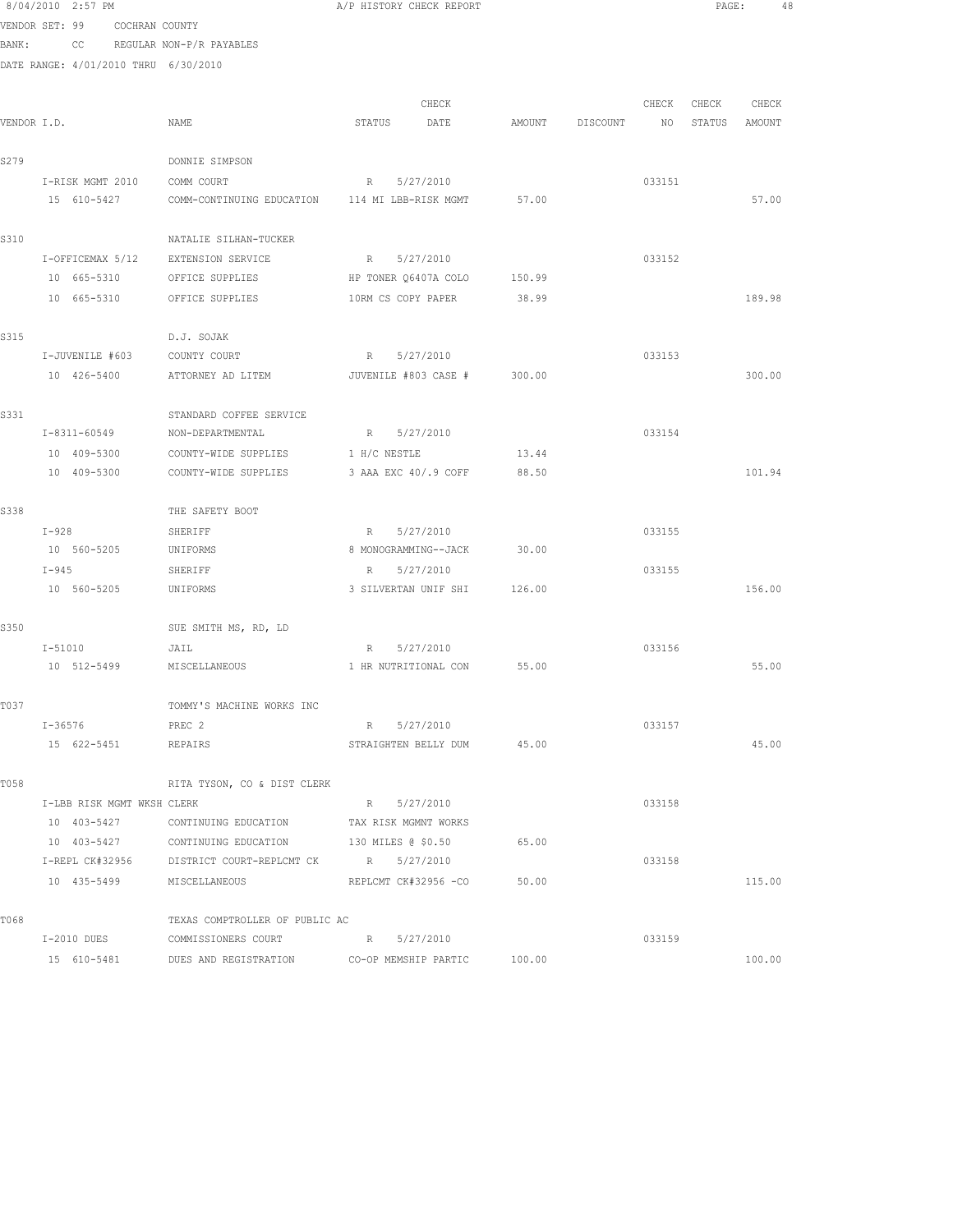|             | 8/04/2010 2:57 PM                      |                                                                   | A/P HISTORY CHECK REPORT      |        |          |        | PAGE:            | 49       |  |
|-------------|----------------------------------------|-------------------------------------------------------------------|-------------------------------|--------|----------|--------|------------------|----------|--|
|             | VENDOR SET: 99 COCHRAN COUNTY          |                                                                   |                               |        |          |        |                  |          |  |
| BANK:       |                                        | CC REGULAR NON-P/R PAYABLES                                       |                               |        |          |        |                  |          |  |
|             | DATE RANGE: 4/01/2010 THRU 6/30/2010   |                                                                   |                               |        |          |        |                  |          |  |
|             |                                        |                                                                   |                               |        |          |        |                  |          |  |
|             |                                        |                                                                   | CHECK                         |        |          |        | CHECK CHECK      | CHECK    |  |
| VENDOR I.D. |                                        | NAME                                                              | STATUS DATE                   | AMOUNT | DISCOUNT |        | NO STATUS AMOUNT |          |  |
|             |                                        |                                                                   |                               |        |          |        |                  |          |  |
| T082        | I-FILE# B065100001 NON-DEPT'L - CLAIMS | TAC PROPERTY & CASUALTY                                           | R 5/27/2010                   |        |          | 033160 |                  |          |  |
|             | 10 409-5498                            | CLAIMS AND JUDGEMENTS                                             | DEDUCTIBLE-CURTIS AL 1,000.00 |        |          |        |                  | 1,000.00 |  |
|             |                                        |                                                                   |                               |        |          |        |                  |          |  |
| T083        |                                        | TYLER TECHNOLOGIES                                                |                               |        |          |        |                  |          |  |
|             | I-166009                               | NON-DEPARTMENTAL                                                  | R 5/27/2010                   |        |          | 033161 |                  |          |  |
|             | 10 409-5411                            | MAINTENANCE CONTRACTS                                             | NETWORK SUPPORT FEES          | 200.00 |          |        |                  | 200.00   |  |
|             |                                        |                                                                   |                               |        |          |        |                  |          |  |
| T130        |                                        | TEXAS DEPT OF LICENSING                                           |                               |        |          |        |                  |          |  |
|             | I-ELEVATOR 10                          | COURTHOUSE                                                        | R 5/27/2010                   |        |          | 033162 |                  |          |  |
|             | 10 510-5451                            | REPAIR                                                            | ELEV INSP/LICENSE FE 20.00    |        |          |        |                  | 20.00    |  |
|             |                                        |                                                                   |                               |        |          |        |                  |          |  |
| T148        |                                        | TASCOSA OFFICE MACHINES INC                                       |                               |        |          |        |                  |          |  |
|             | $I-9A4502$                             | SHERIFF                                                           | 5/27/2010<br>$R_{\rm max}$    |        |          | 033163 |                  |          |  |
|             | 10 560-5411                            | MAINTENANCE CONTRACTS COPIER MAINT 4/1/10- 69.00                  |                               |        |          |        |                  | 69.00    |  |
| T231        |                                        | TEXAS PLAINS TRAIL                                                |                               |        |          |        |                  |          |  |
|             | I-2010 DUES                            | HISTORICAL COMM/MUSEUM                                            | R 5/27/2010                   |        |          | 033164 |                  |          |  |
|             | 31 652-5481                            | DUES AND REGISTRATION                                             | TEXAS PLAINS TRAILS           |        |          |        |                  |          |  |
|             | 31 652-5481                            | DUES AND REGISTRATION                                             | DUES 6/1/10-6/1-11            | 500.00 |          |        |                  | 500.00   |  |
|             |                                        |                                                                   |                               |        |          |        |                  |          |  |
| W007        |                                        | THOMSON WEST                                                      |                               |        |          |        |                  |          |  |
|             | I-820605227                            | COUNTY ATTY - LAW LIBRARY                                         | R 5/27/2010                   |        |          | 033165 |                  |          |  |
|             | 10 475-5590                            | LAW LIBRARY MTRLS/UPDATES                                         | TX VERNONS RULES POC          | 232.50 |          |        |                  |          |  |
|             | 10 475-5590                            | LAW LIBRARY MTRLS/UPDATES                                         | TX VERNONS H&S CODE           | 135.00 |          |        |                  |          |  |
|             | 10 475-5590                            | LAW LIBRARY MTRLS/UPDATES                                         | HEALTH & SAFETY<br>TX         | 135.00 |          |        |                  |          |  |
|             | 10 475-5590                            | LAW LIBRARY MTRLS/UPDATES                                         | TX HEALTH & SAFETY            | 135.00 |          |        |                  |          |  |
|             | 10 475-5590                            | LAW LIBRARY MTRLS/UPDATES                                         | TX HEALTH & SAFETY            | 135.00 |          |        |                  |          |  |
|             | 10 475-5590                            | LAW LIBRARY MTRLS/UPDATES TX HEALTH & SAFETY 135.00               |                               |        |          |        |                  | 907.50   |  |
| W008        |                                        | WEST TEXAS COUNTY JUDGES & COM                                    |                               |        |          |        |                  |          |  |
|             | I-WTCJCA ALLEN 10 COMM CRT             |                                                                   | R 5/27/2010                   |        |          | 033166 |                  |          |  |
|             | 15 610-5427                            | COMM-CONTINUING EDUCATION REGIS ALLEN SAN ANGE                    |                               | 200.00 |          |        |                  |          |  |
|             | I-WTCJCA MULLINAX 10 COMM. COURT       |                                                                   | R 5/27/2010                   |        |          | 033166 |                  |          |  |
|             |                                        | 15 610-5427 COMM-CONTINUING EDUCATION REGIS MULLINAX SAN A        |                               | 200.00 |          |        |                  |          |  |
|             | I-WTCJCA SIMPSON 10 COMM COURT         |                                                                   | R 5/27/2010                   |        |          | 033166 |                  |          |  |
|             |                                        | 15 610-5427 COMM-CONTINUING EDUCATION REG SIMPSON WTCJCA S 200.00 |                               |        |          |        |                  | 600.00   |  |
|             |                                        |                                                                   |                               |        |          |        |                  |          |  |
| W010        |                                        | WEST TEXAS GAS INC                                                |                               |        |          |        |                  |          |  |
|             | I-004036001501 0410 PARK/SHOP          |                                                                   | R 5/27/2010                   |        |          | 033167 |                  |          |  |
|             |                                        | 10 660-5440 UTILITIES & IRRIGATION SHOP 0.0 MCF GAS 4/ 9.50       |                               |        |          |        |                  |          |  |
|             | I-004036002501 0410 PARK/SHOWBARN      |                                                                   | R 5/27/2010                   |        |          | 033167 |                  |          |  |
|             |                                        | 10 660-5440 UTILITIES & IRRIGATION SHOWBARN 1.1MCF GAS 16.55      |                               |        |          |        |                  |          |  |
|             | I-004049022001 0410 PREC 3             |                                                                   | R 5/27/2010                   |        |          | 033167 |                  |          |  |
|             | 15 623-5440                            | UTILITIES                                                         | 47.0 MCF GAS 4/15-5/          | 311.05 |          |        |                  | 337.10   |  |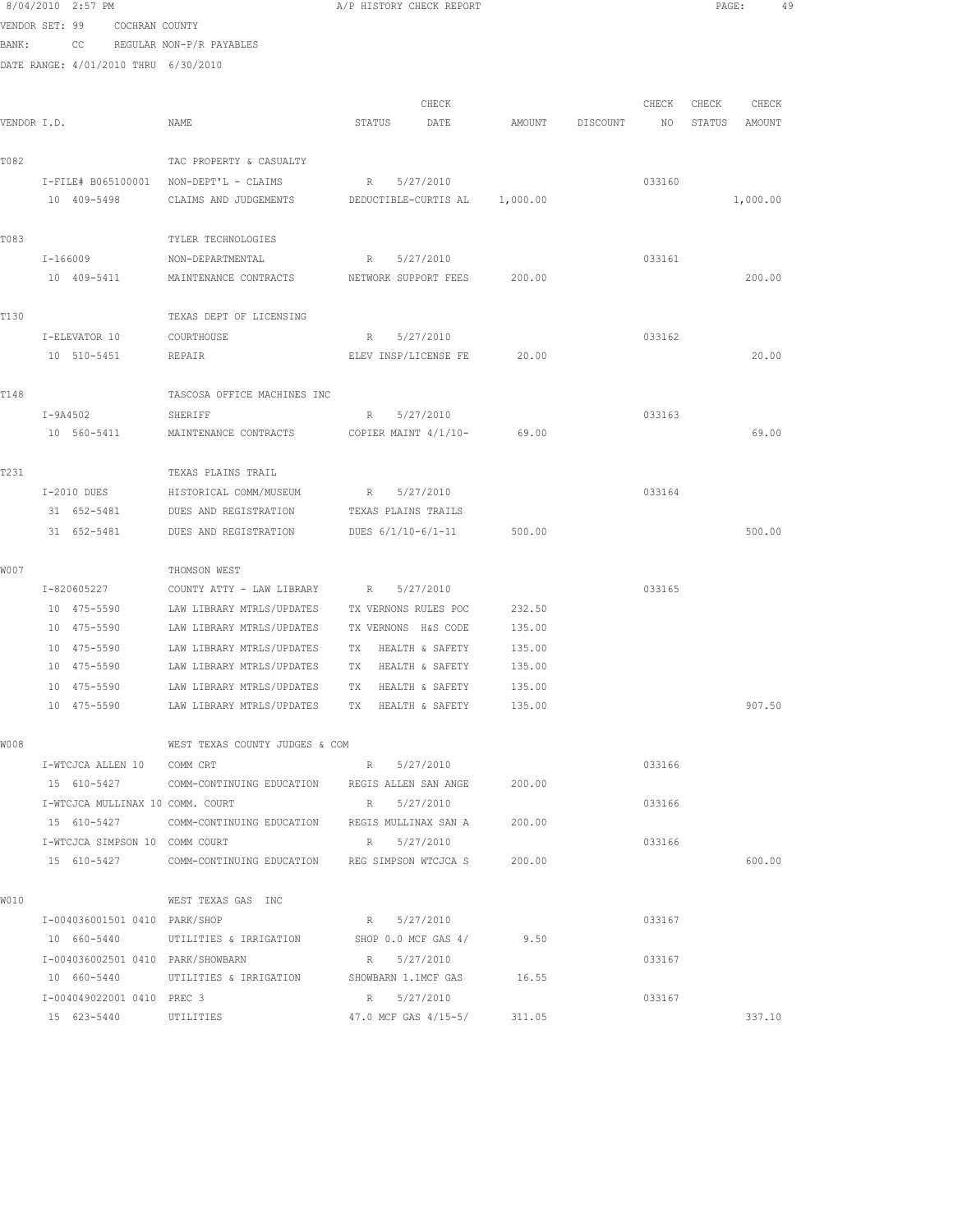|             | 8/04/2010 2:57 PM |                               |                                                       |                  | A/P HISTORY CHECK REPORT |         |                 |        | $\mathtt{PAGE}$ : | 50     |
|-------------|-------------------|-------------------------------|-------------------------------------------------------|------------------|--------------------------|---------|-----------------|--------|-------------------|--------|
|             |                   | VENDOR SET: 99 COCHRAN COUNTY |                                                       |                  |                          |         |                 |        |                   |        |
|             |                   |                               | BANK: CC REGULAR NON-P/R PAYABLES                     |                  |                          |         |                 |        |                   |        |
|             |                   |                               | DATE RANGE: 4/01/2010 THRU 6/30/2010                  |                  |                          |         |                 |        |                   |        |
|             |                   |                               |                                                       |                  |                          |         |                 |        |                   |        |
|             |                   |                               |                                                       |                  | CHECK                    |         |                 | CHECK  | CHECK             | CHECK  |
| VENDOR I.D. |                   |                               | NAME                                                  | STATUS           | DATE                     |         | AMOUNT DISCOUNT | NO     | STATUS            | AMOUNT |
| W052        |                   |                               | DANNY WISELEY                                         |                  |                          |         |                 |        |                   |        |
|             |                   | I-TAC RISK WKSHOP             | COUNTY AUDITOR                                        | R 5/27/2010      |                          |         |                 | 033168 |                   |        |
|             | 10 495-5427       |                               | CONTINUING EDUCATION                                  |                  | 113mi LBB RISK MGMT      | 56.50   |                 |        |                   |        |
|             | I-TREND MICRO     |                               | AUDITOR                                               | R 5/27/2010      |                          |         |                 | 033168 |                   |        |
|             | 10 495-5310       |                               | OFFICE SUPPLIES                                       |                  | RENEWAL TREND ANTIVI     | 35.95   |                 |        |                   | 92.45  |
| W062        |                   |                               | WAL-MART COMMUNITY                                    |                  |                          |         |                 |        |                   |        |
|             | I-050710          |                               | JAIL                                                  | R 5/27/2010      |                          |         |                 | 033169 |                   |        |
|             |                   |                               | 10 512-5392 MISCELLANEOUS SUPPLIES COUGH DROPS        |                  |                          | 2.12    |                 |        |                   |        |
|             | 10 512-5392       |                               | MISCELLANEOUS SUPPLIES                                | WM 30Z CUPS      |                          | 7.04    |                 |        |                   |        |
|             | 10 512-5392       |                               | MISCELLANEOUS SUPPLIES                                | EXCEDRIN CAP     |                          | 7.42    |                 |        |                   |        |
|             | 10 512-5392       |                               | MISCELLANEOUS SUPPLIES                                | COTTON SWABS     |                          | 3.47    |                 |        |                   |        |
|             | 10 512-5392       |                               | MISCELLANEOUS SUPPLIES                                | TYL SNS CPLT     |                          | 4.96    |                 |        |                   |        |
|             | 10 512-5392       |                               | MISCELLANEOUS SUPPLIES                                | FEBREZE          |                          | 44.90   |                 |        |                   |        |
|             | 10 510-5332       |                               | CUSTODIAL SUPPLIES                                    | 1/2 NOTICEABLES  |                          | 13.47   |                 |        |                   |        |
|             | 10 512-5392       |                               | MISCELLANEOUS SUPPLIES                                | 1/2 NOTICEABLES  |                          | 13.47   |                 |        |                   |        |
|             | 10 512-5333       |                               | FOOD-PRISONERS                                        | GV DRINK MIX     |                          | 10.88   |                 |        |                   |        |
|             | 10 512-5392       |                               | MISCELLANEOUS SUPPLIES                                | ALEVE AR 100     |                          | 8.00    |                 |        |                   |        |
|             | 10 512-5392       |                               | MISCELLANEOUS SUPPLIES                                | EQ IBU TABS      |                          | 2.37    |                 |        |                   |        |
|             | 10 512-5392       |                               | MISCELLANEOUS SUPPLIES                                | 2CS OZARKA WATER |                          | 7.96    |                 |        |                   |        |
|             | 10 512-5333       |                               | FOOD-PRISONERS                                        | WES VEG OIL      |                          | 2.58    |                 |        |                   |        |
|             | 10 512-5333       |                               | FOOD-PRISONERS                                        | EGGS             |                          | 1.92    |                 |        |                   |        |
|             | 10 512-5333       |                               | FOOD-PRISONERS                                        |                  | 19 HUNGRY MAN SAND       | 40.66   |                 |        |                   | 171.22 |
| WO 92       |                   |                               | WEST TEXAS GAS INC                                    |                  |                          |         |                 |        |                   |        |
|             |                   |                               | I-15006-03496 0410 SHERIFF                            | R 5/27/2010      |                          |         |                 | 033170 |                   |        |
|             | 10 560-5330       |                               | FUEL AND OIL                                          |                  | 208.72 GAL UNL REGUL     | 546.55  |                 |        |                   |        |
|             | 10 560-5330       |                               | FUEL AND OIL                                          |                  | 23.94 GAL UNL PREMIU     | 69.51   |                 |        |                   | 616.06 |
| WO 97       |                   |                               | W. L. MATHENY dba                                     |                  |                          |         |                 |        |                   |        |
|             | $I - 28054$       |                               | CRTHSE/ACTBLDG/LIBRARY                                | R 5/27/2010      |                          |         |                 | 033171 |                   |        |
|             | 10 510-5332       |                               | CUSTODIAL SUPPLIES                                    | SPRAY BUGS       |                          | 70.00   |                 |        |                   |        |
|             | 10 662-5332       |                               | CUSTODIAL SUPPLIES                                    | SPRAY BUGS       |                          | 45.00   |                 |        |                   |        |
|             |                   | 10 650-5332                   | CUSTODIAL SUPPLIES                                    | SPRAY BUGS       |                          | 35.00   |                 |        |                   | 150.00 |
| W193        |                   |                               | WESTWARD AUTOMOTIVE REPAIR LLC                        |                  |                          |         |                 |        |                   |        |
|             | $I - 1675$        |                               | SHERIFF                                               | R 5/27/2010      |                          |         |                 | 033172 |                   |        |
|             |                   |                               | 10 560-5451 MACHINERY-NON-OFFICE REPAIR 1 NEW STARTER |                  |                          | 187.07  |                 |        |                   |        |
|             | 10 560-5451       |                               | MACHINERY-NON-OFFICE REPAIR REPLACE STARTER MOTO      |                  |                          | 60.00   |                 |        |                   | 247.07 |
| X001        |                   |                               | XCEL ENERGY                                           |                  |                          |         |                 |        |                   |        |
|             | I-238733186       |                               | PREC 2                                                |                  | R 5/27/2010              |         |                 | 033173 |                   |        |
|             | 15 622-5440       |                               | UTILITIES                                             |                  | CREDIT EST BILL 3/15     | 13.97CR |                 |        |                   |        |
|             | 15 622-5440       |                               | UTILITIES                                             |                  | ACTUAL ELEC 3/15--5/     | 24.24   |                 |        |                   |        |
|             |                   |                               |                                                       |                  |                          |         |                 |        |                   |        |

15 622-5440 UTILITIES 1 175W AREA LIGHT 14.96 25.23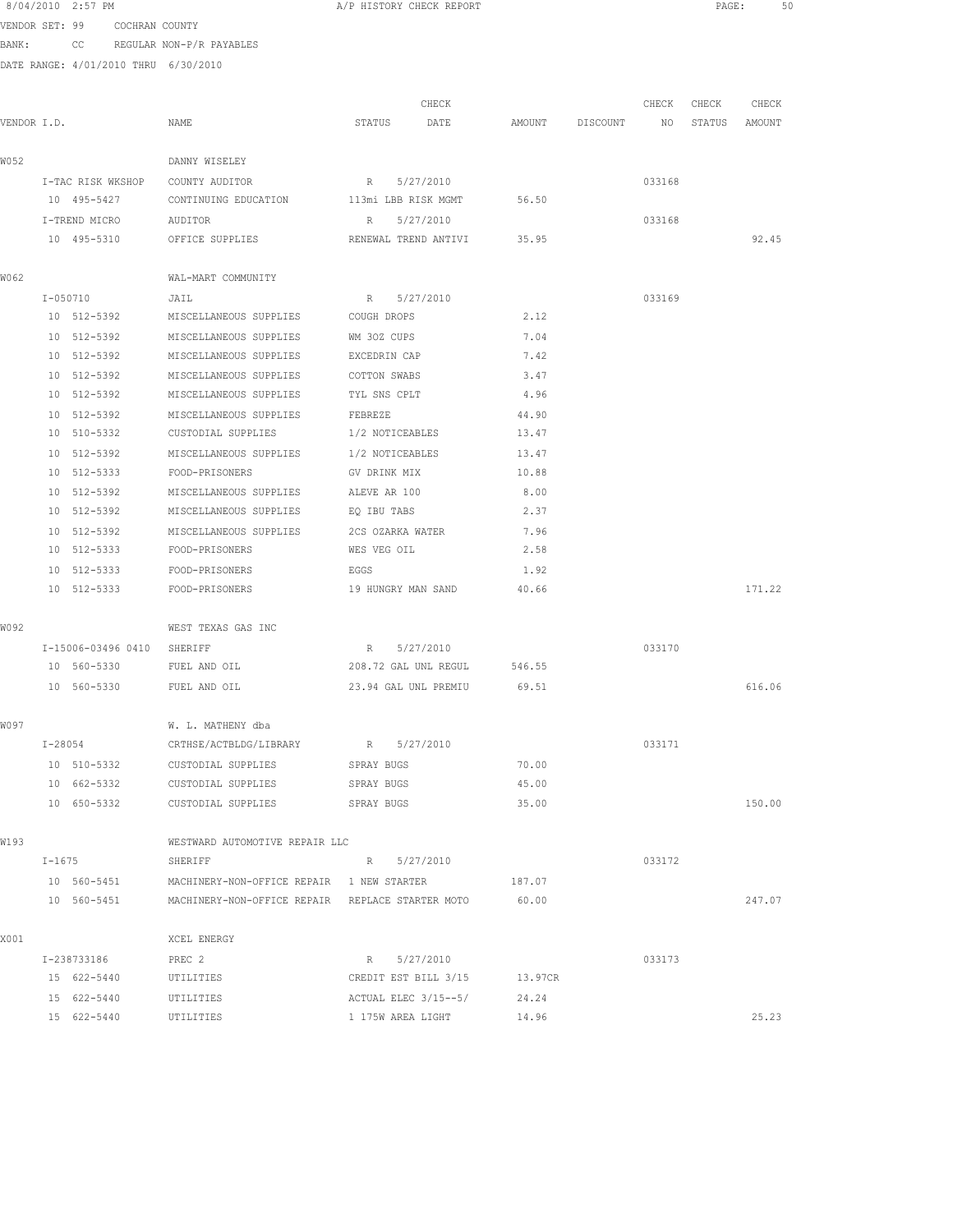VENDOR SET: 99 COCHRAN COUNTY BANK: CC REGULAR NON-P/R PAYABLES

|             |                                     |                                                            |                      | CHECK                       |                    | CHECK  | CHECK         | CHECK    |
|-------------|-------------------------------------|------------------------------------------------------------|----------------------|-----------------------------|--------------------|--------|---------------|----------|
| VENDOR I.D. |                                     | NAME                                                       | STATUS               | DATE                        | AMOUNT DISCOUNT NO |        | STATUS AMOUNT |          |
| Y001        |                                     | YELLOWHOUSE MACHINERY COM                                  |                      |                             |                    |        |               |          |
|             | I-200956                            | PREC 4 770G                                                | R 5/27/2010          |                             |                    | 033174 |               |          |
|             | 15 624-5451 REPAIRS                 |                                                            |                      | 1 T66704 DURA-MAX 122.15    |                    |        |               |          |
|             | 15 624-5451                         | REPAIRS                                                    |                      | 1 RE525523 FILTER EL 105.00 |                    |        |               |          |
|             | 15 624-5451                         | REPAIRS                                                    | 1 RE521420 OIL FILTE |                             | 34.75              |        |               |          |
|             | 15 624-5451                         | REPAIRS                                                    | 2 AT335492 HYDRAULIC |                             | 130.00             |        |               |          |
|             | 15 624-5451                         | REPAIRS                                                    | 1 AT175223 FILTER EL |                             | 67.00              |        |               |          |
|             | 15 624-5451                         | REPAIRS                                                    | 1 AT175224 FILTER EL |                             | 46.25              |        |               |          |
|             | 15 624-5451                         | REPAIRS                                                    | 1 AT367840 OIL FILTE |                             | 76.05              |        |               |          |
|             | 15 624-5451                         | REPAIRS                                                    | 1 AT191102 AIR FILTE |                             | 15.50              |        |               |          |
|             | 15 624-5451                         | REPAIRS                                                    | 1 PMFF5079 FUEL FILT |                             | 18.12              |        |               |          |
|             | 15 624-5451 REPAIRS                 |                                                            | 1 AT307501 AIR FILTE |                             | 18.60              |        |               | 633.42   |
| Y009        |                                     | DONNELL YANDELL                                            |                      |                             |                    |        |               |          |
|             | I-05-07-1244 HERNAND DISTRICT COURT |                                                            | R 5/27/2010          |                             |                    | 033175 |               |          |
|             | 10 435-5400                         | ATTORNEY AD LITEM 08-01-1353 PCS & 05-                     |                      |                             |                    |        |               |          |
|             |                                     | 10 435-5400 ATTORNEY AD LITEM PCS W/INTENT A HERNA 350.00  |                      |                             |                    |        |               | 350.00   |
| 2021        |                                     | ZOLL MEDICAL CORPORATION                                   |                      |                             |                    |        |               |          |
|             | I-1692512                           | PUBLIC SAFETY*OTHER                                        | R 5/27/2010          |                             |                    | 033176 |               |          |
|             | 10 580-5499                         | MISCELLANEOUS                                              | 1CS 12 PR STATPADS I |                             | 499.00             |        |               |          |
|             | 10 580-5499                         | MISCELLANEOUS                                              | FREIGHT ON ELECTRODE |                             | 29.86              |        |               | 528.86   |
| W055        |                                     |                                                            |                      |                             |                    |        |               |          |
|             | I-266-0638 0610 MUSEUM              | WINDSTREAM COMMUNICATIONS SW                               | R 6/01/2010          |                             |                    | 033177 |               |          |
|             |                                     | 10 652-5420 TELECOMMUNICATIONS MAY PHONE                   |                      |                             | 56.65              |        |               |          |
|             | I-266-5051 0610 LIBRARY             |                                                            | R 6/01/2010          |                             |                    | 033177 |               |          |
|             |                                     | 10 650-5420 TELECOMMUNICATIONS MAY PHONE BILL              |                      |                             | 176.08             |        |               |          |
|             | I-266-5161 0610 TREASURER           |                                                            | R 6/01/2010          |                             |                    | 033177 |               |          |
|             |                                     | 10 497-5420 TELECOMMUNICATIONS                             | MAY PHONE BILL       |                             | 52.17              |        |               |          |
|             | I-266-5171 0610 TAX A/C             |                                                            | R 6/01/2010          |                             |                    | 033177 |               |          |
|             | 10 499-5420                         | TELECOMMUNICATIONS                                         | MAY PHONE            |                             | 219.84             |        |               |          |
|             | I-266-5411 0610                     | JUVENILE PROBATION                                         | R 6/01/2010          |                             |                    | 033177 |               |          |
|             | 10 571-5420                         | TELECOMMUNICATIONS                                         | MAY PHONE BILL       |                             | 52.17              |        |               |          |
|             | I-266-5412 0610                     | DISTRICT COURT                                             | R 6/01/2010          |                             |                    | 033177 |               |          |
|             | 10 435-5420                         | TELECOMMUNICATIONS MAY PHONE & INTERNET 122.16             |                      |                             |                    |        |               |          |
|             |                                     | I-266-5508 0610 COUNTY JUDGE/COMM CRT R 6/01/2010          |                      |                             |                    | 033177 |               |          |
|             |                                     | 15 610-5420 TELECOMMUNICATIONS JUNE 2 LINES 114.75         |                      |                             |                    |        |               |          |
|             |                                     | I-266-5822 0610 COUNTY AUDITOR & NON-DEPTL R 6/01/2010     |                      |                             |                    | 033177 |               |          |
|             |                                     | 10 495-5420 TELECOMMUNICATIONS MAY PHONE AUDITOR & 104.33  |                      |                             |                    |        |               |          |
|             |                                     | 10 409-5420 TELECOMMUNICATIONS MAY COURTHOUSE INTER 154.99 |                      |                             |                    |        |               |          |
|             | I-266-8888 0610 SHERIFF             |                                                            | R 6/01/2010          |                             |                    | 033177 |               |          |
|             | 10 560-5420                         | TELECOMMUNICATIONS MAY FAX LINE & CRIME 57.55              |                      |                             |                    |        |               |          |
|             | I-300-6754 0610 SHERIFF             |                                                            | R 6/01/2010          |                             |                    | 033177 |               |          |
|             | 10 560-5420                         | TELECOMMUNICATIONS                                         | MAY RADIO LINK PHONE |                             | 10.42              |        |               | 1,121.11 |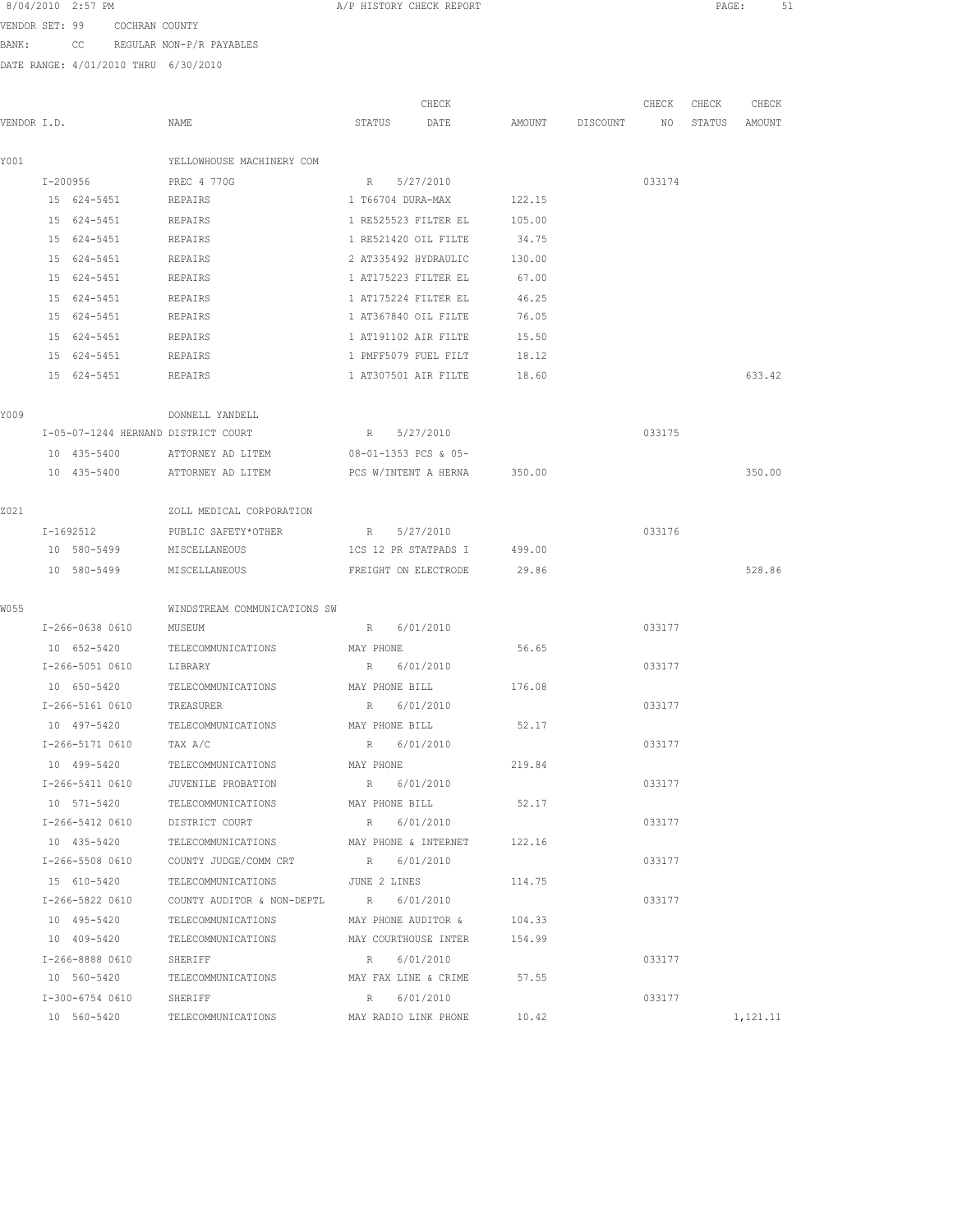|             | 8/04/2010 2:57 PM                    |                                            | A/P HISTORY CHECK REPORT   |        |                 |        |                  | 52<br>PAGE: |  |
|-------------|--------------------------------------|--------------------------------------------|----------------------------|--------|-----------------|--------|------------------|-------------|--|
|             | VENDOR SET: 99 COCHRAN COUNTY        |                                            |                            |        |                 |        |                  |             |  |
|             | BANK: CC REGULAR NON-P/R PAYABLES    |                                            |                            |        |                 |        |                  |             |  |
|             | DATE RANGE: 4/01/2010 THRU 6/30/2010 |                                            |                            |        |                 |        |                  |             |  |
|             |                                      |                                            |                            |        |                 |        |                  |             |  |
| VENDOR I.D. |                                      | NAME                                       | CHECK                      |        |                 | CHECK  | CHECK CHECK      |             |  |
|             |                                      |                                            | STATUS DATE                |        | AMOUNT DISCOUNT |        | NO STATUS AMOUNT |             |  |
| A112        |                                      | ROSA ANAYA                                 |                            |        |                 |        |                  |             |  |
|             | I-PETIT JURY 060710 DISTRICT COURT   |                                            | R 6/11/2010                |        |                 | 033178 |                  |             |  |
|             | 10 435-5492                          | PETIT JURY                                 | JURY DUTY                  | 15.00  |                 |        |                  | 15.00       |  |
| A146        |                                      | ELIDA ALVAREZ                              |                            |        |                 |        |                  |             |  |
|             | I-PETIT JURY 060710 DISTRICT COURT   |                                            | R 6/11/2010                |        |                 | 033179 |                  |             |  |
|             | 10 435-5492                          | PETIT JURY                                 | JURY DUTY                  | 110.00 |                 |        |                  | 110.00      |  |
| A225        |                                      | SKYLER ARTHUR                              |                            |        |                 |        |                  |             |  |
|             | I-PETIT JURY 060710 DISTRICT COURT   |                                            | R 6/11/2010                |        |                 | 033180 |                  |             |  |
|             | 10 435-5492 PETIT JURY               |                                            | JURY DUTY                  | 15.00  |                 |        |                  | 15.00       |  |
| B249        |                                      | WAYNE TRAVIS BUTLER                        |                            |        |                 |        |                  |             |  |
|             | I-PETIT JURY 060710 DISTRICT COURT   |                                            | R 6/11/2010                |        |                 | 033181 |                  |             |  |
|             | 10 435-5492 PETIT JURY               |                                            | JURY DUTY                  | 15.00  |                 |        |                  | 15.00       |  |
| B266        |                                      | SHAUN BARKER                               |                            |        |                 |        |                  |             |  |
|             | I-PETIT JURY 060710 DISTRICT COURT   |                                            | R 6/11/2010                |        |                 | 033182 |                  |             |  |
|             | 10 435-5492                          | PETIT JURY                                 | JURY DUTY                  | 110.00 |                 |        |                  | 110.00      |  |
| B267        |                                      | DEBRA BUSTILLOS                            |                            |        |                 |        |                  |             |  |
|             | I-PETIT JURY 060710 DISTRICT COURT   |                                            | R 6/11/2010                |        |                 | 033183 |                  |             |  |
|             | 10 435-5492                          | PETIT JURY                                 | JURY DUTY                  | 110.00 |                 |        |                  | 110.00      |  |
| C051        |                                      | COCHRAN COUNTY CHILDRENS                   |                            |        |                 |        |                  |             |  |
|             |                                      | I-DONATION 060710 COCHRAN COUNTY CHILDRENS | R 6/11/2010                |        |                 | 033184 |                  |             |  |
|             | 10 435-5492 PETIT JURY               |                                            | COIE TRAGER JURY DON 15.00 |        |                 |        |                  |             |  |
|             | 10 435-5492 PETIT JURY               |                                            | KEVEN BENTLEY JURY D 15.00 |        |                 |        |                  |             |  |
|             | 10 435-5492                          | PETIT JURY                                 | JANNA BACCUS JURY DO       | 15.00  |                 |        |                  |             |  |
|             | 10 435-5492                          | PETIT JURY                                 | LORETTA RICHARDSON J       | 15.00  |                 |        |                  | 60.00       |  |
| D175        |                                      | PATRICIA ANN EWING                         |                            |        |                 |        |                  |             |  |
|             | I-PETIT JURY 060710 DISTRICT COURT   |                                            | R 6/11/2010                |        |                 | 033185 |                  |             |  |
|             | 10 435-5492 PETIT JURY               |                                            | JURY DUTY                  | 15.00  |                 |        |                  | 15.00       |  |
| G147        |                                      | RAYMOND GRANADO                            |                            |        |                 |        |                  |             |  |
|             | I-PETIT JURY 060710 DISTRICT COURT   |                                            | R 6/11/2010                |        |                 | 033186 |                  |             |  |
|             | 10 435-5492 PETIT JURY               |                                            | JURY DUTY                  | 110.00 |                 |        |                  | 110.00      |  |
| G166        |                                      | LEONARD S. GRINSTEINNER                    |                            |        |                 |        |                  |             |  |
|             | I-PETIT JURY 060710 DISTRICT COURT   |                                            | R 6/11/2010                |        |                 | 033187 |                  |             |  |
|             | 10 435-5492 PETIT JURY               |                                            | JURY DUTY                  | 15.00  |                 |        |                  | 15.00       |  |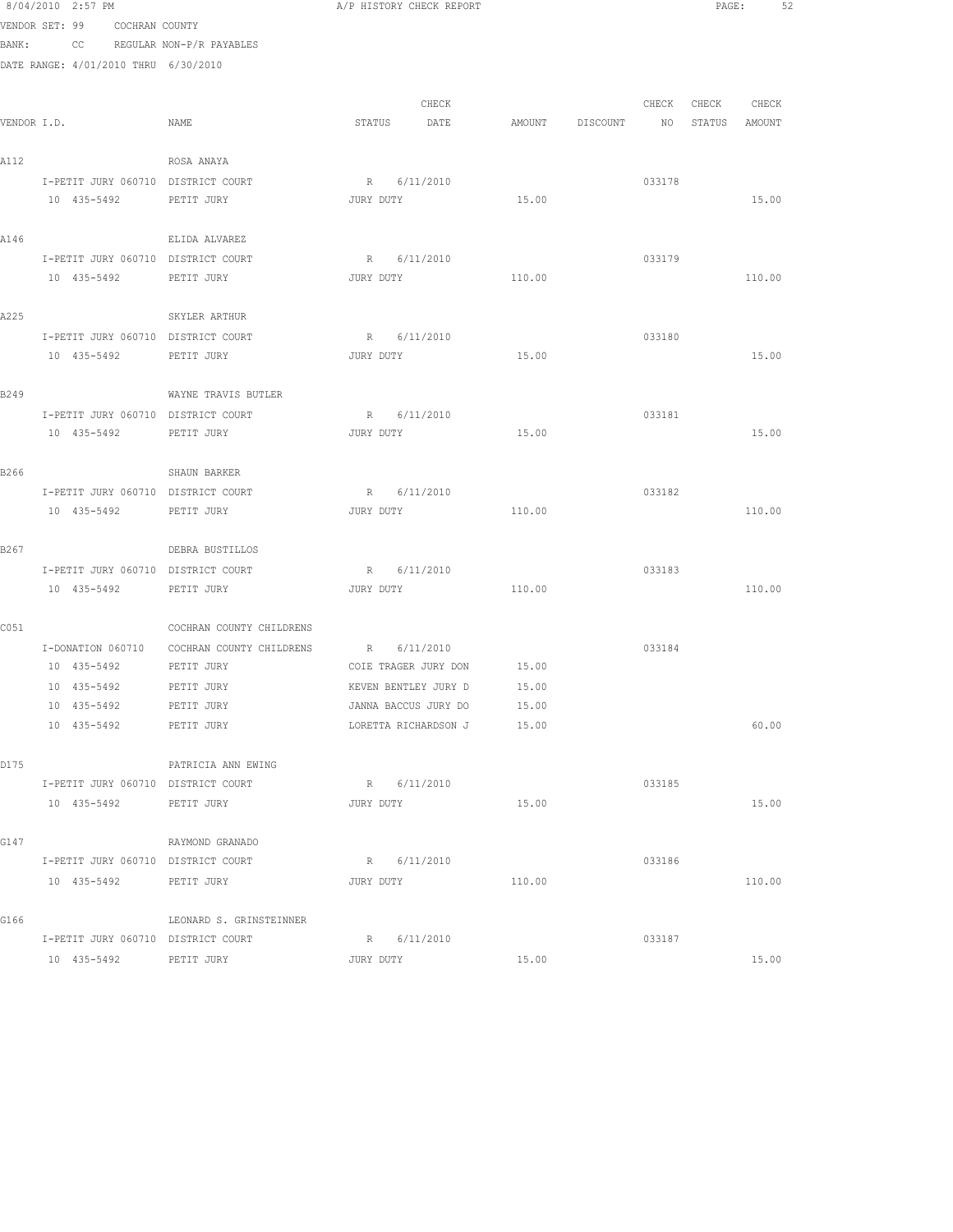8/04/2010 2:57 PM **A/P HISTORY CHECK REPORT PAGE:** 53 VENDOR SET: 99 COCHRAN COUNTY BANK: CC REGULAR NON-P/R PAYABLES DATE RANGE: 4/01/2010 THRU 6/30/2010 CHECK CHECK CHECK CHECK VENDOR I.D. NAME STATUS DATE AMOUNT DISCOUNT NO STATUS AMOUNT G227 SUSAN GANDY I-SUSAN GANDY DISTRICT COURT R 6/11/2010<br>
R 6/11/2010 10 435-5492 PETIT JURY JURY DUTY 110.00 110.00 G228 LORENZO GRACIA JR I-PETIT JURY 060710 DISTRICT COURT R 6/11/2010 033189 10 435-5492 PETIT JURY JURY DUTY 15.00 15.00 H058 MICKEY HOYL I-PETIT JURY 060710 DISTRICT COURT R 6/11/2010 033190 10 435-5492 PETIT JURY JURY DUTY 110.00 110.00 H125 KAY HOUSTON I-PETIT JURY 060710 DISTRICT COURT R 6/11/2010 033191 10 435-5492 PETIT JURY JURY DUTY 15.00 15.00 H294 SYBBLE HARRISON I-PETIT JURY 060710 DISTRICT COURT R 6/11/2010 033192 1-FEITI JURI DISTRICT COURT 1 1-FEITI JURY 15.00<br>10 435-5492 PETIT JURY JURY JURY DUTY 15.00 15.00 15.00 J073 MICHAEL JEFFERS, JR. I-PETIT JURY 060710 DISTRICT COURT R 6/11/2010 10 435-5492 PETIT JURY JURY DUTY 110.00 110.00 J080 LUCAS JOHNSON I-PETIT JURY 060710 DISTRICT COURT R 6/11/2010 033194 10 435-5492 PETIT JURY JURY DUTY 15.00 15.00 K060 TREVA KUEHLER I-PETIT JURY 060710 DISTRICT COURT R 6/11/2010 033195 10 435-5492 PETIT JURY JURY DUTY 15.00 15.00 L195 SUSAN LOFTIN I-PETIT JURY 060710 DISTRICT COURT R 6/11/2010 033196 10 435-5492 PETIT JURY JURY DUTY 15.00 15.00 M262 CLIFFORD MILLS I-PETIT JURY 060710 DISTRICT COURT R 6/11/2010 033197 10 435-5492 PETIT JURY JURY DUTY 15.00 15.00 M<sub>263</sub> M<sub>263</sub> JOSE MARTINEZ I-PETIT JURY 060710 DISTRICT COURT R 6/11/2010 033198

10 435-5492 PETIT JURY JURY DUTY 110.00 110.00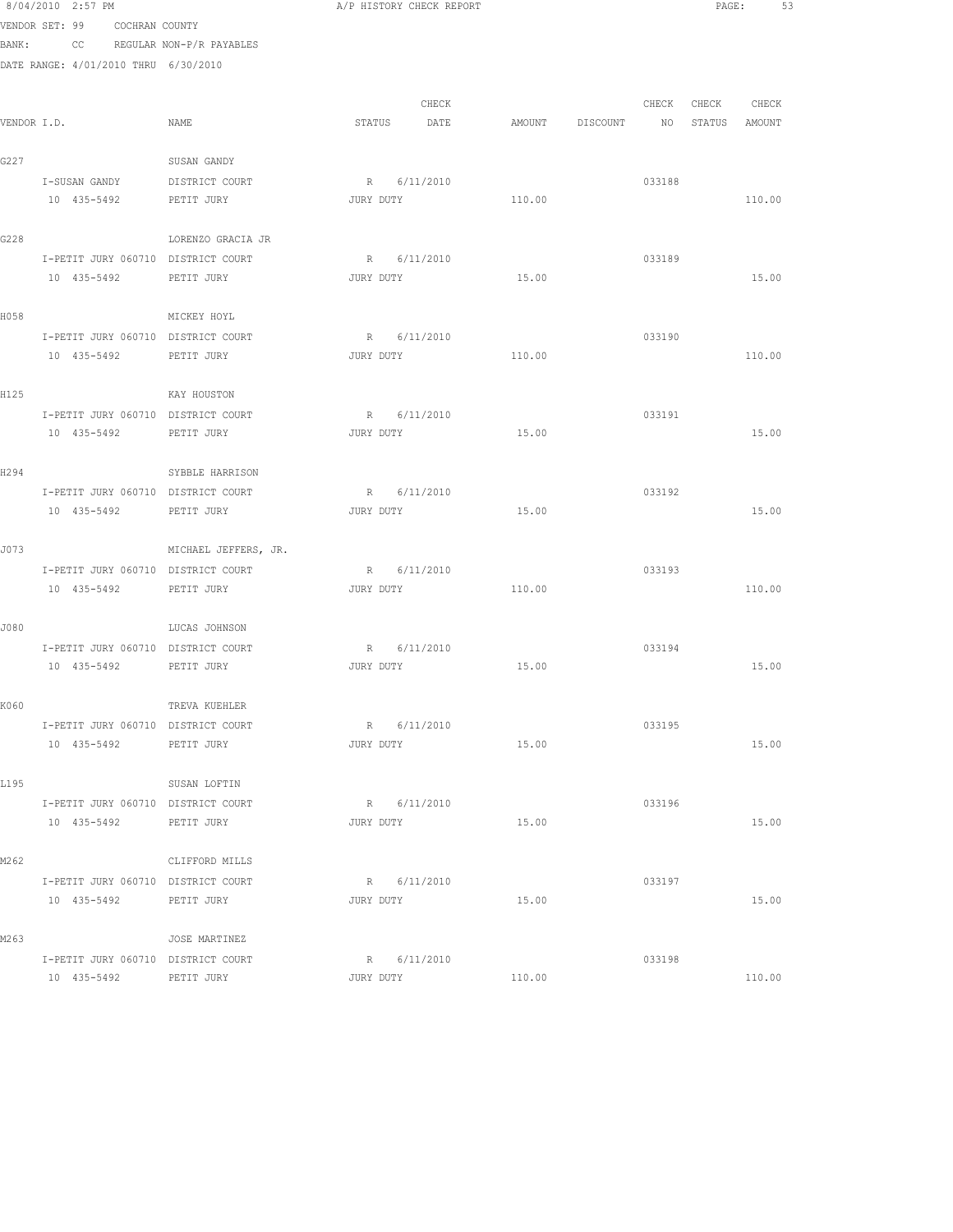|       | 8/04/2010 2:57 PM                                 |                    | A/P HISTORY CHECK REPORT |                                  |        |                   | PAGE:<br>54 |  |
|-------|---------------------------------------------------|--------------------|--------------------------|----------------------------------|--------|-------------------|-------------|--|
|       | VENDOR SET: 99 COCHRAN COUNTY                     |                    |                          |                                  |        |                   |             |  |
|       | BANK: CC REGULAR NON-P/R PAYABLES                 |                    |                          |                                  |        |                   |             |  |
|       | DATE RANGE: 4/01/2010 THRU 6/30/2010              |                    |                          |                                  |        |                   |             |  |
|       |                                                   |                    |                          |                                  |        |                   |             |  |
|       |                                                   |                    | CHECK                    |                                  |        | CHECK CHECK CHECK |             |  |
|       | VENDOR I.D.                                       | NAME               | STATUS DATE              | AMOUNT DISCOUNT NO STATUS AMOUNT |        |                   |             |  |
|       |                                                   |                    |                          |                                  |        |                   |             |  |
| M2 64 |                                                   | VICTORIO MARQUEZ   |                          |                                  |        |                   |             |  |
|       | I-PETIT JURY 060710 DISTRICT COURT<br>10 435-5492 |                    | R 6/11/2010              | 15.00                            | 033199 |                   |             |  |
|       |                                                   | PETIT JURY         | JURY DUTY                |                                  |        |                   | 15.00       |  |
| P223  |                                                   | CAROL PRUITT       |                          |                                  |        |                   |             |  |
|       | I-PETIT JURY 060710 DISTRICT COURT                |                    | R 6/11/2010              |                                  | 033200 |                   |             |  |
|       | 10 435-5492                                       | PETIT JURY         | JURY DUTY                | 15.00                            |        |                   | 15.00       |  |
|       |                                                   |                    |                          |                                  |        |                   |             |  |
| P235  |                                                   | STEVEN PRUITT      |                          |                                  |        |                   |             |  |
|       | I-PETIT JURY 060710 DISTRICT COURT                |                    | R 6/11/2010              |                                  | 033201 |                   |             |  |
|       | 10 435-5492 PETIT JURY                            |                    | JURY DUTY                | 15.00                            |        |                   | 15.00       |  |
|       |                                                   |                    |                          |                                  |        |                   |             |  |
| R110  |                                                   | ELLEN RUIZ         |                          |                                  |        |                   |             |  |
|       | I-PETIT JURY 060710 DISTRICT COURT                |                    | R 6/11/2010              |                                  | 033202 |                   |             |  |
|       | 10 435-5492 PETIT JURY                            |                    | JURY DUTY                | 15.00                            |        |                   | 15.00       |  |
|       |                                                   |                    |                          |                                  |        |                   |             |  |
| R259  |                                                   | EVERARDO RODRIGUEZ |                          |                                  |        |                   |             |  |
|       | I-PETIT JURY 060710 DISTRICT COURT                |                    | R 6/11/2010              |                                  | 033203 |                   |             |  |
|       | 10 435-5492                                       | PETIT JURY         | JURY DUTY                | 15.00                            |        |                   | 15.00       |  |
| S085  |                                                   | IDA SABALA         |                          |                                  |        |                   |             |  |
|       | I-PETIT JURY 060710 DISTRICT COURT                |                    | R 6/11/2010              |                                  | 033204 |                   |             |  |
|       | 10 435-5492 PETIT JURY                            |                    | JURY DUTY                | 110.00                           |        |                   | 110.00      |  |
|       |                                                   |                    |                          |                                  |        |                   |             |  |
| S132  |                                                   | LINDA STOCKMAN     |                          |                                  |        |                   |             |  |
|       | I-PETIT JURY 060710 DISTRICT COURT                |                    | R 6/11/2010              |                                  | 033205 |                   |             |  |
|       | 10 435-5492                                       | PETIT JURY         | 15.00<br>JURY DUTY       |                                  |        |                   | 15.00       |  |
|       |                                                   |                    |                          |                                  |        |                   |             |  |
| S317  |                                                   | TERESA SMITH       |                          |                                  |        |                   |             |  |
|       | I-PETIT JURY 060710 DISTRICT COURT                |                    | R 6/11/2010              |                                  | 033206 |                   |             |  |
|       | 10 435-5492 PETIT JURY                            |                    | JURY DUTY                | 15.00                            |        |                   | 15.00       |  |
|       |                                                   |                    |                          |                                  |        |                   |             |  |
| S376  |                                                   | VICKI SIMPSON      |                          |                                  |        |                   |             |  |
|       | I-PETIT JURY 060710 DISTRICT COURT                |                    | R 6/11/2010              |                                  | 033207 |                   |             |  |
|       | 10 435-5492 PETIT JURY                            |                    | JURY DUTY                | 15.00                            |        |                   | 15.00       |  |
| V012  |                                                   | CYNTHIA VASQUEZ    |                          |                                  |        |                   |             |  |
|       | I-PETIT JURY 060710 DISTRICT COURT                |                    | R 6/11/2010              |                                  | 033208 |                   |             |  |
|       | 10 435-5492                                       | PETIT JURY         | JURY DUTY                | 15.00                            |        |                   | 15.00       |  |
|       |                                                   |                    |                          |                                  |        |                   |             |  |
| W052  |                                                   | DANNY WISELEY      |                          |                                  |        |                   |             |  |
|       | I-PETIT JURY 060710 DISTRICT COURT                |                    | R 6/11/2010              |                                  | 033209 |                   |             |  |
|       | 10 435-5492                                       | PETIT JURY         | JURY DUTY                | 15.00                            |        |                   | 15.00       |  |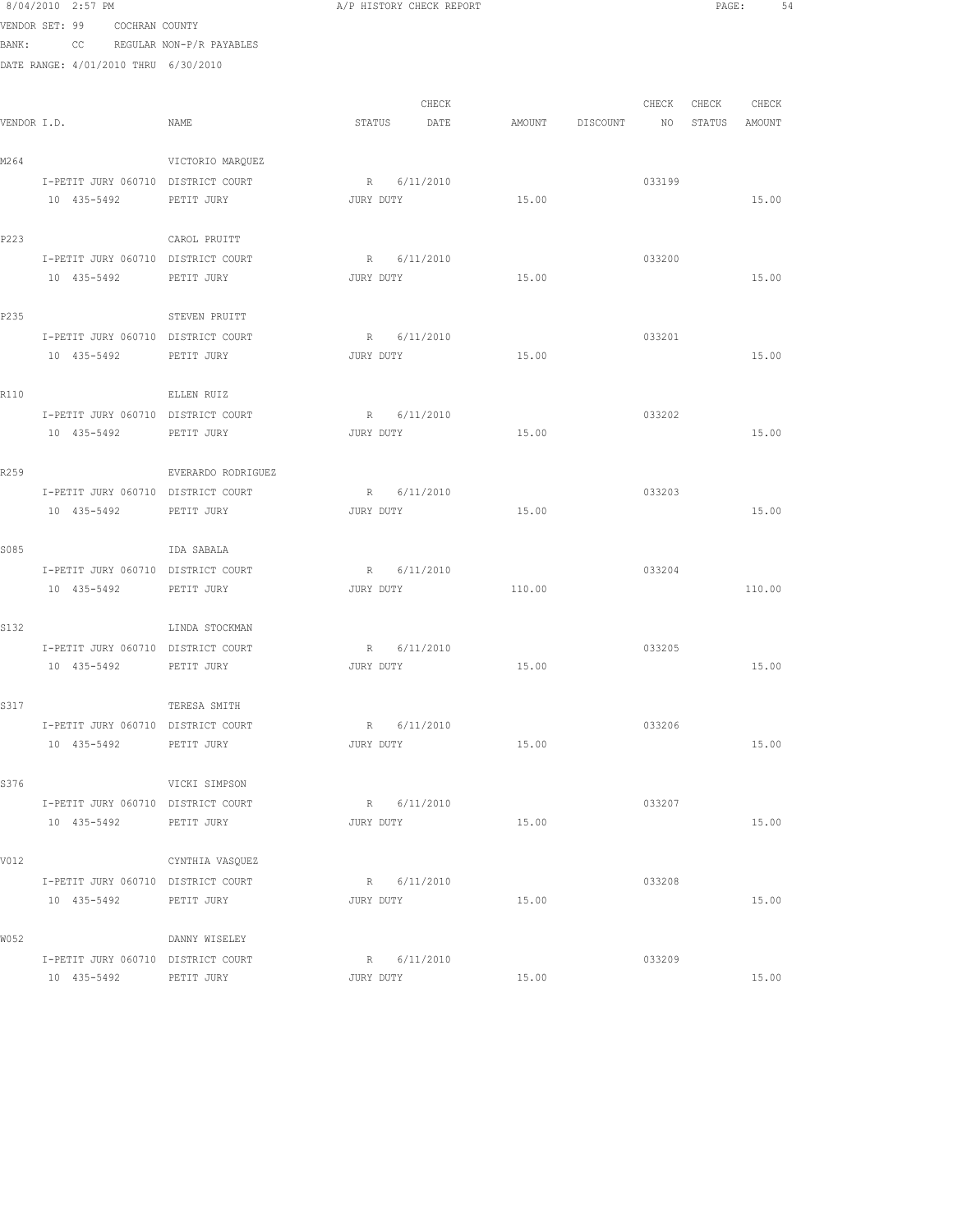VENDOR SET: 99 COCHRAN COUNTY BANK: CC REGULAR NON-P/R PAYABLES DATE RANGE: 4/01/2010 THRU 6/30/2010 CHECK CHECK CHECK CHECK VENDOR I.D. NAME STATUS DATE AMOUNT DISCOUNT NO STATUS AMOUNT W057 SANDRA WALLACE I-PETIT JURY 060710 DISTRICT COURT R 6/11/2010 033210 10 435-5492 PETIT JURY JURY DUTY 110.00 110.00 W144 CRISTY WILLIAMS I-PETIT JURY 060710 DISTRICT COURT R 6/11/2010 033211 10 435-5492 PETIT JURY JURY DUTY 110.00 110.00 Z103 ELSIE M. ZAPATA I-PETIT JURY 060710 DISTRICT COURT R 6/11/2010 033212 10 435-5492 PETIT JURY JURY DUTY 110.00 110.00 A042 J C ADAMS JR C-AMAZON COUNTY ATTORNEY R 6/11/2010 R 6/11/2010 033213 10 475-5590 LAW LIBRARY MTRLS/UPDATES AMAZON.COM CR A98288 27.17CR  $\tt I-LOISLAW 0610 \t\t\t CO ATTORNEY \t\t\t R \t\t\t 6/11/2010 \t\t\t 033213$  10 475-5590 LAW LIBRARY MTRLS/UPDATES API ASPEN LOIS LAW 202.46 10 475-5590 LAW LIBRARY MTRLS/UPDATES AMAZON.COM 27.17 202.46 A109 ALBUS FARM EQUIPMENT I-39583 PRECINCT 1 R 6/11/2010 R 6/11/2010 033214 15 621-5356 ROAD MATERIALS & SUPPLIES TOP PIN, CLIP 5.50 I-39631 PRECINCT 1 R 6/11/2010 033214 15 621-5451 REPAIRS ROAD GRADER REPAIR 107.50 113.00 A165 AFFILIATED COMPUTER SERVICES I-623471 COUNTY CLERK R 6/11/2010 R 6/11/2010 033215 10 403-5416 FILMING & INDEXING 20/20 PERFECT VISION 1,000.00 10 403-5416 FILMING & INDEXING FREIGHT 77.26 10 403-5416 FILMING & INDEXING ARCHIVAL PRINTS 240.30 I-625487 COUNTY CLERK R 6/11/2010 R 6/11/2010 033215 10 403-5310 OFFICE SUPPLIES ARCHIVAL PAPER 75.00 10 403-5310 OFFICE SUPPLIES ALPHA TABS 134.00 10 403-5310 OFFICE SUPPLIES FREIGHT 10.05 1,536.61 A206 DAVID LYNN ALEXANDER I-052710 PRECINCT 2 R 6/11/2010 R 933216 15 622-5356 ROAD MATERIALS & SUPPLIES 13 LOAD CALICHE @10 195.00 15 622-5356 ROAD MATERIALS & SUPPLIES 3 BELLY DUMPS @ 20 Y 90.00 I-CALICHE 06/07/10 PRECINCT 4 R 6/11/2010 033216 15 624-5356 ROAD MATERIALS & SUPPLIES 99 LOADS @20 YDS @1. 2,970.00 30 3,255.00 BOO1 BAILEY CO. ELECTRIC COOP I-213289 PRECINCT 4 R 6/11/2010 033217 15 624-5440 UTILITIES ELECTRIC 39.00 I-213290 PRECINCT 3 R 6/11/2010 033217 15 623-5440 UTILITIES ELECTRIC 38.55 I-213291 NON-DEPT/SHERIFF POSSE R 6/11/2010 033217

8/04/2010 2:57 PM **A/P HISTORY CHECK REPORT PAGE:** 55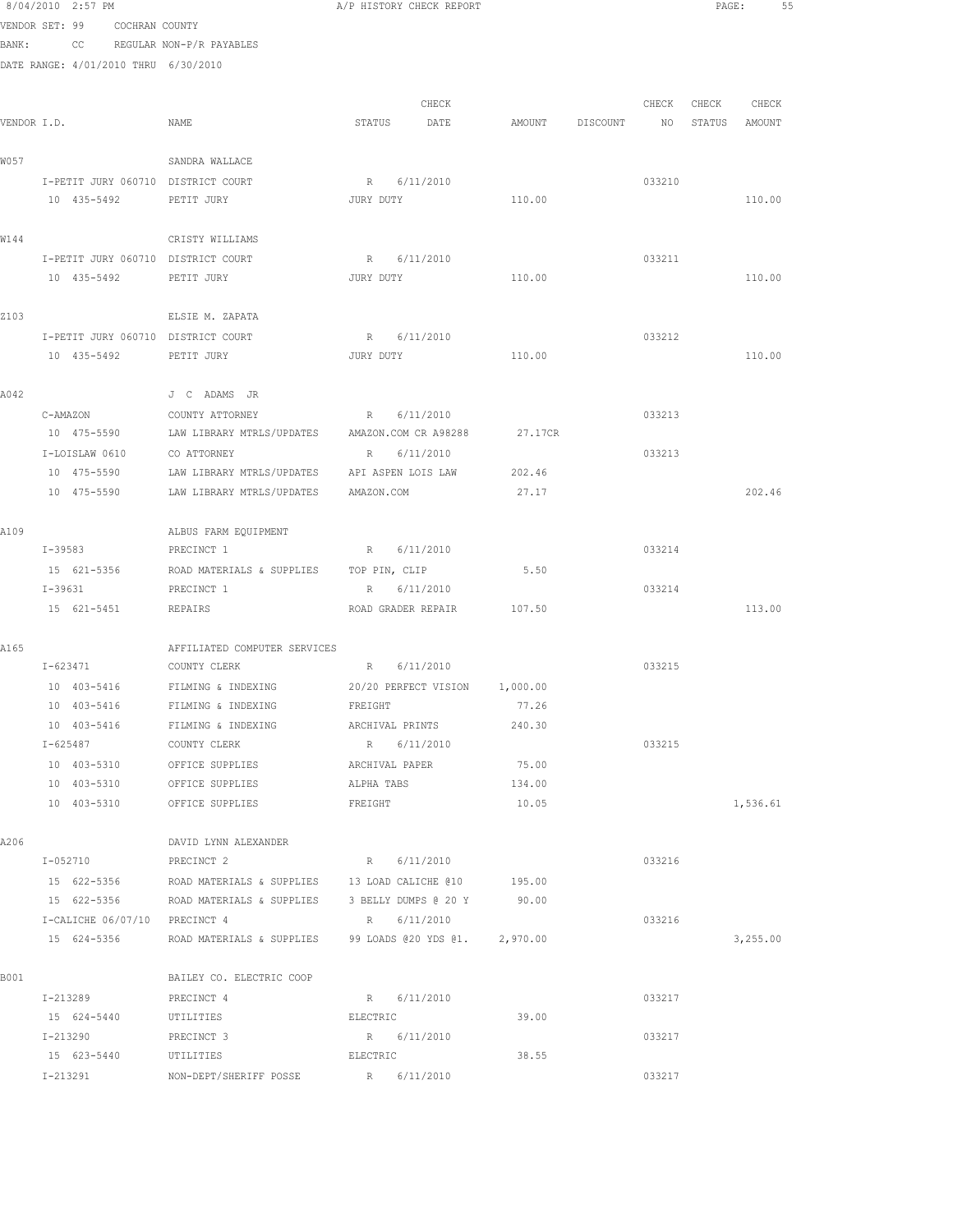|             | 8/04/2010 2:57 PM          |                               |                                                                    | A/P HISTORY CHECK REPORT                     |       |        |                                  |        |                   | PAGE:    | 56 |
|-------------|----------------------------|-------------------------------|--------------------------------------------------------------------|----------------------------------------------|-------|--------|----------------------------------|--------|-------------------|----------|----|
|             |                            | VENDOR SET: 99 COCHRAN COUNTY |                                                                    |                                              |       |        |                                  |        |                   |          |    |
|             |                            |                               | BANK: CC REGULAR NON-P/R PAYABLES                                  |                                              |       |        |                                  |        |                   |          |    |
|             |                            |                               | DATE RANGE: 4/01/2010 THRU 6/30/2010                               |                                              |       |        |                                  |        |                   |          |    |
|             |                            |                               |                                                                    |                                              |       |        |                                  |        |                   |          |    |
|             |                            |                               |                                                                    |                                              | CHECK |        |                                  |        | CHECK CHECK CHECK |          |    |
| VENDOR I.D. |                            |                               | NAME                                                               | STATUS DATE                                  |       |        | AMOUNT DISCOUNT NO STATUS AMOUNT |        |                   |          |    |
| B001        |                            |                               | BAILEY CO. ELECTRIC COCONT                                         |                                              |       |        |                                  |        |                   |          |    |
|             |                            |                               | I-213291 NON-DEPT/SHERIFF POSSE R 6/11/2010                        |                                              |       |        |                                  | 033217 |                   |          |    |
|             |                            |                               | 10 409-5440 UTILITIES                                              | ELECTRIC                                     |       | 35.90  |                                  |        |                   | 113.45   |    |
|             |                            |                               |                                                                    |                                              |       |        |                                  |        |                   |          |    |
| B026        |                            |                               | BLEDSOE WATER SUPPLY CORP                                          |                                              |       |        |                                  |        |                   |          |    |
|             | I-3004 0610                |                               | PRECINCT 3                                                         | R 6/11/2010                                  |       |        |                                  | 033218 |                   |          |    |
|             | 15 623-5440                |                               | UTILITIES                                                          | WATER BILL DATED 6/8 20.10                   |       |        |                                  |        |                   | 20.10    |    |
|             |                            |                               |                                                                    |                                              |       |        |                                  |        |                   |          |    |
| B029        |                            |                               | BRUCKNER'S TRUCK SALES, INC                                        |                                              |       |        |                                  |        |                   |          |    |
|             | I-278475L                  |                               | PRECINCT 4                                                         | R 6/11/2010                                  |       |        |                                  | 033219 |                   |          |    |
|             | 15 624-5356                |                               | ROAD MATERIALS & SUPPLIES 8 #72200 SUSP. BU @4                     |                                              |       | 38.96  |                                  |        |                   |          |    |
|             |                            |                               | 15 624-5356 ROAD MATERIALS & SUPPLIES FREIGHT                      |                                              |       | 19.75  |                                  |        |                   | 58.71    |    |
| B059        |                            |                               | B E IMPLEMENT CO                                                   |                                              |       |        |                                  |        |                   |          |    |
|             |                            |                               | I-777650 PRECINCT 3                                                | R 6/11/2010                                  |       |        |                                  | 033220 |                   |          |    |
|             |                            |                               | 15 623-5356 ROAD MATERIALS & SUPPLIES 2010 JOHN DEERE 48" 1,800.00 |                                              |       |        |                                  |        |                   | 1,800.00 |    |
|             |                            |                               |                                                                    |                                              |       |        |                                  |        |                   |          |    |
| C007        |                            |                               | CITY OF MORTON                                                     |                                              |       |        |                                  |        |                   |          |    |
|             | I-05/28/2010               |                               | LIB/MUS/ACT BLDG/COURT/PCT 1 R 6/11/2010                           |                                              |       |        |                                  | 033221 |                   |          |    |
|             | 10 650-5440                |                               | UTILITIES                                                          | LIBRARY GAS                                  |       | 16.25  |                                  |        |                   |          |    |
|             | 10 650-5440                |                               | UTILITIES                                                          | LIBRARY WATER                                |       | 10.00  |                                  |        |                   |          |    |
|             | 10 650-5440                |                               | UTILITIES                                                          | LIBRARY GARBAGE                              |       | 41.50  |                                  |        |                   |          |    |
|             | 10 650-5440                |                               | UTILITIES                                                          | LIBRARY SEWER                                |       | 13.00  |                                  |        |                   |          |    |
|             | 10 652-5440                |                               | UTILITIES                                                          | MUSEUM GAS                                   |       | 52.50  |                                  |        |                   |          |    |
|             | 10 652-5440                |                               | UTILITIES                                                          | MUSEUM WATER                                 |       | 10.00  |                                  |        |                   |          |    |
|             | 10 652-5440                |                               | UTILITIES                                                          | MUSEUM GARBAGE                               |       | 18.25  |                                  |        |                   |          |    |
|             | 10 652-5440                |                               | UTILITIES                                                          | MUSEUM SEWER                                 |       | 11.00  |                                  |        |                   |          |    |
|             | 10 662-5440                |                               | UTILITIES                                                          | ACTIVITY BUILDING GA 110.50                  |       | 10.00  |                                  |        |                   |          |    |
|             | 10 662-5440<br>10 662-5440 |                               | UTILITIES<br>UTILITIES                                             | ACTIVITY BUILDING WA<br>ACTIVITY BUILDING GA |       | 67.00  |                                  |        |                   |          |    |
|             | 10 662-5440                |                               | UTILITIES                                                          | ACTIVITY BUILDING SE                         |       | 30.00  |                                  |        |                   |          |    |
|             | 10 510-5440                |                               | UTILITIES                                                          | COURTHOUSE GAS                               |       | 808.87 |                                  |        |                   |          |    |
|             | 10 510-5440                |                               | UTILITIES                                                          | COURTHOUSE WATER                             |       | 43.00  |                                  |        |                   |          |    |
|             | 10 510-5440                |                               | UTILITIES                                                          | COURTHOUSE GARBAGE                           |       | 233.00 |                                  |        |                   |          |    |
|             | 10 510-5440                |                               | UTILITIES                                                          | COURTHOUSE SEWER                             |       | 39.00  |                                  |        |                   |          |    |
|             | 15 621-5440                |                               | UTILITIES                                                          | PREC 1 GAS                                   |       | 30.75  |                                  |        |                   |          |    |
|             | 15 621-5440                |                               | UTILITIES                                                          | PREC 1 WATER                                 |       | 10.00  |                                  |        |                   |          |    |
|             | 15 621-5440                |                               | UTILITIES                                                          | PREC 1 GARBAGE                               |       | 41.50  |                                  |        |                   | 1,596.12 |    |
|             |                            |                               |                                                                    |                                              |       |        |                                  |        |                   |          |    |
| C035        |                            |                               | COX AUTO SUPPLY CO                                                 |                                              |       |        |                                  |        |                   |          |    |
|             | I-109092                   |                               | PRECINCT 3                                                         | R 6/11/2010                                  |       |        |                                  | 033222 |                   |          |    |
|             | 15 623-5330<br>I-109093    |                               | FUEL AND OIL<br>PCT 3                                              | 2 GAL ROTELLA<br>R 6/11/2010                 |       | 86.98  |                                  | 033222 |                   |          |    |
|             | 15 623-5356                |                               | ROAD MATERIALS & SUPPLIES 4 21" RUBBER STRAPS                      |                                              |       | 4.76   |                                  |        |                   |          |    |
|             | I-109232                   |                               | PRECINCT 1                                                         | R 6/11/2010                                  |       |        |                                  | 033222 |                   |          |    |
|             | 15 621-5451                |                               | REPAIRS                                                            | 2 ANTIFREEZE                                 |       | 17.40  |                                  |        |                   |          |    |
|             | 15 621-5356                |                               | ROAD MATERIALS & SUPPLIES 3 BLUE SHOP TOWELS                       |                                              |       | 8.07   |                                  |        |                   |          |    |
|             | I-110029                   |                               | PRECINCT 2                                                         | R 6/11/2010                                  |       |        |                                  | 033222 |                   |          |    |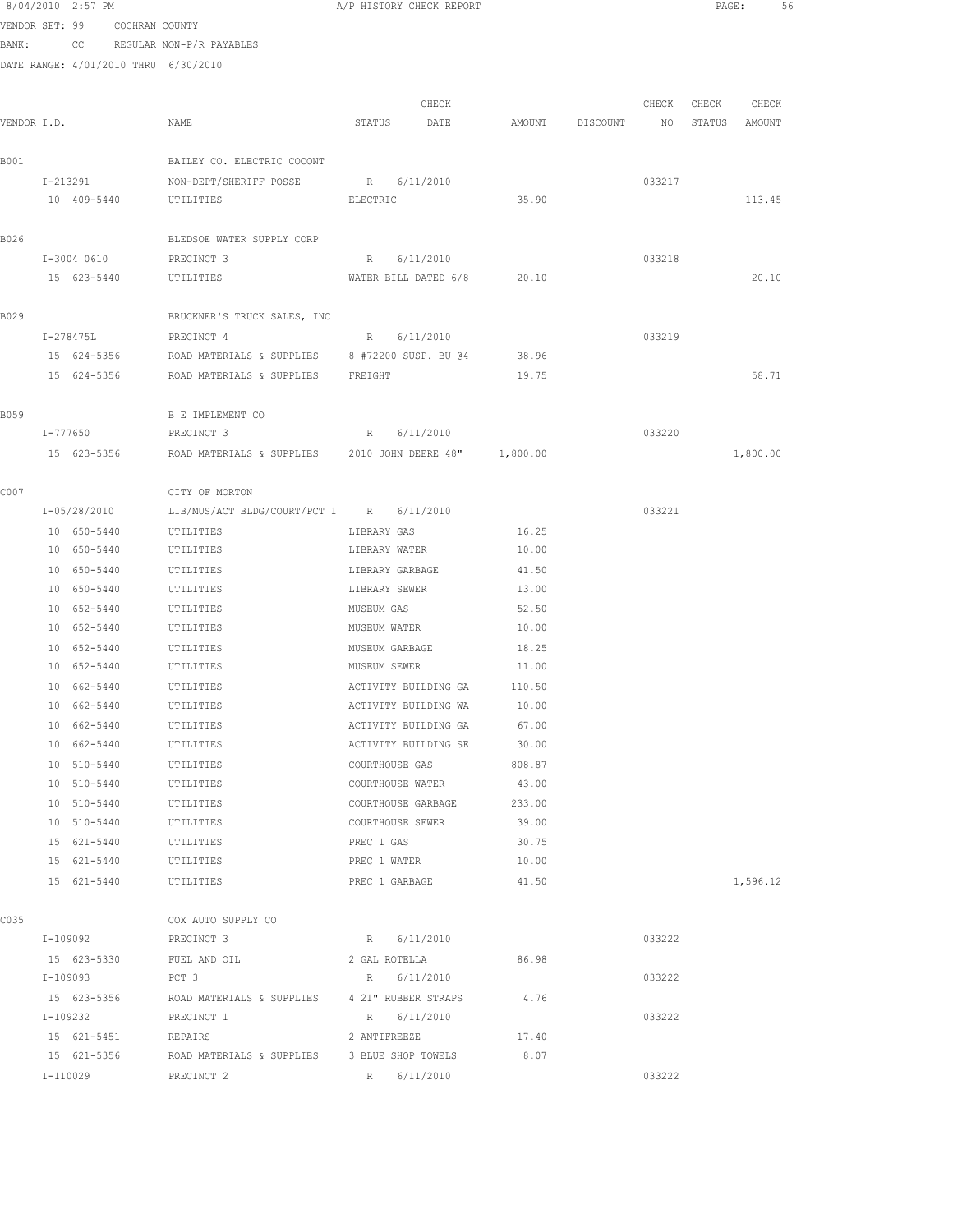VENDOR SET: 99 COCHRAN COUNTY BANK: CC REGULAR NON-P/R PAYABLES

|      |                     |                                                            |                      | CHECK                          |        | CHECK  | CHECK         | CHECK |
|------|---------------------|------------------------------------------------------------|----------------------|--------------------------------|--------|--------|---------------|-------|
|      | VENDOR I.D.         | NAME                                                       |                      | STATUS DATE AMOUNT DISCOUNT NO |        |        | STATUS AMOUNT |       |
| C035 |                     | COX AUTO SUPPLY CO CONT                                    |                      |                                |        |        |               |       |
|      | I-110029            | PRECINCT 2                                                 | R 6/11/2010          |                                |        | 033222 |               |       |
|      | 15 622-5356         | ROAD MATERIALS & SUPPLIES 13 FT THRD ROD                   |                      |                                | 2.55   |        |               |       |
|      | 15 622-5356         | ROAD MATERIALS & SUPPLIES                                  | 1 SAW                |                                | 5.79   |        |               |       |
|      | 15 622-5356         | ROAD MATERIALS & SUPPLIES 4 SAW BLADES                     |                      |                                | 7.96   |        |               |       |
|      | 15 622-5356         | ROAD MATERIALS & SUPPLIES 2 BOLTS                          |                      |                                | 0.94   |        |               |       |
|      | 15 622-5356         | ROAD MATERIALS & SUPPLIES 4 HEX NUTS                       |                      |                                | 0.28   |        |               |       |
|      | 15 622-5356         | ROAD MATERIALS & SUPPLIES 4 FLAT WASHERS                   |                      |                                | 0.24   |        |               |       |
|      | I-110078            | CEMETERY                                                   | R 6/11/2010          |                                |        | 033222 |               |       |
|      |                     | 10 516-5332 CUSTODIAL SUPPLIES 7-WAY TOOL                  |                      |                                | 16.50  |        |               |       |
|      | 10 516-5451 REPAIR  |                                                            | BUTT-SPLICE          |                                | 0.58   |        |               |       |
|      | I-110100            | PCT 1                                                      | R 6/11/2010          |                                |        | 033222 |               |       |
|      | 15 621-5451 REPAIRS |                                                            |                      | 48 BRAD HOSES 14.40            |        |        |               |       |
|      | 15 621-5451         | REPAIRS                                                    |                      | 2 HYDRAULIC FITTINGS           | 9.78   |        |               |       |
|      | I-110508            | PRECINCT 1                                                 | R 6/11/2010          |                                |        | 033222 |               |       |
|      | 15 621-5451         | REPAIRS                                                    | 1 HYDRAULIC FITTING  |                                | 5.46   |        |               |       |
|      | I-110618            | COUNTY SHERIFF                                             | R 6/11/2010          |                                |        | 033222 |               |       |
|      | 10 560-5334         | OTHER SUPPLIES                                             | KWIK-DRY             |                                | 8.49   |        |               |       |
|      | I-110751            | PRECINCT 2                                                 | R 6/11/2010          |                                |        | 033222 |               |       |
|      | 15 622-5451         | <b>REPAIRS</b>                                             | 3 CANS FREON         |                                | 21.60  |        |               |       |
|      |                     | 15 622-5356      ROAD MATERIALS & SUPPLIES     REFILL LINE |                      |                                | 22.99  |        |               |       |
|      |                     | 15 622-5356 ROAD MATERIALS & SUPPLIES NIF-BATTERY          |                      |                                | 2.69   |        |               |       |
|      | I-110758            | PRECINCT 1                                                 | R 6/11/2010          |                                |        | 033222 |               |       |
|      |                     | 15 621-5356 ROAD MATERIALS & SUPPLIES 2 KEYS               |                      |                                | 1.50   |        |               |       |
|      | I-110931            | PCT 1                                                      | R 6/11/2010          |                                |        | 033222 |               |       |
|      | 15 621-5451         | REPAIRS                                                    | 2 MUD FLAPS          |                                | 31.90  |        |               |       |
|      | I-111000            | PREC 2                                                     | R 6/11/2010          |                                |        | 033222 |               |       |
|      | 15 622-5451         | REPAIRS                                                    | 78 FT WIRE ROPE      |                                | 85.02  |        |               |       |
|      | 15 622-5451         | REPAIRS                                                    | 8 CABLE CLAMPS       |                                | 6.32   |        |               |       |
|      | I-111073            | PRECINCT 4                                                 | R 6/11/2010          |                                |        | 033222 |               |       |
|      | 15 624-5330         | FUEL AND OIL                                               |                      | 2 CASES HYDRAULIC OI 77.60     |        |        |               |       |
|      | $T - 111091$        | COUNTY EXTENSION OFC                                       | R 6/11/2010          |                                |        | 033222 |               |       |
|      | 10 665-5334         | OTHER SUPPLIES                                             | CIRCUIT TESTER       |                                | 13.45  |        |               |       |
|      | I-111108            | PCT 1                                                      | R 6/11/2010          |                                |        | 033222 |               |       |
|      | 15 621-5451         | REPAIRS                                                    | 1 WIPER BLADE        |                                | 7.59   |        |               |       |
|      | I-111462            | PRECINCT 2                                                 |                      | R 6/11/2010                    |        | 033222 |               |       |
|      | 15 622-5451         | REPAIRS                                                    |                      | WASHERS, NUTS AND BO           | 2.36   |        |               |       |
|      | I-111662            | PCT 1                                                      | R 6/11/2010          |                                |        | 033222 |               |       |
|      | 15 621-5451         | REPAIRS                                                    | 2 BATTERIES          |                                | 151.98 |        |               |       |
|      | 15 621-5451         | REPAIRS                                                    | STATE BATTERY FEE    |                                | 6.00   |        |               |       |
|      | I-112439            | PCT 4                                                      | R 6/11/2010          |                                |        | 033222 |               |       |
|      | 15 624-5451         | REPAIRS                                                    | 12 FREON             |                                | 77.76  |        |               |       |
|      | I-112450            | PCT 1                                                      | R 6/11/2010          |                                |        | 033222 |               |       |
|      | 15 621-5451         | REPAIRS                                                    | STATE BATT FEE/EXCHA |                                | 6.00   |        |               |       |
|      | I-112557            | COUNTY ACTIVITY BLDG                                       | R 6/11/2010          |                                |        | 033222 |               |       |
|      | 10 662-5451         | REPAIR                                                     | PUMP-SCREEN          |                                | 1.25   |        |               |       |
|      | I-112588            | PCT 1                                                      | R 6/11/2010          |                                |        | 033222 |               |       |
|      | 15 621-5451         | REPAIRS                                                    | 1 PLUG               |                                | 0.55   |        |               |       |
|      |                     |                                                            |                      |                                |        |        |               |       |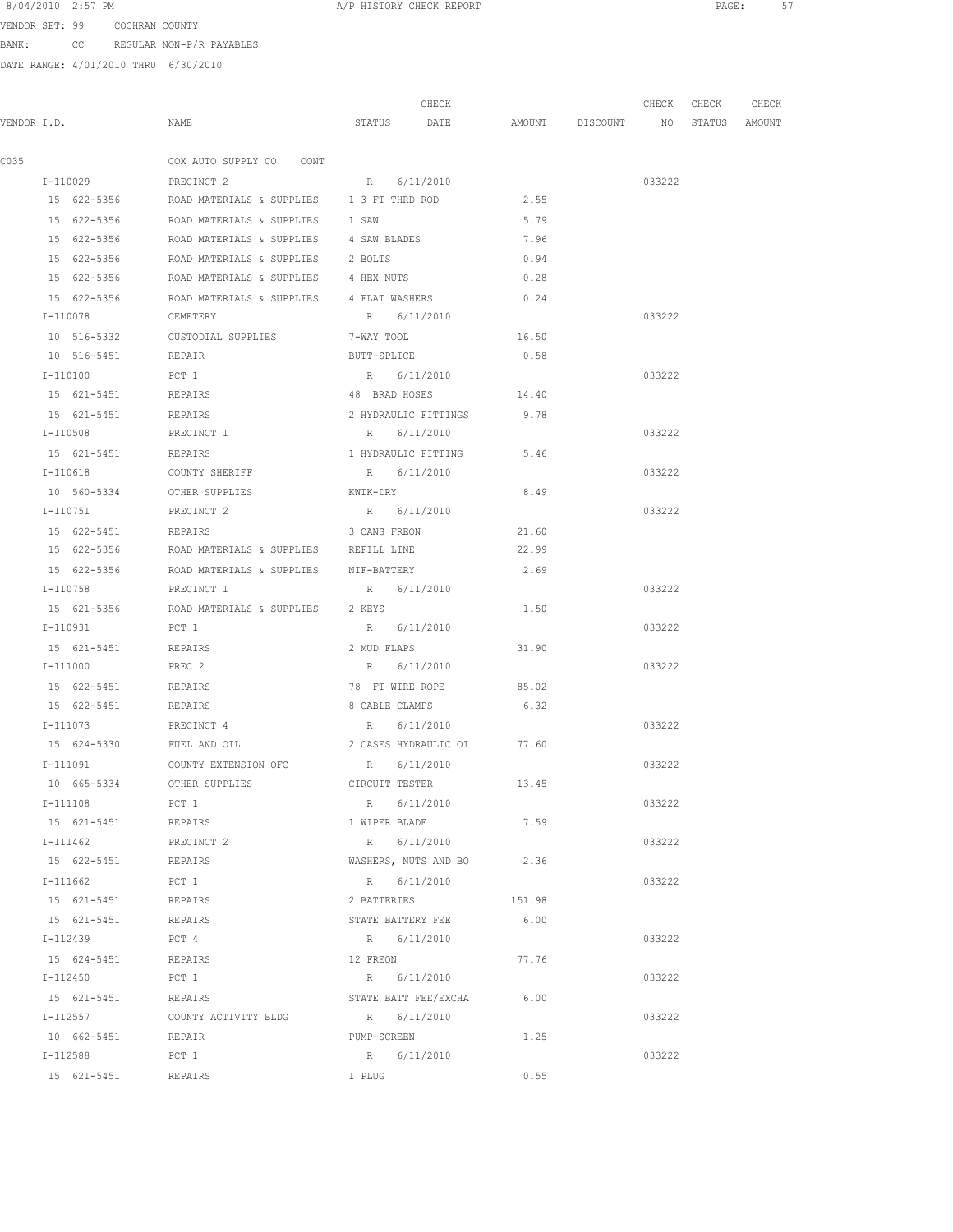VENDOR SET: 99 COCHRAN COUNTY BANK: CC REGULAR NON-P/R PAYABLES

|             |                            |                                                                   | CHECK                    |                                  | CHECK  | CHECK | CHECK    |
|-------------|----------------------------|-------------------------------------------------------------------|--------------------------|----------------------------------|--------|-------|----------|
| VENDOR I.D. |                            | NAME                                                              | STATUS DATE              | AMOUNT DISCOUNT NO STATUS AMOUNT |        |       |          |
| C035        |                            | COX AUTO SUPPLY CO CONT                                           |                          |                                  |        |       |          |
|             | I-112588                   | PCT 1                                                             | R 6/11/2010              |                                  | 033222 |       |          |
|             | 15 621-5451 REPAIRS        |                                                                   | 1 TAPE                   | 0.99                             |        |       |          |
|             | I-112766                   | PCT 3                                                             | R 6/11/2010              |                                  | 033222 |       |          |
|             |                            | 15 623-5330 FUEL AND OIL 2 GAL ROTELLA 86.98                      |                          |                                  |        |       |          |
|             |                            | 15 623-5330 FUEL AND OIL 1 GAL HYDRAULIC OIL 87.70                |                          |                                  |        |       |          |
|             | I-112846                   | PCT 3                                                             | R 6/11/2010              |                                  | 033222 |       |          |
|             |                            | 15 623-5356 ROAD MATERIALS & SUPPLIES 30 BLUE SHOP TOWELS         |                          | 75.30                            |        |       |          |
|             | 15 623-5356                | ROAD MATERIALS & SUPPLIES CLEANING SOLUTIONS                      |                          | 41.09                            |        |       |          |
|             | I-112866                   | COURTHOUSE                                                        | R 6/11/2010              |                                  | 033222 |       |          |
|             | 10 510-5451                | REPAIR                                                            | VELCRO                   | 1.00                             |        |       |          |
|             | I-112936                   | PCT 4                                                             | R 6/11/2010              |                                  | 033222 |       |          |
|             | 15 624-5356                | ROAD MATERIALS & SUPPLIES BLUE SHOP TOWELS                        |                          | 5.58                             |        |       |          |
|             | 15 624-5451 REPAIRS        |                                                                   | METAL PAD                | 15.79                            |        |       |          |
|             |                            | I-112974 PRECINCT 2                                               | R 6/11/2010              |                                  | 033222 |       |          |
|             | 15 622-5454 TIRES          |                                                                   | 1 GAL SLIME              | 32.69                            |        |       |          |
|             |                            | 15 622-5356 ROAD MATERIALS & SUPPLIES RATCHET STRAP               |                          | 8.59                             |        |       | 1,062.45 |
| C069        |                            | COUNTRY DUMPSTERS, INC.                                           |                          |                                  |        |       |          |
|             | I-21883                    | PRECINCT 3                                                        | R 6/11/2010              |                                  | 033225 |       |          |
|             | 15 623-5440                | UTILITIES                                                         | JUNE DUMPSTER SVC        | 46.25                            |        |       | 46.25    |
| C084        |                            | CLERK, SEVENTH COURT OF APPEAL                                    |                          |                                  |        |       |          |
|             | I-MAY 2010                 | STATE FEES                                                        | R 6/11/2010              |                                  | 033226 |       |          |
|             |                            | 90 000-4379.002 7th Crt of Appeal Gov't22.2081MAY COLLECTIONS     |                          | 10.00                            |        |       | 10.00    |
| C333        |                            | YOLANDA COOK                                                      |                          |                                  |        |       |          |
|             |                            | I-DW#13926 REFUND DEPOSIT R 6/11/2010                             |                          |                                  | 033227 |       |          |
|             |                            | 10 000-4370.101 RENT-ACTIVITY BUILDING REFUND DEP/ACT BLDG 125.00 |                          |                                  |        |       | 125.00   |
| E002        |                            | EASTERN EQUIPMENT SUPPLY                                          |                          |                                  |        |       |          |
|             | $I-D21306$                 | PRECINCT 1                                                        | R 6/11/2010              |                                  | 033228 |       |          |
|             | 15 621-5356                | ROAD MATERIALS & SUPPLIES ANNUAL OXYGEN CYLIND 50.00              |                          |                                  |        |       |          |
|             | I-D21307                   | PRECINCT 1                                                        | R 6/11/2010              |                                  | 033228 |       |          |
|             |                            | 15 621-5356 ROAD MATERIALS & SUPPLIES ANNUAL ACETYLENE LEA 50.00  |                          |                                  |        |       | 100.00   |
| F010        |                            | FIVE-AREA TELEPHONE CO-OP                                         |                          |                                  |        |       |          |
|             | I-927-5510 0610 PRECINCT 4 |                                                                   | R 6/11/2010              |                                  | 033229 |       |          |
|             |                            | 15 624-5420 TELECOMMUNICATIONS JUNE TELEPHONE 40.24               |                          |                                  |        |       | 40.24    |
| F038        |                            | FARM PLAN CORPORATION                                             |                          |                                  |        |       |          |
|             | I-6018074 PRECINCT 1       |                                                                   | R 6/11/2010              |                                  | 033230 |       |          |
|             | 15 621-5451 REPAIRS        |                                                                   | 3 CAP SCREWS 03.68 11.04 |                                  |        |       |          |
|             | 15 621-5451                | REPAIRS                                                           | 2 CAP SCREWS 05.51       | 11.02                            |        |       |          |
|             | 15 621-5451                | REPAIRS                                                           | 7 CAP SCREWS @ 4.10      | 28.70                            |        |       |          |
|             | 15 621-5451                | REPAIRS                                                           | 8 WASHERS @ 1.68         | 13.44                            |        |       |          |
|             | 15 621-5451                | REPAIRS                                                           | 3 WASHERS @1.00          | 3.00                             |        |       |          |
|             | 15 621-5451                | REPAIRS                                                           | 12 LOCK WASHERS          | 7.56                             |        |       |          |
|             | I-6018145                  | PRECINCT 1                                                        | R 6/11/2010              |                                  | 033230 |       |          |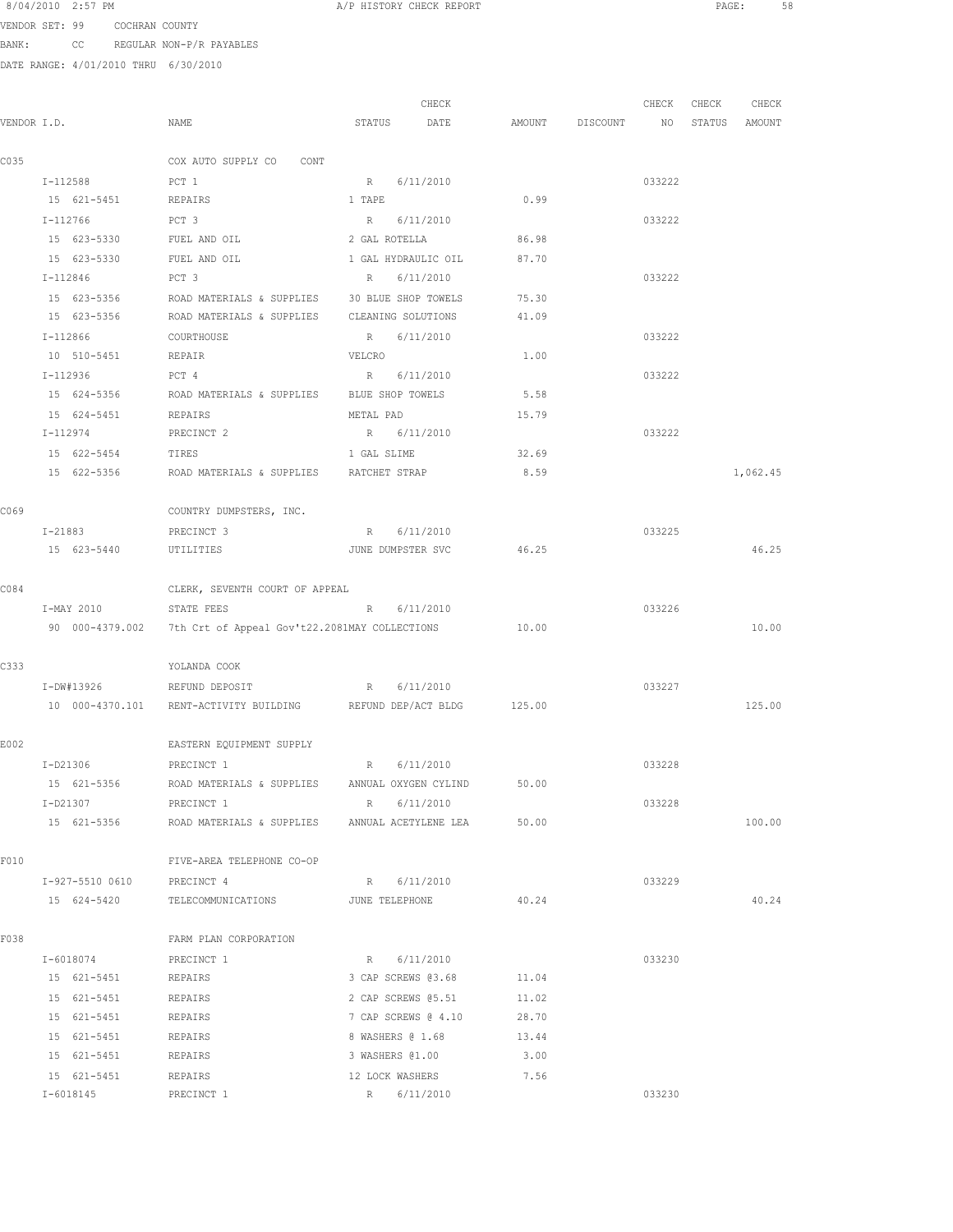| 8/04/2010 2:57 PM |  |  |
|-------------------|--|--|
|                   |  |  |

A/P HISTORY CHECK REPORT **PAGE:** 59

VENDOR SET: 99 COCHRAN COUNTY BANK: CC REGULAR NON-P/R PAYABLES

|             |                             |                                                 |                      | CHECK                         |        |                 | CHECK  | CHECK         | CHECK    |
|-------------|-----------------------------|-------------------------------------------------|----------------------|-------------------------------|--------|-----------------|--------|---------------|----------|
| VENDOR I.D. |                             | NAME                                            | STATUS               | DATE                          |        | AMOUNT DISCOUNT | NO     | STATUS AMOUNT |          |
| F038        |                             | FARM PLAN CORPORATION CONT                      |                      |                               |        |                 |        |               |          |
|             | I-6018145                   | PRECINCT 1                                      | R 6/11/2010          |                               |        |                 | 033230 |               |          |
|             | 15 621-5451                 | REPAIRS                                         | 2 FILTER ELEM        |                               | 51.66  |                 |        |               |          |
|             | 15 621-5451                 | REPAIRS                                         | 2 FILTER ELEM        |                               | 75.08  |                 |        |               |          |
|             | 15 621-5451                 | REPAIRS                                         | FREIGHT              |                               | 18.10  |                 |        |               |          |
|             | 15 621-5451                 | REPAIRS                                         | 51629 FILTER ELEM    |                               | 58.80  |                 |        |               |          |
|             | 15 621-5451                 | REPAIRS                                         | 51630 FILTER ELEM    |                               | 29.93  |                 |        |               |          |
|             | I-6018246                   | PRECINCT 1                                      | R 6/11/2010          |                               |        |                 | 033230 |               |          |
|             | 15 621-5451                 | REPAIRS                                         |                      | 6 CAP SCREWS @ 1.89 11.34     |        |                 |        |               | 319.67   |
| F073        |                             | FRONTIER VALLEY INC.                            |                      |                               |        |                 |        |               |          |
|             | I-346941                    | COUNTY PARK                                     | R 6/11/2010          |                               |        |                 | 033231 |               |          |
|             | 10 660-5451                 | REPAIR                                          | RESET METER BASE, WI |                               | 86.00  |                 |        |               |          |
|             | 10 660-5451                 | REPAIR                                          | NIPPLES, WIRE, ETC F |                               | 16.03  |                 |        |               |          |
|             | I-347077                    | CEMETERY                                        | R 6/11/2010          |                               |        |                 | 033231 |               |          |
|             | 10 516-5451                 | REPAIR                                          | REPAIR WIRES ON S.E. |                               | 86.00  |                 |        |               |          |
|             | 10 516-5451                 | REPAIR                                          | WIRE NUT             |                               | 0.28   |                 |        |               |          |
|             | I-347140                    | CEMETERY                                        | R 6/11/2010          |                               |        |                 | 033231 |               |          |
|             | 10 516-5451                 | REPAIR                                          | REPAIR WELL IN SE CO |                               | 130.00 |                 |        |               |          |
|             | 10 516-5451                 | REPAIR                                          | 3" X 12" NIPPLE      |                               | 18.05  |                 |        |               |          |
|             | 10 516-5451                 | REPAIR                                          | SIGHTCHECK W/GLASS   |                               | 228.19 |                 |        |               |          |
|             | 10 516-5451                 | REPAIR                                          | BRASS GATE VALVE     |                               | 89.21  |                 |        |               |          |
|             | I-347146                    | CEMETERY                                        | R 6/11/2010          |                               |        |                 | 033231 |               |          |
|             | 10 516-5451                 | REPAIR                                          | WELGICIDE CLEANER    |                               | 133.71 |                 |        |               |          |
|             | 10 516-5451                 | REPAIR                                          | TREAT WELL IN SW COR |                               | 86.00  |                 |        |               | 873.47   |
| H075        |                             | PEGGY HYMAN                                     |                      |                               |        |                 |        |               |          |
|             | I-YARD WORK 5/27/10 REPAIRS |                                                 | R 6/11/2010          |                               |        |                 | 033232 |               |          |
|             | 31 652-5334                 | OTHER SUPPLIES                                  | WEED EATER & CORD    |                               | 56.54  |                 |        |               |          |
|             | 31 652-5451 REPAIRS         |                                                 |                      | YARD WORK DAVID & KI 50.00    |        |                 |        |               | 106.54   |
| K016        |                             | K BARNETT & SONS INC                            |                      |                               |        |                 |        |               |          |
|             | I-13840                     | PRECINCT 1                                      | R                    | 6/11/2010                     |        |                 | 033233 |               |          |
|             | 15 621-5451 REPAIRS         |                                                 |                      | 23.67 TONS HOT MIX/C 2,416.71 |        |                 |        |               | 2,416.71 |
|             |                             |                                                 |                      |                               |        |                 |        |               |          |
| L001        |                             | L AND B SUPPLY                                  |                      |                               |        |                 |        |               |          |
|             | $I - 81525$                 | CEMETERY                                        | R 6/11/2010          |                               |        |                 | 033234 |               |          |
|             | 10 516-5451                 | REPAIR                                          | 3 V" VALVE DISCS     |                               | 23.61  |                 |        |               |          |
|             | 10 516-5451                 | REPAIR                                          | 3 SHORT VALVE STEMS  |                               | 21.75  |                 |        |               |          |
|             | $I - 81540$                 | CEMETERY                                        | R 6/11/2010          |                               |        |                 | 033234 |               |          |
|             | 10 516-5451                 | REPAIR                                          |                      | 3 RAINWAY GASKETS 3" 3.78     |        |                 |        |               | 49.14    |
| L010        |                             | LEWIS FARM & RANCH STORE INC                    |                      |                               |        |                 |        |               |          |
|             |                             | $I-03191$ EXT SVC - 4H - TRAP RANGE R 6/11/2010 |                      |                               |        |                 | 033235 |               |          |
|             | 10 665-5334 OTHER SUPPLIES  |                                                 |                      | 3 CNS STRIPING PAINT 25.47    |        |                 |        |               |          |
|             | 10 665-5334 OTHER SUPPLIES  |                                                 |                      | PAINT STRIPING MACHI 39.95    |        |                 |        |               |          |
|             | 10 665-5334 OTHER SUPPLIES  |                                                 | CHALK LINE           |                               | 8.49   |                 |        |               |          |
|             | 10 665-5334                 | OTHER SUPPLIES                                  | 10% DISCOUNT         |                               | 7.39CR |                 |        |               |          |
|             | $I-04216$                   | PARK                                            | R 6/11/2010          |                               |        |                 | 033235 |               |          |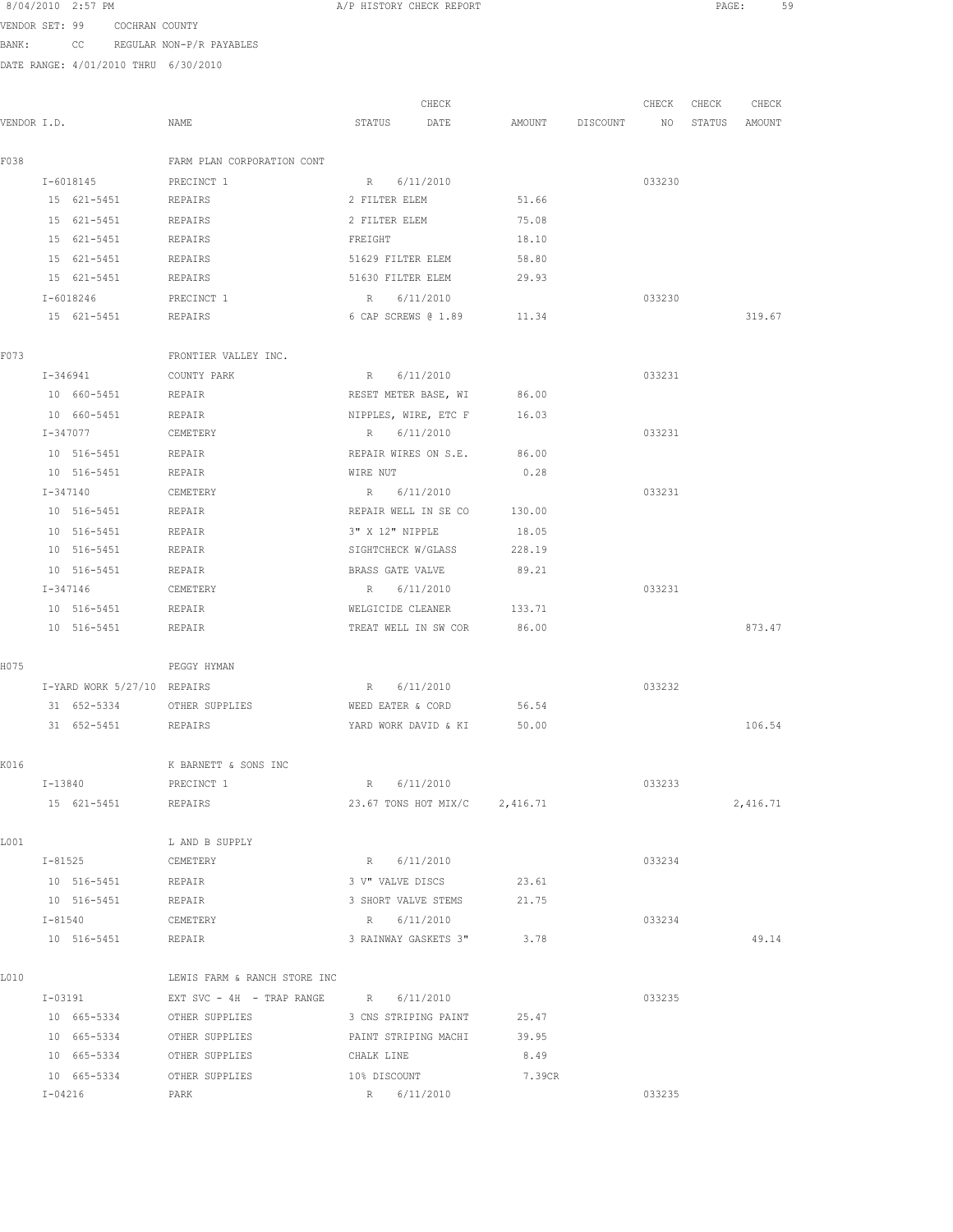VENDOR SET: 99 COCHRAN COUNTY BANK: CC REGULAR NON-P/R PAYABLES

|             |                    |                                                                | CHECK                |                                  | CHECK CHECK | CHECK  |
|-------------|--------------------|----------------------------------------------------------------|----------------------|----------------------------------|-------------|--------|
| VENDOR I.D. |                    | NAME                                                           | STATUS DATE          | AMOUNT DISCOUNT NO STATUS AMOUNT |             |        |
| L010        |                    | LEWIS FARM & RANCH STOCONT                                     |                      |                                  |             |        |
|             | I-04216            | PARK                                                           | R 6/11/2010          |                                  | 033235      |        |
|             | 10 660-5332        | CUSTODIAL SUPPLIES 1 CS DIURON HERBICID 108.00                 |                      |                                  |             |        |
|             | 10 660-5332        | CUSTODIAL SUPPLIES 1 GENERIC ROUNDUP                           |                      | 90.00                            |             |        |
|             | $I - 1527$         | ACTIVITY BLDG                                                  | R 6/11/2010          |                                  | 033235      |        |
|             | 10 662-5451 REPAIR |                                                                | SPARK PLUG, OIL 7.78 |                                  |             |        |
|             | 10 662-5451 REPAIR |                                                                | LABOR                | 5.00                             |             |        |
|             | I-1687 CEMETERY    |                                                                | R 6/11/2010          |                                  | 033235      |        |
|             | 10 516-5451 REPAIR |                                                                | NAILS                | 2.20                             |             |        |
|             | $I - 1756$         | CEMETERY                                                       | R 6/11/2010          |                                  | 033235      |        |
|             | 10 516-5451 REPAIR |                                                                | 2-CYCLE OIL (2)      | 3.58                             |             |        |
|             | I-1938             | COURTHOUSE                                                     | R 6/11/2010          |                                  | 033235      |        |
|             | 10 510-5332        | CUSTODIAL SUPPLIES                                             | MOUSE TRAPS, STEEL W | 14.36                            |             |        |
|             | $I-2027$           | PRECINCT 1                                                     | R 6/11/2010          |                                  | 033235      |        |
|             | 15 621-5356        | ROAD MATERIALS & SUPPLIES END NOZZLE                           |                      | 6.95                             |             |        |
|             | 15 621-5356        | ROAD MATERIALS & SUPPLIES 4 NOZZLE CAPS                        |                      | 3.92                             |             |        |
|             | 15 621-5356        | ROAD MATERIALS & SUPPLIES 2 TEES                               |                      | 13.90                            |             |        |
|             |                    | 15 621-5356 ROAD MATERIALS & SUPPLIES 4 GLASS CLEANER          |                      | 15.16                            |             |        |
|             |                    | 15 621-5356 ROAD MATERIALS & SUPPLIES 2 CASES COKES 17.00      |                      |                                  |             |        |
|             |                    | 15 621-5356 ROAD MATERIALS & SUPPLIES PAPER TOWELS             |                      | 6.79                             |             |        |
|             |                    | 15 621-5356 ROAD MATERIALS & SUPPLIES COFFEE                   |                      | 8.95                             |             |        |
|             | $I - 2075$         | PRECINCT 1                                                     | R 6/11/2010          |                                  | 033235      |        |
|             | 15 621-5356        | ROAD MATERIALS & SUPPLIES ROUNDUP                              |                      | 90.00                            |             |        |
|             | 15 621-5356        | ROAD MATERIALS & SUPPLIES DIURON                               |                      | 108.00                           |             |        |
|             | I-2323             | PCT 1                                                          | R 6/11/2010          |                                  | 033235      |        |
|             | 15 621-5356        | ROAD MATERIALS & SUPPLIES 1-GAL HI-COMP BLENDE                 |                      | 38.95                            |             |        |
|             | 15 621-5356        | ROAD MATERIALS & SUPPLIES DRIFT CONTROL                        |                      | 28.95                            |             |        |
|             | $I - 2539$         | PCT 1                                                          | R 6/11/2010          |                                  | 033235      |        |
|             |                    | 15 621-5356 ROAD MATERIALS & SUPPLIES 15 FT FLAT HILL 2" 22.50 |                      |                                  |             |        |
|             |                    | 15 621-5356 ROAD MATERIALS & SUPPLIES CLAMPS                   |                      | 2.58                             |             |        |
|             |                    |                                                                |                      | 12.95                            |             |        |
|             |                    | 15 621-5356 ROAD MATERIALS & SUPPLIES DISCOUNT                 |                      | 3.80CR                           |             |        |
|             | $I - 2835$         | ACTIVITY BLDG                                                  | R 6/11/2010          |                                  | 033235      |        |
|             | 10 662-5451        | REPAIR                                                         | FOAM INSULATION      | 5.84                             |             |        |
|             | $I - 3142$         | COUNTY PARK                                                    | R 6/11/2010          |                                  | 033235      |        |
|             | 10 660-5332        | CUSTODIAL SUPPLIES                                             | SPRINKLER            | 6.99                             |             |        |
|             | 10 660-5332        | CUSTODIAL SUPPLIES                                             | COUPLING             | 8.99                             |             |        |
|             | 10 660-5332        | CUSTODIAL SUPPLIES                                             | SPRINKLER SPIKE      | 3.79                             |             |        |
|             | 10 660-5332        | CUSTODIAL SUPPLIES                                             | FAUCET               | 10.49                            |             |        |
|             | 10 660-5332        | CUSTODIAL SUPPLIES                                             | NAILS                | 1.32                             |             |        |
|             | 10 660-5332        | CUSTODIAL SUPPLIES                                             | LESS 10%             | 3.16CR                           |             |        |
|             | $I-3170$           | PRECINCT 1                                                     | R 6/11/2010          |                                  | 033235      |        |
|             |                    | 15 621-5356 ROAD MATERIALS & SUPPLIES ROUNDUP                  |                      | 45.00                            |             |        |
|             |                    | 15 621-5356 ROAD MATERIALS & SUPPLIES DIUREX                   |                      | 54.00                            |             |        |
|             | $I-4020$           | ACTIVITY BLDG                                                  | R 6/11/2010          |                                  | 033235      |        |
|             | 10 662-5451 REPAIR |                                                                | 6 BULBS, EXITS       | 15.06                            |             | 818.56 |
|             |                    |                                                                |                      |                                  |             |        |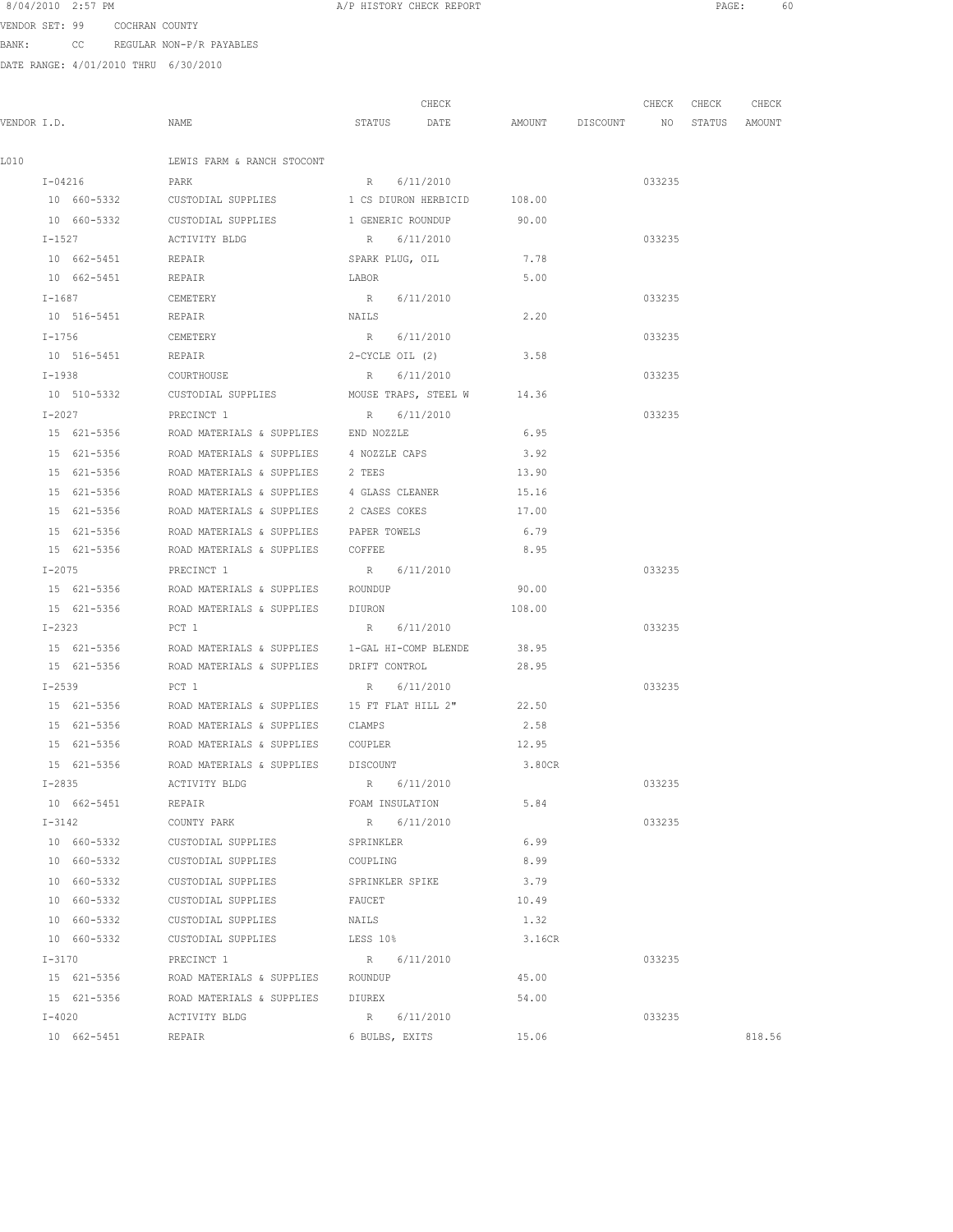|             | 8/04/2010 2:57 PM |                               |                                                                    | A/P HISTORY CHECK REPORT   |          |                    |        | PAGE: |               | 61 |
|-------------|-------------------|-------------------------------|--------------------------------------------------------------------|----------------------------|----------|--------------------|--------|-------|---------------|----|
|             |                   | VENDOR SET: 99 COCHRAN COUNTY |                                                                    |                            |          |                    |        |       |               |    |
| BANK:       |                   |                               | CC REGULAR NON-P/R PAYABLES                                        |                            |          |                    |        |       |               |    |
|             |                   |                               | DATE RANGE: 4/01/2010 THRU 6/30/2010                               |                            |          |                    |        |       |               |    |
|             |                   |                               |                                                                    |                            |          |                    |        |       |               |    |
|             |                   |                               |                                                                    | CHECK                      |          |                    | CHECK  | CHECK | CHECK         |    |
| VENDOR I.D. |                   |                               | NAME                                                               | STATUS DATE                |          | AMOUNT DISCOUNT NO |        |       | STATUS AMOUNT |    |
| L015        |                   |                               | LUBBOCK COUNTY, TEXAS                                              |                            |          |                    |        |       |               |    |
|             |                   |                               | I-MAY 10 ADR DISTRICT COURT                                        | R 6/11/2010                |          |                    | 033237 |       |               |    |
|             |                   |                               | 19 435-5409 A.D.R. CONTRACT DISTRICT COURT                         |                            | 30.00    |                    |        |       |               |    |
|             |                   |                               | 19  435-5409    A.D.R. CONTRACT                                    | COUNTY COURT               | 10.00    |                    |        |       | 40.00         |    |
| L018        |                   |                               | LUBBOCK GRADER BLADE, INC                                          |                            |          |                    |        |       |               |    |
|             | I-39022           |                               | PRECINCT 1                                                         | R 6/11/2010                |          |                    | 033238 |       |               |    |
|             | 15 621-5356       |                               | ROAD MATERIALS & SUPPLIES 2 CULVERTS                               |                            | 2,610.00 |                    |        |       | 2,610.00      |    |
|             |                   |                               |                                                                    |                            |          |                    |        |       |               |    |
| M020        |                   |                               | SOUTH PLAINS MEDIA INC, dba                                        |                            |          |                    |        |       |               |    |
|             | $I-6811$          |                               | COMMISSIONERS COURT R 6/11/2010                                    |                            |          |                    | 033239 |       |               |    |
|             | 15 610-5430       |                               | LEGAL NOTICES 3 ADS FOR WINDOW REP 109.50                          |                            |          |                    |        |       | 109.50        |    |
| MO31        |                   |                               | MILLER PAPER & PACKAGING CO                                        |                            |          |                    |        |       |               |    |
|             |                   |                               | I-S1679722.002 COURTHOUSE                                          | R 6/11/2010                |          |                    | 033240 |       |               |    |
|             |                   | 10 510-5332                   | CUSTODIAL SUPPLIES 2 SOAP DISPENSERS                               |                            | 20.36    |                    |        |       |               |    |
|             | I-S1690983.001    |                               | ACTIVITY BLDG                                                      | R 6/11/2010                |          |                    | 033240 |       |               |    |
|             | 10 662-5332       |                               | CUSTODIAL SUPPLIES                                                 | PINK LOTION SOAP           | 41.33    |                    |        |       |               |    |
|             | 10 662-5332       |                               | CUSTODIAL SUPPLIES                                                 | 1 CASE ROLL TOWEL          | 101.13   |                    |        |       |               |    |
|             | 10 662-5332       |                               | CUSTODIAL SUPPLIES                                                 | 2 CASES RED SPRAY BU       | 37.98    |                    |        |       |               |    |
|             | I-S1693844.001    |                               | SHERIFF                                                            | R 6/11/2010                |          |                    | 033240 |       |               |    |
|             | 10 560-5334       |                               | OTHER SUPPLIES                                                     | 3 #2808 BLACK ARM TU       | 370.80   |                    |        |       |               |    |
|             | 10 560-5334       |                               | OTHER SUPPLIES                                                     | 3 #2808 BLK ARMLESS        | 278.58   |                    |        |       |               |    |
|             | I-S1707999.001    |                               | SHERIFF                                                            | R 6/11/2010                |          |                    | 033240 |       |               |    |
|             | 10 510-5332       |                               | CUSTODIAL SUPPLIES                                                 | 1 CASE FOAM DISINFEC 46.97 |          |                    |        |       |               |    |
|             |                   |                               | 10 510-5332 CUSTODIAL SUPPLIES                                     | 2 DOZ TOILET RIM HAN       | 31.71    |                    |        |       |               |    |
|             |                   |                               | 10 510-5332 CUSTODIAL SUPPLIES 1 CASE BLK CAN LINER 29.23          |                            |          |                    |        |       | 958.09        |    |
| MO 42       |                   |                               | MORTON ISD                                                         |                            |          |                    |        |       |               |    |
|             | I-CRATE 0610      |                               | EXTENSION SVC                                                      | R 6/11/2010                |          |                    | 033241 |       |               |    |
|             | 10 665-5334       |                               | OTHER SUPPLIES                                                     | LIVESTOCK CRATE            | 160.00   |                    |        |       | 160.00        |    |
| MO 90       |                   |                               | MARINE AUTOMOTIVE & DIESEL                                         |                            |          |                    |        |       |               |    |
|             | I-63225           |                               | PRECINCT 2                                                         | R 6/11/2010                |          |                    | 033242 |       |               |    |
|             | 15 622-5451       |                               | REPAIRS                                                            | 2 MIRRORS 2 WIPERS         | 47.48    |                    |        |       | 47.48         |    |
| MO 92       |                   |                               | SYLVIA MARTINEZ                                                    |                            |          |                    |        |       |               |    |
|             |                   |                               | I-DW#13929 REFUND DEPOSIT OF 5/29/10 R 6/11/2010                   |                            |          |                    | 033243 |       |               |    |
|             |                   |                               | 10 000-4370.101 RENT-ACTIVITY BUILDING REFUND DEPOSIT OF 5/ 125.00 |                            |          |                    |        |       | 125.00        |    |
| M238        |                   |                               | MORTON THRIFTY FOOD                                                |                            |          |                    |        |       |               |    |
|             | I-05262010        |                               | SENIOR CITIZENS                                                    | R 6/11/2010                |          |                    | 033244 |       |               |    |
|             | 10 663-5333       |                               | FOOD                                                               | CUBE STEAK                 | 24.59    |                    |        |       |               |    |
|             | 10 663-5333       |                               | FOOD                                                               | CUBE STEAK                 | 24.79    |                    |        |       |               |    |
|             | 10 663-5333       |                               | FOOD                                                               | SPLIT BREAST               | 22.72    |                    |        |       |               |    |
|             | I-10006           |                               | SENIOR CITIZENS                                                    | R 6/11/2010                |          |                    | 033244 |       |               |    |
|             | 10 663-5333       |                               | FOOD                                                               | CUBE STEAK                 | 14.17    |                    |        |       |               |    |
|             | 10 663-5333       |                               | FOOD                                                               | GROUND BEEF                | 58.12    |                    |        |       |               |    |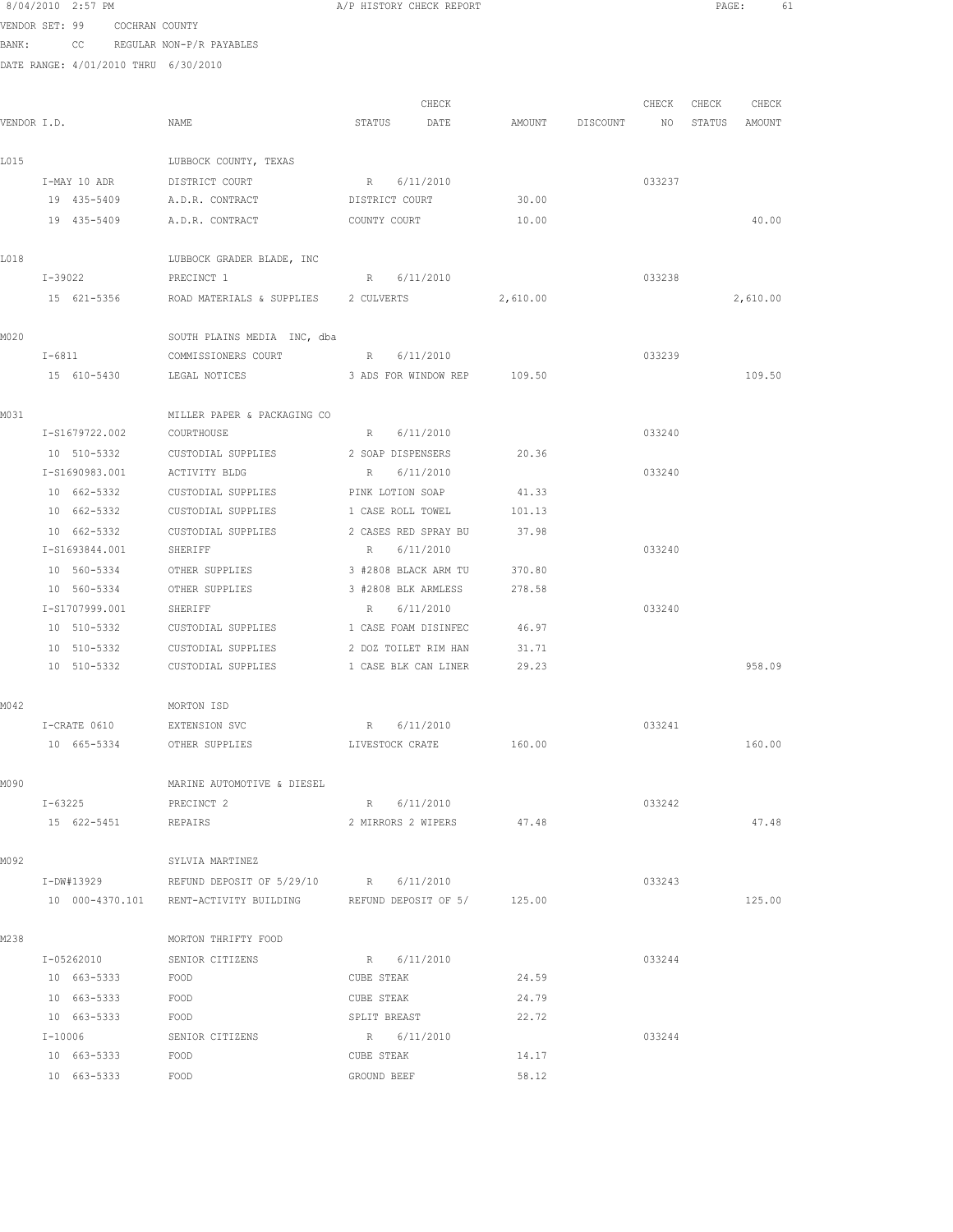| 8/04/2010 | $2:57$ PM |
|-----------|-----------|
|-----------|-----------|

A/P HISTORY CHECK REPORT **PAGE:** 62

VENDOR SET: 99 COCHRAN COUNTY BANK: CC REGULAR NON-P/R PAYABLES

| VENDOR I.D. |         |                  | NAME                                                      |                 | STATUS      | CHECK<br>DATE        | AMOUNT DISCOUNT NO STATUS AMOUNT | CHECK CHECK | CHECK  |
|-------------|---------|------------------|-----------------------------------------------------------|-----------------|-------------|----------------------|----------------------------------|-------------|--------|
| M238        |         |                  | MORTON THRIFTY FOOD CONT                                  |                 |             |                      |                                  |             |        |
|             |         | $I-10006$        | SENIOR CITIZENS                                           |                 |             | R 6/11/2010          |                                  | 033244      |        |
|             |         | 10 663-5333 FOOD |                                                           | SENIOR CITIZENS |             |                      |                                  |             |        |
|             |         | $I-10011$        | JAIL                                                      |                 |             | R 6/11/2010          |                                  | 033244      |        |
|             |         |                  | 10 512-5333 FOOD-PRISONERS                                |                 |             | WHITE VINEGAR        | 3.95                             |             |        |
|             |         | I-10080          | JAIL                                                      |                 |             | R 6/11/2010          |                                  | 033244      |        |
|             |         |                  | 10 512-5333 FOOD-PRISONERS                                | 3 GAL MILK      |             |                      | 13.47                            |             |        |
|             |         | 10 512-5333      | FOOD-PRISONERS                                            | 8 SHURFINE SA   |             |                      | 11.76                            |             |        |
|             |         | 10 512-5333      | FOOD-PRISONERS                                            | 2 C&H SUGAR     |             |                      | 16.38                            |             |        |
|             |         | 10 512-5333      | FOOD-PRISONERS                                            | ORANGES         |             |                      | 8.66                             |             |        |
|             |         | 10 512-5333      | FOOD-PRISONERS                                            | APPLES          |             |                      | 3.89                             |             |        |
|             |         | 10 512-5333      | FOOD-PRISONERS                                            | FUJI APPLES     |             |                      | 2.46                             |             |        |
|             | I-20020 |                  | JAIL                                                      |                 |             | R 6/11/2010          |                                  | 033244      |        |
|             |         |                  | 10 512-5333 FOOD-PRISONERS                                |                 |             | BAR-S CHOPPED HAM    | 3.45                             |             |        |
|             |         |                  | 10 512-5333 FOOD-PRISONERS                                | LETTUCE         |             |                      | 1.67                             |             |        |
|             | I-20031 |                  | JAIL                                                      |                 |             | R 6/11/2010          |                                  | 033244      |        |
|             |         |                  | 10 512-5333 FOOD-PRISONERS                                |                 | 2 GAL MILK  |                      | 5.00                             |             |        |
|             |         |                  | 10 512-5333 FOOD-PRISONERS                                | ORANGES         |             |                      | 4.22                             |             |        |
|             |         | 10 512-5333      | FOOD-PRISONERS                                            | RED APPLES      |             |                      | 2.60                             |             |        |
|             |         | $I - 20034$      | JAIL                                                      |                 |             | R 6/11/2010          |                                  | 033244      |        |
|             |         | 10 512-5333      | FOOD-PRISONERS                                            |                 |             | SHREDDED CHEESE      | 2.00                             |             |        |
|             |         | 10 512-5333      | FOOD-PRISONERS                                            |                 | DILL SLICES |                      | 4.25                             |             |        |
|             |         | 10 512-5333      | FOOD-PRISONERS                                            |                 |             | BAR-S CHOPPED HAM    | 3.45                             |             |        |
|             |         | 10 512-5333      | FOOD-PRISONERS                                            |                 |             | 3 J DEAN R @2.19     | 6.57                             |             |        |
|             |         | 10 512-5333      | FOOD-PRISONERS                                            |                 |             | DONA TITA TORTILLAS  | 1.49                             |             |        |
|             |         | 10 512-5333      | FOOD-PRISONERS                                            | LETTUCE         |             |                      | 1.99                             |             |        |
|             |         | $I - 20104$      | JAIL                                                      |                 |             | R 6/11/2010          |                                  | 033244      |        |
|             |         |                  | 10 512-5333 FOOD-PRISONERS                                |                 |             | 2 GAL MILK           | 5.00                             |             |        |
|             |         | $I - 40010$      | JAIL                                                      |                 |             | R 6/11/2010          |                                  | 033244      |        |
|             |         |                  | 10 512-5333 FOOD-PRISONERS                                | 3 GAL MILK      |             |                      | 13.47                            |             |        |
|             |         |                  | 10 512-5333 FOOD-PRISONERS                                | 6 SHURFINE SA   |             |                      | 8.82                             |             |        |
|             |         | 10 512-5333      | FOOD-PRISONERS                                            | ORANGES         |             |                      | 6.03                             |             |        |
|             |         | 10 512-5333      | FOOD-PRISONERS                                            |                 | RED APPLES  |                      | 4.03                             |             | 279.00 |
| M252        |         |                  | JEFF MOLLOY                                               |                 |             |                      |                                  |             |        |
|             |         | I-2010 REGIS     | EXTENSION SVC                                             |                 |             | R 6/11/2010          |                                  | 033245      |        |
|             |         | 10 665-5427      | CO AGENT-TRAVEL-OUT OF COUNTY 2010 TCAA STATE CONF 250.00 |                 |             |                      |                                  |             | 250.00 |
| N066        |         |                  | NTS COMMUNICATIONS                                        |                 |             |                      |                                  |             |        |
|             |         |                  | I-8062660032 0610 LONG DISTANCE--ALL DEPTS R 6/11/2010    |                 |             |                      |                                  | 033246      |        |
|             |         |                  | 10 665-5420 TELECOMMUNICATIONS LONG DISTANCE/EXTENS 9.76  |                 |             |                      |                                  |             |        |
|             |         |                  | 10 650-5420 TELECOMMUNICATIONS LONG DISTANCE/LIBRAR 2.26  |                 |             |                      |                                  |             |        |
|             |         |                  | 10 570-5420 TELECOMMUNICATIONS LONG DISTANCE/ADULT 2.26   |                 |             |                      |                                  |             |        |
|             |         | 10 497-5420      | TELECOMMUNICATIONS LONG DISTANCE/TREAS                    |                 |             |                      | 9.10                             |             |        |
|             |         | 10 499-5420      | TELECOMMUNICATIONS                                        |                 |             | LONG DISTANCE/TAX A/ | 7.04                             |             |        |
|             |         | 10 560-5420      | TELECOMMUNICATIONS                                        |                 |             | LONG DISTANCE/SO     | 23.41                            |             |        |
|             |         | 10 455-5420      | TELECOMMUNICATIONS                                        |                 |             | LONG DISTANCE/JP     | 3.25                             |             |        |
|             |         | 10 571-5420      | TELECOMMUNICATIONS                                        |                 |             | LONG DISTANCE/JUV PR | 3.73                             |             |        |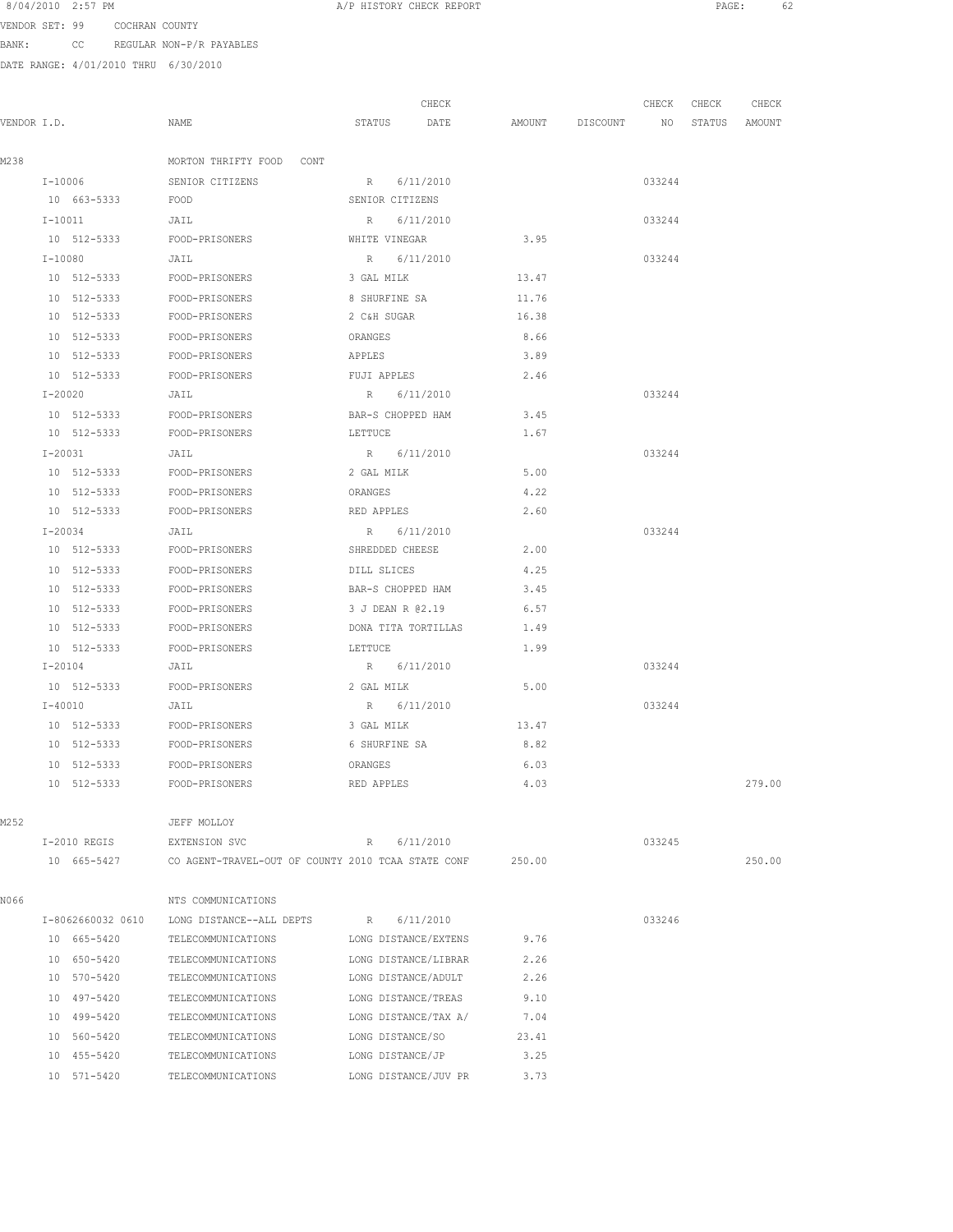8/04/2010 2:57 PM **A**/P HISTORY CHECK REPORT **A** A REPORT **PAGE:** 63

VENDOR SET: 99 COCHRAN COUNTY BANK: CC REGULAR NON-P/R PAYABLES

|             |                   |                                          | CHECK                    |          |                 | CHECK  | CHECK  | CHECK    |
|-------------|-------------------|------------------------------------------|--------------------------|----------|-----------------|--------|--------|----------|
| VENDOR I.D. |                   | NAME                                     | STATUS<br>DATE           |          | AMOUNT DISCOUNT | NO     | STATUS | AMOUNT   |
| N066        |                   | NTS COMMUNICATIONS<br>CONT               |                          |          |                 |        |        |          |
|             | I-8062660032 0610 | LONG DISTANCE--ALL DEPTS                 | 6/11/2010<br>R           |          |                 | 033246 |        |          |
|             | 10 435-5420       | TELECOMMUNICATIONS                       | LONG DISTANCE/DIST C     | 2.26     |                 |        |        |          |
|             | 10 403-5420       | TELECOMMUNICATIONS                       | LONG DISTANCE/CLERK      | 23.99    |                 |        |        |          |
|             | 15 610-5420       | TELECOMMUNICATIONS                       | LONG DISTANCE/CO JUD     | 5.87     |                 |        |        |          |
|             | 10 409-5420       | TELECOMMUNICATIONS                       | LONG DIST/FAX, NON D     | 3.63     |                 |        |        |          |
|             | 10 495-5420       | TELECOMMUNICATIONS                       | LONG DIST/AUDITOR        | 3.96     |                 |        |        |          |
|             | 10 650-5420       | TELECOMMUNICATIONS                       | LONG DIST/LIBRARY        | 2.93     |                 |        |        |          |
|             | 10 475-5420       | TELECOMMUNICATIONS                       | LONG DIST/CO ATTY        | 5.07     |                 |        |        |          |
|             | 15 610-5420       | TELECOMMUNICATIONS LONG DIST/WATS LINE   |                          | 3.47     |                 |        |        | 111.99   |
| NO 79       |                   | NAPA AUTO & FARM PARTS                   |                          |          |                 |        |        |          |
|             | I-271739          | PRECINCT 2                               | 6/11/2010<br>$R_{\odot}$ |          |                 | 033247 |        |          |
|             | 15 622-5356       | ROAD MATERIALS & SUPPLIES GAUGE, EYEWEAR |                          | 11.69    |                 |        |        | 11.69    |
| P090        |                   | PURCHASE POWER                           |                          |          |                 |        |        |          |
|             | I-18300764 0610   | TAX ASSESSOR/COLLECTOR                   | R 6/11/2010              |          |                 | 033248 |        |          |
|             | 10 499-5311       | POSTAL EXPENSES                          | POSTAGE BY PHONE         | 1,500.00 |                 |        |        | 1,500.00 |
|             |                   |                                          |                          |          |                 |        |        |          |
| R043        |                   | RAY RAMON                                |                          |          |                 |        |        |          |
|             | I-621744          | COURTHOUSE                               | R 6/11/2010              |          |                 | 033249 |        |          |
|             | 10 510-5411       | MAINTENANCE CONTRACTS YARD CUT           |                          | 150.00   |                 |        |        | 150.00   |
| R099        |                   | CYNDIA L. GUAJARDO dba                   |                          |          |                 |        |        |          |
|             | I-93175           | PRECINCT 1                               | R 6/11/2010              |          |                 | 033250 |        |          |
|             | 15 621-5454       | TIRES                                    | 1400 X 24                | 45.00    |                 |        |        |          |
|             | 15 621-5454       | TIRES                                    | #5 STEM                  | 5.00     |                 |        |        |          |
|             | 15 621-5454       | TIRES                                    | 1400 X 24                | 45.00    |                 |        |        |          |
|             | 15 621-5454       | TIRES                                    | 1400 X 24 TUBE           | 54.66    |                 |        |        |          |
|             | 15 621-5454       | TIRES                                    | 1400 X 24 TUBE           | 54.66    |                 |        |        |          |
|             | I-93176           | PRECINCT 4                               | R 6/11/2010              |          |                 | 033250 |        |          |
|             | 15 624-5454       | TIRES                                    | 1400 X 24 FLAT           | 50.00    |                 |        |        |          |
|             | 15 624-5454       | TIRES                                    | 1400 X 24 TUBE           | 57.95    |                 |        |        |          |
|             | 15 624-5454       | TIRES                                    | $9.00 - 20$ FLAT         | 30.00    |                 |        |        |          |
|             | $I - 93444$       | PRECINCT 1                               | R 6/11/2010              |          |                 | 033250 |        |          |
|             | 15 621-5454       | TIRES                                    | 11.00 - 16 FIRESTONE     | 460.00   |                 |        |        |          |
|             | 15 621-5454       | TIRES                                    | TIRE CHANGE FEE          | 15.00    |                 |        |        |          |
|             | 15 621-5454       | TIRES                                    | SERVICE CALL FEE         | 25.00    |                 |        |        |          |
|             | I-93471           | CEMETERY                                 | R 6/11/2010              |          |                 | 033250 |        |          |
|             | 10 516-5454       | TIRES                                    | 6 SHOTS TIRE SEALER      | 30.00    |                 |        |        |          |
|             | 10 516-5454       | TIRES                                    | 23X10.5X12 FLAT ON N     | 7.00     |                 |        |        |          |
|             | 10 516-5454       | TIRES                                    | $11.00 - 16$ FLAT LF     | 15.00    |                 |        |        |          |
|             | I-935552          | SHERIFF                                  | R 6/11/2010              |          |                 | 033250 |        |          |
|             | 10 560-5454       | TIRES                                    | 23/55/17 FLAT, RR        | 14.00    |                 |        |        | 908.27   |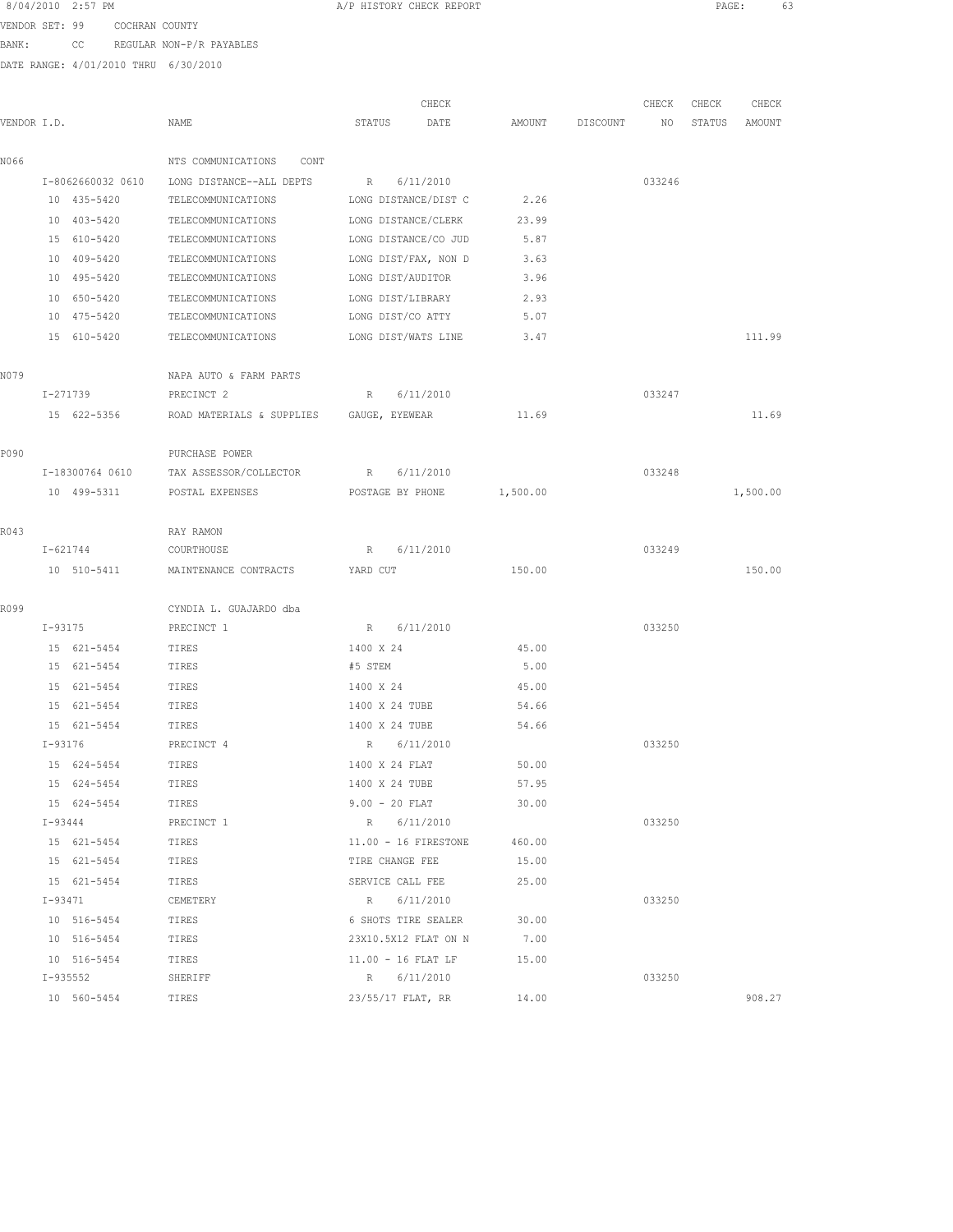| 8/04/2010 2:57 PM |                |  |
|-------------------|----------------|--|
| VENDOR SET: 99    | COCHRAN COUNTY |  |

BANK: CC REGULAR NON-P/R PAYABLES

DATE RANGE: 4/01/2010 THRU 6/30/2010

| VENDOR I.D. |           |                            | NAME                                                |                             | CHECK<br>STATUS DATE                         | AMOUNT DISCOUNT NO | CHECK  | CHECK<br>STATUS | CHECK<br>AMOUNT |
|-------------|-----------|----------------------------|-----------------------------------------------------|-----------------------------|----------------------------------------------|--------------------|--------|-----------------|-----------------|
|             |           |                            |                                                     |                             |                                              |                    |        |                 |                 |
| R222        |           |                            | ROBERTS TRUCK CENTER                                |                             |                                              |                    |        |                 |                 |
|             | I-2239458 |                            | PRECINCT 2                                          | V                           | 6/11/2010                                    |                    | 033251 |                 |                 |
|             | I-239458  |                            | PRECINCT 1                                          | V                           | 6/11/2010                                    |                    | 033251 |                 | 162.84          |
| R222        |           |                            | ROBERTS TRUCK CENTER                                |                             |                                              |                    |        |                 |                 |
|             | C-CHECK   |                            | ROBERTS TRUCK CENTER VOIDED V 6/11/2010             |                             |                                              |                    | 033251 |                 | 162.84          |
| S010        |           |                            | SILVERS COMPANY                                     |                             |                                              |                    |        |                 |                 |
|             | I-1170    |                            | PRECINCT 3                                          |                             | R 6/11/2010                                  |                    | 033252 |                 |                 |
|             |           | 15 623-5330                | FUEL AND OIL                                        |                             | 125 GAL LOW SUL DIES                         | 318.75             |        |                 |                 |
|             |           | 15 623-5330                | FUEL AND OIL                                        |                             | STATE TAX ON 125 GAL                         | 25.00              |        |                 |                 |
|             |           | 15 623-5330                | FUEL AND OIL                                        |                             | 107.1 GAL LOW SUL DI                         | 278.46             |        |                 |                 |
|             |           | 15 623-5330                | FUEL AND OIL                                        |                             | STATE TAX ON 107.1 G                         | 21.42              |        |                 |                 |
|             | $I-1238$  |                            | PRECINCT 4                                          |                             | R 6/11/2010                                  |                    | 033252 |                 |                 |
|             |           | 15 624-5330                | FUEL AND OIL                                        | 285.4 GAL LOW SUL DI 727.77 |                                              |                    |        |                 |                 |
|             |           | 15 624-5330                | FUEL AND OIL                                        |                             | STATE TAX ON 285.4 G                         | 57.08              |        |                 |                 |
|             |           | 15 624-5330                | FUEL AND OIL                                        |                             | 237 GAL LOW SUL DIES                         | 710.76             |        |                 |                 |
|             |           |                            | FUEL AND OIL                                        |                             |                                              |                    |        |                 |                 |
|             |           | 15 624-5330<br>15 624-5330 | FUEL AND OIL                                        |                             | 97 GAL LOW SUL DIESE<br>150.3 GAL LOW SUL DI | 290.90<br>383.27   |        |                 |                 |
|             |           |                            | FUEL AND OIL                                        |                             |                                              |                    |        |                 |                 |
|             |           | 15 624-5330<br>15 624-5330 | FUEL AND OIL                                        |                             | STATE TAX ON 150.3 G<br>109.4 GAL LOW SUL DI | 30.06<br>278.97    |        |                 |                 |
|             |           |                            |                                                     |                             |                                              |                    |        |                 |                 |
|             |           | 15 624-5330<br>15 624-5330 | FUEL AND OIL<br>FUEL AND OIL                        |                             | STATE TAX ON 109.4 G<br>14 GAL LOW SUL DIESE | 21.88<br>38.57     |        |                 |                 |
|             |           |                            |                                                     |                             |                                              |                    |        |                 |                 |
|             |           | 15 624-5330                | FUEL AND OIL                                        |                             | 800 GAL HIGH SUL DIE                         | 2,120.00           |        |                 |                 |
|             |           | 15 624-5330                | FUEL AND OIL                                        |                             | 1 GAL FUEL CONDITION                         | 15.60              |        |                 |                 |
|             |           | 15 624-5330                | FUEL AND OIL                                        |                             | 60 GAL LOW SUL DIESE                         | 156.00             |        |                 |                 |
|             |           | 15 624-5330                | FUEL AND OIL                                        |                             | STATE TAX ON 60 GAL 12.00                    |                    |        |                 |                 |
|             |           | $I-12456$                  | CEMETERY                                            |                             | R 6/11/2010                                  |                    | 033252 |                 |                 |
|             |           | 10 516-5330                | FUEL & OIL                                          |                             | 22.55 GAL UNLEADED G 66.50                   |                    |        |                 |                 |
|             |           | 10 516-5330                | FUEL & OIL                                          |                             | CREDIT FED TAX ON GA                         | 4.15CR             |        |                 |                 |
|             |           | $I - 12457$                | PRECINCT 2                                          |                             | R 6/11/2010                                  |                    | 033252 |                 |                 |
|             |           | 15 622-5330                | FUEL AND OIL                                        |                             | CREDIT FED TAX ON 1                          | 20.00CR            |        |                 |                 |
|             |           | 15 622-5330                | FUEL AND OIL                                        |                             | 300 GAL LOW SUL DIES                         | 780.00             |        |                 |                 |
|             |           | 15 622-5330                | FUEL AND OIL                                        |                             | STATE TAX ON 300 GAL                         | 60.00              |        |                 |                 |
|             |           | 15 622-5330                | FUEL AND OIL                                        |                             | 100 GAL UNL GAS 281.00                       |                    |        |                 |                 |
|             |           | 15 622-5330                | FUEL AND OIL                                        |                             | 400 GAL HIGH SUL DIE 992.00                  |                    |        |                 |                 |
|             |           | $I - 12463$                | EXTENSION SERVICE BOOK R 6/11/2010                  |                             |                                              |                    | 033252 |                 |                 |
|             |           |                            | 10 665-5330 FUEL AND OIL                            | CREDIT FEDERAL TAX 18.63CR  |                                              |                    |        |                 |                 |
|             |           |                            | 10 665-5330 FUEL AND OIL 25.61 GAL UNLEADED G 75.52 |                             |                                              |                    |        |                 |                 |
|             |           | 10 665-5330                | FUEL AND OIL $24.92$ GAL UNLEADED G 73.49           |                             |                                              |                    |        |                 |                 |
|             |           | 10 665-5330                | FUEL AND OIL                                        | 25.12 GAL UNLEADED G 74.08  |                                              |                    |        |                 |                 |
|             |           | 10 665-5330                | FUEL AND OIL                                        |                             | 25.59 GAL UNLEADED G                         | 75.46              |        |                 |                 |
|             |           | $I - 12464$                | CO JUV PROB DEPT                                    |                             | R 6/11/2010                                  |                    | 033252 |                 |                 |
|             |           | 10 571-5330                | FUEL                                                |                             | CREDIT FED TAX ON 37                         | 6.82CR             |        |                 |                 |
|             |           | 10 571-5330                | FUEL                                                |                             | 9.05 GAL UNLEADED GA                         | 27.14              |        |                 |                 |
|             |           | 10 571-5330                | FUEL                                                |                             | 10.55 GAL UNLEADED G                         | 31.64              |        |                 |                 |
|             |           | 10 571-5330                | FUEL                                                |                             | 8.49 GAL UNLEADED GA                         | 25.04              |        |                 |                 |
|             |           | 10 571-5330                | FUEL                                                |                             | 9 GAL UNLEADED GAS                           | 26.54              |        |                 |                 |
|             |           | $I - 12465$                | TAX ASSESSOR/COLLECTOR R 6/11/2010                  |                             |                                              |                    | 033252 |                 |                 |

A/P HISTORY CHECK REPORT **PAGE:** 64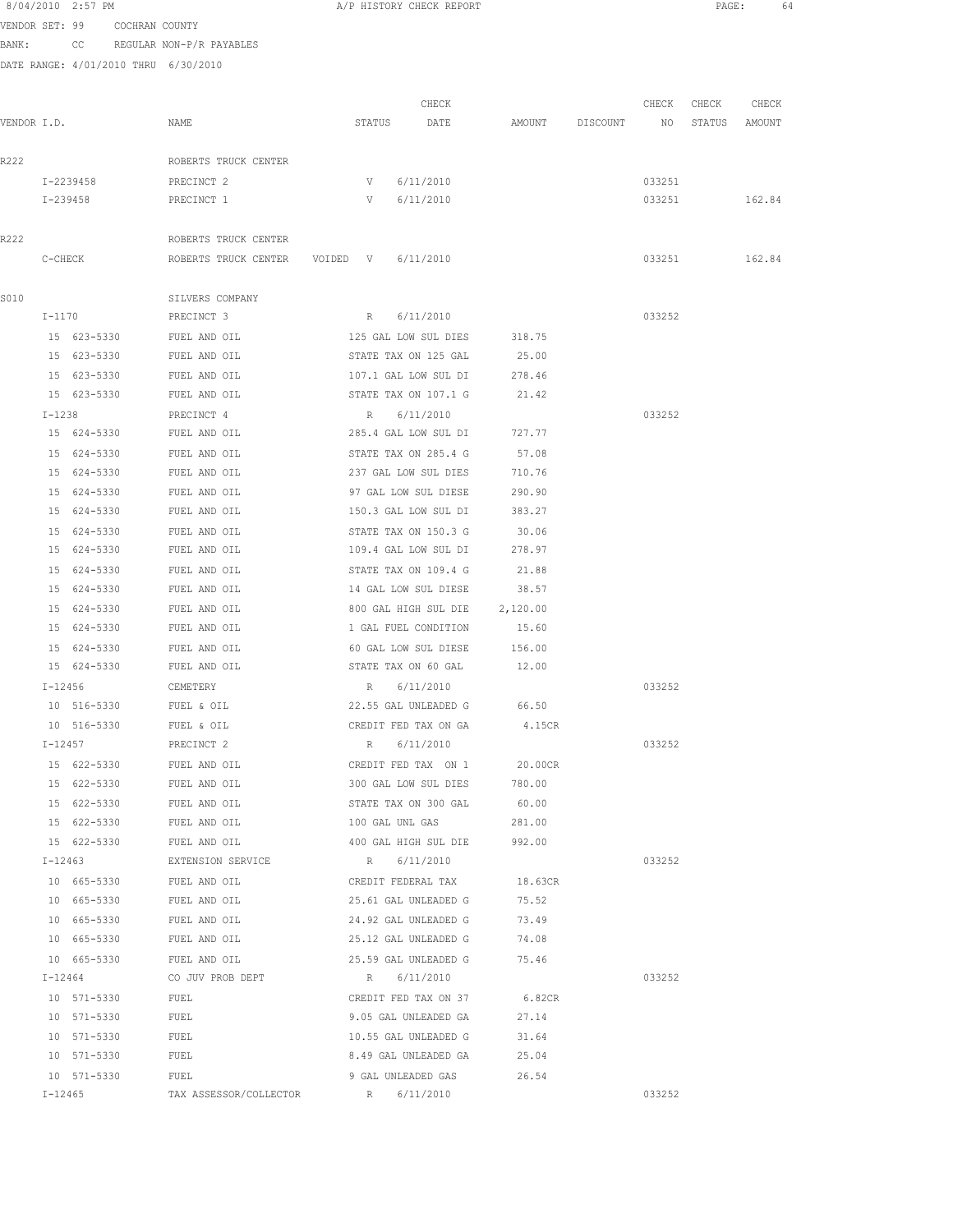VENDOR SET: 99 COCHRAN COUNTY BANK: CC REGULAR NON-P/R PAYABLES

|             |                |                                              |                      | CHECK                       |                             | CHECK CHECK | CHECK         |
|-------------|----------------|----------------------------------------------|----------------------|-----------------------------|-----------------------------|-------------|---------------|
| VENDOR I.D. |                | NAME                                         | STATUS               | DATE                        | AMOUNT DISCOUNT NO          |             | STATUS AMOUNT |
|             |                |                                              |                      |                             |                             |             |               |
| S010        |                | SILVERS COMPANY CONT                         |                      |                             |                             |             |               |
|             | $I - 12465$    | TAX ASSESSOR/COLLECTOR R 6/11/2010           |                      |                             |                             | 033252      |               |
|             |                | 10 499-5499 MISCELLANEOUS                    |                      | 6.22 GAL UNL GAS RET 18.34  |                             |             |               |
|             |                | 10 499-5499 MISCELLANEOUS                    |                      |                             | CREDIT FED TAX ON FU 1.14CR |             |               |
|             | $I - 637$      | COUNTY PARK                                  | R 6/11/2010          |                             |                             | 033252      |               |
|             | 10 660-5330    | FUEL AND OIL                                 |                      | 294 GAL HIGH SULF DI 764.40 |                             |             |               |
|             | 10 660-5330    | FUEL AND OIL                                 |                      | OIL, FILTER AND TUBE        | 106.84                      |             |               |
|             | I-PRECINCT 1   | PRECINCT 1                                   | R 6/11/2010          |                             |                             | 033252      |               |
|             | 15 621-5330    | FUEL & OIL                                   |                      | 39 GAL HIGH SULF DIE 101.40 |                             |             |               |
|             | 15 621-5330    | FUEL & OIL                                   | 126 GAL LOW SUL DIES |                             | 321.30                      |             |               |
|             | 15 621-5330    | FUEL & OIL                                   | STATE TAX ON FUEL    |                             | 25.20                       |             |               |
|             | 15 621-5330    | FUEL & OIL                                   | 54 GAL HIGH SUL DIES |                             | 137.70                      |             |               |
|             | 15 621-5330    | FUEL & OIL                                   | 91 GAL LOW SUL DIESE |                             | 232.05                      |             |               |
|             | 15 621-5330    | FUEL & OIL                                   | STATE TAX ON 91 GAL  |                             | 18.20                       |             |               |
|             | 15 621-5330    | FUEL & OIL                                   | 31 GAL HIGH SUL DIES |                             | 79.05                       |             |               |
|             | 15 621-5330    | FUEL & OIL                                   | 29.7 GAL HIGH SUL DI |                             | 77.22                       |             |               |
|             | 15 621-5330    | FUEL & OIL                                   | 40 GAL LOW SUL DIESE |                             | 110.20                      |             |               |
|             | 15 621-5330    | FUEL & OIL                                   | 21.8 GAL UNL GAS 5/1 |                             | 65.38                       |             |               |
|             | 15 621-5330    | FUEL & OIL                                   | 33 GAL HIGH SUL DIES |                             | 85.80                       |             |               |
|             | I-SHERIFF 0510 | SHERIFF                                      | R 6/11/2010          |                             |                             | 033252      |               |
|             | 10 560-5330    | FUEL AND OIL                                 | UNLEADED FUEL        |                             | 1,418.91                    |             |               |
|             | 10 560-5330    | FUEL AND OIL                                 |                      | CREDIT FED FUEL TAX         | 91.60CR                     |             | 11,494.55     |
| S071        |                | SCRIPT OFFICE PRODUCTS, INC.                 |                      |                             |                             |             |               |
|             | $I - 32437$    | COUNTY & DISTRICT CLERK R 6/11/2010          |                      |                             |                             | 033253      |               |
|             | 10 403-5310    | OFFICE SUPPLIES TO POST CARDS, STAPLES 27.70 |                      |                             |                             |             |               |
|             |                | 10 403-5310 OFFICE SUPPLIES                  |                      | STICKY NOTE DISPENSE 13.58  |                             |             |               |
|             | $I - 32549$    | COUNTY JUDGE                                 | R 6/11/2010          |                             |                             | 033253      |               |
|             |                | 15 610-5310 OFFICE SUPPLIES HP CARTRIDGE     |                      |                             | 50.54                       |             | 91.82         |
| S073        |                | SIRCHIE FINGER PRINT LAB.                    |                      |                             |                             |             |               |
|             | $I - 550121$   | SHERIFF                                      | R 6/11/2010          |                             |                             | 033254      |               |
|             | 10 560-5334    | OTHER SUPPLIES                               |                      |                             | RUBBER FOOTPRINT LIF 43.90  |             |               |
|             | 10 560-5334    | OTHER SUPPLIES                               | RUBBER LIFTER WHITE  |                             | 21.90                       |             |               |
|             | 10 560-5334    | OTHER SUPPLIES                               | RUBBER LIFTR BLACK 2 |                             | 21.90                       |             |               |
|             | 10 560-5334    | OTHER SUPPLIES                               | RUBBER LIFTER WHITE  |                             | 11.56                       |             |               |
|             | 10 560-5334    | OTHER SUPPLIES                               | RUBBER LIFTER BLACK  |                             | 11.56                       |             |               |
|             | 10 560-5334    | OTHER SUPPLIES                               | SHIPPING             |                             | 19.90                       |             | 130.72        |
| S222        |                | SOUTH PLAINS COMMUNICATIONS                  |                      |                             |                             |             |               |
|             | I-638963       | PRECINCT 1                                   | R                    | 6/11/2010                   |                             | 033255      |               |
|             | 15 621-5356    | ROAD MATERIALS & SUPPLIES CM200 MOBILE       |                      |                             | 525.00                      |             |               |
|             | 15 621-5356    | ROAD MATERIALS & SUPPLIES                    | QW ANTENNA W/COAX    |                             | 35.00                       |             | 560.00        |
|             |                |                                              |                      |                             |                             |             |               |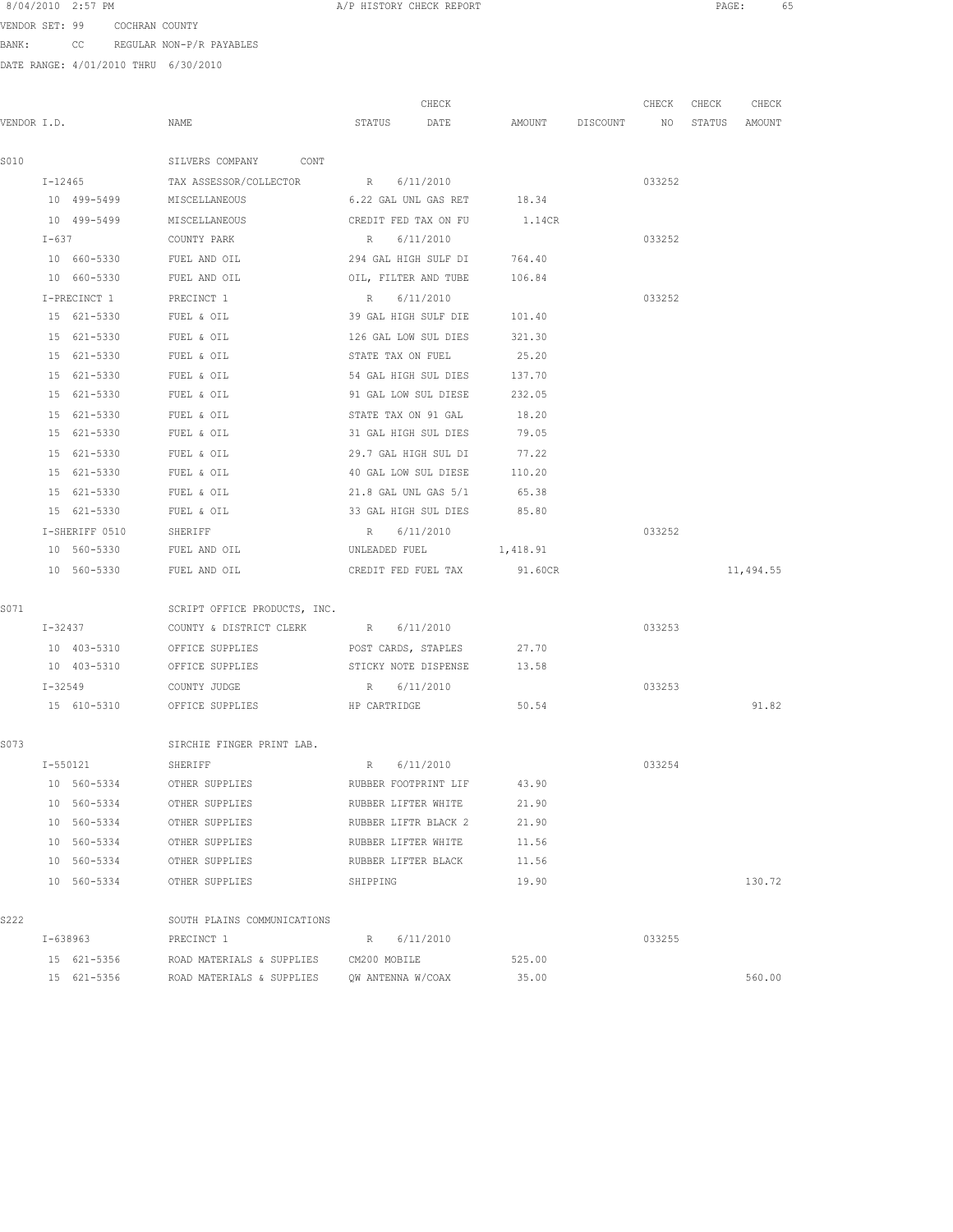|             |         | 8/04/2010 2:57 PM          |                               |                                                               | A/P HISTORY CHECK REPORT |                               |          |                 |        | PAGE:  | 66       |  |
|-------------|---------|----------------------------|-------------------------------|---------------------------------------------------------------|--------------------------|-------------------------------|----------|-----------------|--------|--------|----------|--|
|             |         |                            | VENDOR SET: 99 COCHRAN COUNTY |                                                               |                          |                               |          |                 |        |        |          |  |
| BANK:       |         |                            |                               | CC REGULAR NON-P/R PAYABLES                                   |                          |                               |          |                 |        |        |          |  |
|             |         |                            |                               | DATE RANGE: 4/01/2010 THRU 6/30/2010                          |                          |                               |          |                 |        |        |          |  |
|             |         |                            |                               |                                                               |                          |                               |          |                 |        |        |          |  |
|             |         |                            |                               |                                                               |                          | CHECK                         |          |                 | CHECK  | CHECK  | CHECK    |  |
| VENDOR I.D. |         |                            |                               | NAME                                                          | STATUS                   | DATE                          |          | AMOUNT DISCOUNT | NO     | STATUS | AMOUNT   |  |
|             |         |                            |                               |                                                               |                          |                               |          |                 |        |        |          |  |
| S242        |         |                            |                               | SAM'S CLUB                                                    |                          |                               |          |                 |        |        |          |  |
|             |         | I-05/07/10 3760            |                               | JAIL                                                          | R 6/11/2010              |                               |          |                 | 033256 |        |          |  |
|             |         | 10 512-5392                |                               | MISCELLANEOUS SUPPLIES CLOROX BLEACH                          |                          |                               | 8.12     |                 |        |        |          |  |
|             |         |                            |                               | 10 512-5392 MISCELLANEOUS SUPPLIES ORIGINAL SYRUP             |                          |                               | 6.62     |                 |        |        |          |  |
|             |         |                            |                               | 10 512-5392 MISCELLANEOUS SUPPLIES 4 LEMON DISINFECTANT 24.56 |                          |                               |          |                 |        |        |          |  |
|             |         | 10 512-5392                |                               | MISCELLANEOUS SUPPLIES 2 NORTHERN BATH TISS                   |                          |                               | 33.76    |                 |        |        |          |  |
|             |         | 10 512-5392                |                               | MISCELLANEOUS SUPPLIES                                        |                          |                               |          |                 |        |        |          |  |
|             |         | I-06/03/10 4787            |                               | JAIL<br>MISCELLANEOUS SUPPLIES                                | R 6/11/2010              |                               | 36.96    |                 | 033256 |        |          |  |
|             |         | 10 512-5392                |                               |                                                               | 2 12- ROLL BOUNTY @1     |                               |          |                 |        |        |          |  |
|             |         | 10 512-5392<br>10 512-5392 |                               | MISCELLANEOUS SUPPLIES                                        | 3 DISINFECTANTS @6.1     |                               | 24.56    |                 |        |        | 142.70   |  |
|             |         |                            |                               | MISCELLANEOUS SUPPLIES CLOROX ULTRA                           |                          |                               | 8.12     |                 |        |        |          |  |
| S294        |         |                            |                               | SHIRLEY SEARS                                                 |                          |                               |          |                 |        |        |          |  |
|             |         | I-MAY TRAVEL               |                               | SHIRLEY SEARS                                                 | R                        | 6/11/2010                     |          |                 | 033257 |        |          |  |
|             |         | 10 665-5428                |                               | FCS AGENT-TRAVEL-OUT OF COUNTYSPR BRD LODGING, BRO 26.00      |                          |                               |          |                 |        |        |          |  |
|             |         | 10 665-5428                |                               | FCS AGENT-TRAVEL-OUT OF COUNTYSPR BRD MEALS, BROWN 23.20      |                          |                               |          |                 |        |        |          |  |
|             |         | 10 665-5428                |                               | FCS AGENT-TRAVEL-OUT OF COUNTYSPR BRD REGIS, BROWN 10.00      |                          |                               |          |                 |        |        |          |  |
|             |         | 10 665-5428                |                               | FCS AGENT-TRAVEL-OUT OF COUNTYMEALS, BROWNWOOD                |                          |                               | 19.92    |                 |        |        |          |  |
|             |         | 10 665-5428                |                               | FCS AGENT-TRAVEL-OUT OF COUNTYTAE 4-HA QTRLY MTG,             |                          |                               | 15.00    |                 |        |        |          |  |
|             |         | 10 665-5428                |                               | FCS AGENT-TRAVEL-OUT OF COUNTYTEA-FCS QTRLY MTG, H            |                          |                               | 8.50     |                 |        |        |          |  |
|             |         | 10 665-5428                |                               | FCS AGENT-TRAVEL-OUT OF COUNTYMEAL TO COLLEGE STA             |                          |                               | 6.75     |                 |        |        |          |  |
|             |         | 10 665-5428                |                               | FCS AGENT-TRAVEL-OUT OF COUNTYSALE TRNG, COLLEGE S            |                          |                               | 17.65    |                 |        |        |          |  |
|             |         | 10 665-5428                |                               | FCS AGENT-TRAVEL-OUT OF COUNTYREGIS, CAR SEAT RECE            |                          |                               | 50.00    |                 |        |        | 177.02   |  |
|             |         |                            |                               |                                                               |                          |                               |          |                 |        |        |          |  |
| S331        |         |                            |                               | STANDARD COFFEE SERVICE                                       |                          |                               |          |                 |        |        |          |  |
|             |         | I-8311-61312               |                               | NON-DEPARTMENTAL                                              | R 6/11/2010              |                               |          |                 | 033258 |        |          |  |
|             |         | 10 409-5300                |                               | COUNTY-WIDE SUPPLIES 4 TEA                                    |                          |                               | 23.96    |                 |        |        |          |  |
|             |         | 10 409-5300                |                               | COUNTY-WIDE SUPPLIES 4 CREAMER                                |                          |                               | 29.32    |                 |        |        |          |  |
|             |         | 10 409-5300                |                               | COUNTY-WIDE SUPPLIES                                          | DECAF COFFEE             |                               | 36.75    |                 |        |        |          |  |
|             |         | 10 409-5300                |                               | COUNTY-WIDE SUPPLIES                                          | COFFEE                   |                               | 29.50    |                 |        |        |          |  |
|             |         | 10 409-5300                |                               | COUNTY-WIDE SUPPLIES                                          | FUEL ADJ                 |                               | 2.45     |                 |        |        | 121.98   |  |
|             |         |                            |                               |                                                               |                          |                               |          |                 |        |        |          |  |
| S379        |         |                            |                               | SOUTH PLAINS FORENSIC PATHOLOG                                |                          |                               |          |                 |        |        |          |  |
|             | $I-197$ |                            |                               | JUSTICE OF PEACE                                              | R 6/11/2010              |                               |          |                 | 033259 |        |          |  |
|             |         | 10 455-5405                |                               | AUTOPSY                                                       |                          | CLINT ROBISON AUTOPS 2,000.00 |          |                 |        |        | 2,000.00 |  |
|             |         |                            |                               |                                                               |                          |                               |          |                 |        |        |          |  |
| T016        |         |                            |                               | TEXAS COUNTY AND DISTRICT                                     |                          |                               |          |                 |        |        |          |  |
|             |         | I-REGIS SEALY              |                               | TREASURER                                                     | R 6/11/2010              |                               |          |                 | 033260 |        |          |  |
|             |         | 10 497-5427                |                               | CONTINUING EDUCATION TCDRS CONF REGISTRAT 190.00              |                          |                               |          |                 |        |        | 190.00   |  |
| T051        |         |                            |                               | TAC RISK MANAGEMENT POOL                                      |                          |                               |          |                 |        |        |          |  |
|             |         | I-3RD QTR 2010             |                               | NON-DEPT'L WRKR COMP                                          | R 6/11/2010              |                               |          |                 | 033261 |        |          |  |
|             |         | 10 000-2500.10             |                               | RESERVE FOR W/C, UNEMPLYMNT 3RD QTR W COMP DEPOS              |                          |                               | 6,388.00 |                 |        |        | 6,388.00 |  |
|             |         |                            |                               |                                                               |                          |                               |          |                 |        |        |          |  |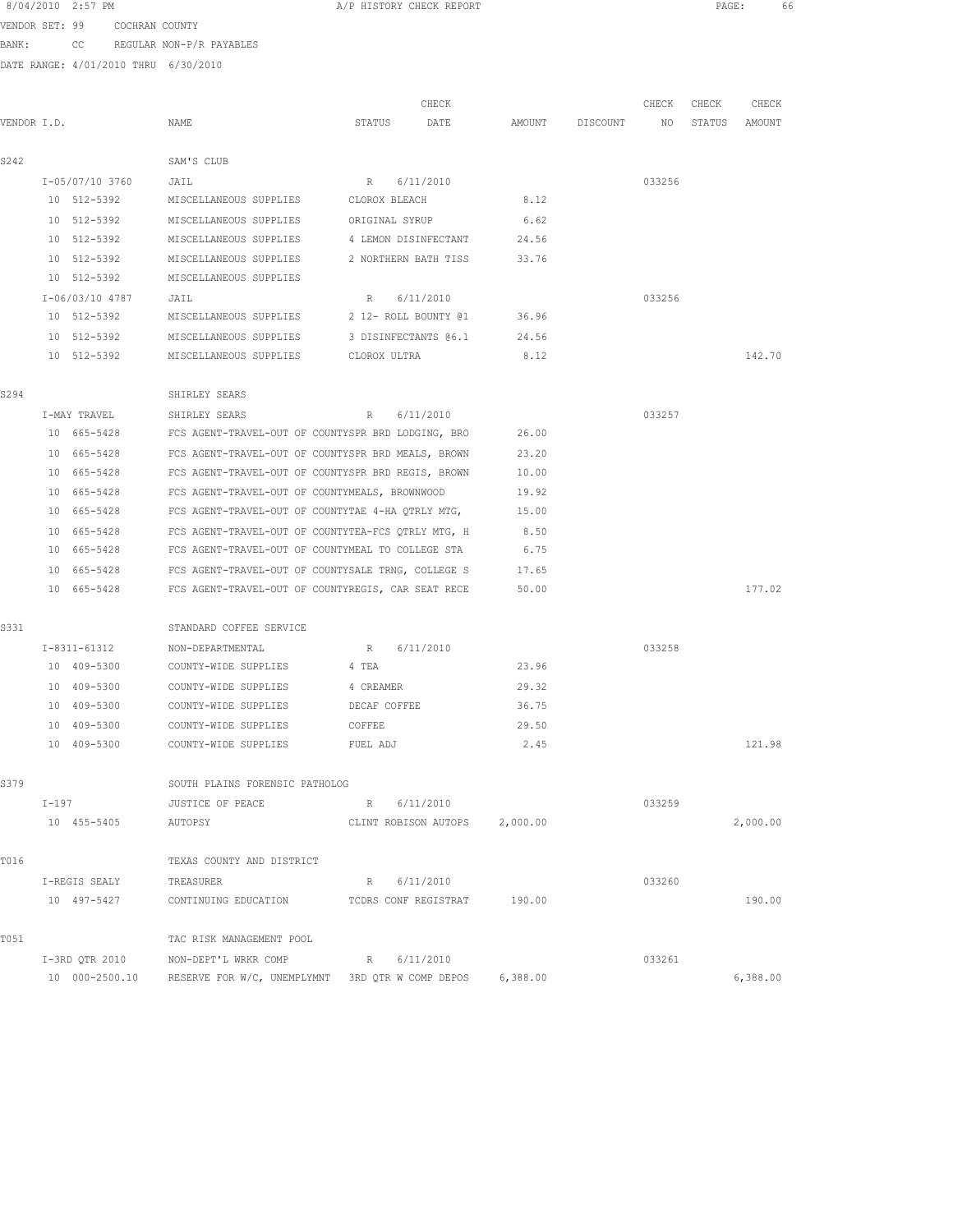|             | 8/04/2010 2:57 PM                    |                                                  | A/P HISTORY CHECK REPORT    |              |                 |        |                  | PAGE:<br>67 |  |
|-------------|--------------------------------------|--------------------------------------------------|-----------------------------|--------------|-----------------|--------|------------------|-------------|--|
|             | VENDOR SET: 99 COCHRAN COUNTY        |                                                  |                             |              |                 |        |                  |             |  |
| BANK:       |                                      | CC REGULAR NON-P/R PAYABLES                      |                             |              |                 |        |                  |             |  |
|             | DATE RANGE: 4/01/2010 THRU 6/30/2010 |                                                  |                             |              |                 |        |                  |             |  |
|             |                                      |                                                  |                             |              |                 |        |                  |             |  |
|             |                                      |                                                  | CHECK                       |              |                 | CHECK  | CHECK CHECK      |             |  |
| VENDOR I.D. |                                      | NAME                                             | STATUS<br>DATE              |              | AMOUNT DISCOUNT |        | NO STATUS AMOUNT |             |  |
|             |                                      |                                                  |                             |              |                 |        |                  |             |  |
| T087        |                                      | TEXAS DEPARTMENT OF HEALTH                       |                             |              |                 |        |                  |             |  |
|             | $I - 11593$                          | CLERK                                            | R 6/11/2010                 |              |                 | 033262 |                  |             |  |
|             | 10 403-5310                          | OFFICE SUPPLIES                                  | 8 REMOTE BIRTH ACCES 14.64  |              |                 |        |                  | 14.64       |  |
|             |                                      |                                                  |                             |              |                 |        |                  |             |  |
| T148        |                                      | TASCOSA OFFICE MACHINES INC                      |                             |              |                 |        |                  |             |  |
|             | I-9A6411                             | SHERIFF                                          | R 6/11/2010                 |              |                 | 033263 |                  |             |  |
|             | 10 560-5411                          | MAINTENANCE CONTRACTS                            | MAINTENANCE 05/01 -         | 69.00        |                 |        |                  |             |  |
|             | I-9GU00A                             | COUNTY & DISTRICT CLERK                          | R 6/11/2010                 | 7.50         |                 | 033263 |                  | 76.50       |  |
|             | 10 403-5310                          | OFFICE SUPPLIES                                  | FREIGHT ON TONER            |              |                 |        |                  |             |  |
| T184        |                                      | THYSSENKRUPP ELEVATOR COR                        |                             |              |                 |        |                  |             |  |
|             | I-528727                             | COURTHOUSE                                       | 6/11/2010<br>R              |              |                 | 033264 |                  |             |  |
|             | 10 510-5411                          | MAINTENANCE CONTRACTS ELEVATOR MAINT CONT 540.67 |                             |              |                 |        |                  | 540.67      |  |
|             |                                      |                                                  |                             |              |                 |        |                  |             |  |
| T212        |                                      | TEXAS HOMELAND SECURITY                          |                             |              |                 |        |                  |             |  |
|             | I-13090                              | JAIL                                             | 6/11/2010<br>R              |              |                 | 033265 |                  |             |  |
|             | 10 512-5451                          | <b>REPAIR</b>                                    | TRAVEL TIME                 | 60.00        |                 |        |                  |             |  |
|             | 10 512-5451                          | REPAIR                                           | FIRE ALARM INSPECTIO        | 80.00        |                 |        |                  |             |  |
|             | 10 512-5451                          | REPAIR                                           | TECH CHECKED SPEAKER        | 40.00        |                 |        |                  | 180.00      |  |
|             |                                      |                                                  |                             |              |                 |        |                  |             |  |
| U008        |                                      | UNITED STATES POSTAL SERV                        |                             |              |                 |        |                  |             |  |
|             | I-18272104 0610                      | COUNTY & DIST CLERK                              | R 6/11/2010                 |              |                 | 033266 |                  |             |  |
|             | 10 403-5311                          | POSTAL EXPENSES                                  | POSTAGE - CLERK             | 1,900.00     |                 |        |                  |             |  |
|             | 10 490-5311                          | POSTAL EXPENSES                                  | POSTAGE - ELECTIONS         | 600.00       |                 |        |                  | 2,500.00    |  |
|             |                                      |                                                  |                             |              |                 |        |                  |             |  |
| W055        |                                      | WINDSTREAM COMMUNICATIONS SW                     |                             |              |                 |        |                  |             |  |
|             | I-266-5074 0610 ADULT PROBATION      |                                                  | R 6/11/2010                 |              |                 | 033267 |                  |             |  |
|             |                                      | 10 570-5420 TELECOMMUNICATIONS MAY PHONE SVC     |                             | 52.17        |                 |        |                  |             |  |
|             | 10 570-5420                          | TELECOMMUNICATIONS                               | VOICE MAIL SVC              | 11.97        |                 |        |                  |             |  |
|             | I-266-5211 0610                      | SHERIFF                                          | R 6/11/2010                 |              |                 | 033267 |                  |             |  |
|             | 10 560-5420                          | TELECOMMUNICATIONS                               | JUNE PHONE 3 LINES          | 195.91       |                 |        |                  |             |  |
|             | I-266-5302 0610                      | JUSTICE OF PEACE                                 | R 6/11/2010                 |              |                 | 033267 |                  |             |  |
|             | 10 455-5420                          | TELECOMMUNICATIONS                               | JUNE TELEPHONE              | 52.17        |                 |        |                  |             |  |
|             | I-266-5450 0610                      | COUNTY & DISTRICT CLERK                          | R 6/11/2010                 |              |                 | 033267 |                  |             |  |
|             | 10 403-5420                          | TELECOMMUNICATIONS                               | JUNE TELEPHONE              | 166.92       |                 |        |                  |             |  |
|             | I-266-5700 0610                      | SHERIFF                                          | R 6/11/2010                 |              |                 | 033267 |                  |             |  |
|             | 10 560-5420                          | TELECOMMUNICATIONS JUNE TELEPHONE                |                             | 79.91        |                 |        |                  |             |  |
|             | I-266-8661 0610                      | COUNTY ATTORNEY                                  | R<br>6/11/2010              |              |                 | 033267 |                  |             |  |
|             | 10 475-5420                          | TELECOMMUNICATIONS JUNE TELEPHONE                |                             | 117.42       |                 |        |                  |             |  |
|             | I-266/5215 0610                      | EXTENSION SERVICE                                | 6/11/2010<br>R              |              |                 | 033267 |                  |             |  |
|             | 10 665-5420                          | TELECOMMUNICATIONS                               | JUNE PHONE 3 LINES          | 164.43       |                 |        |                  |             |  |
|             | 10 665-5420<br>10 665-5420           | TELECOMMUNICATIONS<br>TELECOMMUNICATIONS         | CALL RETURN SVC<br>DIR ASST | 7.50<br>1.99 |                 |        |                  |             |  |
|             | I-2660503 0610                       | PRECINCT 1                                       | R 6/11/2010                 |              |                 | 033267 |                  |             |  |
|             |                                      |                                                  |                             |              |                 |        |                  |             |  |

15 621-5420 TELECOMMUNICATIONS JUNE PHONE 266-0503 80.48 930.87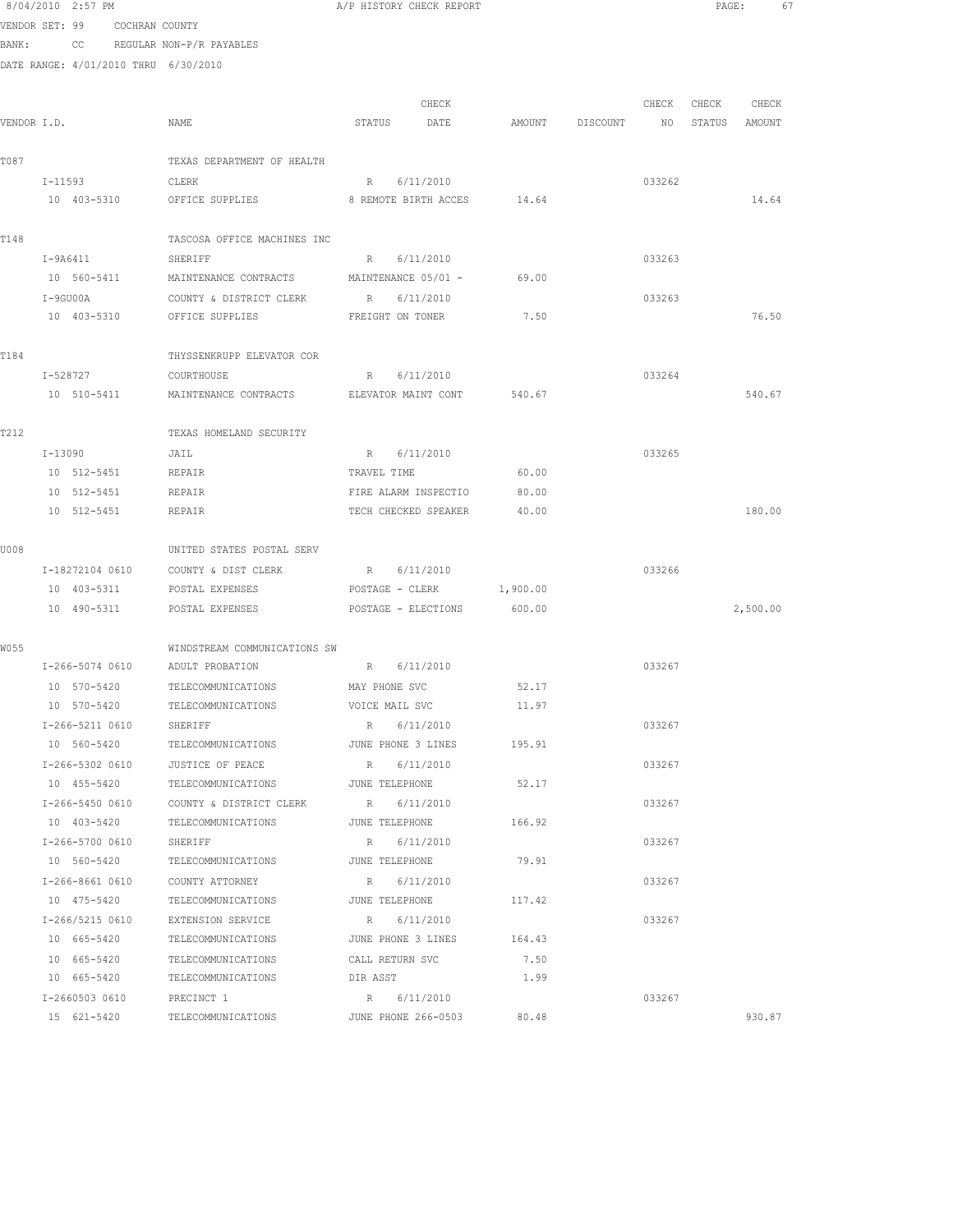VENDOR SET: 99 COCHRAN COUNTY BANK: CC REGULAR NON-P/R PAYABLES

|             |                    |                                             | CHECK                         |        | CHECK    | CHECK  | CHECK  |          |
|-------------|--------------------|---------------------------------------------|-------------------------------|--------|----------|--------|--------|----------|
| VENDOR I.D. |                    | NAME                                        | STATUS<br>DATE                | AMOUNT | DISCOUNT | NO     | STATUS | AMOUNT   |
| W062        |                    | WAL-MART COMMUNITY                          |                               |        |          |        |        |          |
|             | I-052310           | JAIL                                        | R 6/11/2010                   |        |          | 033268 |        |          |
|             | 10 512-5333        | FOOD-PRISONERS 2 BOXES J DEAN CROIS 16.00   |                               |        |          |        |        | 16.00    |
| W070        |                    | R D WALLACE OIL CO INC                      |                               |        |          |        |        |          |
|             | $I-1400$ 0510      | PRECINCT 4                                  | R 6/11/2010                   |        |          | 033269 |        |          |
|             | 15 624-5330        | FUEL AND OIL                                | 15 GAL UNL GAS 02.74          | 41.18  |          |        |        |          |
|             | 15 624-5330        | FUEL AND OIL                                | 14 GAL UNL GAS @2.76          | 38.71  |          |        |        |          |
|             | 15 624-5330        | FUEL AND OIL                                | 15 GAL UNL GAS 02.76          | 41.48  |          |        |        |          |
|             | 15 624-5330        | FUEL AND OIL                                | 16 GAL UNL GAS @2.61          | 41.84  |          |        |        |          |
|             | $I-3440$ 0510      | PRECINCT 1                                  | R<br>6/11/2010                |        |          | 033269 |        |          |
|             | 15 621-5330        | FUEL & OIL                                  | 19.4 GAL UNL GAS 02.          | 51.51  |          |        |        |          |
|             | 15 621-5330        | FUEL & OIL                                  | 29.2 GAL UNL GAS 02.          | 80.15  |          |        |        |          |
|             | I-3540 0510        | PRECINCT 3                                  | 6/11/2010<br>R                |        |          | 033269 |        |          |
|             | 15 623-5330        | FUEL AND OIL                                | 348.2 GAL DYED DIESE          | 908.80 |          |        |        |          |
|             | 15 623-5330        | FUEL AND OIL                                | 32 OZ POWER SVC               | 5.95   |          |        |        |          |
|             | 15 623-5330        | FUEL AND OIL                                | 80 OZ POWER SVC               | 13.05  |          |        |        |          |
|             | 15 623-5330        | FUEL AND OIL                                | 231.1 GAL DYED DIESE          | 566.20 |          |        |        |          |
|             | 15 623-5330        | FUEL AND OIL                                | 80 OZ POWER SVC               | 13.05  |          |        |        |          |
|             | 15 623-5330        | FUEL AND OIL                                | 90.2 GAL UNLEADED @2          | 239.48 |          |        |        |          |
|             | 15 623-5330        | FUEL AND OIL                                | 100.4 GL LOW SULFUR           | 282.63 |          |        |        |          |
|             | I-3600 0510        | COUNTY PARK                                 | R<br>6/11/2010                |        |          | 033269 |        |          |
|             | 10 660-5330        | FUEL AND OIL                                | 36 GAL UNLEADED @2.7          | 99.54  |          |        |        |          |
|             | 10 660-5330        | FUEL AND OIL                                | 30 GAL UNLEADED @2.6          | 78.45  |          |        |        |          |
|             | I-3620 0510        | CEMETERY                                    | R 6/11/2010                   |        |          | 033269 |        |          |
|             | 10 516-5330        | FUEL & OIL                                  | 30 GAL UNLEADED @2.6          | 79.65  |          |        |        |          |
|             | I-3700 0510        | SHERIFF                                     | R 6/11/2010                   |        |          | 033269 |        |          |
|             | 10 560-5330        | FUEL AND OIL                                | 264.8 UNLEADED GASOL          | 630.27 |          |        |        |          |
|             | 10 560-5330        | FUEL AND OIL                                | 12.3 SUPER UNLEADED           | 36.22  |          |        |        | 3,248.16 |
| W092        |                    | WEST TEXAS GAS INC                          |                               |        |          |        |        |          |
|             | I-15006-03496 0610 | SHERIFF                                     | R 6/11/2010                   |        |          | 033270 |        |          |
|             | 10 560-5330        | FUEL AND OIL                                | 249.06 GAL REG UNLEA 680.34   |        |          |        |        | 680.34   |
| W097        |                    | W. L. MATHENY dba                           |                               |        |          |        |        |          |
|             | I-28092            | W. L. MATHENY dba                           | R 6/11/2010                   |        |          | 033271 |        |          |
|             | 10 510-5332        | CUSTODIAL SUPPLIES                          | PEST CONTROL                  | 70.00  |          |        |        |          |
|             |                    | 10 662-5332 CUSTODIAL SUPPLIES              | PEST CONTROL                  | 45.00  |          |        |        |          |
|             |                    | 10 650-5332 CUSTODIAL SUPPLIES PEST CONTROL |                               | 35.00  |          |        |        | 150.00   |
| W164        |                    | WARREN CAT                                  |                               |        |          |        |        |          |
|             | I-W0020062194      | PREC 2 140-H 2ZK08093                       | R 6/11/2010                   |        |          | 033272 |        |          |
|             | 15 622-5451        | REPAIRS                                     | REPL GSKT TIMING GEA 1,424.00 |        |          |        |        |          |
|             | 15 622-5451        | REPAIRS                                     | GASKET MAKER                  | 19.97  |          |        |        |          |
|             | 15 622-5451        | REPAIRS                                     | SEAL                          | 3.70   |          |        |        |          |
|             | 15 622-5451        | REPAIRS                                     | KIT GASKET                    | 105.30 |          |        |        |          |
|             | 15 622-5451        | REPAIRS                                     | REP. OIL LEAK RH SID          | 712.00 |          |        |        |          |
|             | 15 622-5451        | REPAIRS                                     | SEALS, GASKETS, O-RI 77.15    |        |          |        |        |          |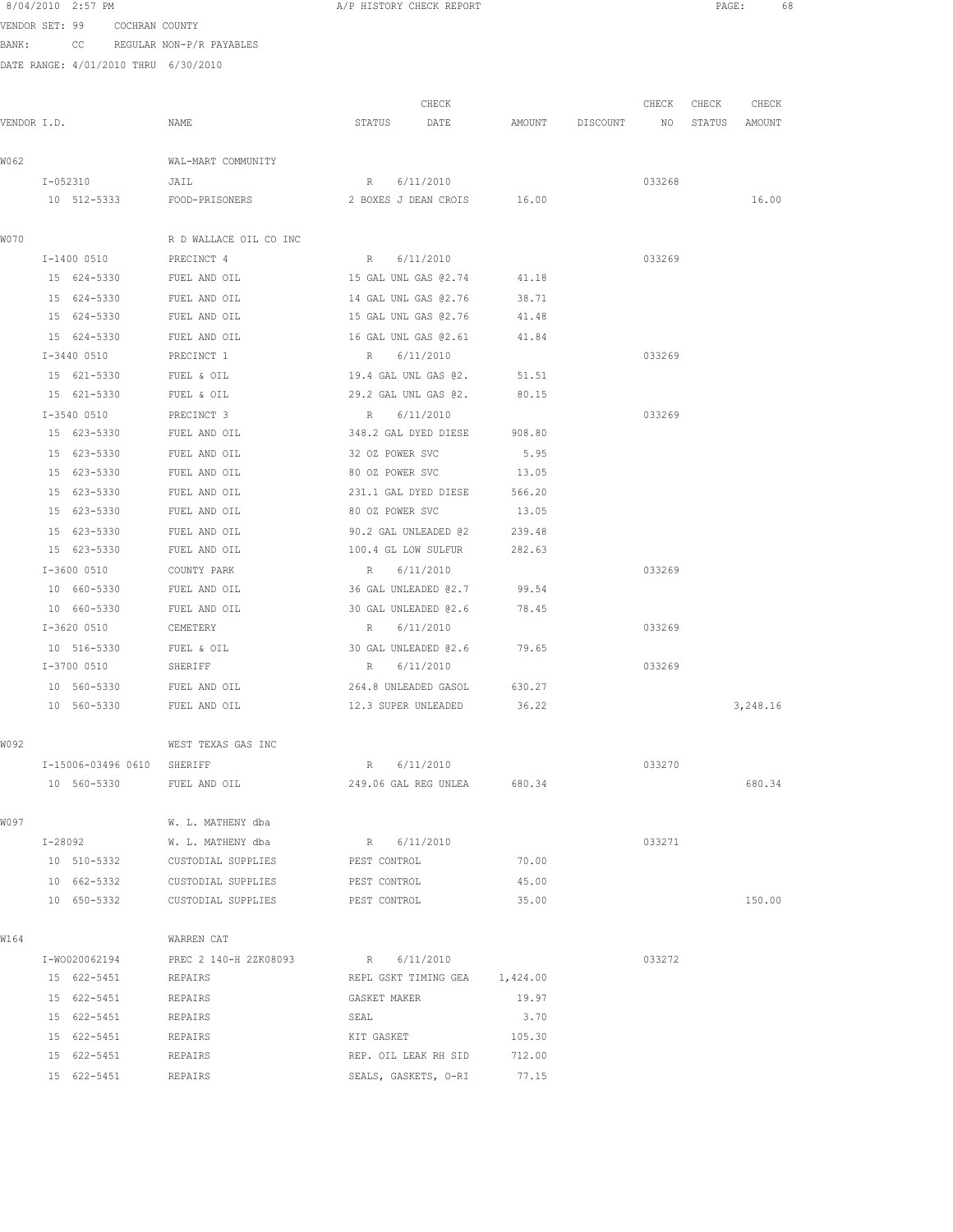|                | 8/04/2010 2:57 PM |                                                        |      |                 | A/P HISTORY CHECK REPORT |                               |                 |        | PAGE:  |          | 69 |
|----------------|-------------------|--------------------------------------------------------|------|-----------------|--------------------------|-------------------------------|-----------------|--------|--------|----------|----|
| VENDOR SET: 99 |                   | COCHRAN COUNTY                                         |      |                 |                          |                               |                 |        |        |          |    |
| BANK:          | CC                | REGULAR NON-P/R PAYABLES                               |      |                 |                          |                               |                 |        |        |          |    |
|                |                   | DATE RANGE: 4/01/2010 THRU 6/30/2010                   |      |                 |                          |                               |                 |        |        |          |    |
|                |                   |                                                        |      |                 |                          |                               |                 |        |        |          |    |
|                |                   |                                                        |      |                 | CHECK                    |                               |                 | CHECK  | CHECK  | CHECK    |    |
| VENDOR I.D.    |                   | NAME                                                   |      | STATUS          | DATE                     |                               | AMOUNT DISCOUNT | NO     | STATUS | AMOUNT   |    |
| W164           |                   | WARREN CAT                                             | CONT |                 |                          |                               |                 |        |        |          |    |
|                | I-W0020062194     | PREC 2 140-H 2ZK08093                                  |      | R 6/11/2010     |                          |                               |                 | 033272 |        |          |    |
|                | 15 622-5451       | REPAIRS                                                |      |                 |                          | REPL GSKT/RESEAL PUM 180.00   |                 |        |        |          |    |
|                | 15 622-5451       | REPAIRS                                                |      | SEAL & SHIELD   |                          | 44.65                         |                 |        |        |          |    |
|                | 15 622-5451       | REPAIRS                                                |      |                 | R&R ENGINE, REPL LIN     |                               |                 |        |        |          |    |
|                | 15 622-5451       | REPAIRS                                                |      |                 | TO KEEP GLYCOL OUTOf     | 200.00                        |                 |        |        | 2,766.77 |    |
|                |                   |                                                        |      |                 |                          |                               |                 |        |        |          |    |
| X001           |                   | XCEL ENERGY                                            |      |                 |                          |                               |                 |        |        |          |    |
|                |                   | I-54-1324315-7 0510 ALMOST ALL DEPARTMENTS R 6/11/2010 |      |                 |                          |                               |                 | 033273 |        |          |    |
|                | 30 518-5440       | UTILITIES                                              |      |                 | 300210167 RUNWAY LIG     | 56.17                         |                 |        |        |          |    |
|                | 10 510-5440       | UTILITIES                                              |      |                 |                          | 300240736 COURTHOUSE 1,688.72 |                 |        |        |          |    |
|                | 10 660-5440       | UTILITIES & IRRIGATION 300265059 SOFTBALL P 18.57      |      |                 |                          |                               |                 |        |        |          |    |
|                | 10 580-5440       | UTILITIES [TOWER]                                      |      | 300282806 TOWER |                          | 70.26                         |                 |        |        |          |    |
|                | 15 621-5440       | UTILITIES                                              |      |                 | 300294119 PREC 1 SHO     | 54.58                         |                 |        |        |          |    |
|                | 10 650-5440       | UTILITIES                                              |      |                 |                          | 300338546 LIBRARY 293.76      |                 |        |        |          |    |
|                | 10 650-5440       | UTILITIES                                              |      |                 | 300338546 LIBRARY AR     | 8.08                          |                 |        |        |          |    |
|                | 10 652-5440       | UTILITIES                                              |      |                 | 300342232 MUSEUM         | 15.38                         |                 |        |        |          |    |
|                | 10 662-5440       | UTILITIES                                              |      |                 | 300390484 ACTIVITY B     | 475.78                        |                 |        |        |          |    |
|                | 10 409-5440       | UTILITIES                                              |      |                 | 300409931 TRAP SHOOT     | 10.91                         |                 |        |        |          |    |
|                | 10 660-5440       | UTILITIES & IRRIGATION                                 |      | 300410370 PARK  |                          | 285.32                        |                 |        |        |          |    |
|                | 10 660-5440       | UTILITIES & IRRIGATION                                 |      |                 |                          | 300457515 PARK/SHOP 14.72     |                 |        |        |          |    |
|                |                   |                                                        |      |                 |                          |                               |                 |        |        |          |    |

| Y001 |                     | YELLOWHOUSE MACHINERY COM |                             |        |        |
|------|---------------------|---------------------------|-----------------------------|--------|--------|
|      | I-201050 PRECINCT 1 | R 6/11/2010               |                             |        | 033274 |
|      | 15 621-5451         | REPAIRS                   | 488.60 488.60               |        |        |
|      | 15 621-5451         | REPAIRS                   | OIL FILTER N36 34.75        |        |        |
|      | 15 621-5451         | REPAIRS                   | 75.00<br>HYDRAULIC M17      |        |        |
|      | 15 621-5451         | REPAIRS                   | FUEL FILTER N35 43.58       |        |        |
|      | 15 621-5451         | REPAIRS                   | 38.99<br>FILTER M20         |        |        |
|      | 15 621-5451         | REPAIRS                   | 28.50<br>FILTER ELEM CFB8   |        |        |
|      | 15 621-5451         | REPAIRS                   | 56.00<br>FILTER ELEM CFB8   |        |        |
|      | 15 621-5451         | REPAIRS                   | OIL FILTER M18              | 76.05  |        |
|      | 15 621-5451         | REPAIRS                   | 2 FILTERS M7<br>11.50       |        |        |
|      | 15 621-5451         | REPAIRS                   | AIR FILTER AFB5 15.50       |        |        |
|      | 15 621-5451         | REPAIRS                   | AIR FILTER N7<br>18.60      |        |        |
|      | 15 621-5451         | REPAIRS                   | FUEL FILTER M19<br>17.70    |        |        |
|      | 15 621-5451         | REPAIRS                   | FILTER ELEM M7              | 105.00 |        |
|      | 15 621-5451         | REPAIRS                   | OIL FILTER N36 34.75        |        |        |
|      | 15 621-5451         | REPAIRS                   | HYDRAULIC FILTER M12 130.00 |        |        |
|      |                     |                           |                             |        |        |

 10 660-5440 UTILITIES & IRRIGATION 300505444 HOFMAN BAS 18.57 10 516-5440 UTILITIES 300555198 CEMETERY 147.16 10 409-5440 UTILITIES 300577364 102 N MAIN 14.90 10 660-5440 UTILITIES & IRRIGATION 300587052 SHOWBARN 17.16 10 660-5440 UTILITIES & IRRIGATION 300587753 RODEO GROU 30.10 10 516-5440 UTILITIES 300603417 CEMETERY 14.72 10 516-5440 UTILITIES 300637038 CEMETERY S 217.13 10 662-5440 UTILITIES 3 AREA LIGHTS ACT BL 36.79

10 660-5440 UTILITIES & IRRIGATION AREA LIGHT PARK SHOP 13.83 3,502.61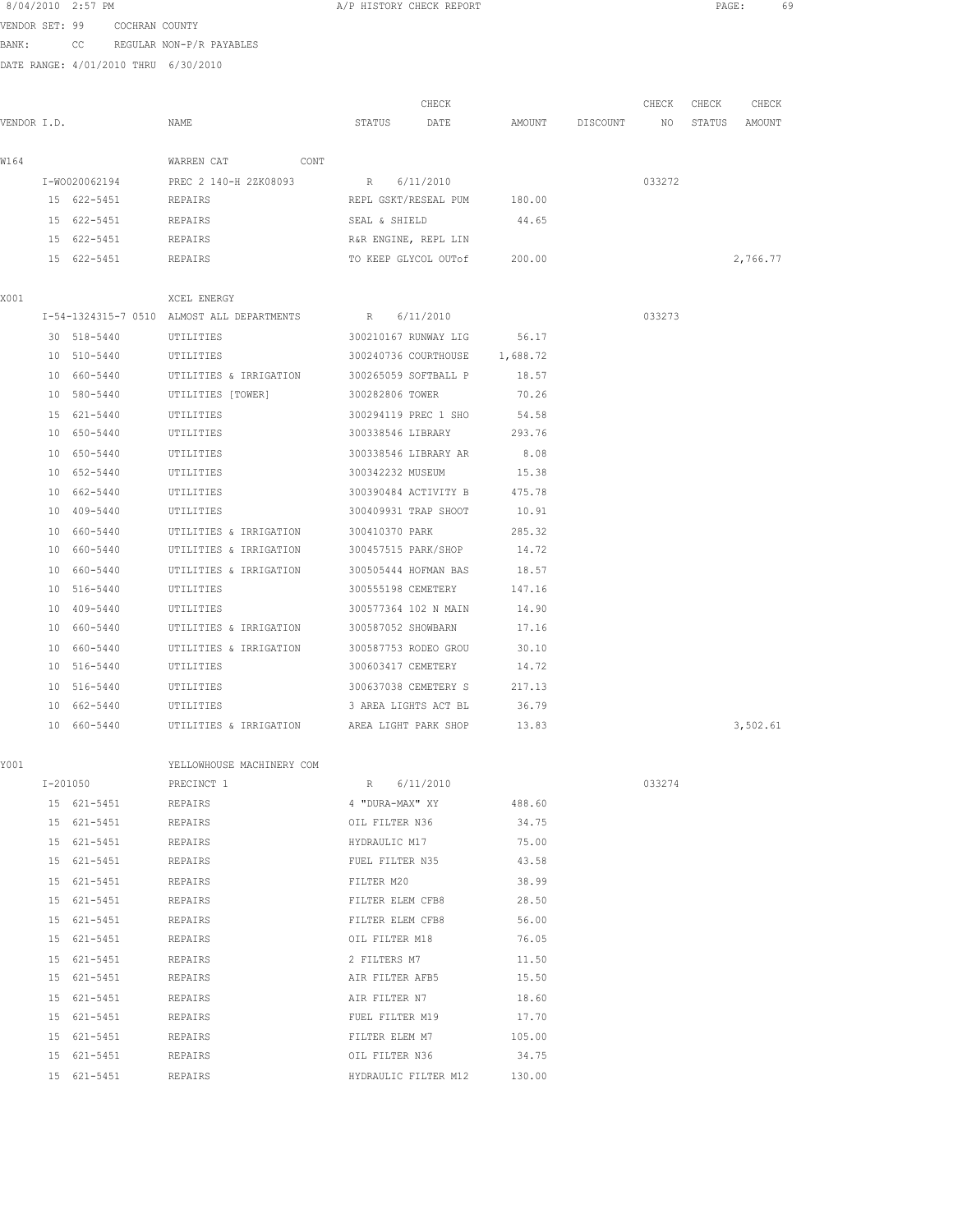VENDOR SET: 99 COCHRAN COUNTY BANK: CC REGULAR NON-P/R PAYABLES

|             |         |                    |                                                         |              | CHECK                         |        |                 | CHECK  | CHECK  | CHECK    |
|-------------|---------|--------------------|---------------------------------------------------------|--------------|-------------------------------|--------|-----------------|--------|--------|----------|
| VENDOR I.D. |         |                    | NAME                                                    | STATUS       | DATE                          |        | AMOUNT DISCOUNT | NO     | STATUS | AMOUNT   |
| Y001        |         |                    | YELLOWHOUSE MACHINERY CONT                              |              |                               |        |                 |        |        |          |
|             |         | $I - 201050$       | PRECINCT 1                                              | $R_{\perp}$  | 6/11/2010                     |        |                 | 033274 |        |          |
|             |         | 15 621-5451        | REPAIRS                                                 |              | FILTER ELEM CFB6              | 67.00  |                 |        |        |          |
|             |         | 15 621-5451        | REPAIRS                                                 |              | FILTER ELEM CFB3              | 46.25  |                 |        |        |          |
|             |         | 15 621-5451        | REPAIRS                                                 |              | OIL FILTER M18                | 76.05  |                 |        |        |          |
|             |         | 15 621-5451        | REPAIRS                                                 | 2 FILTERS M7 |                               | 11.50  |                 |        |        |          |
|             |         | 15 621-5451        | REPAIRS                                                 |              | AIR FILTER AFB5               | 15.50  |                 |        |        |          |
|             |         | 15 621-5451        | REPAIRS                                                 |              | AIR FILTER N7                 | 18.60  |                 |        |        |          |
|             |         | 15 621-5451        | REPAIRS                                                 |              | FUEL FILTER M19               | 17.70  |                 |        |        | 1,427.12 |
| H022        |         |                    | LINDA HUCKABEE                                          |              |                               |        |                 |        |        |          |
|             |         | I-ABILENE CONF     | TAX ASSESSOR                                            |              | R 6/14/2010                   |        |                 | 033275 |        |          |
|             |         | 10 499-5427        | CONTINUING EDUCATION                                    |              | LODGING 4 NIGHTS @ 1          | 436.00 |                 |        |        |          |
|             |         | 10 499-5427        | CONTINUING EDUCATION                                    |              | LODGING TAX 4 NIGHTS          | 65.40  |                 |        |        |          |
|             |         | 10 499-5427        | CONTINUING EDUCATION                                    | MEALS        |                               | 28.83  |                 |        |        | 530.23   |
| R222        |         |                    | ROBERTS TRUCK CENTER                                    |              |                               |        |                 |        |        |          |
|             |         | I-9458 051310      | PRECINCT 2                                              | R            | 6/14/2010                     |        |                 | 033276 |        |          |
|             |         | 15 622-5451        | REPAIRS                                                 |              | 2 PIN-DOOR STRIKERS-          | 52.98  |                 |        |        |          |
|             |         | 15 622-5451        | REPAIRS                                                 | HOOK - HOOD  |                               | 28.44  |                 |        |        | 81.42    |
|             |         |                    |                                                         |              |                               |        |                 |        |        |          |
| C007        |         |                    | CITY OF MORTON                                          |              |                               |        |                 |        |        |          |
|             |         | I-FIREWORKS 2010   | NON-DEPARTMENTAL                                        |              | R 6/24/2010                   |        |                 | 033334 |        |          |
|             |         | 10 409-5499        | MISCELLANEOUS                                           |              | COUNTY SHARE FIREWOR 1,000.00 |        |                 |        |        | 1,000.00 |
| A151        |         |                    | AGNEW JOHN A GEN PTR dba AREA-                          |              |                               |        |                 |        |        |          |
|             | I-24036 |                    | ACTIVITY BLDG                                           |              | R 6/29/2010                   |        |                 | 033335 |        |          |
|             |         | 10 662-5451 REPAIR |                                                         |              | 3 1/2 CANS R22 FREON          | 70.00  |                 |        |        |          |
|             |         | 10 662-5451        | REPAIR                                                  |              | $2-3/4$ HRS LABOR TO A        | 206.25 |                 |        |        | 276.25   |
| B029        |         |                    | BRUCKNER'S TRUCK SALES, INC                             |              |                               |        |                 |        |        |          |
|             |         | I-278869L 060410   | PRECINCT 4                                              | R            | 6/29/2010                     |        |                 | 033336 |        |          |
|             |         | 15 624-5451        | REPAIRS                                                 |              | 2 CAP 05C7 058.19 116.38      |        |                 |        |        |          |
|             |         | 15 624-5451        | REPAIRS                                                 |              | 1 ELEMENT EW02                | 58.64  |                 |        |        |          |
|             |         | 15 624-5451        | REPAIRS                                                 |              | 2 24X24 BSW08                 | 15.58  |                 |        |        | 190.60   |
| B102        |         |                    | BEAR GRAPHICS INC.                                      |              |                               |        |                 |        |        |          |
|             |         |                    | I-566270 COUNTY/DIST CLERK                              |              | R 6/29/2010                   |        |                 | 033337 |        |          |
|             |         |                    | 10 403-5310 OFFICE SUPPLIES 100 7-3/8 X 9-7/8 VI 289.00 |              |                               |        |                 |        |        |          |
|             |         |                    | 10 403-5310 OFFICE SUPPLIES 30 9X14-1/2 VINYL JA        |              |                               | 86.70  |                 |        |        |          |
|             |         | 10 403-5310        | OFFICE SUPPLIES                                         |              | 30 9 X 11-5/8 VINYL 86.70     |        |                 |        |        |          |
|             |         |                    | 10 405-5310 OFFICE SUPPLIES                             | FREIGHT      |                               | 12.04  |                 |        |        | 474.44   |
|             |         |                    |                                                         |              |                               |        |                 |        |        |          |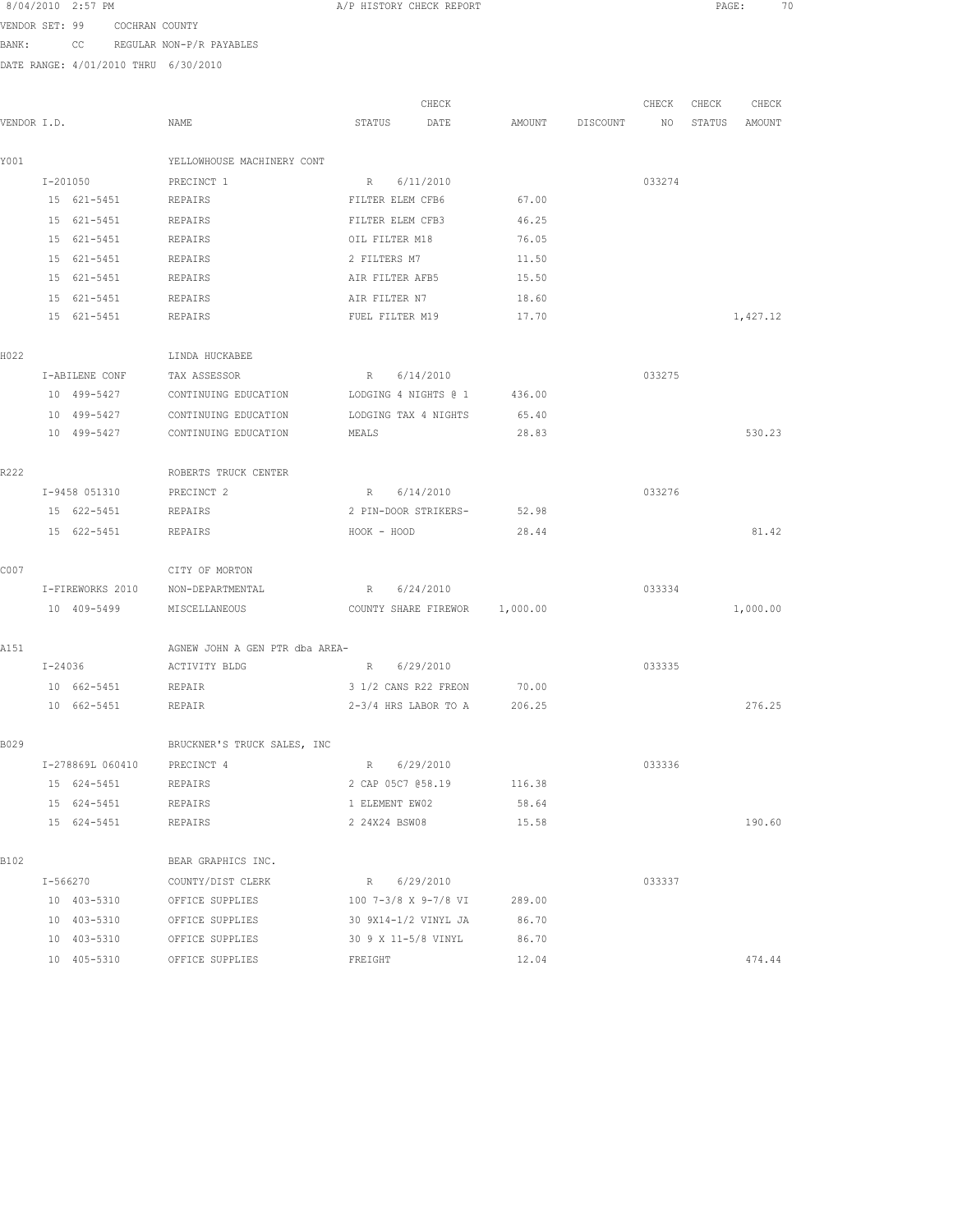|             | 8/04/2010 2:57 PM |                               |                                                                    | A/P HISTORY CHECK REPORT     |       |        |          |        | PAGE:  |           | 71 |
|-------------|-------------------|-------------------------------|--------------------------------------------------------------------|------------------------------|-------|--------|----------|--------|--------|-----------|----|
|             |                   | VENDOR SET: 99 COCHRAN COUNTY |                                                                    |                              |       |        |          |        |        |           |    |
| BANK:       | CC                |                               | REGULAR NON-P/R PAYABLES                                           |                              |       |        |          |        |        |           |    |
|             |                   |                               | DATE RANGE: 4/01/2010 THRU 6/30/2010                               |                              |       |        |          |        |        |           |    |
|             |                   |                               |                                                                    |                              |       |        |          |        |        |           |    |
|             |                   |                               |                                                                    |                              | CHECK |        |          | CHECK  | CHECK  | CHECK     |    |
| VENDOR I.D. |                   |                               | NAME                                                               | STATUS<br>DATE               |       | AMOUNT | DISCOUNT | NO     | STATUS | AMOUNT    |    |
|             |                   |                               |                                                                    |                              |       |        |          |        |        |           |    |
| B174        |                   |                               | NADENE BAKER                                                       |                              |       |        |          |        |        |           |    |
|             | I-062210          |                               | JUSTICE OF PEACE                                                   | R 6/29/2010                  |       |        |          | 033338 |        |           |    |
|             | 10 455-5311       |                               | POSTAL EXPENSES                                                    | POSTAGE STAMPS               |       | 28.00  |          |        |        |           |    |
|             | 10 455-5310       |                               | OFFICE SUPPLIES                                                    | SUBSCRIPT TEXAS NEWS         |       | 36.00  |          |        |        | 64.00     |    |
| C057        |                   |                               | CITY BANK AS DEPOSITORY                                            |                              |       |        |          |        |        |           |    |
|             | I-3RD QTR 2010    |                               | NON-DEPT'L                                                         | R 6/29/2010                  |       |        |          | 033339 |        |           |    |
|             | 10 409-5406       |                               | APPRAISAL DISTRICT                                                 | 3RD QTR ASSESSMENT 17,570.51 |       |        |          |        |        | 17,570.51 |    |
|             |                   |                               |                                                                    |                              |       |        |          |        |        |           |    |
| C059        |                   |                               | PAT CLAYTON                                                        |                              |       |        |          |        |        |           |    |
|             | I-061810          |                               | HISTORICAL COMMISSION                                              | R 6/29/2010                  |       |        |          | 033340 |        |           |    |
|             | 31 652-5310       |                               | OFFICE SUPPLIES                                                    | HP 14 MAGENTA PRINTH         |       | 38.99  |          |        |        |           |    |
|             | 31 652-5310       |                               | OFFICE SUPPLIES                                                    | PRINT CARTRIDGE COMB         |       | 55.99  |          |        |        |           |    |
|             | 31 652-5310       |                               | OFFICE SUPPLIES                                                    | TAX                          |       | 7.36   |          |        |        | 102.34    |    |
| D048        |                   |                               | DATA-LINE OFFICE SYSTEMS                                           |                              |       |        |          |        |        |           |    |
|             | I-046889          |                               | LIBRARY                                                            | R 6/29/2010                  |       |        |          | 033341 |        |           |    |
|             | 10 650-5411       |                               | MAINTENANCE CONTRACTS                                              | RICOH COPIER MAINT 8         |       | 37.50  |          |        |        |           |    |
|             | I-047185          |                               | LIBRARY                                                            | R 6/29/2010                  |       |        |          | 033341 |        |           |    |
|             | 10 650-5411       |                               | MAINTENANCE CONTRACTS                                              | 370 COLOR COPIES MAY         |       | 37.00  |          |        |        | 74.50     |    |
|             |                   |                               |                                                                    |                              |       |        |          |        |        |           |    |
| D155        |                   |                               | DEALER PRINTING SERVICE                                            |                              |       |        |          |        |        |           |    |
|             | I-604349          |                               | TAX ASSESSOR                                                       | R 6/29/2010                  |       |        |          | 033342 |        |           |    |
|             | 10 499-5310       |                               | OFFICE SUPPLIES                                                    | 1 SET 03 DECALS              |       | 4.50   |          |        |        |           |    |
|             | 10 499-5310       |                               | OFFICE SUPPLIES                                                    | 1 SET 05 DECALS              |       | 4.50   |          |        |        |           |    |
|             | 10 499-5310       |                               | OFFICE SUPPLIES                                                    | 1 SET 06 DECALS              |       | 4.50   |          |        |        |           |    |
|             | 10 499-5310       |                               | OFFICE SUPPLIES                                                    | 1 SET 09 DECALS              |       | 4.50   |          |        |        |           |    |
|             | 10 499-5310       |                               | OFFICE SUPPLIES                                                    | 2 SETS 10 DECALS             |       | 9.00   |          |        |        |           |    |
|             |                   | 10 499-5310                   | OFFICE SUPPLIES                                                    | SHIPPING                     |       | 8.11   |          |        |        | 35.11     |    |
| F214        |                   |                               | GRISELDA FLORES                                                    |                              |       |        |          |        |        |           |    |
|             | I-06122010        |                               | ACTIVITY BLDG                                                      | R 6/29/2010                  |       |        |          | 033343 |        |           |    |
|             |                   |                               | 10 000-4370.101 RENT-ACTIVITY BUILDING REFUND ACT BLDG 0612 125.00 |                              |       |        |          |        |        | 125.00    |    |
| F215        |                   |                               | 1ST CLASS PLUMBING HEATING & A                                     |                              |       |        |          |        |        |           |    |
|             | I-2035669         |                               | COURTHOUSE                                                         | R 6/29/2010                  |       |        |          | 033344 |        |           |    |
|             | 10 510-5451       |                               | REPAIR                                                             | 5MFD 370V CAPACITOR          |       | 4.34   |          |        |        |           |    |
|             | 10 510-5451       |                               | REPAIR                                                             | 1/5HP DAY SHEFT 3/8          |       | 281.94 |          |        |        |           |    |
|             | 10 510-5451       |                               | REPAIR                                                             | HVAC BASE RATE 5 HRS 375.00  |       |        |          |        |        |           |    |
|             | 10 510-5451       |                               | REPAIR                                                             | TRIP CHARGE                  |       | 60.00  |          |        |        |           |    |
|             | 10 510-5451       |                               | REPAIR                                                             | HVAC BASE RATE $1/2$ H 40.00 |       |        |          |        |        |           |    |
|             | 10 510-5451       |                               | REPAIR                                                             | HVAC BASE RATE 1/2 H         |       | 18.75  |          |        |        | 780.03    |    |
|             |                   |                               |                                                                    |                              |       |        |          |        |        |           |    |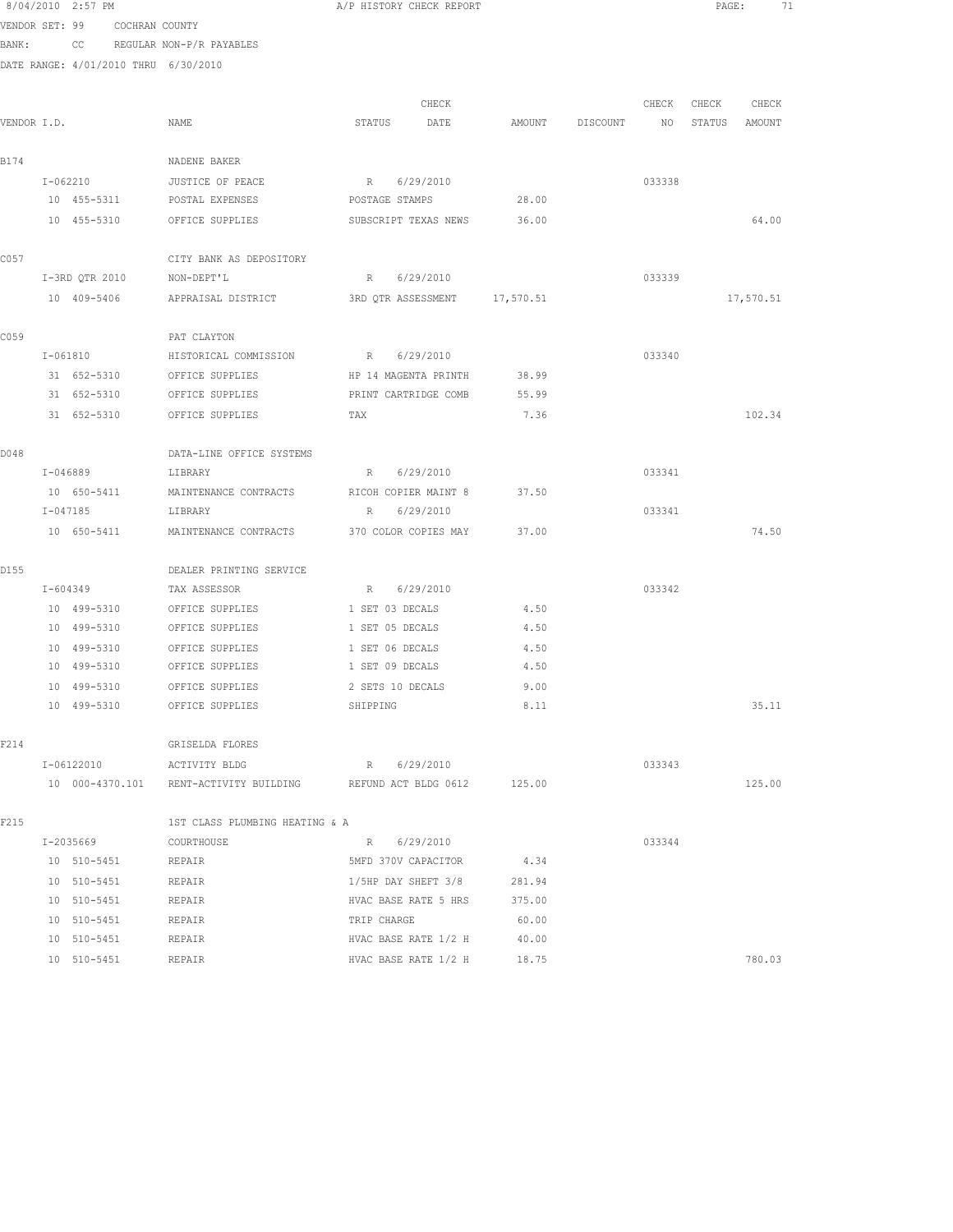|             | 8/04/2010 2:57 PM                    |                                                                               | A/P HISTORY CHECK REPORT            |        |                 |                 | PAGE: |               | 72 |
|-------------|--------------------------------------|-------------------------------------------------------------------------------|-------------------------------------|--------|-----------------|-----------------|-------|---------------|----|
|             | VENDOR SET: 99 COCHRAN COUNTY        |                                                                               |                                     |        |                 |                 |       |               |    |
| BANK:       |                                      | CC REGULAR NON-P/R PAYABLES                                                   |                                     |        |                 |                 |       |               |    |
|             | DATE RANGE: 4/01/2010 THRU 6/30/2010 |                                                                               |                                     |        |                 |                 |       |               |    |
|             |                                      |                                                                               |                                     |        |                 |                 |       |               |    |
|             |                                      |                                                                               | CHECK                               |        |                 | CHECK           | CHECK | CHECK         |    |
| VENDOR I.D. |                                      | NAME                                                                          | STATUS<br>DATE                      |        | AMOUNT DISCOUNT | NO <sub>1</sub> |       | STATUS AMOUNT |    |
| G205        |                                      | JANICE GILLESPIE                                                              |                                     |        |                 |                 |       |               |    |
|             | I-062510                             | HISTORICAL COMMISSION                                                         | R 6/29/2010                         |        |                 | 033345          |       |               |    |
|             | 31 652-5499                          | MISCELLANEOUS                                                                 | BICYCLE CONTEST PRIZ 90.00          |        |                 |                 |       | 90.00         |    |
|             |                                      |                                                                               |                                     |        |                 |                 |       |               |    |
| H022        |                                      | LINDA HUCKABEE                                                                |                                     |        |                 |                 |       |               |    |
|             | I-062510                             | TAX ASSESSOR-COLLECTOR                                                        | R 6/29/2010                         |        |                 | 033346          |       |               |    |
|             | 10 499-5310                          | OFFICE SUPPLIES                                                               | TREND MICRO SECURITY 39.95          |        |                 |                 |       | 39.95         |    |
|             |                                      |                                                                               |                                     |        |                 |                 |       |               |    |
| H126        |                                      | HOLLAND'S OFFICE TECHNOLOGIES                                                 |                                     |        |                 |                 |       |               |    |
|             | I-86556                              | NON-DEPT'L<br>COUNTY-WIDE SUPPLIES                                            | R 6/29/2010<br>TONER FOR FAX MACHIN | 76.99  |                 | 033347          |       |               |    |
|             | 10 409-5300                          |                                                                               |                                     |        |                 |                 |       | 256.98        |    |
|             | 10 409-5300                          | COUNTY-WIDE SUPPLIES                                                          | DRUM FOR FAX MACHINE                | 179.99 |                 |                 |       |               |    |
| H264        |                                      | PAT HENRY                                                                     |                                     |        |                 |                 |       |               |    |
|             | I-95113372                           | DISTRICT CLERK                                                                | R 6/29/2010                         |        |                 | 033348          |       |               |    |
|             | 10 435-5499                          | MISCELLANEOUS                                                                 | INTERPRETER/JUVENILE                | 50.00  |                 |                 |       | 50.00         |    |
|             |                                      |                                                                               |                                     |        |                 |                 |       |               |    |
| J056        | $I - 06012010$                       | JIMMY STUDDARD dba                                                            | R 6/29/2010                         |        |                 | 033349          |       |               |    |
|             |                                      | CEMETERY                                                                      |                                     |        |                 |                 |       |               |    |
|             | 10 516-5451                          | REPAIR                                                                        | LABOR FOR WIRING DUM                | 139.50 |                 |                 |       | 139.50        |    |
| L015        |                                      | LUBBOCK COUNTY, TEXAS                                                         |                                     |        |                 |                 |       |               |    |
|             | I-060310                             | JUVENILE PROBATION                                                            | R 6/29/2010                         |        |                 | 033350          |       |               |    |
|             | 10 571-5413                          | RESIDENTIAL SERVICES                                                          | 4 DAYS JUV #804                     | 380.00 |                 |                 |       | 380.00        |    |
|             |                                      |                                                                               |                                     |        |                 |                 |       |               |    |
| L085        | I-062310                             | NANCY LUPER                                                                   | R 6/29/2010                         |        |                 | 033351          |       |               |    |
|             |                                      | SENIOR CITIZENS<br>10 663-5427 CONTINUING EDUCATION FOOD BANK CONF 0616 60.00 |                                     |        |                 |                 |       |               |    |
|             | 10 663-5427                          | CONTINUING EDUCATION                                                          | SPAG DIR MTG 0622 12                | 60.00  |                 |                 |       | 120.00        |    |
|             |                                      |                                                                               |                                     |        |                 |                 |       |               |    |
| M031        |                                      | MILLER PAPER & PACKAGING CO                                                   |                                     |        |                 |                 |       |               |    |
|             | I-S1707668.001                       | ACTIVITY BLDG                                                                 | R 6/29/2010                         |        |                 | 033352          |       |               |    |
|             | 10 662-5332                          | CUSTODIAL SUPPLIES                                                            | 1 CASE DISINFECTANT                 | 45.27  |                 |                 |       |               |    |
|             | 10 662-5332                          | CUSTODIAL SUPPLIES                                                            | 1 MOP BUCKET W/WRING                | 76.94  |                 |                 |       |               |    |
|             | I-S1709612.001                       | ACTIVITY BLDG                                                                 | R 6/29/2010                         |        |                 | 033352          |       |               |    |
|             | 10 662-5332                          | CUSTODIAL SUPPLIES                                                            | 2 HEAVY TRAFIC FLOOR 385.26         |        |                 |                 |       | 507.47        |    |
| M239        |                                      |                                                                               |                                     |        |                 |                 |       |               |    |
|             | I-188774                             | MIDAMERICA BOOKS<br>LIBRARY                                                   | R 6/29/2010                         |        |                 | 033353          |       |               |    |
|             | 10 650-5590                          | <b>BOOKS</b>                                                                  | 22 BOOKS @16.95                     | 372.90 |                 |                 |       |               |    |
|             | 10 650-5590                          | <b>BOOKS</b>                                                                  | 18 BOOKS 015.95                     | 287.10 |                 |                 |       |               |    |
|             | 10 650-5590                          | <b>BOOKS</b>                                                                  | 6 BOOKS 018.95                      | 113.70 |                 |                 |       | 773.70        |    |
|             |                                      |                                                                               |                                     |        |                 |                 |       |               |    |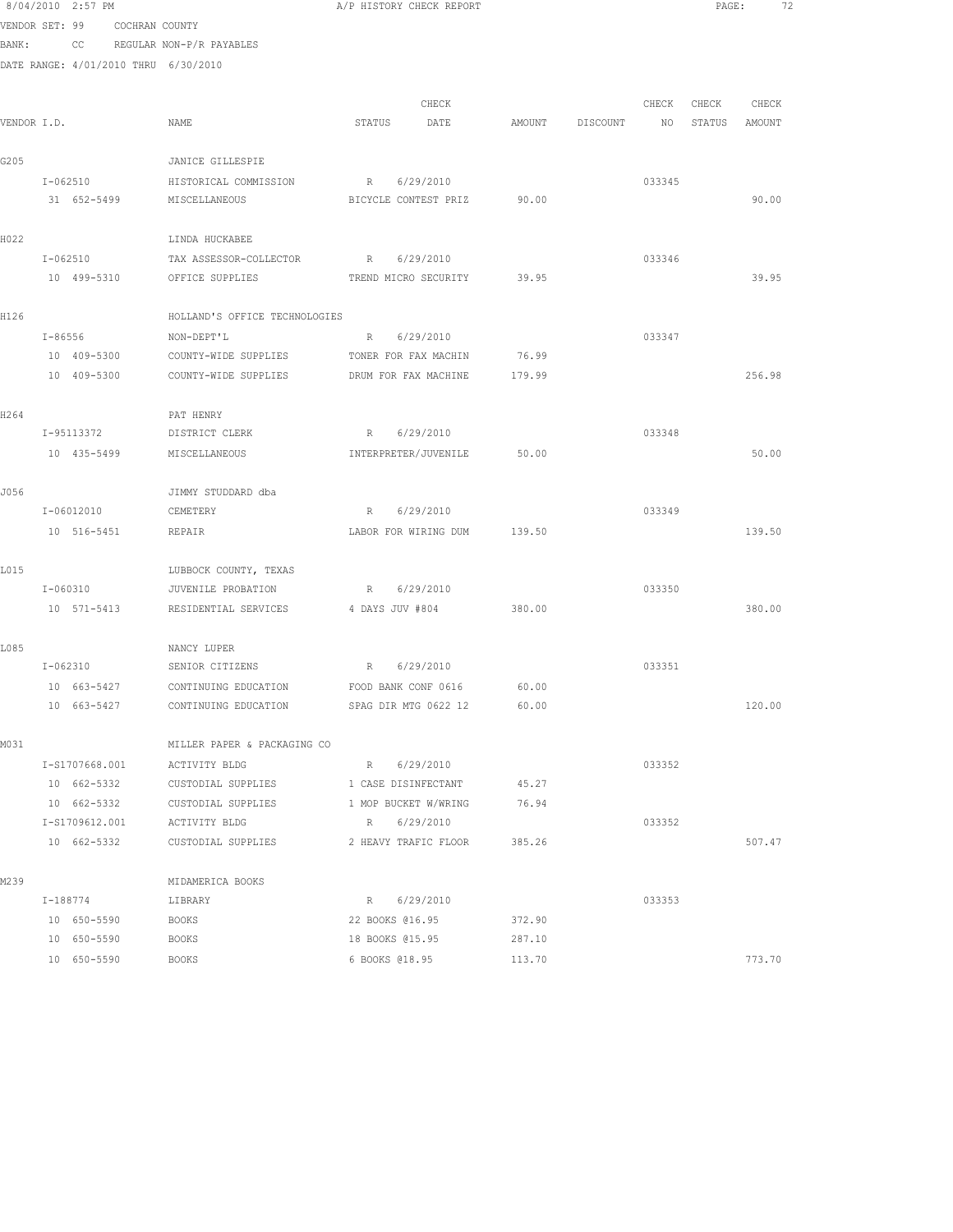|             |              | 8/04/2010 2:57 PM          |                               |                                                | A/P HISTORY CHECK REPORT                     |                               |                  |          |        | PAGE:  | 73        |  |
|-------------|--------------|----------------------------|-------------------------------|------------------------------------------------|----------------------------------------------|-------------------------------|------------------|----------|--------|--------|-----------|--|
|             |              |                            | VENDOR SET: 99 COCHRAN COUNTY |                                                |                                              |                               |                  |          |        |        |           |  |
| BANK:       |              |                            |                               | CC REGULAR NON-P/R PAYABLES                    |                                              |                               |                  |          |        |        |           |  |
|             |              |                            |                               | DATE RANGE: 4/01/2010 THRU 6/30/2010           |                                              |                               |                  |          |        |        |           |  |
|             |              |                            |                               |                                                |                                              |                               |                  |          |        |        |           |  |
|             |              |                            |                               |                                                |                                              | CHECK                         |                  |          | CHECK  | CHECK  | CHECK     |  |
| VENDOR I.D. |              |                            |                               | NAME                                           | STATUS                                       | DATE                          | AMOUNT           | DISCOUNT | NO     | STATUS | AMOUNT    |  |
|             |              |                            |                               |                                                |                                              |                               |                  |          |        |        |           |  |
| N079        |              |                            |                               | NAPA AUTO & FARM PARTS                         |                                              |                               |                  |          |        |        |           |  |
|             |              | I-061610                   |                               | PRECINCT 1                                     | R                                            | 6/29/2010                     |                  |          | 033354 |        |           |  |
|             |              |                            | 15 621-5451                   | REPAIRS                                        | 6 TARP STRAPS                                |                               | 20.94            |          |        |        | 20.94     |  |
| N086        |              |                            |                               | NICHOLSON PIANO SERVICE                        |                                              |                               |                  |          |        |        |           |  |
|             |              | I-5089 062310              |                               | ACTIVITY BLDG                                  | R 6/29/2010                                  |                               |                  |          | 033355 |        |           |  |
|             |              | 10 662-5451                |                               | REPAIR                                         | TUNE 2 PIANOS                                |                               | 150.00           |          |        |        | 150.00    |  |
|             |              |                            |                               |                                                |                                              |                               |                  |          |        |        |           |  |
| P007        |              |                            |                               | PAYROLL CLEARING ACCT                          |                                              |                               |                  |          |        |        |           |  |
|             |              | I-2ND OTR 2010             |                               | ALL DEPARTMENTS                                | R 6/29/2010                                  |                               |                  |          | 033356 |        |           |  |
|             |              | 10 400-5204                |                               | WORKERS' COMPENSATION                          |                                              | W/C OTRLY DEPOSIT-CN          | 50.49            |          |        |        |           |  |
|             |              | 10 403-5204                |                               | WORKERS' COMPENSATION                          | W/C QTRLY DEPOSIT-CL                         |                               | 62.24            |          |        |        |           |  |
|             |              | 10 435-5204                |                               | WORKERS' COMPENSATION                          |                                              | W/C QTRLY DEPOSIT-DI          | 9.94             |          |        |        |           |  |
|             |              | 10 455-5204                |                               | WORKERS' COMPENSATION                          |                                              | W/C ORTRLY DEPOSIT-J          | 40.94            |          |        |        |           |  |
|             |              | 10 475-5204                |                               | WORKERS' COMPENSATION                          |                                              | W/C OTRLY DEPOSIT-CN          | 38.54            |          |        |        |           |  |
|             |              | 10 476-5204                |                               | WORKERS' COMPENSATION                          |                                              | W/C QTRLY DEPOSIT-DI          | 63.47            |          |        |        |           |  |
|             |              | 10 490-5204                |                               | WORKERS' COMPENSATION                          |                                              | W/C QTRLY DEPOSIT-EL          | 3.01             |          |        |        |           |  |
|             |              | 10 495-5204                |                               | WORKERS' COMPENSATION                          |                                              | W/C QTRLY DEPOSIT-AU          | 34.06            |          |        |        |           |  |
|             |              | 10 497-5204                |                               | WORKERS' COMPENSATION                          |                                              | W/C QTRLY DEPOSIT-TR          | 24.65            |          |        |        |           |  |
|             |              | 10 499-5204                |                               | WORKERS' COMPENSATION                          |                                              | W/C QTRLY DEPOSIT-TA          | 62.31            |          |        |        |           |  |
|             |              | 10 510-5204                |                               | WORKERS' COMPENSATION                          | W/C QTRLY DEPOSIT-CO                         |                               | 345.70           |          |        |        |           |  |
|             |              | 10 512-5204                |                               | WORKERS' COMPENSATION                          | W/C QTRLY DEPOSIT-JA                         |                               | 506.07           |          |        |        |           |  |
|             |              | 10 516-5204                |                               | WORKERS' COMPENSATION                          | W/C QTRLY DEPOSIT-CE                         |                               | 415.89           |          |        |        |           |  |
|             |              | 10 550-5204                |                               | WORKERS' COMPENSATION                          |                                              | W/C QTRLY DEPOSIT-CO          | 212.24           |          |        |        |           |  |
|             |              | 10 560-5204                |                               | WORKERS' COMPENSATION                          |                                              | W/C QTRLY DEPOSIT-SH 2,625.41 |                  |          |        |        |           |  |
|             |              | 10 571-5204                |                               | WORKERS' COMPENSATION                          | W/C QTRLY DEPOSIT-JU                         |                               | 30.46            |          |        |        |           |  |
|             |              | 10 650-5204                |                               | WORKERS' COMPENSATION                          |                                              | W/C QTRLY DEPOSIT-LI 60.15    |                  |          |        |        |           |  |
|             |              | 10 652-5204                |                               | WORKERS' COMPENSATION                          | W/C QTRLY DEPOSIT-MU                         |                               | 18.18            |          |        |        |           |  |
|             |              | 10 660-5204                |                               | WORKERS' COMPENSATION                          | W/C QTRLY DEPOSIT-PA                         |                               | 307.92           |          |        |        |           |  |
|             | 10           | 662-5204                   |                               | WORKERS' COMPENSATION                          | W/C QTRLY DEPOSIT-AC                         |                               | 327.17           |          |        |        |           |  |
|             |              | 10 663-5204                |                               | WORKERS' COMPENSATION                          | W/C QTRLY DEPOSIT-SR                         |                               | 163.73           |          |        |        |           |  |
|             |              | 10 665-5204<br>15 610-5204 |                               | WORKERS' COMPENSATION<br>WORKERS' COMPENSATION | W/C OTRLY DEPOSIT-EX<br>W/C QTRLY DEPOSIT-CO |                               | 269.52<br>506.04 |          |        |        |           |  |
|             |              | 15 621-5204                |                               | WORKERS' COMPENSATION                          | W/C QTRLY DEPOSIT-PR                         |                               | 1, 114.12        |          |        |        |           |  |
|             |              | 15 622-5204                |                               | WORKERS' COMPENSATION                          | W/C QTRLY DEPOSIT-PR                         |                               | 1,164.24         |          |        |        |           |  |
|             |              | 15 623-5204                |                               | WORKERS' COMPENSATION                          | W/C QTRLY DEPOSIT-PR                         |                               | 1,226.20         |          |        |        |           |  |
|             |              | 15 624-5204                |                               | WORKERS' COMPENSATION                          | W/C QTRLY DEPOSIT-PR                         |                               | 1,117.22         |          |        |        |           |  |
|             |              | 30 518-5204                |                               | WORKERS COMPENSATION                           | W/C QTRLY DEPOSIT-AI                         |                               | 124.29           |          |        |        | 10,924.20 |  |
|             |              |                            |                               |                                                |                                              |                               |                  |          |        |        |           |  |
| P015        |              |                            |                               | R. L. POLK & COMPANY                           |                                              |                               |                  |          |        |        |           |  |
|             | $C - 062210$ |                            |                               | AUDITOR                                        | V                                            | 6/29/2010                     |                  |          | 033357 |        |           |  |
|             |              | I-062210 AUDITOR           |                               | AUDITOR                                        | V                                            | 6/29/2010                     |                  |          | 033357 |        |           |  |
|             |              | I-JP 062210                |                               | JUSTICE OF PEACE                               | V                                            | 6/29/2010                     |                  |          | 033357 |        | 48.86     |  |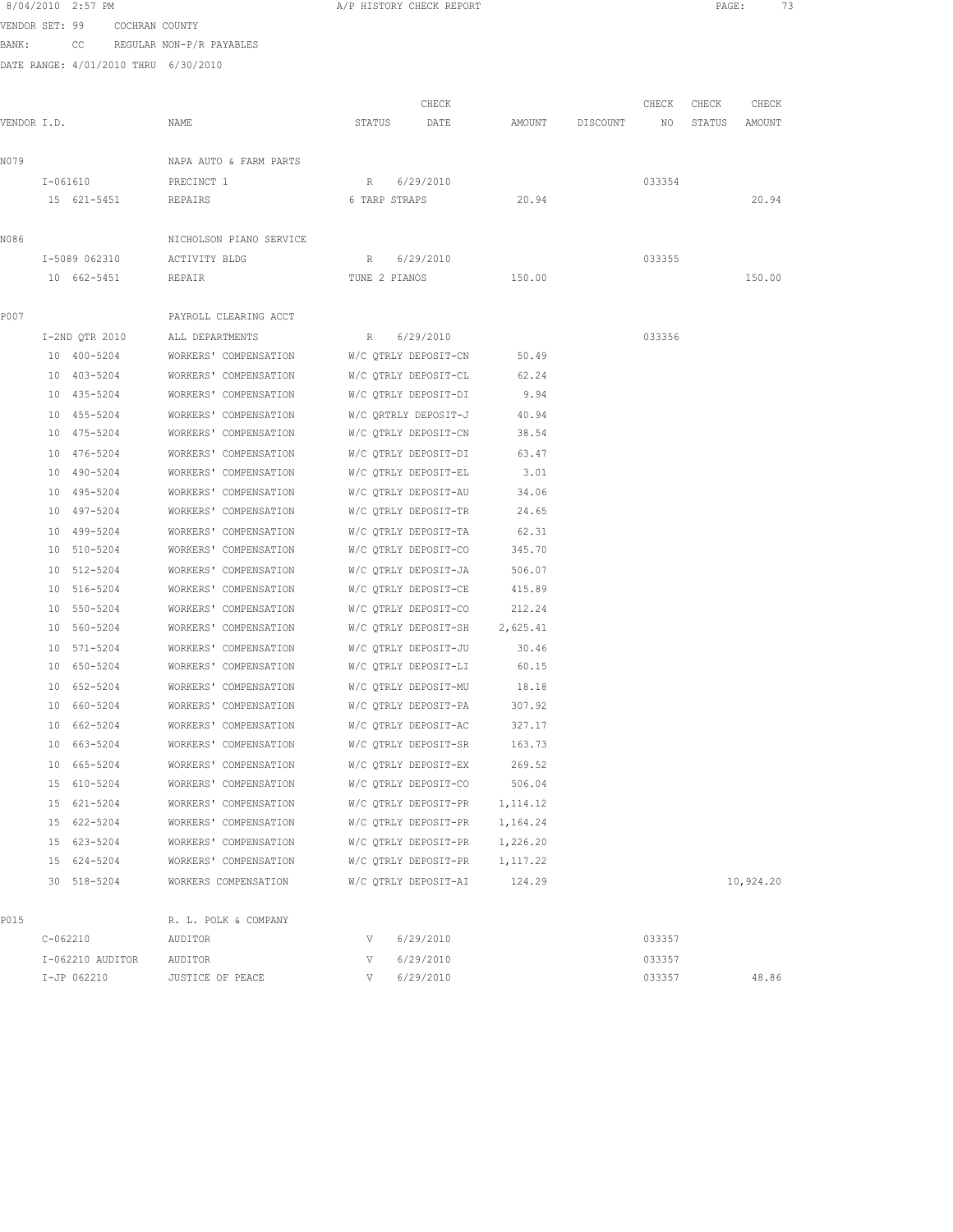|       | 8/04/2010 2:57 PM                    |                          | A/P HISTORY CHECK REPORT    |          |          |        | PAGE:  | 74       |  |
|-------|--------------------------------------|--------------------------|-----------------------------|----------|----------|--------|--------|----------|--|
|       | VENDOR SET: 99<br>COCHRAN COUNTY     |                          |                             |          |          |        |        |          |  |
| BANK: | CC                                   | REGULAR NON-P/R PAYABLES |                             |          |          |        |        |          |  |
|       | DATE RANGE: 4/01/2010 THRU 6/30/2010 |                          |                             |          |          |        |        |          |  |
|       |                                      |                          |                             |          |          |        |        |          |  |
|       |                                      |                          | CHECK                       |          |          | CHECK  | CHECK  | CHECK    |  |
|       | VENDOR I.D.                          | NAME                     | STATUS<br>DATE              | AMOUNT   | DISCOUNT | NO     | STATUS | AMOUNT   |  |
|       |                                      |                          |                             |          |          |        |        |          |  |
| P015  |                                      | R. L. POLK & COMPANY     |                             |          |          |        |        |          |  |
|       | C-CHECK                              | R. L. POLK & COMPANY     | VOIDED V 6/29/2010          |          |          | 033357 |        | 48.86    |  |
| P017  |                                      | POSTMASTER               |                             |          |          |        |        |          |  |
|       | I-062210                             | AUDITOR                  | R 6/29/2010                 |          |          | 033358 |        |          |  |
|       | 10 495-5311                          | POSTAL EXPENSES          | 100 STAMPS                  | 44.00    |          |        |        | 44.00    |  |
|       |                                      |                          |                             |          |          |        |        |          |  |
| P037  |                                      | PTS OF AMERICA, LLC      |                             |          |          |        |        |          |  |
|       | I-43969                              | SHERIFF                  | R 6/29/2010                 |          |          | 033359 |        |          |  |
|       | 18 560-5499                          | MISCELLANEOUS            | TRANSPORT PRISONER 3 400.00 |          |          |        |        | 400.00   |  |
|       |                                      |                          |                             |          |          |        |        |          |  |
| P088  |                                      | PITNEY BOWES CREDIT CORP |                             |          |          |        |        |          |  |
|       | I-6606405JN10                        | CLERK                    | R<br>6/29/2010              |          |          | 033360 |        |          |  |
|       | 10 403-5311                          | POSTAL EXPENSES          | RENTAL CHG FOR MAR T        | 771.00   |          |        |        | 771.00   |  |
|       |                                      |                          |                             |          |          |        |        |          |  |
| P088  |                                      | PITNEY BOWES CREDIT CORP |                             |          |          |        |        |          |  |
|       | I-6617824 JN10                       | TAX ASSESSOR             | 6/29/2010<br>R              |          |          | 033361 |        |          |  |
|       | 10 499-5311                          | POSTAL EXPENSES          | POSTAGE METER MAR -         | 1,197.00 |          |        |        | 1,197.00 |  |
|       |                                      |                          |                             |          |          |        |        |          |  |
| P090  |                                      | PURCHASE POWER           |                             |          |          |        |        |          |  |
|       | I-1827104                            | COUNTY & DISTRICT CLERK  | R 6/29/2010                 |          |          | 033362 |        |          |  |
|       | 10 403-5311                          | POSTAL EXPENSES          | POSTAGE TO METER 06/        | 500.00   |          |        |        | 500.00   |  |
| R033  |                                      | GERALD RAMSEY            |                             |          |          |        |        |          |  |
|       | I-JULY 2010                          | NON-DEPT'L/STORAGE BLDG  | R 6/29/2010                 |          |          | 033363 |        |          |  |
|       | 10 409-5499                          | MISCELLANEOUS            | STORAGE BLDG JULY 20 300.00 |          |          |        |        | 300.00   |  |
|       |                                      |                          |                             |          |          |        |        |          |  |
| R043  |                                      | RAY RAMON                |                             |          |          |        |        |          |  |
|       | $I - 062710$                         | COURTHOUSE               | 6/29/2010<br>R              |          |          | 033364 |        |          |  |
|       | 10 510-5411                          | MAINTENANCE CONTRACTS    | YARD CUT                    | 150.00   |          |        |        | 150.00   |  |
|       |                                      |                          |                             |          |          |        |        |          |  |
| R144  |                                      | ANNA J RICKER dba        |                             |          |          |        |        |          |  |
|       | I-JUV 604 0610                       | COUNTY COURT             | R 6/29/2010                 |          |          | 033365 |        |          |  |
|       | 10 426-5400                          | ATTORNEY AD LITEM        | JUV #604, 6/18/10           | 200.00   |          |        |        |          |  |
|       | 10 426-5400                          | ATTORNEY AD LITEM        | JUV #604, 6/21/10           | 300.00   |          |        |        | 500.00   |  |
|       |                                      |                          |                             |          |          |        |        |          |  |
| R152  |                                      | REIMAN PUBLICATIONS      |                             |          |          |        |        |          |  |
|       | I-R1010D40G<br>10 650-5590           | LIBRARY<br><b>BOOKS</b>  | R 6/29/2010                 | 29.98    |          | 033366 |        | 29.98    |  |
|       |                                      |                          | REMINISCE 2-1/2 YR S        |          |          |        |        |          |  |
| R238  |                                      | TRINA VESTAL RUTHARDT    |                             |          |          |        |        |          |  |
|       | I-DW#13959                           | REFUND DEPOSIT           | R 6/29/2010                 |          |          | 033367 |        |          |  |
|       | 10 000-4370.101                      | RENT-ACTIVITY BUILDING   | REFUND DEPOSIT FOR 6        | 125.00   |          |        |        | 125.00   |  |
|       |                                      |                          |                             |          |          |        |        |          |  |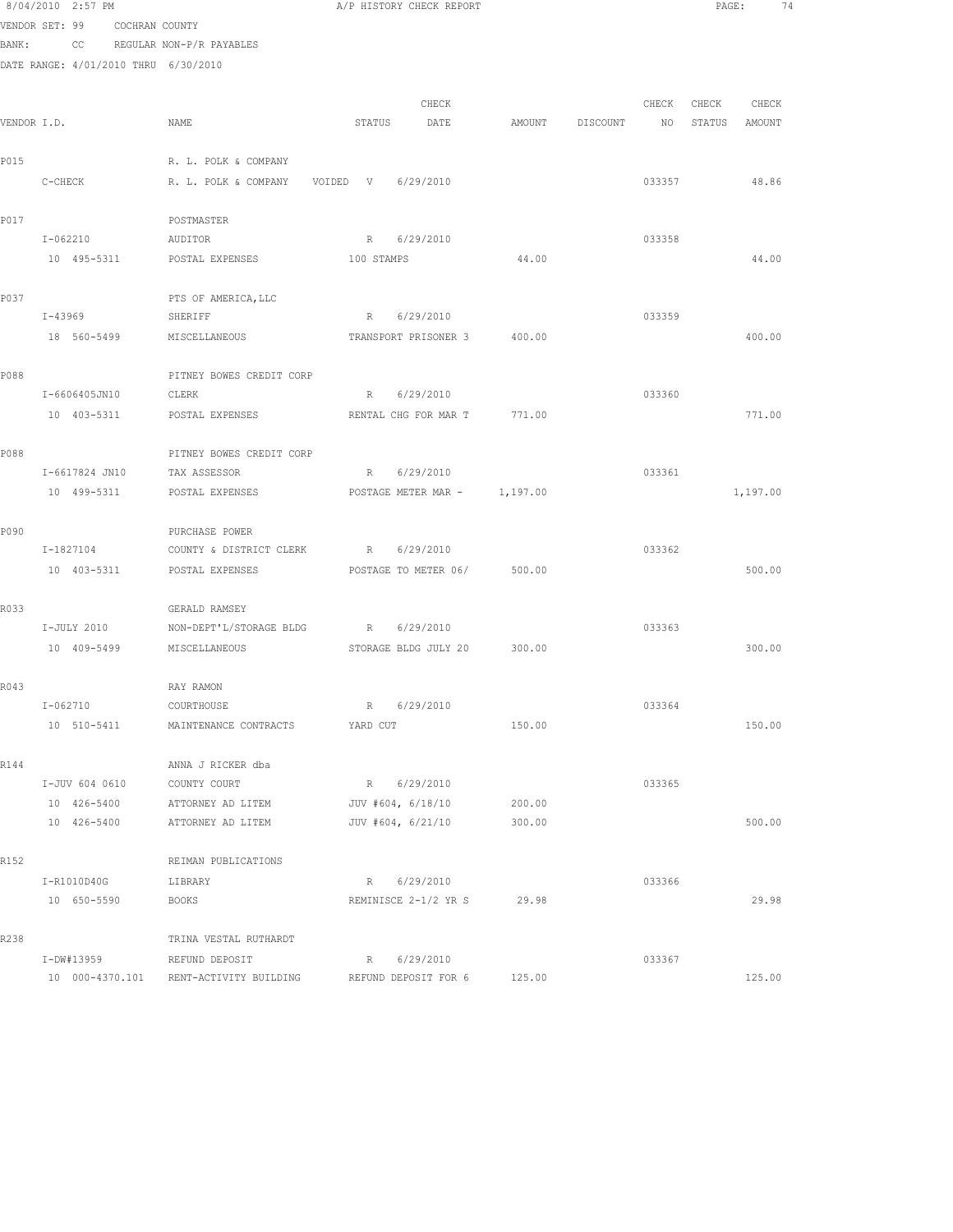| 8/04/2010 | 2:57 PM |  |
|-----------|---------|--|
|           |         |  |

A/P HISTORY CHECK REPORT PAGE: 75

VENDOR SET: 99 COCHRAN COUNTY BANK: CC REGULAR NON-P/R PAYABLES

| VENDOR I.D. |                             | NAME                                              | STATUS               | CHECK<br>DATE        |        | AMOUNT DISCOUNT | CHECK<br>NO | CHECK<br>STATUS | CHECK<br>AMOUNT |
|-------------|-----------------------------|---------------------------------------------------|----------------------|----------------------|--------|-----------------|-------------|-----------------|-----------------|
| S005        |                             | DORIS SEALY, COUNTY TREAS                         |                      |                      |        |                 |             |                 |                 |
|             | I-CIO CONF 0610             | TREASURER                                         | R 6/29/2010          |                      |        |                 | 033368      |                 |                 |
|             | 10 497-5427                 | CONTINUING EDUCATION AIRFARE TO CORPUS RD         |                      |                      | 332.20 |                 |             |                 |                 |
|             | 10 497-5427                 | CONTINUING EDUCATION                              | HOTEL 4 NIGHTS-C.I.O |                      | 409.00 |                 |             |                 |                 |
|             | 10 497-5427                 | CONTINUING EDUCATION                              | HOTEL TAX            |                      | 61.35  |                 |             |                 |                 |
|             | 10 497-5427                 | CONTINUING EDUCATION                              | CAR RENTAL-CIO CONFE |                      | 198.65 |                 |             |                 |                 |
|             | 10 497-5427                 | CONTINUING EDUCATION                              | GAS FOR RENTAL CAR   |                      | 15.20  |                 |             |                 |                 |
|             | 10 497-5427                 | CONTINUING EDUCATION                              | MEALS-CNTY INVESTMNT |                      | 47.29  |                 |             |                 |                 |
|             | 10 497-5427                 | CONTINUING EDUCATION                              | AIRPORT PARKING 6/13 |                      | 37.50  |                 |             |                 |                 |
|             | 10 497-5427                 | CONTINUING EDUCATION 122 MI TO/FROM AIRPO         |                      |                      | 61.00  |                 |             |                 | 1,162.19        |
| S010        |                             | SILVERS COMPANY                                   |                      |                      |        |                 |             |                 |                 |
|             | I-PCT 2 0510                | PRECINCT 2                                        | R 6/29/2010          |                      |        |                 | 033369      |                 |                 |
|             | 15 622-5330                 | FUEL AND OIL                                      | 17.4 GAL UNLEADED    |                      | 51.31  |                 |             |                 |                 |
|             | 15 622-5330                 | FUEL AND OIL                                      | 9.09 GAL             |                      | 26.81  |                 |             |                 |                 |
|             | 15 622-5330                 | FUEL AND OIL                                      | 32 GAL UNLEADED GAS  |                      | 94.37  |                 |             |                 |                 |
|             | 15 622-5330                 | FUEL AND OIL                                      | 10.79 GAL UNLEADED G |                      | 31.82  |                 |             |                 |                 |
|             | 15 622-5330                 | FUEL AND OIL                                      | 13.43 GAL UNLEADED   |                      | 39.61  |                 |             |                 |                 |
|             | 15 622-5330                 | FUEL AND OIL                                      | 26 GAL UNLEADED GAS  |                      | 76.67  |                 |             |                 | 320.59          |
| S071        |                             | SCRIPT OFFICE PRODUCTS, INC.                      |                      |                      |        |                 |             |                 |                 |
|             | I-32663                     | JUSTICE OF PEACE                                  | R 6/29/2010          |                      |        |                 | 033370      |                 |                 |
|             | 10 455-5310                 | OFFICE SUPPLIES                                   |                      | 1 CASE COPY PAPER    | 39.50  |                 |             |                 |                 |
|             | 10 455-5310                 | OFFICE SUPPLIES                                   | 2 NUK NR42 2-COLOR I |                      | 8.54   |                 |             |                 |                 |
|             | 10 455-5310                 | OFFICE SUPPLIES                                   | 1 BOX 1/3 CUT LTR SI |                      | 7.95   |                 |             |                 |                 |
|             | 10 455-5310                 | OFFICE SUPPLIES                                   | 1 BOX 9X12 CLASP ENV |                      | 9.95   |                 |             |                 |                 |
|             | 10 455-5310                 | OFFICE SUPPLIES                                   |                      | 1 BOX CORR TAPE, 6-P | 20.48  |                 |             |                 | 86.42           |
| S149        |                             | SHERIFFS' ASSOCIATION OF                          |                      |                      |        |                 |             |                 |                 |
|             | I-0610 REGISTRATION SHERIFF |                                                   | R                    | 6/29/2010            |        |                 | 033371      |                 |                 |
|             | 10 560-5481                 | DUES AND REGISTRATION ANNUAL CONF REGIS FE 225.00 |                      |                      |        |                 |             |                 | 225.00          |
| S242        |                             | SAM'S CLUB                                        |                      |                      |        |                 |             |                 |                 |
|             | I-061010 4787               | JAIL                                              | R 6/29/2010          |                      |        |                 | 033372      |                 |                 |
|             | 10 512-5333                 | FOOD-PRISONERS                                    | RAISIN BRAN          |                      | 7.28   |                 |             |                 |                 |
|             | 10 512-5333                 | FOOD-PRISONERS                                    | APPLE JUICE          |                      | 4.34   |                 |             |                 |                 |
|             | 10 512-5333                 | FOOD-PRISONERS                                    | SYRUP                |                      | 6.62   |                 |             |                 |                 |
|             | 10 512-5333                 | FOOD-PRISONERS                                    | APPLE JUICE          |                      | 4.34   |                 |             |                 |                 |
|             | 10 512-5333                 | FOOD-PRISONERS FIESTA PACK                        |                      |                      | 11.22  |                 |             |                 |                 |
|             | 10 512-5392                 | MISCELLANEOUS SUPPLIES ZIPLOC SANDWICH BAGS       |                      |                      | 8.38   |                 |             |                 |                 |
|             | 10 512-5392                 | MISCELLANEOUS SUPPLIES                            | 12 OZ FOAM CUPS      |                      | 19.82  |                 |             |                 |                 |
|             | 10 512-5392                 | MISCELLANEOUS SUPPLIES                            | NORTHERN TISSUE      |                      | 16.88  |                 |             |                 |                 |
|             | 10 512-5392                 | MISCELLANEOUS SUPPLIES                            | 20 OZ CUPS           |                      | 17.48  |                 |             |                 |                 |
|             | 10 512-5392                 | MISCELLANEOUS SUPPLIES                            | 20 OZ CUPS           |                      | 17.48  |                 |             |                 | 113.84          |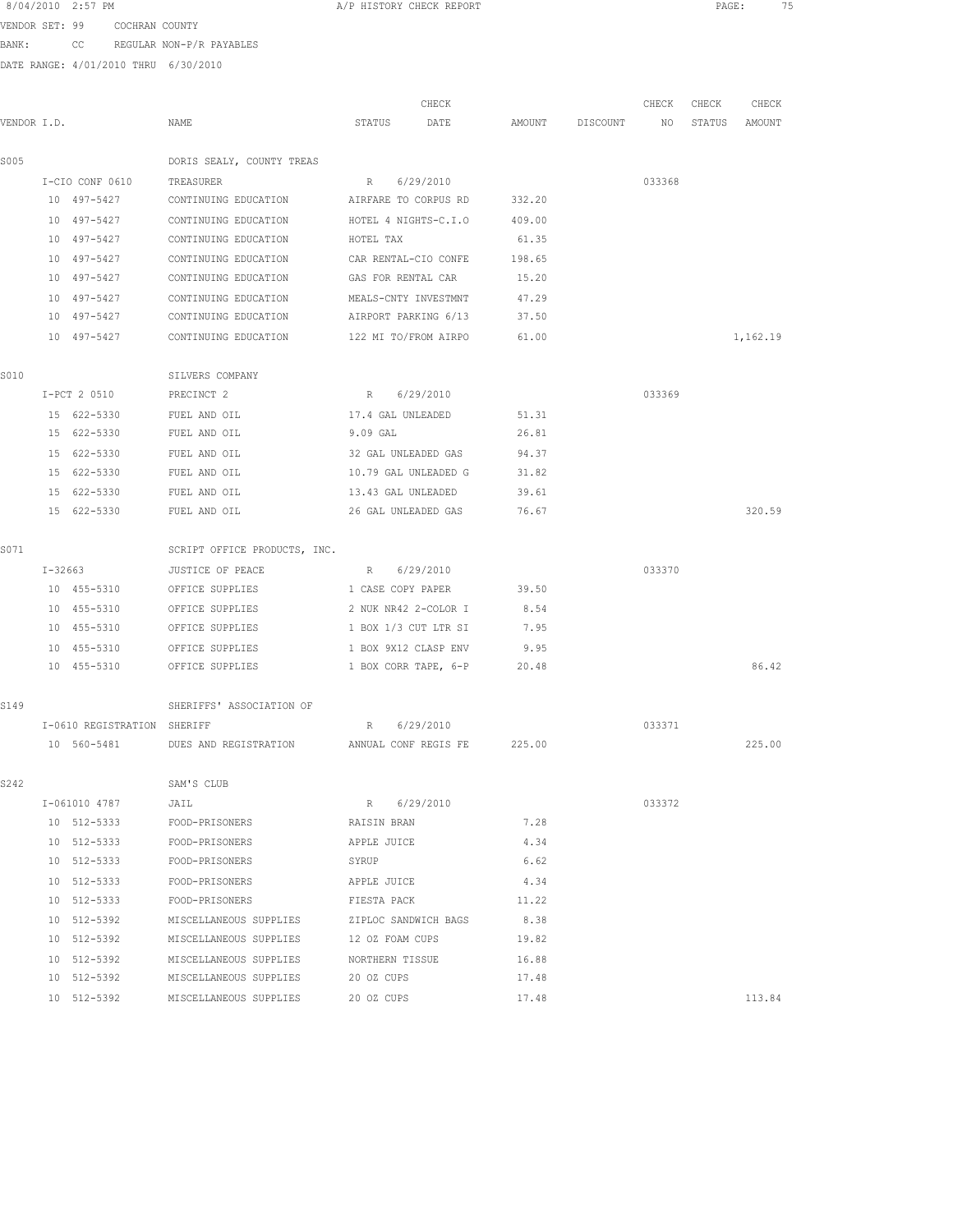|                | 8/04/2010 2:57 PM                    |                                     |                     | A/P HISTORY CHECK REPORT   |        |          |        | PAGE:  | 76     |  |
|----------------|--------------------------------------|-------------------------------------|---------------------|----------------------------|--------|----------|--------|--------|--------|--|
| VENDOR SET: 99 | COCHRAN COUNTY                       |                                     |                     |                            |        |          |        |        |        |  |
| BANK:          | CC                                   | REGULAR NON-P/R PAYABLES            |                     |                            |        |          |        |        |        |  |
|                | DATE RANGE: 4/01/2010 THRU 6/30/2010 |                                     |                     |                            |        |          |        |        |        |  |
|                |                                      |                                     |                     |                            |        |          |        |        |        |  |
|                |                                      |                                     |                     | CHECK                      |        |          | CHECK  | CHECK  | CHECK  |  |
| VENDOR I.D.    |                                      | NAME                                | STATUS              | DATE                       | AMOUNT | DISCOUNT | ΝO     | STATUS | AMOUNT |  |
| S331           |                                      | STANDARD COFFEE SERVICE             |                     |                            |        |          |        |        |        |  |
|                | I-8311-62051                         | NON-DEPT'L                          |                     | R 6/29/2010                |        |          | 033373 |        |        |  |
|                | 10 409-5300                          | COUNTY-WIDE SUPPLIES 4 LUZIANNE TEA |                     |                            | 23.96  |          |        |        |        |  |
|                | 10 409-5300                          | COUNTY-WIDE SUPPLIES                | 4 CREAMER           |                            | 29.32  |          |        |        |        |  |
|                | 10 409-5300                          | COUNTY-WIDE SUPPLIES                | 2 NESTLE HOT COCOA  |                            | 26.88  |          |        |        |        |  |
|                | 10 409-5300                          | COUNTY-WIDE SUPPLIES                | 3 AAA COFFEE        |                            | 88.50  |          |        |        | 168.66 |  |
| S347           |                                      | SOUTHERN TIRE MART, LLC             |                     |                            |        |          |        |        |        |  |
|                | I-70085466                           | PRECINCT 3                          |                     | R 6/29/2010                |        |          | 033374 |        |        |  |
|                | 15 623-5454                          | TIRES                               | 4 265/75R16 TIRES   |                            | 600.00 |          |        |        |        |  |
|                | 15 623-5454                          | TIRES                               |                     | 2 SCRAP TIRE DISPOSA       | 4.00   |          |        |        | 604.00 |  |
| T050           |                                      | TAC UNEMPLOYMENT FUND               |                     |                            |        |          |        |        |        |  |
|                | I-2ND QTR 2010                       | ALL DEPARTMENTS                     | R                   | 6/29/2010                  |        |          | 033375 |        |        |  |
|                | 10 400-5206                          | UNEMPLOYMENT                        |                     | 2ND QTR UNEMPLOYMENT 14.30 |        |          |        |        |        |  |
|                | 10 403-5206                          | UNEMPLOYMENT                        |                     | 2ND QTR UNEMPLOYMENT       | 32.98  |          |        |        |        |  |
|                | 10 435-5206                          | UNEMPLOYMENT                        |                     | 2ND QTR UNEMPLOYMENT       | 5.66   |          |        |        |        |  |
|                | 10 455-5206                          | UNEMPLOYMENT                        |                     | 2ND QTR UNEMPLOYMENT       | 14.30  |          |        |        |        |  |
|                | 10 475-5206                          | UNEMPLOYMENT                        |                     | 2ND QTR UNEMPLOYMENT       | 16.64  |          |        |        |        |  |
|                | 10 476-5206                          | UNEMPLOYMENT                        |                     | 2ND QTR UNEMPLOYMENT       | 5.83   |          |        |        |        |  |
|                | 10 495-5206                          | UNEMPLOYMENT                        |                     | 2ND QTR UNEMPLOYMENT       | 26.25  |          |        |        |        |  |
|                | 10 497-5206                          | UNEMPLOYMENT                        |                     | 2ND QTR UNEMPLOYMENT       | 1.47   |          |        |        |        |  |
|                | 10 499-5206                          | UNEMPLOYMENT                        |                     | 2ND QTR UNEMPLOYMENT       | 30.87  |          |        |        |        |  |
|                | 10 510-5206                          | UNEMPLOYMENT                        |                     | 2ND QTR UNEMPLOYMENT       | 14.64  |          |        |        |        |  |
|                | 10 512-5206                          | UNEMPLOYMENT                        |                     | 2ND QTR UNEMPLOYMENT       | 26.81  |          |        |        |        |  |
|                | 10 516-5206                          | UNEMPLOYMENT                        |                     | 2ND QTR UNEMPLOYMENT       | 15.57  |          |        |        |        |  |
|                | 10 560-5206                          | UNEMPLOYMENT                        |                     | 2ND QTR UNEMPLOYMENT       | 165.12 |          |        |        |        |  |
|                | 10 571-5206                          | UNEMPLOYMENT                        |                     | 2ND QTR UNEMPLOYMENT       | 14.15  |          |        |        |        |  |
|                | 10 650-5206                          | UNEMPLOYMENT                        |                     | 2ND QTR UNEMPLOYMENT       | 14.10  |          |        |        |        |  |
|                | 10 660-5206                          | UNEMPLOYMENT                        |                     | 2ND QTR UNEMPLOYMENT       | 11.81  |          |        |        |        |  |
|                | 10 662-5206                          | UNEMPLOYMENT                        |                     | 2ND QTR UNEMPLOYMENT       | 15.39  |          |        |        |        |  |
|                | 10 663-5206                          | UNEMPLOYMENT                        |                     | 2ND QTR UNEMPLOYMENT       | 20.43  |          |        |        |        |  |
|                | 10 665-5206                          | UNEMPLOYMENT                        |                     | 2ND QTR UNEMPLOYMENT       | 24.35  |          |        |        |        |  |
|                | 15 621-5206                          | UNEMPLOYMENT                        |                     | 2ND QTR UNEMPLOYMENT       | 31.09  |          |        |        |        |  |
|                | 15 622-5206                          | UNEMPLOYMENT                        |                     | 2ND QTR UNEMPLOYMENT       | 32.76  |          |        |        |        |  |
|                | 15 623-5206                          | UNEMPLOYMENT                        |                     | 2ND QTR UNEMPLOYMENT       | 34.12  |          |        |        |        |  |
|                | 15 624-5206                          | UNEMPLOYMENT                        |                     | 2ND QTR UNEMPLOYMENT       | 31.10  |          |        |        | 599.74 |  |
| T058           |                                      | RITA TYSON, CO & DIST CLERK         |                     |                            |        |          |        |        |        |  |
|                | I-0607 JURY SNACKS                   | DISTRICT COURT                      |                     | R 6/29/2010                |        |          | 033376 |        |        |  |
|                | 10 435-5499                          | MISCELLANEOUS                       | JURY SNACKS         |                            | 45.60  |          |        |        | 45.60  |  |
| T083           |                                      | TYLER TECHNOLOGIES                  |                     |                            |        |          |        |        |        |  |
|                | I-168457                             | NON-DEPT'L                          |                     | R 6/29/2010                |        |          | 033377 |        |        |  |
|                | 10 409-5411                          | MAINTENANCE CONTRACTS               | MONTHLY NETWORK FEE |                            | 200.00 |          |        |        |        |  |
|                | I-170089                             | NON-DEPARTMENTAL/AUDITOR            | R 6/29/2010         |                            |        |          | 033377 |        |        |  |

 10 409-5411 MAINTENANCE CONTRACTS BASIC NETWORK SUPPOR 781.00 10 495-5427 CONTINUING EDUCATION ONLINE STUDENT CENTE 500.00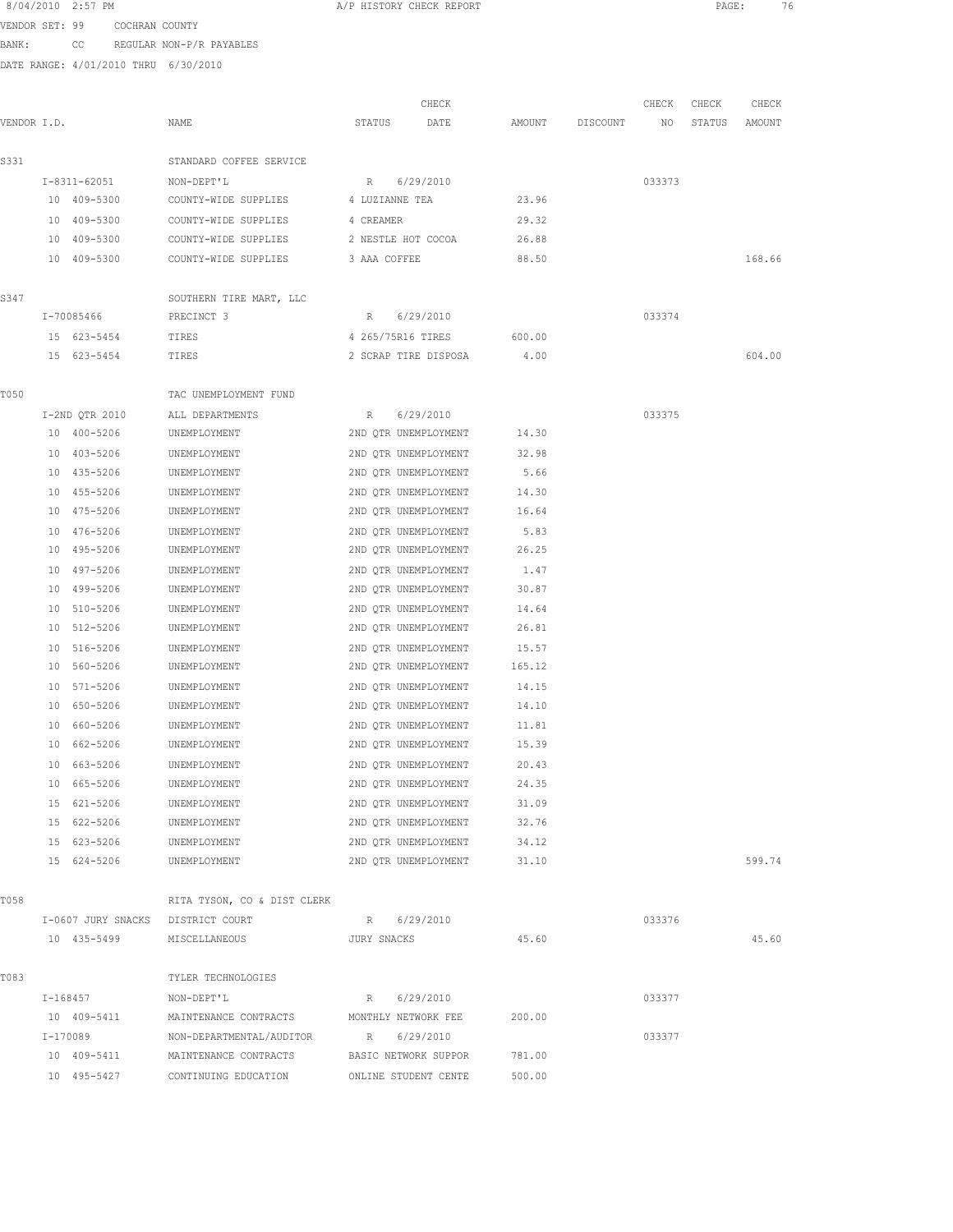| 8/04/2010 2:57 PM |    |                                      | A/P HISTORY CHECK REPORT |       |  |
|-------------------|----|--------------------------------------|--------------------------|-------|--|
| VENDOR SET: 99    |    | COCHRAN COUNTY                       |                          |       |  |
| BANK:             | CC | REGULAR NON-P/R PAYABLES             |                          |       |  |
|                   |    | DATE RANGE: 4/01/2010 THRU 6/30/2010 |                          |       |  |
|                   |    |                                      |                          |       |  |
|                   |    |                                      |                          | CHECK |  |

| VENDOR I.D. |                           | NAME                                                  | STATUS      | DATE                          | AMOUNT   | DISCOUNT | NO     | STATUS | AMOUNT    |
|-------------|---------------------------|-------------------------------------------------------|-------------|-------------------------------|----------|----------|--------|--------|-----------|
| T083        |                           | TYLER TECHNOLOGIES<br>CONT                            |             |                               |          |          |        |        |           |
|             | I-170089                  | NON-DEPARTMENTAL/AUDITOR                              | $R_{\rm c}$ | 6/29/2010                     |          |          | 033377 |        |           |
|             | 10 409-5411               | MAINTENANCE CONTRACTS                                 |             | SOFTWARE MAINT-ACCTS          | 1,275.00 |          |        |        |           |
|             | 10 409-5411               | MAINTENANCE CONTRACTS                                 |             | SOFTWARE MAINT-ACCUS          | 301.00   |          |        |        |           |
|             | 10 409-5411               | MAINTENANCE CONTRACTS                                 |             | SOFTWARE MAINT-BUDGE          |          |          |        |        |           |
|             | 10 409-5411               | MAINTENANCE CONTRACTS                                 |             | SOFTWARE MAINT-CHECK          |          |          |        |        |           |
|             | 10 409-5411               | MAINTENANCE CONTRACTS                                 |             | SOFTWARE MAINT-GENER          | 1,651.00 |          |        |        |           |
|             | 10 409-5411               | MAINTENANCE CONTRACTS                                 |             | SOFTWARE MAINT-PAYRO          | 1,499.00 |          |        |        | 6, 207.00 |
| T105        |                           | TEXAS CORRECTIONAL INDUST                             |             |                               |          |          |        |        |           |
|             | I-237008RI                | JAIL                                                  | R.          | 6/29/2010                     |          |          | 033378 |        |           |
|             | 10 512-5451               | REPAIR                                                |             | 30X30 KNOCKDOWN SHOW 3,127.00 |          |          |        |        |           |
|             | 10 512-5451               | REPAIR                                                | FREIGHT     |                               | 50.00    |          |        |        | 3,177.00  |
| U016        |                           | UNITED PHARMACY                                       |             |                               |          |          |        |        |           |
|             | $C - 32959$               | JAIL                                                  | R           | 6/29/2010                     |          |          | 033379 |        |           |
|             |                           | 10 512-5391 MEDICAL CARE-PRISONERS CREDIT INV 4/26/10 |             |                               | 12.99CR  |          |        |        |           |
|             | I-BURTON 061810           | JAIL                                                  | R           | 6/29/2010                     |          |          | 033379 |        |           |
|             | 10 512-5391               | MEDICAL CARE-PRISONERS                                | PHARMACY RX |                               | 185.99   |          |        |        |           |
|             | 10 512-5391               | MEDICAL CARE-PRISONERS                                | PHARMACY RX |                               | 58.20    |          |        |        |           |
|             | 10 512-5391               | MEDICAL CARE-PRISONERS                                | PHARMACY RX |                               | 16.99    |          |        |        |           |
|             | 10 512-5391               | MEDICAL CARE-PRISONERS                                | PHARMACY RX |                               | 11.99    |          |        |        | 260.18    |
| W007        |                           | THOMSON WEST                                          |             |                               |          |          |        |        |           |
|             | I-820782580               | COUNTY ATTORNEY                                       | R           | 6/29/2010                     |          |          | 033380 |        |           |
|             | 10 475-5590               | LAW LIBRARY MTRLS/UPDATES                             |             | VERNONS STAT HEALTH           | 135.00   |          |        |        |           |
|             | 10 475-5590               | LAW LIBRARY MTRLS/UPDATES                             |             | VERNONS STAT HEALTH           | 135.00   |          |        |        |           |
|             | 10 475-5590               | LAW LIBRARY MTRLS/UPDATES                             |             | VERNONS STAT HEALTH           | 135.00   |          |        |        |           |
|             | 10 475-5590               | LAW LIBRARY MTRLS/UPDATES                             |             | VERNONS STAT HEALTH           | 135.00   |          |        |        |           |
|             | 10 475-5590               | LAW LIBRARY MTRLS/UPDATES                             |             | VERNONS STAT HEALTH           | 135.00   |          |        |        |           |
|             | I-820798088               | COUNTY ATTORNEY                                       | R           | 6/29/2010                     |          |          | 033380 |        |           |
|             | 10 475-5590               | LAW LIBRARY MTRLS/UPDATES SUPREME CT REPORTER 110.50  |             |                               |          |          |        |        | 785.50    |
| W055        |                           | WINDSTREAM COMMUNICATIONS SW                          |             |                               |          |          |        |        |           |
|             | I-266-0638 062410         | MUSEUM                                                |             | R 6/29/2010                   |          |          | 033381 |        |           |
|             | 10 652-5420               | TELECOMMUNICATIONS                                    | JULY PHONE  |                               | 53.96    |          |        |        |           |
|             | I-266-5051 062410 LIBRARY |                                                       |             | R 6/29/2010                   |          |          | 033381 |        |           |
|             | 10 650-5420               | TELECOMMUNICATIONS                                    | JULY PHONE  |                               | 175.60   |          |        |        |           |
|             | I-266-5074 062410         | ADULT PROBATION                                       |             | R 6/29/2010                   |          |          | 033381 |        |           |
|             | 10 570-5420               | TELECOMMUNICATIONS                                    |             | JULY PHONE SERVICE            | 52.17    |          |        |        |           |
|             | 10 570-5420               | TELECOMMUNICATIONS                                    | VOICEMAIL   |                               | 11.97    |          |        |        |           |
|             | I-266-5161 062410         | TREASURER                                             |             | R 6/29/2010                   |          |          | 033381 |        |           |
|             | 10 497-5420               | TELECOMMUNICATIONS                                    | JULY PHONE  |                               | 52.17    |          |        |        |           |
|             | I-266-5171 062410         | TAX A/C                                               |             | R 6/29/2010                   |          |          | 033381 |        |           |
|             | 10 499-5420               | TELECOMMUNICATIONS                                    |             | JULY TELEPHONE                | 166.92   |          |        |        |           |
|             | 10 499-5420               | TELECOMMUNICATIONS                                    |             | INTERNET SVC JULY             | 52.92    |          |        |        |           |
|             | I-266-5211 062410 SHERIFF |                                                       |             | R 6/29/2010                   |          |          | 033381 |        |           |
|             | 10 560-5420               | TELECOMMUNICATIONS                                    |             | JULY PHONE 3 LINES            | 192.90   |          |        |        |           |

I-266-5215 062410 EXTENSION SERVICE R 6/29/2010 033381

PAGE: 77

CHECK CHECK CHECK CHECK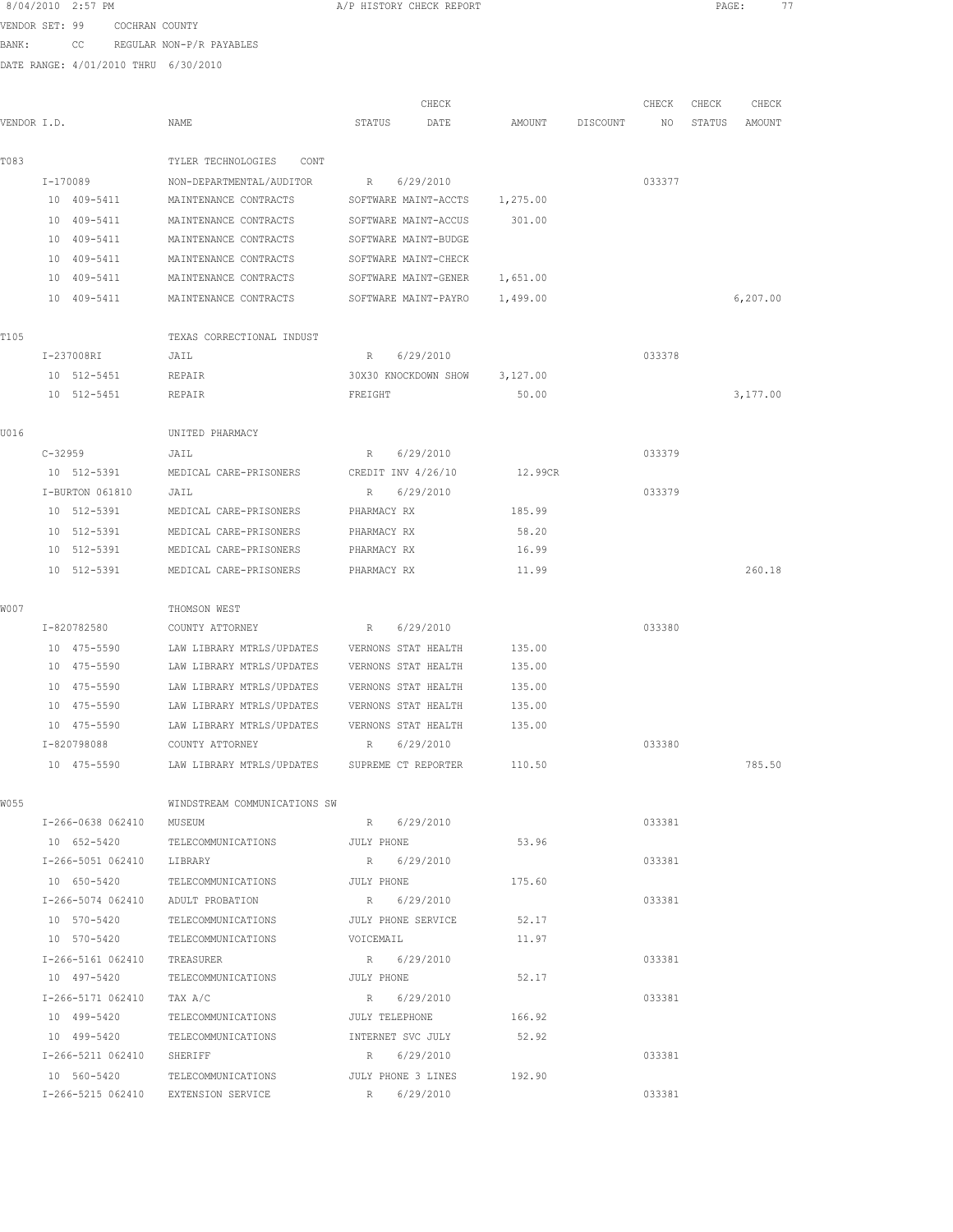VENDOR SET: 99 COCHRAN COUNTY BANK: CC REGULAR NON-P/R PAYABLES

|             |                                     |                                                           | CHECK                     |                                  | CHECK  | CHECK | CHECK    |
|-------------|-------------------------------------|-----------------------------------------------------------|---------------------------|----------------------------------|--------|-------|----------|
| VENDOR I.D. |                                     | NAME                                                      | STATUS<br>DATE            | AMOUNT DISCOUNT NO STATUS AMOUNT |        |       |          |
| W055        |                                     | WINDSTREAM COMMUNICATICONT                                |                           |                                  |        |       |          |
|             | I-266-5215 062410 EXTENSION SERVICE |                                                           | R 6/29/2010               |                                  | 033381 |       |          |
|             | 10 665-5420                         | TELECOMMUNICATIONS JULY PHONE SERVICE 164.44              |                           |                                  |        |       |          |
|             |                                     | 10 665-5420 TELECOMMUNICATIONS 9 RETURN CALLS             |                           | 13.50                            |        |       |          |
|             | I-266-5302 062410 JUSTICE OF PEACE  |                                                           | R 6/29/2010               |                                  | 033381 |       |          |
|             |                                     |                                                           |                           |                                  |        |       |          |
|             | 10 455-5420<br>I-266-5411 062410    | TELECOMMUNICATIONS                                        | JULY TELEPHONE            | 52.17                            |        |       |          |
|             |                                     | JUVENILE PROBATION                                        | R 6/29/2010               |                                  | 033381 |       |          |
|             | 10 571-5420                         | TELECOMMUNICATIONS                                        | JULY PHONE BILL           | 52.17                            |        |       |          |
|             | I-266-5412 062410 DISTRICT COURT    |                                                           | R 6/29/2010               |                                  | 033381 |       |          |
|             | 10 435-5420                         | TELECOMMUNICATIONS                                        | JULY PHONE                | 52.17                            |        |       |          |
|             | 10 435-5420                         | TELECOMMUNICATIONS                                        | INTERNET                  | 69.99                            |        |       |          |
|             | I-266-5450 062410                   | COUNTY/DIST CLERK                                         | R 6/29/2010               |                                  | 033381 |       |          |
|             | 10 403-5420                         | TELECOMMUNICATIONS                                        | JULY TELEPHONE            | 166.92                           |        |       |          |
|             | 10 403-5420                         | TELECOMMUNICATIONS                                        | LONG DISTANCE             | 2.11                             |        |       |          |
|             |                                     | I-266-5508 062410 COUNTY JUDGE/COMM CT                    | R 6/29/2010               |                                  | 033381 |       |          |
|             | 15 610-5420                         | TELECOMMUNICATIONS                                        | JULY 2 LINES              | 114.75                           |        |       |          |
|             | I-266-5700 062410                   | SHERIFF                                                   | R 6/29/2010               |                                  | 033381 |       |          |
|             | 10 560-5420                         | TELECOMMUNICATIONS                                        | JULY TELEPHONE            | 78.41                            |        |       |          |
|             | I-266-5822 062410                   | AUDITOR & NON-DEPTL                                       | R 6/29/2010               |                                  | 033381 |       |          |
|             | 10 495-5420                         | TELECOMMUNICATIONS                                        | JULY PHONE AUDITOR &      | 104.33                           |        |       |          |
|             | 10 409-5420                         | TELECOMMUNICATIONS                                        | COURTHOUSE INTERNET       | 154.99                           |        |       |          |
|             | I-266-8888 062410 SHERIFF           |                                                           | R 6/29/2010               |                                  | 033381 |       |          |
|             | 10 560-5420                         | TELECOMMUNICATIONS                                        | JULY FAX LINE & CRIM      | 57.55                            |        |       |          |
|             | I-300-6754 062410 SHERIFF           |                                                           | R 6/29/2010               |                                  | 033381 |       |          |
|             |                                     | 10 560-5420 TELECOMMUNICATIONS JULY RADIO LINK PHON 10.42 |                           |                                  |        |       | 1,852.53 |
| W062        |                                     | WAL-MART COMMUNITY                                        |                           |                                  |        |       |          |
|             | I-061810 JAIL                       |                                                           | R 6/29/2010               |                                  | 033383 |       |          |
|             | 10 512-5333 FOOD-PRISONERS          |                                                           | 2 CASES NESTLE WATER 6.96 |                                  |        |       |          |
|             | 10 512-5333 FOOD-PRISONERS          |                                                           | 243 FROZEN MEALS          | 377.48                           |        |       | 384.44   |
|             |                                     |                                                           |                           |                                  |        |       |          |
| W092        |                                     | WEST TEXAS GAS INC                                        |                           |                                  |        |       |          |
|             | I-004036001501 0510 PARK/SHOP       |                                                           | R 6/29/2010               |                                  | 033384 |       |          |
|             | 10 660-5440                         | UTILITIES & IRRIGATION MINIMUM CHARGE 5/11 9.20           |                           |                                  |        |       | 9.20     |
| W092        |                                     | WEST TEXAS GAS INC                                        |                           |                                  |        |       |          |
|             | I-004036002501 0510 PARK/SHOW BARN  |                                                           | R 6/29/2010               |                                  | 033385 |       |          |
|             | 10 660-5440                         | UTILITIES & IRRIGATION $2.6$ MCF $5/11 - 6/9/1$           |                           | 25.98                            |        |       | 25.98    |
| W092        |                                     | WEST TEXAS GAS INC                                        |                           |                                  |        |       |          |
|             | I-004049022001 0510 PRECINCT 3      |                                                           | R 6/29/2010               |                                  | 033386 |       |          |
|             | 15 623-5440                         | UTILITIES                                                 | $1.2$ MCF $05/18 - 06/0$  | 16.94                            |        |       | 16.94    |
|             |                                     |                                                           |                           |                                  |        |       |          |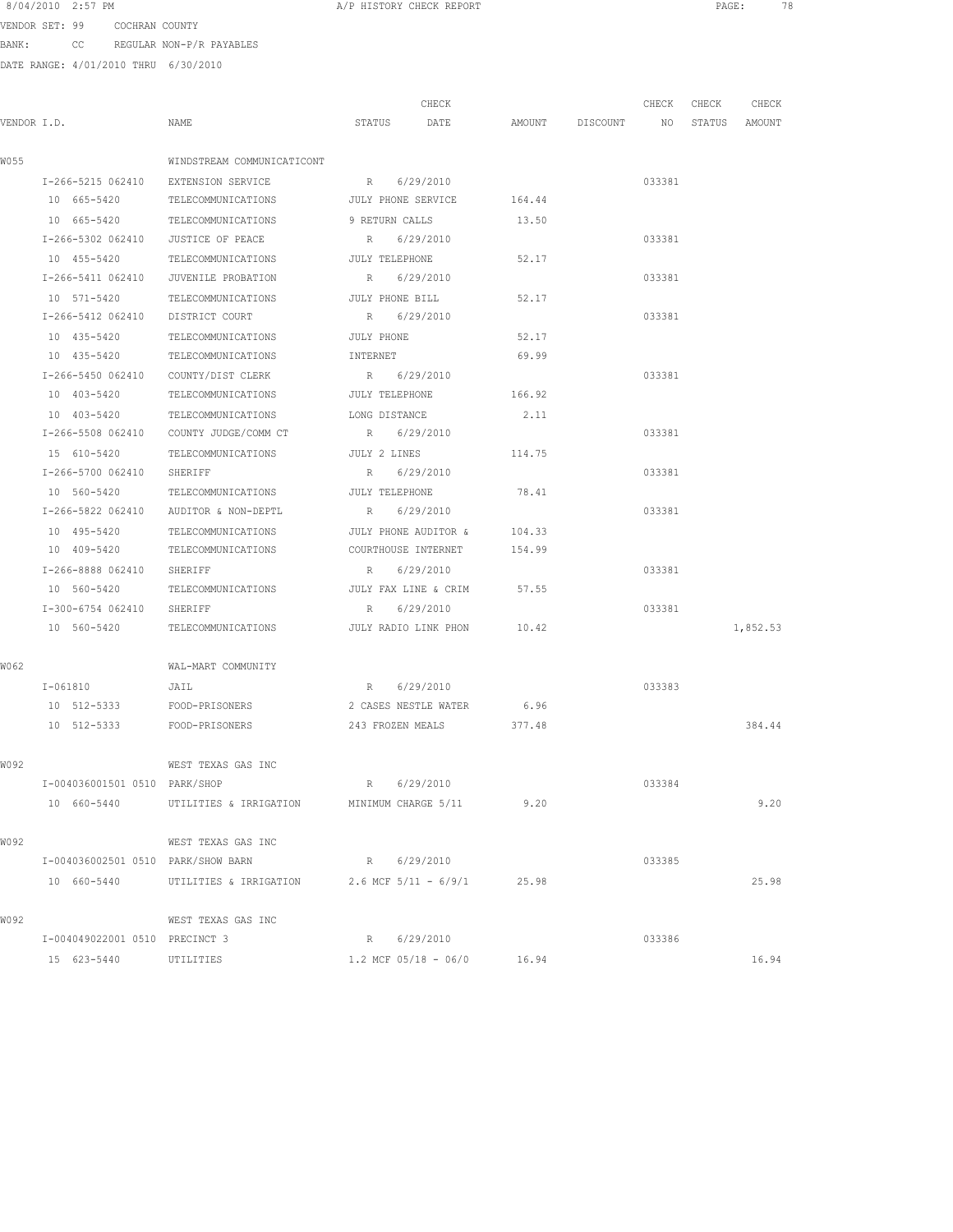| 8/04/2010 | 2:57 PM |
|-----------|---------|
|-----------|---------|

A/P HISTORY CHECK REPORT **PAGE:** 79

VENDOR SET: 99 COCHRAN COUNTY

BANK: CC REGULAR NON-P/R PAYABLES

|             |            |             |                                                             |                      | CHECK                     |          |                 | CHECK  | CHECK  | CHECK    |
|-------------|------------|-------------|-------------------------------------------------------------|----------------------|---------------------------|----------|-----------------|--------|--------|----------|
| VENDOR I.D. |            |             | NAME                                                        | STATUS               | DATE                      |          | AMOUNT DISCOUNT | NO     | STATUS | AMOUNT   |
| W193        |            |             | WESTWARD AUTOMOTIVE REPAIR LLC                              |                      |                           |          |                 |        |        |          |
|             |            |             |                                                             |                      |                           |          |                 |        |        |          |
|             | $I - 1695$ | 10 560-5451 | SHERIFF<br>MACHINERY-NON-OFFICE REPAIR REPLACE FRONT BRAKES | R                    | 6/29/2010                 | 60.00    |                 | 033387 |        |          |
|             |            |             |                                                             |                      |                           |          |                 |        |        |          |
|             |            | 10 560-5451 | MACHINERY-NON-OFFICE REPAIR TURN 2 ROTORS                   |                      |                           | 17.50    |                 |        |        |          |
|             |            | 10 560-5451 | MACHINERY-NON-OFFICE REPAIR REPLACE REAR BRAKES             |                      |                           | 60.00    |                 |        |        |          |
|             |            | 10 560-5451 | MACHINERY-NON-OFFICE REPAIR TURN 1 REAR ROTOR               |                      |                           | 8.75     |                 |        |        |          |
|             |            | 10 560-5451 | MACHINERY-NON-OFFICE REPAIR 1 SET FRONT BRAKES              |                      |                           | 89.73    |                 |        |        |          |
|             |            | 10 560-5451 | MACHINERY-NON-OFFICE REPAIR 1 SET REAR BRAKES               |                      |                           | 74.89    |                 |        |        |          |
|             |            | 10 560-5451 | MACHINERY-NON-OFFICE REPAIR 1 REAR ROTOR                    |                      |                           | 84.73    |                 |        |        | 395.60   |
| X001        |            |             | XCEL ENERGY                                                 |                      |                           |          |                 |        |        |          |
|             |            | I-242318948 | PRECINCT 2                                                  | R 6/29/2010          |                           |          |                 | 033388 |        |          |
|             |            | 15 622-5440 | UTILITIES                                                   | ELECTRIC USAGE 5/12  |                           | 11.66    |                 |        |        |          |
|             |            | 15 622-5440 | UTILITIES                                                   |                      | 175 WATT AREA LIGHT 14.97 |          |                 |        |        | 26.63    |
|             |            |             |                                                             |                      |                           |          |                 |        |        |          |
| X001        |            |             | XCEL ENERGY                                                 |                      |                           |          |                 |        |        |          |
|             |            |             | I-54-1324315-7 0610 ALMOST ALL DEPARTMENTS                  | $R_{\odot}$          | 6/29/2010                 |          |                 | 033389 |        |          |
|             |            | 30 518-5440 | UTILITIES                                                   |                      | 300210167 RUNWAY LIG      | 60.09    |                 |        |        |          |
|             |            | 10 510-5440 | UTILITIES                                                   |                      | 300240736 COURTHOUSE      | 2,096.61 |                 |        |        |          |
|             |            | 10 660-5440 | UTILITIES & IRRIGATION                                      | 300265059 SOFTBALL P |                           | 18.57    |                 |        |        |          |
|             |            | 10 580-5440 | UTILITIES [TOWER]                                           | 300282806 TOWER      |                           | 81.05    |                 |        |        |          |
|             |            | 15 621-5440 | UTILITIES                                                   | 300294119 PREC 1 SHO |                           | 65.34    |                 |        |        |          |
|             |            | 10 650-5440 | UTILITIES                                                   | 300338546 LIBRARY    |                           | 437.43   |                 |        |        |          |
|             |            | 10 650-5440 | UTILITIES                                                   | AREA LIGHT LIBRARY   |                           | 14.22    |                 |        |        |          |
|             |            | 10 652-5440 | UTILITIES                                                   | 300342232 MUSEUM     |                           | 50.04    |                 |        |        |          |
|             |            | 10 662-5440 | UTILITIES                                                   |                      | 300390484 ACTIVITY B      | 784.80   |                 |        |        |          |
|             |            | 10 409-5440 | UTILITIES                                                   | 300409931 TRAP SHOOT |                           | 10.91    |                 |        |        |          |
|             |            | 10 660-5440 | UTILITIES & IRRIGATION                                      | 300410370 PARK       |                           | 424.23   |                 |        |        |          |
|             |            | 10 660-5440 | UTILITIES & IRRIGATION                                      | 300457515 PARK/SHOP  |                           | 14.68    |                 |        |        |          |
|             |            | 10 660-5440 | UTILITIES & IRRIGATION                                      | 300505444 HOFMAN BAS |                           | 18.57    |                 |        |        |          |
|             |            | 10 516-5440 | UTILITIES                                                   | 300555198 CEMETERY   |                           | 229.75   |                 |        |        |          |
|             |            | 10 409-5440 | UTILITIES                                                   | 300577364 102 N MAIN |                           | 12.53    |                 |        |        |          |
|             |            | 10 660-5440 | UTILITIES & IRRIGATION                                      | 300587052 SHOWBARN   |                           | 61.22    |                 |        |        |          |
|             |            | 10 660-5440 | UTILITIES & IRRIGATION                                      |                      | 300587753 RODEO GROU      | 128.22   |                 |        |        |          |
|             |            | 10 516-5440 | UTILITIES                                                   | 300603417 CEMETERY   |                           | 14.68    |                 |        |        |          |
|             |            | 10 516-5440 | UTILITIES                                                   | 300637038 CEMETERY S |                           | 336.49   |                 |        |        |          |
|             |            | 10 662-5440 | UTILITIES                                                   |                      | 2 AREA LIGHTS ACT BL      | 42.62    |                 |        |        |          |
|             |            | 10 660-5440 | UTILITIES & IRRIGATION                                      | AREA LIGHT PARK SHOP |                           | 13.79    |                 |        |        | 4,915.84 |
|             |            |             |                                                             |                      |                           |          |                 |        |        |          |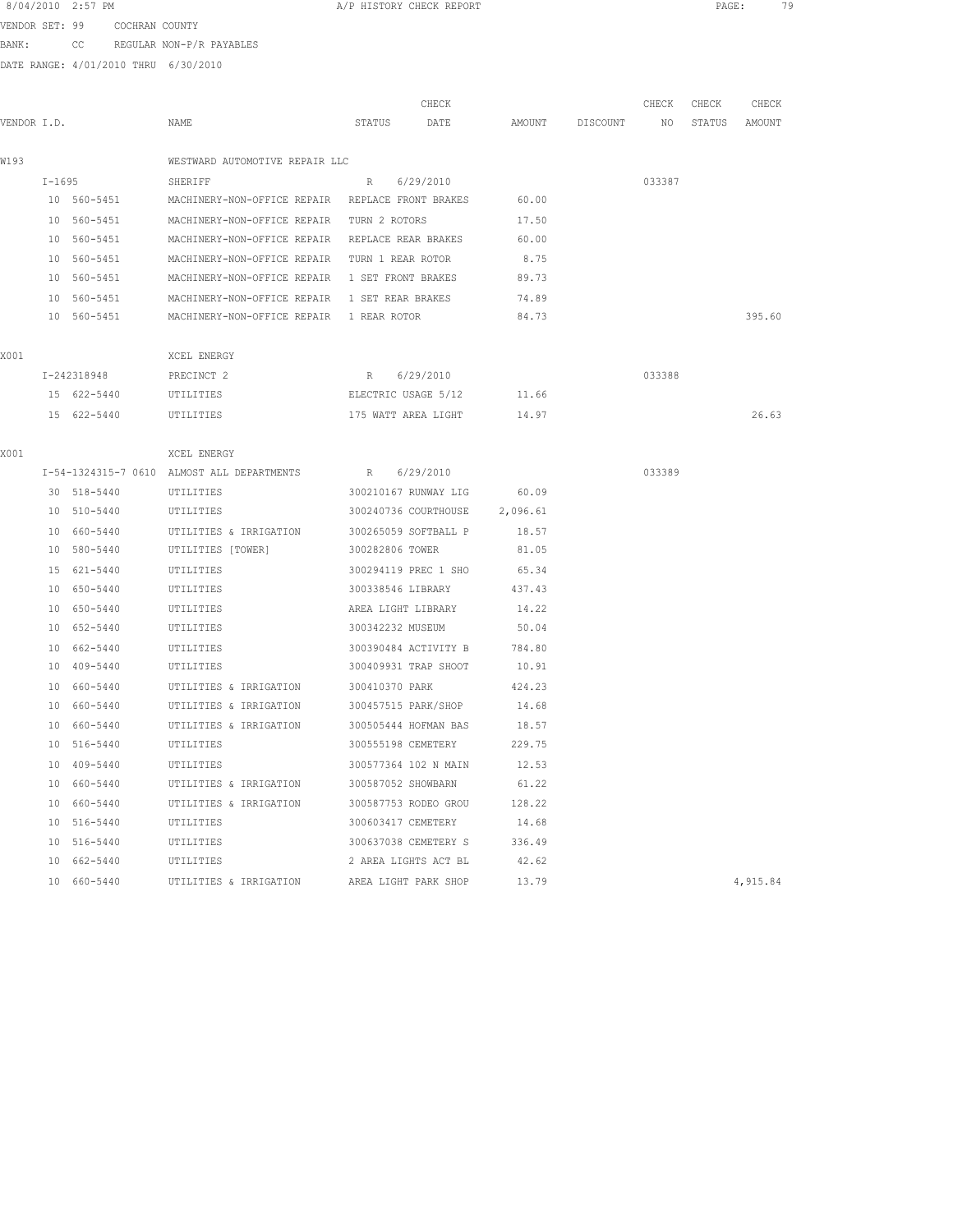| 8/04/2010 2:57 PM |  |  |
|-------------------|--|--|
|                   |  |  |

A/P HISTORY CHECK REPORT **PAGE:** 80

VENDOR SET: 99 COCHRAN COUNTY BANK: CC REGULAR NON-P/R PAYABLES

DATE RANGE: 4/01/2010 THRU 6/30/2010

|                               |             |               |        | CHECK  |              | CHECK            | CHECK  | CHECK         |
|-------------------------------|-------------|---------------|--------|--------|--------------|------------------|--------|---------------|
| VENDOR I.D.                   | <b>NAME</b> |               | STATUS | DATE   | AMOUNT       | DISCOUNT<br>NO   | STATUS | AMOUNT        |
|                               |             |               |        |        |              |                  |        |               |
|                               |             |               |        |        |              |                  |        |               |
|                               |             |               |        |        |              |                  |        |               |
| TOTALS * *<br>$\star$ $\star$ |             | NO            |        |        | CHECK AMOUNT | <b>DISCOUNTS</b> |        | TOTAL APPLIED |
| REGULAR CHECKS:               |             | 430           |        |        | 434, 923.17  | 0.00             |        | 434, 923.17   |
| HAND CHECKS:                  |             | $\mathbb O$   |        |        | 0.00         | 0.00             |        | 0.00          |
| DRAFTS:                       |             | $\mathbb O$   |        |        | 0.00         | 0.00             |        | 0.00          |
| EFT:                          |             | $\mathbb O$   |        |        | 0.00         | 0.00             |        | 0.00          |
| NON CHECKS:                   |             | $\circ$       |        |        | 0.00         | 0.00             |        | 0.00          |
|                               |             |               |        |        |              |                  |        |               |
| VOID CHECKS:                  |             | 4 VOID DEBITS |        | 284.61 |              |                  |        |               |
|                               |             | VOID CREDITS  |        | 234.61 | 50.00        | 0.00             |        | 50.00         |
|                               |             |               |        |        |              |                  |        |               |

TOTAL ERRORS: 0

|  | G/L ACCOUNT           | <b>NAME</b>                                         | AMOUNT    |
|--|-----------------------|-----------------------------------------------------|-----------|
|  |                       |                                                     |           |
|  |                       | 10 000-2206.002 ATTORNEY COLLECTION FEES            | 4,732.20  |
|  |                       | 10 000-2500.10 RESERVE FOR W/C, UNEMPLYMNT 8,212.00 |           |
|  |                       | 10 000-4370.101 RENT-ACTIVITY BUILDING              | 1,125.00  |
|  |                       | 10 400-5204 WORKERS' COMPENSATION                   | 50.49     |
|  |                       | 10 400-5206 UNEMPLOYMENT                            | 14.30     |
|  | 10 403-5204           | WORKERS' COMPENSATION                               | 62.24     |
|  |                       | 10 403-5206 UNEMPLOYMENT                            | 32.98     |
|  |                       | 10 403-5310 OFFICE SUPPLIES                         | 1,086.39  |
|  |                       | 10 403-5311 POSTAL EXPENSES                         | 3,671.00  |
|  |                       | 10 403-5416 FILMING & INDEXING                      | 2,454.16  |
|  |                       | 10 403-5420 TELECOMMUNICATIONS                      | 555.49    |
|  | 10 403-5427           | CONTINUING EDUCATION                                | 65.00     |
|  |                       | 10 403-5483 ERRORS/OMISSIONS INSURANCE              | 200.00    |
|  |                       | 10 405-5310 OFFICE SUPPLIES                         | 12.04     |
|  |                       | 10 409-5300 COUNTY-WIDE SUPPLIES                    | 1,019.17  |
|  |                       | 10 409-5311 POSTAL EXPENSES                         | 7.51      |
|  | 10 409-5401           | OUTSIDE AUDIT                                       | 17,500.00 |
|  |                       | 10 409-5406 APPRAISAL DISTRICT                      | 17,570.51 |
|  |                       | 10 409-5411 MAINTENANCE CONTRACTS                   | 6,307.00  |
|  | 10 409-5420           | TELECOMMUNICATIONS                                  | 648.70    |
|  |                       | 10 409-5427 CONTINUING EDUCATION                    | 135.00    |
|  | 10 409-5440 UTILITIES |                                                     | 178.23    |
|  | 10 409-5497           | LIABILITY INSURANCE                                 | 2,266.00  |
|  |                       | 10 409-5498 CLAIMS AND JUDGEMENTS                   | 1,000.00  |
|  | 10 409-5499           | MISCELLANEOUS                                       | 2,816.14  |
|  |                       | 10 426-5400 ATTORNEY AD LITEM                       | 1,040.81  |
|  |                       | 10 426-5410 COURT REPORTING SERVICES                | 68.00     |
|  | 10 435-5204           | WORKERS' COMPENSATION                               | 9.94      |
|  | 10 435-5206           | UNEMPLOYMENT                                        | 5.66      |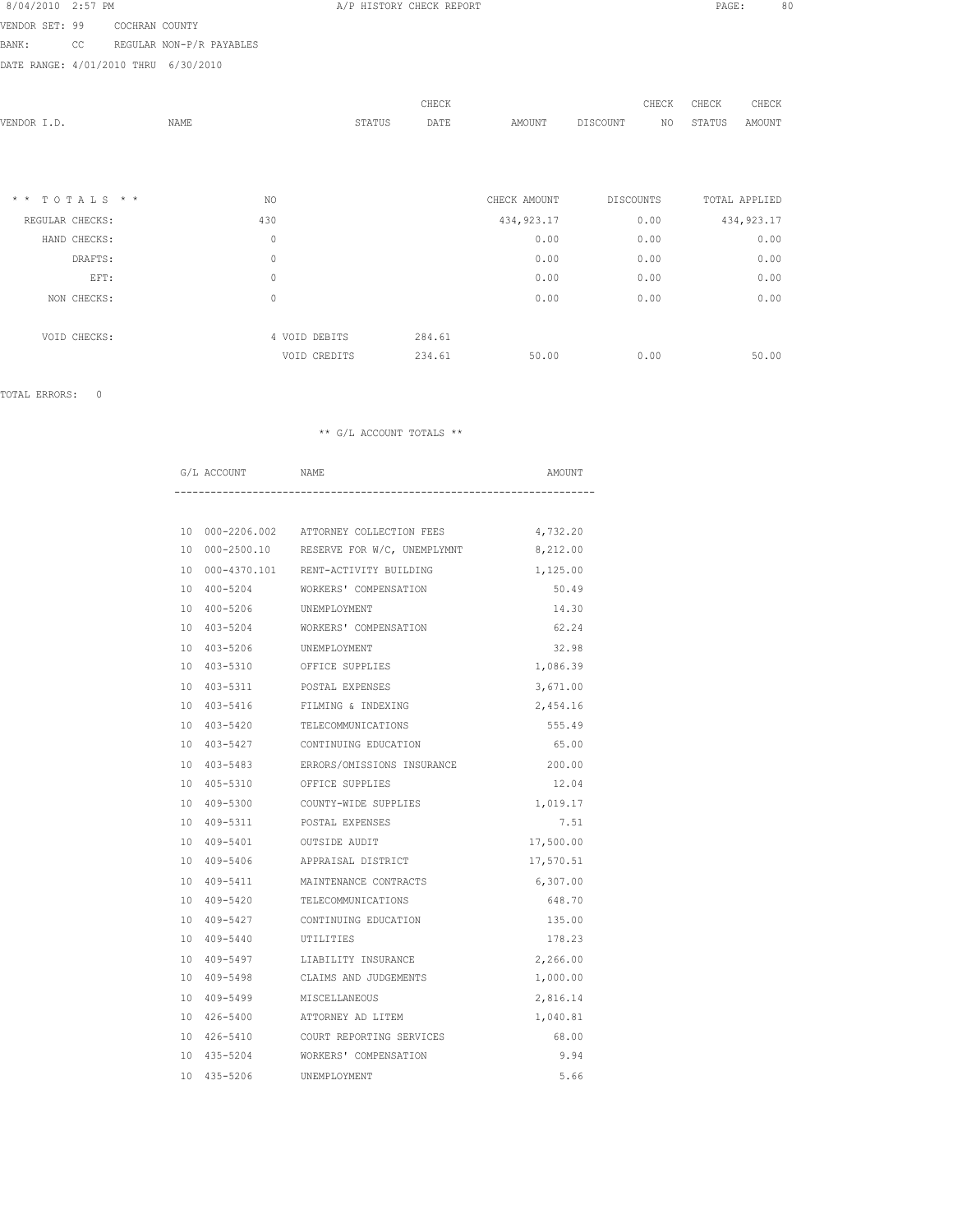DATE RANGE: 4/01/2010 THRU 6/30/2010

| G/L ACCOUNT | NAME                                 | AMOUNT   |
|-------------|--------------------------------------|----------|
|             |                                      |          |
|             | 10 435-5400 ATTORNEY AD LITEM        | 1,345.09 |
| 10 435-5410 | COURT REPORTER SERVICES              | 1,442.00 |
| 10 435-5420 | TELECOMMUNICATIONS                   | 373.72   |
| 10 435-5491 | GRAND JURY                           | 40.00    |
| 10 435-5492 | PETIT JURY                           | 4,615.00 |
|             | 10 435-5499 MISCELLANEOUS            | 1,451.81 |
|             | 10 455-5204 WORKERS' COMPENSATION    | 40.94    |
|             | 10 455-5206 UNEMPLOYMENT             | 14.30    |
|             | 10 455-5310 OFFICE SUPPLIES          | 122.42   |
|             | 10 455-5311 POSTAL EXPENSES          | 28.00    |
| 10 455-5405 | AUTOPSY                              | 4,150.00 |
| 10 455-5420 | TELECOMMUNICATIONS                   | 164.74   |
| 10 455-5427 | CONTINUING EDUCATION                 | 335.37   |
| 10 475-5204 | WORKERS' COMPENSATION                | 38.54    |
| 10 475-5206 | UNEMPLOYMENT                         | 16.64    |
| 10 475-5420 | TELECOMMUNICATIONS                   | 448.06   |
| 10 475-5590 | LAW LIBRARY MTRLS/UPDATES            | 2,522.88 |
| 10 476-5204 | WORKERS' COMPENSATION                | 63.47    |
|             | 10 476-5206 UNEMPLOYMENT             | 5.83     |
|             | 10 490-5102 ELECTION SALARIES        | 25.00    |
|             | 10 490-5107 TEMPORARY OR EXTRA WAGES | 30.00    |
|             | 10 490-5204 WORKERS' COMPENSATION    | 3.01     |
| 10 490-5311 | POSTAL EXPENSES                      | 600.00   |
| 10 490-5335 | ELECTION SUPPLIES                    | 153.51   |
| 10 495-5204 | WORKERS' COMPENSATION                | 34.06    |
| 10 495-5206 | UNEMPLOYMENT                         | 26.25    |
| 10 495-5310 | OFFICE SUPPLIES                      | 149.56   |
| 10 495-5311 | POSTAL EXPENSES                      | 44.00    |
| 10 495-5420 | TELECOMMUNICATIONS                   | 323.19   |
|             | 10 495-5427 CONTINUING EDUCATION     | 556.50   |
|             | 10 497-5204 WORKERS' COMPENSATION    | 24.65    |
|             | 10 497-5206 UNEMPLOYMENT             | 1.47     |
|             | 10 497-5310 OFFICE SUPPLIES          | 194.34   |
| 10 497-5420 | TELECOMMUNICATIONS                   | 171.44   |
| 10 497-5427 | CONTINUING EDUCATION                 | 2,179.44 |
| 10 497-5451 | REPAIRS                              | 50.00    |
| 10 499-5204 | WORKERS' COMPENSATION                | 62.31    |
| 10 499-5206 | UNEMPLOYMENT                         | 30.87    |
| 10 499-5310 | OFFICE SUPPLIES                      | 918.51   |
| 10 499-5311 | POSTAL EXPENSES                      | 2,697.00 |
| 10 499-5411 | MAINTENANCE CONTRACTS                | 1,592.42 |
| 10 499-5420 | TELECOMMUNICATIONS                   | 683.90   |
|             | 10 499-5427 CONTINUING EDUCATION     | 680.23   |
|             | 10 499-5499 MISCELLANEOUS            | 17.20    |
|             | 10 510-5204 WORKERS' COMPENSATION    | 345.70   |
| 10 510-5206 | UNEMPLOYMENT                         | 14.64    |
|             |                                      |          |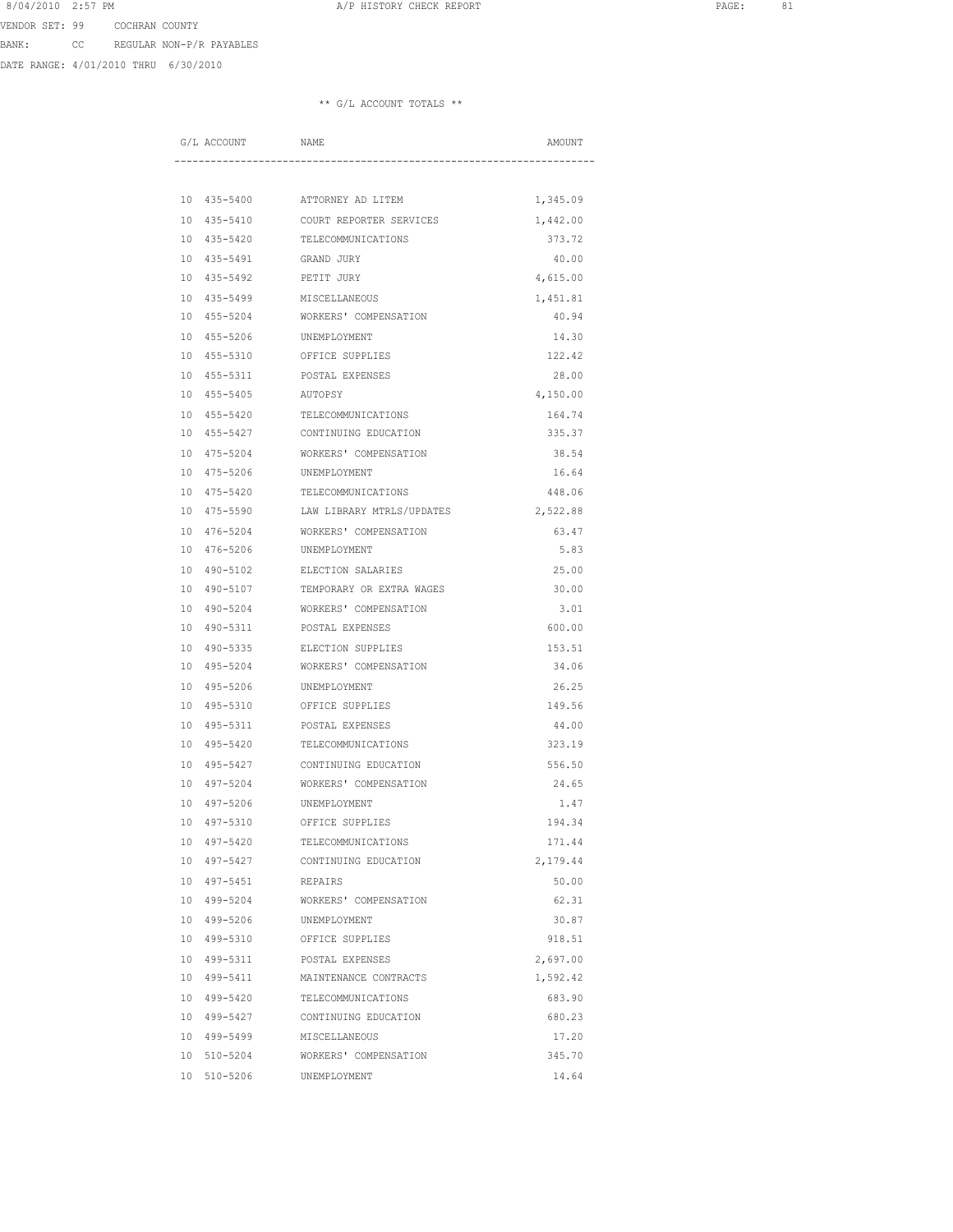DATE RANGE: 4/01/2010 THRU 6/30/2010

|  | G/L ACCOUNT                | <b>NAME</b>                                | AMOUNT    |
|--|----------------------------|--------------------------------------------|-----------|
|  |                            |                                            |           |
|  |                            | 10 510-5332 CUSTODIAL SUPPLIES             | 1,147.12  |
|  | 10 510-5411                | MAINTENANCE CONTRACTS                      | 2,672.01  |
|  | 10 510-5440                | UTILITIES                                  | 9,365.11  |
|  | 10 510-5451                | REPAIR                                     | 2,127.68  |
|  | 10 512-5204                | WORKERS' COMPENSATION                      | 506.07    |
|  | 10 512-5206 UNEMPLOYMENT   |                                            | 26.81     |
|  | 10 512-5333 FOOD-PRISONERS |                                            | 1,982.61  |
|  |                            | 10 512-5391 MEDICAL CARE-PRISONERS         | 284.67    |
|  |                            | 10 512-5392 MISCELLANEOUS SUPPLIES         | 2,600.68  |
|  | 10 512-5451                | REPAIR                                     | 3,443.21  |
|  | 10 512-5499                | MISCELLANEOUS                              | 55.00     |
|  | 10 516-5204                | WORKERS' COMPENSATION                      | 415.89    |
|  | 10 516-5206                | UNEMPLOYMENT                               | 15.57     |
|  | 10 516-5330                | FUEL & OIL                                 | 612.79    |
|  | 10 516-5332                | CUSTODIAL SUPPLIES                         | 16.50     |
|  | 10 516-5440                | UTILITIES                                  | 1,266.07  |
|  | 10 516-5451                | REPAIR                                     | 1,165.38  |
|  | 10 516-5454 TIRES          |                                            | 52.00     |
|  |                            | 10 550-5204 WORKERS' COMPENSATION          | 212.24    |
|  |                            | 10 550-5310 OFFICE SUPPLIES                | 79.99     |
|  | 10 550-5330 FUEL & OIL     |                                            | 276.60    |
|  | 10 550-5451                | REPAIR                                     | 289.99    |
|  | 10 560-5204                | WORKERS' COMPENSATION                      | 2,625.41  |
|  | 10 560-5205                | UNIFORMS                                   | 360.07    |
|  | 10 560-5206                | UNEMPLOYMENT                               | 165.12    |
|  | 10 560-5310                | OFFICE SUPPLIES                            | 538.95    |
|  | 10 560-5330                | FUEL AND OIL                               | 7,953.56  |
|  | 10 560-5334                | OTHER SUPPLIES                             | 8,604.00  |
|  | 10 560-5411                | MAINTENANCE CONTRACTS                      | 207.00    |
|  |                            | 10 560-5420 TELECOMMUNICATIONS             | 1,104.37  |
|  |                            | 10 560-5427 CONTINUING EDUCATION           | 80.76     |
|  |                            | 10 560-5451 MACHINERY-NON-OFFICE REPAIR    | 1,147.20  |
|  |                            | 10 560-5452 OFFICE EQUIPMENT REPAIR        | 69.90     |
|  | 10 560-5454                | TIRES                                      | 605.00    |
|  | 10 560-5481                | DUES AND REGISTRATION                      | 225.00    |
|  | 10 560-5497                | OFFICERS' LIABILITY INSURANCE              | 2,755.00  |
|  | 10 560-5499                | MISCELLANEOUS                              | 357.00    |
|  | 10 560-5571                | CAPITAL OUTLAY                             | 21,928.19 |
|  | 10 570-5420                | TELECOMMUNICATIONS                         | 199.55    |
|  | 10 571-5204                | WORKERS' COMPENSATION                      | 30.46     |
|  | 10 571-5206                | UNEMPLOYMENT                               | 14.15     |
|  |                            | 10 571-5310 OFFICE SUPPLIES                | 88.15     |
|  | 10 571-5330 FUEL           |                                            | 377.86    |
|  |                            | 10 571-5401 AUDIT OF STATE GRANT FUNDS     | 1,800.00  |
|  |                            | 10 571-5412 COUNTY-NON RESIDENTIAL SERVICE | 283.45    |
|  | 10 571-5413                | RESIDENTIAL SERVICES                       | 570.00    |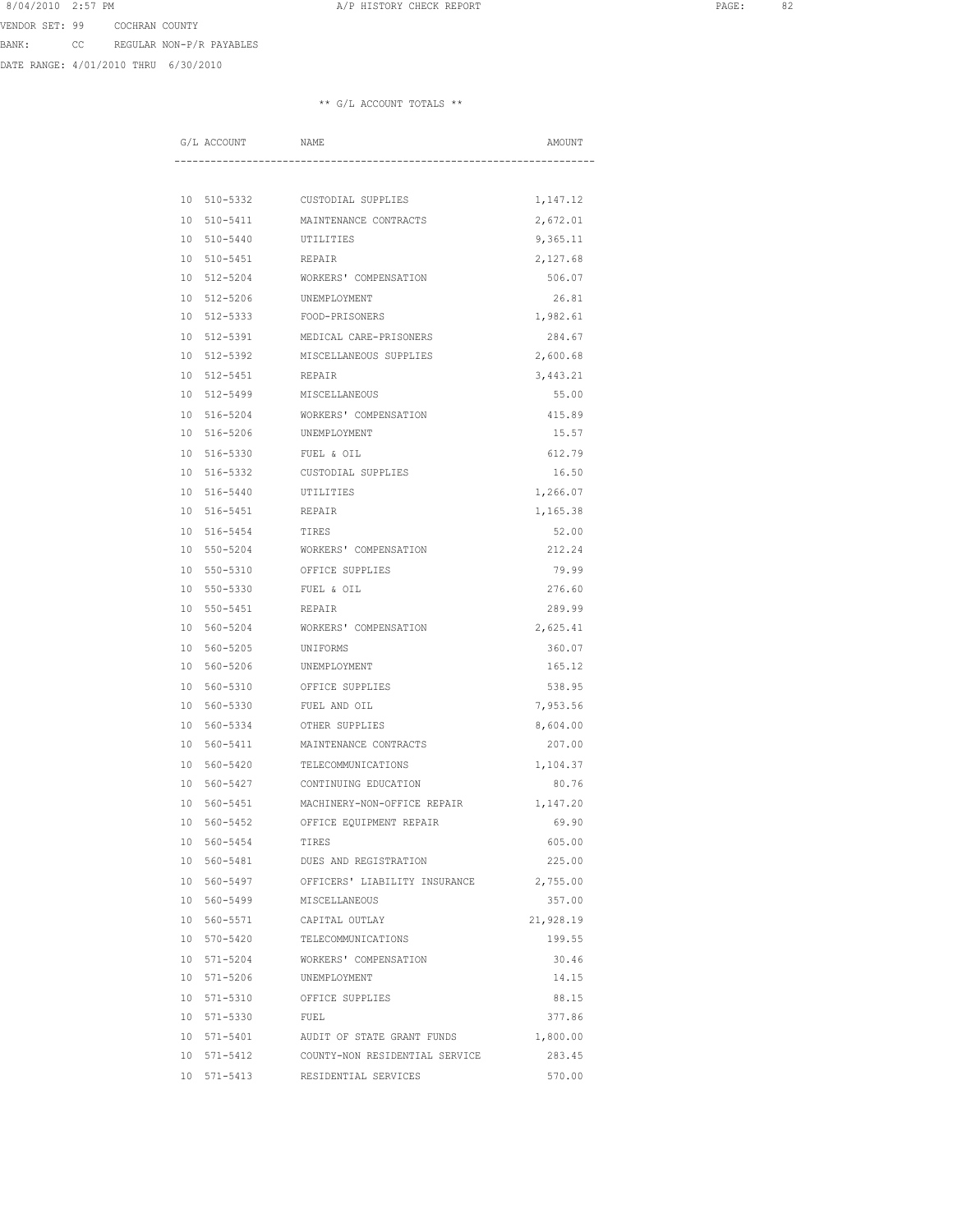DATE RANGE: 4/01/2010 THRU 6/30/2010

| G/L ACCOUNT              | <b>NAME</b>                               | AMOUNT     |
|--------------------------|-------------------------------------------|------------|
|                          |                                           |            |
|                          | 10 571-5420 TELECOMMUNICATIONS            | 174.32     |
| 10 571-5427              | CONTINUING EDUCATION                      | 1,143.97   |
| 10 571-5451              | REPAIR                                    | 45.00      |
| 10 580-5414              | FIRE PROTECTION CONTRACTS                 | 7,000.00   |
| 10 580-5440              | UTILITIES [TOWER]                         | 228.11     |
| 10 580-5450 REPAIR       |                                           | 99.32      |
|                          | 10 580-5499 MISCELLANEOUS                 | 528.86     |
|                          | 10 650-5204 WORKERS' COMPENSATION         | 60.15      |
| 10 650-5206 UNEMPLOYMENT |                                           | 14.10      |
| 10 650-5310              | OFFICE SUPPLIES                           | 555.11     |
| 10 650-5332              | CUSTODIAL SUPPLIES                        | 105.00     |
| 10 650-5411              | MAINTENANCE CONTRACTS                     | 163.90     |
| 10 650-5420              | TELECOMMUNICATIONS                        | 546.64     |
| 10 650-5427              | CONTINUING EDUCATION                      | 83.28      |
| 10 650-5440              | UTILITIES                                 | 1,417.29   |
| 10 650-5590              | <b>BOOKS</b>                              | 1,640.08   |
| 10 652-5204              | WORKERS' COMPENSATION                     | 18.18      |
|                          | 10 652-5420 TELECOMMUNICATIONS            | 263.22     |
| 10 652-5440 UTILITIES    |                                           | 631.13     |
|                          | 10 660-5204 WORKERS' COMPENSATION         | 307.92     |
| 10 660-5206 UNEMPLOYMENT |                                           | 11.81      |
| 10 660-5330              | FUEL AND OIL                              | 1,546.46   |
| 10 660-5332              | CUSTODIAL SUPPLIES                        | 544.92     |
| 10 660-5440              | UTILITIES & IRRIGATION                    | 1,653.10   |
| 10 660-5451              | REPAIR                                    | 319.46     |
| 10 660-5454              | TIRES                                     | 12.50      |
| 10 660-5571              | CAPITAL OUTLAY                            | 29,925.42  |
| 10 662-5204              | WORKERS' COMPENSATION                     | 327.17     |
| 10 662-5206              | UNEMPLOYMENT                              | 15.39      |
|                          | 10 662-5332 CUSTODIAL SUPPLIES            | 1,385.56   |
| 10 662-5440 UTILITIES    |                                           | 3,934.55   |
| 10 662-5451 REPAIR       |                                           | 1,159.71   |
|                          | 10 663-5204 WORKERS' COMPENSATION         | 163.73     |
| 10 663-5206              | UNEMPLOYMENT                              | 20.43      |
| 10 663-5333              | FOOD                                      | 443.29     |
| 10 663-5427              | CONTINUING EDUCATION                      | 180.00     |
| 10 665-5204              | WORKERS' COMPENSATION                     | 269.52     |
| 10 665-5206              | UNEMPLOYMENT                              | 24.35      |
| 10 665-5310              | OFFICE SUPPLIES                           | 189.98     |
| 10 665-5330              | FUEL AND OIL                              | 1,248.60   |
| 10 665-5334              | OTHER SUPPLIES                            | 302.47     |
| 10 665-5420              | TELECOMMUNICATIONS                        | 633.70     |
|                          | 10 665-5427 CO AGENT-TRAVEL-OUT OF COUNTY | 366.00     |
| 10 665-5428              | FCS AGENT-TRAVEL-OUT OF COUNTY            | 592.86     |
| 10 665-5454              | TIRES                                     | 20.00      |
| 10 665-5499              | MISCELLANEOUS                             | 130.00     |
|                          | *** FUND TOTAL ***                        | 242,824.67 |
|                          |                                           |            |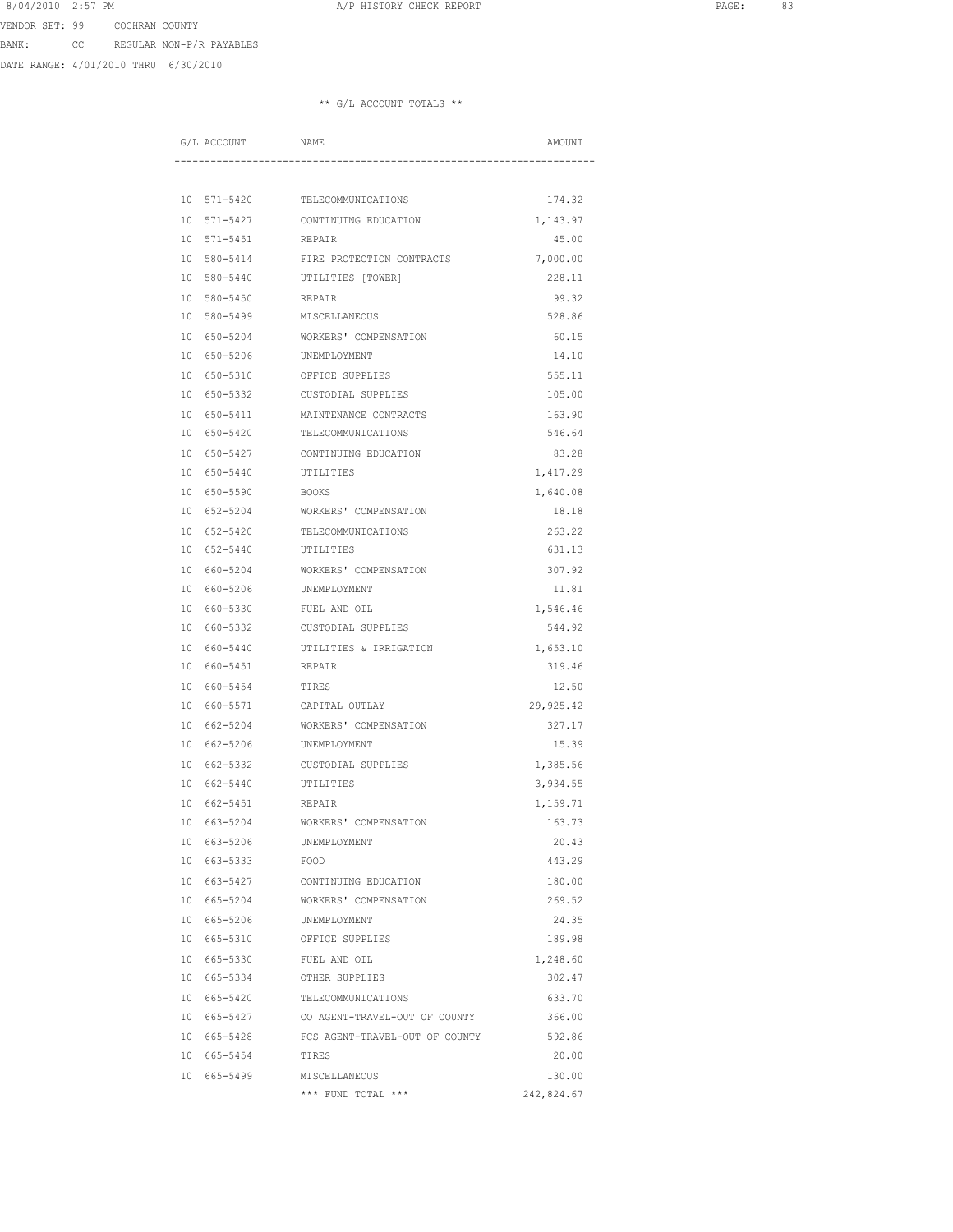DATE RANGE: 4/01/2010 THRU 6/30/2010

| G/L ACCOUNT                | NAME                                       | AMOUNT            |
|----------------------------|--------------------------------------------|-------------------|
|                            |                                            |                   |
|                            | 15 610-5204 WORKERS' COMPENSATION          | 506.04            |
| 15 610-5310                | OFFICE SUPPLIES                            | 268.03            |
| 15 610-5420                | TELECOMMUNICATIONS                         | 371.91            |
|                            | 15 610-5427 COMM-CONTINUING EDUCATION      | 2,058.87          |
|                            | 15 610-5428 CO. JUDGE-CONTINUING EDUCATION | 750.15            |
|                            | 15 610-5430 LEGAL NOTICES                  | 245.00            |
|                            | 15 610-5456 REPAIR-COUNTY CAR              | 48.43             |
| 15 610-5481                | DUES AND REGISTRATION                      | 100.00            |
| 15 610-5499                | MISCELLANEOUS                              | 600.00            |
| 15 621-5204                | WORKERS' COMPENSATION                      | 1,114.12          |
| 15 621-5206                | UNEMPLOYMENT                               | 31.09             |
| 15 621-5330                | FUEL & OIL                                 | 4,706.18          |
| 15 621-5356                | ROAD MATERIALS & SUPPLIES                  | 4,147.79          |
| 15 621-5420                | TELECOMMUNICATIONS                         | 241.33            |
|                            | 15 621-5440 UTILITIES                      | 745.13            |
|                            | 15 621-5451 REPAIRS                        | 5,195.71          |
|                            | 15 621-5454 TIRES                          | 967.27            |
|                            | 15 621-5571 CAPITAL OUTLAY                 | 90,444.00         |
|                            | 15 622-5204 WORKERS' COMPENSATION          | 1,164.24          |
| 15 622-5206                | UNEMPLOYMENT                               | 32.76             |
| 15 622-5330                | FUEL AND OIL                               | 6,834.91          |
| 15 622-5356                | ROAD MATERIALS & SUPPLIES                  | 2,279.65          |
| 15 622-5440                | UTILITIES                                  | 266.61            |
| 15 622-5451                | REPAIRS                                    | 3,556.22          |
| 15 622-5454                | TIRES                                      | 297.69            |
|                            | 15 623-5204 WORKERS' COMPENSATION          | 1,226.20          |
|                            | 15 623-5206 UNEMPLOYMENT                   | 34.12             |
|                            | 15 623-5330 FUEL AND OIL                   | 8,388.33          |
|                            | 15 623-5356 ROAD MATERIALS & SUPPLIES      | 6,142.54          |
|                            | 15 623-5440 UTILITIES                      | 701.71            |
|                            | 15 623-5451 REPAIRS                        | 13,905.19         |
| 15 623-5454                | TIRES                                      | 654.00            |
|                            | 15 623-5571 CAPITAL OUTLAY                 | 442.50            |
| 15 624-5204                | WORKERS' COMPENSATION                      |                   |
| 15 624-5206                | UNEMPLOYMENT                               | 1,117.22<br>31.10 |
|                            | FUEL AND OIL                               |                   |
| 15 624-5330<br>15 624-5356 | ROAD MATERIALS & SUPPLIES                  | 8,877.24          |
|                            |                                            | 4,193.86          |
| 15 624-5420                | TELECOMMUNICATIONS                         | 121.07            |
| 15 624-5440                | UTILITIES                                  | 133.12            |
|                            | 15 624-5451 REPAIRS                        | 1,163.97          |
|                            | 15 624-5454 TIRES                          | 137.95            |
|                            | *** FUND TOTAL ***                         | 174,243.25        |
|                            |                                            |                   |
| 18 560-5499                | MISCELLANEOUS                              | 400.00            |
|                            | *** FUND TOTAL ***                         | 400.00            |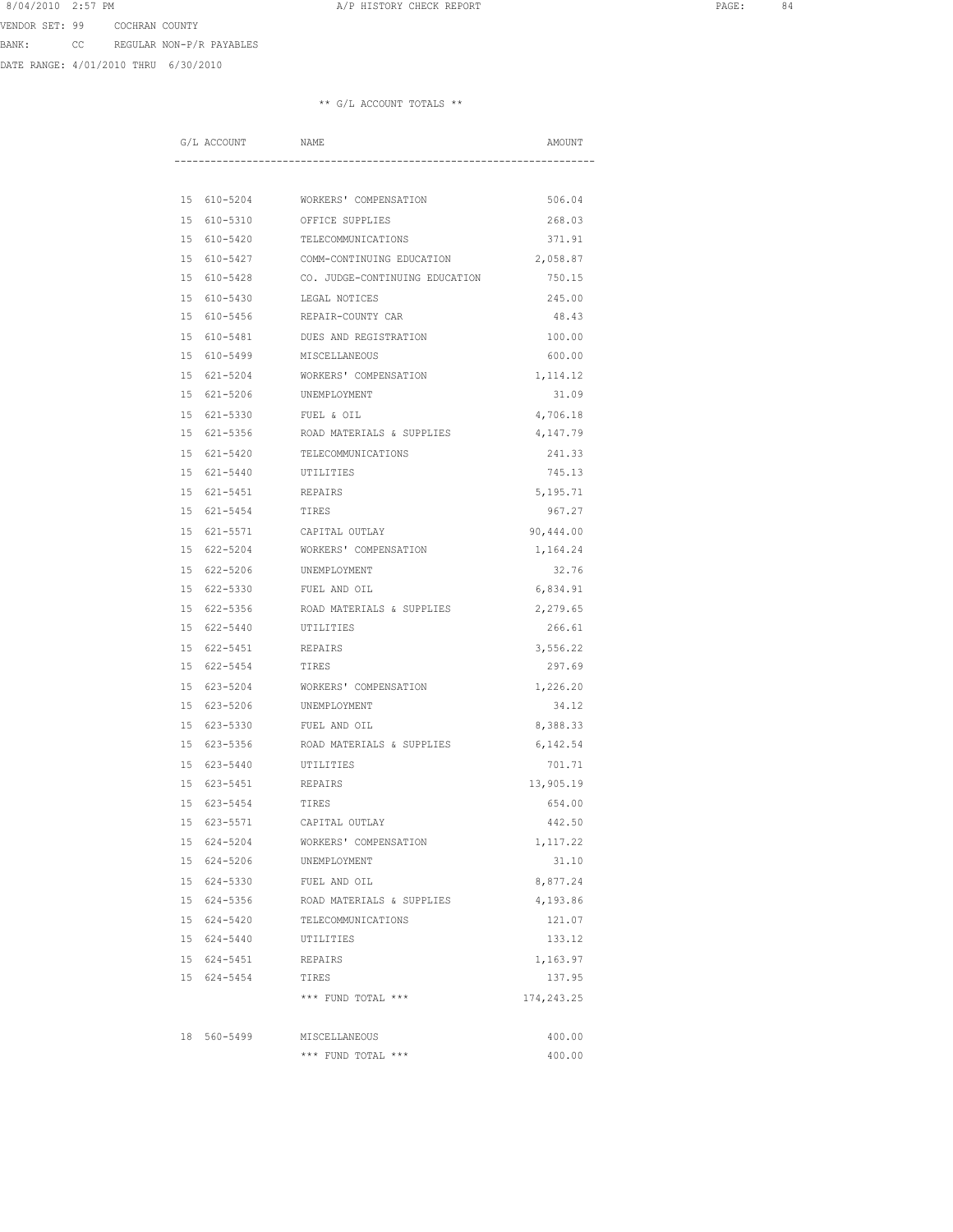BANK: CC REGULAR NON-P/R PAYABLES

VENDOR SET: 99 COCHRAN COUNTY

DATE RANGE: 4/01/2010 THRU 6/30/2010

## \*\* G/L ACCOUNT TOTALS \*\*

|                                 | G/L ACCOUNT         | NAME                                                       | AMOUNT     |      |             |
|---------------------------------|---------------------|------------------------------------------------------------|------------|------|-------------|
|                                 |                     |                                                            |            |      |             |
|                                 |                     |                                                            |            |      |             |
|                                 |                     | 19 435-5409 A.D.R. CONTRACT                                | 80.00      |      |             |
|                                 |                     | *** FUND TOTAL ***                                         | 80.00      |      |             |
|                                 |                     |                                                            |            |      |             |
|                                 |                     | 29 435-5499 GOV'T CODE 51.601(c) ITEMS 900.00              |            |      |             |
|                                 |                     | *** FUND TOTAL ***                                         | 900.00     |      |             |
|                                 |                     | 30 518-5204 WORKERS COMPENSATION                           | 124.29     |      |             |
|                                 | 30 518-5440         | UTILITIES                                                  | 190.83     |      |             |
|                                 | 30 518-5451         | REPAIR                                                     | 650.08     |      |             |
|                                 |                     |                                                            | 965.20     |      |             |
|                                 |                     | *** FUND TOTAL ***                                         |            |      |             |
|                                 |                     | 31 652-5310 OFFICE SUPPLIES                                | 102.34     |      |             |
|                                 |                     | 31 652-5334 OTHER SUPPLIES                                 | 56.54      |      |             |
|                                 | 31 652-5451 REPAIRS |                                                            | 100.00     |      |             |
|                                 |                     | 31 652-5481 DUES AND REGISTRATION                          | 500.00     |      |             |
|                                 |                     | 31 652-5499 MISCELLANEOUS                                  | 90.00      |      |             |
|                                 |                     | *** FUND TOTAL ***                                         | 848.88     |      |             |
|                                 |                     |                                                            |            |      |             |
|                                 |                     | 90 000-4342 ARREST FEES - STATE OFFICERS                   | 87.00      |      |             |
|                                 | 90 000-4355         | MVF CCP 102.022                                            | 2.10       |      |             |
|                                 | 90 000-4357         | 50% OVERWEIGHT FINE                                        | 234.00     |      |             |
|                                 |                     | 90  000-4358.001  STATE CCC DATE 01-01-04FORWORD  7,982.55 |            |      |             |
|                                 |                     | 90 000-4361 50% OF TIME PAYMENT TO STATE                   | 175.00     |      |             |
|                                 |                     | 90 000-4363.001 DIVORCE&FAMILY GOV.133.151                 | 135.00     |      |             |
|                                 | 90 000-4363.002     | OTHER THAN DIVORCE/FAMILY 10B 224.72                       |            |      |             |
|                                 | 90 000-4363.003     | INDIGENT DEFENSE FEE                                       | 238.00     |      |             |
|                                 | 90 000-4363.004     | CO FILING FEE IND LGL SERV. 86.00                          |            |      |             |
|                                 |                     | 90 000-4364 JUROR DONATIONS                                | 30.00      |      |             |
|                                 |                     | 90 000-4367 STF-SUB 95% C (TRANS CD542.40 2,955.00         |            |      |             |
|                                 | 90 000-4368         | BB BOND FEE (GVMT CD 41.258)                               | 180.00     |      |             |
|                                 | 90 000-4372         | BIRTH CERT. GOV118.015                                     | 55.80      |      |             |
|                                 | 90 000-4373         | MARRIAGE LICENSE GOV 118.011                               | 120.00     |      |             |
|                                 |                     | 90 000-4376 CO. CRTCRIMINAL JUDICIAL FUND                  | 120.00     |      |             |
|                                 | 90 000-4378         | JRF JURY REIMB FEE/CCP102.0045                             | 716.00     |      |             |
|                                 | 90 000-4379         | JUDICIAL SUPPORT FEE/L133.105                              | 1,235.00   |      |             |
|                                 | 90 000-4379.001     | DRUG COURT FEE CCP102.0178                                 | 50.00      |      |             |
|                                 | 90 000-4379.002     | 7th Crt of Appeal Gov't22.2081                             | 35.00      |      |             |
|                                 |                     | *** FUND TOTAL ***                                         | 14,661.17  |      |             |
|                                 |                     |                                                            |            |      |             |
| VENDOR SET: 99 BANK: CC TOTALS: | 434                 |                                                            | 434,973.17 | 0.00 | 434, 973.17 |
|                                 |                     |                                                            |            |      |             |

BANK: CC TOTALS: 434 434 434 434,973.17 0.00 434,973.17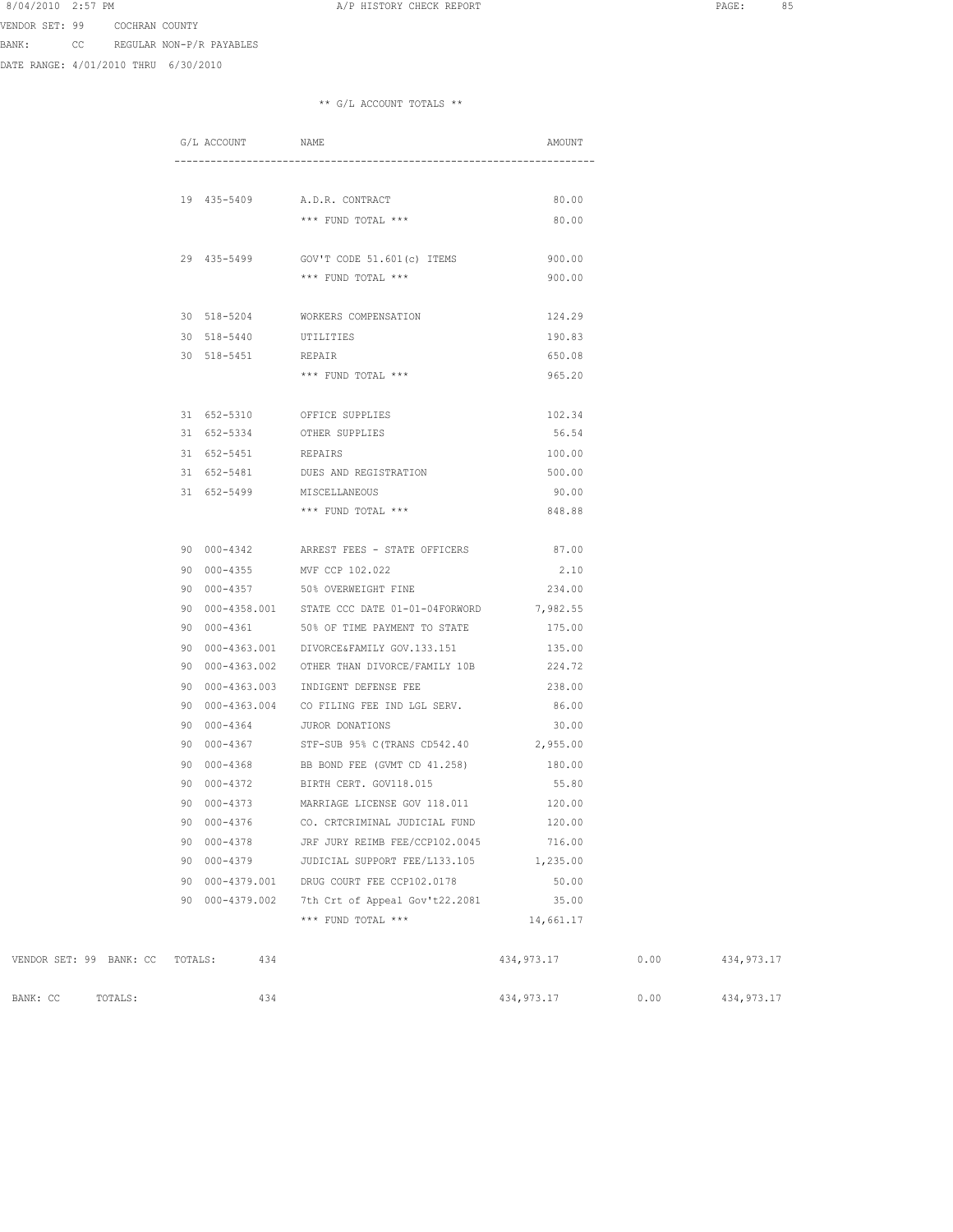| 8/04/2010 2:57 PM |     |                |                  |
|-------------------|-----|----------------|------------------|
| VENDOR SET: 99    |     | COCHRAN COUNTY |                  |
| BANK:             | PR. |                | PAYROLL PAYABLES |

| A/P HISTORY CHECK REPORT |
|--------------------------|
|--------------------------|

|             | DAIN KANGN, 7/01/2010 INKO 0/J0/2010 |                                |        |                 |        |          |        |        |        |
|-------------|--------------------------------------|--------------------------------|--------|-----------------|--------|----------|--------|--------|--------|
|             |                                      |                                |        | CHECK           |        |          | CHECK  | CHECK  | CHECK  |
| VENDOR I.D. |                                      | NAME                           | STATUS | DATE            | AMOUNT | DISCOUNT | NO.    | STATUS | AMOUNT |
| A067        |                                      | AMERICAN FAMILY LIFE ASSURANCE |        |                 |        |          |        |        |        |
|             | I-08 201004210439                    | MONTHLY PREMIUM                | R      | 4/30/2010       |        |          | 032907 |        |        |
|             | 10 000-2500.4                        | INSURANCE PAYABLE              |        | MONTHLY PREMIUM | 474.50 |          |        |        |        |
|             | 15 000-2500.4                        | INSURANCE PAYABLE              |        | MONTHLY PREMIUM | 137.60 |          |        |        |        |
|             | I-08A201004210439                    | MONTHLY PREMIUM                | R      | 4/30/2010       |        |          | 032907 |        |        |
|             | 10 000-2500.4                        | INSURANCE PAYABLE              |        | MONTHLY PREMIUM | 200.46 |          |        |        | 812.56 |
|             |                                      |                                |        |                 |        |          |        |        |        |
| C253        |                                      | COCHRAN COUNTY MONEY MKT       |        |                 |        |          |        |        |        |
|             | I-01 201004210439                    | RETIREMENT CONTRIBUTIONS       | R      | 4/30/2010       |        |          | 032908 |        |        |
|             |                                      |                                |        |                 |        |          |        |        |        |

| C253 |               | COCHRAN COUNTY MONEY MKT                   |                               |          |            |
|------|---------------|--------------------------------------------|-------------------------------|----------|------------|
|      |               | I-01 201004210439 RETIREMENT CONTRIBUTIONS | R 4/30/2010                   |          | 032908     |
|      | 10 000-2500.3 | TCDRS PAYABLE                              | RETIREMENT CONTRIBUT 7,744.61 |          |            |
|      | 10 400-5203   | RETIREMENT                                 | RETIREMENT CONTRIBUT 928.38   |          |            |
|      | 10 403-5203   | RETIREMENT                                 | RETIREMENT CONTRIBUT 1,166.51 |          |            |
|      | 10 435-5203   | RETIREMENT                                 | RETIREMENT CONTRIBUT 190.87   |          |            |
|      | 10 455-5203   | RETIREMENT                                 | RETIREMENT CONTRIBUT          | 761.35   |            |
|      | 10 475-5203   | RETIREMENT                                 | RETIREMENT CONTRIBUT 1,124.40 |          |            |
|      | 10 476-5203   | RETIREMENT                                 | RETIREMENT CONTRIBUT          | 194.88   |            |
|      | 10 490-5203   | RETIREMENT                                 | RETIREMENT CONTRIBUT          | 39.00    |            |
|      | 10 495-5203   | RETIREMENT                                 | RETIREMENT CONTRIBUT          | 668.77   |            |
|      | 10 497-5203   | RETIREMENT                                 | RETIREMENT CONTRIBUT 464.67   |          |            |
|      | 10 499-5203   | RETIREMENT                                 | RETIREMENT CONTRIBUT 1,134.04 |          |            |
|      | 10 510-5203   | RETIREMENT                                 | RETIREMENT CONTRIBUT 352.42   |          |            |
|      | 10 512-5203   | RETIREMENT                                 | RETIREMENT CONTRIBUT          | 652.13   |            |
|      | 10 516-5203   | RETIREMENT                                 | RETIREMENT CONTRIBUT          | 291.80   |            |
|      | 10 550-5203   | RETIREMENT                                 | RETIREMENT CONTRIBUT          | 292.42   |            |
|      | 10 560-5203   | RETIREMENT                                 | RETIREMENT CONTRIBUT 4,339.01 |          |            |
|      | 10 571-5203   | RETIREMENT                                 | RETIREMENT CONTRIBUT          | 5.20     |            |
|      | 10 650-5203   | RETIREMENT                                 | RETIREMENT CONTRIBUT          | 337.44   |            |
|      | 10 652-5203   | RETIREMENT                                 | RETIREMENT CONTRIBUT 18.53    |          |            |
|      | 10 660-5203   | RETIREMENT                                 | RETIREMENT CONTRIBUT          | 274.45   |            |
|      | 10 662-5203   | RETIREMENT                                 | RETIREMENT CONTRIBUT 333.53   |          |            |
|      | 10 663-5203   | RETIREMENT                                 | RETIREMENT CONTRIBUT          | 478.18   |            |
|      | 10 665-5203   | RETIREMENT                                 | RETIREMENT CONTRIBUT          | 334.85   |            |
|      | 15 000-2500.3 | TCDRS PAYABLE                              | RETIREMENT CONTRIBUT          | 2,606.58 |            |
|      | 15 610-5203   | RETIREMENT                                 | RETIREMENT CONTRIBUT 1,783.07 |          |            |
|      | 15 621-5203   | RETIREMENT                                 | RETIREMENT CONTRIBUT          | 757.27   |            |
|      | 15 622-5203   | RETIREMENT                                 | RETIREMENT CONTRIBUT          | 797.97   |            |
|      | 15 623-5203   | RETIREMENT                                 | RETIREMENT CONTRIBUT          | 754.83   |            |
|      | 15 624-5203   | RETIREMENT                                 | RETIREMENT CONTRIBUT          | 747.68   |            |
|      | 17 000-2500.3 | TCDRS PAYABLE                              | RETIREMENT CONTRIBUT          | 183.39   |            |
|      | 17 573-5203   | RETIREMENT                                 | RETIREMENT CONTRIBUT          | 340.57   |            |
|      | 30 000-2500.3 | TCDRS                                      | RETIREMENT CONTRIBUT          | 53.31    |            |
|      | 30 518-5203   | RETIREMENT                                 | RETIREMENT CONTRIBUT          | 99.01    | 30, 251.12 |
|      |               |                                            |                               |          |            |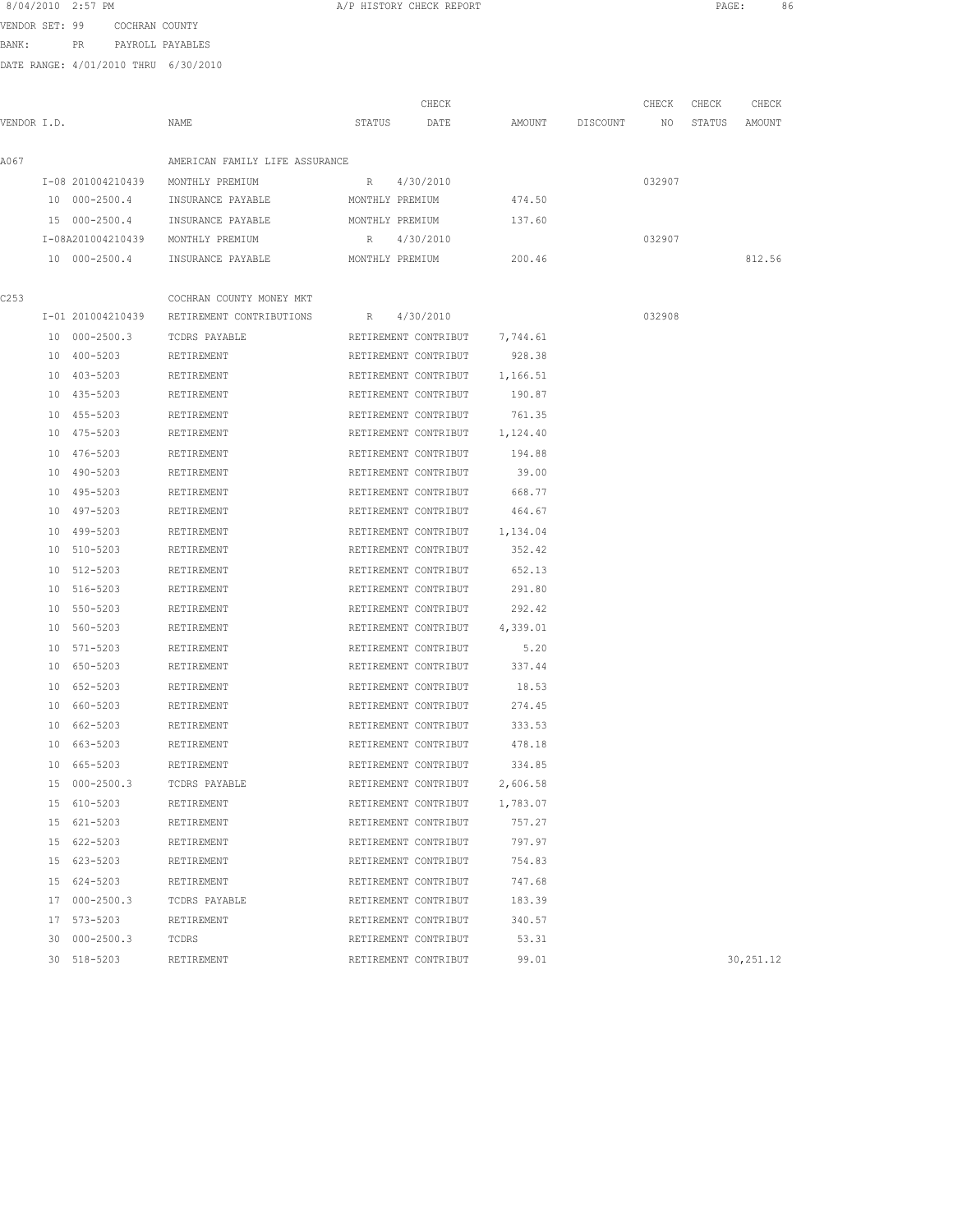|                | 8/04/2010 2:57 PM |                     |                                                                     | A/P HISTORY CHECK REPORT      |                      |          |                                  |        | PAGE:<br>87       |  |
|----------------|-------------------|---------------------|---------------------------------------------------------------------|-------------------------------|----------------------|----------|----------------------------------|--------|-------------------|--|
| VENDOR SET: 99 |                   | COCHRAN COUNTY      |                                                                     |                               |                      |          |                                  |        |                   |  |
| BANK:          |                   |                     | PR PAYROLL PAYABLES                                                 |                               |                      |          |                                  |        |                   |  |
|                |                   |                     | DATE RANGE: 4/01/2010 THRU 6/30/2010                                |                               |                      |          |                                  |        |                   |  |
|                |                   |                     |                                                                     |                               |                      |          |                                  |        |                   |  |
|                |                   |                     |                                                                     |                               | CHECK                |          |                                  |        | CHECK CHECK CHECK |  |
| VENDOR I.D.    |                   |                     | NAME                                                                | STATUS DATE                   |                      |          | AMOUNT DISCOUNT NO STATUS AMOUNT |        |                   |  |
| C300           |                   |                     | COCHRAN COUNTY SCHOOLS FEDERAL                                      |                               |                      |          |                                  |        |                   |  |
|                |                   |                     | I-18A201004210439 MONTHLY PREMUIM                                   | R 4/30/2010                   |                      |          |                                  | 032909 |                   |  |
|                |                   |                     | 10 000-2500.4 INSURANCE PAYABLE                                     | MONTHLY PREMUIM               |                      | 5,795.28 |                                  |        |                   |  |
|                |                   |                     | 15 000-2500.4 INSURANCE PAYABLE                                     | MONTHLY PREMUIM               |                      | 910.00   |                                  |        |                   |  |
|                |                   | 30 000-2500.4 AFLAC |                                                                     | MONTHLY PREMUIM               |                      | 94.43    |                                  |        | 6,799.71          |  |
| N017           |                   |                     | NATIONAL FARM LIFE                                                  |                               |                      |          |                                  |        |                   |  |
|                |                   |                     | I-05 201004210439 NFL PREMIUM                                       | R 4/30/2010                   |                      |          |                                  | 032910 |                   |  |
|                |                   |                     | 10 000-2500.4 INSURANCE PAYABLE                                     | NFL PREMIUM                   |                      | 590.87   |                                  |        |                   |  |
|                |                   |                     | 15 000-2500.4 INSURANCE PAYABLE                                     | NFL PREMIUM                   |                      | 69.37    |                                  |        |                   |  |
|                |                   |                     | I-05A201004210439 AFTER TAX PREM                                    | R 4/30/2010                   |                      |          |                                  | 032910 |                   |  |
|                |                   |                     | 10 000-2500.4 INSURANCE PAYABLE                                     | AFTER TAX PREM                |                      | 202.01   |                                  |        |                   |  |
|                |                   | 15 000-2500.4       | INSURANCE PAYABLE                                                   | AFTER TAX PREM                |                      | 51.55    |                                  |        | 913.80            |  |
|                |                   |                     |                                                                     |                               |                      |          |                                  |        |                   |  |
| N060           |                   |                     | NATIONWIDE RETIREMENT SOL                                           |                               |                      |          |                                  |        |                   |  |
|                |                   |                     | I-04 201004210439 DEFERRED COMP WITHHELD                            | R 4/30/2010                   |                      |          |                                  | 032911 |                   |  |
|                |                   |                     | 10 000-2500.7 PEBSCO DEF COMP PAYABLE DEFERRED COMP WITHHE 3,509.11 |                               |                      |          |                                  |        |                   |  |
|                |                   |                     | 15 000-2500.7 PEBSCO DEF COMP PAYABLE                               | DEFERRED COMP WITHHE 1,083.89 |                      |          |                                  |        | 4,593.00          |  |
| N081           |                   |                     | NATIONAL FAMILY CARE LIFE INSU                                      |                               |                      |          |                                  |        |                   |  |
|                |                   |                     | I-21 201004210439 NATIONAL FAMILY CARE                              | R 4/30/2010                   |                      |          |                                  | 032912 |                   |  |
|                |                   |                     | 10 000-2500.4 INSURANCE PAYABLE                                     |                               | NATIONAL FAMILY CARE | 259.55   |                                  |        |                   |  |
|                |                   |                     | 15 000-2500.4 INSURANCE PAYABLE                                     | NATIONAL FAMILY CARE          |                      | 63.85    |                                  |        | 323.40            |  |
|                |                   |                     |                                                                     |                               |                      |          |                                  |        |                   |  |
| 0029           |                   |                     | OFFICE OF THE ATTORNEY GE                                           |                               |                      |          |                                  |        |                   |  |
|                |                   |                     | I-CSC201004210439 ATTY GEN #N006347012                              | $R_{\rm max}$                 | 4/30/2010            |          |                                  | 032913 |                   |  |
|                |                   |                     | 10 000-2500.8 CHILD SUPPORT PAYABLE ATTY GEN #N006347012 12.65      |                               |                      |          |                                  |        | 12.65             |  |
| 0029           |                   |                     | OFFICE OF THE ATTORNEY GE                                           |                               |                      |          |                                  |        |                   |  |
|                |                   |                     | I-CSR201004210439 CAUSE#0010728822                                  | R 4/30/2010                   |                      |          |                                  | 032914 |                   |  |
|                |                   |                     | 10 000-2500.8 CHILD SUPPORT PAYABLE CAUSE#0010728822 315.00         |                               |                      |          |                                  |        | 315.00            |  |
| P187           |                   |                     | COCHRAN COUNTY PAYROLL TA                                           |                               |                      |          |                                  |        |                   |  |
|                |                   |                     | I-T1 201004210439 FEDERAL INCOME TAX W/H                            | R 4/30/2010                   |                      |          |                                  | 032915 |                   |  |
|                | 10 000-2500.1     |                     | WITHHOLDING TAX PAYABLE                                             | FEDERAL INCOME TAX W 9,365.11 |                      |          |                                  |        |                   |  |
|                |                   |                     | 15 000-2500.1 WITHHOLDING TAX PAYABLE                               | FEDERAL INCOME TAX W 2,229.16 |                      |          |                                  |        |                   |  |
|                |                   |                     | 17 000-2500.1 WITHHOLDING TAX PAYABLE FEDERAL INCOME TAX W          |                               |                      | 160.48   |                                  |        |                   |  |
|                |                   |                     | 30 000-2500.1 FEDERAL WITHOLDING FEDERAL INCOME TAX W 62.46         |                               |                      |          |                                  |        |                   |  |
|                |                   |                     | I-T3 201004210439 FICA TAX                                          | R 4/30/2010                   |                      |          |                                  | 032915 |                   |  |
|                |                   | 10 000-2500.2       | FICA PAYABLE                                                        | FICA TAX                      |                      | 6,973.17 |                                  |        |                   |  |
|                |                   | 10 400-5201         | SOCIAL SECURITY                                                     | FICA TAX                      |                      | 439.07   |                                  |        |                   |  |
|                |                   | 10 403-5201         | SOCIAL SECURITY                                                     | FICA TAX                      |                      | 532.30   |                                  |        |                   |  |
|                |                   | 10 435-5201         | SOCIAL SECURITY                                                     | FICA TAX                      |                      | 91.02    |                                  |        |                   |  |
|                | 10 455-5201       |                     | SOCIAL SECURITY                                                     | FICA TAX                      |                      | 362.36   |                                  |        |                   |  |
|                | 10 475-5201       |                     | SOCIAL SECURITY                                                     | FICA TAX                      |                      | 567.86   |                                  |        |                   |  |
|                | 10 476-5201       |                     | SOCIAL SECURITY                                                     | FICA TAX                      |                      | 92.94    |                                  |        |                   |  |
|                | 10 490-5201       |                     | SOCIAL SECURITY                                                     | FICA TAX                      |                      | 18.60    |                                  |        |                   |  |

10 495-5201 SOCIAL SECURITY FICA TAX 318.95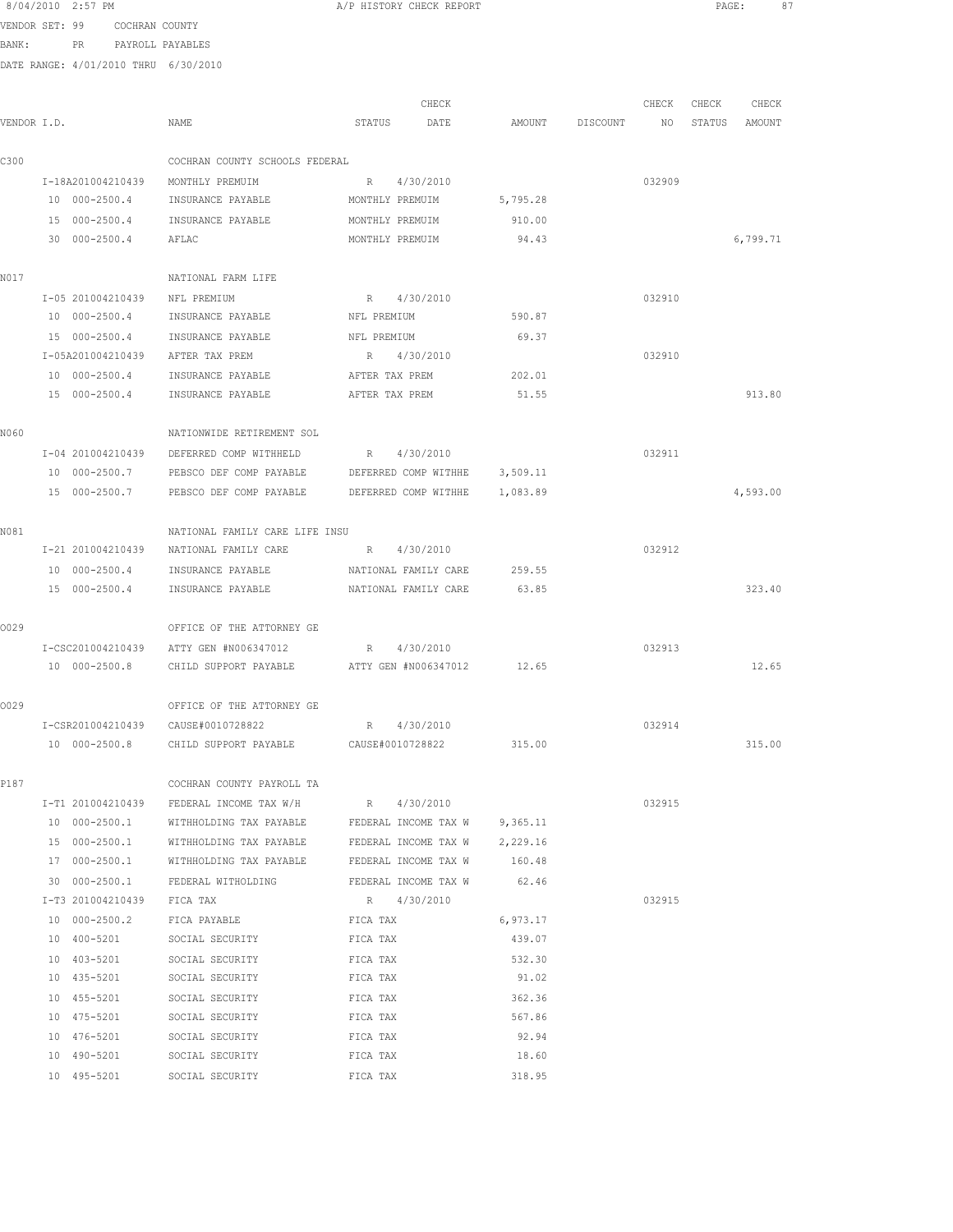VENDOR SET: 99 COCHRAN COUNTY

BANK: PR PAYROLL PAYABLES

| VENDOR I.D. |                              | NAME                                    | STATUS                       | CHECK<br>DATE | AMOUNT DISCOUNT    | CHECK<br>NO | CHECK<br>STATUS | CHECK<br>AMOUNT |
|-------------|------------------------------|-----------------------------------------|------------------------------|---------------|--------------------|-------------|-----------------|-----------------|
|             |                              |                                         |                              |               |                    |             |                 |                 |
| P187        |                              | COCHRAN COUNTY PAYROLLCONT              |                              |               |                    |             |                 |                 |
|             | I-T3 201004210439 FICA TAX   |                                         | R 4/30/2010                  |               |                    | 032915      |                 |                 |
|             |                              | 10 497-5201 SOCIAL SECURITY             | FICA TAX                     |               | 221.61             |             |                 |                 |
|             | 10 499-5201                  | SOCIAL SECURITY                         | FICA TAX                     |               | 556.41             |             |                 |                 |
|             | 10 510-5201                  | SOCIAL SECURITY                         | FICA TAX                     |               | 164.77             |             |                 |                 |
|             | 10 512-5201                  | SOCIAL SECURITY                         | FICA TAX                     |               | 298.09             |             |                 |                 |
|             | 10 516-5201                  | SOCIAL SECURITY                         | FICA TAX                     |               | 141.96             |             |                 |                 |
|             | 10 550-5201                  | SOCIAL SECURITY                         | FICA TAX                     |               | 139.46             |             |                 |                 |
|             |                              | 10 560-5201 SOCIAL SECURITY             | FICA TAX                     |               | 2,050.03           |             |                 |                 |
|             |                              | FICA TAX<br>10 571-5201 SOCIAL SECURITY |                              |               | 2.53               |             |                 |                 |
|             | 10 650-5201                  | FICA TAX<br>SOCIAL SECURITY             |                              |               | 163.02             |             |                 |                 |
|             | 10 652-5201                  | SOCIAL SECURITY FICA TAX                |                              |               | 8.83               |             |                 |                 |
|             |                              | 10 660-5201 SOCIAL SECURITY FICA TAX    |                              |               | 133.63             |             |                 |                 |
|             |                              | 10 662-5201 SOCIAL SECURITY             | FICA TAX                     |               | 159.07             |             |                 |                 |
|             |                              | 10 663-5201 SOCIAL SECURITY             | FICA TAX                     |               | 228.06             |             |                 |                 |
|             | 10 665-5201                  | SOCIAL SECURITY                         | FICA TAX                     |               | 282.60             |             |                 |                 |
|             | 15 000-2500.2                | FICA PAYABLE                            | FICA TAX                     |               | 2,228.99           |             |                 |                 |
|             | 15 610-5201                  | SOCIAL SECURITY                         | FICA TAX                     |               | 814.37             |             |                 |                 |
|             | 15 621-5201                  | SOCIAL SECURITY                         | FICA TAX                     |               | 357.50             |             |                 |                 |
|             | 15 622-5201                  | SOCIAL SECURITY                         | FICA TAX                     |               | 379.01             |             |                 |                 |
|             |                              | 15 623-5201 SOCIAL SECURITY             | FICA TAX                     |               | 367.36             |             |                 |                 |
|             |                              | 15 624-5201 SOCIAL SECURITY FICA TAX    |                              |               | 310.75             |             |                 |                 |
|             |                              | 17 000-2500.2 FICA PAYABLE TICA TAX     |                              |               | 165.91             |             |                 |                 |
|             |                              | 17 573-5201 SOCIAL SECURITY TICA TAX    |                              |               | 165.91             |             |                 |                 |
|             | 30 000-2500.2 FICA           |                                         |                              | FICA TAX      | 48.19              |             |                 |                 |
|             |                              | 30 518-5201 SOCIAL SECURITY             | FICA TAX                     |               | 48.19              |             |                 |                 |
|             |                              | I-T4 201004210439 MEDICARE TAX          | R 4/30/2010                  |               |                    | 032915      |                 |                 |
|             |                              | FICA PAYABLE                            |                              |               |                    |             |                 |                 |
|             | 10 000-2500.2<br>10 400-5201 | SOCIAL SECURITY                         | MEDICARE TAX<br>MEDICARE TAX |               | 1,630.87<br>102.68 |             |                 |                 |
|             |                              |                                         |                              |               |                    |             |                 |                 |
|             | 10 403-5201                  | SOCIAL SECURITY                         | MEDICARE TAX                 |               | 124.50             |             |                 |                 |
|             | 10 435-5201                  | SOCIAL SECURITY                         | MEDICARE TAX                 |               | 21.29              |             |                 |                 |
|             | 10 455-5201                  | SOCIAL SECURITY                         | MEDICARE TAX                 |               | 84.75              |             |                 |                 |
|             | $10 475 - 5201$              | SOCIAL SECURITY                         | MEDICARE TAX                 |               | 132.80             |             |                 |                 |
|             | 10 476-5201                  | SOCIAL SECURITY                         | MEDICARE TAX                 |               | 21.74              |             |                 |                 |
|             | 10 490-5201                  | SOCIAL SECURITY<br>MEDICARE TAX         |                              |               | 4.35               |             |                 |                 |
|             | 10 495-5201                  | SOCIAL SECURITY                         | MEDICARE TAX                 |               | 74.60              |             |                 |                 |
|             | 10 497-5201                  | SOCIAL SECURITY                         | MEDICARE TAX                 |               | 51.83              |             |                 |                 |
|             | 10 499-5201                  | SOCIAL SECURITY                         | MEDICARE TAX                 |               | 130.13             |             |                 |                 |
|             | 10 510-5201                  | SOCIAL SECURITY                         | MEDICARE TAX                 |               | 38.54              |             |                 |                 |
|             | 10 512-5201                  | SOCIAL SECURITY                         | MEDICARE TAX                 |               | 69.71              |             |                 |                 |
|             | 10 516-5201                  | SOCIAL SECURITY                         | MEDICARE TAX                 |               | 33.20              |             |                 |                 |
|             | 10 550-5201                  | SOCIAL SECURITY                         | MEDICARE TAX                 |               | 32.62              |             |                 |                 |
|             | 10 560-5201                  | SOCIAL SECURITY                         | MEDICARE TAX                 |               | 479.45             |             |                 |                 |
|             | 10 571-5201                  | SOCIAL SECURITY                         | MEDICARE TAX                 |               | 0.59               |             |                 |                 |
|             | 10 650-5201                  | SOCIAL SECURITY                         | MEDICARE TAX                 |               | 38.13              |             |                 |                 |
|             | 10 652-5201                  | SOCIAL SECURITY                         | MEDICARE TAX                 |               | 2.06               |             |                 |                 |
|             | 10 660-5201                  | SOCIAL SECURITY                         | MEDICARE TAX                 |               | 31.26              |             |                 |                 |
|             | 10 662-5201                  | SOCIAL SECURITY                         | MEDICARE TAX                 |               | 37.21              |             |                 |                 |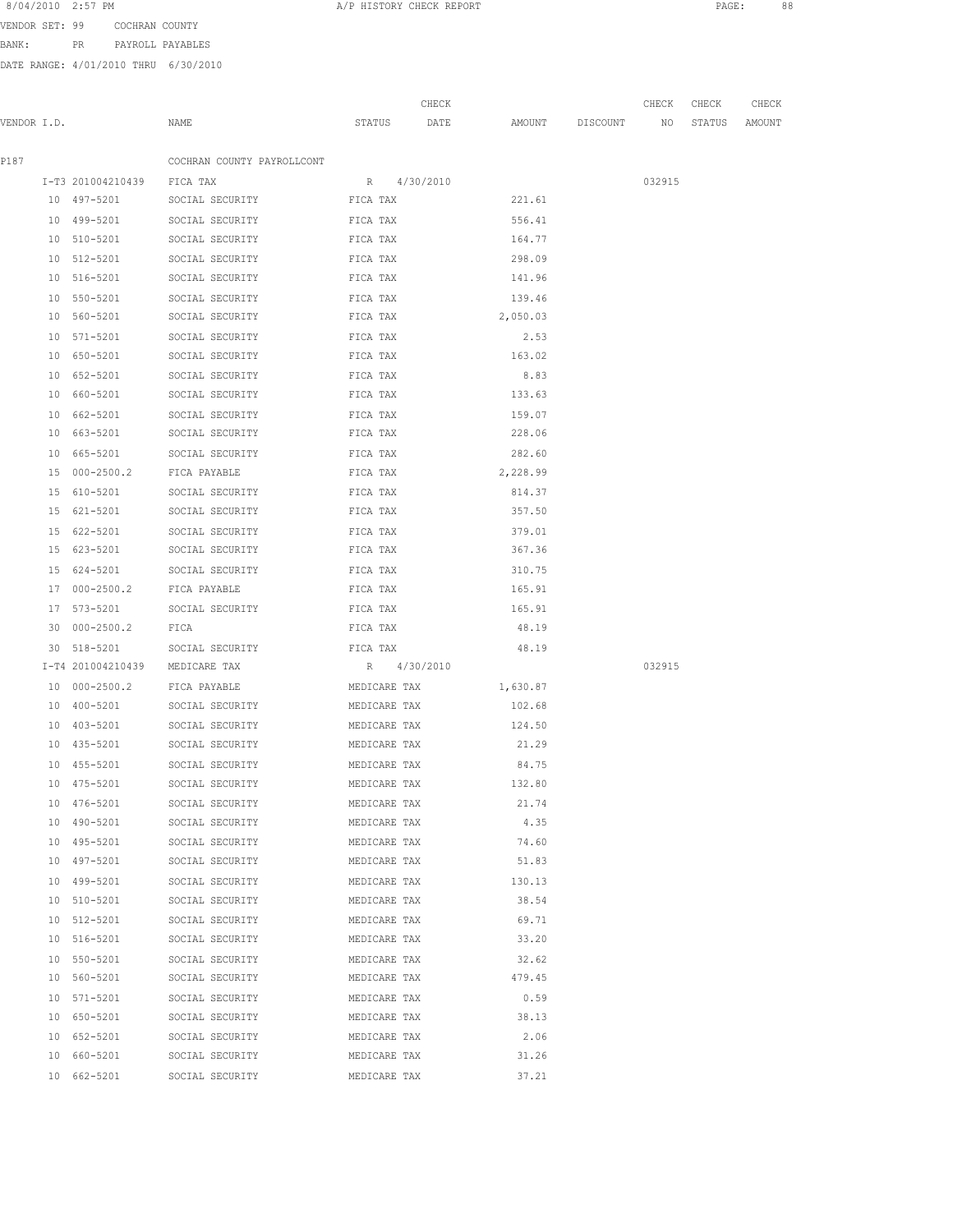| 8/04/2010 2:57 PM |                | A/P HISTORY CHECK REPORT |  | PAGE |  |
|-------------------|----------------|--------------------------|--|------|--|
| VENDOR SET: 99    | COCHRAN COUNTY |                          |  |      |  |

BANK: PR PAYROLL PAYABLES

DATE RANGE: 4/01/2010 THRU 6/30/2010

| CHKAN COUNTY   |  |
|----------------|--|
| YROLL PAYARLES |  |

CHECK CHECK CHECK CHECK VENDOR I.D. NAME STATUS DATE AMOUNT DISCOUNT NO STATUS AMOUNT P187 COCHRAN COUNTY PAYROLLCONT I-T4 201004210439 MEDICARE TAX R 4/30/2010 032915 10 663-5201 SOCIAL SECURITY MEDICARE TAX 53.34 10 665-5201 SOCIAL SECURITY MEDICARE TAX 66.09 15 000-2500.2 FICA PAYABLE MEDICARE TAX 521.29 15 610-5201 SOCIAL SECURITY MEDICARE TAX 190.46 15 621-5201 SOCIAL SECURITY MEDICARE TAX 83.61 15 622-5201 SOCIAL SECURITY MEDICARE TAX 88.64 15 623-5201 SOCIAL SECURITY MEDICARE TAX 85.91 15 624-5201 SOCIAL SECURITY MEDICARE TAX 72.67 17 000-2500.2 FICA PAYABLE MEDICARE TAX 38.80 17 573-5201 SOCIAL SECURITY MEDICARE TAX 38.80 30 000-2500.2 FICA MEDICARE TAX 11.27 30 518-5201 SOCIAL SECURITY MEDICARE TAX 11.27 35,054.19 T<sub>218</sub> TEXAS ASS'N OF COUNTIES I-11 201004210439 EMPLOYEE PREMIUMS R 4/30/2010 032916 10 400-5202 GROUP INSURANCE EMPLOYEE PREMIUMS 1,187.27 10 403-5202 GROUP INSURANCE EMPLOYEE PREMIUMS 1,882.35 10 455-5202 GROUP INSURANCE EMPLOYEE PREMIUMS 1,254.90 10 475-5202 GROUP INSURANCE EMPLOYEE PREMIUMS 1,254.90 10 495-5202 GROUP INSURANCE EMPLOYEE PREMIUMS 627.45 10 497-5202 GROUP INSURANCE EMPLOYEE PREMIUMS 627.45 10 499-5202 GROUP INSURANCE EMPLOYEE PREMIUMS 1,882.35 10 510-5202 GROUP INSURANCE EMPLOYEE PREMIUMS 627.45 10 512-5202 GROUP INSURANCE EMPLOYEE PREMIUMS 1,361.57 10 516-5202 GROUP INSURANCE [50%] EMPLOYEE PREMIUMS 537.66 10 550-5202 GROUP INSURANCE EMPLOYEE PREMIUMS 627.45 10 560-5202 GROUP INSURANCE EMPLOYEE PREMIUMS 7,422.73 10 571-5202 GROUP INSURANCE EMPLOYEE PREMIUMS 9.44 10 650-5202 GROUP INSURANCE EMPLOYEE PREMIUMS 658.82 10 652-5202 GROUP INSURANCE EMPLOYEE PREMIUMS 31.37 10 660-5202 GROUP INSURANCE [35%] EMPLOYEE PREMIUMS 530.30 10 662-5202 GROUP INSURANCE EMPLOYEE PREMIUMS 564.71 10 663-5202 GROUP INSURANCE EMPLOYEE PREMIUMS 627.45 10 665-5202 GROUP INSURANCE EMPLOYEE PREMIUMS 627.45 15 610-5202 GROUP INSURANCE EMPLOYEE PREMIUMS 2,577.43 15 621-5202 GROUP INSURANCE EMPLOYEE PREMIUMS 1,254.90 15 622-5202 GROUP INSURANCE EMPLOYEE PREMIUMS 1,254.90 15 623-5202 GROUP INSURANCE EMPLOYEE PREMIUMS 1,254.90 15 624-5202 GROUP INSURANCE EMPLOYEE PREMIUMS 1,254.90 17 573-5202 GROUP HEALTH INSURANCE EMPLOYEE PREMIUMS 618.01 30 518-5202 GROUP INSURANCE [15%] EMPLOYEE PREMIUMS 186.94 I-12 201004210439 GROUP LIFE INSURANCE R 4/30/2010 032916

 10 400-5202 GROUP INSURANCE GROUP LIFE INSURANCE 8.23 10 403-5202 GROUP INSURANCE GROUP LIFE INSURANCE 13.05 10 455-5202 GROUP INSURANCE GROUP LIFE INSURANCE 6.09 10 475-5202 GROUP INSURANCE GROUP LIFE INSURANCE 8.70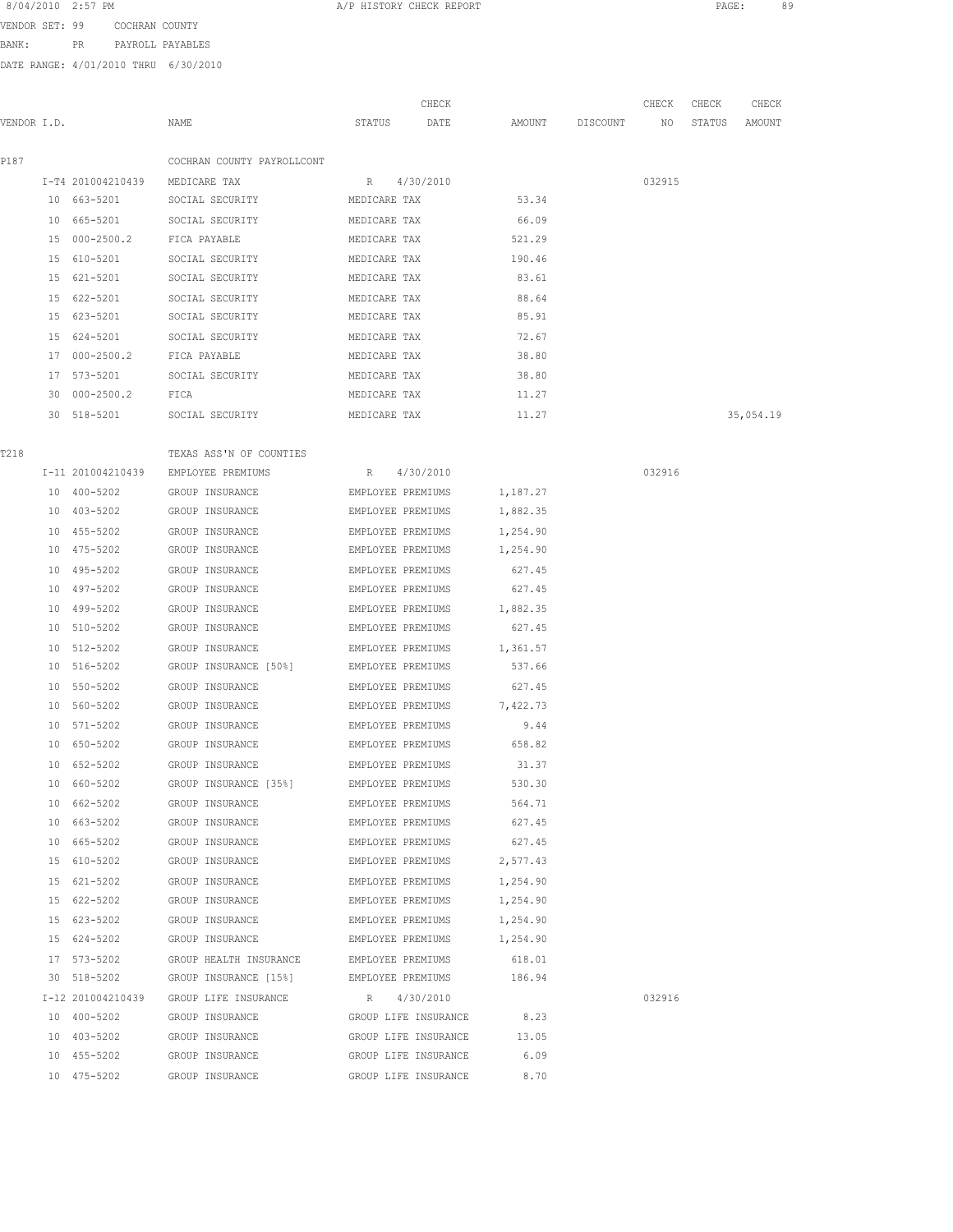VENDOR SET: 99 COCHRAN COUNTY BANK: PR PAYROLL PAYABLES

| VENDOR I.D. |                   | NAME                                                         | CHECK<br>STATUS<br>DATE     | AMOUNT   | DISCOUNT NO | CHECK  | CHECK<br>STATUS | CHECK<br>AMOUNT |
|-------------|-------------------|--------------------------------------------------------------|-----------------------------|----------|-------------|--------|-----------------|-----------------|
| T218        |                   | TEXAS ASS'N OF COUNTIECONT                                   |                             |          |             |        |                 |                 |
|             |                   | I-12 201004210439 GROUP LIFE INSURANCE                       | R 4/30/2010                 |          |             | 032916 |                 |                 |
|             | 10 495-5202       | GROUP INSURANCE                                              | GROUP LIFE INSURANCE        | 4.35     |             |        |                 |                 |
|             | 10 497-5202       | GROUP INSURANCE                                              | GROUP LIFE INSURANCE        | 4.35     |             |        |                 |                 |
|             | 10 499-5202       | GROUP INSURANCE                                              | GROUP LIFE INSURANCE        | 13.05    |             |        |                 |                 |
|             | 10 510-5202       | GROUP INSURANCE                                              | GROUP LIFE INSURANCE        | 4.35     |             |        |                 |                 |
|             | 10 512-5202       | GROUP INSURANCE                                              | GROUP LIFE INSURANCE        | 9.44     |             |        |                 |                 |
|             | 10 516-5202       | GROUP INSURANCE [50%] GROUP LIFE INSURANCE                   |                             | 3.73     |             |        |                 |                 |
|             | 10 550-5202       | GROUP INSURANCE                                              | GROUP LIFE INSURANCE        | 4.35     |             |        |                 |                 |
|             | 10 560-5202       | GROUP INSURANCE                                              | GROUP LIFE INSURANCE        | 49.94    |             |        |                 |                 |
|             | 10 571-5202       | GROUP INSURANCE                                              | GROUP LIFE INSURANCE        | 0.07     |             |        |                 |                 |
|             | 10 650-5202       | GROUP INSURANCE                                              | GROUP LIFE INSURANCE        | 4.57     |             |        |                 |                 |
|             | 10 652-5202       | GROUP INSURANCE                                              | GROUP LIFE INSURANCE        | 0.21     |             |        |                 |                 |
|             | 10 660-5202       | GROUP INSURANCE [35%]                                        | GROUP LIFE INSURANCE        | 3.68     |             |        |                 |                 |
|             | 10 662-5202       | GROUP INSURANCE                                              | GROUP LIFE INSURANCE        | 3.92     |             |        |                 |                 |
|             | 10 663-5202       | GROUP INSURANCE                                              | GROUP LIFE INSURANCE        | 4.35     |             |        |                 |                 |
|             | 10 665-5202       | GROUP INSURANCE                                              | GROUP LIFE INSURANCE        | 4.35     |             |        |                 |                 |
|             | 15 610-5202       | GROUP INSURANCE                                              | GROUP LIFE INSURANCE        | 15.26    |             |        |                 |                 |
|             | 15 621-5202       | GROUP INSURANCE                                              | GROUP LIFE INSURANCE        | 8.70     |             |        |                 |                 |
|             | 15 622-5202       | GROUP INSURANCE                                              | GROUP LIFE INSURANCE        | 8.70     |             |        |                 |                 |
|             | 15 623-5202       | GROUP INSURANCE                                              | GROUP LIFE INSURANCE        | 8.70     |             |        |                 |                 |
|             | 15 624-5202       | GROUP INSURANCE                                              | GROUP LIFE INSURANCE        | 8.70     |             |        |                 |                 |
|             | 17 573-5202       | GROUP HEALTH INSURANCE GROUP LIFE INSURANCE                  |                             | 4.28     |             |        |                 |                 |
|             | 30 518-5202       | GROUP INSURANCE [15%] GROUP LIFE INSURANCE                   |                             | 1.29     |             |        |                 |                 |
|             |                   | I-15 201004210439 DEPENDENT HEALTH PREM WITHHELD R 4/30/2010 |                             |          |             | 032916 |                 |                 |
|             | 15 000-2500.4     | INSURANCE PAYABLE                                            | DEPENDENT HEALTH PRE 709.76 |          |             |        |                 | 31,661.22       |
| V033        |                   | VISION CARE PLAN                                             |                             |          |             |        |                 |                 |
|             |                   | I-17A201004210439 VISION MONTHLY PREMIUM                     | R 4/30/2010                 |          |             | 032917 |                 |                 |
|             |                   | 10 000-2500.4 INSURANCE PAYABLE WISION MONTHLY PREMI 132.16  |                             |          |             |        |                 | 132.16          |
| C253        |                   | COCHRAN COUNTY MONEY MKT                                     |                             |          |             |        |                 |                 |
|             | I-201004210440    | NON-DEPT SUPP DEATH                                          | R 4/30/2010                 |          |             | 032918 |                 |                 |
|             | 10 409-5207       | SUPPLEMENTAL DEATH BENEFITS COCHRAN COUNTY MONEY 1,452.05    |                             |          |             |        |                 | 1,452.05        |
| A067        |                   | AMERICAN FAMILY LIFE ASSURANCE                               |                             |          |             |        |                 |                 |
|             |                   | I-08 201005250441 MONTHLY PREMIUM                            | 5/28/2010<br>R              |          |             | 033099 |                 |                 |
|             | 10 000-2500.4     | INSURANCE PAYABLE                                            | MONTHLY PREMIUM             | 474.50   |             |        |                 |                 |
|             | 15 000-2500.4     | INSURANCE PAYABLE                                            | MONTHLY PREMIUM             | 137.60   |             |        |                 |                 |
|             |                   | I-08A201005250441 MONTHLY PREMIUM                            | R 5/28/2010                 |          |             | 033099 |                 |                 |
|             | 10 000-2500.4     | INSURANCE PAYABLE                                            | MONTHLY PREMIUM             | 200.46   |             |        |                 | 812.56          |
| C253        |                   | COCHRAN COUNTY MONEY MKT                                     |                             |          |             |        |                 |                 |
|             | I-01 201005250441 | RETIREMENT CONTRIBUTIONS                                     | R 5/28/2010                 |          |             | 033100 |                 |                 |
|             | 10 000-2500.3     | TCDRS PAYABLE                                                | RETIREMENT CONTRIBUT        | 7,581.66 |             |        |                 |                 |
|             | 10 400-5203       | RETIREMENT                                                   | RETIREMENT CONTRIBUT        | 928.38   |             |        |                 |                 |
|             | 10 403-5203       | RETIREMENT                                                   | RETIREMENT CONTRIBUT        | 1,224.60 |             |        |                 |                 |
|             | 10 435-5203       | RETIREMENT                                                   | RETIREMENT CONTRIBUT        | 190.87   |             |        |                 |                 |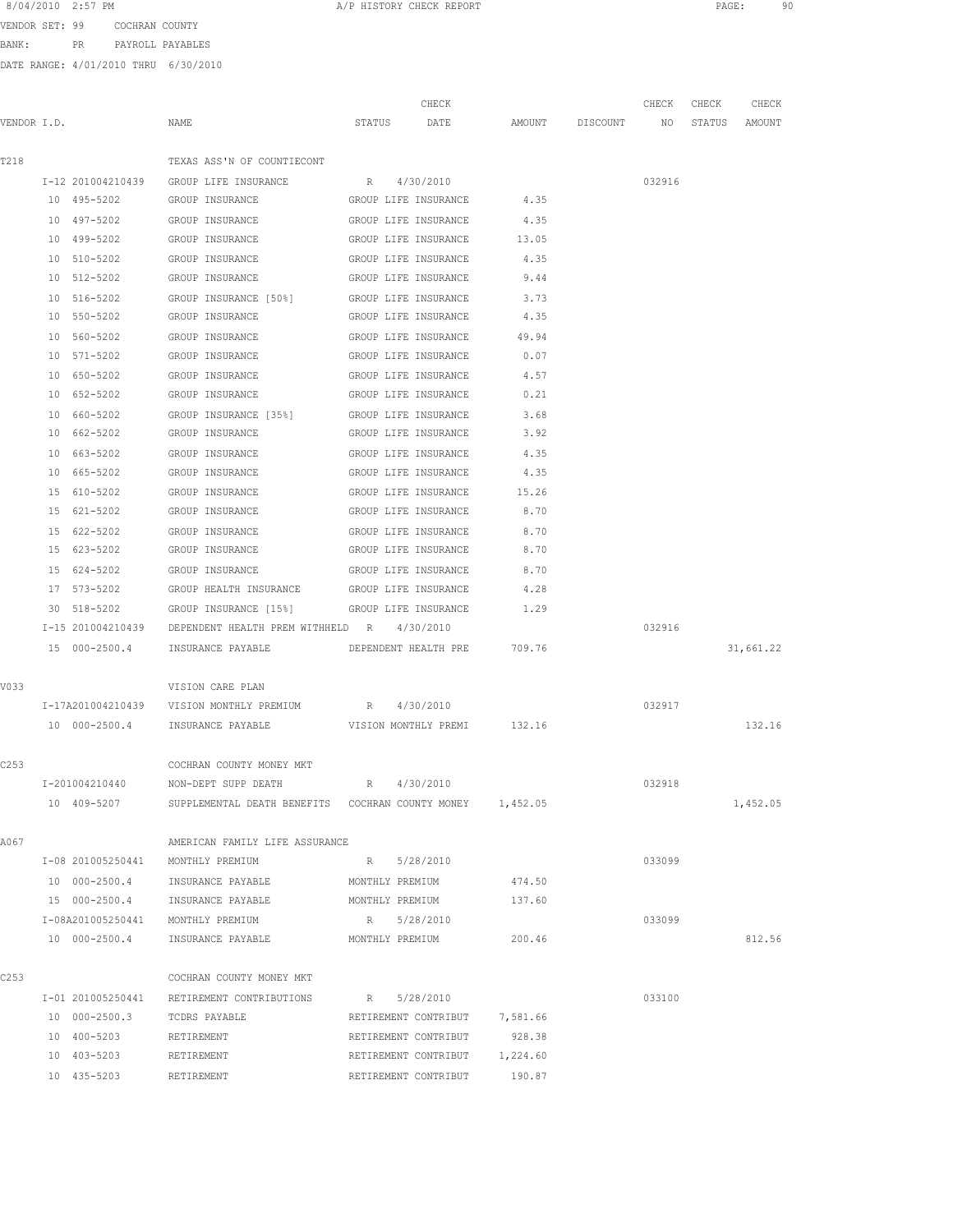VENDOR SET: 99 COCHRAN COUNTY BANK: PR PAYROLL PAYABLES

|             |    |                   |                                                   |                      | CHECK                |          |          | CHECK  | CHECK  | CHECK     |
|-------------|----|-------------------|---------------------------------------------------|----------------------|----------------------|----------|----------|--------|--------|-----------|
| VENDOR I.D. |    |                   | NAME                                              | STATUS               | DATE                 | AMOUNT   | DISCOUNT | NO     | STATUS | AMOUNT    |
|             |    |                   |                                                   |                      |                      |          |          |        |        |           |
| C253        |    |                   | COCHRAN COUNTY MONEY MCONT                        |                      |                      |          |          |        |        |           |
|             |    | I-01 201005250441 | RETIREMENT CONTRIBUTIONS                          | R                    | 5/28/2010            |          |          | 033100 |        |           |
|             |    | 10 455-5203       | RETIREMENT                                        | RETIREMENT CONTRIBUT |                      | 759.79   |          |        |        |           |
|             |    | 10 475-5203       | RETIREMENT                                        |                      | RETIREMENT CONTRIBUT | 1,130.61 |          |        |        |           |
|             |    | 10 476-5203       | RETIREMENT                                        | RETIREMENT CONTRIBUT |                      | 194.88   |          |        |        |           |
|             | 10 | 495-5203          | RETIREMENT                                        | RETIREMENT CONTRIBUT |                      | 441.61   |          |        |        |           |
|             | 10 | 497-5203          | RETIREMENT                                        | RETIREMENT CONTRIBUT |                      | 423.46   |          |        |        |           |
|             |    | 10 499-5203       | RETIREMENT                                        | RETIREMENT CONTRIBUT |                      | 1,131.62 |          |        |        |           |
|             |    | 10 510-5203       | RETIREMENT                                        | RETIREMENT CONTRIBUT |                      | 352.42   |          |        |        |           |
|             |    | 10 512-5203       | RETIREMENT                                        | RETIREMENT CONTRIBUT |                      | 684.50   |          |        |        |           |
|             |    | 10 516-5203       | RETIREMENT                                        | RETIREMENT CONTRIBUT |                      | 336.84   |          |        |        |           |
|             | 10 | 550-5203          | RETIREMENT                                        | RETIREMENT CONTRIBUT |                      | 292.42   |          |        |        |           |
|             |    | 10 560-5203       | RETIREMENT                                        |                      | RETIREMENT CONTRIBUT | 4,248.38 |          |        |        |           |
|             |    | 10 571-5203       | RETIREMENT                                        | RETIREMENT CONTRIBUT |                      | 5.20     |          |        |        |           |
|             |    | 10 650-5203       | RETIREMENT                                        | RETIREMENT CONTRIBUT |                      | 337.44   |          |        |        |           |
|             |    | 10 652-5203       | RETIREMENT                                        | RETIREMENT CONTRIBUT |                      | 18.53    |          |        |        |           |
|             |    | 10 660-5203       | RETIREMENT                                        | RETIREMENT CONTRIBUT |                      | 232.14   |          |        |        |           |
|             | 10 | 662-5203          | RETIREMENT                                        | RETIREMENT CONTRIBUT |                      | 333.53   |          |        |        |           |
|             | 10 | 663-5203          | RETIREMENT                                        | RETIREMENT CONTRIBUT |                      | 478.18   |          |        |        |           |
|             | 10 | 665-5203          | RETIREMENT                                        | RETIREMENT CONTRIBUT |                      | 334.85   |          |        |        |           |
|             |    | 15 000-2500.3     | TCDRS PAYABLE                                     |                      | RETIREMENT CONTRIBUT | 2,615.47 |          |        |        |           |
|             |    | 15 610-5203       | RETIREMENT                                        |                      | RETIREMENT CONTRIBUT | 1,783.07 |          |        |        |           |
|             |    | 15 621-5203       | RETIREMENT                                        | RETIREMENT CONTRIBUT |                      | 755.68   |          |        |        |           |
|             |    | 15 622-5203       | RETIREMENT                                        | RETIREMENT CONTRIBUT |                      | 813.59   |          |        |        |           |
|             |    | 15 623-5203       | RETIREMENT                                        | RETIREMENT CONTRIBUT |                      | 754.83   |          |        |        |           |
|             |    | 15 624-5203       | RETIREMENT                                        | RETIREMENT CONTRIBUT |                      | 750.15   |          |        |        |           |
|             | 17 | $000 - 2500.3$    | TCDRS PAYABLE                                     | RETIREMENT CONTRIBUT |                      | 183.39   |          |        |        |           |
|             | 17 | 573-5203          | RETIREMENT                                        | RETIREMENT CONTRIBUT |                      | 340.57   |          |        |        |           |
|             | 30 | $000 - 2500.3$    | TCDRS                                             | RETIREMENT CONTRIBUT |                      | 53.57    |          |        |        |           |
|             | 30 | 518-5203          | RETIREMENT                                        | RETIREMENT CONTRIBUT |                      | 99.49    |          |        |        | 29,811.72 |
|             |    |                   |                                                   |                      |                      |          |          |        |        |           |
| C300        |    | I-18A201005250441 | COCHRAN COUNTY SCHOOLS FEDERAL<br>MONTHLY PREMUIM | R                    | 5/28/2010            |          |          | 033101 |        |           |
|             |    | 10 000-2500.4     | INSURANCE PAYABLE                                 | MONTHLY PREMUIM      |                      | 5,895.28 |          |        |        |           |
|             |    |                   | 15 000-2500.4 INSURANCE PAYABLE                   | MONTHLY PREMUIM      |                      | 910.00   |          |        |        |           |
|             |    | 30 000-2500.4     | AFLAC                                             | MONTHLY PREMUIM      |                      | 94.43    |          |        |        | 6,899.71  |
|             |    |                   |                                                   |                      |                      |          |          |        |        |           |
| N017        |    |                   | NATIONAL FARM LIFE                                |                      |                      |          |          |        |        |           |
|             |    | I-05 201005250441 | NFL PREMIUM                                       | R                    | 5/28/2010            |          |          | 033102 |        |           |
|             |    | 10 000-2500.4     | INSURANCE PAYABLE                                 | NFL PREMIUM          |                      | 590.87   |          |        |        |           |
|             |    | 15 000-2500.4     | INSURANCE PAYABLE                                 | NFL PREMIUM          |                      | 69.37    |          |        |        |           |
|             |    |                   | I-05A201005250441 AFTER TAX PREM                  | R 5/28/2010          |                      |          |          | 033102 |        |           |
|             |    | 10 000-2500.4     | INSURANCE PAYABLE                                 | AFTER TAX PREM       |                      | 202.01   |          |        |        |           |
|             |    | 15 000-2500.4     | INSURANCE PAYABLE                                 | AFTER TAX PREM       |                      | 51.55    |          |        |        | 913.80    |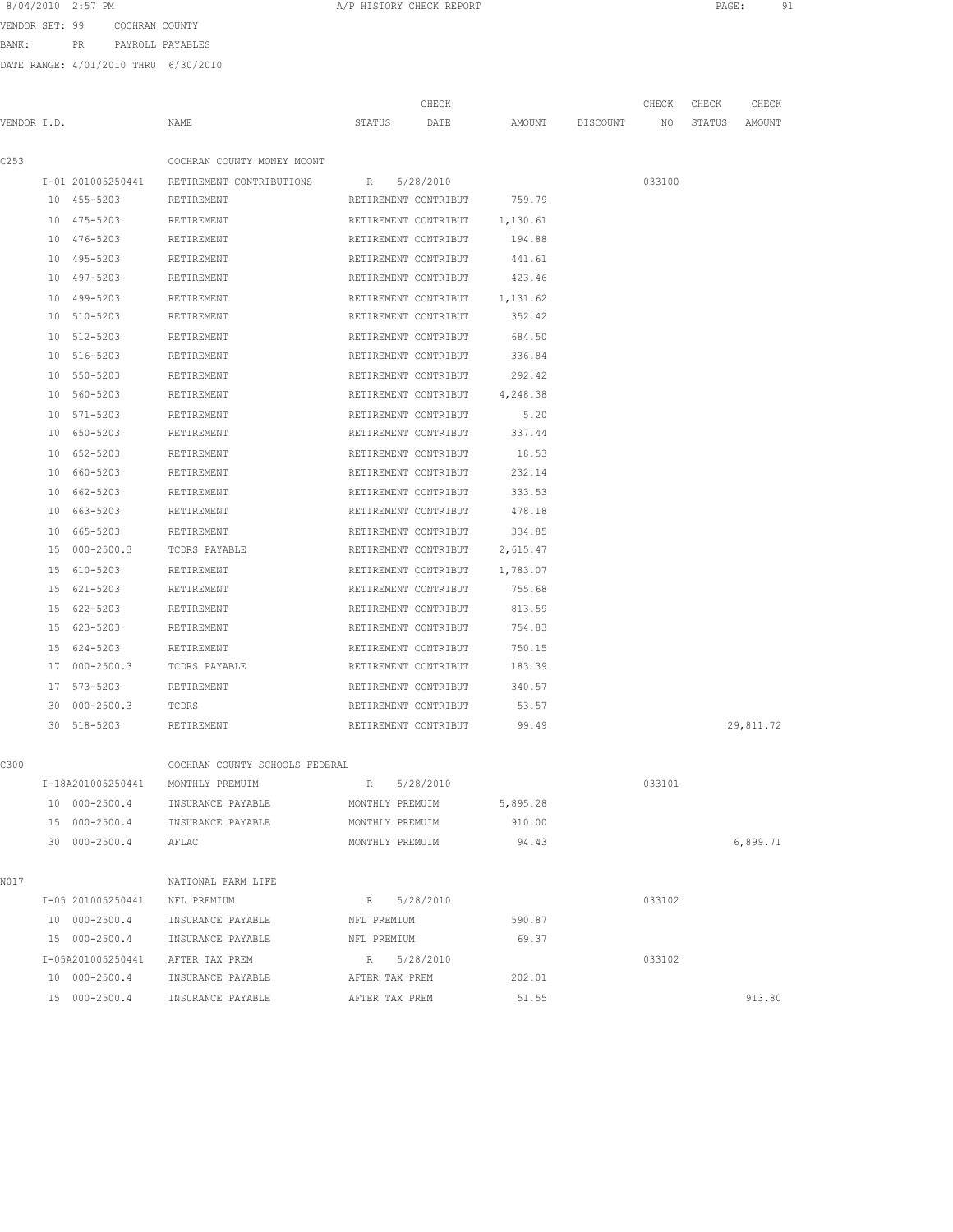|             | 8/04/2010 2:57 PM                    |                                                                     | A/P HISTORY CHECK REPORT      |          |                 |        | PAGE:         |          | 92 |
|-------------|--------------------------------------|---------------------------------------------------------------------|-------------------------------|----------|-----------------|--------|---------------|----------|----|
|             | VENDOR SET: 99 COCHRAN COUNTY        |                                                                     |                               |          |                 |        |               |          |    |
|             | BANK: PR PAYROLL PAYABLES            |                                                                     |                               |          |                 |        |               |          |    |
|             | DATE RANGE: 4/01/2010 THRU 6/30/2010 |                                                                     |                               |          |                 |        |               |          |    |
|             |                                      |                                                                     |                               |          |                 |        |               |          |    |
|             |                                      |                                                                     | CHECK                         |          |                 | CHECK  | CHECK         | CHECK    |    |
| VENDOR I.D. |                                      | NAME                                                                | STATUS DATE                   |          | AMOUNT DISCOUNT | NO     | STATUS AMOUNT |          |    |
| N060        |                                      | NATIONWIDE RETIREMENT SOL                                           |                               |          |                 |        |               |          |    |
|             |                                      | I-04 201005250441 DEFERRED COMP WITHHELD                            | R 5/28/2010                   |          |                 | 033103 |               |          |    |
|             | 10 000-2500.7                        | PEBSCO DEF COMP PAYABLE                                             | DEFERRED COMP WITHHE 2,747.11 |          |                 |        |               |          |    |
|             |                                      | 15 000-2500.7 PEBSCO DEF COMP PAYABLE DEFERRED COMP WITHHE 1,083.89 |                               |          |                 |        |               | 3,831.00 |    |
|             |                                      |                                                                     |                               |          |                 |        |               |          |    |
| N081        |                                      | NATIONAL FAMILY CARE LIFE INSU                                      |                               |          |                 |        |               |          |    |
|             |                                      | I-21 201005250441 NATIONAL FAMILY CARE R 5/28/2010                  |                               |          |                 | 033104 |               |          |    |
|             |                                      | 10 000-2500.4 INSURANCE PAYABLE NATIONAL FAMILY CARE 259.55         |                               |          |                 |        |               |          |    |
|             |                                      | 15 000-2500.4 INSURANCE PAYABLE NATIONAL FAMILY CARE 4.85           |                               |          |                 |        |               | 264.40   |    |
|             |                                      |                                                                     |                               |          |                 |        |               |          |    |
| 0029        |                                      | OFFICE OF THE ATTORNEY GE                                           |                               |          |                 |        |               |          |    |
|             |                                      | I-CSR201005250441 CAUSE#0010728822                                  | R 5/28/2010                   |          |                 | 033105 |               |          |    |
|             |                                      | 10 000-2500.8 CHILD SUPPORT PAYABLE CAUSE#0010728822                |                               | 315.00   |                 |        |               | 315.00   |    |
|             |                                      |                                                                     |                               |          |                 |        |               |          |    |
| P187        |                                      | COCHRAN COUNTY PAYROLL TA                                           |                               |          |                 |        |               |          |    |
|             |                                      | I-T1 201005250441 FEDERAL INCOME TAX W/H R 5/28/2010                |                               |          |                 | 033106 |               |          |    |
|             | 10 000-2500.1                        | WITHHOLDING TAX PAYABLE FEDERAL INCOME TAX W 9,377.34               |                               |          |                 |        |               |          |    |
|             |                                      | 15 000-2500.1 WITHHOLDING TAX PAYABLE FEDERAL INCOME TAX W 2,252.44 |                               |          |                 |        |               |          |    |
|             |                                      | 17 000-2500.1 WITHHOLDING TAX PAYABLE FEDERAL INCOME TAX W 159.59   |                               |          |                 |        |               |          |    |
|             | I-T3 201005250441 FICA TAX           | 30 000-2500.1 FEDERAL WITHOLDING FEDERAL INCOME TAX W               | R 5/28/2010                   | 63.50    |                 | 033106 |               |          |    |
|             | 10 000-2500.2                        | FICA PAYABLE                                                        | FICA TAX                      | 6,776.37 |                 |        |               |          |    |
|             | 10 400-5201                          | SOCIAL SECURITY                                                     | FICA TAX                      | 439.07   |                 |        |               |          |    |
|             | 10 403-5201                          | SOCIAL SECURITY                                                     | FICA TAX                      | 571.27   |                 |        |               |          |    |
|             | 10 435-5201                          | SOCIAL SECURITY                                                     | FICA TAX                      | 91.02    |                 |        |               |          |    |
|             | 10 455-5201                          | SOCIAL SECURITY                                                     | FICA TAX                      | 362.36   |                 |        |               |          |    |
|             | 10 475-5201                          | SOCIAL SECURITY                                                     | FICA TAX                      | 544.32   |                 |        |               |          |    |
|             | 10 476-5201                          | SOCIAL SECURITY                                                     | FICA TAX                      | 92.94    |                 |        |               |          |    |
|             | 10 495-5201                          | SOCIAL SECURITY                                                     | FICA TAX                      | 210.61   |                 |        |               |          |    |
|             |                                      | 10 497-5201 SOCIAL SECURITY                                         | FICA TAX                      | 201.96   |                 |        |               |          |    |
|             | 10 499-5201                          | SOCIAL SECURITY                                                     | FICA TAX                      | 534.35   |                 |        |               |          |    |
|             | 10 510-5201                          | SOCIAL SECURITY                                                     | FICA TAX                      | 164.77   |                 |        |               |          |    |
|             | 10 512-5201                          | SOCIAL SECURITY                                                     | FICA TAX                      | 313.51   |                 |        |               |          |    |
|             | 10 516-5201                          | SOCIAL SECURITY                                                     | FICA TAX                      | 164.67   |                 |        |               |          |    |
|             | 10 550-5201                          | SOCIAL SECURITY                                                     | FICA TAX                      | 139.46   |                 |        |               |          |    |
|             | 10 560-5201                          | SOCIAL SECURITY                                                     | FICA TAX                      | 2,006.81 |                 |        |               |          |    |
|             | 10 571-5201                          | SOCIAL SECURITY                                                     | FICA TAX                      | 2.53     |                 |        |               |          |    |
|             | 10 650-5201                          | SOCIAL SECURITY                                                     | FICA TAX                      | 146.15   |                 |        |               |          |    |
|             | 10 652-5201                          | SOCIAL SECURITY                                                     | FICA TAX                      | 8.83     |                 |        |               |          |    |
|             | 10 660-5201                          | SOCIAL SECURITY                                                     | FICA TAX                      | 113.49   |                 |        |               |          |    |
|             | 10 662-5201                          | SOCIAL SECURITY                                                     | FICA TAX                      | 159.07   |                 |        |               |          |    |
|             | 10 663-5201                          | SOCIAL SECURITY                                                     | FICA TAX                      | 228.06   |                 |        |               |          |    |
|             | 10 665-5201                          | SOCIAL SECURITY                                                     | FICA TAX                      | 281.12   |                 |        |               |          |    |
|             |                                      | 15 000-2500.2 FICA PAYABLE FICA TAX                                 |                               | 2,286.01 |                 |        |               |          |    |
|             | 15 610-5201                          | SOCIAL SECURITY FICA TAX                                            |                               | 814.37   |                 |        |               |          |    |
|             | 15 621-5201                          | SOCIAL SECURITY                                                     | FICA TAX                      | 360.40   |                 |        |               |          |    |
|             | 15 622-5201                          | SOCIAL SECURITY                                                     | FICA TAX                      | 386.45   |                 |        |               |          |    |

15 623-5201 SOCIAL SECURITY FICA TAX 412.87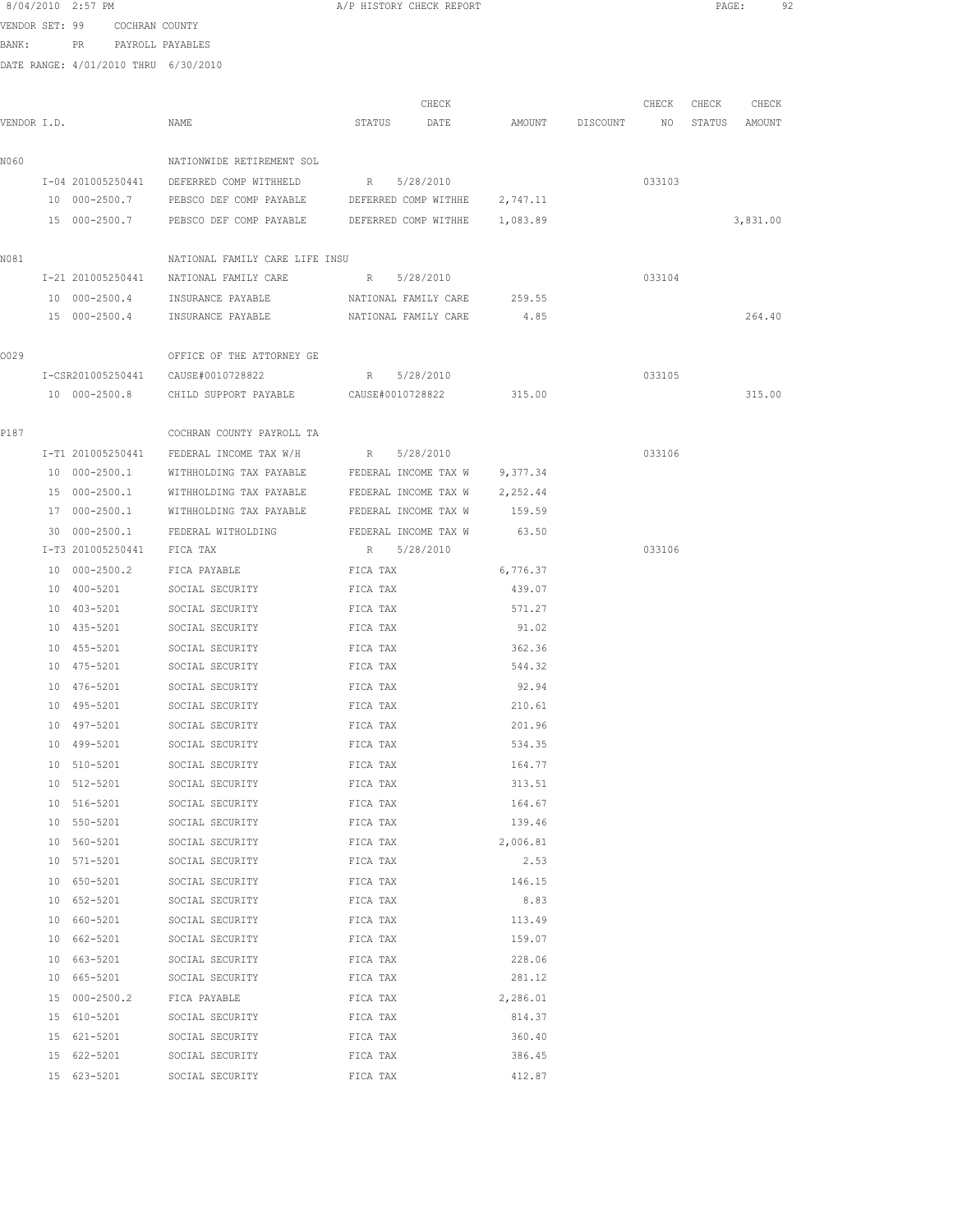| 8/04/2010 | $2:57$ PM |  |
|-----------|-----------|--|
|           |           |  |

A/P HISTORY CHECK REPORT **PAGE:** 93

VENDOR SET: 99 COCHRAN COUNTY BANK: PR PAYROLL PAYABLES

|             |                                |                                        |                   | CHECK     |                                  | CHECK CHECK | CHECK     |
|-------------|--------------------------------|----------------------------------------|-------------------|-----------|----------------------------------|-------------|-----------|
| VENDOR I.D. |                                | NAME                                   | STATUS            | DATE      | AMOUNT DISCOUNT NO STATUS AMOUNT |             |           |
| P187        |                                | COCHRAN COUNTY PAYROLLCONT             |                   |           |                                  |             |           |
|             | I-T3 201005250441 FICA TAX     |                                        | R 5/28/2010       |           |                                  | 033106      |           |
|             |                                | 15 624-5201 SOCIAL SECURITY FICA TAX   |                   |           | 311.92                           |             |           |
|             |                                | 17 000-2500.2 FICA PAYABLE<br>FICA TAX |                   |           | 165.54                           |             |           |
|             |                                | 17 573-5201 SOCIAL SECURITY FICA TAX   |                   |           | 165.54                           |             |           |
|             | 30 000-2500.2 FICA             |                                        | FICA TAX          |           | 48.64                            |             |           |
|             |                                | 30 518-5201 SOCIAL SECURITY            | FICA TAX          |           | 48.64                            |             |           |
|             | I-T4 201005250441 MEDICARE TAX |                                        | R 5/28/2010       |           |                                  | 033106      |           |
|             | 10 000-2500.2 FICA PAYABLE     |                                        | MEDICARE TAX      |           | 1,584.83                         |             |           |
|             | 10 400-5201                    | SOCIAL SECURITY                        | MEDICARE TAX      |           | 102.68                           |             |           |
|             | 10 403-5201                    | SOCIAL SECURITY                        | MEDICARE TAX      |           | 133.61                           |             |           |
|             | 10 435-5201                    | SOCIAL SECURITY                        | MEDICARE TAX      |           | 21.29                            |             |           |
|             | 10 455-5201                    | SOCIAL SECURITY                        | MEDICARE TAX      |           | 84.75                            |             |           |
|             |                                | 10 475-5201 SOCIAL SECURITY            | MEDICARE TAX      |           | 127.29                           |             |           |
|             |                                | 10 476-5201 SOCIAL SECURITY            | MEDICARE TAX      |           | 21.74                            |             |           |
|             | 10 495-5201                    | SOCIAL SECURITY<br>MEDICARE TAX        |                   |           | 49.26                            |             |           |
|             | 10 497-5201                    | SOCIAL SECURITY                        | MEDICARE TAX      |           | 47.23                            |             |           |
|             |                                | 10 499-5201 SOCIAL SECURITY            | MEDICARE TAX      |           | 124.97                           |             |           |
|             |                                | 10 510-5201 SOCIAL SECURITY            | MEDICARE TAX      |           | 38.54                            |             |           |
|             | 10 512-5201                    | SOCIAL SECURITY                        | MEDICARE TAX      |           | 73.32                            |             |           |
|             | 10 516-5201                    | SOCIAL SECURITY                        | MEDICARE TAX      |           | 38.51                            |             |           |
|             | 10 550-5201                    | SOCIAL SECURITY                        | MEDICARE TAX      |           | 32.62                            |             |           |
|             | 10 560-5201                    | SOCIAL SECURITY                        | MEDICARE TAX      |           | 469.35                           |             |           |
|             | 10 571-5201                    | SOCIAL SECURITY                        | MEDICARE TAX      |           | 0.59                             |             |           |
|             | 10 650-5201                    | SOCIAL SECURITY                        | MEDICARE TAX      |           | 34.18                            |             |           |
|             | 10 652-5201                    | SOCIAL SECURITY                        | MEDICARE TAX      |           | 2.06                             |             |           |
|             | 10 660-5201                    | SOCIAL SECURITY                        | MEDICARE TAX      |           | 26.55                            |             |           |
|             | 10 662-5201                    | SOCIAL SECURITY                        | MEDICARE TAX      |           | 37.21                            |             |           |
|             |                                | 10 663-5201 SOCIAL SECURITY            | MEDICARE TAX      |           | 53.34                            |             |           |
|             |                                | 10 665-5201 SOCIAL SECURITY            | MEDICARE TAX      |           | 65.74                            |             |           |
|             |                                | 15 000-2500.2 FICA PAYABLE             | MEDICARE TAX      |           | 534.62                           |             |           |
|             | 15 610-5201                    | SOCIAL SECURITY                        | MEDICARE TAX      |           | 190.46                           |             |           |
|             | 15 621-5201                    | SOCIAL SECURITY                        | MEDICARE TAX      |           | 84.28                            |             |           |
|             | 15 622-5201                    | SOCIAL SECURITY                        | MEDICARE TAX      |           | 90.38                            |             |           |
|             | 15 623-5201                    | SOCIAL SECURITY                        | MEDICARE TAX      |           | 96.55                            |             |           |
|             | 15 624-5201                    | SOCIAL SECURITY                        | MEDICARE TAX      |           | 72.95                            |             |           |
|             | 17 000-2500.2 FICA PAYABLE     |                                        | MEDICARE TAX      |           | 38.72                            |             |           |
|             | 17 573-5201                    | SOCIAL SECURITY                        | MEDICARE TAX      |           | 38.72                            |             |           |
|             | 30 000-2500.2 FICA             |                                        | MEDICARE TAX      |           | 11.37                            |             |           |
|             | 30 518-5201                    | SOCIAL SECURITY                        | MEDICARE TAX      |           | 11.37                            |             | 34,745.07 |
| T218        |                                | TEXAS ASS'N OF COUNTIES                |                   |           |                                  |             |           |
|             |                                | I-11 201005250441 EMPLOYEE PREMIUMS    | R                 | 5/28/2010 |                                  | 033107      |           |
|             | 10 400-5202                    | GROUP INSURANCE                        | EMPLOYEE PREMIUMS |           | 1,187.27                         |             |           |
|             | 10 403-5202                    | GROUP INSURANCE                        | EMPLOYEE PREMIUMS |           | 1,882.35                         |             |           |
|             | 10 455-5202                    | GROUP INSURANCE                        | EMPLOYEE PREMIUMS |           | 1,254.90                         |             |           |
|             | 10 475-5202                    | GROUP INSURANCE                        | EMPLOYEE PREMIUMS |           | 1,254.90                         |             |           |
|             | 10 495-5202                    | GROUP INSURANCE                        | EMPLOYEE PREMIUMS |           | 627.45                           |             |           |
|             |                                |                                        |                   |           |                                  |             |           |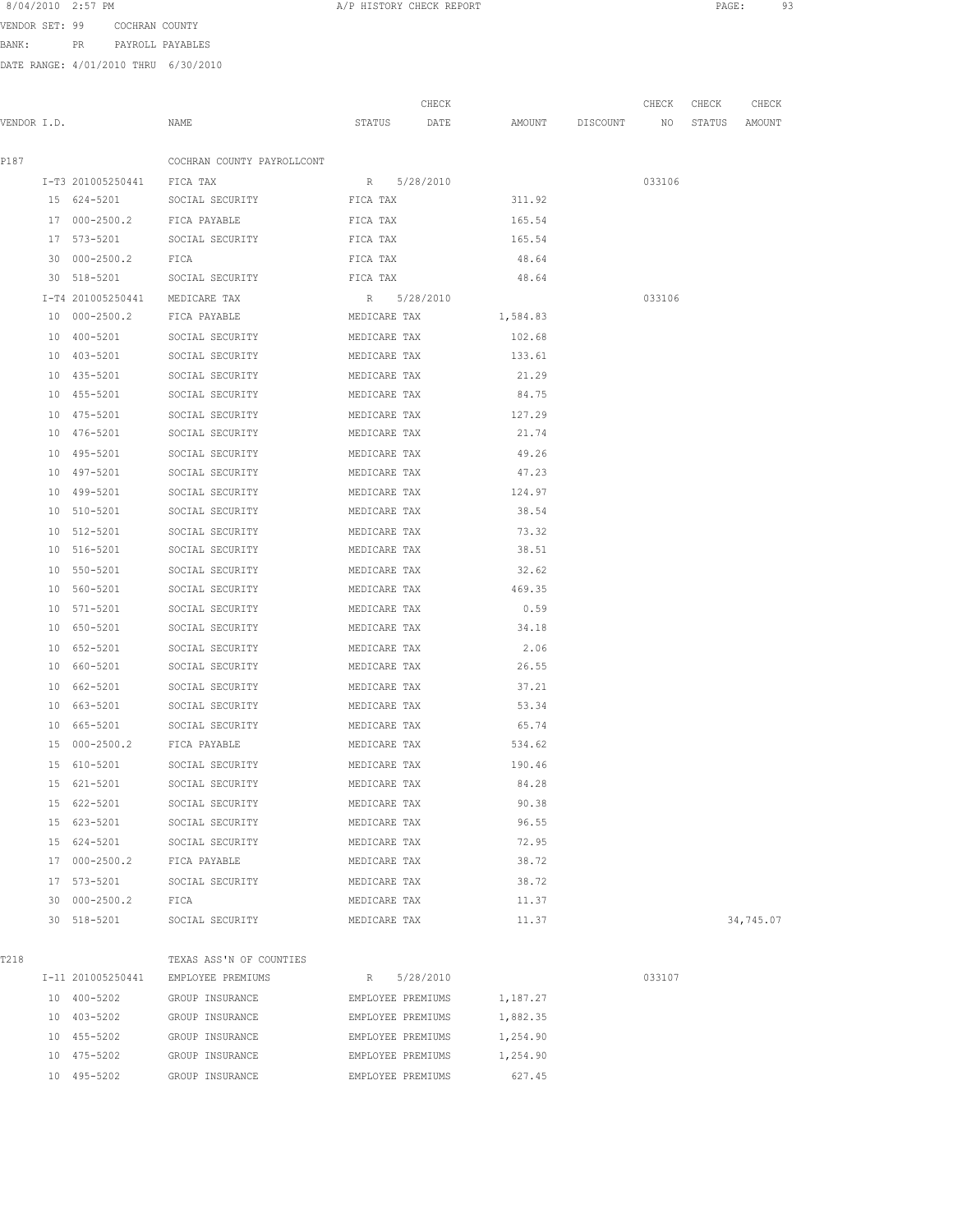VENDOR SET: 99 COCHRAN COUNTY BANK: PR PAYROLL PAYABLES

|             |                   |                                                             | CHECK                     |                    | CHECK  | CHECK         | CHECK |
|-------------|-------------------|-------------------------------------------------------------|---------------------------|--------------------|--------|---------------|-------|
| VENDOR I.D. |                   | NAME                                                        | STATUS DATE               | AMOUNT DISCOUNT NO |        | STATUS AMOUNT |       |
| T218        |                   | TEXAS ASS'N OF COUNTIECONT                                  |                           |                    |        |               |       |
|             |                   | I-11 201005250441 EMPLOYEE PREMIUMS                         | R 5/28/2010               |                    | 033107 |               |       |
|             |                   | 10 497-5202 GROUP INSURANCE <b>EMPLOYEE PREMIUMS</b> 627.45 |                           |                    |        |               |       |
|             |                   | 10 499-5202 GROUP INSURANCE EMPLOYEE PREMIUMS 1,882.35      |                           |                    |        |               |       |
|             |                   | 10 510-5202 GROUP INSURANCE EMPLOYEE PREMIUMS               |                           | 627.45             |        |               |       |
|             | 10 512-5202       | GROUP INSURANCE                                             | EMPLOYEE PREMIUMS         | 1,330.19           |        |               |       |
|             | 10 516-5202       | GROUP INSURANCE [50%] EMPLOYEE PREMIUMS                     |                           | 631.76             |        |               |       |
|             | 10 550-5202       | GROUP INSURANCE                                             | EMPLOYEE PREMIUMS         | 627.45             |        |               |       |
|             | 10 560-5202       | GROUP INSURANCE                                             | EMPLOYEE PREMIUMS         | 7,454.11           |        |               |       |
|             | 10 571-5202       | GROUP INSURANCE                                             | EMPLOYEE PREMIUMS         | 9.44               |        |               |       |
|             | 10 650-5202       | GROUP INSURANCE                                             | EMPLOYEE PREMIUMS         | 658.82             |        |               |       |
|             | 10 652-5202       | GROUP INSURANCE                                             | EMPLOYEE PREMIUMS         | 31.37              |        |               |       |
|             | 10 660-5202       | GROUP INSURANCE [35%] EMPLOYEE PREMIUMS                     |                           | 436.20             |        |               |       |
|             | 10 662-5202       | GROUP INSURANCE                                             | EMPLOYEE PREMIUMS         | 564.71             |        |               |       |
|             | 10 663-5202       | GROUP INSURANCE                                             | EMPLOYEE PREMIUMS         | 627.45             |        |               |       |
|             | 10 665-5202       | GROUP INSURANCE                                             | EMPLOYEE PREMIUMS 627.45  |                    |        |               |       |
|             | 15 610-5202       | GROUP INSURANCE                                             | EMPLOYEE PREMIUMS         | 2,577.43           |        |               |       |
|             | 15 621-5202       | GROUP INSURANCE                                             | EMPLOYEE PREMIUMS         | 1,254.90           |        |               |       |
|             | 15 622-5202       | GROUP INSURANCE                                             | EMPLOYEE PREMIUMS         | 1,254.90           |        |               |       |
|             | 15 623-5202       | GROUP INSURANCE                                             | EMPLOYEE PREMIUMS         | 1,254.90           |        |               |       |
|             | 15 624-5202       | GROUP INSURANCE                                             | EMPLOYEE PREMIUMS         | 1,254.90           |        |               |       |
|             | 17 573-5202       | GROUP HEALTH INSURANCE                                      | EMPLOYEE PREMIUMS         | 618.01             |        |               |       |
|             | 30 518-5202       | GROUP INSURANCE [15%]                                       | EMPLOYEE PREMIUMS         | 186.94             |        |               |       |
|             | I-12 201005250441 | GROUP LIFE INSURANCE                                        | R 5/28/2010               |                    | 033107 |               |       |
|             | 10 400-5202       | GROUP INSURANCE                                             | GROUP LIFE INSURANCE      | 8.23               |        |               |       |
|             | 10 403-5202       | GROUP INSURANCE                                             | GROUP LIFE INSURANCE      | 13.05              |        |               |       |
|             | 10 455-5202       | GROUP INSURANCE                                             | GROUP LIFE INSURANCE      | 6.09               |        |               |       |
|             | 10 475-5202       | GROUP INSURANCE                                             | GROUP LIFE INSURANCE      | 8.70               |        |               |       |
|             | 10 495-5202       | GROUP INSURANCE                                             | GROUP LIFE INSURANCE      | 4.35               |        |               |       |
|             | 10 497-5202       | GROUP INSURANCE                                             | GROUP LIFE INSURANCE 4.35 |                    |        |               |       |
|             | 10 499-5202       | GROUP INSURANCE                                             | GROUP LIFE INSURANCE      | 13.05              |        |               |       |
|             | 10 510-5202       | GROUP INSURANCE                                             | GROUP LIFE INSURANCE      | 4.35               |        |               |       |
|             | 10 512-5202       | GROUP INSURANCE                                             | GROUP LIFE INSURANCE      | 9.22               |        |               |       |
|             | 10 516-5202       | GROUP INSURANCE [50%] GROUP LIFE INSURANCE                  |                           | 4.39               |        |               |       |
|             | 10 550-5202       | GROUP INSURANCE                                             | GROUP LIFE INSURANCE      | 4.35               |        |               |       |
|             | 10 560-5202       | GROUP INSURANCE                                             | GROUP LIFE INSURANCE      | 50.16              |        |               |       |
|             |                   | 10 571-5202 GROUP INSURANCE GROUP LIFE INSURANCE            |                           | 0.07               |        |               |       |
|             |                   | 10 650-5202 GROUP INSURANCE GROUP LIFE INSURANCE 4.57       |                           |                    |        |               |       |
|             |                   | 10 652-5202 GROUP INSURANCE GROUP GROUP LIFE INSURANCE 0.21 |                           |                    |        |               |       |
|             |                   | 10 660-5202 GROUP INSURANCE [35%] GROUP LIFE INSURANCE 3.02 |                           |                    |        |               |       |
|             |                   | 10 662-5202 GROUP INSURANCE GROUP LIFE INSURANCE 3.92       |                           |                    |        |               |       |
|             |                   | 10 663-5202 GROUP INSURANCE GROUP LIFE INSURANCE 4.35       |                           |                    |        |               |       |
|             |                   | 10 665-5202 GROUP INSURANCE GROUP LIFE INSURANCE 4.35       |                           |                    |        |               |       |
|             |                   | 15 610-5202 GROUP INSURANCE GROUP LIFE INSURANCE 15.26      |                           |                    |        |               |       |
|             | 15 621-5202       | GROUP INSURANCE                                             | GROUP LIFE INSURANCE      | 8.70               |        |               |       |
|             | 15 622-5202       | GROUP INSURANCE                                             | GROUP LIFE INSURANCE      | 8.70               |        |               |       |
|             | 15 623-5202       | GROUP INSURANCE                                             | GROUP LIFE INSURANCE      | 8.70               |        |               |       |
|             |                   | 15 624-5202 GROUP INSURANCE GROUP LIFE INSURANCE 8.70       |                           |                    |        |               |       |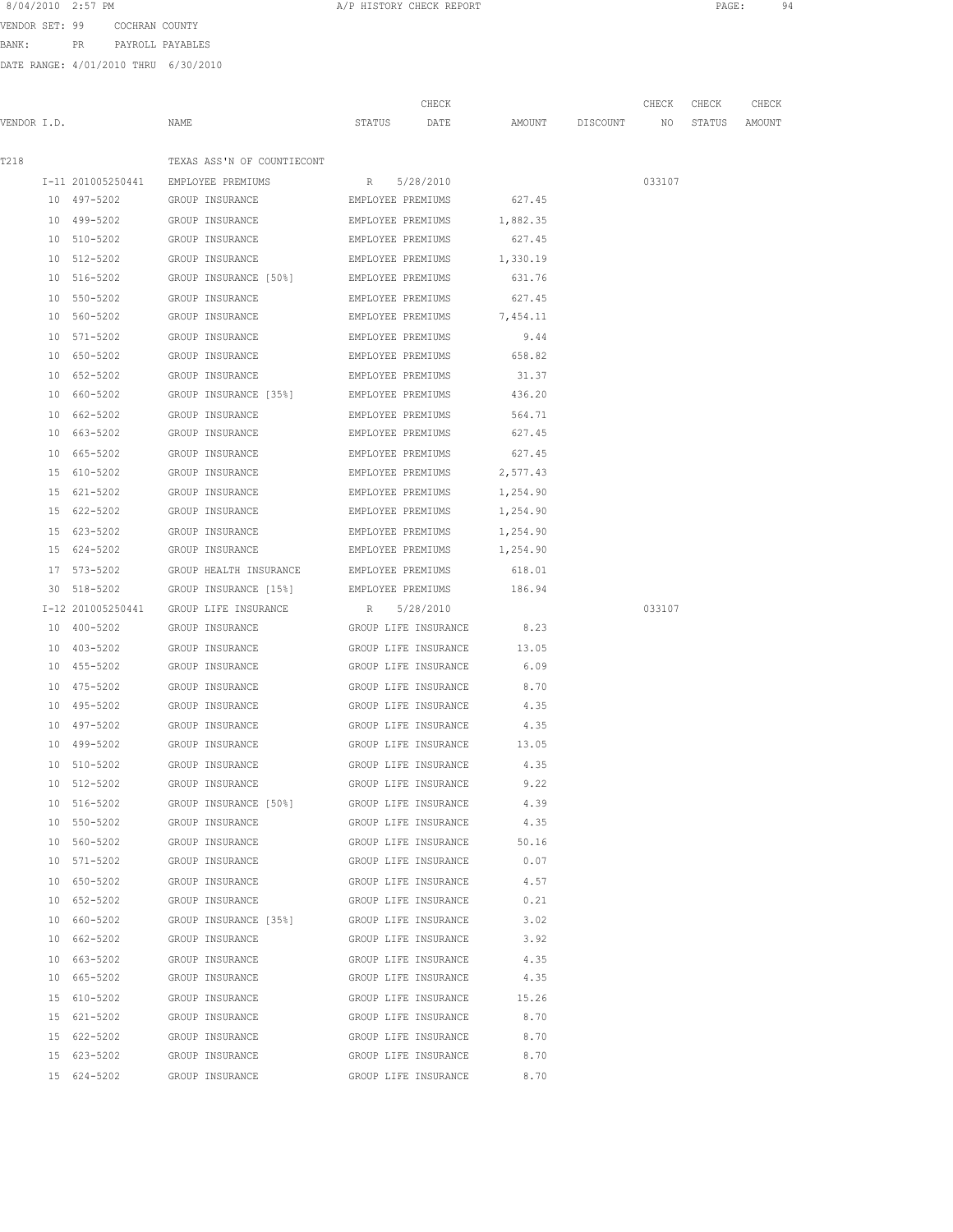| 8/04/2010 2:57 PM |  |                |  |
|-------------------|--|----------------|--|
| VENDOR SET: 99    |  | COCHRAN COUNTY |  |

BANK: PR PAYROLL PAYABLES

DATE RANGE: 4/01/2010 THRU 6/30/2010

|             |                                       |                                                                       |        | CHECK                                                      |          |          | CHECK  | CHECK         | CHECK     |
|-------------|---------------------------------------|-----------------------------------------------------------------------|--------|------------------------------------------------------------|----------|----------|--------|---------------|-----------|
| VENDOR I.D. |                                       | NAME                                                                  | STATUS | DATE                                                       | AMOUNT   | DISCOUNT | NO     | STATUS AMOUNT |           |
|             |                                       | TEXAS ASS'N OF COUNTIECONT                                            |        |                                                            |          |          |        |               |           |
| T218        |                                       | I-12 201005250441 GROUP LIFE INSURANCE R 5/28/2010                    |        |                                                            |          |          | 033107 |               |           |
|             | 17 573-5202                           | GROUP HEALTH INSURANCE GROUP LIFE INSURANCE                           |        |                                                            | 4.28     |          |        |               |           |
|             | 30 518-5202                           | GROUP INSURANCE [15%] GROUP LIFE INSURANCE                            |        |                                                            | 1.29     |          |        |               |           |
|             |                                       | I-15 201005250441 DEPENDENT HEALTH PREM WITHHELD R 5/28/2010          |        |                                                            |          |          | 033107 |               |           |
|             |                                       | 15 000-2500.4 INSURANCE PAYABLE                                       |        | DEPENDENT HEALTH PRE                                       | 709.76   |          |        |               | 31,661.22 |
|             |                                       |                                                                       |        |                                                            |          |          |        |               |           |
| V033        |                                       | VISION CARE PLAN                                                      |        |                                                            |          |          |        |               |           |
|             |                                       | I-17A201005250441 VISION MONTHLY PREMIUM R 5/28/2010                  |        |                                                            |          |          | 033108 |               |           |
|             |                                       | 10 000-2500.4 INSURANCE PAYABLE WISION MONTHLY PREMI 124.74           |        |                                                            |          |          |        |               | 124.74    |
| C253        |                                       | COCHRAN COUNTY MONEY MKT                                              |        |                                                            |          |          |        |               |           |
|             |                                       | I-201005250442 NON-DEPT SUPP DEATH                                    |        | R 5/28/2010                                                |          |          | 033109 |               |           |
|             |                                       | 10 409-5207 SUPPLEMENTAL DEATH BENEFITS COCHRAN COUNTY MONEY 1,430.96 |        |                                                            |          |          |        |               | 1,430.96  |
|             |                                       |                                                                       |        |                                                            |          |          |        |               |           |
| A067        |                                       | AMERICAN FAMILY LIFE ASSURANCE                                        |        |                                                            |          |          |        |               |           |
|             |                                       | I-08 201006240443 MONTHLY PREMIUM                                     |        | R 6/30/2010                                                |          |          | 033323 |               |           |
|             | 10 000-2500.4                         | INSURANCE PAYABLE                                                     |        | MONTHLY PREMIUM                                            | 474.50   |          |        |               |           |
|             | 15 000-2500.4                         | INSURANCE PAYABLE                                                     |        | MONTHLY PREMIUM                                            | 137.60   |          |        |               |           |
|             |                                       | I-08A201006240443 MONTHLY PREMIUM                                     |        | R 6/30/2010                                                |          |          | 033323 |               |           |
|             | 10 000-2500.4                         | INSURANCE PAYABLE                                                     |        | MONTHLY PREMIUM                                            | 200.46   |          |        |               | 812.56    |
|             |                                       |                                                                       |        |                                                            |          |          |        |               |           |
| C253        |                                       | COCHRAN COUNTY MONEY MKT                                              |        |                                                            |          |          |        |               |           |
|             |                                       | I-01 201006240443 RETIREMENT CONTRIBUTIONS R 6/30/2010                |        |                                                            |          |          | 033324 |               |           |
|             | 10 000-2500.3                         | TCDRS PAYABLE                                                         |        | RETIREMENT CONTRIBUT 8,098.69                              |          |          |        |               |           |
|             | 10 400-5203                           | RETIREMENT                                                            |        | RETIREMENT CONTRIBUT                                       | 928.38   |          |        |               |           |
|             | 10 403-5203                           | RETIREMENT                                                            |        | RETIREMENT CONTRIBUT 1,134.03                              |          |          |        |               |           |
|             | 10 435-5203                           | RETIREMENT                                                            |        | RETIREMENT CONTRIBUT                                       | 190.87   |          |        |               |           |
|             | 10 455-5203                           | RETIREMENT                                                            |        | RETIREMENT CONTRIBUT                                       | 759.79   |          |        |               |           |
|             | 10 475-5203                           | RETIREMENT                                                            |        | RETIREMENT CONTRIBUT                                       | 1,127.38 |          |        |               |           |
|             | 10 476-5203                           | RETIREMENT                                                            |        | RETIREMENT CONTRIBUT                                       | 194.88   |          |        |               |           |
|             | 10 490-5203                           | RETIREMENT                                                            |        | RETIREMENT CONTRIBUT                                       | 128.31   |          |        |               |           |
|             | 10 495-5203                           | RETIREMENT                                                            |        | RETIREMENT CONTRIBUT                                       | 787.41   |          |        |               |           |
|             | 10 497-5203                           | RETIREMENT                                                            |        | RETIREMENT CONTRIBUT 485.95                                |          |          |        |               |           |
|             | 10 499-5203 RETIREMENT                |                                                                       |        | RETIREMENT CONTRIBUT 1,186.40                              |          |          |        |               |           |
|             | 10 510-5203 RETIREMENT<br>10 512-5203 | RETIREMENT                                                            |        | RETIREMENT CONTRIBUT 352.42<br>RETIREMENT CONTRIBUT 822.46 |          |          |        |               |           |
|             | 10 516-5203                           | RETIREMENT                                                            |        | RETIREMENT CONTRIBUT 334.85                                |          |          |        |               |           |
|             | 10 550-5203                           | RETIREMENT                                                            |        | RETIREMENT CONTRIBUT 292.42                                |          |          |        |               |           |
|             | 10 560-5203                           | RETIREMENT                                                            |        | RETIREMENT CONTRIBUT 4,530.23                              |          |          |        |               |           |
|             | 10 571-5203                           | RETIREMENT                                                            |        | RETIREMENT CONTRIBUT 5.20                                  |          |          |        |               |           |
|             | 10 650-5203                           | RETIREMENT                                                            |        | RETIREMENT CONTRIBUT                                       | 338.70   |          |        |               |           |
|             | 10 652-5203                           | RETIREMENT                                                            |        | RETIREMENT CONTRIBUT                                       | 18.53    |          |        |               |           |
|             | 10 660-5203                           | RETIREMENT                                                            |        | RETIREMENT CONTRIBUT                                       | 234.38   |          |        |               |           |
|             | 10 662-5203                           | RETIREMENT                                                            |        | RETIREMENT CONTRIBUT                                       | 333.53   |          |        |               |           |
|             | 10 663-5203                           | RETIREMENT                                                            |        | RETIREMENT CONTRIBUT 519.40                                |          |          |        |               |           |
|             | 10 665-5203                           | RETIREMENT                                                            |        | RETIREMENT CONTRIBUT                                       | 334.85   |          |        |               |           |
|             | 15 000-2500.3                         | TCDRS PAYABLE                                                         |        | RETIREMENT CONTRIBUT                                       | 2,600.90 |          |        |               |           |

A/P HISTORY CHECK REPORT **PAGE:** 95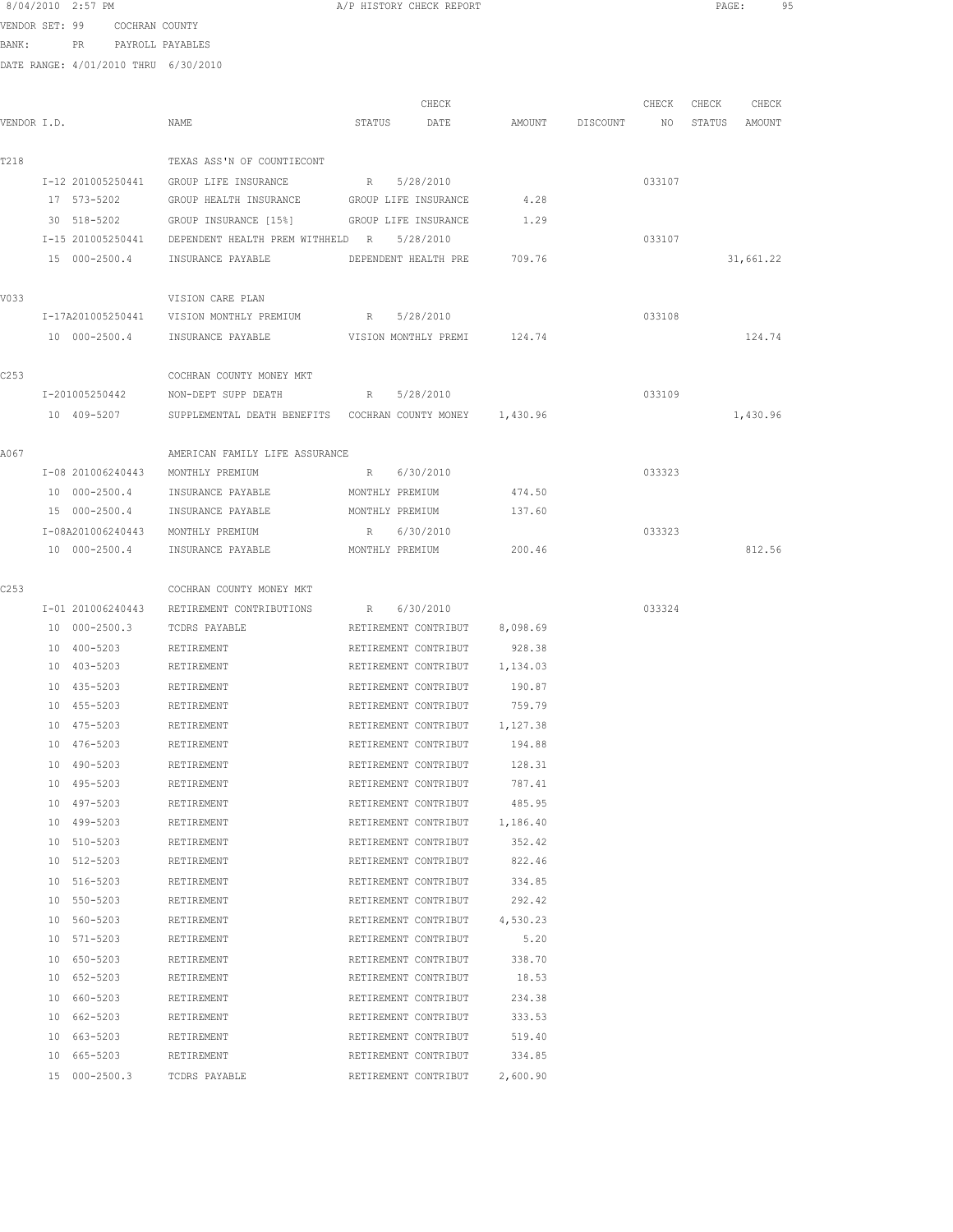| 8/04/2010 2:57 PM |     |                  |  |
|-------------------|-----|------------------|--|
| VENDOR SET: 99    |     | COCHRAN COUNTY   |  |
| BANK:             | PR. | PAYROLL PAYABLES |  |
|                   |     |                  |  |

A/P HISTORY CHECK REPORT PAGE: 96

| VENDOR I.D. |                            | NAME                                                                         | CHECK<br>STATUS<br>DATE                      | AMOUNT   | DISCOUNT | CHECK<br>ΝO | CHECK<br>STATUS | CHECK<br>AMOUNT |
|-------------|----------------------------|------------------------------------------------------------------------------|----------------------------------------------|----------|----------|-------------|-----------------|-----------------|
|             |                            |                                                                              |                                              |          |          |             |                 |                 |
| C253        |                            | COCHRAN COUNTY MONEY MCONT                                                   |                                              |          |          |             |                 |                 |
|             | I-01 201006240443          | RETIREMENT CONTRIBUTIONS                                                     | 6/30/2010<br>R                               |          |          | 033324      |                 |                 |
|             | 15 610-5203                | RETIREMENT                                                                   | RETIREMENT CONTRIBUT                         | 1,783.07 |          |             |                 |                 |
|             | 15 621-5203                | RETIREMENT                                                                   | RETIREMENT CONTRIBUT                         | 763.62   |          |             |                 |                 |
|             | 15 622-5203                | RETIREMENT                                                                   | RETIREMENT CONTRIBUT                         | 780.23   |          |             |                 |                 |
|             | 15 623-5203                | RETIREMENT                                                                   | RETIREMENT CONTRIBUT                         | 754.83   |          |             |                 |                 |
|             | 15 624-5203                | RETIREMENT                                                                   | RETIREMENT CONTRIBUT                         | 748.50   |          |             |                 |                 |
|             | 17 000-2500.3              | TCDRS PAYABLE                                                                | RETIREMENT CONTRIBUT                         | 183.39   |          |             |                 |                 |
|             | 17 573-5203                | RETIREMENT                                                                   | RETIREMENT CONTRIBUT                         | 340.57   |          |             |                 |                 |
|             | 30 000-2500.3              | TCDRS                                                                        | RETIREMENT CONTRIBUT                         | 54.09    |          |             |                 |                 |
|             | 30 518-5203                | RETIREMENT                                                                   | RETIREMENT CONTRIBUT                         | 100.45   |          |             |                 | 31,248.71       |
| C300        |                            | COCHRAN COUNTY SCHOOLS FEDERAL                                               |                                              |          |          |             |                 |                 |
|             | I-18A201006240443          | MONTHLY PREMUIM                                                              | 6/30/2010<br>R                               |          |          | 033325      |                 |                 |
|             | 10 000-2500.4              | INSURANCE PAYABLE                                                            | MONTHLY PREMUIM                              | 6,394.38 |          |             |                 |                 |
|             | 15 000-2500.4              | INSURANCE PAYABLE                                                            | MONTHLY PREMUIM                              | 910.00   |          |             |                 |                 |
|             | 30 000-2500.4              | AFLAC                                                                        | MONTHLY PREMUIM                              | 95.33    |          |             |                 | 7,399.71        |
| N017        |                            | NATIONAL FARM LIFE                                                           |                                              |          |          |             |                 |                 |
|             | I-05 201006240443          | NFL PREMIUM                                                                  | 6/30/2010<br>R                               |          |          | 033326      |                 |                 |
|             | 10 000-2500.4              | INSURANCE PAYABLE                                                            | NFL PREMIUM                                  | 590.87   |          |             |                 |                 |
|             | 15 000-2500.4              | INSURANCE PAYABLE                                                            | NFL PREMIUM                                  | 69.37    |          |             |                 |                 |
|             | I-05A201006240443          | AFTER TAX PREM                                                               | 6/30/2010<br>R                               |          |          | 033326      |                 |                 |
|             | 10 000-2500.4              | INSURANCE PAYABLE                                                            | AFTER TAX PREM                               | 202.01   |          |             |                 |                 |
|             | 15 000-2500.4              | INSURANCE PAYABLE                                                            | AFTER TAX PREM                               | 51.55    |          |             |                 | 913.80          |
| N060        |                            | NATIONWIDE RETIREMENT SOL                                                    |                                              |          |          |             |                 |                 |
|             | I-04 201006240443          | DEFERRED COMP WITHHELD                                                       | 6/30/2010<br>R                               |          |          | 033327      |                 |                 |
|             | 10 000-2500.7              | PEBSCO DEF COMP PAYABLE                                                      | DEFERRED COMP WITHHE                         | 2,747.11 |          |             |                 |                 |
|             | 15 000-2500.7              | PEBSCO DEF COMP PAYABLE                                                      | DEFERRED COMP WITHHE                         | 1,083.89 |          |             |                 | 3,831.00        |
| N081        |                            | NATIONAL FAMILY CARE LIFE INSU                                               |                                              |          |          |             |                 |                 |
|             | I-21 201006240443          | NATIONAL FAMILY CARE                                                         | 6/30/2010<br>R                               |          |          | 033328      |                 |                 |
|             | 10 000-2500.4              |                                                                              |                                              | 259.55   |          |             |                 |                 |
|             | 15 000-2500.4              | INSURANCE PAYABLE<br>INSURANCE PAYABLE                                       | NATIONAL FAMILY CARE<br>NATIONAL FAMILY CARE | 4.85     |          |             |                 | 264.40          |
|             |                            |                                                                              |                                              |          |          |             |                 |                 |
| 0029        |                            | OFFICE OF THE ATTORNEY GE                                                    |                                              |          |          |             |                 |                 |
|             | 10 000-2500.8              | I-CSR201006240443 CAUSE#0010728822<br>CHILD SUPPORT PAYABLE CAUSE#0010728822 | R 6/30/2010                                  | 315.00   |          | 033329      |                 | 315.00          |
|             |                            |                                                                              |                                              |          |          |             |                 |                 |
| P187        |                            | COCHRAN COUNTY PAYROLL TA                                                    |                                              |          |          |             |                 |                 |
|             | I-T1 201006240443          | FEDERAL INCOME TAX W/H                                                       | R 6/30/2010                                  |          |          | 033330      |                 |                 |
|             |                            | 10 000-2500.1 WITHHOLDING TAX PAYABLE FEDERAL INCOME TAX W 9,973.90          |                                              |          |          |             |                 |                 |
|             |                            | 15 000-2500.1 WITHHOLDING TAX PAYABLE FEDERAL INCOME TAX W 2,221.16          |                                              |          |          |             |                 |                 |
|             |                            | 17 000-2500.1 WITHHOLDING TAX PAYABLE FEDERAL INCOME TAX W                   |                                              | 160.92   |          |             |                 |                 |
|             | 30 000-2500.1              | FEDERAL WITHOLDING                                                           | FEDERAL INCOME TAX W                         | 63.98    |          |             |                 |                 |
|             | I-T3 201006240443 FICA TAX |                                                                              | R 6/30/2010                                  |          |          | 033330      |                 |                 |
|             | 10 000-2500.2              | FICA PAYABLE                                                                 | FICA TAX                                     | 7,254.42 |          |             |                 |                 |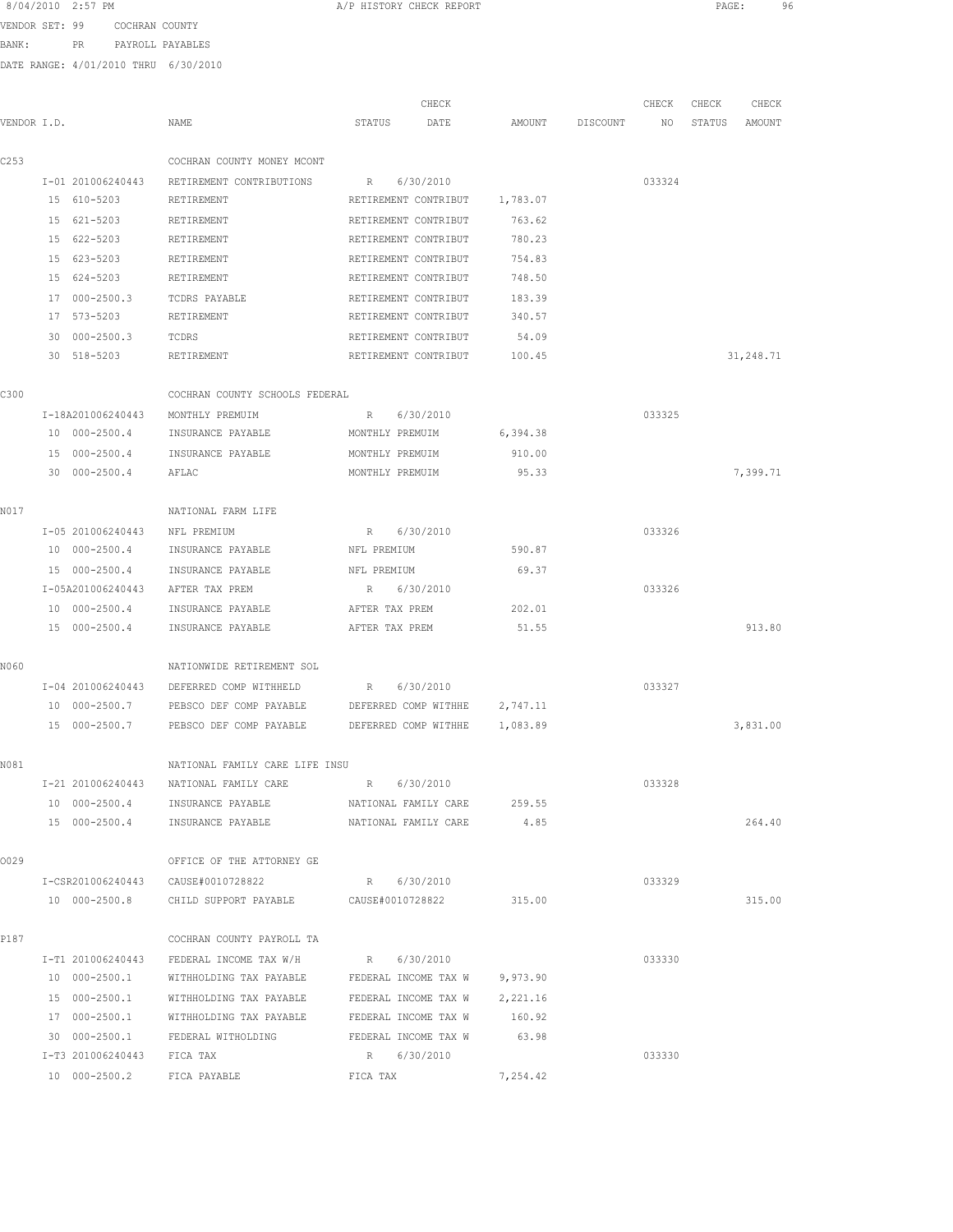VENDOR SET: 99 COCHRAN COUNTY

BANK: PR PAYROLL PAYABLES

|             |                            |                                                                                                                 |              | CHECK |                    | CHECK  | CHECK  | CHECK  |
|-------------|----------------------------|-----------------------------------------------------------------------------------------------------------------|--------------|-------|--------------------|--------|--------|--------|
| VENDOR I.D. |                            | NAME                                                                                                            | STATUS DATE  |       | AMOUNT DISCOUNT NO |        | STATUS | AMOUNT |
| P187        |                            | COCHRAN COUNTY PAYROLLCONT                                                                                      |              |       |                    |        |        |        |
|             | I-T3 201006240443 FICA TAX |                                                                                                                 | R 6/30/2010  |       |                    | 033330 |        |        |
|             |                            | 10 400-5201 SOCIAL SECURITY FICA TAX                                                                            |              |       | 439.07             |        |        |        |
|             | 10 403-5201                | SOCIAL SECURITY FICA TAX                                                                                        |              |       | 528.09             |        |        |        |
|             | 10 435-5201                | SOCIAL SECURITY FICA TAX                                                                                        |              |       | 91.02              |        |        |        |
|             | 10 455-5201                | SOCIAL SECURITY                                                                                                 | FICA TAX     |       | 362.36             |        |        |        |
|             | 10 475-5201                | SOCIAL SECURITY                                                                                                 | FICA TAX     |       | 559.06             |        |        |        |
|             | 10 476-5201                | SOCIAL SECURITY                                                                                                 | FICA TAX     |       | 92.94              |        |        |        |
|             | 10 490-5201                | SOCIAL SECURITY                                                                                                 | FICA TAX     |       | 61.19              |        |        |        |
|             | 10 495-5201                | SOCIAL SECURITY                                                                                                 | FICA TAX     |       | 375.53             |        |        |        |
|             | 10 497-5201                | SOCIAL SECURITY                                                                                                 | FICA TAX     |       | 231.75             |        |        |        |
|             | 10 499-5201                | SOCIAL SECURITY                                                                                                 | FICA TAX     |       | 560.48             |        |        |        |
|             | 10 510-5201                | SOCIAL SECURITY                                                                                                 | FICA TAX     |       | 164.77             |        |        |        |
|             | 10 512-5201                | FICA TAX<br>SOCIAL SECURITY                                                                                     |              |       | 379.31             |        |        |        |
|             | 10 516-5201                | FICA TAX<br>SOCIAL SECURITY                                                                                     |              |       | 163.50             |        |        |        |
|             | 10 550-5201                | SOCIAL SECURITY FICA TAX                                                                                        |              |       | 139.46             |        |        |        |
|             | 10 560-5201                | SOCIAL SECURITY FICA TAX                                                                                        |              |       | 2,141.23           |        |        |        |
|             | 10 571-5201                | SOCIAL SECURITY                                                                                                 | FICA TAX     |       | 2.54               |        |        |        |
|             | 10 650-5201                | SOCIAL SECURITY                                                                                                 | FICA TAX     |       | 140.43             |        |        |        |
|             | 10 652-5201                | SOCIAL SECURITY                                                                                                 | FICA TAX     |       | 8.83               |        |        |        |
|             | 10 660-5201                | SOCIAL SECURITY                                                                                                 | FICA TAX     |       | 114.46             |        |        |        |
|             | 10 662-5201                | SOCIAL SECURITY                                                                                                 | FICA TAX     |       | 159.07             |        |        |        |
|             | 10 663-5201                | SOCIAL SECURITY                                                                                                 | FICA TAX     |       | 247.71             |        |        |        |
|             | 10 665-5201                | SOCIAL SECURITY                                                                                                 | FICA TAX     |       | 291.62             |        |        |        |
|             |                            | 15 000-2500.2 FICA PAYABLE                                                                                      | FICA TAX     |       | 2,265.30           |        |        |        |
|             | 15 610-5201                | SOCIAL SECURITY FICA TAX                                                                                        |              |       | 814.37             |        |        |        |
|             | 15 621-5201                | FICA TAX<br>SOCIAL SECURITY                                                                                     |              |       | 364.19             |        |        |        |
|             | 15 622-5201                | SOCIAL SECURITY FICA TAX                                                                                        |              |       | 370.54             |        |        |        |
|             |                            | 15 623-5201 SOCIAL SECURITY                                                                                     | FICA TAX     |       | 405.06             |        |        |        |
|             | 15 624-5201                | SOCIAL SECURITY                                                                                                 | FICA TAX     |       | 311.14             |        |        |        |
|             |                            | 17 000-2500.2 FICA PAYABLE                                                                                      | FICA TAX     |       | 166.09             |        |        |        |
|             | 17 573-5201                | SOCIAL SECURITY                                                                                                 | FICA TAX     |       | 166.09             |        |        |        |
|             | 30 000-2500.2              | FICA                                                                                                            | FICA TAX     |       | 49.05              |        |        |        |
|             |                            | 30 518-5201 SOCIAL SECURITY                                                                                     | FICA TAX     |       | 49.05              |        |        |        |
|             |                            | I-T4 201006240443 MEDICARE TAX                                                                                  | R 6/30/2010  |       |                    | 033330 |        |        |
|             |                            | 10 000-2500.2 FICA PAYABLE MEDICARE TAX $1,696.62$                                                              |              |       |                    |        |        |        |
|             |                            | $10 \quad 400-5201 \qquad \qquad \text{SOCIAL SECURITY} \qquad \qquad \text{MEDICARE TAX} \qquad \qquad 102.68$ |              |       |                    |        |        |        |
|             |                            | 10 403-5201 SOCIAL SECURITY MEDICARE TAX 123.50                                                                 |              |       |                    |        |        |        |
|             |                            | 10 435-5201 SOCIAL SECURITY MEDICARE TAX 21.29                                                                  |              |       |                    |        |        |        |
|             |                            | 10 455-5201 SOCIAL SECURITY MEDICARE TAX 84.75                                                                  |              |       |                    |        |        |        |
|             |                            | 10 475-5201 SOCIAL SECURITY MEDICARE TAX 130.74                                                                 |              |       |                    |        |        |        |
|             |                            | 10 476-5201 SOCIAL SECURITY MEDICARE TAX 21.74                                                                  |              |       |                    |        |        |        |
|             |                            | 10 490-5201 SOCIAL SECURITY MEDICARE TAX                                                                        |              |       | 14.31              |        |        |        |
|             | 10 495-5201                | SOCIAL SECURITY                                                                                                 | MEDICARE TAX |       | 87.83              |        |        |        |
|             | 10 497-5201                | SOCIAL SECURITY                                                                                                 | MEDICARE TAX |       | 54.20              |        |        |        |
|             | 10 499-5201                | SOCIAL SECURITY                                                                                                 | MEDICARE TAX |       | 131.08             |        |        |        |
|             | 10 510-5201                | SOCIAL SECURITY                                                                                                 | MEDICARE TAX |       | 38.54              |        |        |        |
|             |                            | 10 512-5201 SOCIAL SECURITY                                                                                     | MEDICARE TAX |       | 88.71              |        |        |        |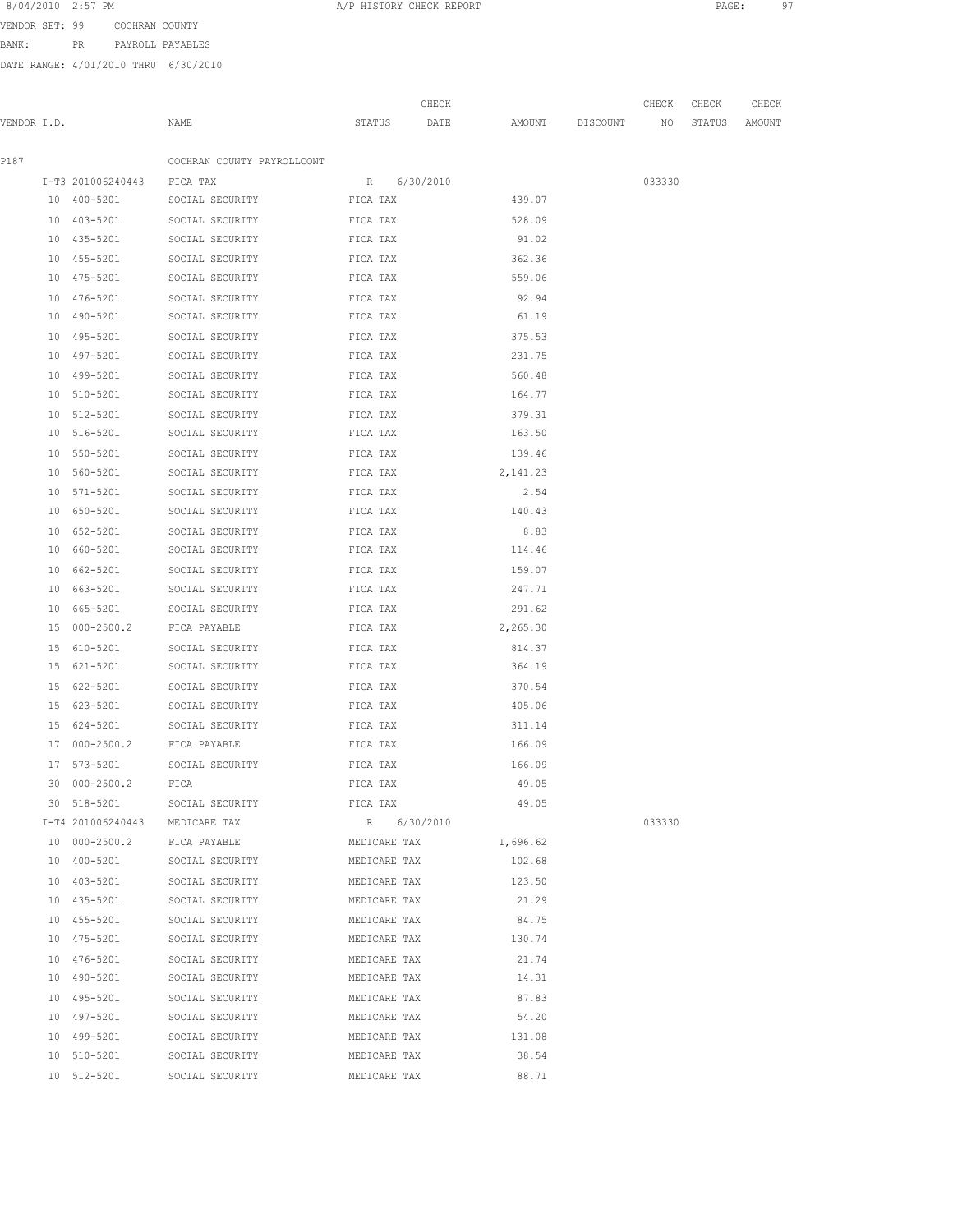| 8/04/2010 | $2:57$ PM |  |
|-----------|-----------|--|
|-----------|-----------|--|

VENDOR SET: 99 COCHRAN COUNTY

BANK: PR PAYROLL PAYABLES

DATE RANGE: 4/01/2010 THRU 6/30/2010

| VENDOR I.D. |    |                   | NAME                                    | STATUS            | CHECK<br>DATE     | AMOUNT   | DISCOUNT | CHECK<br>ΝO | CHECK<br>STATUS | CHECK<br>AMOUNT |
|-------------|----|-------------------|-----------------------------------------|-------------------|-------------------|----------|----------|-------------|-----------------|-----------------|
| P187        |    |                   | COCHRAN COUNTY PAYROLLCONT              |                   |                   |          |          |             |                 |                 |
|             |    | I-T4 201006240443 | MEDICARE TAX                            | R                 | 6/30/2010         |          |          | 033330      |                 |                 |
|             |    | 10 516-5201       | SOCIAL SECURITY                         | MEDICARE TAX      |                   | 38.24    |          |             |                 |                 |
|             |    | 10 550-5201       | SOCIAL SECURITY                         | MEDICARE TAX      |                   | 32.62    |          |             |                 |                 |
|             |    | 10 560-5201       | SOCIAL SECURITY                         | MEDICARE TAX      |                   | 500.78   |          |             |                 |                 |
|             |    | 10 571-5201       | SOCIAL SECURITY                         | MEDICARE TAX      |                   | 0.59     |          |             |                 |                 |
|             | 10 | 650-5201          | SOCIAL SECURITY                         | MEDICARE TAX      |                   | 32.85    |          |             |                 |                 |
|             |    | 10 652-5201       | SOCIAL SECURITY                         | MEDICARE TAX      |                   | 2.06     |          |             |                 |                 |
|             | 10 | 660-5201          | SOCIAL SECURITY                         | MEDICARE TAX      |                   | 26.77    |          |             |                 |                 |
|             |    | 10 662-5201       | SOCIAL SECURITY                         | MEDICARE TAX      |                   | 37.21    |          |             |                 |                 |
|             |    | 10 663-5201       | SOCIAL SECURITY                         | MEDICARE TAX      |                   | 57.93    |          |             |                 |                 |
|             | 10 | 665-5201          | SOCIAL SECURITY                         | MEDICARE TAX      |                   | 68.20    |          |             |                 |                 |
|             |    | 15 000-2500.2     | FICA PAYABLE                            | MEDICARE TAX      |                   | 529.78   |          |             |                 |                 |
|             |    | 15 610-5201       | SOCIAL SECURITY                         | MEDICARE TAX      |                   | 190.46   |          |             |                 |                 |
|             |    | 15 621-5201       | SOCIAL SECURITY                         | MEDICARE TAX      |                   | 85.17    |          |             |                 |                 |
|             | 15 | 622-5201          | SOCIAL SECURITY                         | MEDICARE TAX      |                   | 86.66    |          |             |                 |                 |
|             | 15 | 623-5201          | SOCIAL SECURITY                         | MEDICARE TAX      |                   | 94.73    |          |             |                 |                 |
|             | 15 | 624-5201          | SOCIAL SECURITY                         | MEDICARE TAX      |                   | 72.76    |          |             |                 |                 |
|             |    | 17 000-2500.2     | FICA PAYABLE                            | MEDICARE TAX      |                   | 38.85    |          |             |                 |                 |
|             |    | 17 573-5201       | SOCIAL SECURITY                         | MEDICARE TAX      |                   | 38.85    |          |             |                 |                 |
|             |    | 30 000-2500.2     | FICA                                    | MEDICARE TAX      |                   | 11.47    |          |             |                 |                 |
|             |    | 30 518-5201       | SOCIAL SECURITY                         | MEDICARE TAX      |                   | 11.47    |          |             |                 | 36, 443.12      |
| T218        |    |                   | TEXAS ASS'N OF COUNTIES                 |                   |                   |          |          |             |                 |                 |
|             |    | I-11 201006240443 | EMPLOYEE PREMIUMS                       | $R_{\perp}$       | 6/30/2010         |          |          | 033331      |                 |                 |
|             |    | 10 400-5202       | GROUP INSURANCE                         | EMPLOYEE PREMIUMS |                   | 1,187.27 |          |             |                 |                 |
|             |    | 10 403-5202       | GROUP INSURANCE                         | EMPLOYEE PREMIUMS |                   | 1,882.35 |          |             |                 |                 |
|             |    | 10 455-5202       | GROUP INSURANCE                         | EMPLOYEE PREMIUMS |                   | 1,254.90 |          |             |                 |                 |
|             |    | 10 475-5202       | GROUP INSURANCE                         | EMPLOYEE PREMIUMS |                   | 1,254.90 |          |             |                 |                 |
|             | 10 | 495-5202          | GROUP INSURANCE                         | EMPLOYEE PREMIUMS |                   | 1,254.90 |          |             |                 |                 |
|             | 10 | 497-5202          | GROUP INSURANCE                         | EMPLOYEE PREMIUMS |                   | 627.45   |          |             |                 |                 |
|             |    | 10 499-5202       | GROUP INSURANCE                         | EMPLOYEE PREMIUMS |                   | 1,882.35 |          |             |                 |                 |
|             |    | 10 510-5202       | GROUP INSURANCE                         | EMPLOYEE PREMIUMS |                   | 627.45   |          |             |                 |                 |
|             |    | 10 512-5202       | GROUP INSURANCE                         |                   | EMPLOYEE PREMIUMS | 1,574.90 |          |             |                 |                 |
|             |    | 10 516-5202       | GROUP INSURANCE [50%] EMPLOYEE PREMIUMS |                   |                   | 627.44   |          |             |                 |                 |
|             |    | 10 550-5202       | GROUP INSURANCE                         |                   | EMPLOYEE PREMIUMS | 627.45   |          |             |                 |                 |
|             |    | 10 560-5202       | GROUP INSURANCE                         |                   | EMPLOYEE PREMIUMS | 7,209.40 |          |             |                 |                 |
|             |    | 10 571-5202       | GROUP INSURANCE                         | EMPLOYEE PREMIUMS |                   | 9.44     |          |             |                 |                 |
|             |    | 10 650-5202       | GROUP INSURANCE                         | EMPLOYEE PREMIUMS |                   | 658.82   |          |             |                 |                 |
|             |    | 10 652-5202       | GROUP INSURANCE                         | EMPLOYEE PREMIUMS |                   | 31.37    |          |             |                 |                 |
|             |    | 10 660-5202       | GROUP INSURANCE [35%]                   | EMPLOYEE PREMIUMS |                   | 439.22   |          |             |                 |                 |
|             |    | 10 662-5202       | GROUP INSURANCE                         | EMPLOYEE PREMIUMS |                   | 564.71   |          |             |                 |                 |
|             |    | 10 663-5202       | GROUP INSURANCE                         |                   | EMPLOYEE PREMIUMS | 627.45   |          |             |                 |                 |
|             |    | 10 665-5202       | GROUP INSURANCE                         |                   | EMPLOYEE PREMIUMS | 627.45   |          |             |                 |                 |
|             |    | 15 610-5202       | GROUP INSURANCE                         | EMPLOYEE PREMIUMS |                   | 2,577.43 |          |             |                 |                 |
|             |    | 15 621-5202       | GROUP INSURANCE                         | EMPLOYEE PREMIUMS |                   | 1,254.90 |          |             |                 |                 |
|             |    | 15 622-5202       | GROUP INSURANCE                         | EMPLOYEE PREMIUMS |                   | 1,254.90 |          |             |                 |                 |
|             |    | 15 623-5202       | GROUP INSURANCE                         | EMPLOYEE PREMIUMS |                   | 1,254.90 |          |             |                 |                 |

A/P HISTORY CHECK REPORT PAGE: 98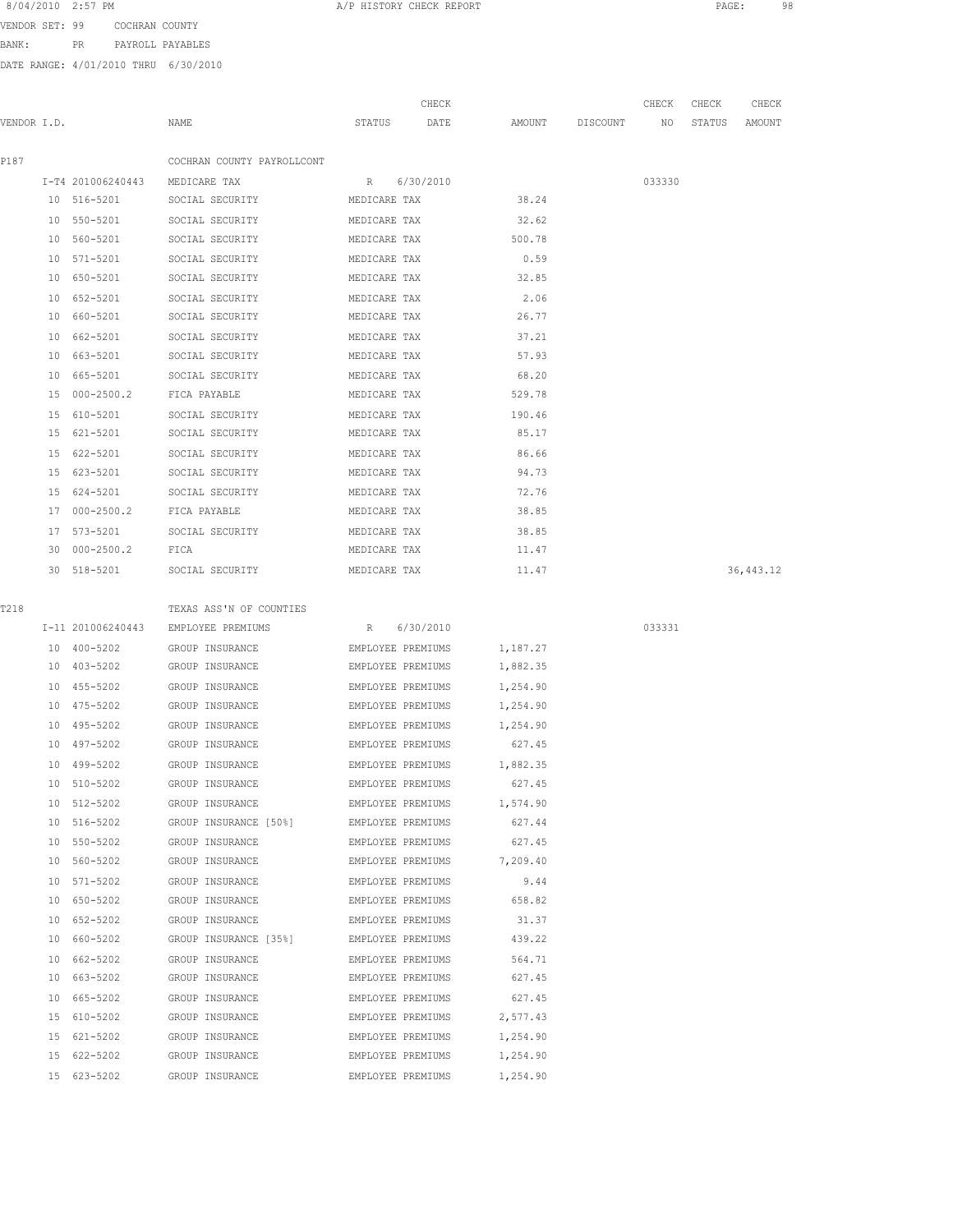VENDOR SET: 99 COCHRAN COUNTY BANK: PR PAYROLL PAYABLES

|             |               |                                                              |             | CHECK                       |                                  | CHECK CHECK | CHECK     |
|-------------|---------------|--------------------------------------------------------------|-------------|-----------------------------|----------------------------------|-------------|-----------|
| VENDOR I.D. |               | NAME                                                         |             | STATUS DATE                 | AMOUNT DISCOUNT NO STATUS AMOUNT |             |           |
|             |               |                                                              |             |                             |                                  |             |           |
| T218        |               | TEXAS ASS'N OF COUNTIECONT                                   |             |                             |                                  |             |           |
|             |               | I-11 201006240443 EMPLOYEE PREMIUMS R 6/30/2010              |             |                             |                                  | 033331      |           |
|             |               | 15 624-5202 GROUP INSURANCE EMPLOYEE PREMIUMS 1,254.90       |             |                             |                                  |             |           |
|             |               | 17 573-5202 GROUP HEALTH INSURANCE EMPLOYEE PREMIUMS 618.01  |             |                             |                                  |             |           |
|             |               | 30 518-5202 GROUP INSURANCE [15%] EMPLOYEE PREMIUMS 188.24   |             |                             |                                  |             |           |
|             |               | I-12 201006240443 GROUP LIFE INSURANCE R 6/30/2010           |             |                             |                                  | 033331      |           |
|             |               | 10 400-5202 GROUP INSURANCE GROUP LIFE INSURANCE 8.23        |             |                             |                                  |             |           |
|             | 10 403-5202   | GROUP INSURANCE                                              |             | GROUP LIFE INSURANCE 13.05  |                                  |             |           |
|             | 10 455-5202   | GROUP INSURANCE                                              |             | GROUP LIFE INSURANCE        | 6.09                             |             |           |
|             | 10 475-5202   | GROUP INSURANCE                                              |             | GROUP LIFE INSURANCE        | 8.70                             |             |           |
|             | 10 495-5202   | GROUP INSURANCE                                              |             | GROUP LIFE INSURANCE        | 8.70                             |             |           |
|             | 10 497-5202   | GROUP INSURANCE                                              |             | GROUP LIFE INSURANCE        | 4.35                             |             |           |
|             | 10 499-5202   | GROUP INSURANCE                                              |             | GROUP LIFE INSURANCE        | 13.05                            |             |           |
|             |               | 10 510-5202 GROUP INSURANCE                                  |             | GROUP LIFE INSURANCE        | 4.35                             |             |           |
|             |               | 10 512-5202 GROUP INSURANCE                                  |             | GROUP LIFE INSURANCE 10.92  |                                  |             |           |
|             |               | 10 516-5202 GROUP INSURANCE [50%] GROUP LIFE INSURANCE 4.36  |             |                             |                                  |             |           |
|             |               | 10 550-5202 GROUP INSURANCE                                  |             | GROUP LIFE INSURANCE 4.35   |                                  |             |           |
|             |               | 10 560-5202 GROUP INSURANCE GROUP LIFE INSURANCE 46.94       |             |                             |                                  |             |           |
|             |               | 10 571-5202 GROUP INSURANCE GROUP LIFE INSURANCE 0.07        |             |                             |                                  |             |           |
|             | 10 650-5202   | GROUP INSURANCE                                              |             | GROUP LIFE INSURANCE        | 4.57                             |             |           |
|             | 10 652-5202   | GROUP INSURANCE                                              |             | GROUP LIFE INSURANCE        | 0.21                             |             |           |
|             | 10 660-5202   | GROUP INSURANCE [35%]                                        |             | GROUP LIFE INSURANCE        | 3.04                             |             |           |
|             | 10 662-5202   | GROUP INSURANCE                                              |             | GROUP LIFE INSURANCE        | 3.92                             |             |           |
|             | 10 663-5202   | GROUP INSURANCE                                              |             | GROUP LIFE INSURANCE        | 4.35                             |             |           |
|             | 10 665-5202   | GROUP INSURANCE                                              |             | GROUP LIFE INSURANCE        | 4.35                             |             |           |
|             | 15 610-5202   | GROUP INSURANCE                                              |             | GROUP LIFE INSURANCE 15.26  |                                  |             |           |
|             | 15 621-5202   | GROUP INSURANCE                                              |             | GROUP LIFE INSURANCE 8.70   |                                  |             |           |
|             | 15 622-5202   | GROUP INSURANCE                                              |             | GROUP LIFE INSURANCE        | 8.70                             |             |           |
|             |               | 15 623-5202 GROUP INSURANCE GROUP LIFE INSURANCE 8.70        |             |                             |                                  |             |           |
|             |               | 15 624-5202 GROUP INSURANCE GROUP LIFE INSURANCE 8.70        |             |                             |                                  |             |           |
|             |               | 17 573-5202 GROUP HEALTH INSURANCE GROUP LIFE INSURANCE 4.28 |             |                             |                                  |             |           |
|             | 30 518-5202   | GROUP INSURANCE [15%] GROUP LIFE INSURANCE                   |             |                             | 1.30                             |             |           |
|             |               | I-15 201006240443 DEPENDENT HEALTH PREM WITHHELD R 6/30/2010 |             |                             |                                  | 033331      |           |
|             | 15 000-2500.4 | INSURANCE PAYABLE                                            |             | DEPENDENT HEALTH PRE        | 709.76                           |             | 32,291.50 |
|             |               |                                                              |             |                             |                                  |             |           |
| V033        |               | VISION CARE PLAN                                             |             |                             |                                  |             |           |
|             |               | I-17A201006240443 VISION MONTHLY PREMIUM R 6/30/2010         |             |                             |                                  | 033332      |           |
|             |               | 10 000-2500.4 INSURANCE PAYABLE                              |             | VISION MONTHLY PREMI 117.76 |                                  |             | 117.76    |
| C253        |               | COCHRAN COUNTY MONEY MKT                                     |             |                             |                                  |             |           |
|             |               | I-201006240444 NON-DEPT SUPP DEATH                           | R 6/30/2010 |                             |                                  | 033333      |           |
|             | 10 409-5207   | SUPPLEMENTAL DEATH BENEFITS COCHRAN COUNTY MONEY 1,499.94    |             |                             |                                  |             | 1,499.94  |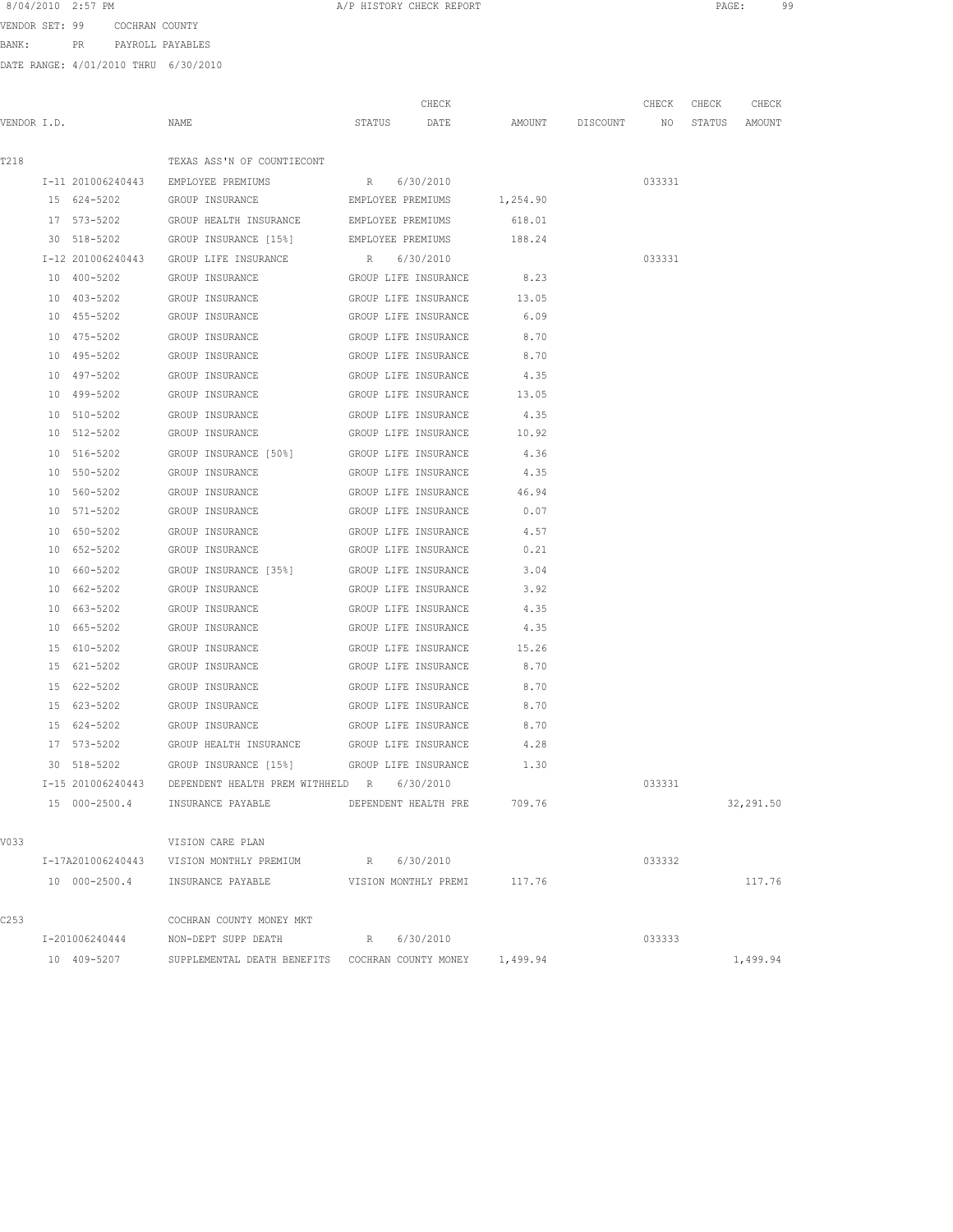| 8/04/2010 2:57 PM |     |                |                  |  |
|-------------------|-----|----------------|------------------|--|
| VENDOR SET: 99    |     | COCHRAN COUNTY |                  |  |
| BANK :            | PR. |                | PAYROLL PAYABLES |  |

DATE RANGE: 4/01/2010 THRU 6/30/2010

| VENDOR I.D.                     | NAME |                               | STATUS | CHECK<br>DATE | AMOUNT             | CHECK<br>DISCOUNT | CHECK<br>NO<br>STATUS | CHECK<br>AMOUNT    |
|---------------------------------|------|-------------------------------|--------|---------------|--------------------|-------------------|-----------------------|--------------------|
| $* * TOTALS **$                 |      | NO.                           |        |               | CHECK AMOUNT       | <b>DISCOUNTS</b>  |                       | TOTAL APPLIED      |
| REGULAR CHECKS:<br>HAND CHECKS: |      | 34<br>$\mathbb O$             |        |               | 338,268.54<br>0.00 | 0.00<br>0.00      |                       | 338,268.54<br>0.00 |
| DRAFTS:                         |      | 0                             |        |               | 0.00               | 0.00              |                       | 0.00               |
| EFT:                            |      | 0                             |        |               | 0.00               | 0.00              |                       | 0.00               |
| NON CHECKS:                     |      | 0                             |        |               | 0.00               | 0.00              |                       | 0.00               |
| VOID CHECKS:                    |      | 0 VOID DEBITS<br>VOID CREDITS |        | 0.00<br>0.00  | 0.00               | 0.00              |                       | 0.00               |

A/P HISTORY CHECK REPORT PAGE: 100

TOTAL ERRORS: 0

| G/L ACCOUNT | NAME                                             | AMOUNT    |
|-------------|--------------------------------------------------|-----------|
|             |                                                  |           |
|             | 10 000-2500.1 WITHHOLDING TAX PAYABLE            | 28,716.35 |
|             | 10 000-2500.2 FICA PAYABLE                       | 25,916.28 |
|             | 10 000-2500.3 TCDRS PAYABLE                      | 23,424.96 |
|             | 10 000-2500.4 INSURANCE PAYABLE                  | 23,641.77 |
|             | 10 000-2500.7 PEBSCO DEF COMP PAYABLE            | 9,003.33  |
|             | 10 000-2500.8 CHILD SUPPORT PAYABLE              | 957.65    |
|             | 10 400-5201 SOCIAL SECURITY                      | 1,625.25  |
|             | 10 400-5202 GROUP INSURANCE                      | 3,586.50  |
|             | 10 400-5203 RETIREMENT                           | 2,785.14  |
|             | 10 403-5201 SOCIAL SECURITY                      | 2,013.27  |
|             | 10 403-5202 GROUP INSURANCE                      | 5,686.20  |
|             | 10 403-5203 RETIREMENT                           | 3,525.14  |
|             | 10 409-5207 SUPPLEMENTAL DEATH BENEFITS 4,382.95 |           |
|             | 10 435-5201 SOCIAL SECURITY                      | 336.93    |
|             | 10 435-5203 RETIREMENT                           | 572.61    |
|             | 10 455-5201 SOCIAL SECURITY                      | 1,341.33  |
|             | 10 455-5202 GROUP INSURANCE                      | 3,782.97  |
|             | 10 455-5203 RETIREMENT                           | 2,280.93  |
|             | 10 475-5201 SOCIAL SECURITY                      | 2,062.07  |
|             | 10 475-5202 GROUP INSURANCE                      | 3,790.80  |
|             | 10 475-5203 RETIREMENT                           | 3,382.39  |
|             | 10 476-5201 SOCIAL SECURITY                      | 344.04    |
|             | 10 476-5203 RETIREMENT                           | 584.64    |
|             | 10 490-5201 SOCIAL SECURITY                      | 98.45     |
|             | 10 490-5203 RETIREMENT                           | 167.31    |
|             | 10 495-5201 SOCIAL SECURITY                      | 1,116.78  |
|             | 10 495-5202 GROUP INSURANCE                      | 2,527.20  |
| 10 495-5203 | RETIREMENT                                       | 1,897.79  |
| 10 497-5201 | SOCIAL SECURITY                                  | 808.58    |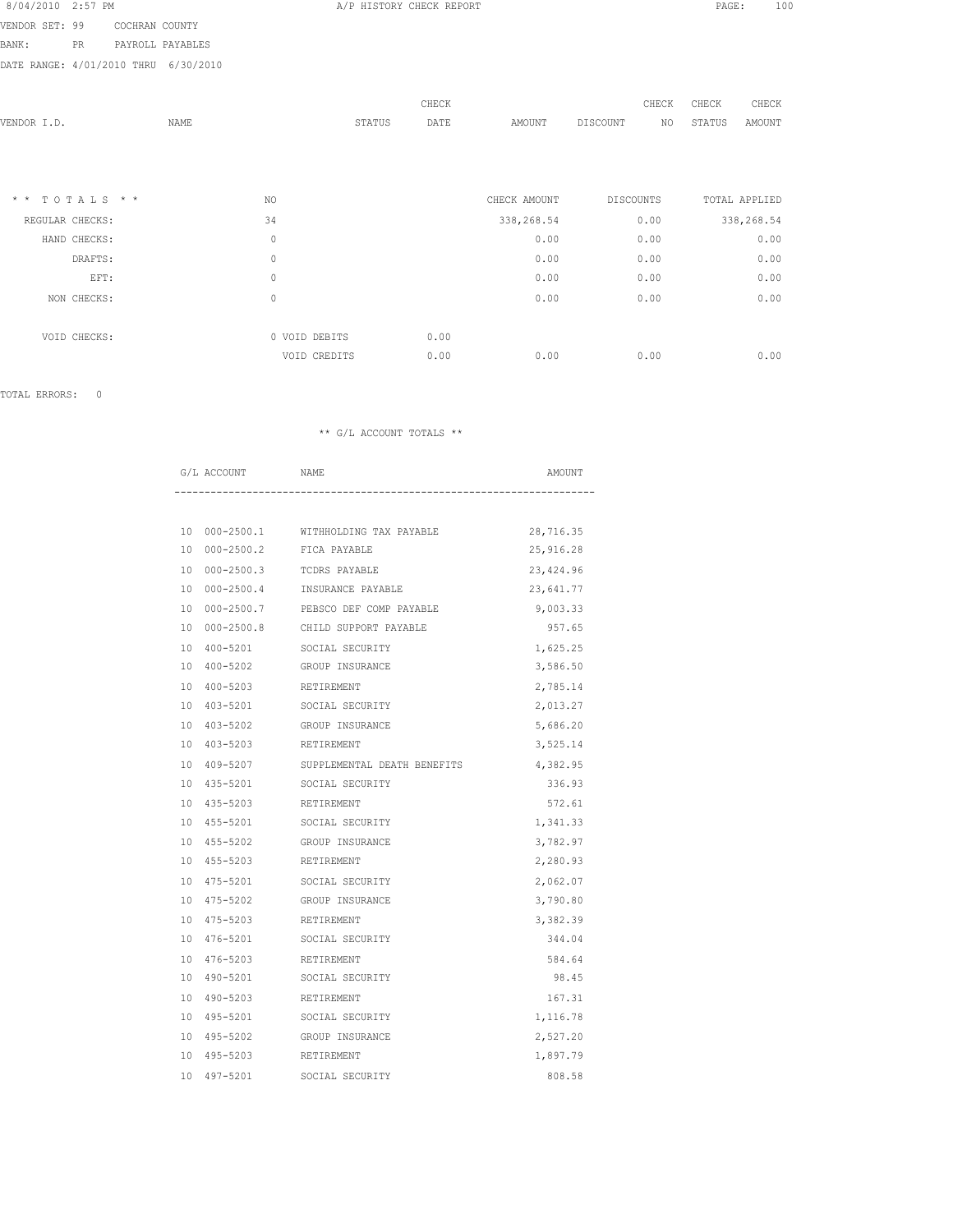VENDOR SET: 99 COCHRAN COUNTY BANK: PR PAYROLL PAYABLES

DATE RANGE: 4/01/2010 THRU 6/30/2010

|    | G/L ACCOUNT            | <b>NAME</b>                 | AMOUNT      |
|----|------------------------|-----------------------------|-------------|
|    |                        |                             |             |
|    |                        | 10 497-5202 GROUP INSURANCE | 1,895.40    |
|    | 10 497-5203            | RETIREMENT                  | 1,374.08    |
|    | 10 499-5201            | SOCIAL SECURITY             | 2,037.42    |
|    | 10 499-5202            | GROUP INSURANCE             | 5,686.20    |
|    | 10 499-5203            | RETIREMENT                  | 3,452.06    |
|    | 10 510-5201            | SOCIAL SECURITY             | 609.93      |
|    | 10 510-5202            | GROUP INSURANCE             | 1,895.40    |
|    | 10 510-5203            | RETIREMENT                  | 1,057.26    |
|    | 10 512-5201            | SOCIAL SECURITY             | 1,222.65    |
|    | 10 512-5202            | GROUP INSURANCE             | 4,296.24    |
|    | 10 512-5203            | RETIREMENT                  | 2,159.09    |
|    | 10 516-5201            | SOCIAL SECURITY             | 580.08      |
|    | 10 516-5202            | GROUP INSURANCE [50%]       | 1,809.34    |
|    | 10 516-5203            | RETIREMENT                  | 963.49      |
|    | 10 550-5201            | SOCIAL SECURITY             | 516.24      |
|    | 10 550-5202            | GROUP INSURANCE             | 1,895.40    |
|    | 10 550-5203 RETIREMENT |                             | 877.26      |
|    |                        | 10 560-5201 SOCIAL SECURITY | 7,647.65    |
|    | 10 560-5202            | GROUP INSURANCE             | 22, 233.28  |
|    | 10 560-5203            | RETIREMENT                  | 13, 117.62  |
|    | 10 571-5201            | SOCIAL SECURITY             | 9.37        |
|    | 10 571-5202            | GROUP INSURANCE             | 28.53       |
|    | 10 571-5203            | RETIREMENT                  | 15.60       |
|    | 10 650-5201            | SOCIAL SECURITY             | 554.76      |
|    | 10 650-5202            | GROUP INSURANCE             | 1,990.17    |
|    | 10 650-5203            | RETIREMENT                  | 1,013.58    |
|    | 10 652-5201            | SOCIAL SECURITY             | 32.67       |
|    | 10 652-5202            | GROUP INSURANCE             | 94.74       |
|    | 10 652-5203            | RETIREMENT                  | 55.59       |
|    | 10 660-5201            | SOCIAL SECURITY             | 446.16      |
|    | 10 660-5202            | GROUP INSURANCE [35%]       | 1,415.46    |
| 10 | 660-5203               | RETIREMENT                  | 740.97      |
|    | 10 662-5201            | SOCIAL SECURITY             | 588.84      |
|    | 10 662-5202            | GROUP INSURANCE             | 1,705.89    |
|    | 10 662-5203            | RETIREMENT                  | 1,000.59    |
|    | 10 663-5201            | SOCIAL SECURITY             | 868.44      |
|    | 10 663-5202            | GROUP INSURANCE             | 1,895.40    |
|    | 10 663-5203            | RETIREMENT                  | 1,475.76    |
|    | 10 665-5201            | SOCIAL SECURITY             | 1,055.37    |
|    |                        | 10 665-5202 GROUP INSURANCE | 1,895.40    |
|    | 10 665-5203 RETIREMENT |                             | 1,004.55    |
|    |                        | *** FUND TOTAL ***          | 253, 573.54 |
|    | 15 000-2500.1          | WITHHOLDING TAX PAYABLE     | 6,702.76    |
|    | 15 000-2500.2          | FICA PAYABLE                | 8,365.99    |
|    | 15 000-2500.3          | TCDRS PAYABLE               | 7,822.95    |
|    |                        |                             |             |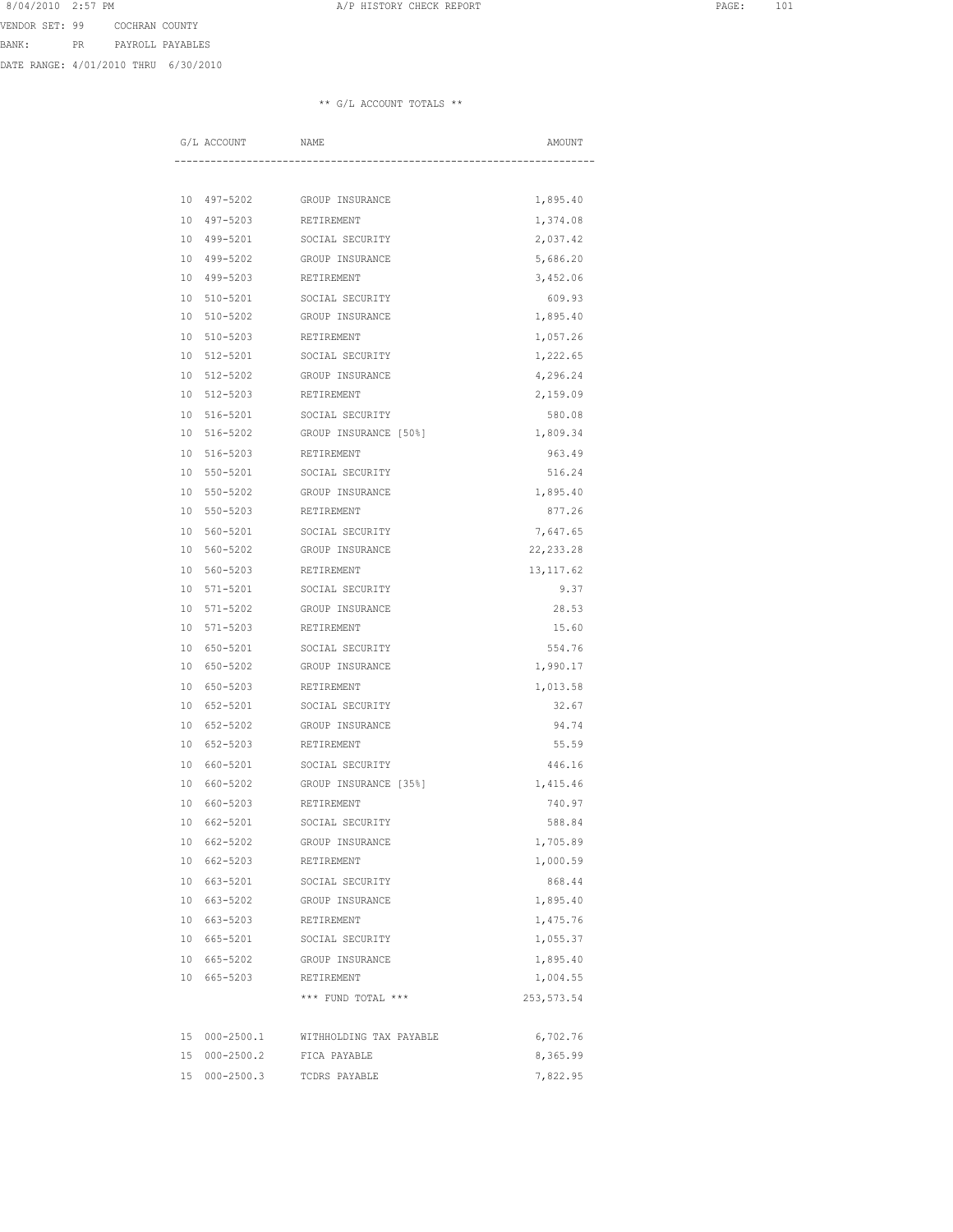VENDOR SET: 99 COCHRAN COUNTY BANK: PR PAYROLL PAYABLES

DATE RANGE: 4/01/2010 THRU 6/30/2010

|                         | G/L ACCOUNT                      | NAME                                  | AMOUNT      |      |             |
|-------------------------|----------------------------------|---------------------------------------|-------------|------|-------------|
|                         |                                  |                                       |             |      |             |
|                         |                                  |                                       |             |      |             |
|                         |                                  | 15 000-2500.4 INSURANCE PAYABLE       | 5,708.39    |      |             |
|                         |                                  | 15 000-2500.7 PEBSCO DEF COMP PAYABLE | 3,251.67    |      |             |
|                         | 15 610-5201 SOCIAL SECURITY      |                                       | 3,014.49    |      |             |
|                         | 15 610-5202 GROUP INSURANCE      |                                       | 7,778.07    |      |             |
|                         | 15 610-5203 RETIREMENT           |                                       | 5,349.21    |      |             |
|                         | 15 621-5201 SOCIAL SECURITY      |                                       | 1,335.15    |      |             |
|                         | 15 621-5202                      | GROUP INSURANCE                       | 3,790.80    |      |             |
|                         | 15 621-5203                      | RETIREMENT                            | 2,276.57    |      |             |
|                         | 15 622-5201                      | SOCIAL SECURITY                       | 1,401.68    |      |             |
|                         | 15 622-5202                      | GROUP INSURANCE                       | 3,790.80    |      |             |
|                         | 15 622-5203                      | RETIREMENT                            | 2,391.79    |      |             |
|                         | 15 623-5201                      | SOCIAL SECURITY                       | 1,462.48    |      |             |
|                         | 15 623-5202                      | GROUP INSURANCE                       | 3,790.80    |      |             |
|                         | 15 623-5203 RETIREMENT           |                                       | 2,264.49    |      |             |
|                         | 15 624-5201 SOCIAL SECURITY      |                                       | 1,152.19    |      |             |
|                         | 15 624-5202 GROUP INSURANCE      |                                       | 3,790.80    |      |             |
|                         | 15 624-5203 RETIREMENT           |                                       | 2,246.33    |      |             |
|                         |                                  | *** FUND TOTAL ***                    | 77,687.41   |      |             |
|                         |                                  |                                       |             |      |             |
|                         |                                  | 17 000-2500.1 WITHHOLDING TAX PAYABLE | 480.99      |      |             |
|                         | 17 000-2500.2                    | FICA PAYABLE                          | 613.91      |      |             |
|                         | 17 000-2500.3                    | TCDRS PAYABLE                         | 550.17      |      |             |
|                         | 17 573-5201                      | SOCIAL SECURITY                       | 613.91      |      |             |
|                         | 17 573-5202                      | GROUP HEALTH INSURANCE                | 1,866.87    |      |             |
|                         | 17 573-5203                      | RETIREMENT                            | 1,021.71    |      |             |
|                         |                                  | *** FUND TOTAL ***                    | 5,147.56    |      |             |
|                         |                                  |                                       |             |      |             |
|                         | 30 000-2500.1 FEDERAL WITHOLDING |                                       | 189.94      |      |             |
|                         | 30 000-2500.2 FICA               |                                       | 179.99      |      |             |
|                         | 30 000-2500.3                    | TCDRS                                 | 160.97      |      |             |
|                         | 30 000-2500.4 AFLAC              |                                       | 284.19      |      |             |
|                         | 30 518-5201                      | SOCIAL SECURITY                       | 179.99      |      |             |
|                         | 30 518-5202                      | GROUP INSURANCE [15%]                 | 566.00      |      |             |
|                         | 30 518-5203                      | RETIREMENT                            | 298.95      |      |             |
|                         |                                  | *** FUND TOTAL ***                    | 1,860.03    |      |             |
|                         |                                  |                                       |             |      |             |
| VENDOR SET: 99 BANK: PR | TOTALS:<br>34                    |                                       | 338,268.54  | 0.00 | 338,268.54  |
|                         |                                  |                                       |             |      |             |
| BANK: PR<br>TOTALS:     | 34                               |                                       | 338,268.54  | 0.00 | 338,268.54  |
|                         |                                  |                                       |             |      |             |
| REPORT TOTALS:          | 477                              |                                       | 773, 241.71 | 0.00 | 773, 241.71 |